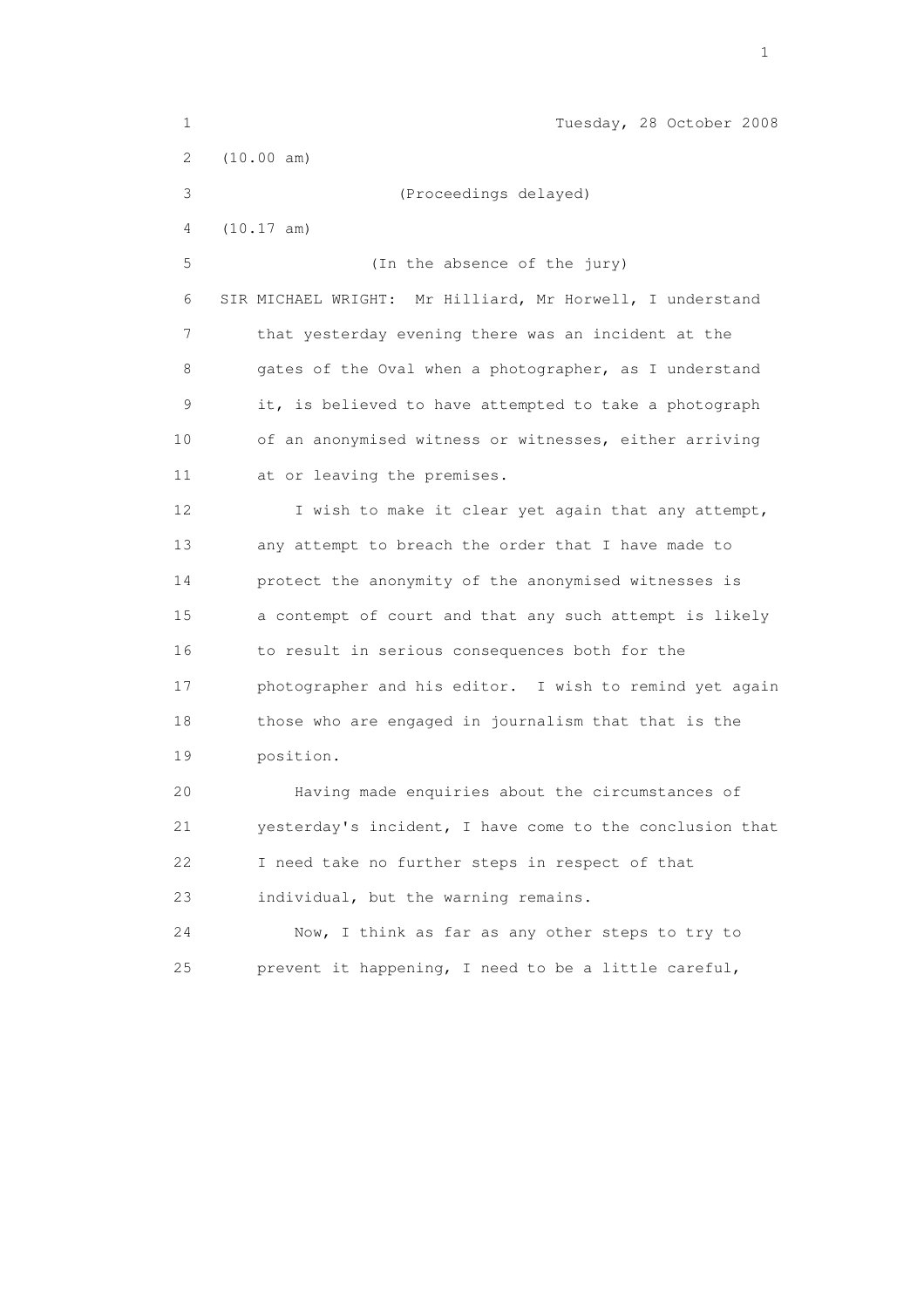1 because what happened as I understand it happened 2 outside the precincts of the court.

 3 MR HORWELL: It did, sir. Thank you for that guidance in 4 relation to this particular individual, and the police 5 will obviously follow that through, and indicate there 6 will be no further action to the cameraman.

 7 In future, barriers will be put to the side of the 8 witness entrance gate, and if any photographer attempts 9 to move himself around that barrier to get nearer the 10 gate to photograph what can only be an attempt to 11 photograph whoever is inside the van, the police on what 12 you have said will regard that as a contempt of court 13 and take the necessary action. We all hope that with 14 something as obvious as a barrier, no photographer will 15 attempt to do this again.

 16 SIR MICHAEL WRIGHT: Well, that I have to leave, I think, to 17 the discretion of the chief officers of the police. 18 MR HORWELL: Of course.

 19 SIR MICHAEL WRIGHT: As I say, I am hesitant, as it were, to 20 say anything as to what may or may not be done in my 21 name outside the precincts of the court, and I must 22 leave it to you and those instructing you to decide what 23 steps can be taken, but I have made the position very 24 clear: any further attempt is likely to be attended by 25 serious consequences.

 $\overline{2}$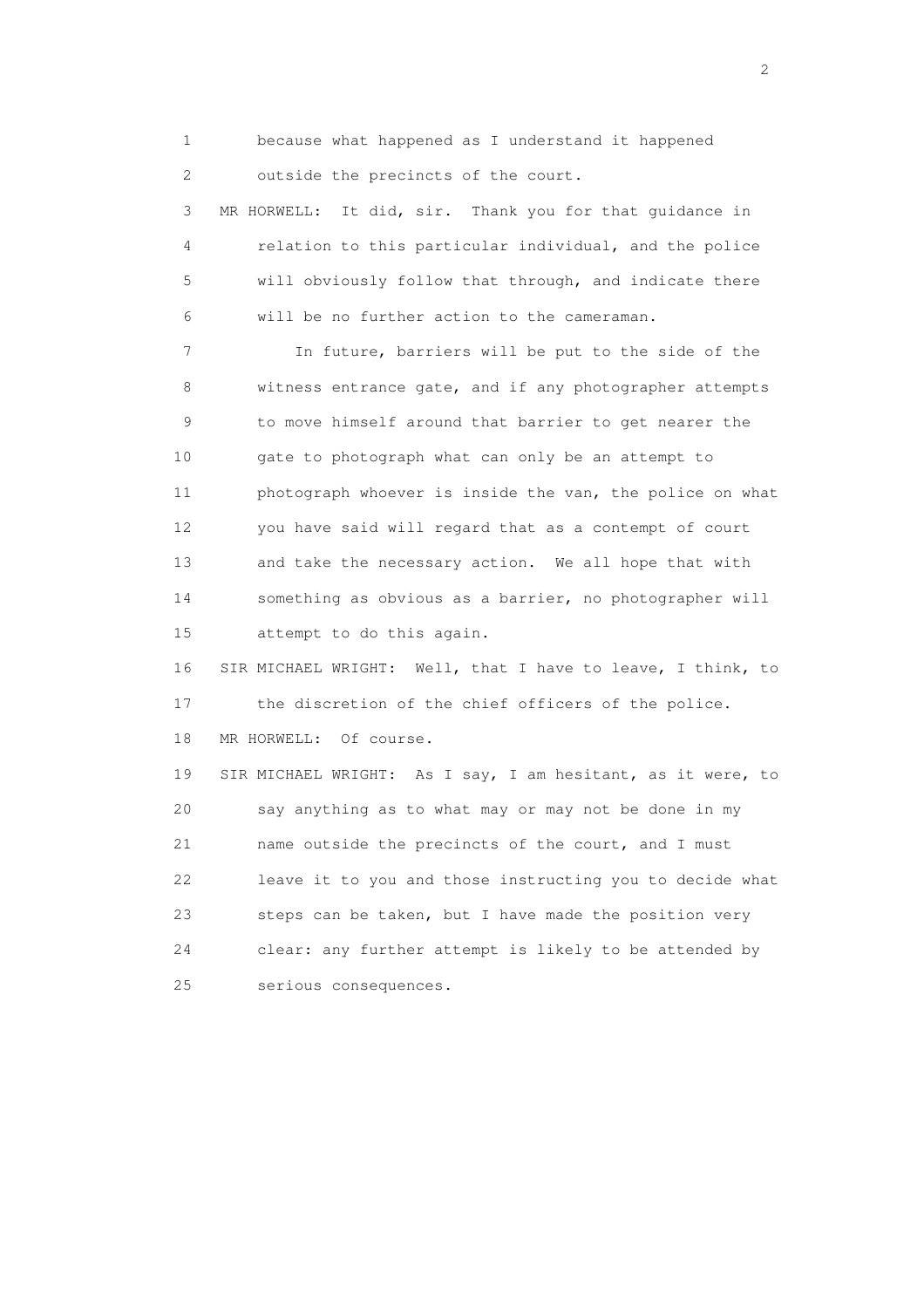1 MR HORWELL: Sir, thank you. 2 SIR MICHAEL WRIGHT: Thank you very much. Yes, 3 Mr Mansfield. 4 MR MANSFIELD: We have the inserts. 5 SIR MICHAEL WRIGHT: Certainly. 6 MR MANSFIELD: I will just hand them out now. 7 SIR MICHAEL WRIGHT: 30 and 31? 8 MR MANSFIELD: Yes. I think it should be tab 62. 9 SIR MICHAEL WRIGHT: Yes, 62 it is. (Pause) 10 (10.23 am) 11 (In the presence of the jury) 12 SIR MICHAEL WRIGHT: Good morning, ladies and gentlemen. 13 Sorry to keep you waiting. Yes, can we get the witness 14 in, please? 15 MR HILLIARD: Please. 16 CODENAME "C2" (continued) 17 SIR MICHAEL WRIGHT: Yes. 18 Questions from MR HILLIARD (continued) 19 MR HILLIARD: We are just handing a document out, that's 20 what's going on at the minute, and then we will pick up 21 again where we left off. 22 A. Okay, sir. 23 Q. When we broke off yesterday, we were just about to come 24 to the briefing which began at 7.45, all right, on the 25 22nd, in the morning. Just to help you pick up the

 $\sim$  3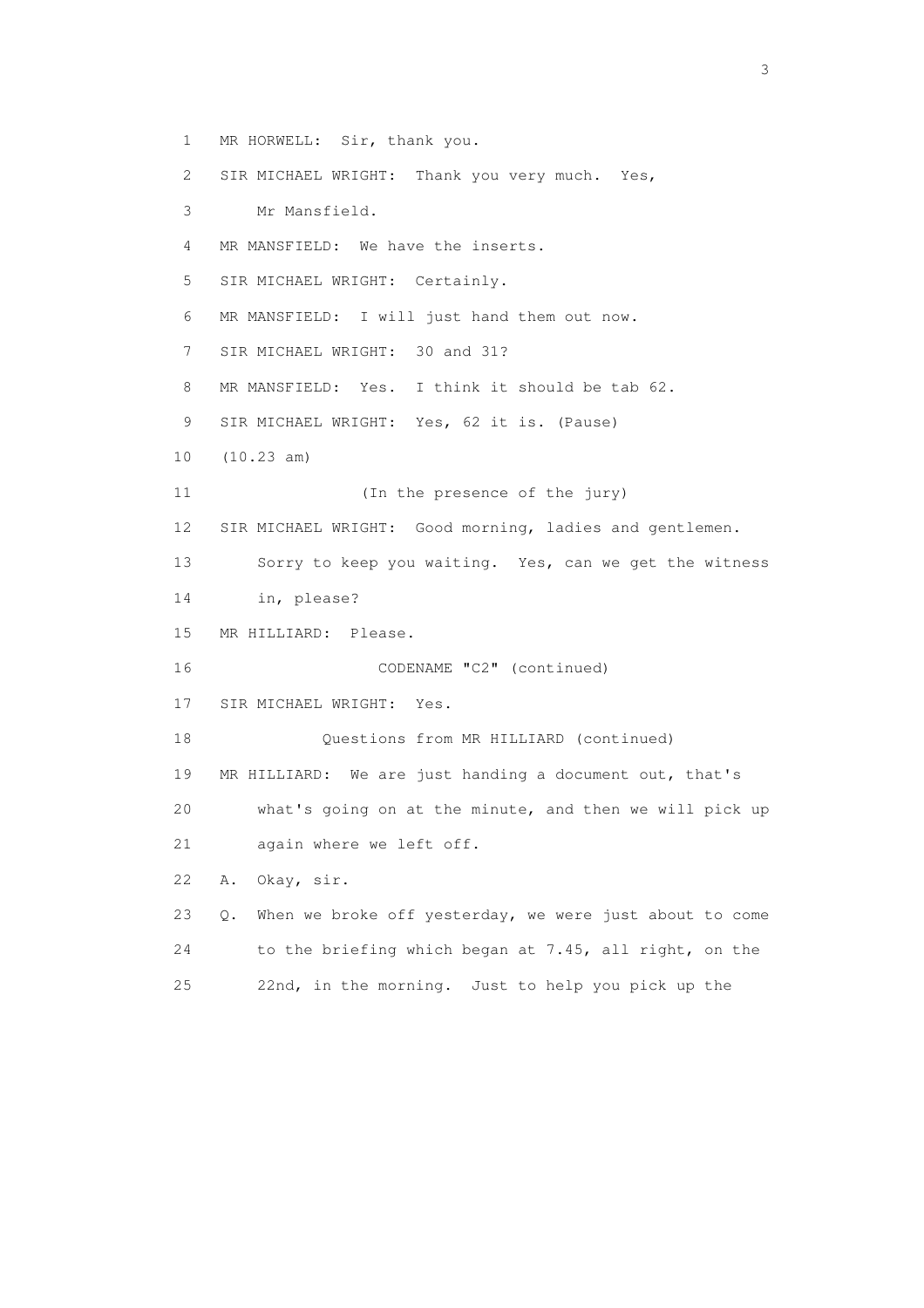1 thread again. That was a briefing given by Trojan 84; 2 is that right? 3 A. Yes, sir, that's right. 4 Q. What you have recorded is this: that in the briefing he 5 said that you should trust the information coming from 6 1600, that's room 1600 at New Scotland Yard; correct? 7 A. Yes, sir, that's correct. 8 Q. And that you might use unusual tactics: 9 "Also that we might be asked to do something we had 10 not done before." 11 He said that there was a suspect called 12 Hussain Osman, and gave his date of birth, and said: 13 "... he was believed to be located at 14 21 Scotia Road, SW2." 15 Do you remember him saying those things, that you 16 have recorded there, to you in this 7.45 briefing? 17 A. Yes, sir, I do. 18 Q. Can you help us, what did you understand by that, about 19 trusting the information from room 1600, unusual tactics 20 and so on? 21 A. First of all, in relation to trusting the information, 22 I was aware of the fact that the control room would be 23 in receipt of far more information than I did, and there 24 might not be time to question what they were telling us, 25 and that this also applied to the surveillance team.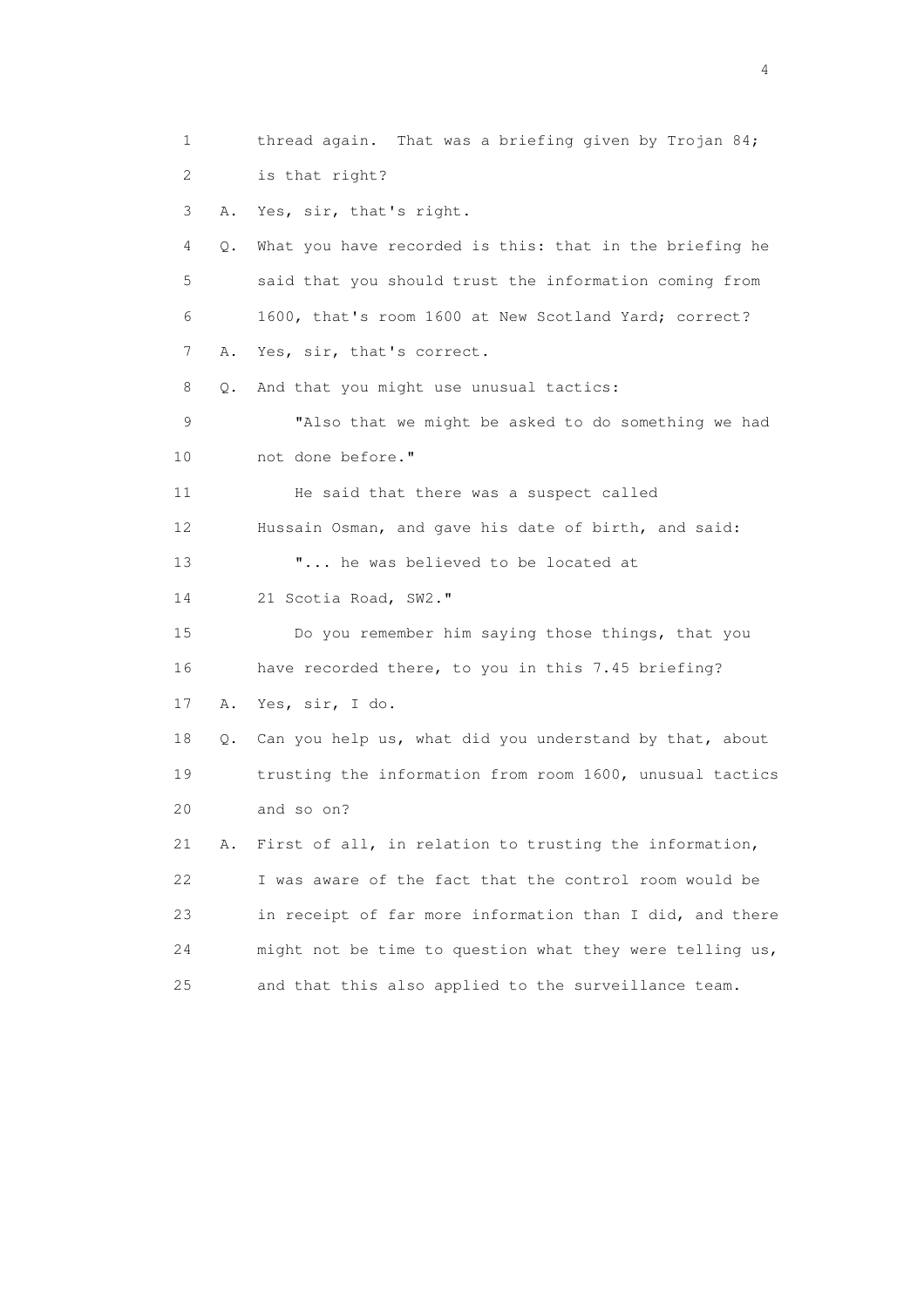| 1                         |    | In regard to unusual tactics and something that we       |
|---------------------------|----|----------------------------------------------------------|
| $\mathbf{2}^{\mathsf{I}}$ |    | had not done before, I took this to mean tactics in      |
| 3                         |    | relation to suicide terrorists and the delivery of       |
| 4                         |    | a critical shot.                                         |
| 5                         | Q. | Right. Now, were you also told that Trojan 80,           |
| 6                         |    | Mr Esposito, was located in room 1600 at New Scotland    |
| 7                         |    | Yard with a designated senior officer; and were you also |
| 8                         |    | told that you had been allocated an Anti-Terrorist       |
| 9                         |    | Branch Silver Commander, we know that was Mr Purser?     |
| 10                        |    | Were you told those things?                              |
| 11                        | Α. | Yes, sir, I was.                                         |
| 12                        | О. | What did the fact that there was going to be             |
| 13                        |    | a designated senior officer mean to you, if anything?    |
| 14                        |    | Can you help us, please?                                 |
| 15                        | Α. | Again, in relation to the tactics for dealing with       |
| 16                        |    | suicide terrorists, then that person would dictate and   |
| 17                        |    | if necessary may authorise the use of a critical shot.   |
| 18                        | Q. | In the course of this briefing by Trojan 84, was         |
| 19                        |    | anything said about whether or not there was any urgency |
| 20                        |    | in the deployment?                                       |
| 21                        | Α. | At that stage, no, there was no urgency, sir.            |
| 22                        | Q. | Did you then leave Leman Street and go to                |
| 23                        |    | Nightingale Lane?                                        |
| 24                        | Α. | Yes, sir.                                                |
| 25                        | Q. | As you understood it, were you going to be given another |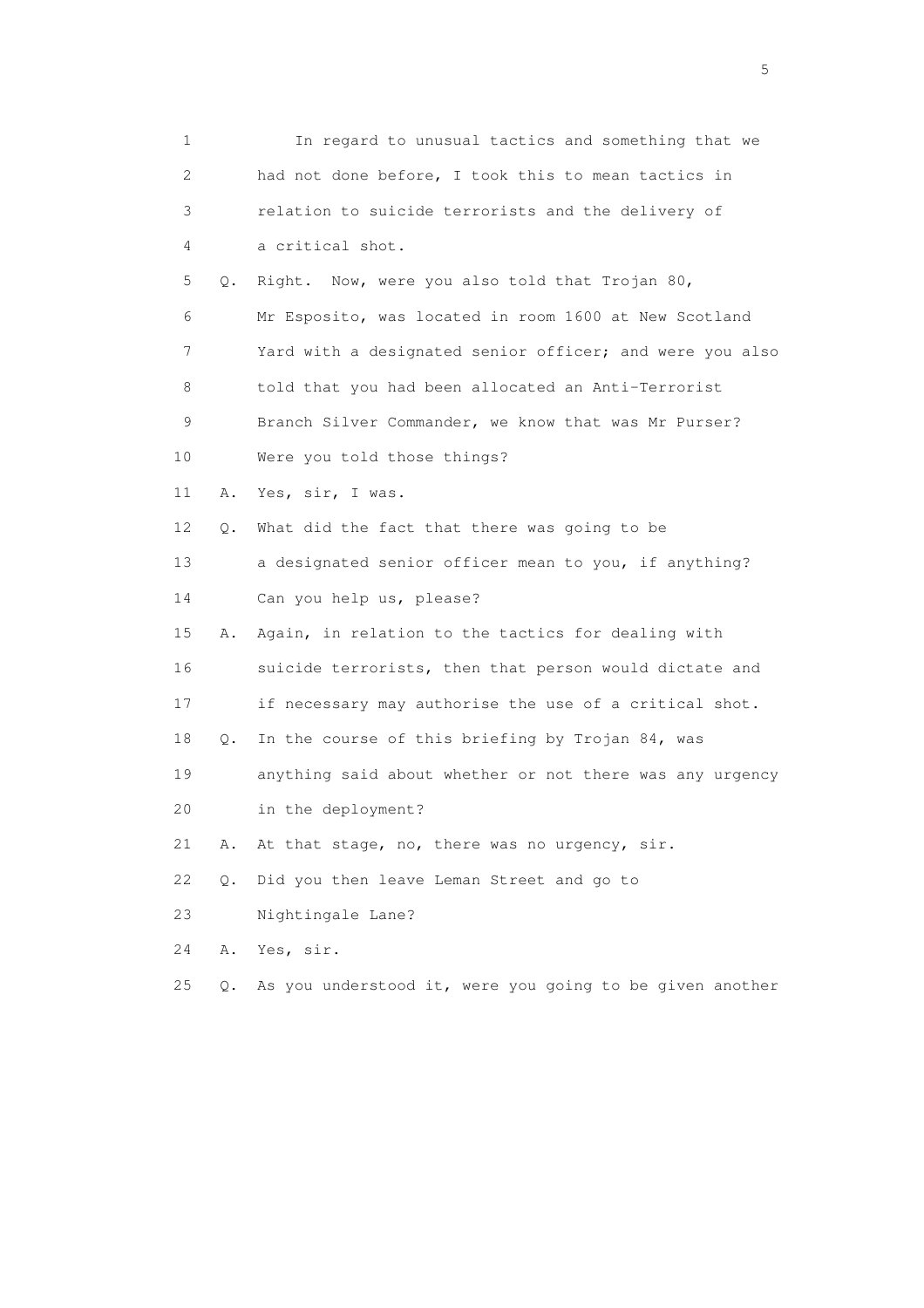- 1 briefing there by Mr Purser, the Silver?
- 2 A. Yes, sir, I knew that.

|   | 3 Q. Can you help us, you have obviously had the briefing at |
|---|--------------------------------------------------------------|
| 4 | Leman Street and then you are going to get another           |
| 5 | briefing at Nightingale Lane; I mean, was that something     |
| 6 | that happened often, that you would have two briefings       |
|   | like that, or was that unusual?                              |

- 8 A. No, that was pretty normal, sir.
- 9 Q. Right.
- 10 A. Most information would come at the main briefing but 11 often we would have some beforehand.

12 Q. A sort of preliminary briefing first of all?

13 A. Yes, sir.

 14 Q. All right. This briefing, we know, lasted from 8.45 15 until 9.15. Again, I am just going to deal with you, 16 please, with the notes that you made, all right, as to 17 what was said. Did you indicate that the briefing began 18 with a history, you say, of the recent bombings, 19 starting with the 7 July bombs?

20 A. Yes, sir.

 21 Q. Did Mr Purser tell you that previous bombs had 22 contained, and you were given the initials HMTD, you 23 were told a highly volatile home-made explosive? 24 A. Yes, sir, I understood that to mean hexamethylene 25 triperoxide diamine.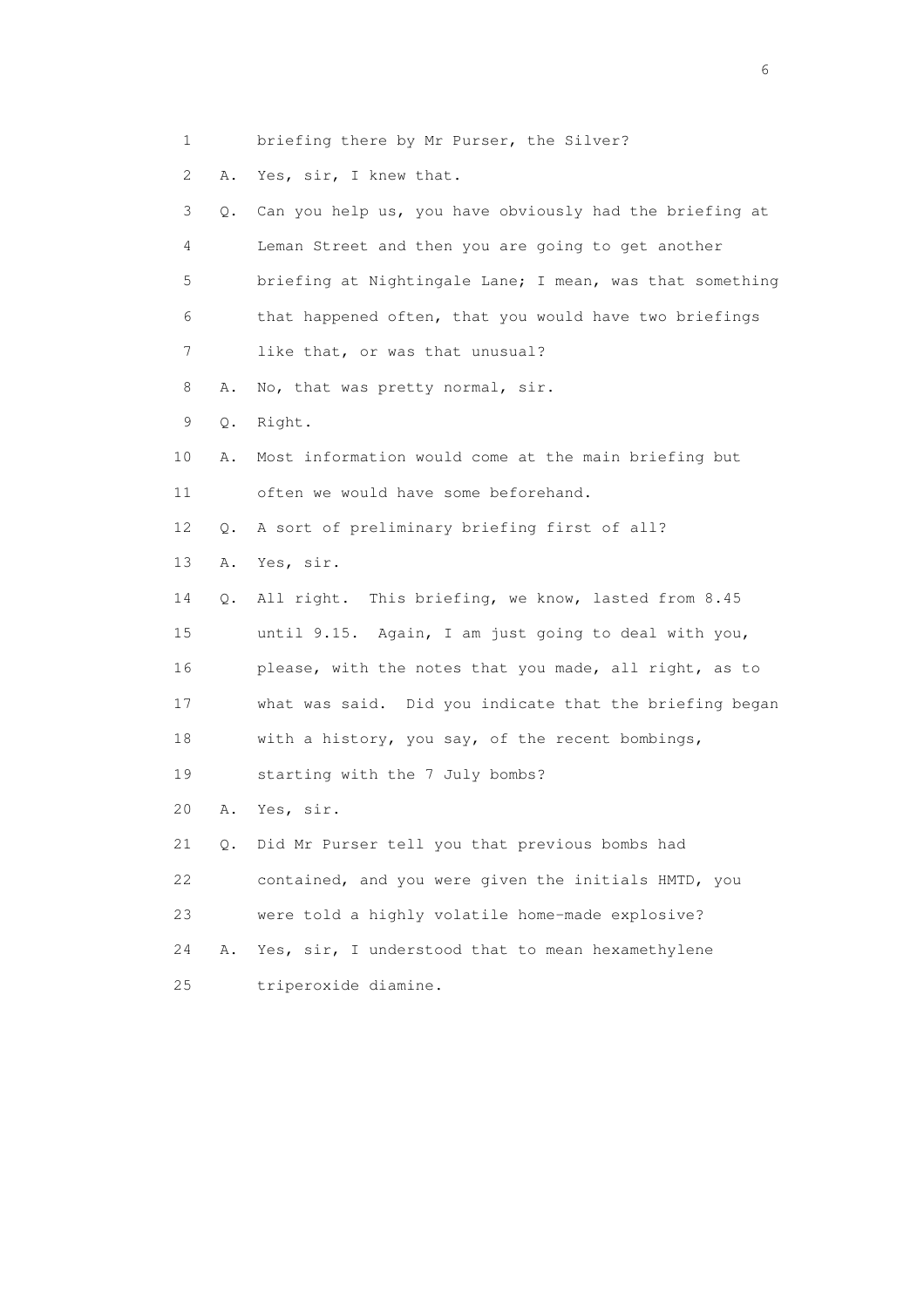| $\mathbf 1$ | Q. | Were you told that a vehicle had been recovered with    |
|-------------|----|---------------------------------------------------------|
| 2           |    | a quantity of explosives in it, and you have described  |
| 3           |    | it, a viable firearm?                                   |
| 4           | Α. | Yes, sir.                                               |
| 5           | Q. | Meaning, what, a firearm that could be used as such?    |
| 6           | Α. | From that, sir, I took that it was a firearm that had   |
| 7           |    | been converted so that it could actually fire.          |
| 8           | Q. | Right. This is all in relation, is it, to the 7th?      |
| 9           | Α. | Yes, sir.                                               |
| 10          | О. | You have a note, I think:                               |
| 11          |    | "These devices could be initiated by bringing           |
| 12          |    | together of two wires."                                 |
| 13          |    | Were you told that?                                     |
| 14          | Α. | Yes, sir, I was.                                        |
| 15          | Q. | Then were you told about recovered documents leading to |
| 16          |    | suspect Hussain Osman and suspect Abdi Omar?            |
| 17          | Α. | Yes, sir.                                               |
| 18          | Q. | Were you given an address for Mr Omar of Portnall Road, |
| 19          |    | as you recall it?                                       |
| 20          | Α. | Yes, sir, I was.                                        |
| 21          | Q. | And told that his vehicle, Mr Omar's vehicle, was in    |
| 22          |    | Scotia Road?                                            |
| 23          | Α. | Yes, sir.                                               |
| 24          | Q. | Were you told, as you recalled it, that the vehicle had |
| 25          |    | been seen in Cumbria as part of Operation Ragstone?     |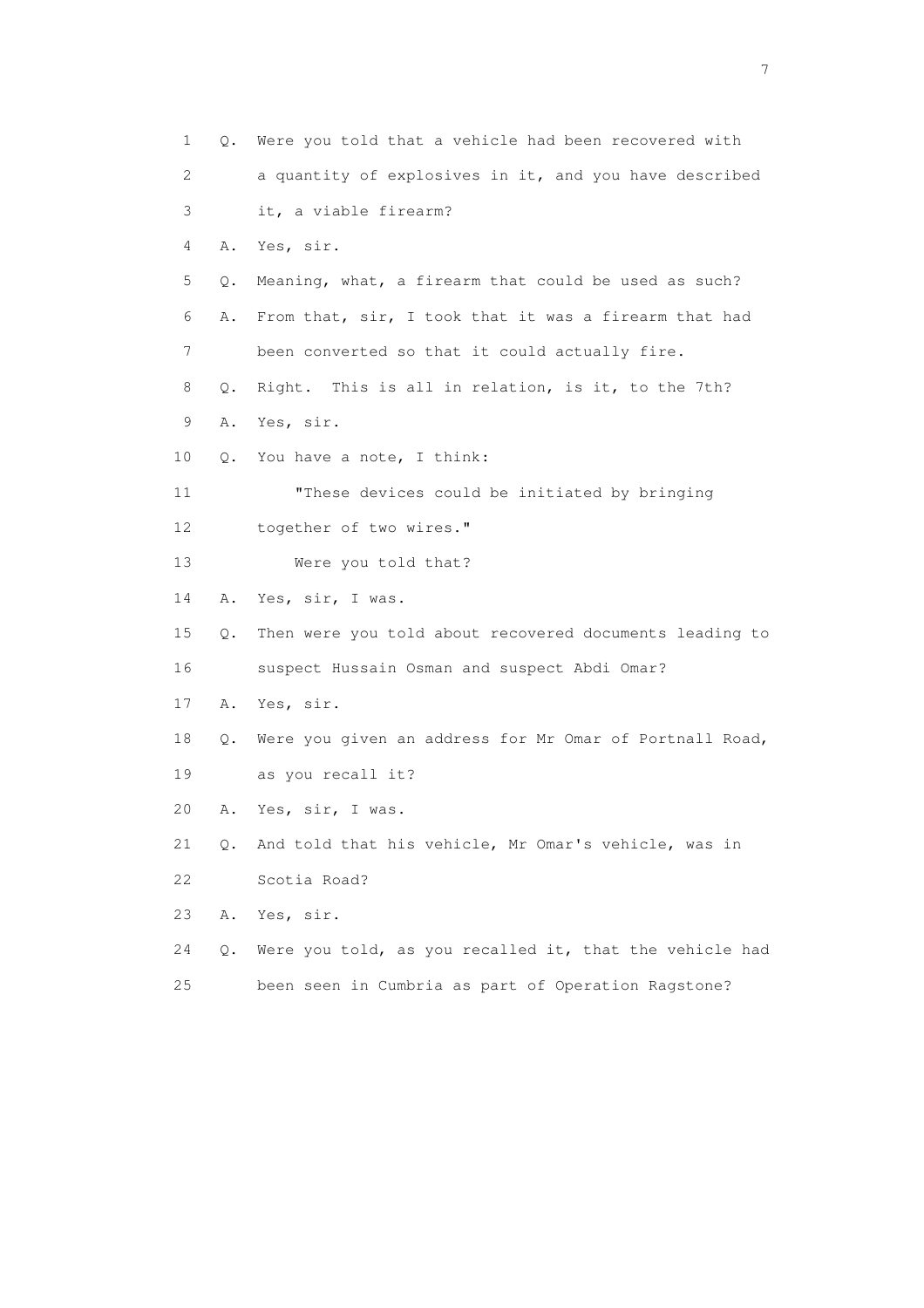- 1 A. Yes, sir.
- 2 Q. Then you say:
- 3 "... other suspects and vehicles had been
- 4 mentioned."
- 5 A. Yes, sir, that's true.
- 6 Q. Can you help us, what do you mean by that?
- 7 A. There were other persons involved in Operation Ragstone, 8 but I have not recorded the details of those.
- 9 Q. I see, but you were given information about that, and
- 10 you didn't put down the detail of that when you made the
- 11 statement?
- 12 A. That's correct, sir, yes.
- 13 Q. Then you describe being shown two photographs of
- 14 Mr Osman and Mr Omar; is that right?
- 15 A. Yes, sir.
- 16 Q. Then you say this:
- 17 "It was stated by Silver that these males were 18 prepared, deadly and determined suicide bombers and 19 described as 'up for it'."
- 20 Yes?
- 21 A. Yes, sir.
- 22 Q. The phrase "up for it", as you recall it, was that

23 a phrase, do you think, that was actually used?

- 24 A. Yes, sir.
- 25 Q. But whether or not those were the precise words, nobody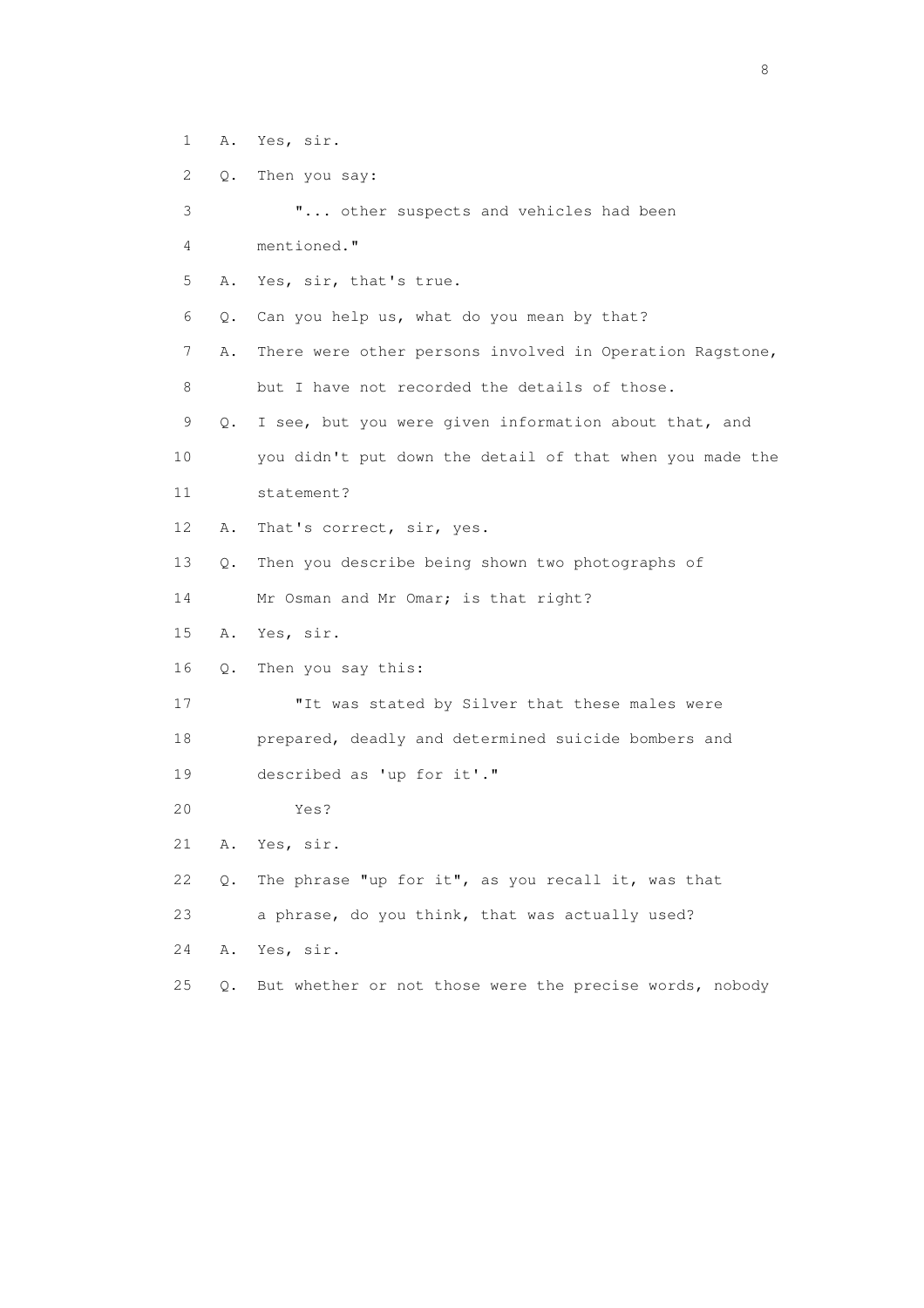1 disagrees, so you understand, about the effect of what 2 you were told, all right? 3 A. Yes, sir, I understand. 4 Q. Were you told that some people had left the address, 5 would this be Scotia Road? 6 A. Yes, sir. 7 Q. And had been eliminated from the inquiry; were you told 8 that? 9 A. Yes, sir, I was. 10 Q. Have you recorded that Trojan 84 said that anybody else 11 leaving the premises would not be allowed to run, and 12 would be intercepted away from the address to avoid 13 a compromise? 14 A. Yes, sir. 15 Q. Then have you recorded something about the bus route? 16 A. Yes, the bus route outside the premises had been 17 suspended, sir. 18 Q. Who do you think told you that? 19 A. It was either Silver or 84, I can't remember exactly. 20 Q. All right, but 84 was also there during this second 21 briefing, the main briefing; is that right? 22 A. That's right, sir, yes. 23 Q. Then have you recorded that Silver also confirmed that 24 the devices could be concealed about the body and 25 triggered easily?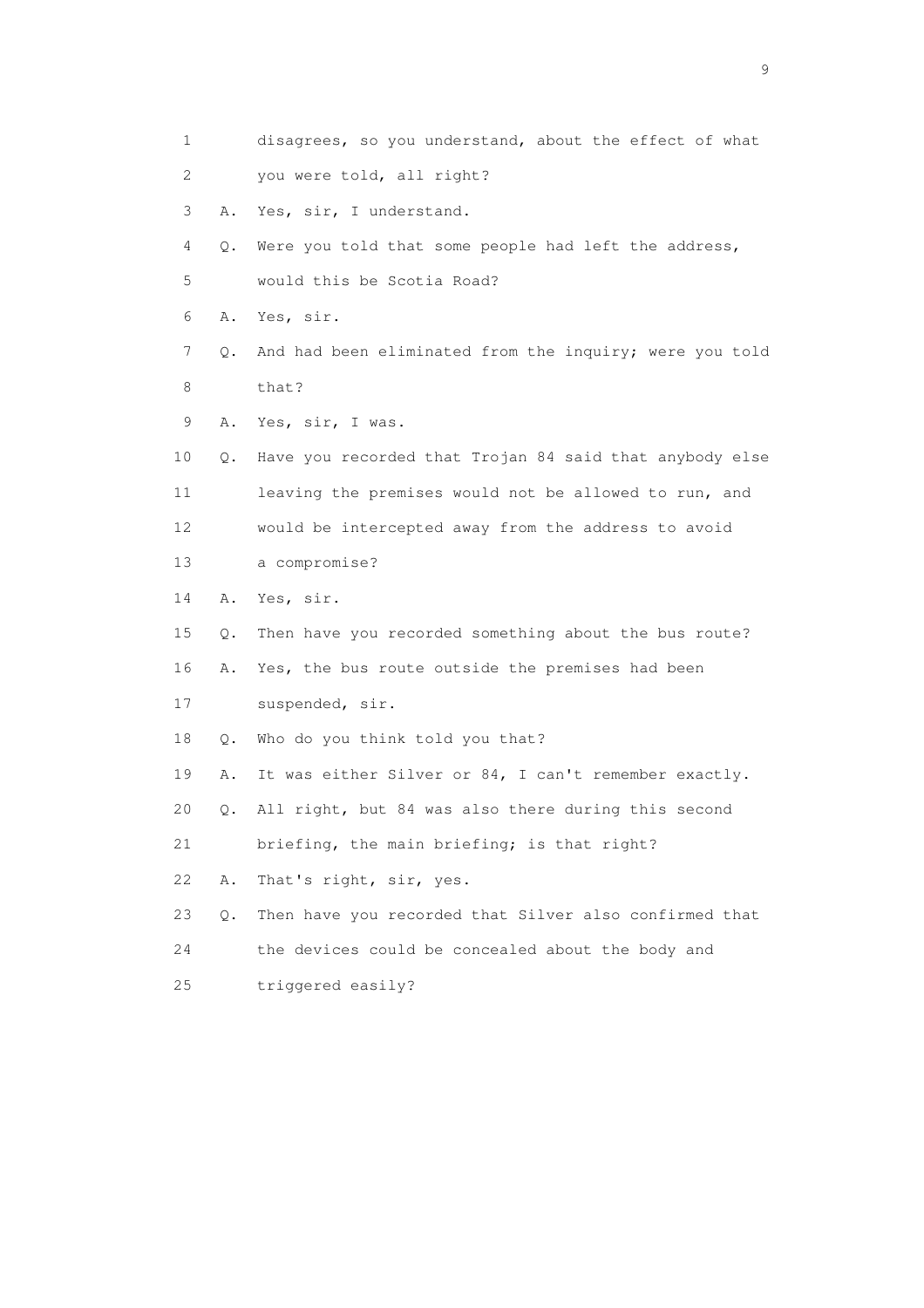1 A. Yes, sir.

| 2    | Q. | Were you told it was thought that the more recent        |
|------|----|----------------------------------------------------------|
| 3    |    | bombings had been engineered to cause greater            |
| 4    |    | casualties; would that be a reference to the ones the    |
| 5    |    | day before that hadn't in fact gone completely off?      |
| 6    | Α. | Yes, sir, there it was in relation to the timing.        |
| 7    |    | I believe on 7/7 the explosions happened at rush hour,   |
| 8    |    | and much more densely packed trains and buses, and those |
| 9    |    | nearest to the blast absorbed most of the injuries.      |
| 10   | Q. | Right. Did Mr Purser tell you, according to your         |
| 11   |    | record, that Mr Osman and Mr Omar were thought to be in  |
| 12   |    | 21 Scotia Road?                                          |
| 13   | Α. | Yes, sir.                                                |
| 14   | Q. | Then you have made in your note, you have said this:     |
| 15   |    | "With reference to the more recent bombings the          |
| 16   |    | placing of devices was later than rush hour and this was |
| 17   |    | because it was believed it would cause more widespread   |
| 18   |    | damage."                                                 |
| 19   |    | So that's the point you have just explained to us,       |
| 20   |    | isn't it?                                                |
| 21   | Α. | Yes, sir.                                                |
| 22   | Q. | Have you recorded being told that they could have been   |
| 23   |    | initiated by light bulbs?                                |
| 24   | Α. | Yes, sir.                                                |
| $25$ | Q. | Have you said that there was also mention of nail bombs? |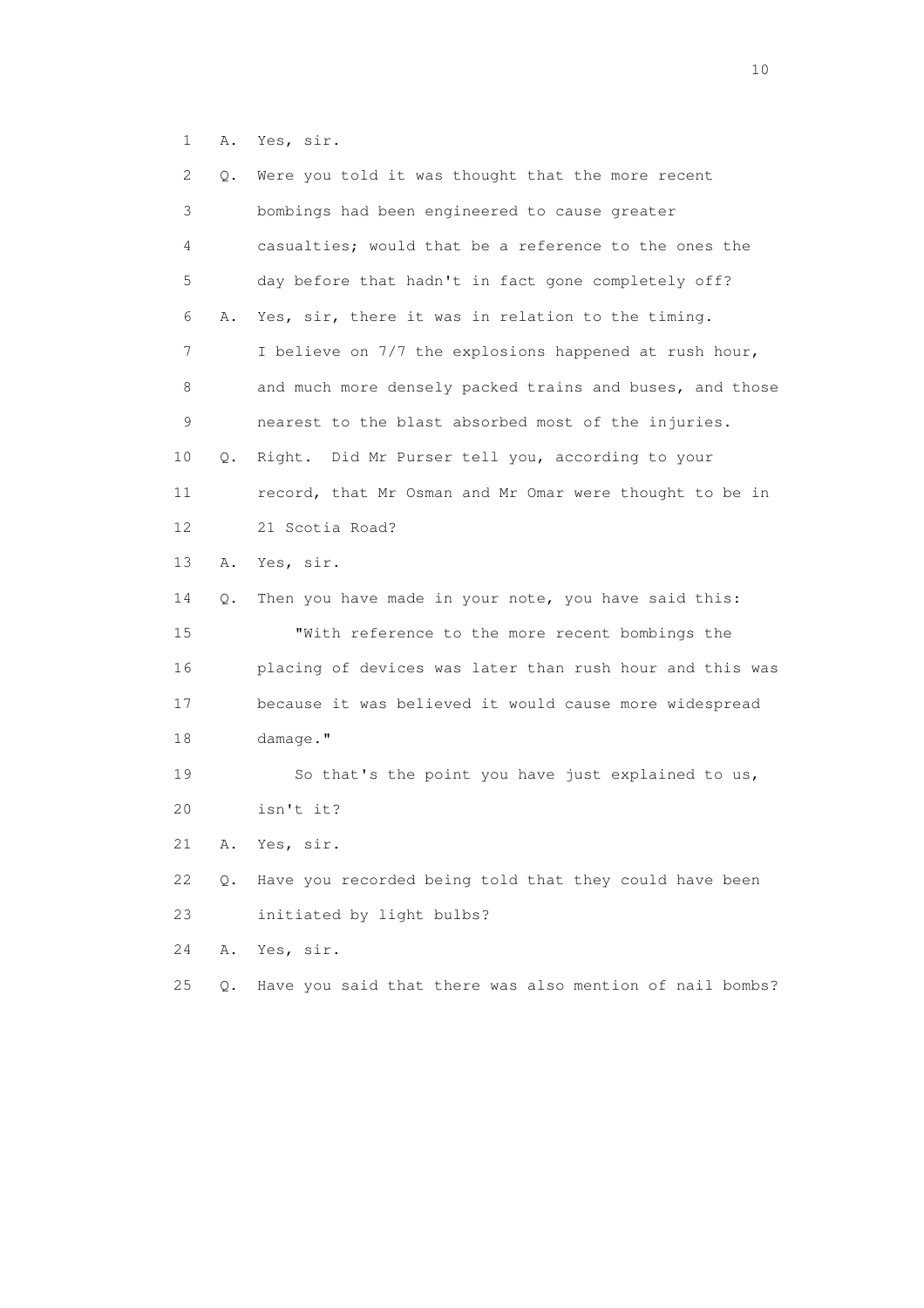1 A. Yes, I have.

| 2  | Q.    | So did you record in that passage of your                |
|----|-------|----------------------------------------------------------|
| 3  |       | notes/statement that we have gone through what you could |
| 4  |       | recall the next day of that briefing?                    |
| 5  | Α.    | Yes, sir, I did.                                         |
| 6  | Q.    | We have heard about this as well, but I think you have   |
| 7  |       | made a note, and we know this happened, did you say      |
| 8  |       | this:                                                    |
| 9  |       | "At 9.15 I received relevant warnings from Silver        |
| 10 |       | regarding law and guidance on the use of force."         |
| 11 | Α.    | Yes, sir.                                                |
| 12 | Q.    | Was that about the sort of circumstances in which you    |
| 13 |       | could use force, the law that related to that? We have   |
| 14 |       | seen it some time ago. Is that what it was?              |
| 15 | Α.    | Yes, sir, it was.                                        |
| 16 | Q.    | Did you then go with the other occupants off in your     |
| 17 |       | vehicle?                                                 |
| 18 | Α.    | Yes, sir, I did.                                         |
| 19 | Q.    | Where did you go to?                                     |
| 20 | Α.    | The TA Centre in Upper Tulse Hill.                       |
| 21 | Q.    | By this time, just to go on a stage, had you been told   |
| 22 |       | by this stage that there was any urgency about the       |
| 23 |       | deployment, that you remember?                           |
| 24 | Α.    | No, sir.                                                 |
| 25 | $Q$ . | Did you get to the TA Centre?                            |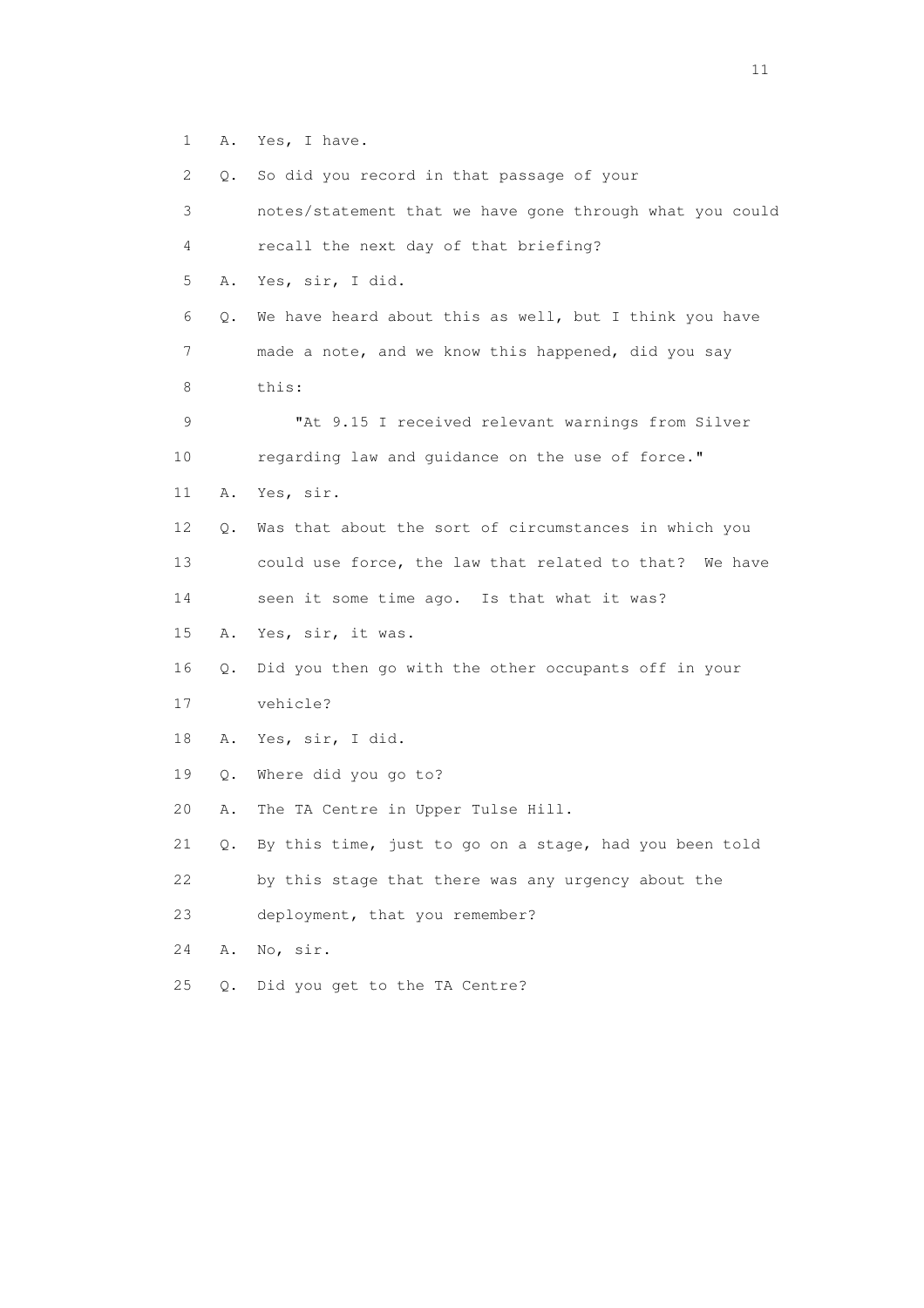- 1 A. I did, sir.
- 2 SIR MICHAEL WRIGHT: Which car were you in?
- 3 A. The silver Mercedes, sir.
- 4 SIR MICHAEL WRIGHT: I know, what was its codename?
- 5 A. 805 Alpha, sir.
- 6 SIR MICHAEL WRIGHT: You were the leading car?
- 7 A. I was the leading car.
- 8 MR HILLIARD: Did you go on the journey, just so far as the 9 cars were concerned, we have heard about leaving being 10 staggered, but were you within sight of any other 11 vehicle, as it were, either in front or behind?
- 12 A. It was staggered, sir, but mine was the lead vehicle.
- 13 We were the advance party.
- 14 Q. You are the ahead vehicle and no-one overtakes you. You 15 get there first?
- 16 A. Yes, sir.
- 17 Q. Do you remember anybody arriving shortly after you or 18 after you when you got there?
- 19 A. Yes, sir, over the next few minutes, several cars 20 arrived. I was the first. I believe Charlie was the 21 second. The control car was probably the third, and 22 another car subsequently arrived with the exception of 23 Delta.
- 24 Q. So you think four cars, do I have that right?
- 25 A. There was another -- there was a rifle car as well, sir.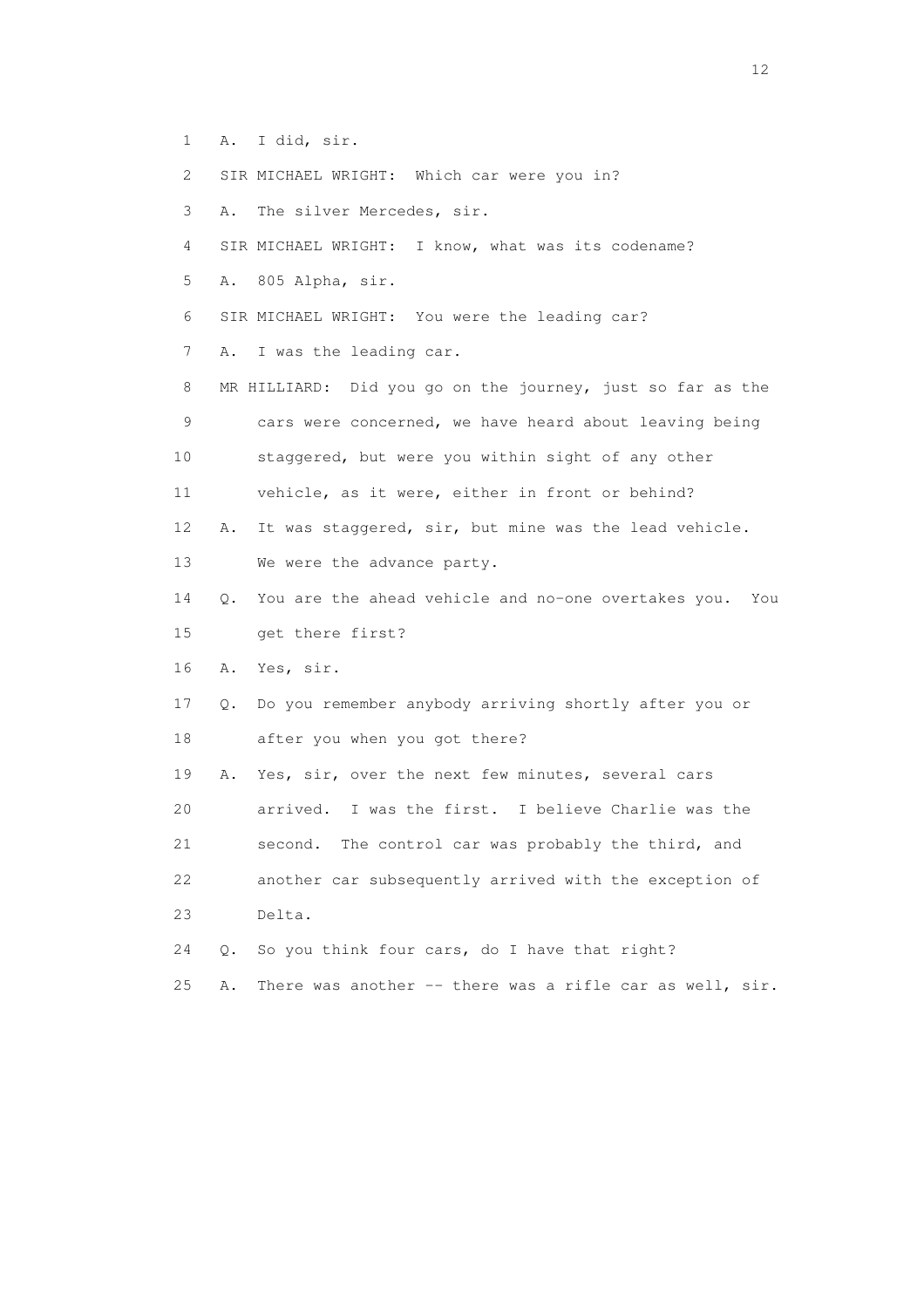1 I am not certain when they arrived. 2 Q. So far as you were concerned, when you got to the 3 TA Centre, did you put your covert body armour on? 4 A. Yes, sir. 5 Q. Did you have a baseball cap with a chequered band round 6 it? 7 A. Yes, sir, I did, and at that stage it was in my pocket. 8 Q. Did you have with you the carbine, the Heckler and Koch 9 carbine, 636 carbine? 10 A. That's actually a typing error, sir. It should read 11 "G36". 12 Q. Thank you. Did you have that with you? 13 A. Yes, sir, I did. 14 Q. What, in the vehicle? 15 A. It was in the vehicle in the footwell, sir. 16 Q. We mentioned yesterday some photographs, because there 17 was just a request about this, and now is a good time 18 just to hand those out. We are grateful for these being 19 taken. We are a bit short of copies. (Handed) 20 If I just hang on to one of them, and I'll pass this 21 round so everybody can see it. If we give it to Tom, we 22 will all be able to see it. (Handed) 23 One will come to you, and we will give one to Tom. 24 A. Thank you, sir. 25 Q. So they can go under the camera. Sir, I suggest we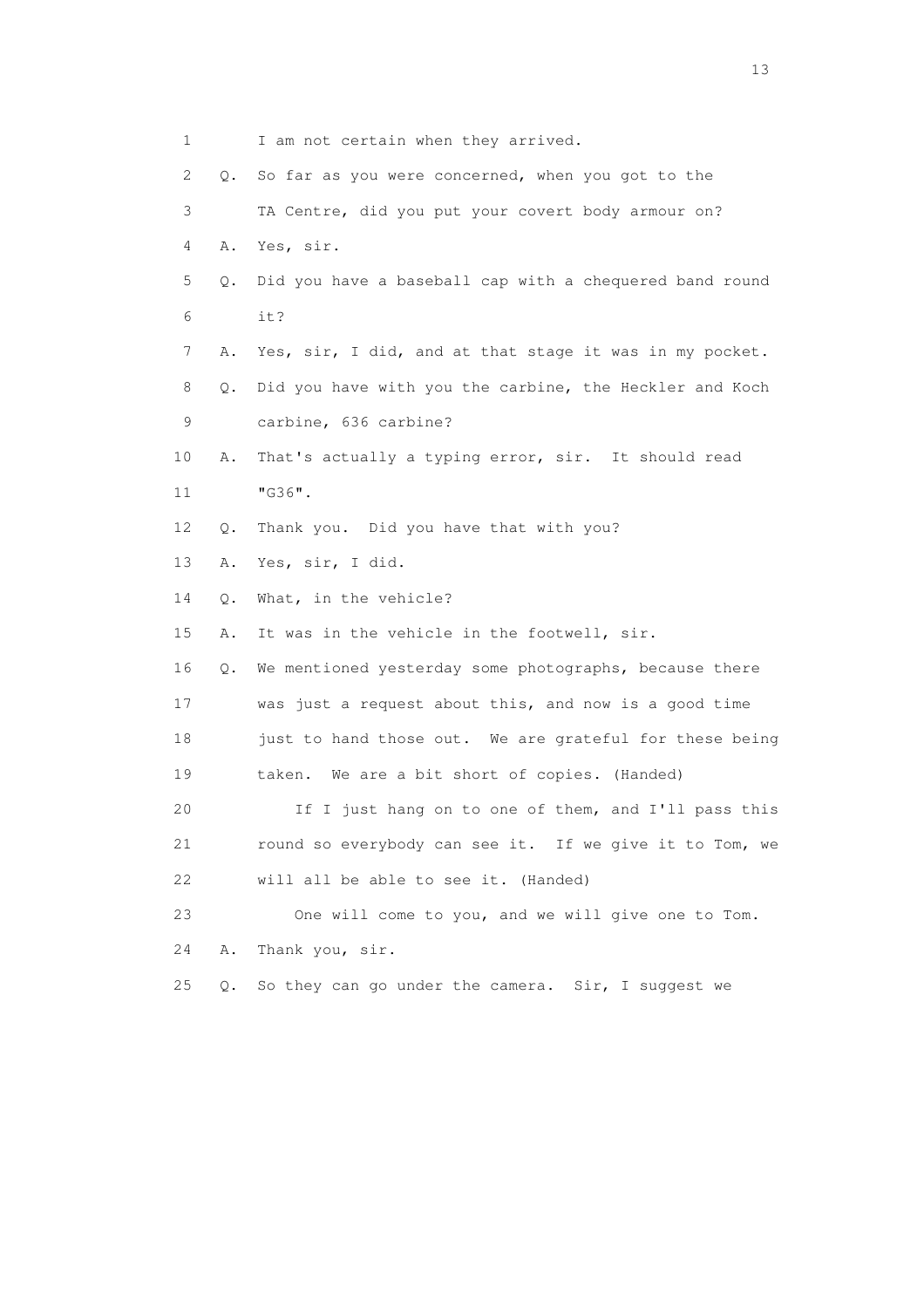1 don't put these in a divider. We will keep those loose. 2 So Charlie 2, that's -- you are obviously very 3 familiar with it, but that's the Glock handgun; correct? 4 A. Yes, sir. 5 Q. Is that a torch? 6 A. It is, sir, it's a tactical torch for the pistol. 7 Q. Just under the barrel, that's what the attachment is 8 there, is that right? 9 A. Yes, sir. 10 Q. That's fine. If we can look at the other picture, 11 please, in the album. Is that the Heckler and Koch 12 G36 -- do I have that right -- carbine? 13 A. No, it's an MP5 suppressed carbine. 14 Q. That's not what you had in the footwell? 15 A. No, sir. 16 Q. Right. I think we heard that Charlie 12 had got one of 17 those, I dare say that's why it's been photographed. 18 Just tell us while we are looking at it, what does 19 "suppressed" mean? 20 A. Reduction in noise, sir. For a quieter shot. 21 Q. Then we will not look at that one. Thank you very much. 22 So you have got your Glock in the holster on your 23 waistband and the carbine in the footwell of your 24 vehicle; correct? 25 A. Yes, sir, that's correct.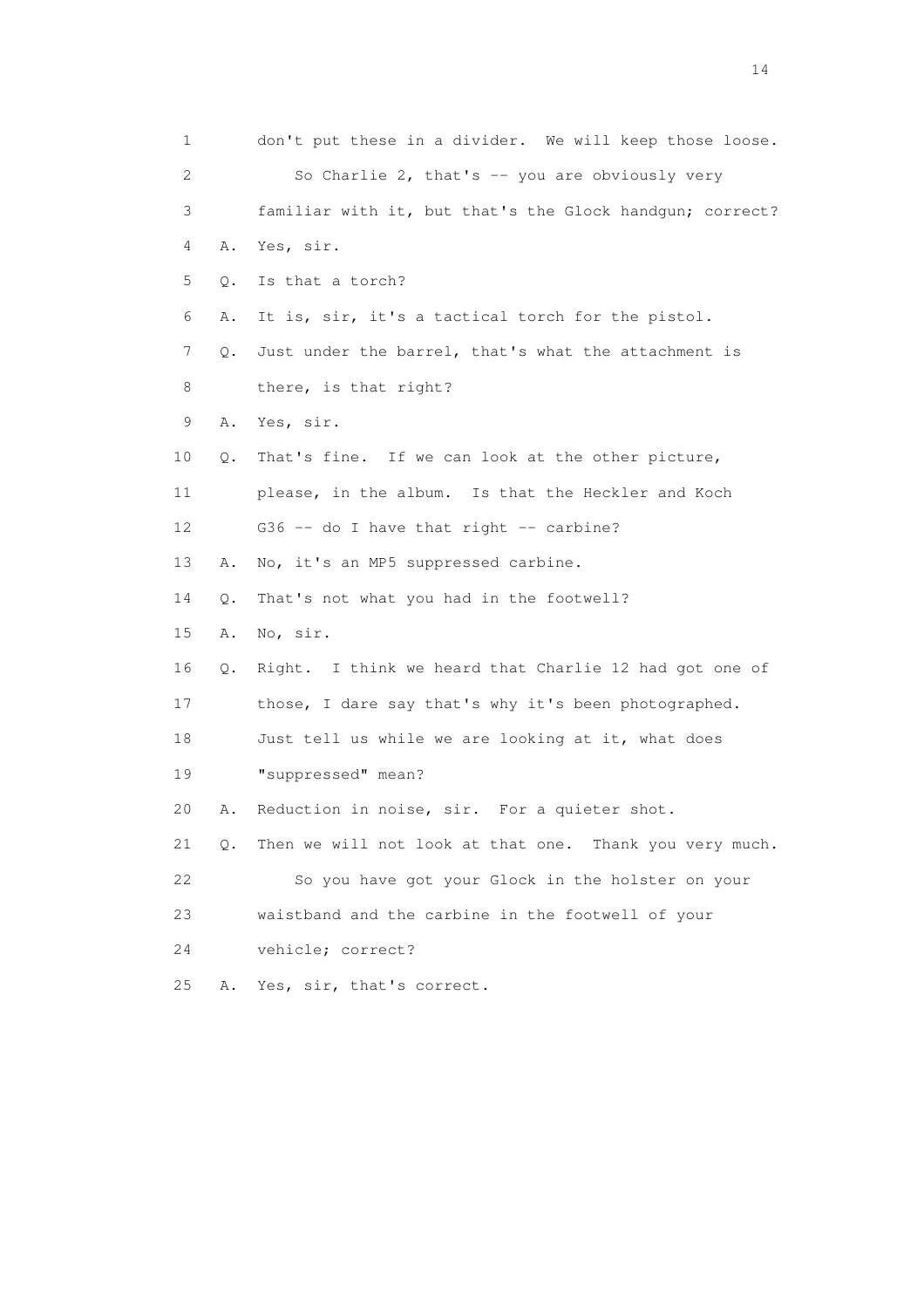1 Q. And your cap in a pocket or something of that sort? 2 A. Yes, sir.

| 3  | Q. | Right. You have set out, those of us who have your       |
|----|----|----------------------------------------------------------|
| 4  |    | statement, the top of the third page, the typed page,    |
| 5  |    | what your state of mind was there. All right?<br>I am    |
| 6  |    | just going to read it because I think in fairness to you |
| 7  |    | we should deal with this. What you said was this:        |
| 8  |    | "At this stage I believed that it was very likely        |
| 9  |    | that I would be asked [to] intercept deadly and          |
| 10 |    | determined terrorist suicide bombers. These bombers      |
| 11 |    | were willing to take their own lives, ours, and members  |
| 12 |    | of the public."                                          |
| 13 |    | Yes?                                                     |
| 14 | Α. | Yes, sir.                                                |
| 15 | Q. | Is that an accurate reflection of your state of mind at  |
| 16 |    | that time?                                               |
| 17 | Α. | Absolutely, sir. I have been in the firearms unit for    |
| 18 |    | a large number of years now, and we had never faced      |
| 19 |    | a threat like that. It occurred to me that it was very   |
| 20 |    | likely sooner or later that we were going to have to     |
| 21 |    | confront these people, and that, if it all went wrong,   |
| 22 |    | then the consequences were huge, and for me it did occur |
| 23 |    | to me that I might not go home that day if it went       |
| 24 |    | wrong.                                                   |
| 25 | Q. | So we understand, by "if it went wrong", does it follow, |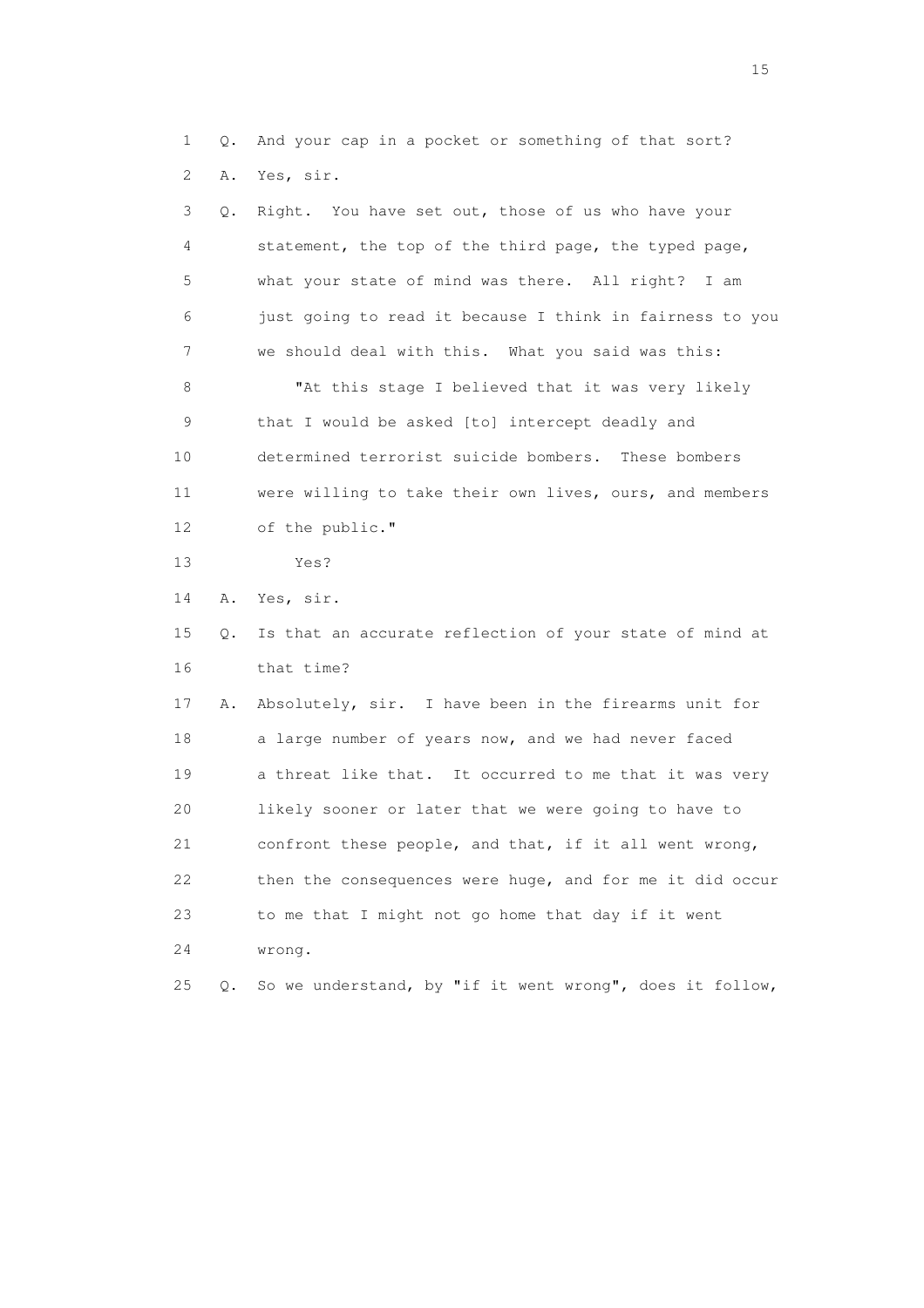1 do you mean that if a suicide bomber had managed to 2 explode a device and the police had not been able to 3 prevent that? 4 A. Absolutely, sir, yes. 5 Q. At the TA Centre, you record in your statement: 6 "We were on standby in our vehicles..." 7 A. Yes, sir. 8 Q. So you are all now in the vehicles, ready to go; is that 9 right? 10 A. Yes, sir. Prior to that, I haven't mentioned, as the 11 advance party, I actually spoke to the caretaker 12 initially, who allowed us in. 13 Q. Yes? 14 A. And that, we were also -- I then joined my colleagues in 15 the vehicle, and we were on standby listening to the 16 radio. I also subsequently spoke to that caretaker with 17 my boss, Trojan 84. 18 Q. Right. So you have had a couple of conversations with 19 the caretaker of the TA Centre? 20 A. Yes, sir. 21 Q. What you are saying is those aren't in your statement 22 but you had had those conversations? 23 A. That's right, sir, yes. 24 Q. Did you hear over the radio that surveillance officers 25 had followed someone away from the address?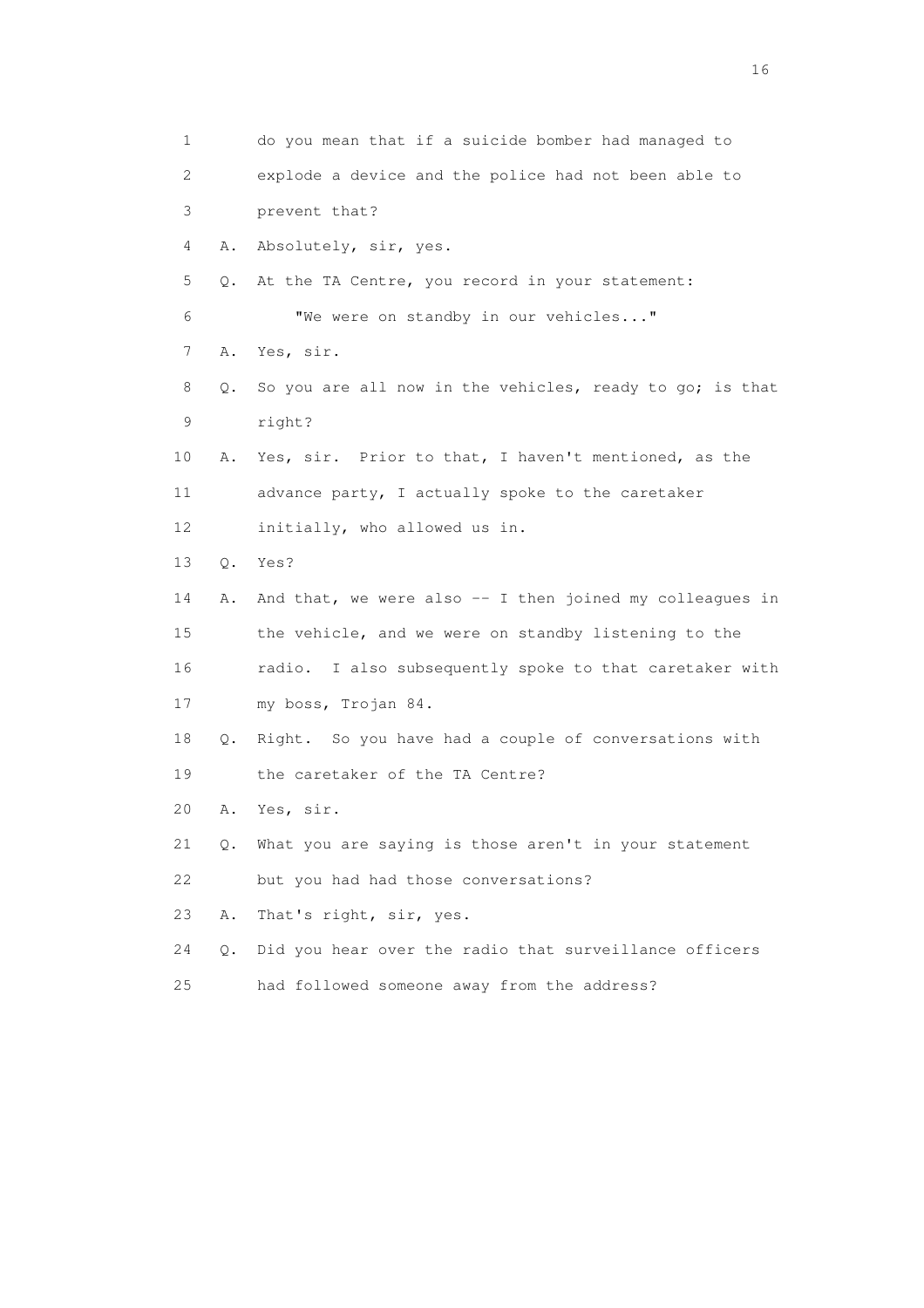- 1 A. Yes, sir.
- 2 Q. What did you hear said about that person?

| 3               | That he was a good likeness for the subject called --<br>Α.    |
|-----------------|----------------------------------------------------------------|
| 4               | I have put here "Omar", that was a mistake on my part.         |
| 5               | Right?<br>Q.                                                   |
| 6<br>Α.         | I believe they used the codename Nettle Tip. It's just         |
| 7               | an error that I put that in there.                             |
| 8               | If we just pause, then. You think the codename that was<br>Q.  |
| 9               | used was Nettle Tip?                                           |
| 10<br>Α.        | Yes, sir.                                                      |
| 11              | But, as you know, you are probably clear now, that<br>Q.       |
| 12 <sup>°</sup> | Nettle Tip, that was the code for Hussain Osman, wasn't        |
| 13              | it?                                                            |
| 14<br>Α.        | I understood that, sir, yes.                                   |
| 15              | So if we go back, you heard that he was a good likeness,<br>Q. |
| 16              | now, you have said for the subject called Omar but you         |
| 17              | think -- what would they say, Osman or Nettle Tip?             |
| 18<br>Α.        | I think, sir, at the time they were using the codenames,       |
| 19              | so it would have been Nettle Tip and for some reason,          |
| 20              | it's my mistake, which I accept, I have entered "Omar"         |
| 21              | in my statement.                                               |
| 22              | What else did you record that you heard?<br>Q.                 |
| 23<br>Α.        | He was described as a light skin North African male,           |
| 24              | stocky, 5-foot 10, with stubble. He was wearing blue           |
| 25              | denim jacket and blue jeans.                                   |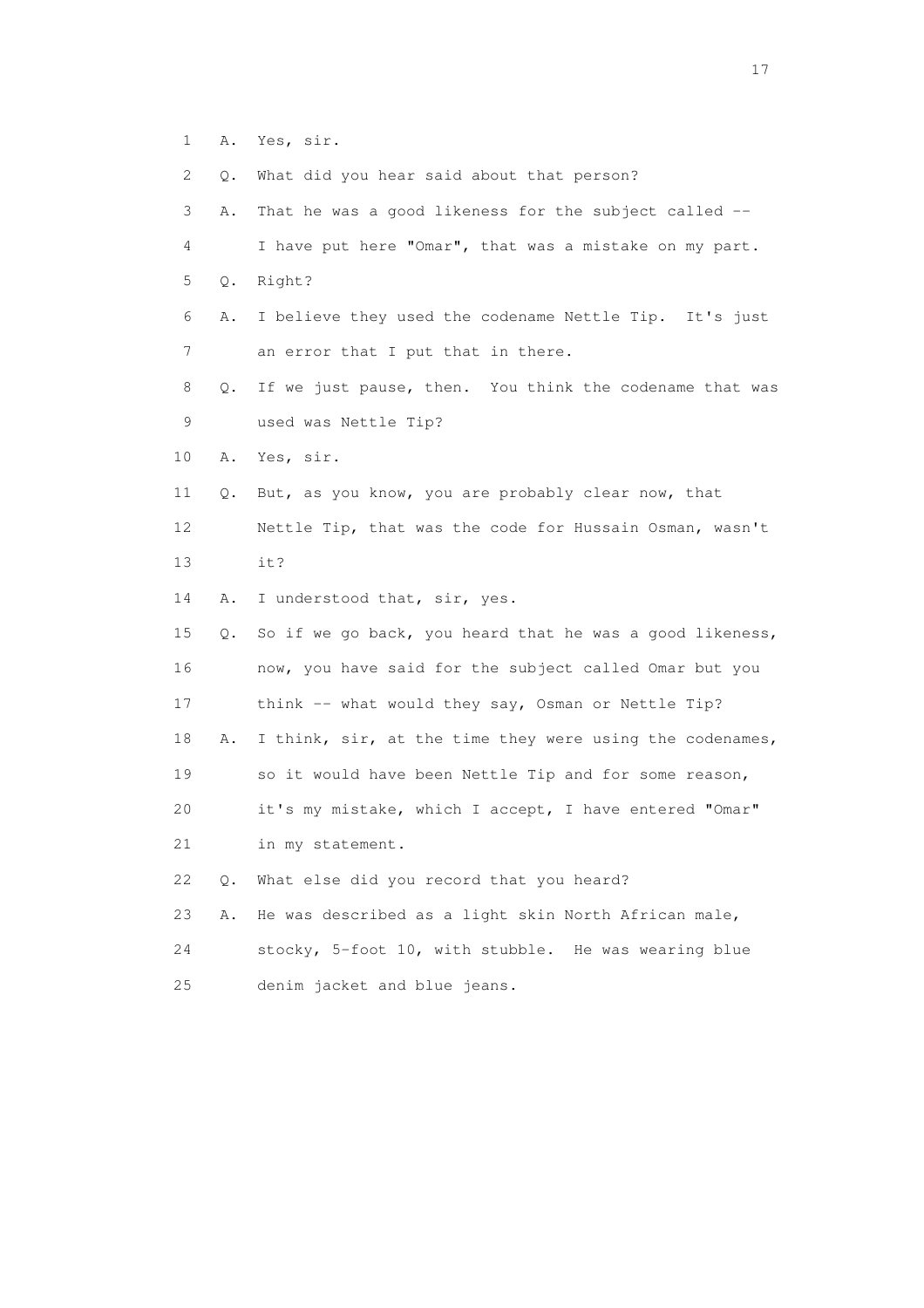1 Q. A short while later, did you hear something else about 2 the suspect over the radio? 3 A. Yes, that he had boarded a number 2 bus, the 4 registration LJ03 MXL. 5 Q. When you hear that, are you still on standby at the 6 TA Centre? 7 A. Yes, sir. 8 Q. Did you then get some instructions from Trojan 84? 9 A. Yes, sir. He gave instructions to get behind the bus 10 and the surveillance team who were by at this time at 11 the bottom of Tulse Hill nearing Brixton High Street. 12 Q. So we understand, does "get behind" mean that, as it 13 were, so don't overtake the surveillance team? 14 A. Yes, sir. I took that to mean we were at green, state 15 green, and that's exactly what it means. 16 Q. Right, so you wouldn't begin to move through them or 17 anything of that sort on that instruction? 18 A. Absolutely not, sir, no. 19 Q. All right. So did your vehicle set off? 20 A. Yes, sir. My vehicle led the other covert armed 21 response vehicles, as we call the cars, towards Brixton. 22 Q. So you start and the others behind you; is that right? 23 A. Yes, sir. 24 Q. So we understand, at this stage of an operation, would 25 there be any question of staggered departures now or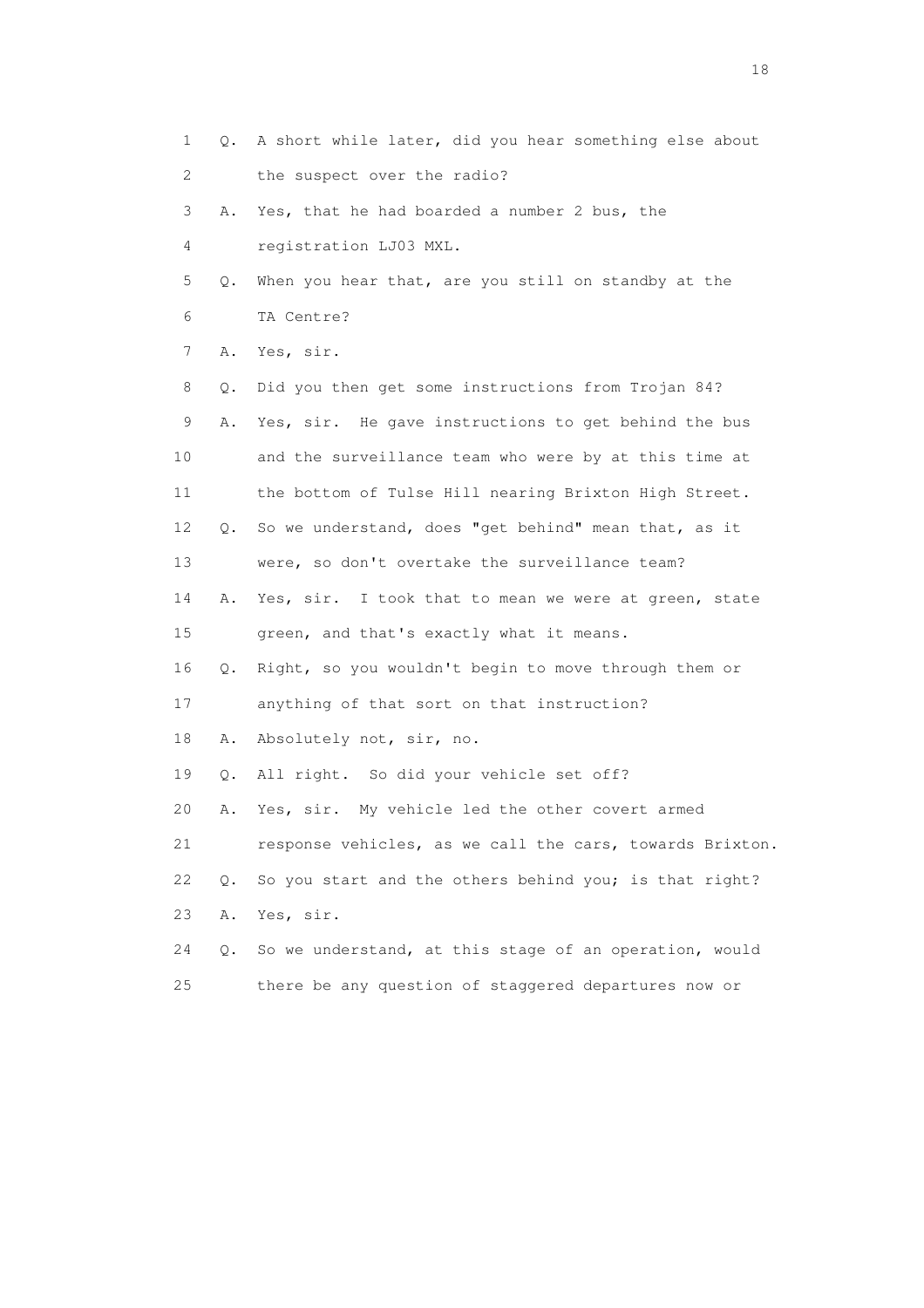1 would you all go together? 2 A. No, sir, we would go together. 3 SIR MICHAEL WRIGHT: Except, as it happened, Delta, who 4 hadn't turned up? 5 A. Yes, sir. 6 SIR MICHAEL WRIGHT: Did you know over the radio what had 7 happened to him? 8 A. No, sir. I guessed that he probably or that car 9 probably didn't make it, but I knew there were at least 10 four vehicles with me, and that was enough for us to 11 continue. 12 SIR MICHAEL WRIGHT: Right. 13 MR HILLIARD: Over the radio, did you understand that the 14 bus and the surveillance team had carried on into 15 Stockwell Road? 16 A. Yes, sir. 17 Q. Did you eventually catch up? 18 A. Yes, sir. Although I should add here that we were still 19 at green, so we caught up with the rear surveillance 20 follow somewhat earlier than that, but as the traffic 21 got heavy, we got closer and closer to the bus, which is 22 what I have indicated there. 23 Q. So when did you catch up with the bus? 24 A. Stationary, just north of the junction with 25 Clapham Road.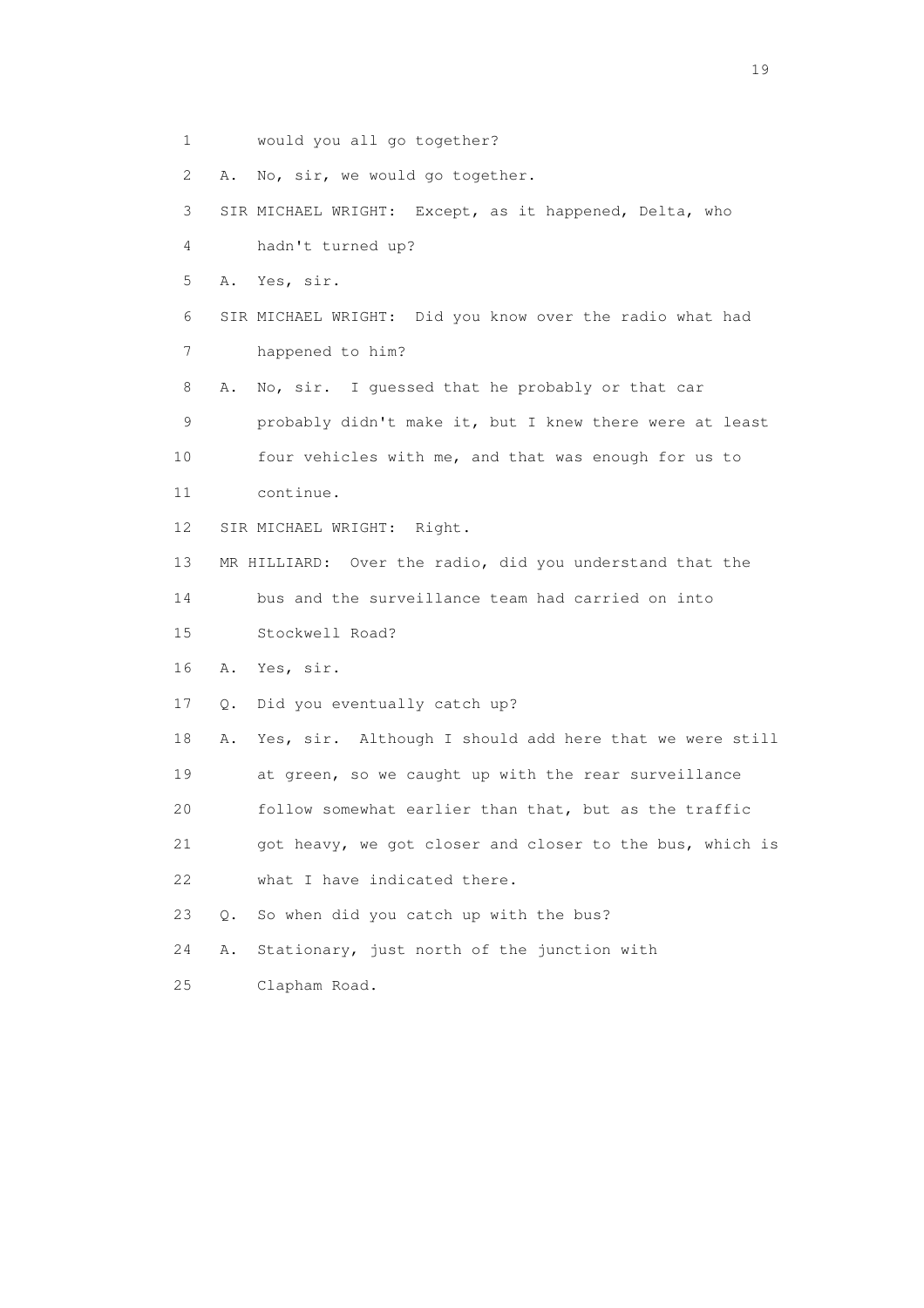1 Q. Can you help us --

2 SIR MICHAEL WRIGHT: You were in the Stockwell Road?

 3 A. I was in Stockwell Road, sir, and we were in traffic and 4 behind the surveillance team. 5 MR HILLIARD: Right. 6 Now, the reference in your notes to the 7 South Lambeth Road, can you just help about that?

- 8 A. In relation to the bus.
- 9 Q. Yes?
- 10 A. It was in South Lambeth Road, stationary, in heavy 11 traffic, directly outside the NatWest Bank.
- 12 Q. Right. So that's precisely, as it were, where the bus 13 is?
- 14 A. Yes, sir.
- 15 Q. Could you see that that was the number 2 bus with the 16 registration that you caught earlier?
- 17 A. Yes, sir, and that's why I have recorded in that way, 18 that was the time that I could say that was definitely 19 the bus.
- 20 Q. That is the bus?

 21 A. The bus. I mean, prior to that, I could see a number of 22 buses in the distance, but it was only when it was at 23 that stage I could say that was the bus in question. 24 Q. Right. Had you passed on any information about the bus? 25 A. Yes, sir. Charlie 12 had called me. I realised that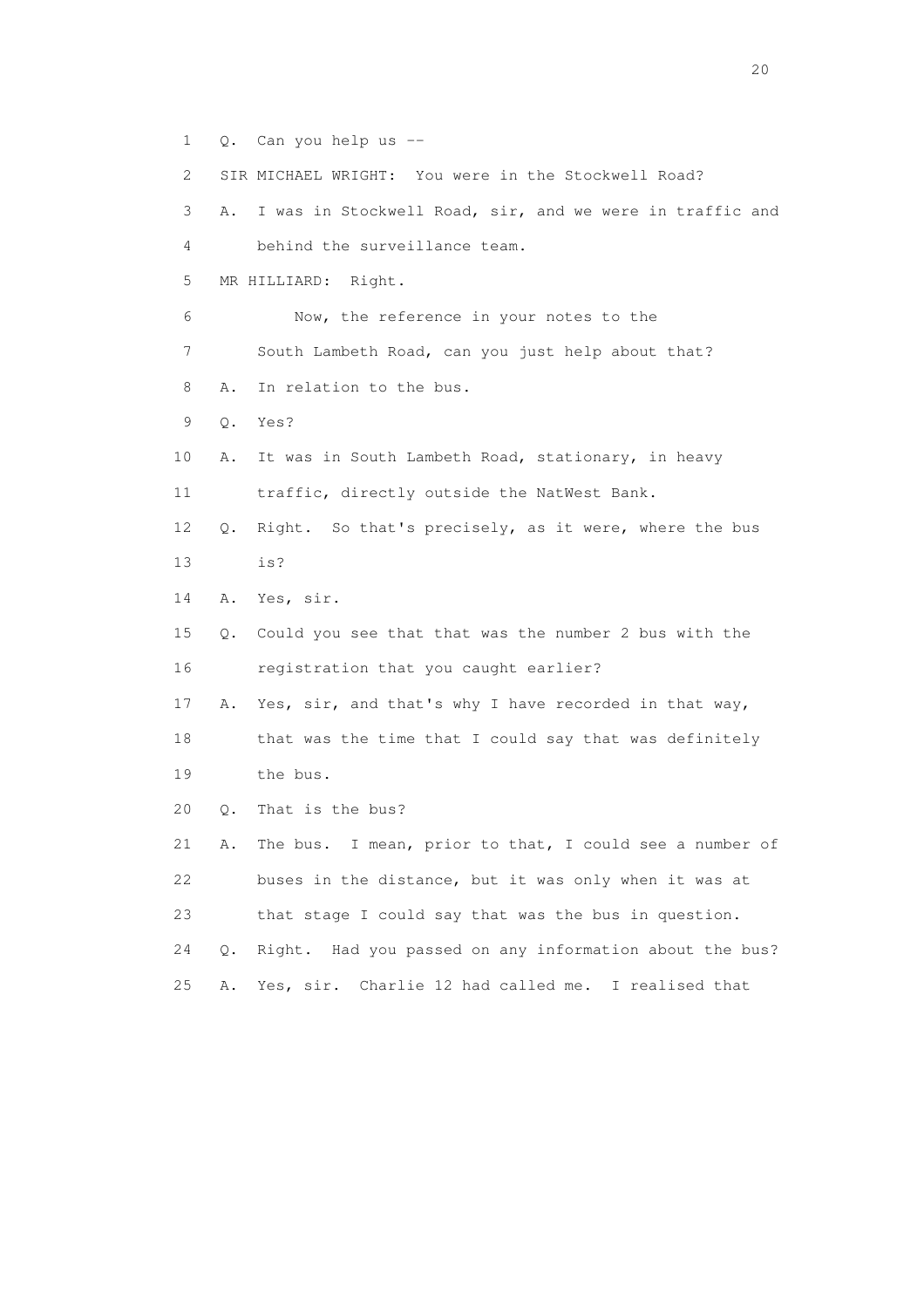1 his car was not in the follow and I gave him an update, 2 and this was prior to that location(?) we have just 3 mentioned. 4 Q. Had you heard anything about who the person was by this 5 time on the bus? 6 A. I heard over the radio that there were surveillance 7 officers on the bus and I heard them say that "this was 8 definitely our man". 9 Q. Just pause a moment: 10 "... heard them say that 'this was definitely our 11 man'." 12 As you recall it, were those the words that were 13 used? 14 A. Yes, sir. 15 Q. Now, can you remember back, was that one or more than 16 one person saying: this is or was definitely our man. 17 A. It was one person, sir, as I recall. 18 Q. One person. Anything else that you heard over the radio 19 about the man? 20 A. I heard over the radio that he was nervous, acting 21 strangely and that he was standing up on the stairs and 22 very twitchy. 23 Q. Who was saying that, if not the precise person, what 24 sort of person do you understand -- 25 A. I assumed that would have been a surveillance officer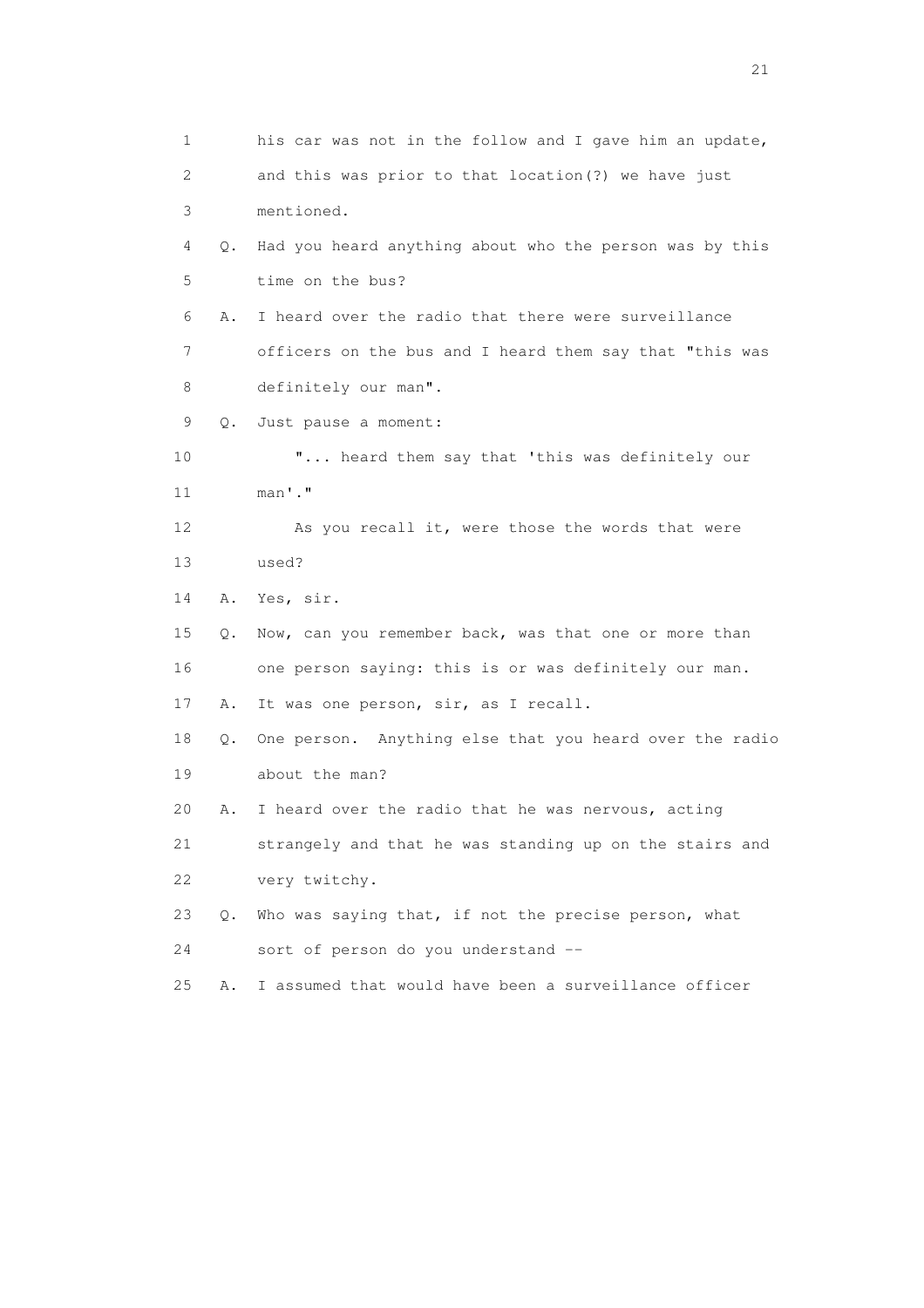1 but I couldn't say.

 2 Q. Whereabouts were you by this time, then, in your 3 vehicle, if we have got -- the bus, do I have this 4 right, is outside the NatWest Bank held in traffic? 5 A. Yes, sir, it was, and we were just the other side of the 6 junction from it. 7 Q. Right. 8 A. In Stockwell Road. 9 Q. Right. Now, you say in your document: 10 "We held at the junction at the other side of the 11 junction from where the bus was." 12 That's what you have just been telling us? 13 A. Yes, sir. 14 Q. What I just want to know is this: when you say "we held" 15 in that position, do you mean you, as it were, 16 deliberately stayed there where you could have gone 17 forward? Do you understand what I am asking? 18 A. I understand, sir. From what I have described of what 19 I heard over the radio, I was anticipating that we might 20 be deployed, but I wasn't sure what was going to happen, 21 so we held where we could see the bus at that stage. 22 Q. Does that mean you take a deliberate decision not to go 23 forward? 24 A. It's a very difficult situation, sir. Although we were 25 at green, I anticipated that we may well be deployed, so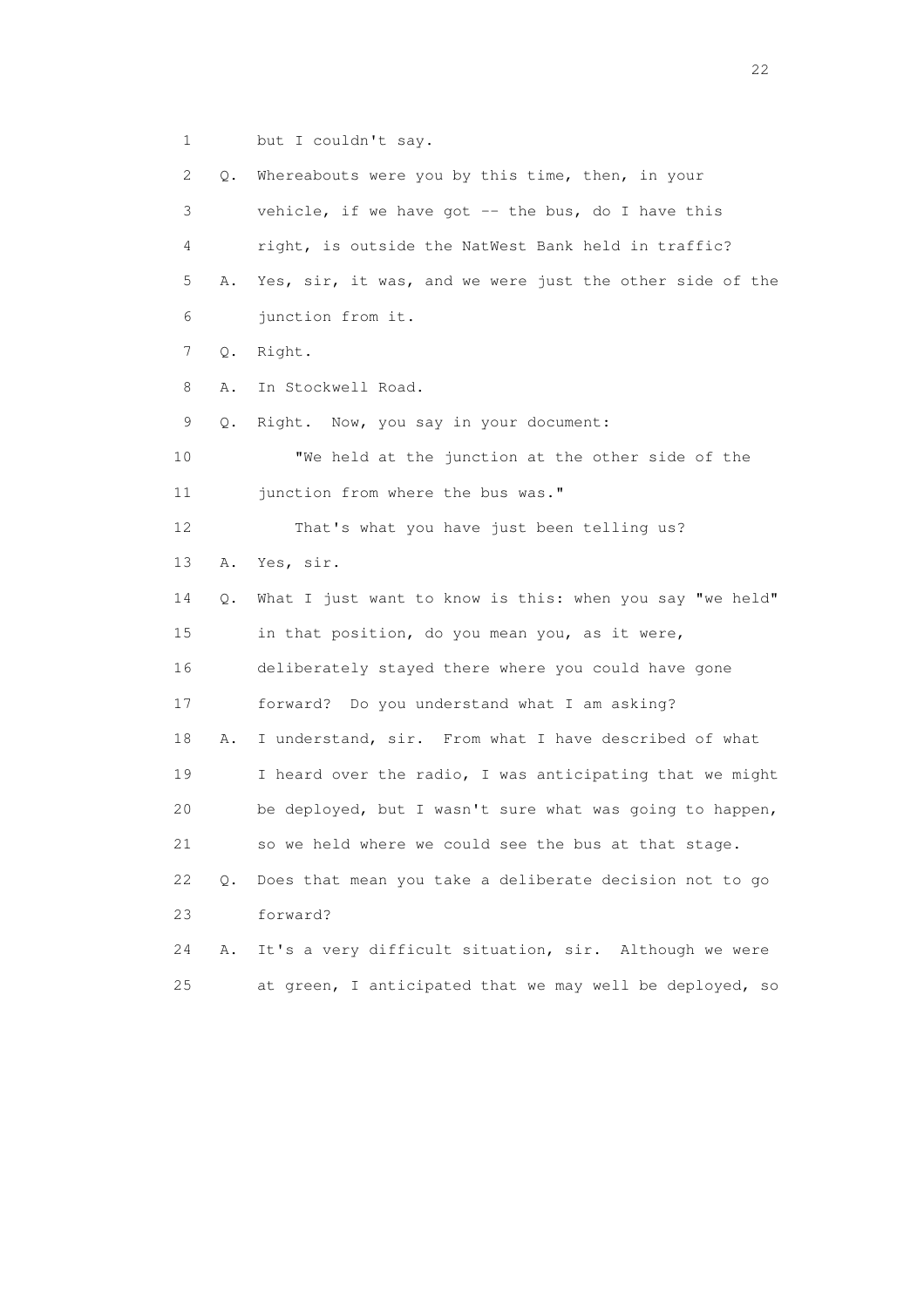1 we wanted to be as close as we could for when that order 2 came -- 3 SIR MICHAEL WRIGHT: I think what Mr Hilliard is really 4 after is whether you were forced to stay where you were 5 because the traffic wouldn't let you go any further or 6 did you actually decide to stay there? 7 A. As it happened, sir, the weight of traffic suited that, 8 and I remember we did pop out the traffic, advance past 9 the car 2 and stop back in, and as it occurred the 10 lights were red, so it suited our purpose. 11 SIR MICHAEL WRIGHT: Very well. So it was a bit of both, 12 really? 13 A. Yes, sir, absolutely. 14 MR HILLIARD: You have just mentioned that, and we might as 15 well look at that on the film, because there is another 16 question I want to ask you about that. 17 A. Yes, sir. 18 Q. Have you seen this film before? 19 A. I have, sir, yes. 20 Q. So it's not just a question of looking at it three years 21 later. We will get to the bit when we can see the cars 22 in traffic, and then ... 23 (Video footage shown) 24 Pause there. That's the line of traffic, all right? 25 A. Yes, sir.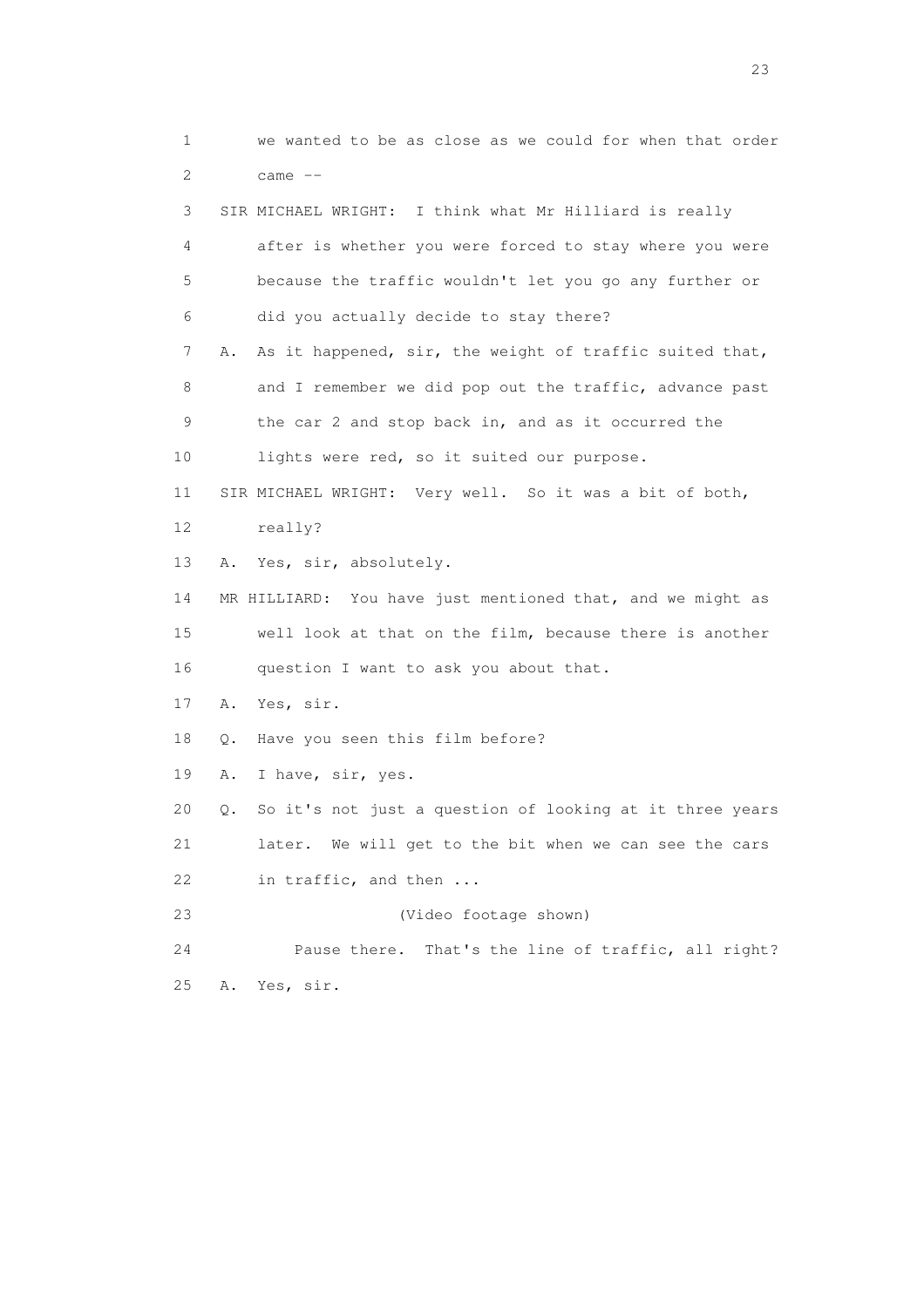1 Q. You can see there is a vehicle that's going to come out 2 and go back in again?

3 A. Yes, sir.

 4 Q. When you have seen this before, so as not, as it were, 5 to take you by surprise now, were you able to identify 6 that as your vehicle? Did you remember the movement? 7 A. I remember the move, I remember the manoeuvre, but 8 I can't read the index number, but I am almost certain 9 that was me, sir, yes.

 10 Q. That's very helpful. So that would be you as the lead 11 car, so we understand?

12 A. Yes, sir.

 13 Q. Would the others be, can you even remember, directly 14 behind you or the very next car behind or how -- 15 A. It was a mixture, sir. I believe there was one car 16 really close to us and others within a car or two but 17 fairly close.

 18 Q. All right. If we can just see the manoeuvre. (Pause) 19 So your vehicle is coming out and then pulls back in 20 and there is a vehicle behind, can you see, trying the 21 same thing, I don't know what happens to that.

22 A. Yes.

 23 SIR MICHAEL WRIGHT: I don't suppose you know whether that 24 was one of yours?

25 A. I am almost certain that was, sir.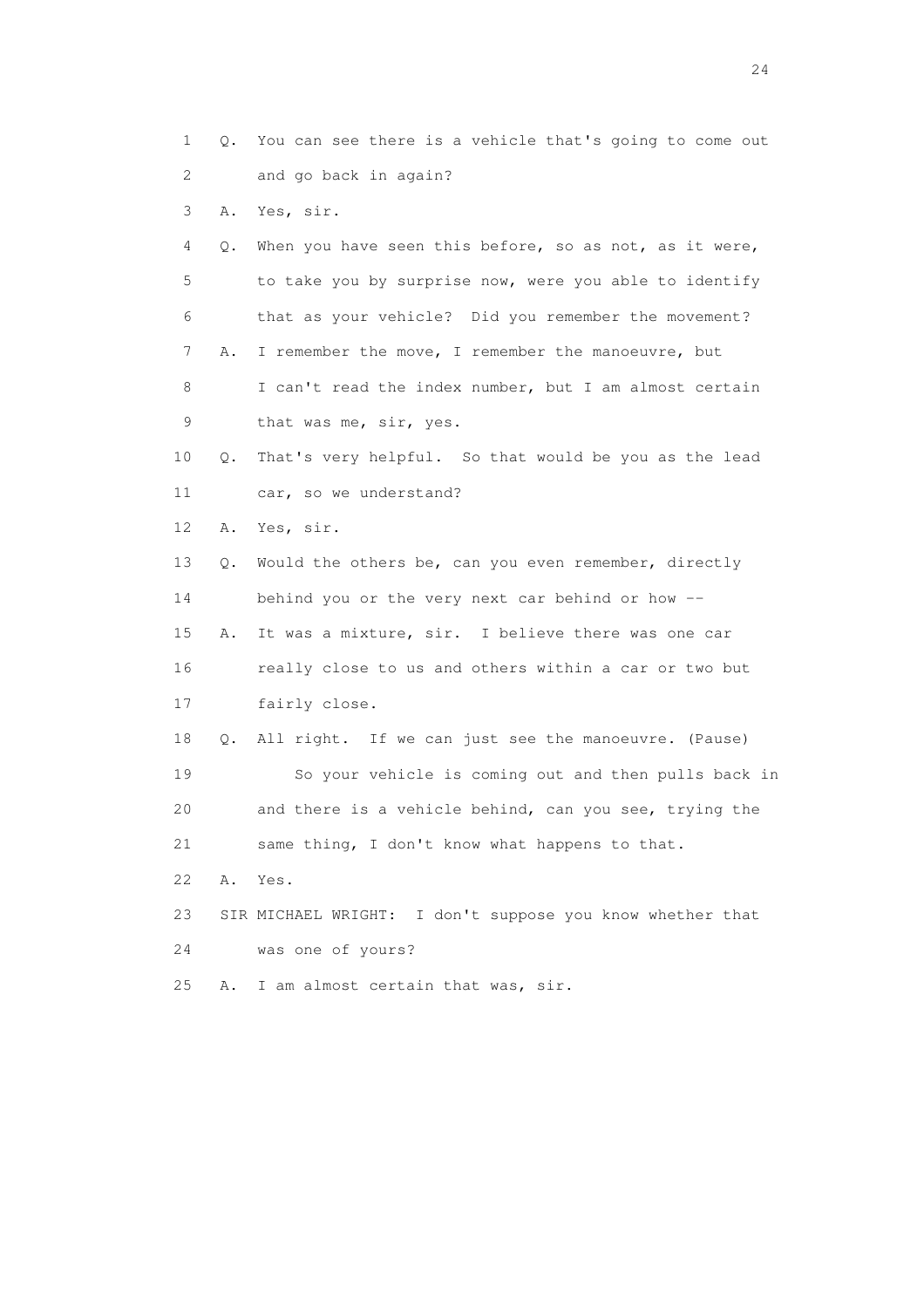1 MR HILLIARD: If we can just pause. You have come out and 2 you have gone back in.

3 A. Yes, sir.

 4 Q. You have, as it were, gained one car's position or 5 whatever it is. Was there any reason why you didn't 6 come up the other side of the road? 7 A. Absolutely, sir, because we were still at green, what 8 I had heard on the bus, I anticipated that we would be 9 called to intercept, but it had never happened, so we 10 just wanted to get as close as we possibly could without 11 compromising the operation, and then be in a position to 12 deploy.

 13 SIR MICHAEL WRIGHT: So as long as you are at green, you 14 don't want to attract too much attention to yourself? 15 A. No, sir, and to be honest it's a balancing act. We are 16 at green; we are still covert. However, we need to be 17 as close as we can because we anticipate that we may be 18 deployed.

 19 SIR MICHAEL WRIGHT: It had occurred to me that the 20 manoeuvre we see on that video, you might have made 21 yourself a bit unpopular.

 22 A. Yes, sir. That's the name of the game, unfortunately, 23 sir, yes.

 24 MR HILLIARD: So we understand, that, because people may be 25 wondering why, as it were, you have pulled out and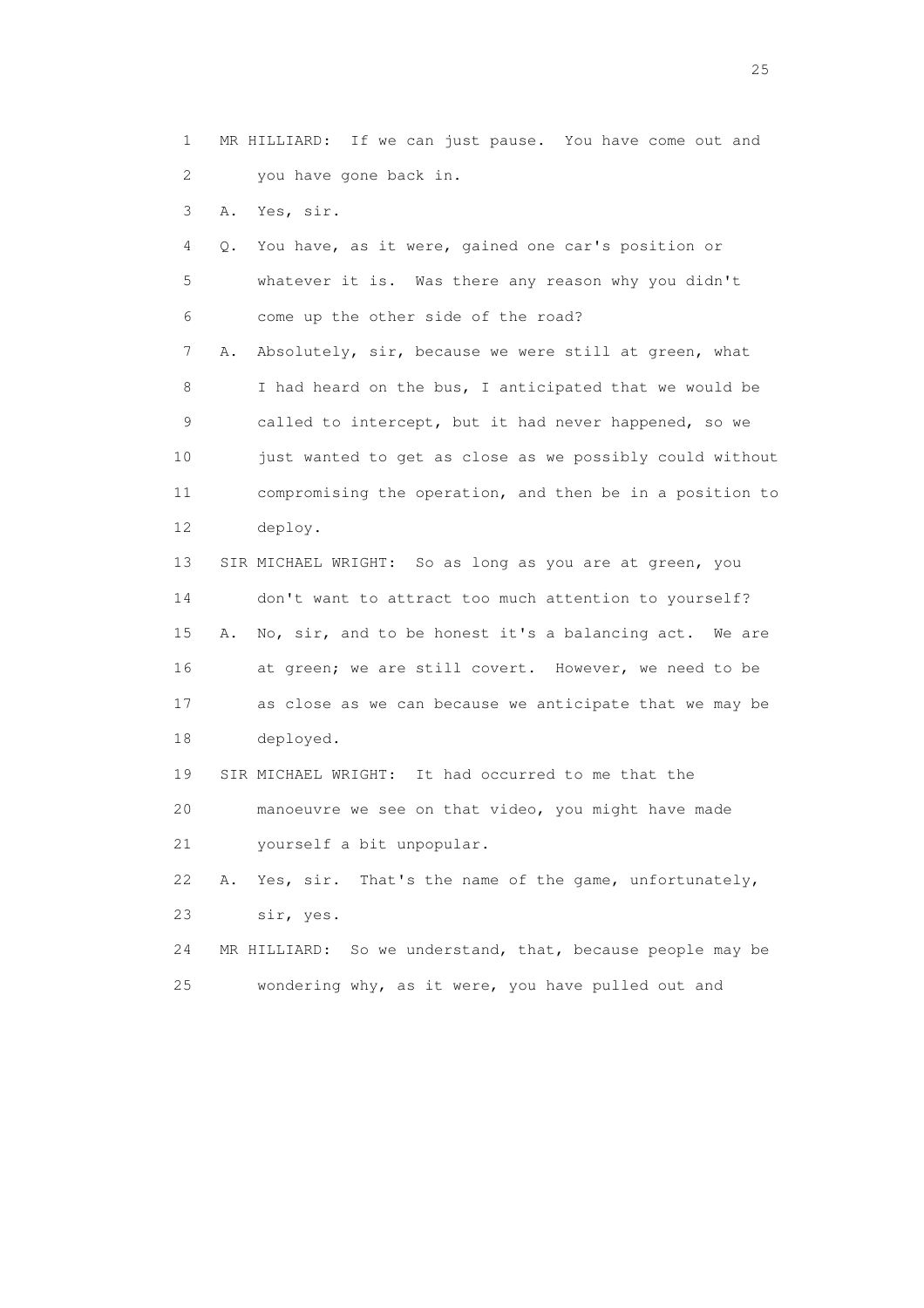1 gained a car's length and not come up, do you see what 2 I mean, being -- 3 SIR MICHAEL WRIGHT: Do you mean on the wrong side of the 4 island? 5 MR HILLIARD: Absolutely, but the reason for that is what, 6 because you are still at green and to some extent you 7 are trying, obviously as much as you can, you are trying 8 to stay covert; is that right? 9 A. Yes, sir. At any stage had we been given amber, then we 10 would have just gone the wrong side of the road. 11 Q. You would have done that if you had been given amber? 12 A. Yes, sir. 13 Q. That explains that. Thank you very much. 14 Now, did you hear more about the suspect over the 15 radio? 16 A. I heard over the radio that he had left the bus and he 17 walked towards the tube station and went in the main 18 entrance. 19 Q. Pause a moment. Did you hear anything over the radio 20 about any question of SO12 offering to intervene at this 21 stage or any individual member of SO12 offering to do 22 that? 23 A. No, sir, I didn't. 24 Q. Did you ever in fact hear state red called? 25 A. No, sir, I didn't. If I could explain.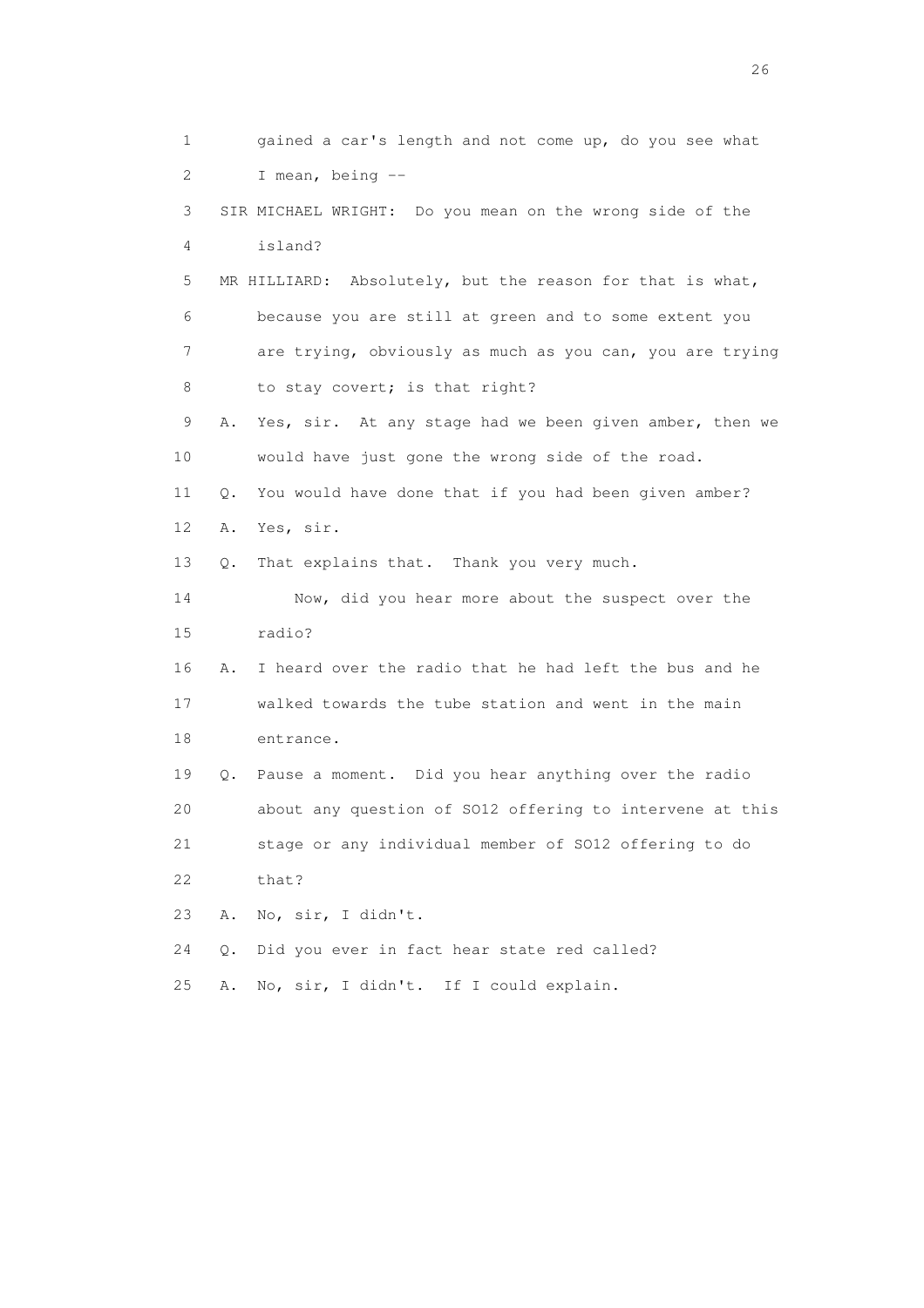- 1 Q. Yes?
- 2 A. I mean, I'm going ahead now, but after I heard the

3 command, "Stop him getting on the tube" --

4 Q. Let us deal with that next --

5 A. If it goes in sequence, sir.

 6 Q. Yes. So you have heard over the radio that he has left 7 the bus, walked towards the tube station and into the

- 8 main entrance?
- 9 A. Yes, sir.
- 10 Q. What did you do then with your vehicle?

 11 A. As the car commander, sir, I anticipated that we may be 12 called to amber, so I ordered the driver to move into 13 Binfield Road, which is alongside Stockwell tube

14 station.

 15 Q. Were you able to get there by staying on the sort of 16 correct side of the road or --

17 A. In actual fact, sir, we managed to do that, yes.

18 Q. You have given that instruction as the car commander.

19 Did the driver do that, take you into Binfield Road?

20 A. Yes, sir, he did.

21 Q. What did you then hear over the radio?

 22 A. If I could explain, sir, you asked me about a state red. 23 At that stage, in anticipation that we may be deployed,

24 I didn't want to take my G36, so I secured it. So

25 that's what I was doing at that stage.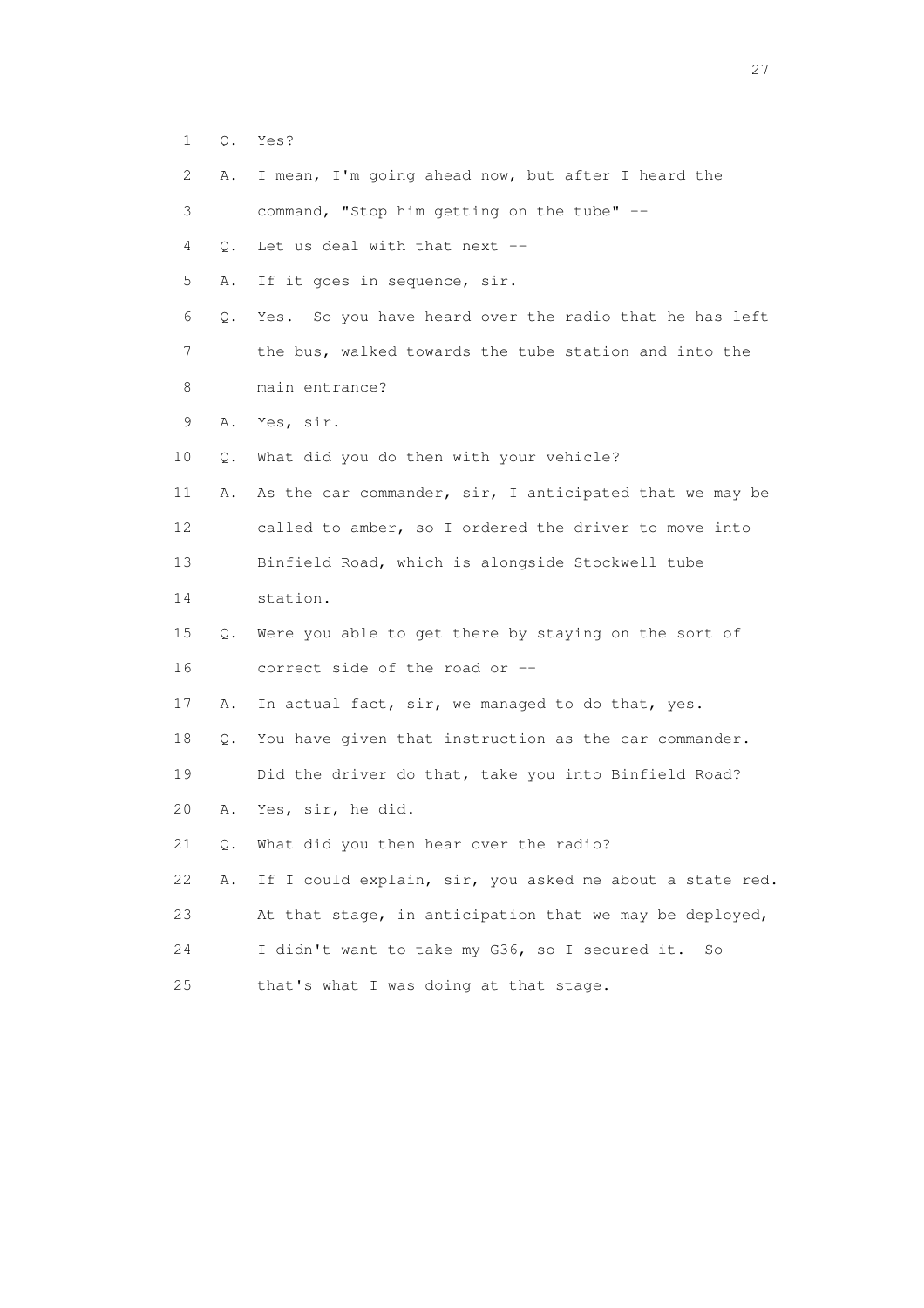- 1 Q. That's the carbine; is that right?
- 2 A. Yes, sir.

| 3  | О. | So when you say -- anyway that's not coming with you?    |
|----|----|----------------------------------------------------------|
| 4  | Α. | That's not coming with me, sir.                          |
| 5  | Q. | All right. So we have got you in Binfield Road, having   |
| 6  |    | secured your carbine because you think if you are        |
| 7  |    | deployed, you are not going to take it with you?         |
| 8  | Α. | Yeah, my reasoning for that, sir, is I didn't know what  |
| 9  |    | situation I was going into, and I needed to remain       |
| 10 |    | covert for as long as possible.                          |
| 11 | Q. | Just to spell it out, obviously, if you have just the    |
| 12 |    | Glock on your waistband, no doubt concealed, it is       |
| 13 |    | easier to do than the carbine?                           |
| 14 | Α. | Yes, sir, and for the same reason with regard to my      |
| 15 |    | police cap, I kept that in my pocket.                    |
| 16 | О. | Right, thank you. Did you hear anything else then over   |
| 17 |    | the radio?                                               |
| 18 | Α. | Yes, I heard, "Stop him getting on the tube, he must not |
| 19 |    | get on the tube". I believe this was a relayed           |
| 20 |    | instruction from the DSO, and that this suspect was      |
| 21 |    | a suicide bomber who had entered the tube in order to    |
| 22 |    | blow up a train.                                         |
| 23 | Q. | All right, if we just pause there. Can you remember now  |
| 24 |    | or did you know at the time who was actually speaking    |
| 25 |    | that instruction, "Stop him from getting on the tube, he |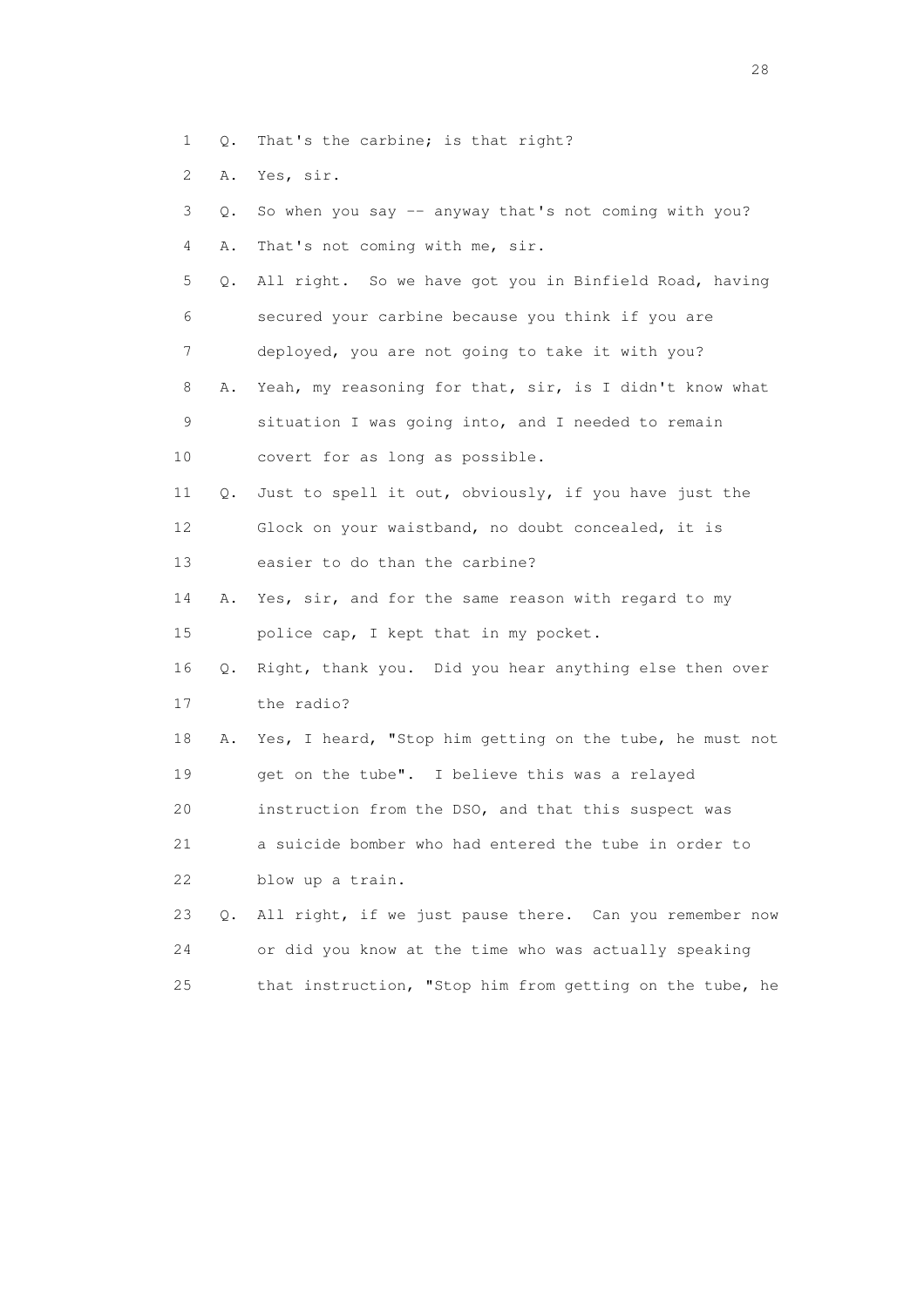- 1 must not get on to the tube"?
- 2 A. It was Trojan 84.

 3 Q. You have explained that you thought that was a relayed 4 instruction from the DSO? 5 A. Yes, sir. 6 Q. Can you just help us, what made you think that? 7 A. Because I believe at that stage a suspect had been 8 positively identified and as such, that would be the

- 9 role of the DSO to order that stop or that interception.
- 10 Q. Right. You thought that the suspect, you say, was
- 11 a suicide bomber, so identified as someone from the day 12 before; correct?
- 13 A. I believe he had been positively identified as
- 14 Hussain Osman at that stage, sir.
- 15 Q. Then you have recorded that:
- 16 "... suicide bomber who had entered the tube in 17 order to blow up a train."

 18 A. Yes, sir, here I was anticipating the consequences, the 19 worst case scenario of allowing Hussain Osman, who had 20 the day previously attempted to commit mass murder, so 21 the consequences of allowing him on to the tube network 22 again.

|     | 23 Q. Did you believe at this time, then, you say you believed |
|-----|----------------------------------------------------------------|
| 2.4 | that this suspect was a suicide bomber who had entered         |
| 2.5 | the tube in order to blow up a train; did you believe at       |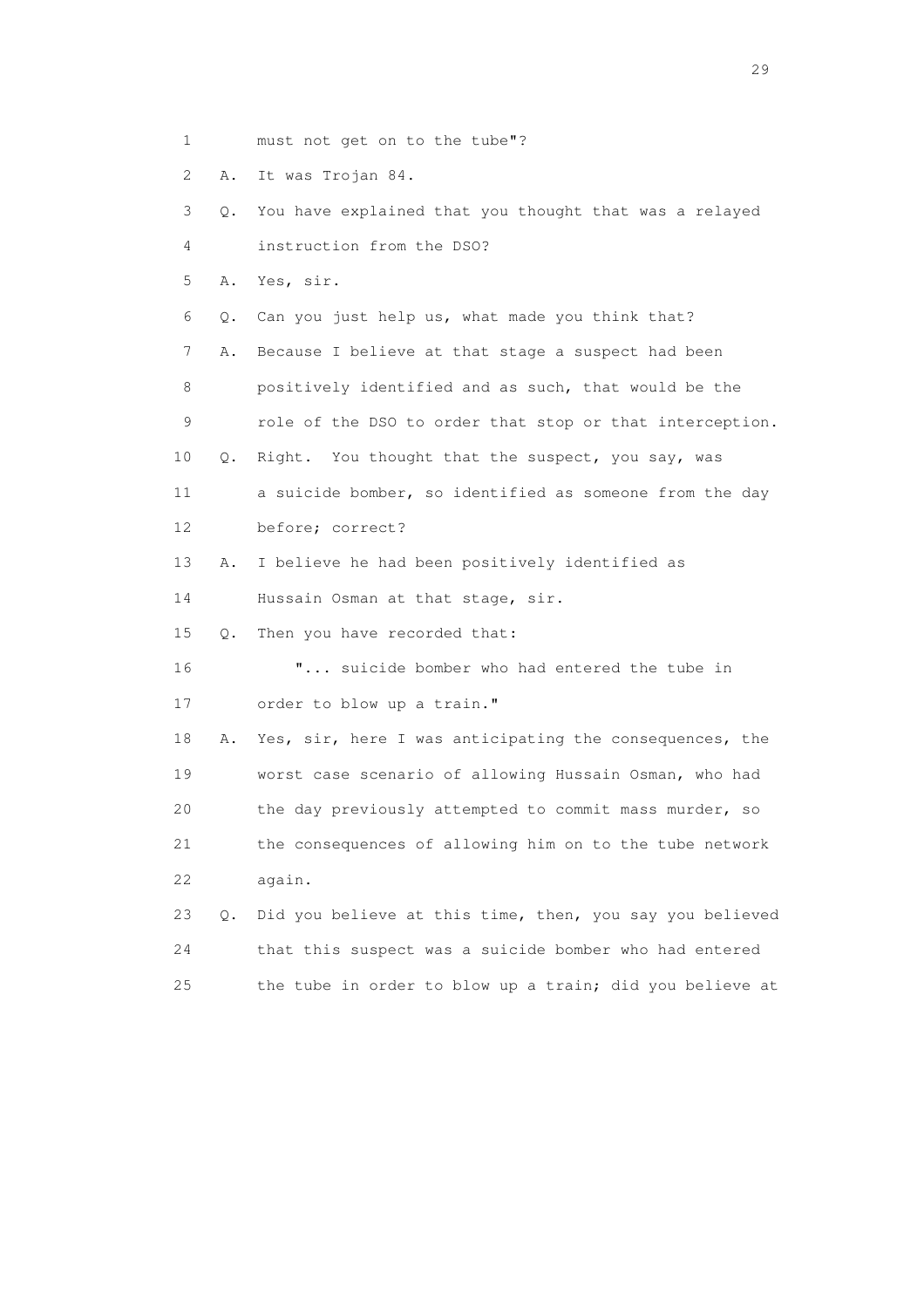| 1  |           | this time then that he had a bomb with him at this       |
|----|-----------|----------------------------------------------------------|
| 2  |           | point?                                                   |
| 3  | Α.        | I didn't know whether he had or he hadn't, but I believe |
| 4  |           | that it was certainly a distinct possibility.            |
| 5  | Q.        | I just want to just understand this from you. You say:   |
| 6  |           | "I believed that this was a relayed instruction          |
| 7  |           | [this is to stop him from getting on the tube] from the  |
| 8  |           | DSO and that this suspect was a suicide bomber who had   |
| 9  |           | entered the tube in order to blow up a train."           |
| 10 |           | Are you saying that that does accurately reflect         |
| 11 |           | your state of mind at this time or not quite?            |
| 12 | Α.        | It does, sir. But what I am saying there is I am         |
| 13 |           | anticipating the possible consequences of allowing       |
| 14 |           | Hussain Osman or Nettle Tip back on to the tube network  |
| 15 |           | and the worst case would be that he had entered the tube |
| 16 |           | system to blow up a train.                               |
| 17 | Q.        | Did you believe that if you didn't stop him, that is     |
| 18 |           | what he was going to do?                                 |
| 19 | Α.        | Very likely, sir.                                        |
| 20 | Q.        | I have been asking you about whether you had ever heard  |
| 21 |           | state red called.                                        |
| 22 | Α.        | I didn't, because as soon as I heard that command then   |
| 23 |           | I exited the vehicle and ran towards the tube station.   |
| 24 | $\circ$ . | Right. What about state amber, ever hear anything said   |
| 25 |           | about that?                                              |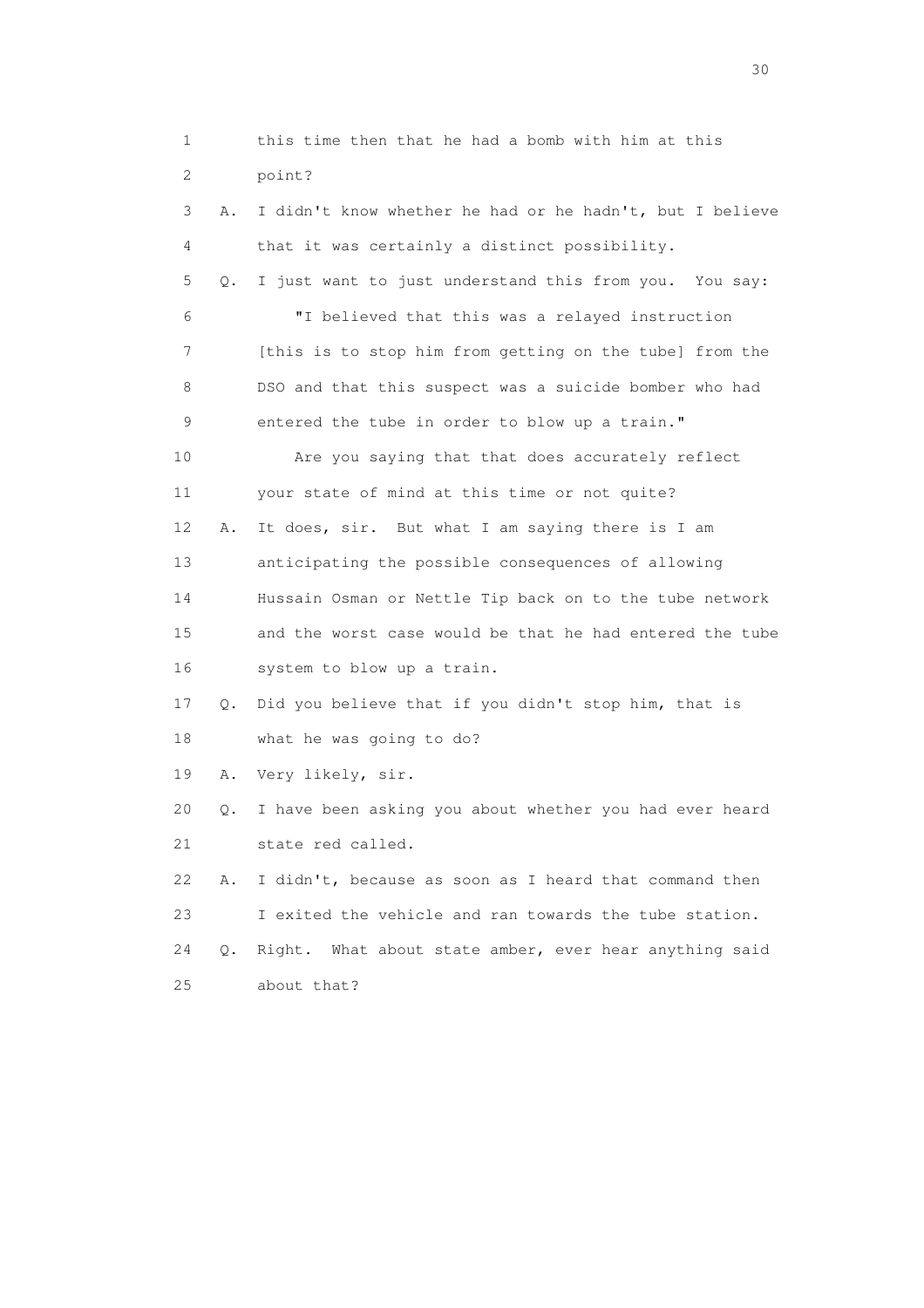- 1 A. It was never said, sir, no.
- 2 Q. What did you do, then, at that point, when you had heard 3 that instruction?
- 4 A. At that point, I got out of the vehicle and, as I have 5 already explained, I have left my G36K and the grenade 6 box behind, although I had one still on me, and I ran 7 towards the entrance.
- 8 SIR MICHAEL WRIGHT: You had one grenade, did you?
- 9 A. Yes, sir.

10 SIR MICHAEL WRIGHT: Yes.

 11 MR HILLIARD: At this point, when you are going towards the 12 station, did you have it in your mind what you were 13 going to do if you came into contact with the suspect? 14 A. No, sir, I had no preconceived idea or notion of what 15 was going to happen or what action I was going to take. 16 Q. At this time, as you understood it, had you been given 17 any authority by the designated senior officer to take 18 a critical shot?

- 19 A. No, sir.
- 20 Q. You ran towards the entrance?
- 21 A. Yes, sir.

 22 Q. Did you see another firearms officer at that point? 23 A. Yeah, running towards me I saw C12. I gained eye 24 contact with him, and we both entered the tube station. 25 It was a relief to see C12 at this stage because I knew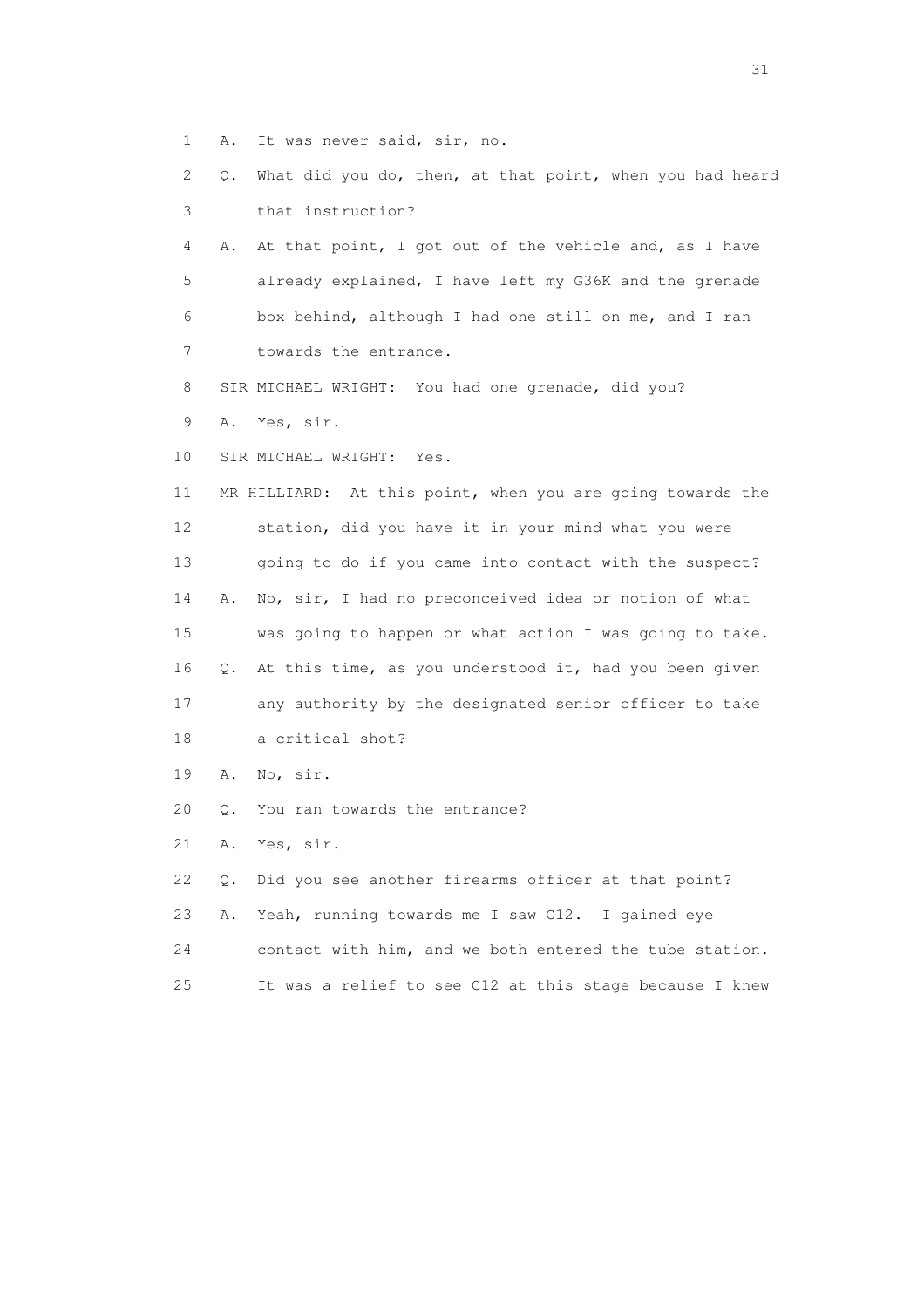1 that his car had been outside of the loop, as it were, 2 the follow, and seeing him there reassured me that all 3 of the cars were present for this deployment. 4 Q. Although you are coming from different directions, we 5 have seen the film, we will not look at it with you, but 6 you both make your way into the station; is that 7 correct? 8 A. That's correct, sir, yes. 9 SIR MICHAEL WRIGHT: How close behind him were you? 10 A. Very close. I recall that we got to the entrance at the 11 same time and I went towards the left, the barrier on 12 the left, and I believe we kind of crossed arcs(?) and 13 he went one -- in the middle, sir, so very, very close. 14 MR HILLIARD: You then ran towards the ticket barriers; is 15 that right? 16 A. Yes, sir, I did. 17 Q. Go through them or over them? 18 A. Over them, sir. 19 Q. I think you were challenged by members of staff, is that 20 right, at the station? 21 A. Yeah, several members of London Regional Transport 22 staff, sir. 23 Q. Did you shout at them? 24 A. I shouted, "Armed police, get back". 25 Q. We are going to look at some film in a moment, but did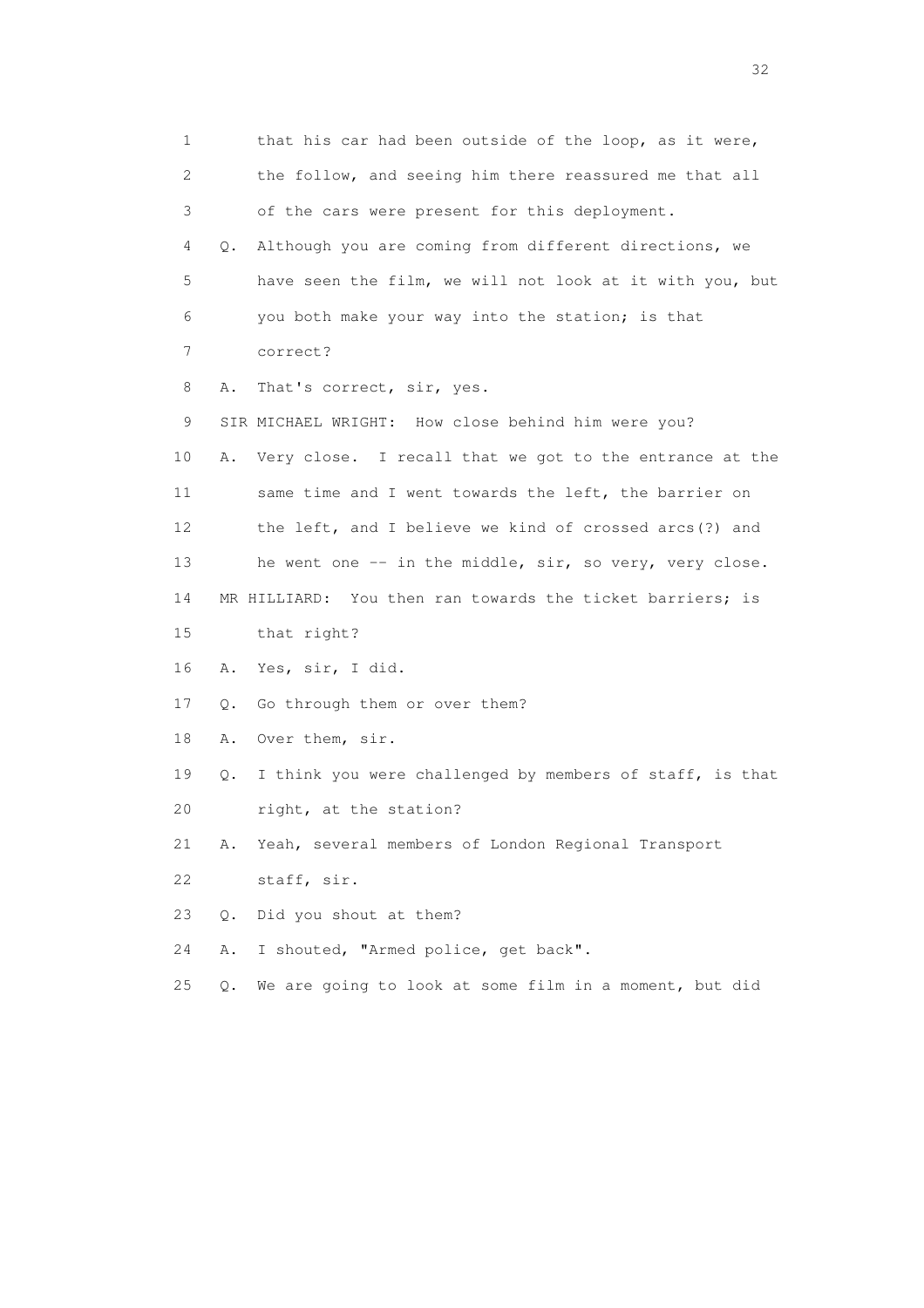1 you then make your way down the escalator? 2 A. Yes, sir, I turned immediately left and ran down the 3 escalator following C12 who was just ahead of me at this 4 stage. 5 Q. We are just going to look at two small pieces of film. 6 First of all, if we can have CC/3, camera 8, please. 7 (Video footage shown) 8 We can just see you at the barriers. (Pause). There 9 you are going over, and we will see it more clearly in 10 a minute, but you haven't got your cap on; correct? 11 A. That's correct, sir, yes. 12 Q. But there we have you going over the barrier as you have 13 indicated. 14 A. Yes. 15 Q. If we can play that. There we see you, off you are 16 going. If we can look at CC/3, camera 5, if you just 17 pause a moment, you have indicated in your notes or your 18 statement that you ran down the escalator following C12, 19 and like him again, you had not had access, I think, to 20 any of this film, is that right, by the time obviously 21 you made your notes? 22 A. No, sir, I hadn't seen that at all at that stage, no. 23 Q. I think you thought there might well be film; is that 24 right? 25 A. I was convinced that there would be CCTV cameras along

<u>33</u> and the state of the state of the state of the state of the state of the state of the state of the state of the state of the state of the state of the state of the state of the state of the state of the state of the s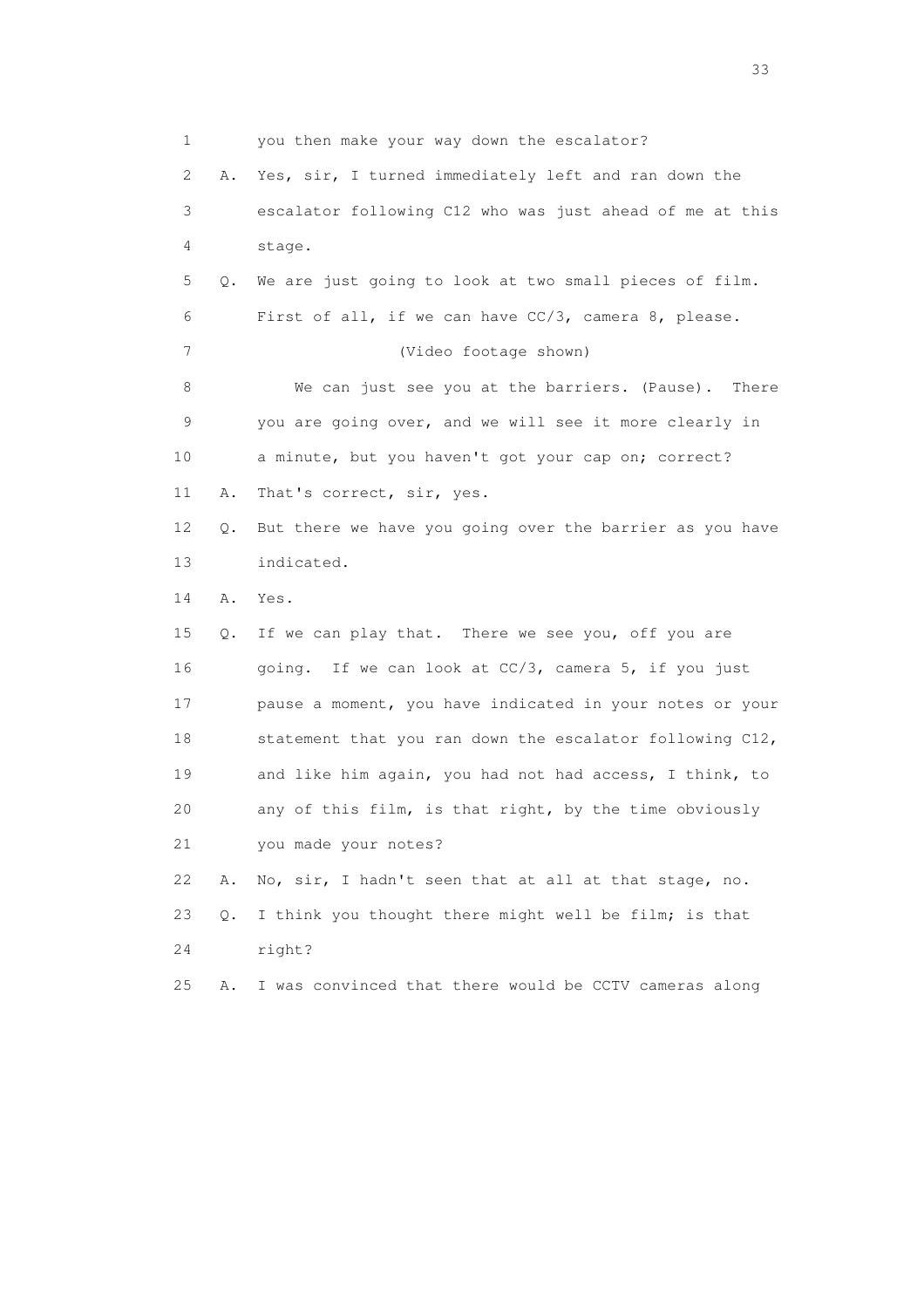1 the routes in the station and on the train as well. 2 Q. Anyway, that's right, isn't it, what you said in your 3 statement about following him down, correct, there he is 4 and there is you, but just again as you have indicated, 5 you haven't got your cap on and we can see that again 6 there? 7 A. Yes, sir. 8 Q. Thank you very much. Just while we are on that, did you 9 put it on at any stage before the shooting that I am 10 going to ask you about in a moment or two? 11 A. No, sir. 12 Q. Thank you. At the foot of the escalator, did you see a 13 man wearing a baseball cap, and you described a top with 14 red shoulders on it? 15 A. Yes, sir. 16 Q. Did he speak to you? 17 A. Yes, sir. He said, "He's on the northbound tube". 18 Q. Did you infer that that person was a surveillance 19 officer? 20 A. I did, sir, yes. 21 SIR MICHAEL WRIGHT: Remind us, Mr Hilliard, we know who it 22 is, don't we? 23 MR HILLIARD: Malcolm. 24 Now, when you were told, "He's on the northbound 25 tube", right, by Malcolm; correct?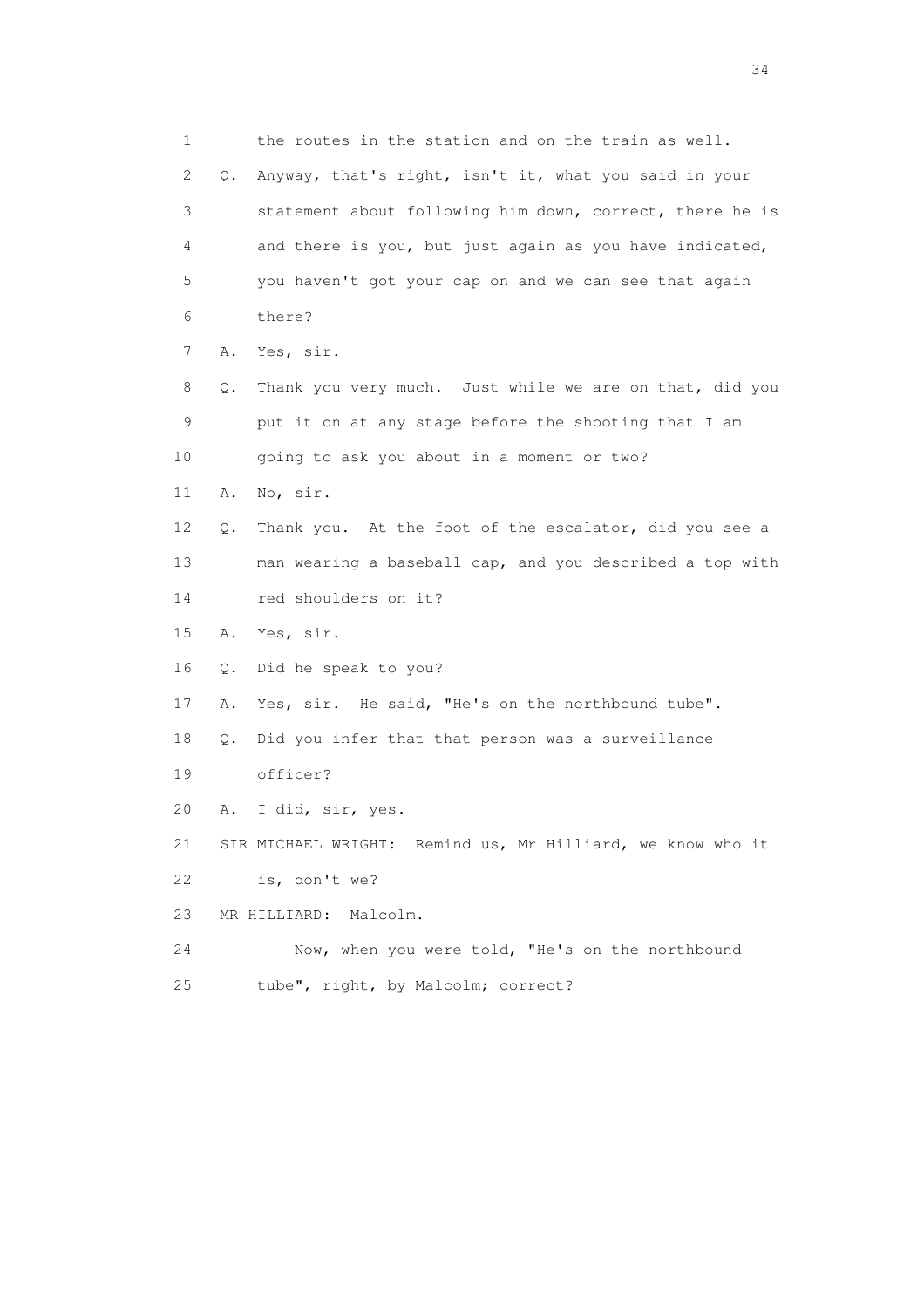- 1 A. Yes, sir.
- 2 Q. What went through your mind at that point?

| 3  | Α.    | I thought by the way that he said it that we had missed  |
|----|-------|----------------------------------------------------------|
| 4  |       | him, that the subject had got on to the tube and that he |
| 5  |       | was away.                                                |
| 6  | О.    | What did he do, having said, "He's on the northbound     |
| 7  |       | tube"?                                                   |
| 8  | Α.    | He indicated to an archway to my left.                   |
| 9  | Q.    | Did you go into that archway?                            |
| 10 | Α.    | I did, sir. I followed C12 into this archway which led   |
| 11 |       | to a tube platform.                                      |
| 12 | Q.    | We have all seen it many times, but in fairness to you,  |
| 13 |       | just to bring it back to mind, it will come up on the    |
| 14 |       | screen, divider 31 first of all, and then we will look   |
| 15 |       | at the next one. Can you see, view of the platform       |
| 16 |       | entrance from the entrance hall?                         |
| 17 | Α.    | Yes, sir.                                                |
| 18 | Q.    | Is that the archway you are talking about?               |
| 19 | Α.    | Yes, sir, it is.                                         |
| 20 | Q.    | Just again, to help you get your bearings, can you see   |
| 21 |       | the train is obviously still there when the picture is   |
| 22 |       | taken and there is some open double doors?               |
| 23 | Α.    | Yes, sir.                                                |
| 24 | $Q$ . | Just slightly off to the right; yes?                     |
| 25 | Α.    | Yes, sir.                                                |
|    |       |                                                          |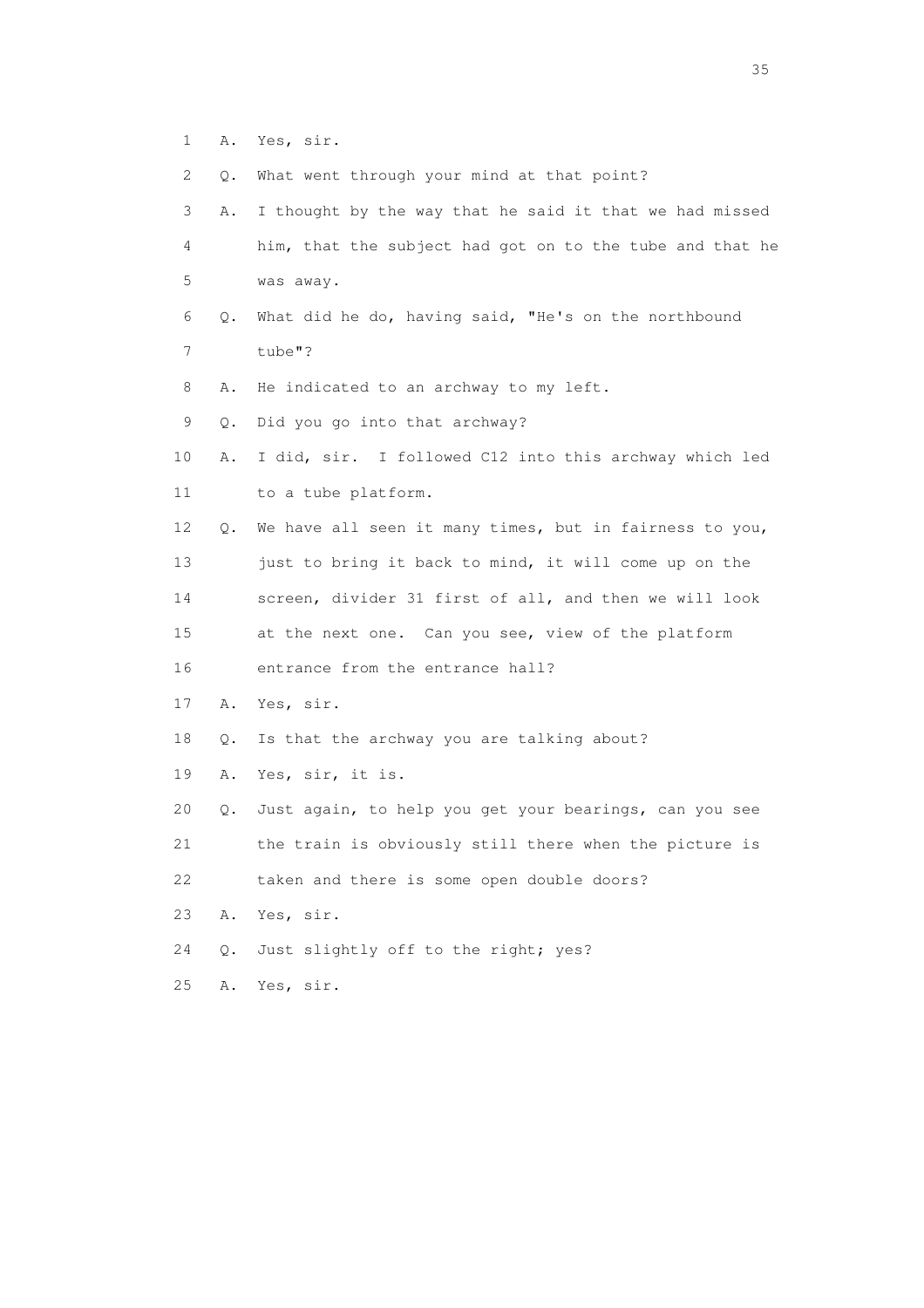1 Q. Can we have the next picture on. It's obviously 2 a closer view of the train from that archway. All 3 right? 4 A. Yes, sir. 5 Q. Thank you. What you have described is following C12 6 into that archway, do I have that right? 7 A. Yes, sir. 8 Q. Then stationary there is the train that we have seen; 9 correct? 10 A. That's correct, sir, yes. 11 Q. What could you see on the train at that time? 12 A. Standing in the open doorway of a lit carriage was 13 a white male. He was wearing a blue tracksuit top with 14 white stripes. 15 Q. What did that person do? 16 A. He indicated towards the next door of the carriage, 17 which was to the right of where I was standing. 18 Q. What have you done with your gun by this time? Is it 19 just the Glock you have got? 20 A. Yes, sir, I had drawn my handgun by this stage. I was 21 aware from training as an instructor that action beats 22 reaction, and I wanted to reduce my response time in 23 case anything did happen. 24 Q. So we understand, action beats reaction; what, action is 25 quicker than react --

 $36<sup>2</sup>$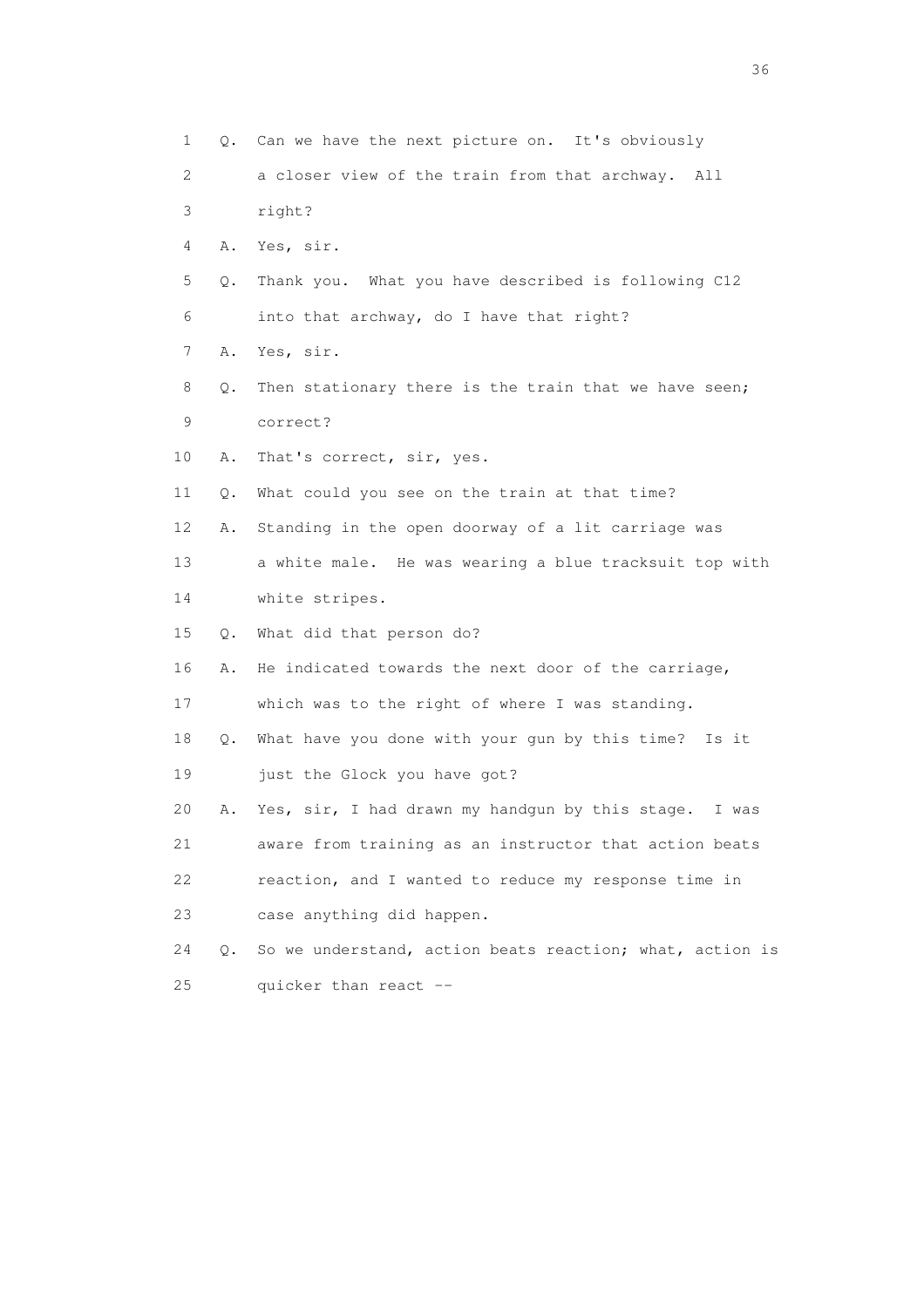| 1  | Α. | Yes, sir, and I wanted to reduce my reaction time to    |
|----|----|---------------------------------------------------------|
| 2  |    | anything that may occur.                                |
| 3  | Q. | So he's indicated to the next open door of the carriage |
| 4  |    | to the right of where you are?                          |
| 5  | Α. | Sir, can I take this opportunity to acknowledge the     |
| 6  |    | family, because I am very well aware of what I'm about  |
| 7  |    | to describe. This is very distressing for me.           |
| 8  |    | I completely respect and understand how difficult it is |
| 9  |    | for them. I would like to say that I am a father, and   |
| 10 |    | that if he were my son, I would be utterly devastated   |
| 11 |    | and I would just like to offer my condolences before    |
| 12 |    | I describe this thing that happened.                    |
| 13 | Q. | Thank you very much. So what did you do after that      |
| 14 |    | indication, as it were, to your right?                  |
| 15 | Α. | I followed C12 towards that second open door.           |
| 16 | Q. | Was there anybody at that door?                         |
| 17 | Α. | Yes, sir. Standing in the open door was a white male    |
| 18 |    | with a denim jacket and a black cap.                    |
| 19 | Q. | We have heard from Ivor; do you know now that's who it  |
| 20 |    | was?                                                    |
| 21 | Α. | I know now. I didn't know then, sir.                    |
| 22 | О. | Didn't know then?                                       |
| 23 | Α. | I didn't know him as Ivor.                              |
| 24 | О. | His name. Did you think he was a police surveillance    |
| 25 |    | officer?                                                |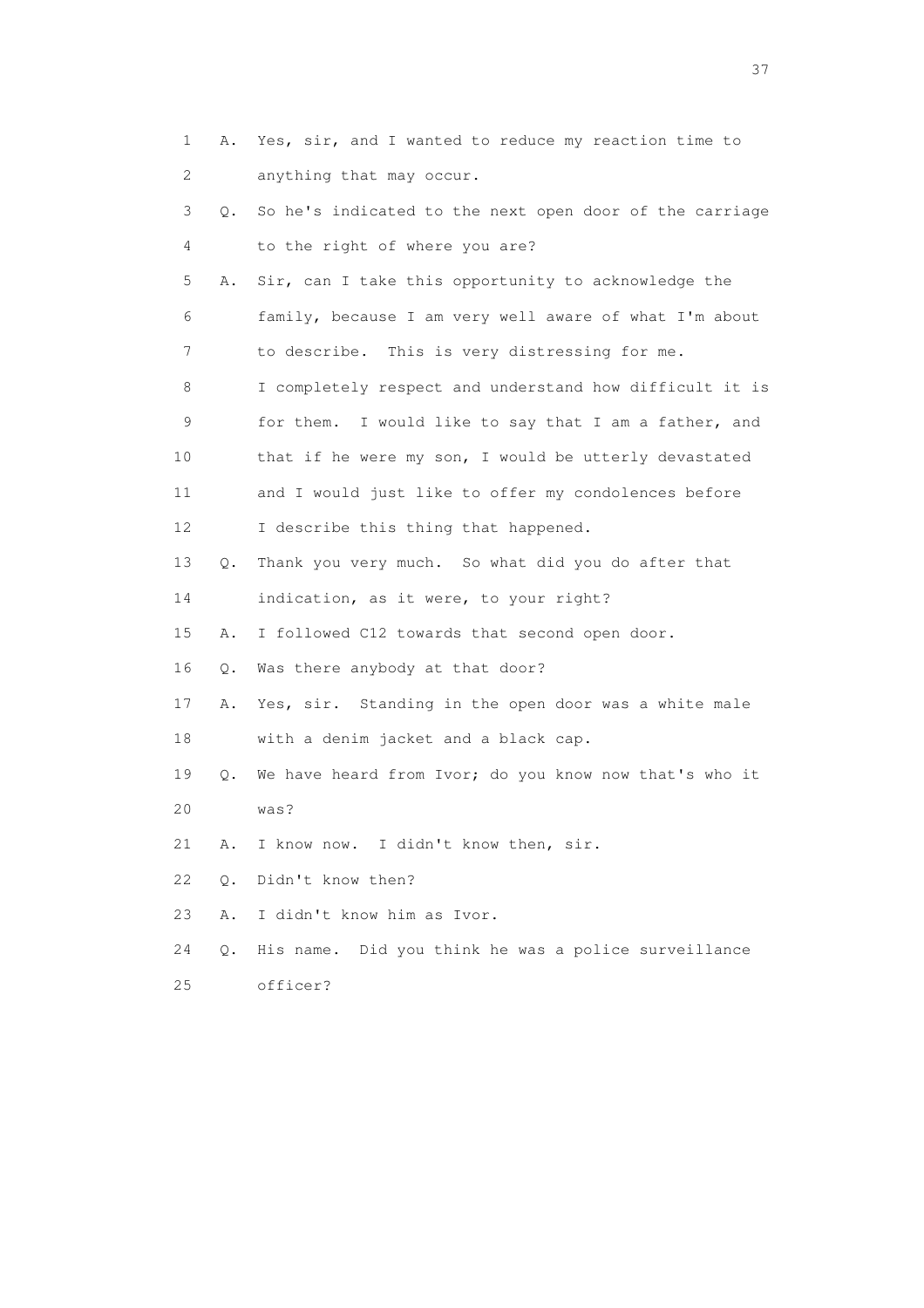| 1  | Α. | What caused me to identify him as a surveillance officer |
|----|----|----------------------------------------------------------|
| 2  |    | was the fact that he placed his foot into the tube       |
| 3  |    | doorway to keep it open, and I recognised that as        |
| 4  |    | a surveillance technique.                                |
| 5  | Q. | If we can just have up, please, divider 35 in the        |
| 6  |    | bundle. Can you see the first double doors which         |
| 7  |    | Mark Whitby is sitting nearest; I think those are the    |
| 8  |    | ones you have been able to see from the archway?         |
| 9  | Α. | Yes, sir.                                                |
| 10 | Q. | You have then gone down, is this right, you and C12, to  |
| 11 |    | the next double doors?                                   |
| 12 | Α. | Yes, sir.                                                |
| 13 | Q. | There it is, you have seen Ivor standing there; is that  |
| 14 |    | right?                                                   |
| 15 | Α. | That's correct, sir, yes.                                |
| 16 | Q. | What did Ivor do? He has his foot in the door. Did he    |
| 17 |    | do anything else?                                        |
| 18 | Α. | Yeah, he turned and pointed at an Asian-looking male who |
| 19 |    | was dressed in jeans and what I have described as        |
| 20 |    | a bulky looking denim jacket.                            |
| 21 | Q. | Was that person sitting, it was Mr de Menezes, wasn't    |
| 22 |    | it, sitting, do you see, two in from the glass panel at  |
| 23 |    | the side of the row?                                     |
| 24 | Α. | Yes, I now know that to be Jean Charles de Menezes and   |
| 25 |    | he was sitting in the second seat away from the glass    |

and the state of the state of the state of the state of the state of the state of the state of the state of the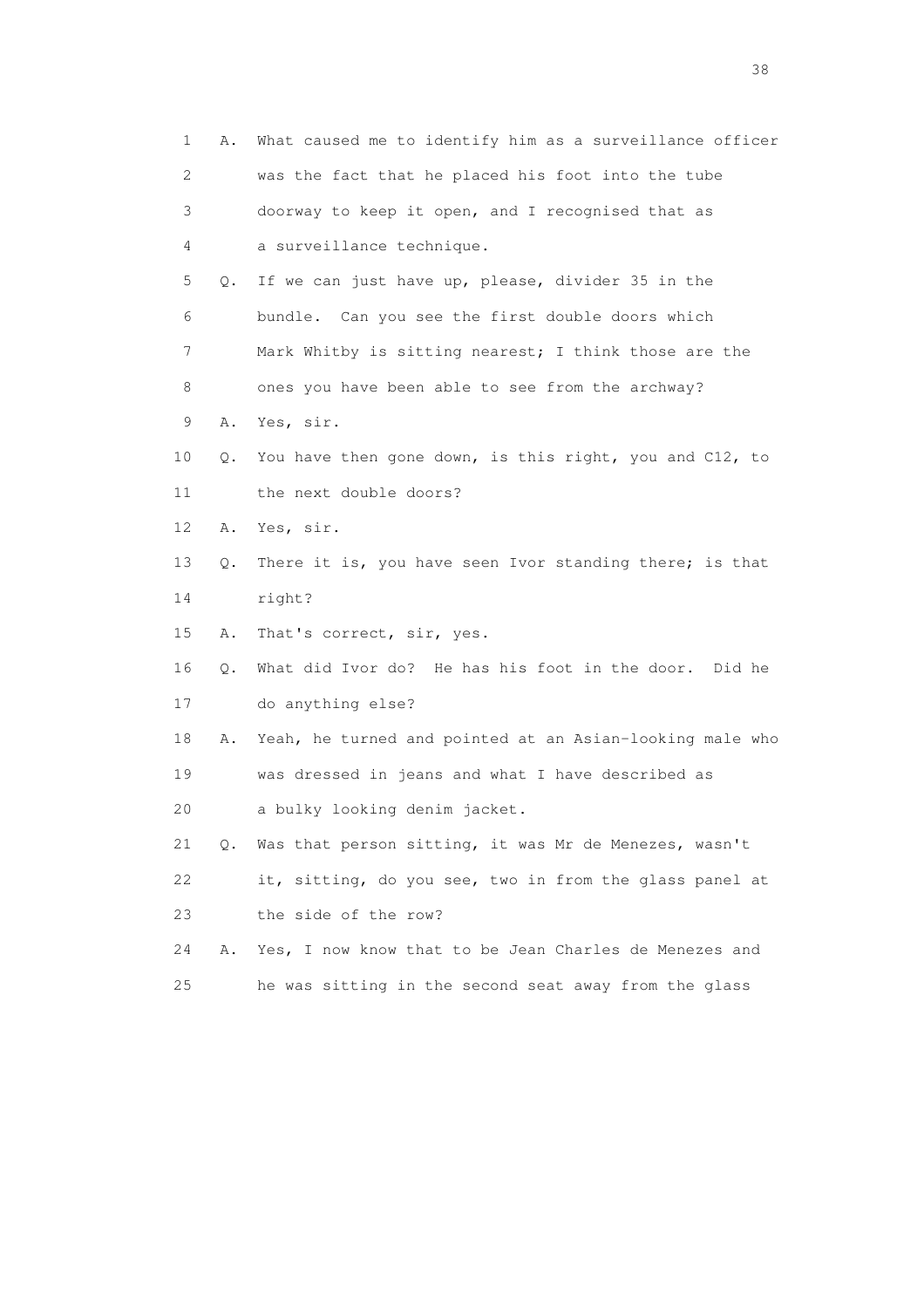1 partition by the opposite doorway.

 2 Q. Right. You haven't got your cap on, chequered cap, at 3 any stage throughout this?

4 A. No, sir, I haven't.

 5 Q. At this stage, had you said anything to identify either 6 yourself or any colleague as being police officers?

 7 A. No, sir, other than what had occurred when I originally 8 vaulted the barriers, I had not said anything.

9 Q. Was there any reason for that?

 10 A. I believed that he was a suicide bomber. If I shouted, 11 "Armed police" too early, then he would be alert to our 12 presence, possibly he could initiate a device, so at 13 that stage that's my reason --

14 Q. That's the reasoning, right.

 15 Did you hear anybody else or had you heard anybody 16 else by this stage say anything to identify either 17 themself or any colleague as a police officer? 18 A. At that stage, no, sir. I can say that there were 19 shouts during this incident. I can't be specific about 20 who said what and when, but I can tell you that I did 21 shout "Armed police" at a time which I will describe -- 22 Q. We are going to come on to that. What I want to know, 23 is by this stage, all right, this is Ivor in the 24 doorway, and he's pointed to Mr de Menezes, I just want 25 to understand things as you recollect them, all right?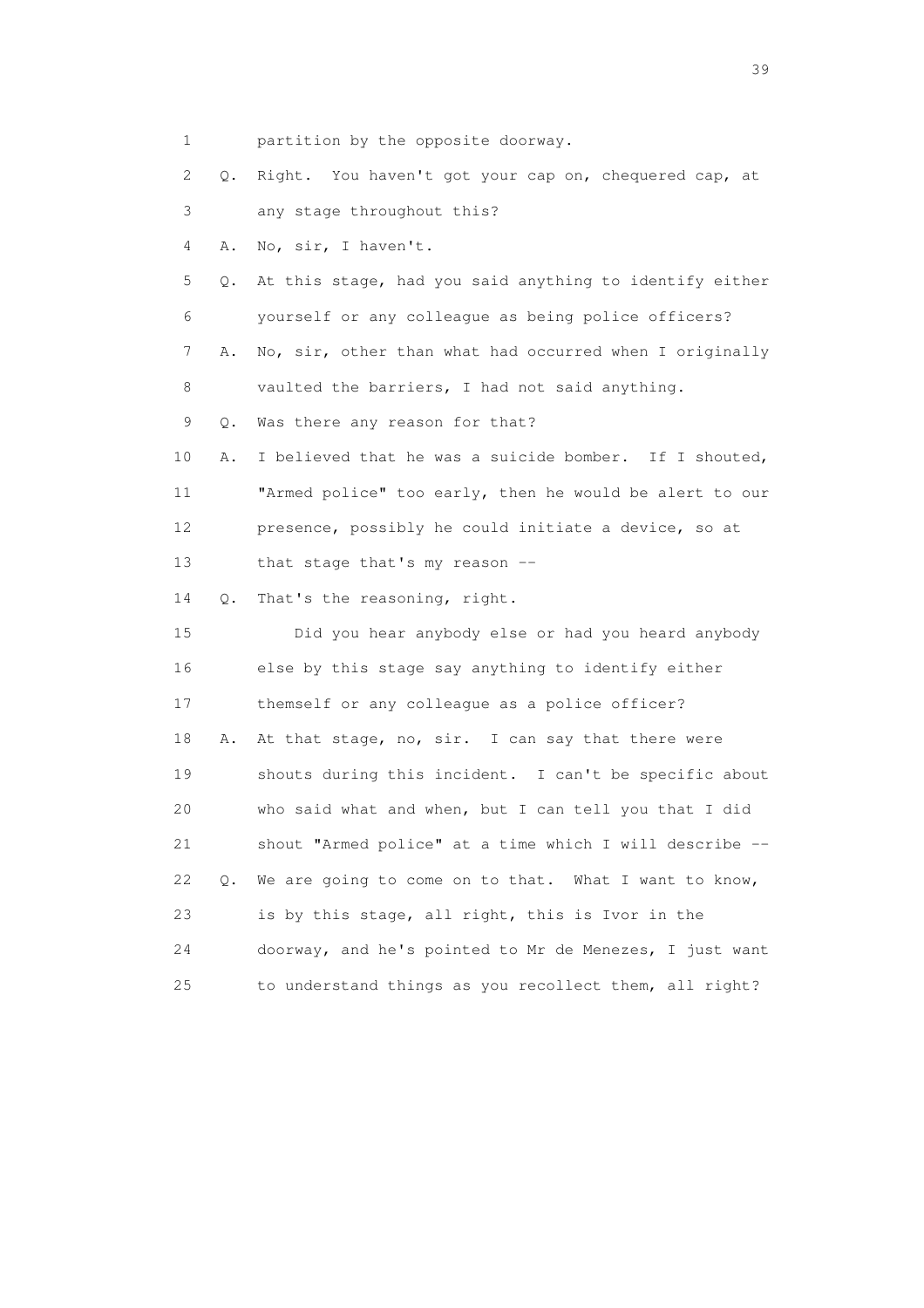- 1 A. Yes, sir.
- 2 Q. I think you are saying you hadn't said anything to

 3 identify yourself or any colleague as a police officer 4 by this time?

5 A. I had not, sir, no.

 6 Q. I want to understand, are you saying at this stage that 7 you don't recollect anybody else doing that either, at 8 this stage?

 9 A. At this stage, sir, but I need to make it clear that 10 there were shouts, and I can't say who said what, when, 11 apart from myself. I can be specific about when 12 I shouted, "Armed police".

 13 Q. Forgive me, I want to know, are you saying, though, that 14 you can say that by this stage, we will come on to other 15 stages obviously in a moment, but are you saying that by 16 this stage, you cannot recollect any colleague shouting

17 anything to identify themselves?

18 A. No, sir, I can't.

19 Q. All right. Ivor you have described has, is this right,

20 turned and pointed at Mr de Menezes?

21 A. Yes, sir, he has.

22 Q. You have explained that he was dressed in jeans and

- 23 then, just help us, his jacket, you were just saying how
- 24 that appeared to you at this stage?
- 25 A. When I first saw the subject who I now know as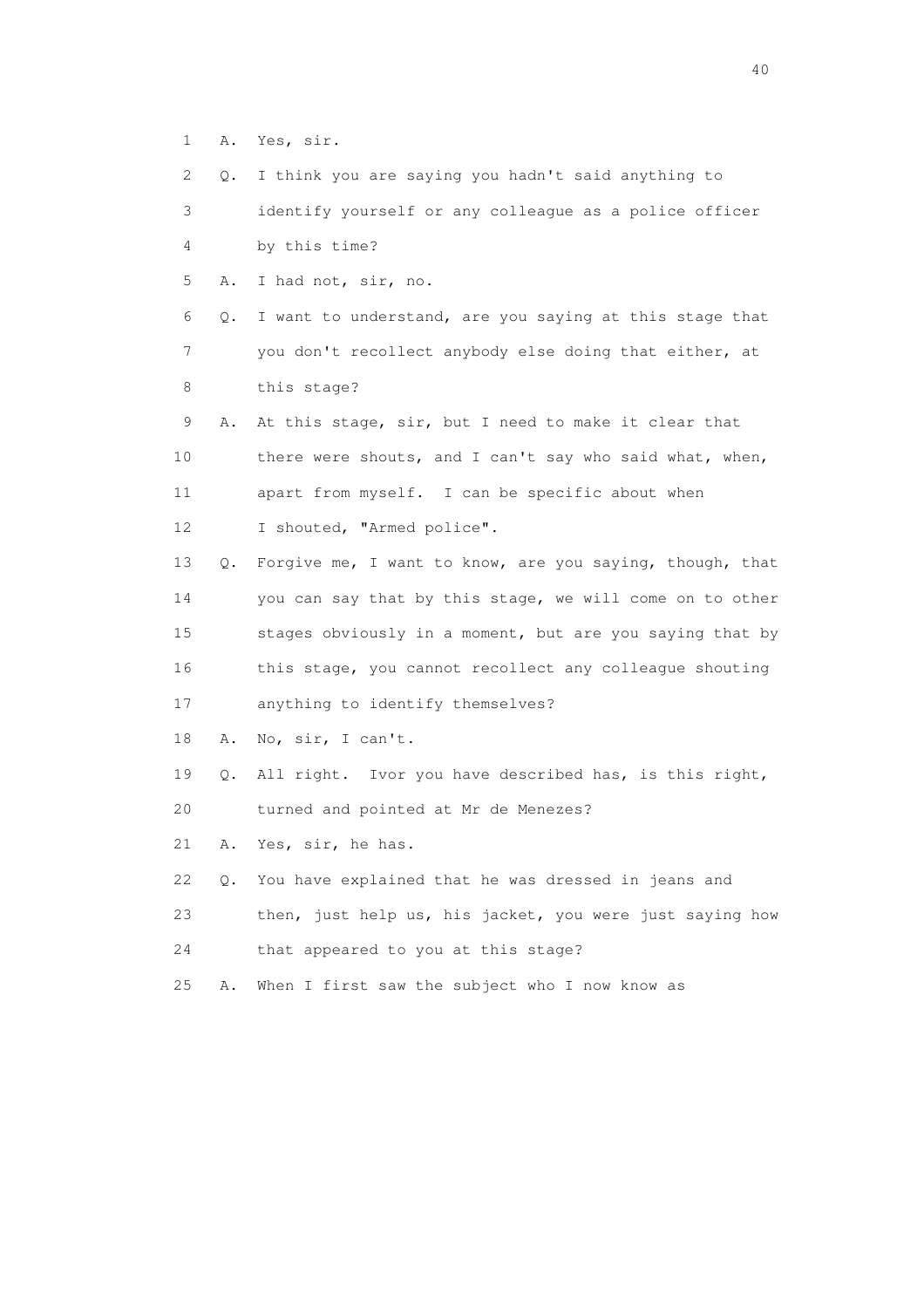| 1                         |    | Jean Charles, he was sitting down.<br>This incident      |
|---------------------------|----|----------------------------------------------------------|
| $\mathbf{2}^{\mathsf{I}}$ |    | happened over a very short space of time and the initial |
| 3                         |    | impression I got was that the jacket appeared bulky, and |
| 4                         |    | that's just on the basis of a fraction of a second       |
| 5                         |    | glimpse.                                                 |
| 6                         | Q. | Right. Can you help with whereabouts, was there any      |
| 7                         |    | place in particular that, as it were, it appeared bulky  |
| 8                         |    | to you now as you remember it. If you can't say so,      |
| 9                         |    | then --                                                  |
| 10                        | Α. | I can't be specific. It would be to the lower part of    |
| 11                        |    | the jacket, sir.                                         |
| 12                        | Q. | For obvious reasons at the front presumably?             |
| 13                        | Α. | Front and side, sir.                                     |
| 14                        | Q. | Right, front and side. What did he do after he had been  |
| 15                        |    | pointed to?                                              |
| 16                        | Α. | He turned and he looked at us, he stood up very quickly, |
| 17                        |    | he then advanced towards us with his hands down by his   |
| 18                        |    | side.                                                    |
| 19                        | Q. | So he's looked at you first of all?                      |
| 20                        | Α. | Yes, sir.                                                |
| 21                        | Q. | And then got up?                                         |
| 22                        | Α. | He stood up very quickly.                                |
| 23                        | Q. | Yes?                                                     |
| 24                        | Α. | And then he advanced towards us with his hands down by   |
| 25                        |    | his side.                                                |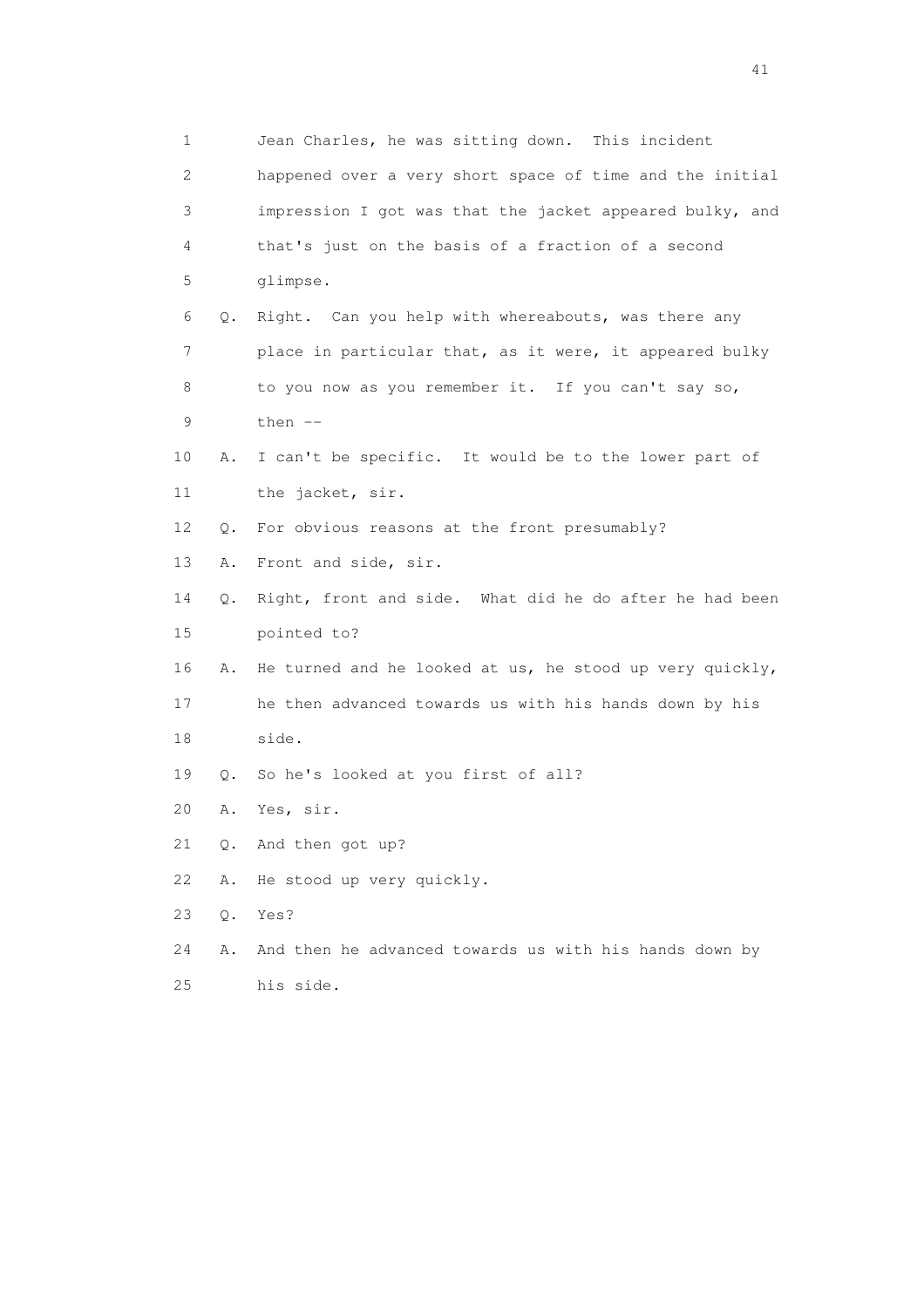1 Q. You say "towards us". Have you got on the train by this 2 stage or not? 3 A. I was on the train, sir, yes. "us" would be C12 to my 4 right, the surveillance officer to his right, and me in 5 the left, so we were almost completely blocking that 6 doorway, sir. 7 Q. So we understand it, is C12 a bit behind you, ahead of 8 you, level with you? 9 A. He's slightly ahead of me, sir. 10 Q. Slightly ahead of you. You said that Mr de Menezes had 11 his hands down by his side? 12 A. Yes, sir. 13 Q. Can you just show us what you meant. Don't move out of 14 the witness box but can you perhaps stand up in the 15 witness box and show us? 16 A. Yes, sir, it was like this (indicated). 17 Q. Those hands are slightly more at the front, perhaps, 18 than the side? 19 A. That's how I recall, sir, I have described it as the 20 side but that's how I recall it (indicated). 21 SIR MICHAEL WRIGHT: And with his hands open like that? 22 A. I can't remember specifically, sir, I know that 23 I couldn't see his palms at that stage. 24 MR HILLIARD: But where you have got them, your hands, if 25 you were describing that today, what would you describe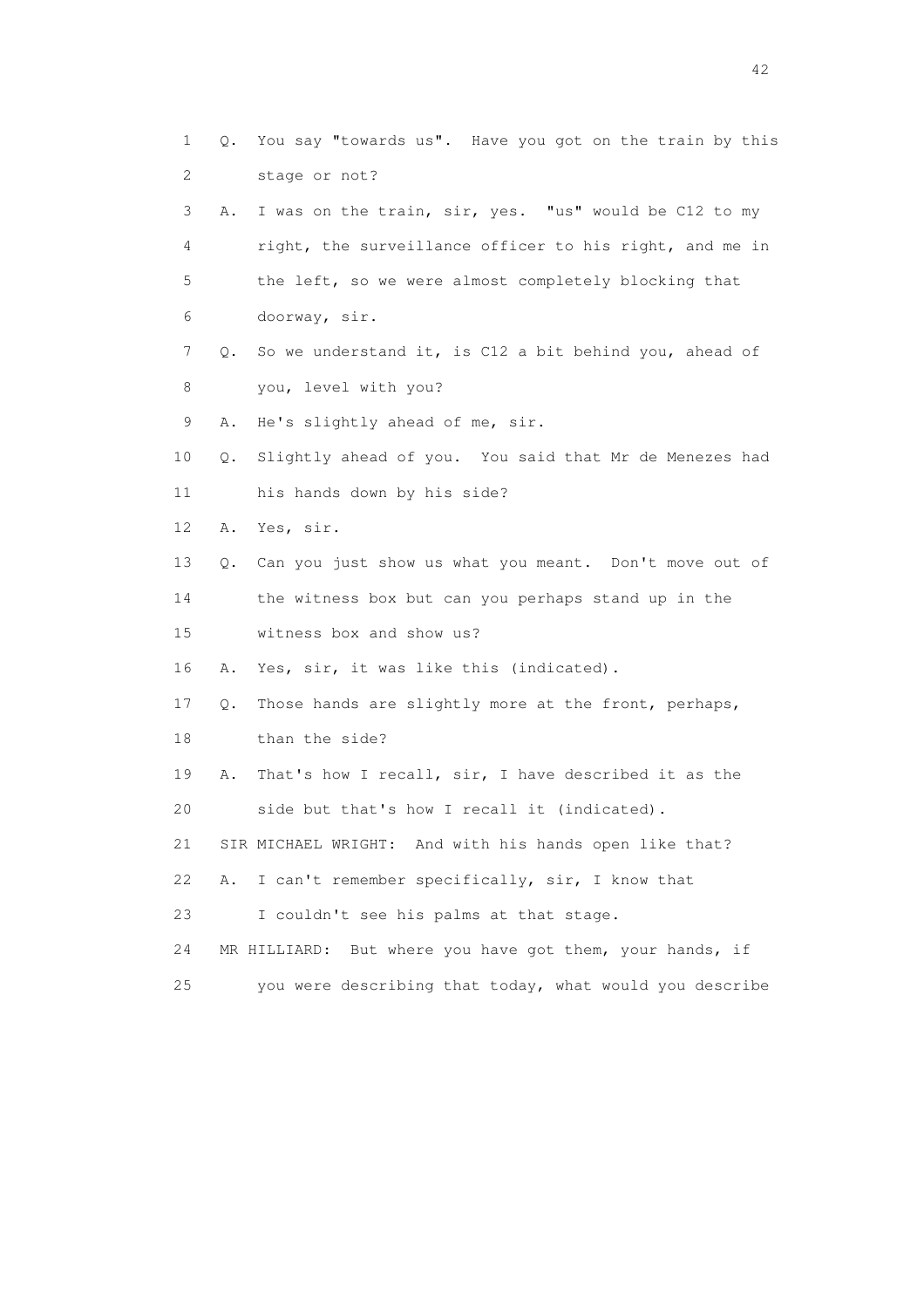- 1 that position as?
- 2 A. A more detailed description would be by his side just
- 3 slightly in front of him.
- 4 SIR MICHAEL WRIGHT: Slightly in front?
- 5 MR HILLIARD: And "slightly in front of him", did you say?
- 6 A. Yes, sir.
- 7 Q. "A more detailed description would be by his side just 8 slightly in front of him."
- 9 A. Yes, sir.
- 10 Q. Did you say anything to him at this stage?
- 11 A. No, sir, I didn't.
- 12 Q. Do you recall anybody else saying anything to him at
- 13 this stage?
- 14 A. Not that I recall, no, sir.
- 15 Q. What did you do with your gun?
- 16 A. At this stage I was bringing my gun up with the
- 17 intention of pointing at the subject's head, sir.
- 18 Q. Did you see what, if anything, C12 was doing?
- 19 A. No, sir. I was focusing on the threat in front of me.
- 20 SIR MICHAEL WRIGHT: You have told us he was slightly in
- 21 front of you; how were you in relation to him, behind 22 and to the left, behind and to the right?
- 23 A. I was behind -- very slightly behind and to his left,
- 24 sir.
- 25 SIR MICHAEL WRIGHT: Did you see where he had brought his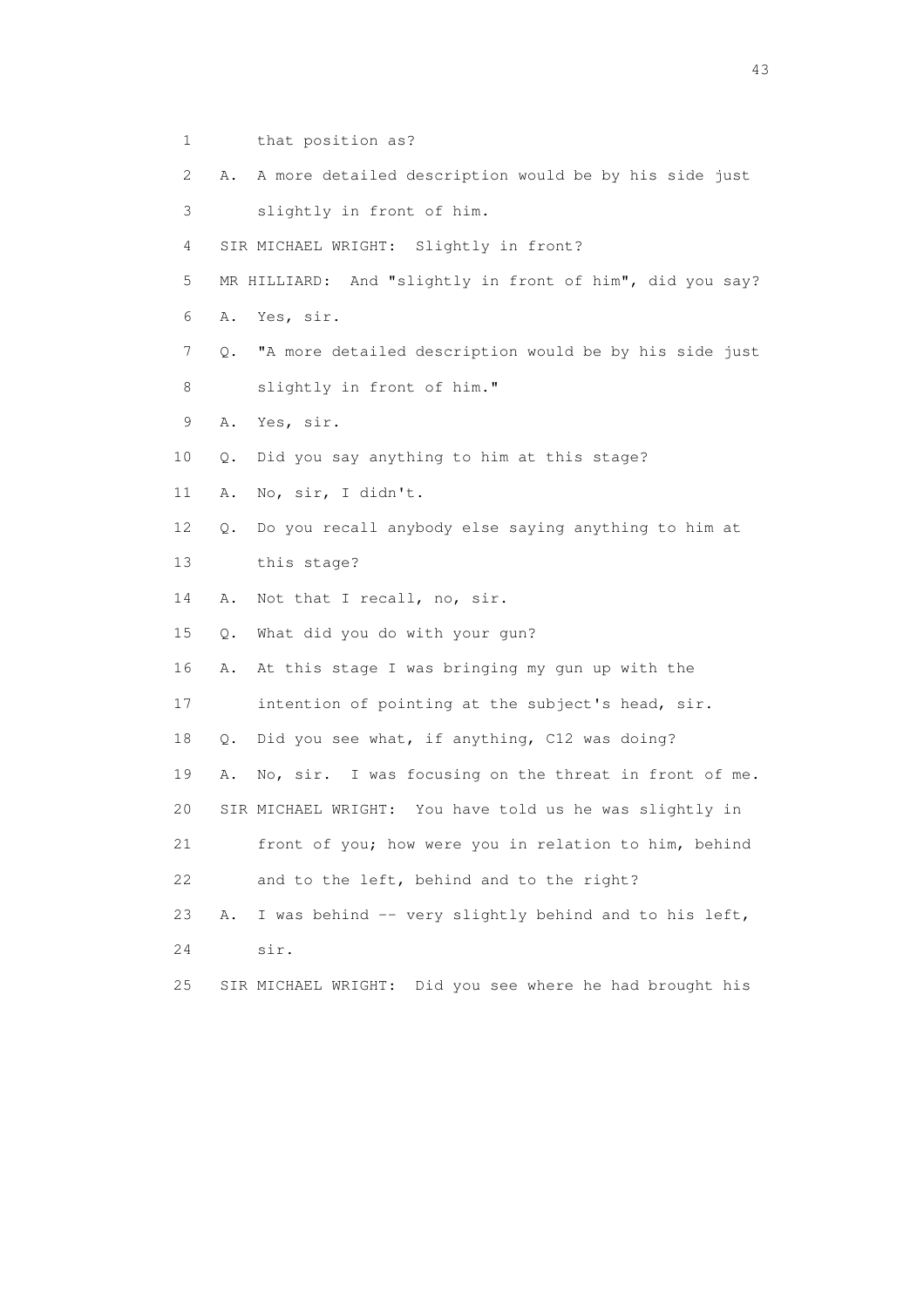1 gun up from?

| 2  | No, sir. I was at that stage entirely focused on the<br>Α.     |
|----|----------------------------------------------------------------|
| 3  | subject in front of me, so --                                  |
| 4  | SIR MICHAEL WRIGHT: Did you see C12 raise his qun at all?      |
| 5  | Α.<br>No, sir.                                                 |
| 6  | SIR MICHAEL WRIGHT: As far as you were concerned, you          |
| 7  | raised your gun from what position?                            |
| 8  | As I had approached the train, the gun was down by my<br>Α.    |
| 9  | side so my body would have been between my handgun and         |
| 10 | the tube. As I entered, it was alongside my right-hand         |
| 11 | Then when the subject stood up, then I was then<br>side.       |
| 12 | bringing it up with intention of pointing at him, sir.         |
| 13 | MR HILLIARD: Did you actually manage to bring your gun all     |
| 14 | the way up or not?                                             |
| 15 | Very nearly, sir, but it was at that stage that the<br>Α.      |
| 16 | surveillance officer turned and grabbed the subject and        |
| 17 | pushed him back, and I was -- he had effectively crossed       |
| 18 | my potential line of fire, and I was very aware of             |
| 19 | a blue on blue at that stage, sir.                             |
| 20 | What did the surveillance officer do with him when he<br>Q.    |
| 21 | had grabbed him?                                               |
| 22 | He pushed him back towards the seat that he had come<br>Α.     |
| 23 | from originally.                                               |
| 24 | Did you see how he grabbed him?<br>$Q$ .                       |
| 25 | I -- he wrapped him -- wrapped his arms around him, sir,<br>Α. |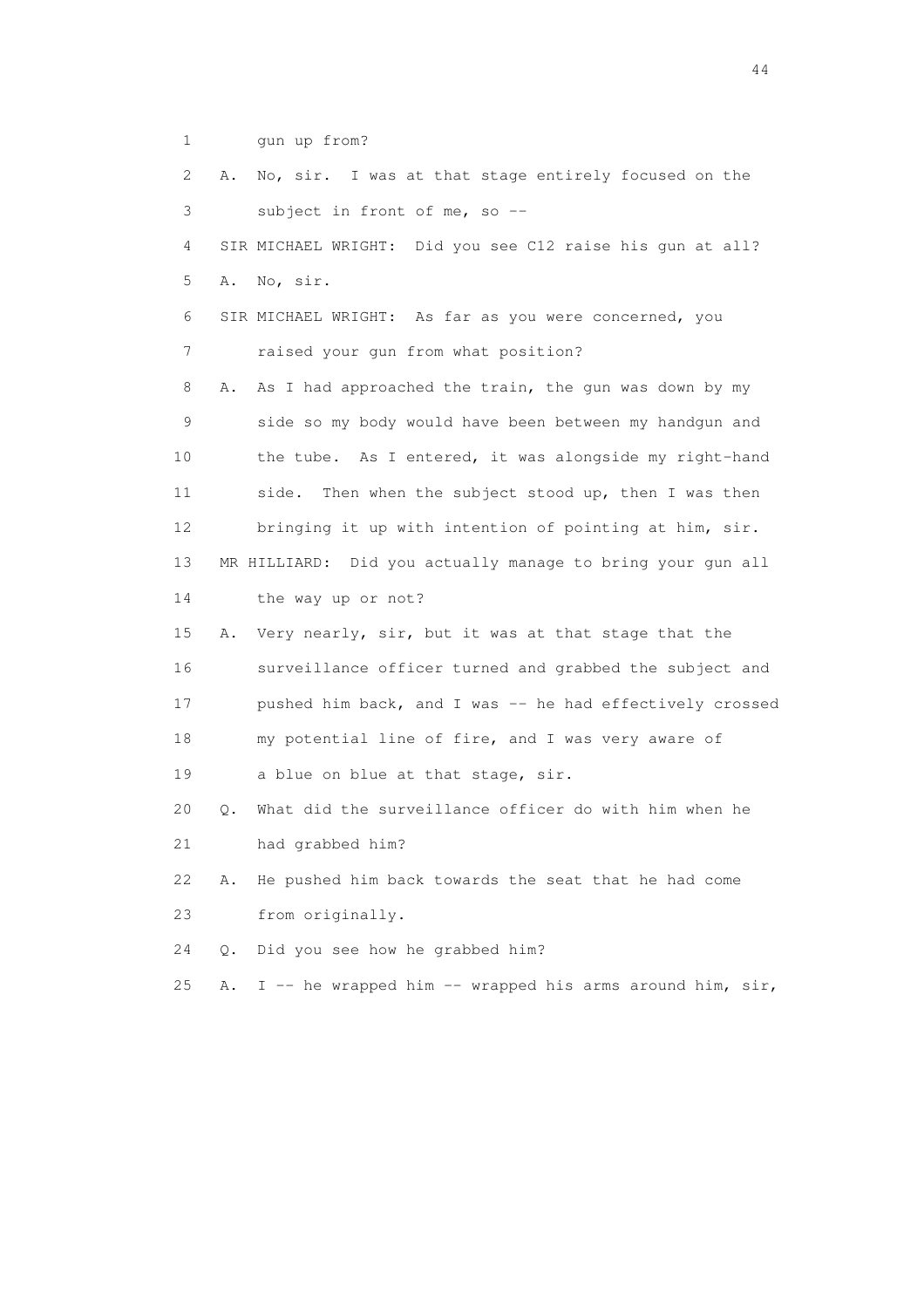1 upper part of his torso.

| 2  | Q.    | Had it been your intention at that time, if you had        |
|----|-------|------------------------------------------------------------|
| 3  |       | managed to get your gun up, as it were, fully to issue     |
| 4  |       | any kind of a challenge?                                   |
| 5  | Α.    | Yes, sir. I would have shouted, "Armed police ".           |
| 6  | Q.    | Why?                                                       |
| 7  | Α.    | Because he was a threat to me, sir. I didn't anticipate    |
| 8  |       | that he would walk towards us like that. I believed        |
| 9  |       | that he was a failed suicide bomber from the day before.   |
| 10 |       | I was aware of the distinct possibility that he could      |
| 11 |       | have been carrying that improvised explosive device.<br>My |
| 12 |       | initial impression when I saw him in that, his bulky       |
| 13 |       | jacket, that could have supported my belief, and when he   |
| 14 |       | stood up and closed me down, he was a threat to me and     |
| 15 |       | it was my intention at that stage to shout, "Armed         |
| 16 |       | police", but at that time I did not have the               |
| 17 |       | opportunity.                                               |
| 18 | Q.    | You say closed you down; how close, can you help us, did   |
| 19 |       | he get to you?                                             |
| 20 | Α.    | It's difficult to be specific, sir, because what I am      |
| 21 |       | describing happened over a very few seconds.<br>He got     |
| 22 |       | very close is how I could describe it, sir.                |
| 23 | $Q$ . | A foot away, three feet away, can you help at all?         |
| 24 | Α.    | Again, sir, I can't be specific but other than to say      |
| 25 |       | that the surveillance officer had stepped in before he     |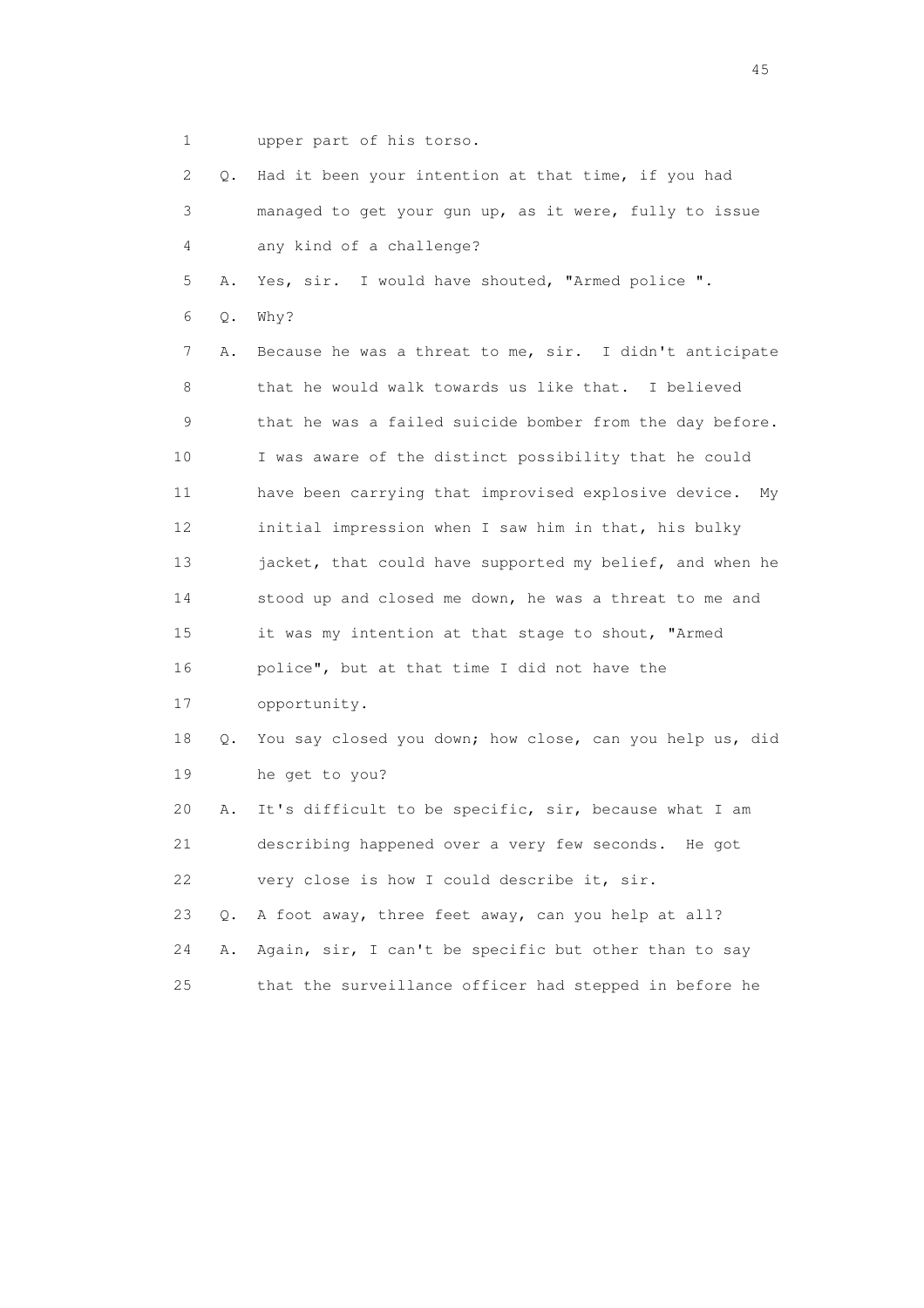1 had actually got to me, if you understand.

2 Q. All right. You describe in your notes, your statement,

3 the surveillance officer you say:

 4 "... turned and grabbed the male and pushed him back 5 towards the seat."

6 A. Yes, sir.

- 7 Q. Then you describe your state of mind, don't you, at that 8 point?
- 9 A. Yes, sir. At that point, I was convinced this male was 10 a suicide bomber and that he was about to detonate 11 a bomb and blow us all up.
- 12 Q. You go on. Can you just give us the passage that just 13 explains how you felt?

 14 A. I had an honestly held belief that unless I acted 15 immediately that I and other persons present were about 16 to die. I formed the opinion that my only option was to 17 shoot this male in the head and kill him instantly to 18 prevent any detonation.

 19 Q. Right. Now, can you remember, had you heard any kind of 20 challenge before the surveillance officer grabbed

 21 Mr de Menezes and put him back in the seat, as you 22 described it?

 23 A. As I have tried to explain earlier, sir, there were 24 shouts during this incident. I can only be certain as 25 to when I shouted, "Armed police", so in answer to your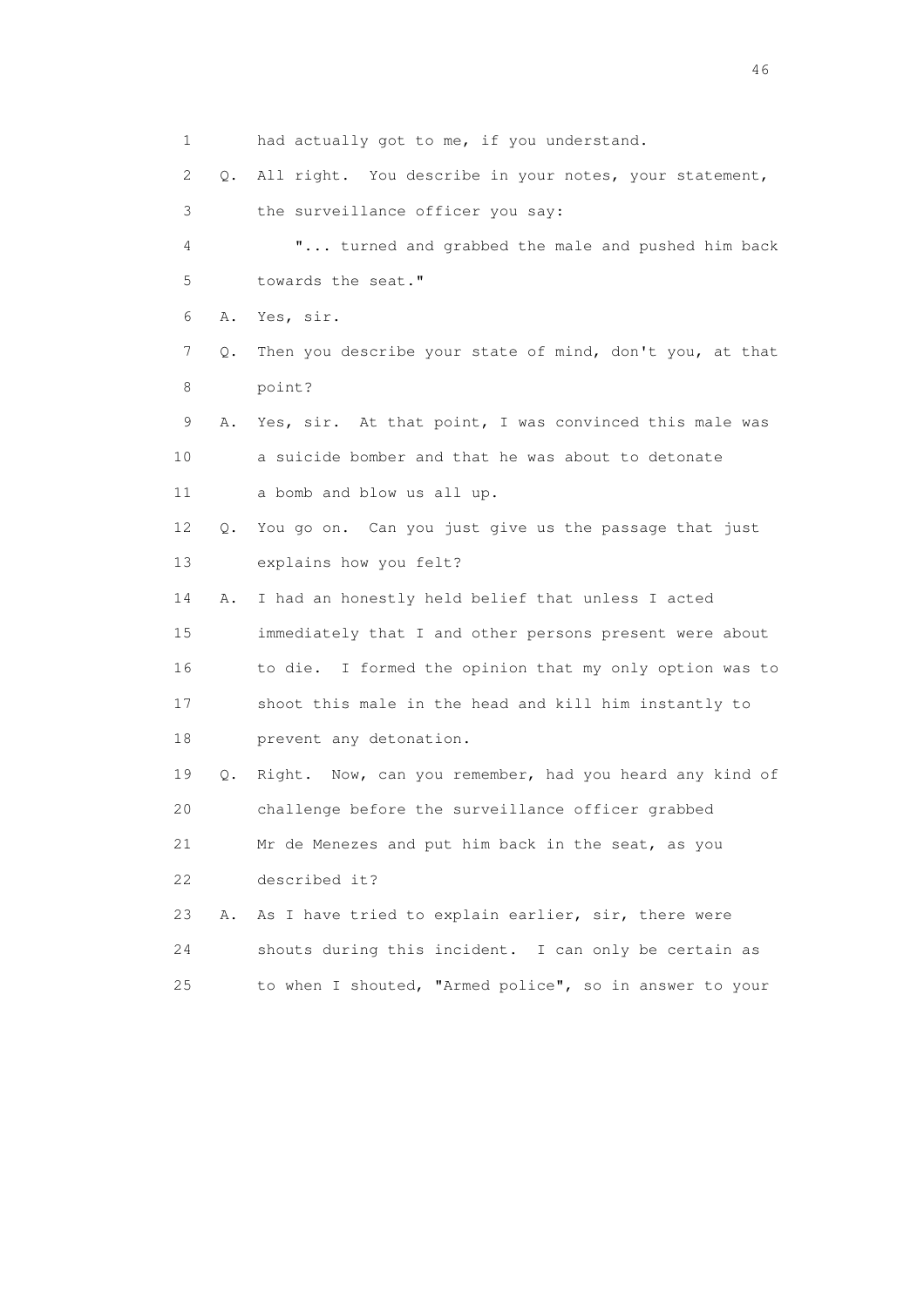1 question, no, I can't remember.

2 Q. What did you do?

 3 A. I ran forward, I reached over the top of the 4 surveillance officer, and I pushed him down. I shouted, 5 "Armed police", and I held my handgun to the head of the 6 subject and I fired. 7 Q. Can you help us, what was the purpose of shouting, 8 "Armed police", you shouting it at that stage? 9 A. Two reasons, sir. It was mainly out of habit because 10 that's what we would normally do. I realised at that 11 stage that it was very late on and I thought that what 12 the public on the train were about to witness, they 13 should understand that we were police officers. 14 Q. But is this right, even though you shouted that, you 15 shouted that at a time when it was your intention to 16 shoot him? 17 A. Yes, sir. I had judged him to be a threat then, when 18 I shouted, "Armed police", this was just before I fired. 19 Q. Right. Did you hold your gun to his head? 20 A. Yes, sir, I did. 21 Q. Do you know how many shots you fired? 22 A. No, sir. 23 Q. More than one? 24 A. Yes, sir.

25 Q. We will hear evidence in due course that six shots were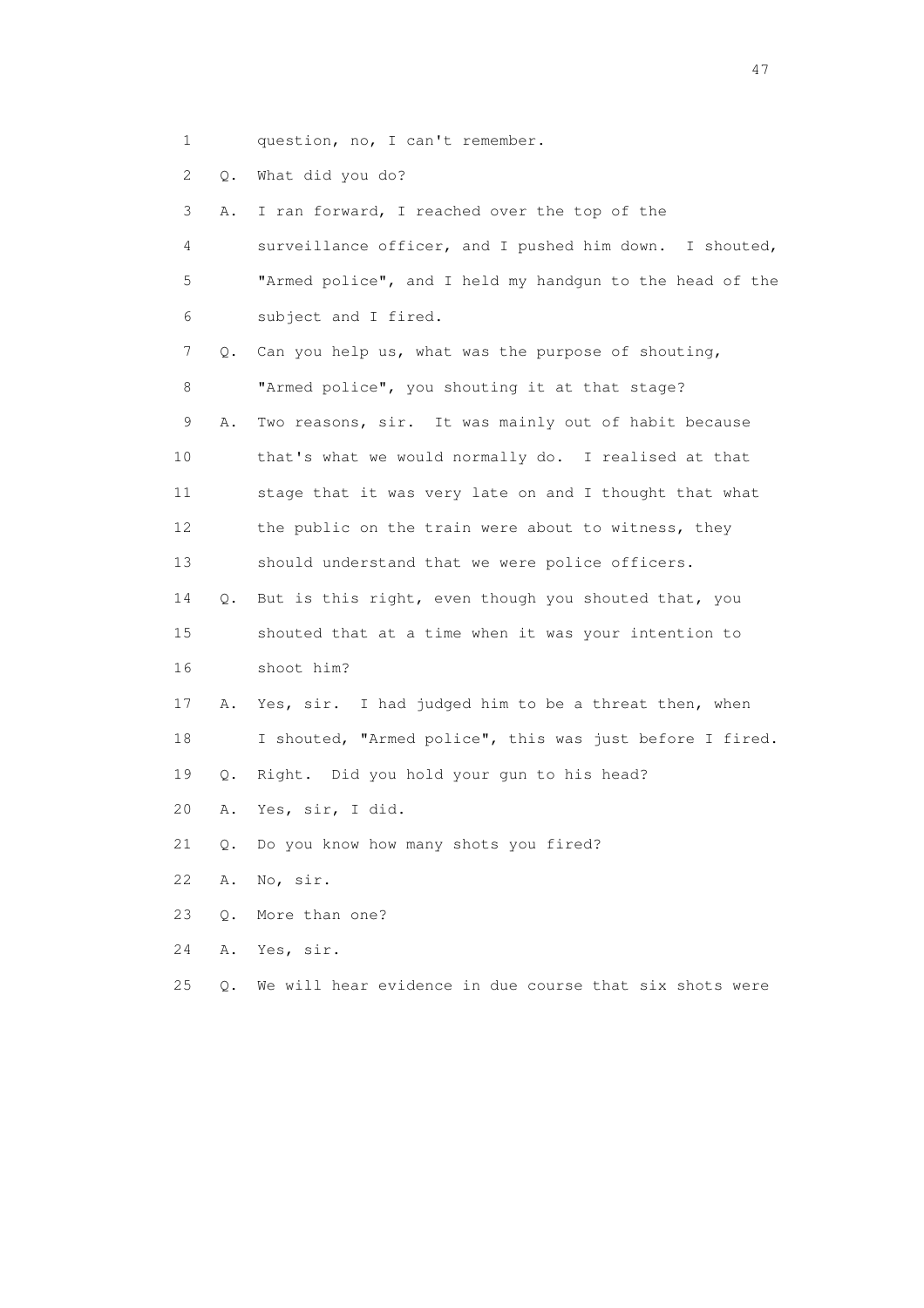1 fired from your gun, all right?

2 A. Yes, sir.

| 3  | Q. | Have you actually any recollection now beyond saying,    |
|----|----|----------------------------------------------------------|
| 4  |    | have I got it right, that it was more than one?          |
| 5  | Α. | It was more than one, sir.                               |
| 6  | Q. | But the actual number you couldn't help with?            |
| 7  | Α. | No, sir, I couldn't.                                     |
| 8  | Q. | Can you help as to why you had held your gun so close?   |
| 9  | Α. | I was this close, sir, because I didn't want to shoot    |
| 10 |    | the surveillance officer. He was between me and the      |
| 11 |    | subject. I knew C12 was there. I knew that there were    |
| 12 |    | members of the public present on the tube, and I just    |
| 13 |    | could not afford to miss, and that's why I got so close. |
| 14 | Q. | Were you aware of C12 and where he was?                  |
| 15 | Α. | I knew he was to my right, sir.                          |
| 16 | 0. | Is this right, you say in your notes:                    |
| 17 |    | "I was aware of C12 to my right"                         |
| 18 |    | Is that right, were you conscious of him there?          |
| 19 | Α. | I knew he was there, sir, but I couldn't see what he was |
| 20 |    | doing.                                                   |
| 21 | Q. | Right. Could you hear the sound of other shots being     |
| 22 |    | fired?                                                   |
| 23 | Α. | I could, sir, but I should say that this was after I had |
| 24 |    | fired.                                                   |
| 25 | О. | Right, but did you realise that they were not coming     |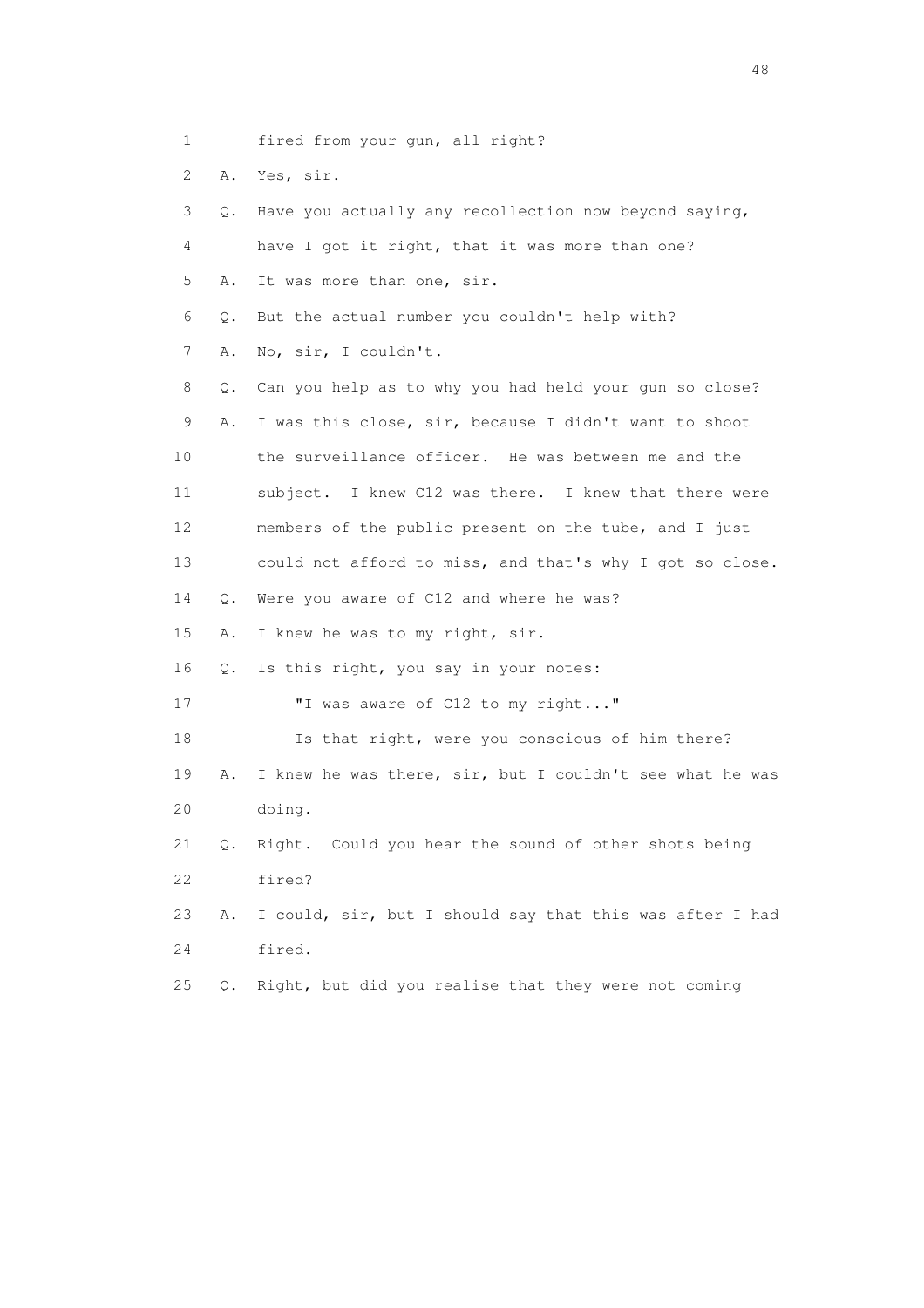1 from your gun, just to make it plain? 2 A. Yes, sir. 3 Q. I think there was some kind of stoppage, is this right, 4 with your gun which you had to clear? 5 A. Yes, sir. I had a stove pipe stoppage, sir. 6 SIR MICHAEL WRIGHT: I think you will have to explain that. 7 A. This type of weapon is a -- what's described as a short 8 recall operated. What that means, is that the power of 9 a bullet firing has an equal and opposite reaction. The 10 weapon harnesses that in the operation of the slide. 11 The slide is a thing on top -- 12 SIR MICHAEL WRIGHT: It reloads it automatically, does it? 13 A. Yes, sir, the slide is on the top of the weapon and 14 after you fired that would enable you to -- the weapon 15 to eject an empty cartridge and feed a live one into the 16 chamber. 17 SIR MICHAEL WRIGHT: That's all done automatically? 18 A. That's all done automatically, sir, and there are 19 a number of reasons why the weapon may malfunction, and 20 I can explain that. 21 MR HILLIARD: I don't think we -- 22 SIR MICHAEL WRIGHT: It didn't work on this occasion; is 23 that right? 24 A. It didn't work, sir, no.

25 MR HILLIARD: Did you clear the stoppage?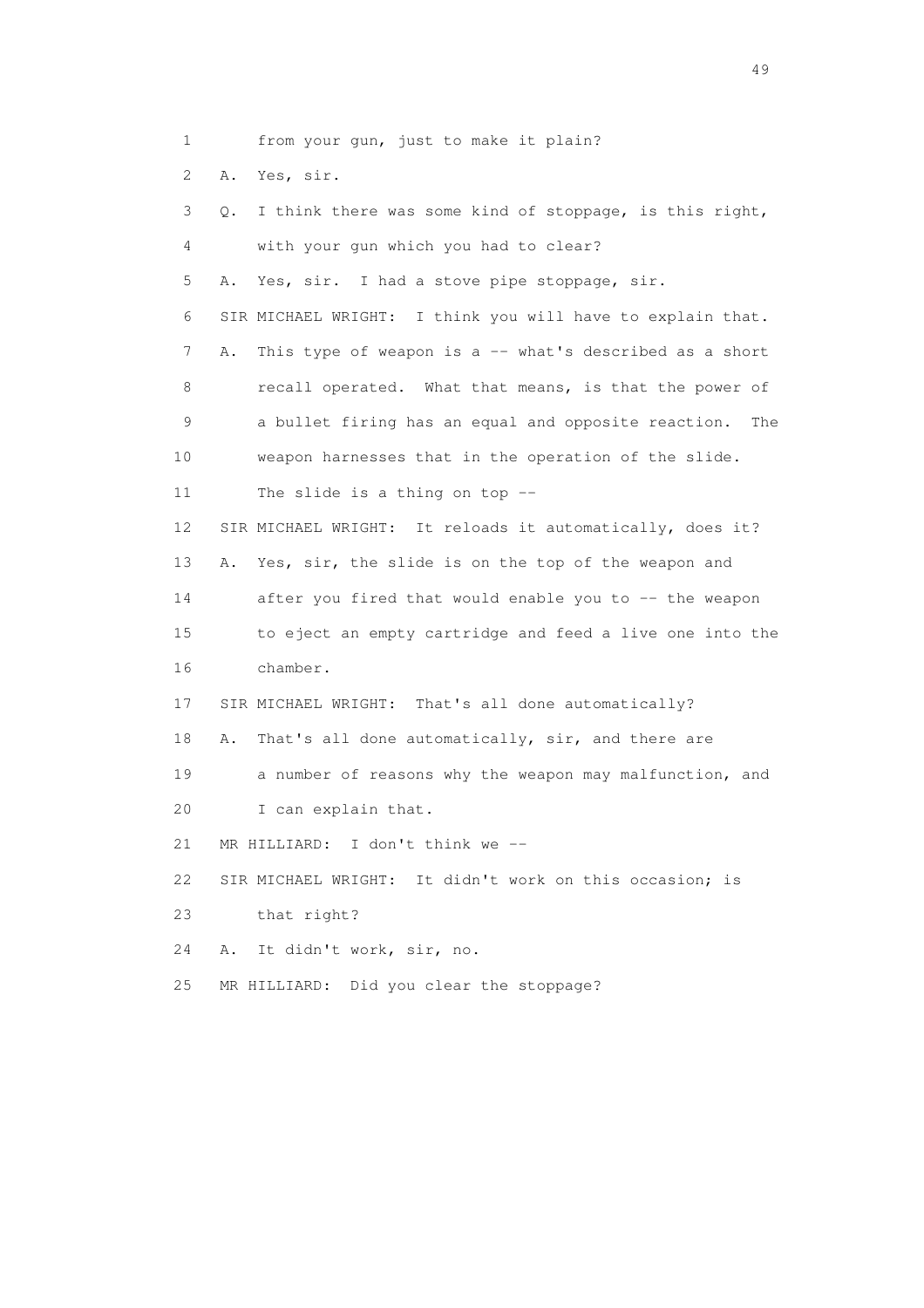1 A. Yes, sir. The important thing here is to remain calm, 2 so I had to stop, tap the magazine, make sure it was 3 seated properly, look at the slide, identify the 4 problem, pull it sharply to the rear, get rid of the 5 problem, as it were, and feed another live round. 6 SIR MICHAEL WRIGHT: So you actually reload the gun 7 manually? 8 A. Yes, sir, I cleared the stoppage manually and then 9 I carried on firing. 10 SIR MICHAEL WRIGHT: You actually have to slide the slide 11 yourself by hand? 12 A. Yes, sir, because of the fact it had malfunctioned. 13 SIR MICHAEL WRIGHT: Thank you. 14 MR HILLIARD: So you fire, you have to clear the gun at some 15 point, and then you said you carry on firing? 16 A. Yes, sir. 17 Q. Can you help us with when in the sequence the stoppage 18 occurred or not? 19 A. No, sir, I can't remember after what -- after which shot 20 this occurred. But it was early, early on in the 21 sequence, which was over in a very short space of time. 22 Q. If, as I anticipate, we will hear that your gun was 23 fired six times -- 24 A. Sir. 25 Q. -- can you just explain why you fired six shots?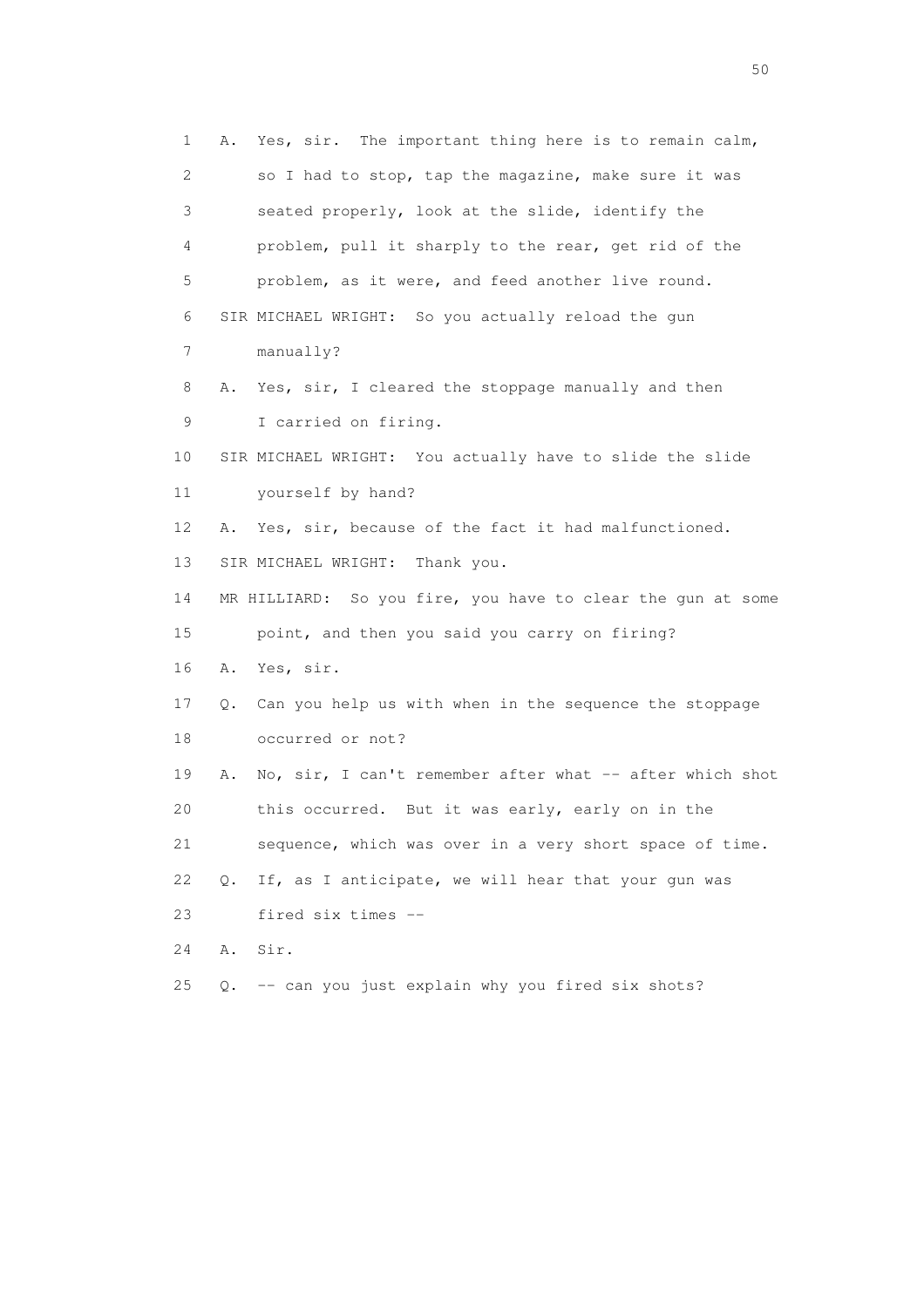| 1  | Α. | At the time I fired, I believed that I and everybody       |
|----|----|------------------------------------------------------------|
| 2  |    | else was about to die. From my position, I knew that --    |
| 3  |    | sorry, sir, I must mention this is not pleasant, what      |
| 4  |    | I am describing -- I couldn't access the brain stem,       |
| 5  |    | I couldn't be certain that I could achieve instant         |
| 6  |    | incapacitation with one shot. So I had to make sure        |
| 7  |    | that life was extinct. Also, the fact that I had           |
| 8  |    | a stoppage, I wasn't certain that, if I had lost any       |
| 9  |    | rounds in that process.                                    |
| 10 | Q. | Right. So did you carry on firing until you were           |
| 11 |    | satisfied that he was in no position to detonate           |
| 12 |    | anything?                                                  |
| 13 | Α. | Yes, sir, I did.                                           |
| 14 | Q. | What did you do after that?                                |
| 15 | Α. | I shouted, "Move back", and I ran out of the doorway,      |
| 16 |    | sir.                                                       |
| 17 | Q. | You shouted, "Move back" to whom?                          |
| 18 | Α. | This was for the benefit of the public that were on the    |
| 19 |    | train, sir.                                                |
| 20 |    | Q. You then ran out of the doorway --                      |
| 21 |    | SIR MICHAEL WRIGHT: That might, I suppose, be a convenient |
| 22 |    | moment.                                                    |
| 23 |    | MR HILLIARD: Yes, certainly, we can pick it up after the   |
| 24 |    | break.                                                     |
| 25 |    | SIR MICHAEL WRIGHT: One question, please, C2.              |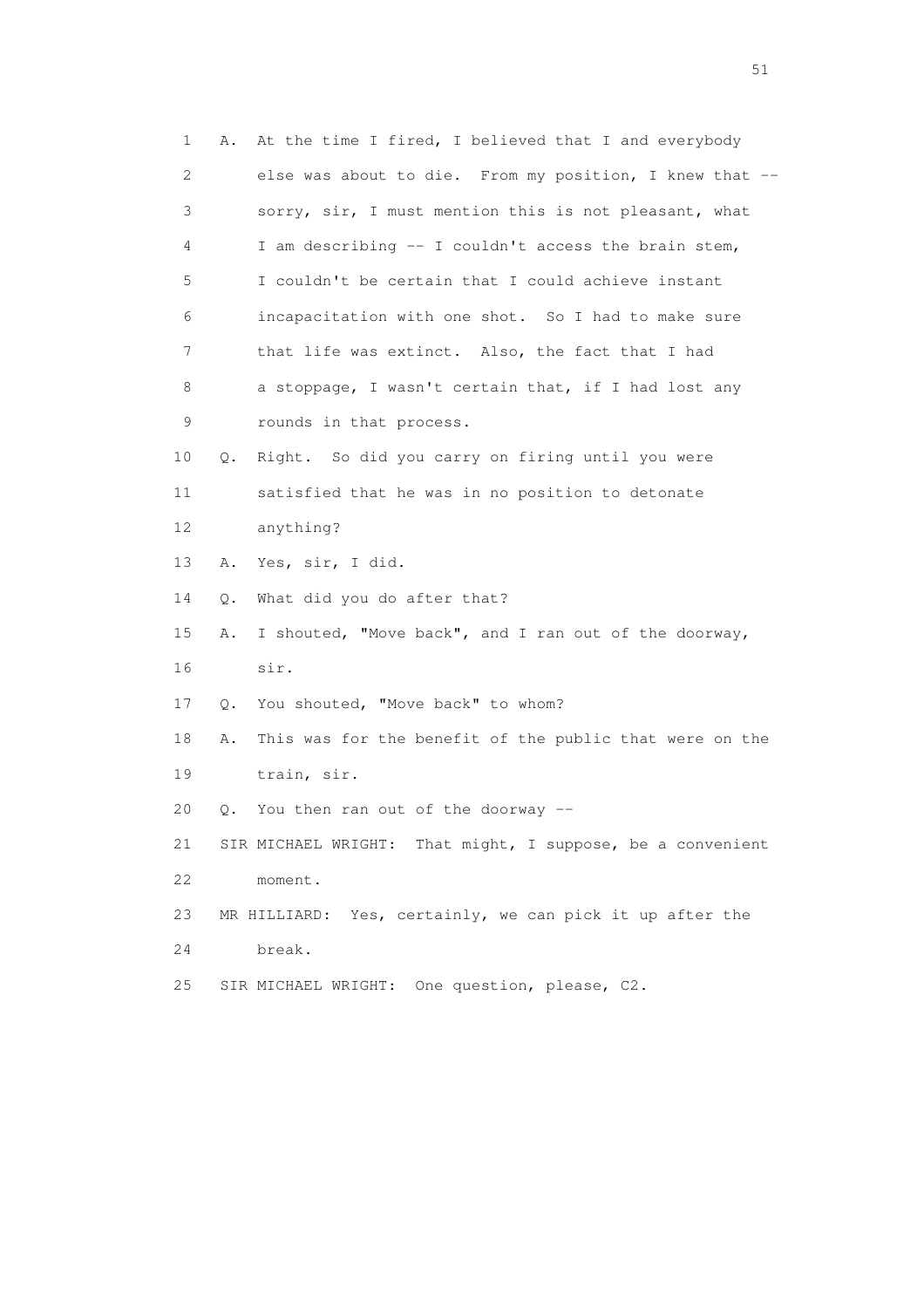1 When you first saw Mr de Menezes and you noted what 2 you have described about the appearance of his jacket? 3 A. Yes, sir. 4 SIR MICHAEL WRIGHT: Can you remember whether he was wearing 5 it done up or open? 6 A. I can't remember, sir, no. 7 SIR MICHAEL WRIGHT: Very well. Quarter to, ladies and 8 gentlemen, please. 9 (11.37 am) 10 (A short break) 11 (11.52 am) 12 (In the presence of the jury) 13 MR HILLIARD: I just want to stay on the question of the 14 jacket for the moment. Sir, can I indicate not now but 15 at some stage, and it may be later today we may be able 16 to see the jacket, but I am not going to ask that we do 17 that now. 18 If we can just look, please, and if you have not got 19 it there, I'll give you my copy, at divider 59 in the 20 second jury bundle we have some stills of Mr de Menezes. 21 Can you have mine. (Handed) 22 One of them we can show on screen, bottom right. We 23 have a picture of Mr de Menezes on the bus in our 24 divider 59. Can you see, if we pause there a moment -- 25 I'm grateful, bottom left is bus where you can see that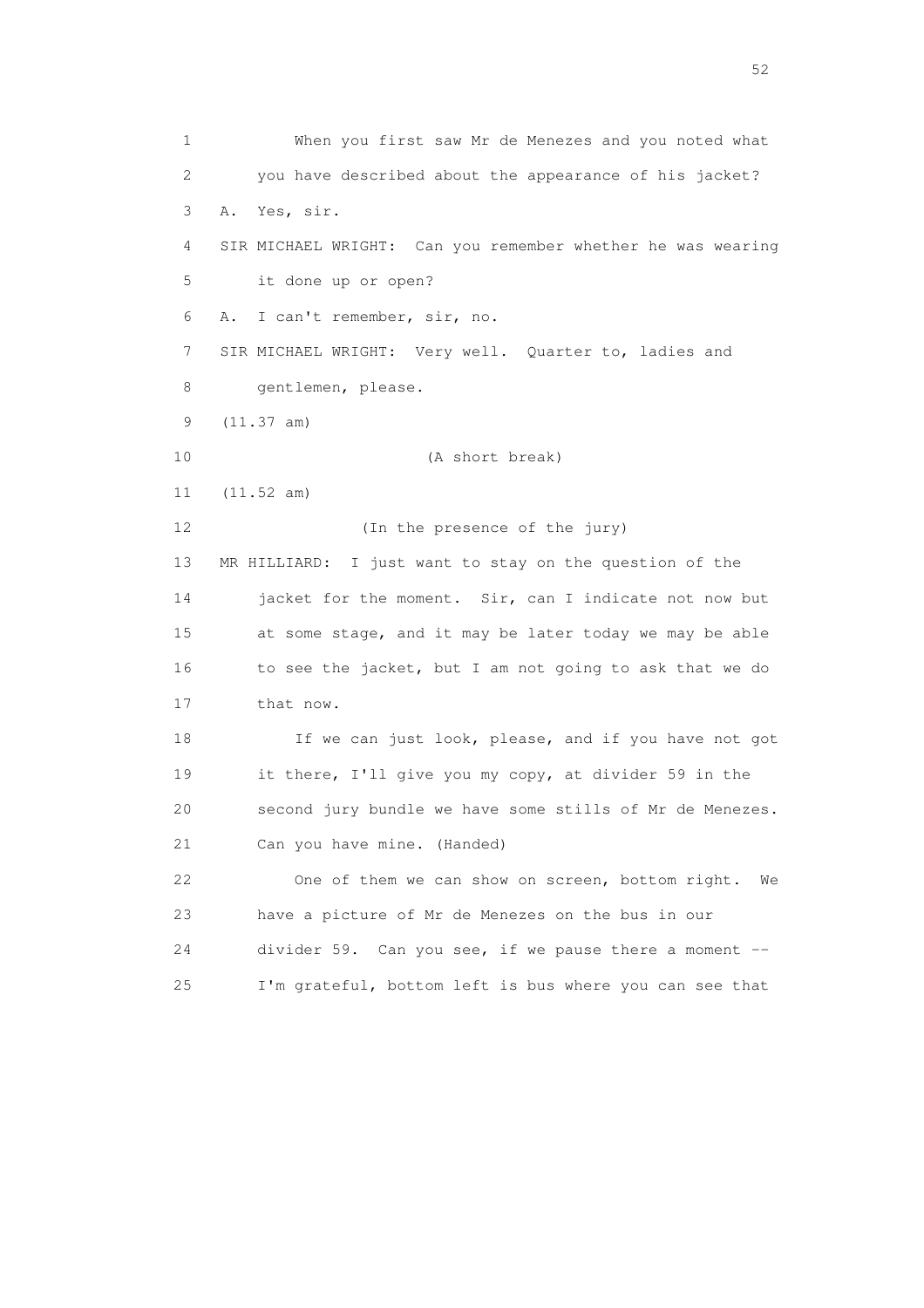| 1  |    | his jacket is open. Yes? So 59, if we are looking at       |
|----|----|------------------------------------------------------------|
| 2  |    | that, forget what's on the screen at the moment.<br>Bottom |
| 3  |    | left, that's him on the bus, on the graphic?               |
| 4  | Α. | Yes, sir.                                                  |
| 5  | Q. | His jacket is obviously open, isn't it?                    |
| 6  | Α. | Yes, sir.                                                  |
| 7  | Q. | Then bottom right on the graphic and now helpfully on      |
| 8  |    | the screen, that's Mr de Menezes, isn't it, coming round   |
| 9  |    | the sort of approach to the escalators once he is in at    |
| 10 |    | the station?                                               |
| 11 | Α. | Yes, sir, I can see that.                                  |
| 12 | Q. | Again you can see, can't you, at that point that his       |
| 13 |    | jacket is obviously open, isn't it?                        |
| 14 | Α. | Yes, sir.                                                  |
| 15 |    | Q. Can I have that back? Now, you were saying, I think,    |
| 16 |    | that when you saw him sitting down on the tube, his        |
| 17 |    | jacket looked bulky; do you remember?                      |
| 18 | Α. | Yes, sir.                                                  |
| 19 | Q. | I think you said looked bulky, is this right, at the       |
| 20 |    | front and at the side?                                     |
| 21 | Α. | Yes, sir, that's correct.                                  |
| 22 | Q. | Just so I understand, was that both sides or one side?     |
| 23 | Α. | It -- I can't be certain, sir. We are talking about, it    |
| 24 |    | was the briefest view, the first glimpse that I had.       |
| 25 |    | I can't be more specific, really.                          |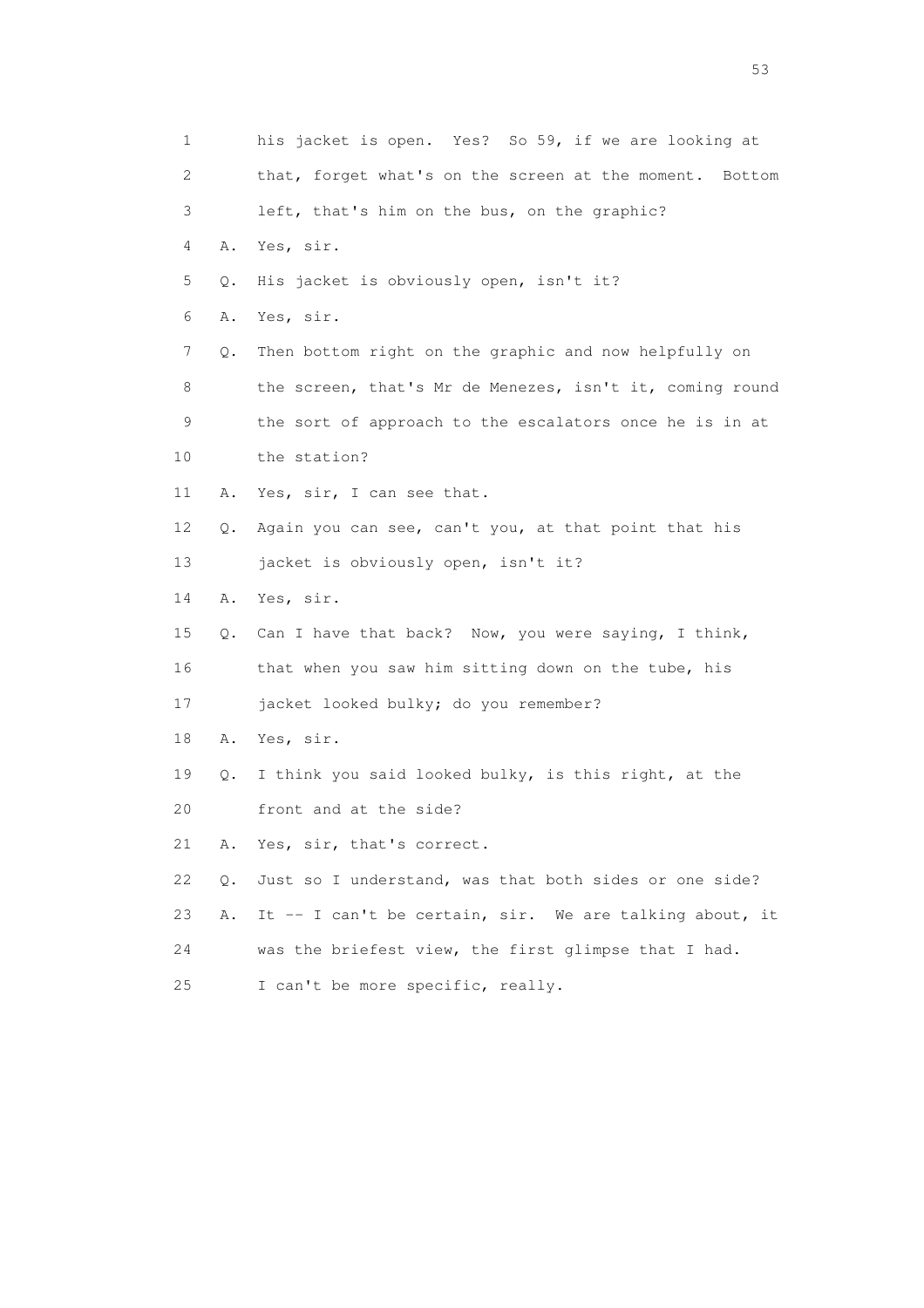| 1  | $\circ$ . | Did it look open to you at the front?                   |
|----|-----------|---------------------------------------------------------|
| 2  | Α.        | I can't remember, sir. I really can't remember.         |
| 3  | Q.        | You have explained to us, just before we broke off, do  |
| 4  |           | you remember, that after firing your gun, you had       |
| 5  |           | shouted, "Move back", and you had then run out of the   |
| 6  |           | doorway of the train?                                   |
| 7  | Α.        | Yes, sir.                                               |
| 8  | Q.        | In addition to shouting, "Move back", did you do        |
| 9  |           | anything?                                               |
| 10 | Α.        | Yes, sir. I remember reaching out to pull someone back, |
| 11 |           | as I was convinced that the subject or the suspect had  |
| 12 |           | a bomb.                                                 |
| 13 | Q.        | So you pulled, was that a policeman or a member of the  |
| 14 |           | general public, can you remember?                       |
| 15 | Α.        | A member of the public, sir.                            |
| 16 | Q.        | What were you doing, pulling them away from the train,  |
| 17 |           | off the train?                                          |
| 18 | Α.        | Off the train, sir.                                     |
| 19 | Q.        | Where did you go when you had got off the train?        |
| 20 | Α.        | I evacuated around the corner to the original arch.     |
| 21 |           | This is the one that I had entered the platform from.   |
| 22 | Q.        | The one that we looked at on the picture earlier?       |
| 23 | Α.        | Yes, sir, that's correct.                               |
| 24 | О.        | What did you do when you got there?                     |
| 25 | Α.        | I then put on my police cap. I noticed that I had blood |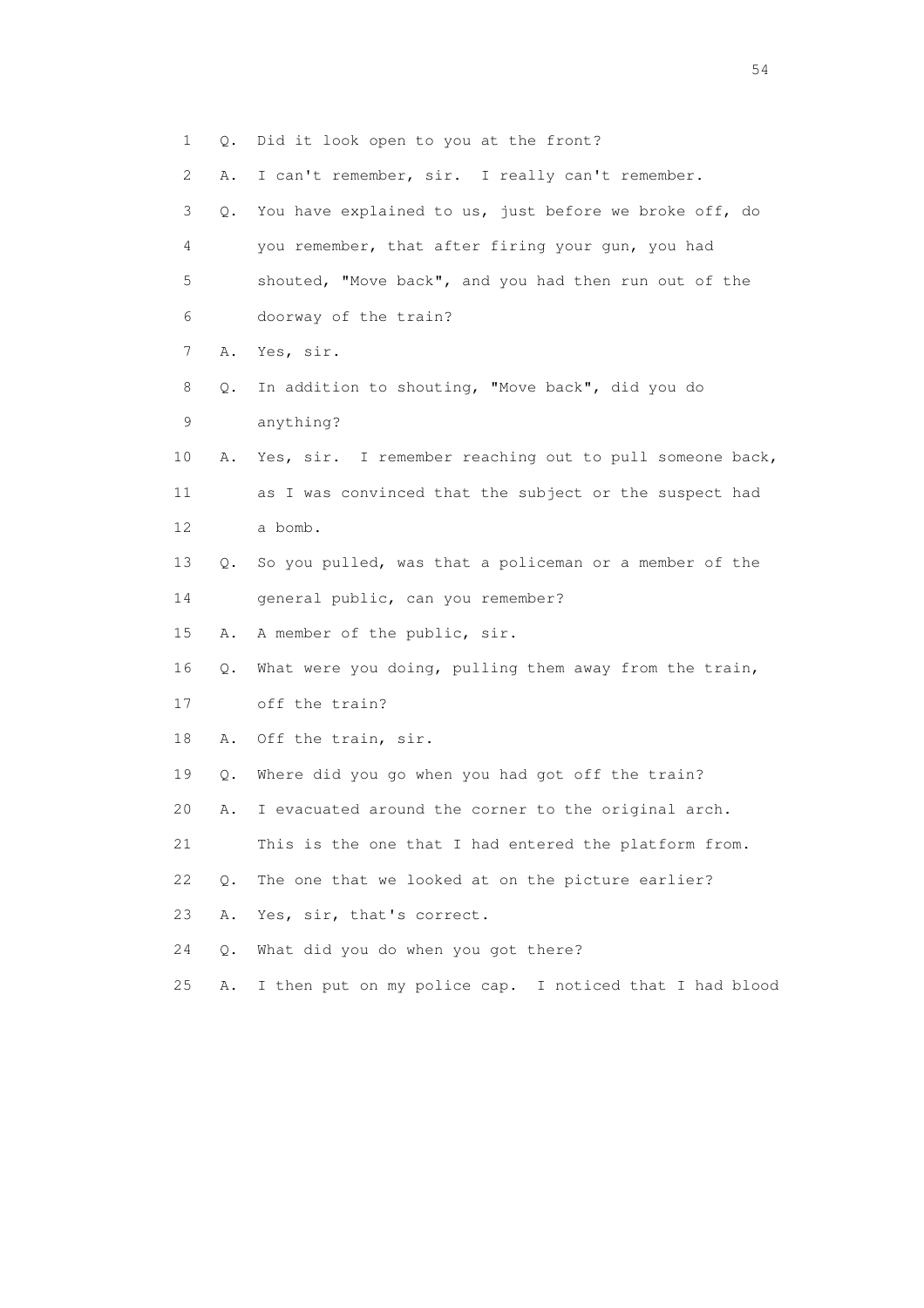1 on my handgun, on my hands, my arms, my face and all 2 over my clothes. 3 Q. Were you joined by other officers? 4 A. Yes, sir, I was joined by C12. I remember then that -- 5 I remember he was concerned for me because of the amount 6 of blood that I had on me, and likewise he was in 7 a similar condition. So we -- I was not certain why 8 there was so much blood, sir, and so we checked each 9 other to make sure we were okay. 10 Q. Then a short time after that, were you taken out of the 11 station and to Leman Street police station? 12 A. Yes, sir. 13 Q. Did you go there with C or Charlie 12? 14 A. Yes, sir, I did. 15 Q. Had you spoken to anybody, to any other police officer 16 in the station about what had happened and why it had 17 happened, can you remember? 18 A. At the arch, Ralph also joined us and he basically -- 19 Q. He is the black team leader? 20 A. He is the black team leader and he checked on our 21 welfare. I know I spoke to Trojan 84 but I can't be 22 specific as to where that was. It would have probably 23 been around about then that I did so. 24 Q. Did you speak to either of them about what had happened 25 and why, just explaining what you had done?

the state of the state of the state of the state of the state of the state of the state of the state of the state of the state of the state of the state of the state of the state of the state of the state of the state of t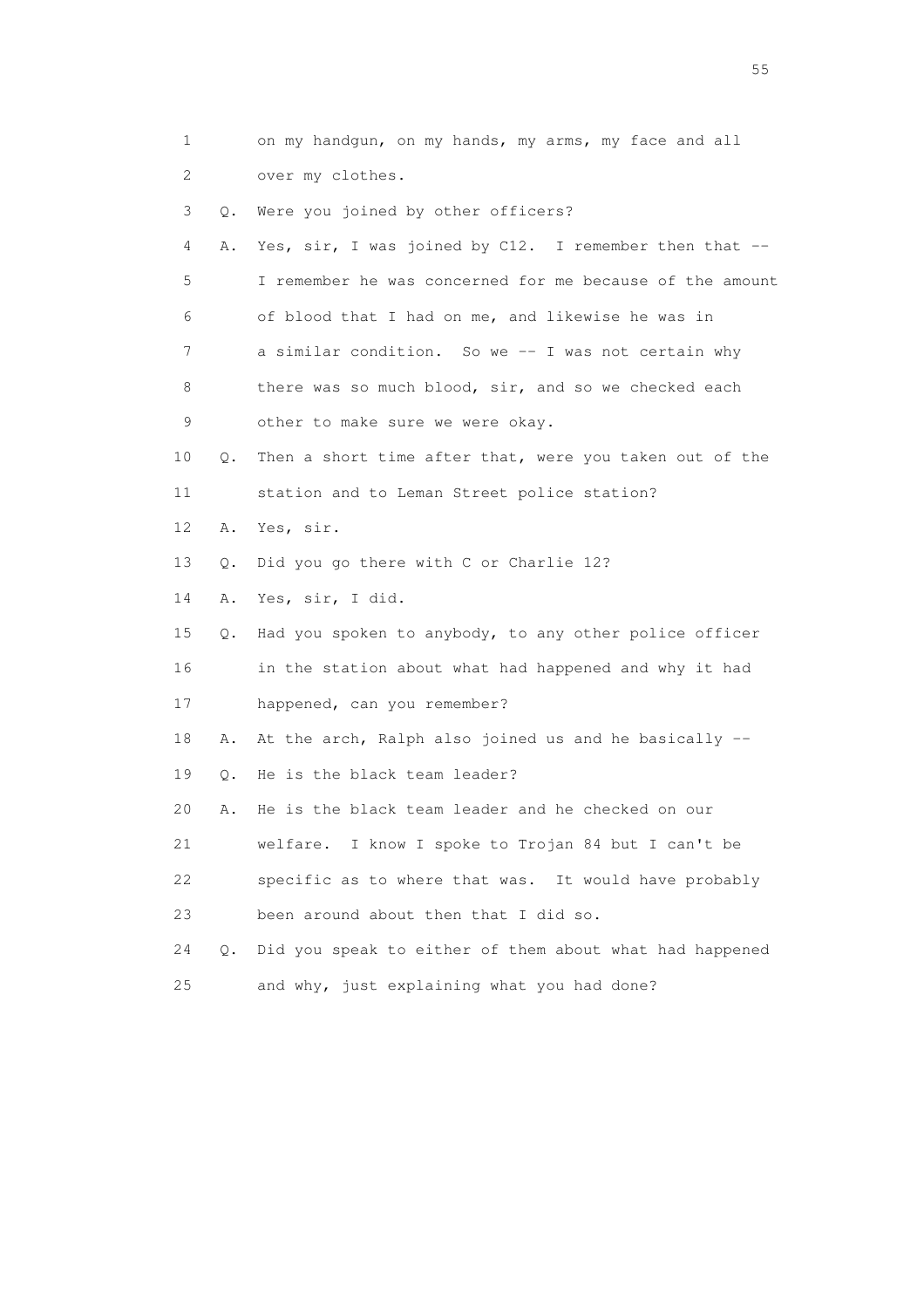3 84, and I must have done so, but I can't remember how 4 that happened or exactly what I said. 5 Q. Did you then go into something we have heard about, PIP 6 or post-incident procedures? 7 A. Yes, sir, I did. 8 Q. Are those fairly laid down set of things that have to 9 happen, so your clothing will be taken, the weapon will 10 obviously be taken, be seen by a doctor and that kind of 11 thing? 12 A. Yes, sir, although I should mention in this case because 13 of the state we were in, permission was sought earlier 14 on that we should have a shower and all our clothing was 15 then evidence at that stage. 16 Q. Just looking at your statement, you have described your 17 feelings after the incident; correct? 18 A. Yes, sir. 19 Q. Can you just explain those for us, please? 20 A. After the incident I felt relieved that I had prevented 21 my colleagues, the public and myself from getting killed 22 by this male, who I believed was about to blow himself 23 up. 24 Q. In due course, did you learn that the man you had shot

1 A. I can't recall that. At the time I was in shock.

2 I would have -- it would be normal for me to explain to

25 wasn't a suicide bomber at all but was an entirely

 $56<sup>o</sup>$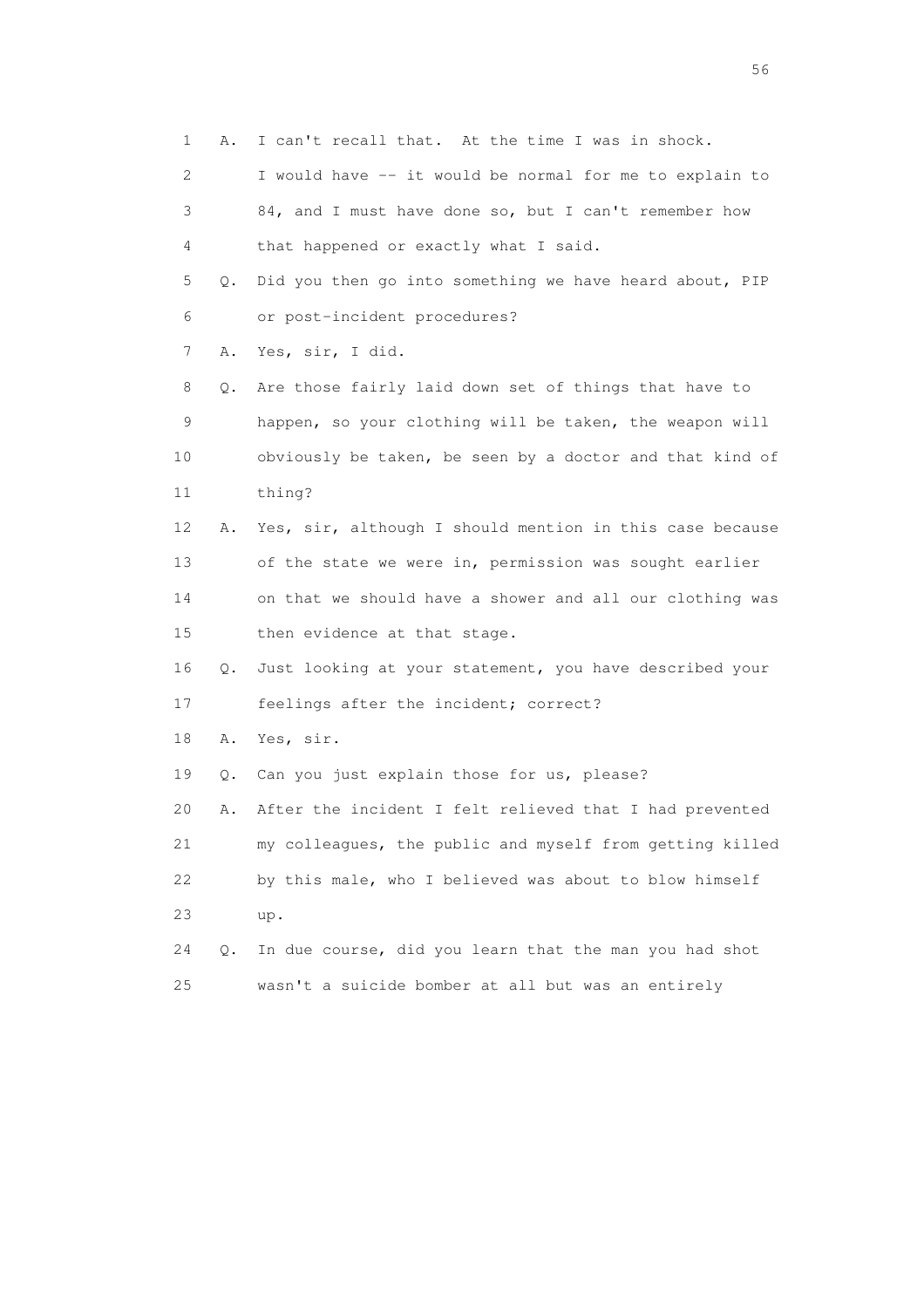1 innocent man, Mr de Menezes?

 2 A. Yes, sir, I was told that on midday, Saturday the 23rd, 3 which was 26 hours afterwards.

4 Q. How did you feel when you learned that?

 5 A. This is something, it's very hard to explain. I was 6 deeply shocked. I just couldn't believe it. This was 7 against everything that I had ever trained for. As 8 a firearms instructor and as an SFO, I knew that it's 9 an individual officer's decision to fire a weapon and it 10 was my responsibility and I killed an innocent man. And 11 I think about that every day.

 12 Q. Right. Now, you told us you began your notes, is this 13 right, at 2.57 on the Saturday, so in the -- just before 14 3 o'clock on Saturday afternoon?

15 A. Yes, sir.

 16 Q. Did you make those at all with Charlie 12? Can you just 17 explain? Or are you in complete isolation when you make 18 them or talking to other people? Just help us with how 19 it comes about.

 20 A. We followed the procedure as it was at the time, and all 21 of the firearms officers were present. As I remember, 22 we started with a roomful of people and at the end it 23 was just Charlie 12 and myself. We did confer over 24 certain matters such as timings and locations, but we 25 then wrote our own individual accounts of what had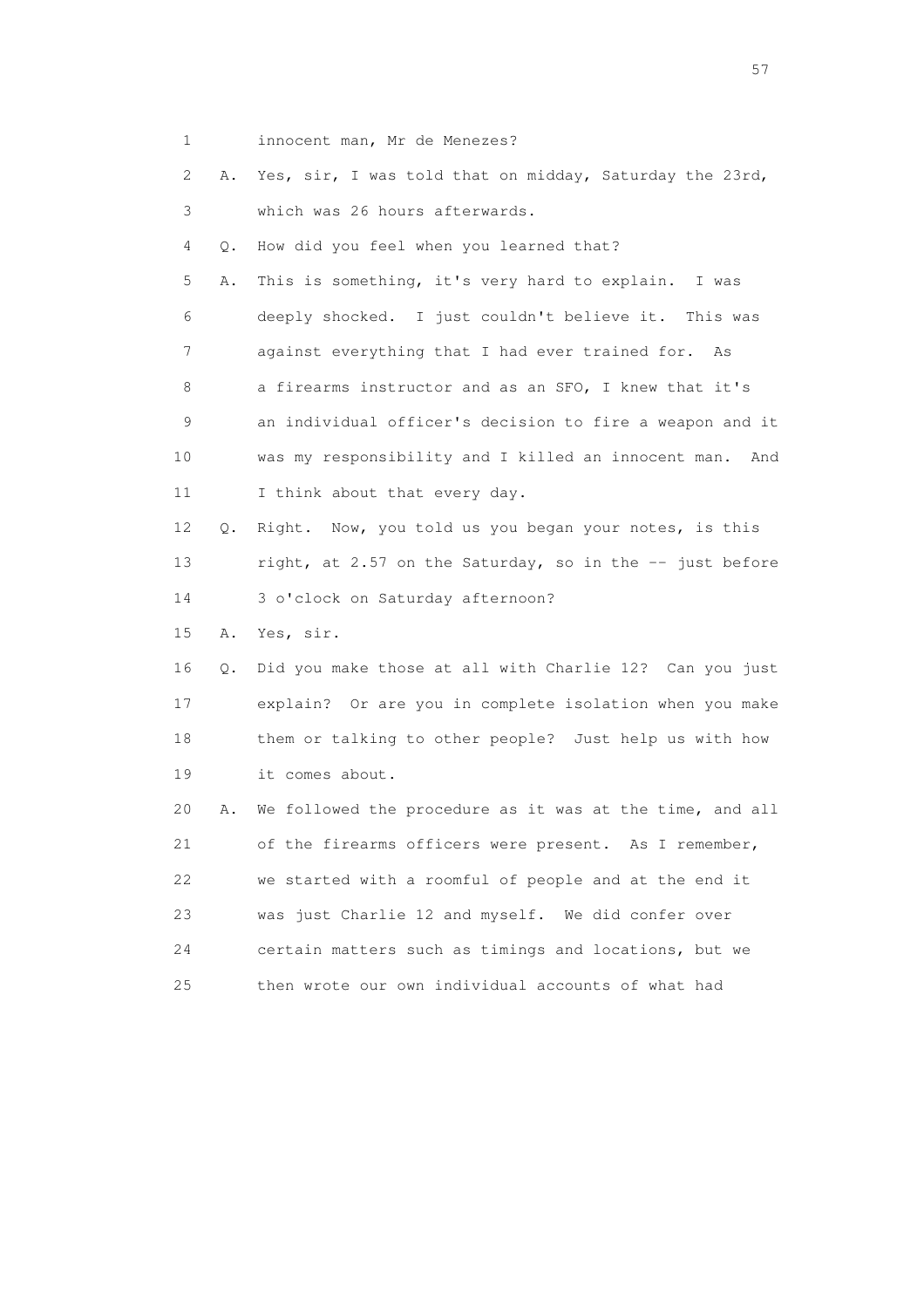1 happened.

| 2  | Q. | Leaving aside timings and locations, will the two of you |
|----|----|----------------------------------------------------------|
| 3  |    | have discussed the sequence of events before you         |
| 4  |    | actually start writing your account?                     |
| 5  | Α. | To a certain extent, yes, sir, although we were          |
| 6  |    | completely apart for the majority of this operation, so  |
| 7  |    | our accounts are very different.                         |
| 8  | Q. | Right. I just want to ask you, please, telephone calls,  |
| 9  |    | all right; there are, I think, five calls. I am not      |
| 10 |    | going to look at the schedule. 9.27, 9.40, 9.42, 9.47,   |
| 11 |    | and 9.54. All right? So between 9.27 and 9.54 I think    |
| 12 |    | there are five calls on your phone to Ralph?             |
| 13 | Α. | Yes, sir.                                                |
| 14 | Q. | If I get any of these wrong I will be corrected later,   |
| 15 |    | but I think 46 seconds, 24, 16, 21 and 37. Enough        |
| 16 |    | detail, that is, for us to get the picture.              |
| 17 |    | Can you help us now as to what those would have been     |
| 18 |    | So between 9.27 and 9.54, calls from you to<br>about?    |
| 19 |    | Ralph?                                                   |
| 20 | Α. | I can say for certain the first call I made would have   |
| 21 |    | been to Ralph to tell him that we had arrived at the     |
| 22 |    | TA Centre, and that we had obtained permission to go in. |
| 23 | Q. | So if that's 9.27 in that sequence, does that sound      |
| 24 |    | about right?                                             |
| 25 | Α. | Yes, sir.                                                |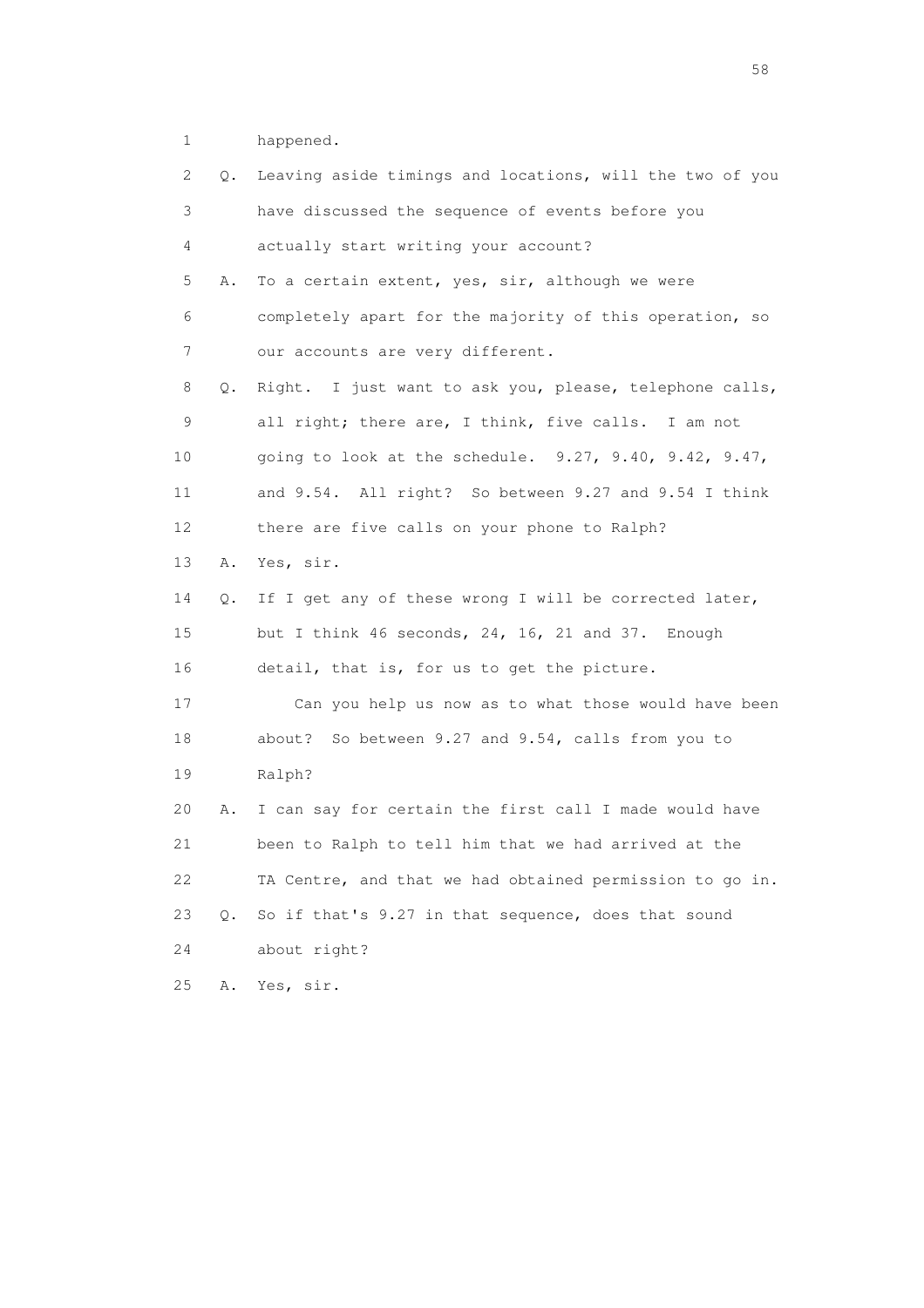1 Q. The briefings ending at 9.15?

 2 A. Yeah, the distance from Nightingale Lane to the 3 TA Centre is in the region of two miles and that would 4 be right, and we arrived before 9.27 on the basis of 5 that record, sir. 6 Q. That's very helpful, so that gives us a sort of time for 7 you in the lead car arriving at the TA Centre, does that 8 sound right, 9.27? 9 A. Yes, sir, that would be right. 10 Q. Then the other ones, the 9.42, 47, 54, those calls from 11 you to Ralph, any idea now what they would have been 12 about? 13 A. I can't remember specifically, sir, although the earlier 14 calls, Ralph was not with us and I was keen to make sure 15 that he knew about the fact that the surveillance team 16 were following someone, and it was basically updating 17 him on that, sir. 18 Q. Then lastly this: is this right, that as a police 19 officer before this incident, I don't think -- tell me 20 if I am right -- you had ever fired your gun at 21 a suspect? 22 A. No, sir, I had not, that's correct. 23 MR HILLIARD: Thank you very much. 24 SIR MICHAEL WRIGHT: Yes, Mr Mansfield. 25 Before you do, one thing I was wondering about.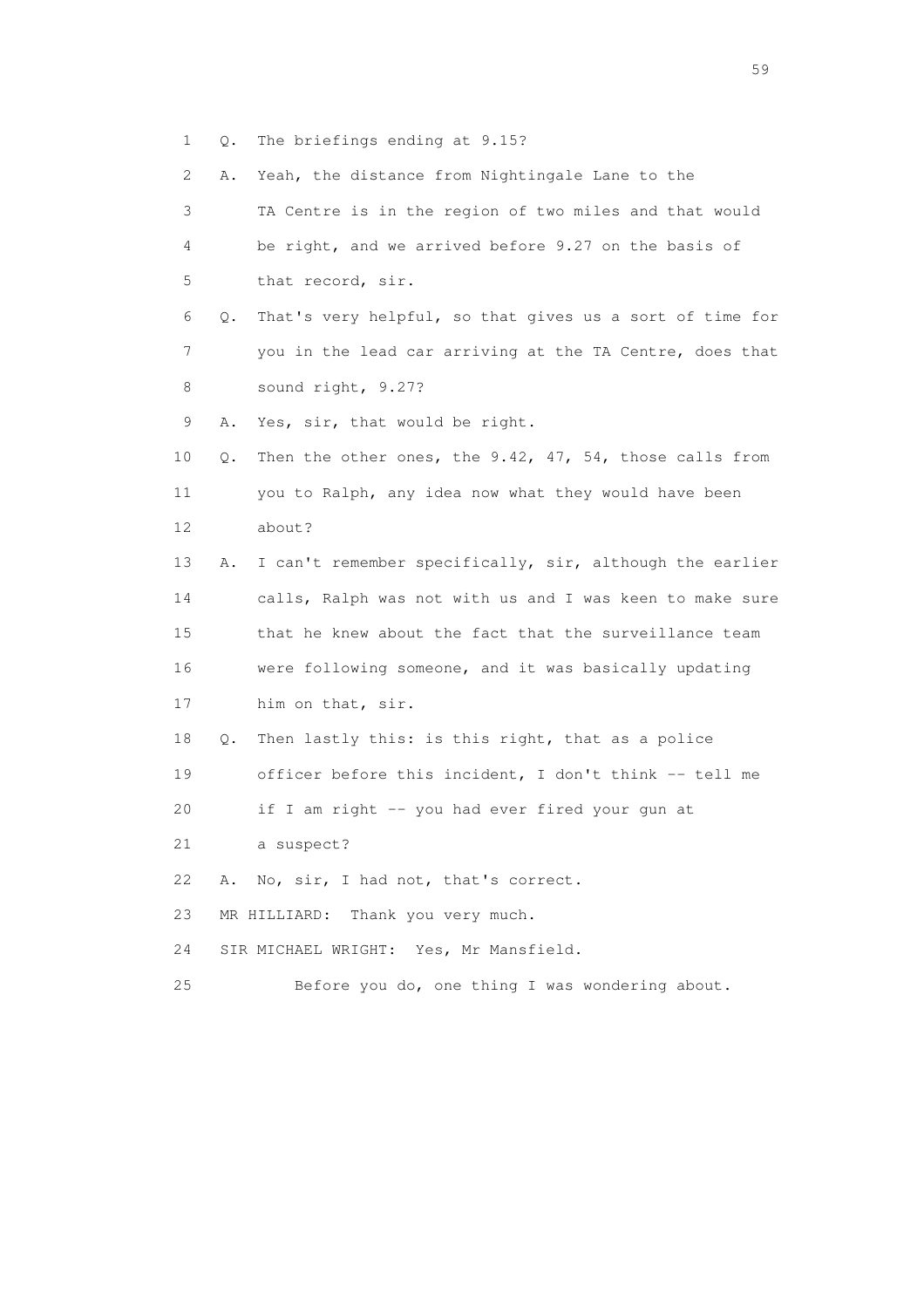1 Going back to when you were driving up the 2 Stockwell Road and getting close to Stockwell station, 3 there are one or two of the transmissions that we have 4 heard about from other officers that you didn't hear. 5 A. Yes, sir. 6 SIR MICHAEL WRIGHT: The one particularly sticks in my mind 7 is you didn't hear that SO12 were offering to do the 8 stop themselves. 9 A. Yeah, that's correct, sir, I didn't hear that. 10 SIR MICHAEL WRIGHT: Could you comment, what do you say 11 about the state of the communications? 12 A. The Cougar radio is intermittent. I would say that 13 because I was in the lead car for the most part of this 14 operation, we were very close to the surveillance team 15 and the communications were okay, but there was a gap 16 when we caught up from the TA Centre to the follow, 17 where the communications weren't as good but for the 18 most part it was fairly good. 19 SIR MICHAEL WRIGHT: If you were asked for an explanation as 20 to why you didn't hear the SO12 communication, if I have 21 understood you correctly, it could hardly have been that 22 you weren't paying attention; would you put it down to 23 a radio failure? 24 A. It could be a radio failure. It might have been that 25 I was focused on anything else, but I don't recall and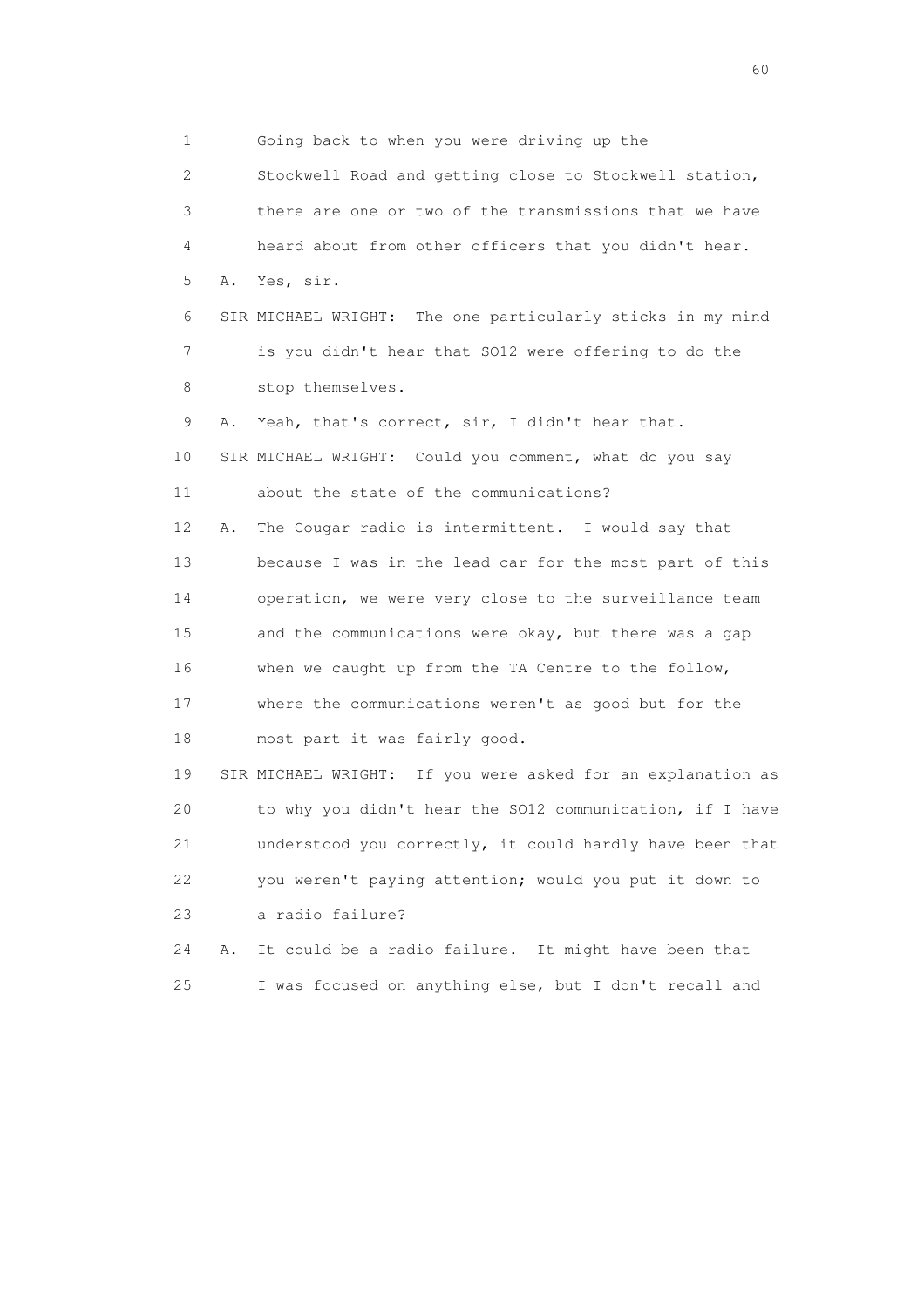1 I haven't put it in my statement, sir. 2 SIR MICHAEL WRIGHT: The fact that you didn't hear state red 3 called, as I understand it, is because you think you 4 were probably out of the car before it was actually 5 called? 6 A. That was certainly the case, sir, yes. 7 SIR MICHAEL WRIGHT: Very well. 8 Yes, Mr Mansfield. 9 Questions from MR MANSFIELD 10 MR MANSFIELD: Good morning, my name is Michael Mansfield. 11 I represent the family of Jean Charles de Menezes. 12 A. Sir. 13 Q. If I may, I'm going to take those questions up that have 14 just been asked. Before I do, before you came into the 15 witness box, did you either listen to or read the 16 evidence that your fellow officer gave yesterday? 17 A. Yes, sir, I did. 18 Q. You did. I want to ask you very carefully: have you 19 been influenced by what he said in what you have said 20 today? 21 A. Absolutely not, no, sir. 22 Q. No possibility of that? 23 A. No, sir. 24 Q. Even to the adoption of phrases that he used in evidence 25 that do not appear in your statement?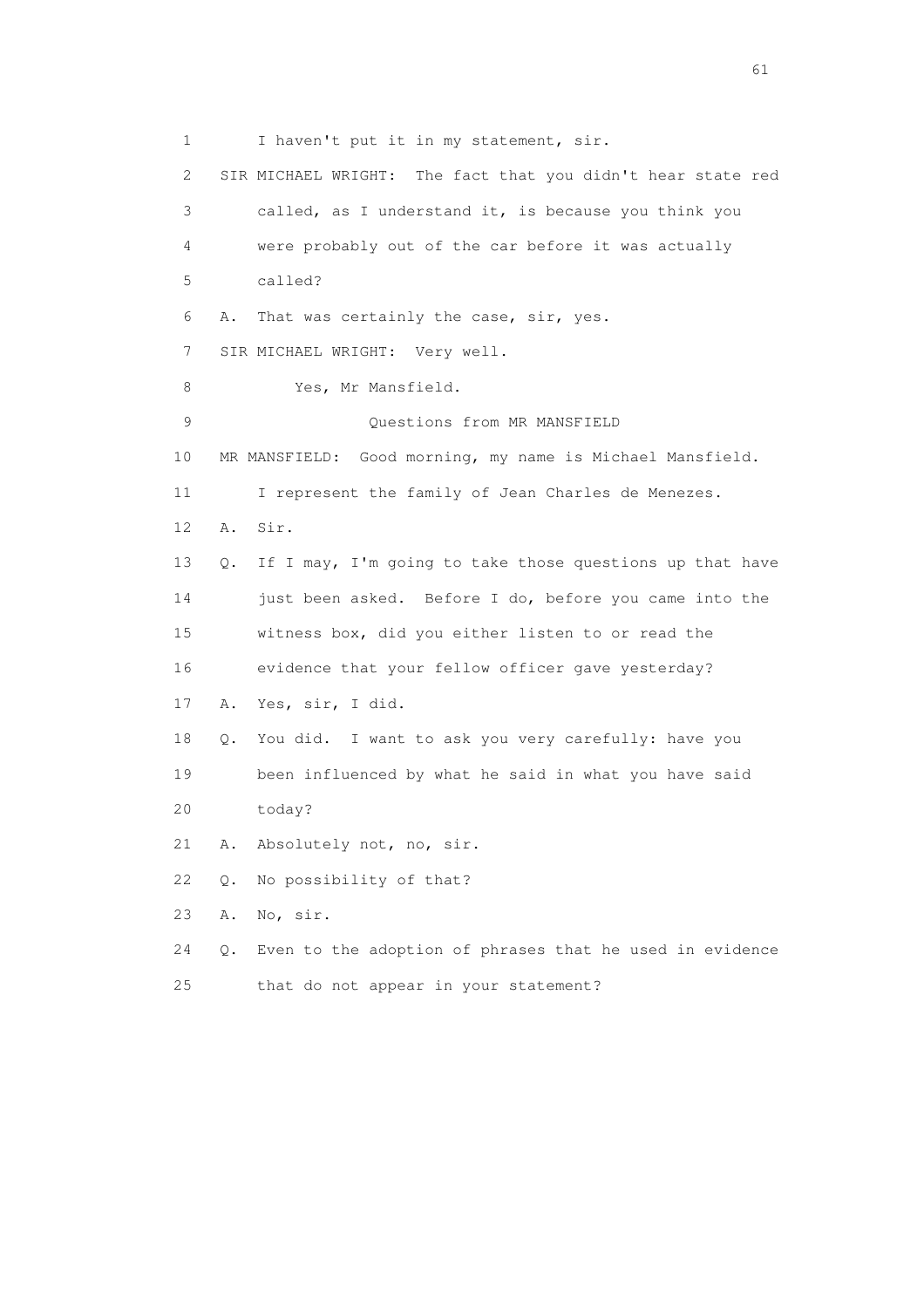1 A. No, sir.

| 2  | Q. | Before we get to dealing with the sequence of events     |
|----|----|----------------------------------------------------------|
| 3  |    | that led to the shooting in the tube station, can I just |
| 4  |    | deal with a slightly earlier section, as I did with your |
| 5  |    | fellow officer. I want to take up the position at        |
| 6  |    | Stockwell where the communications were good as far as   |
| 7  |    | you are concerned. All right?                            |
| 8  | Α. | Yes, sir.                                                |
| 9  | Q. | Unless you want to change that. Were the                 |
| 10 |    | communications, as you approached Stockwell tube         |
| 11 |    | station, good or not?                                    |
| 12 | Α. | They were good, sir.                                     |
| 13 | Q. | Thank you. Were you paying attention?                    |
| 14 | Α. | Yes, sir, I was.                                         |
| 15 | Q. | Would you take the jury bundle. It will be number 1,     |
| 16 |    | I think in your case. It's down by the side of the       |
| 17 |    | witness box. It's in a white file. The jury have it.     |
| 18 |    | It's tab 22 I want to deal with, and I'm going to        |
| 19 |    | obviously ask for a bit of compilation as well here.     |
| 20 |    | Tab 22, it's 34D. You can follow it on the screen        |
| 21 |    | instead if you haven't got a hard copy.                  |
| 22 |    | This shows the approach along which you were             |
| 23 |    | travelling obviously on the day with a line of cars      |
| 24 |    | coming into the junction; is that right?                 |
| 25 | Α. | Yes, sir.                                                |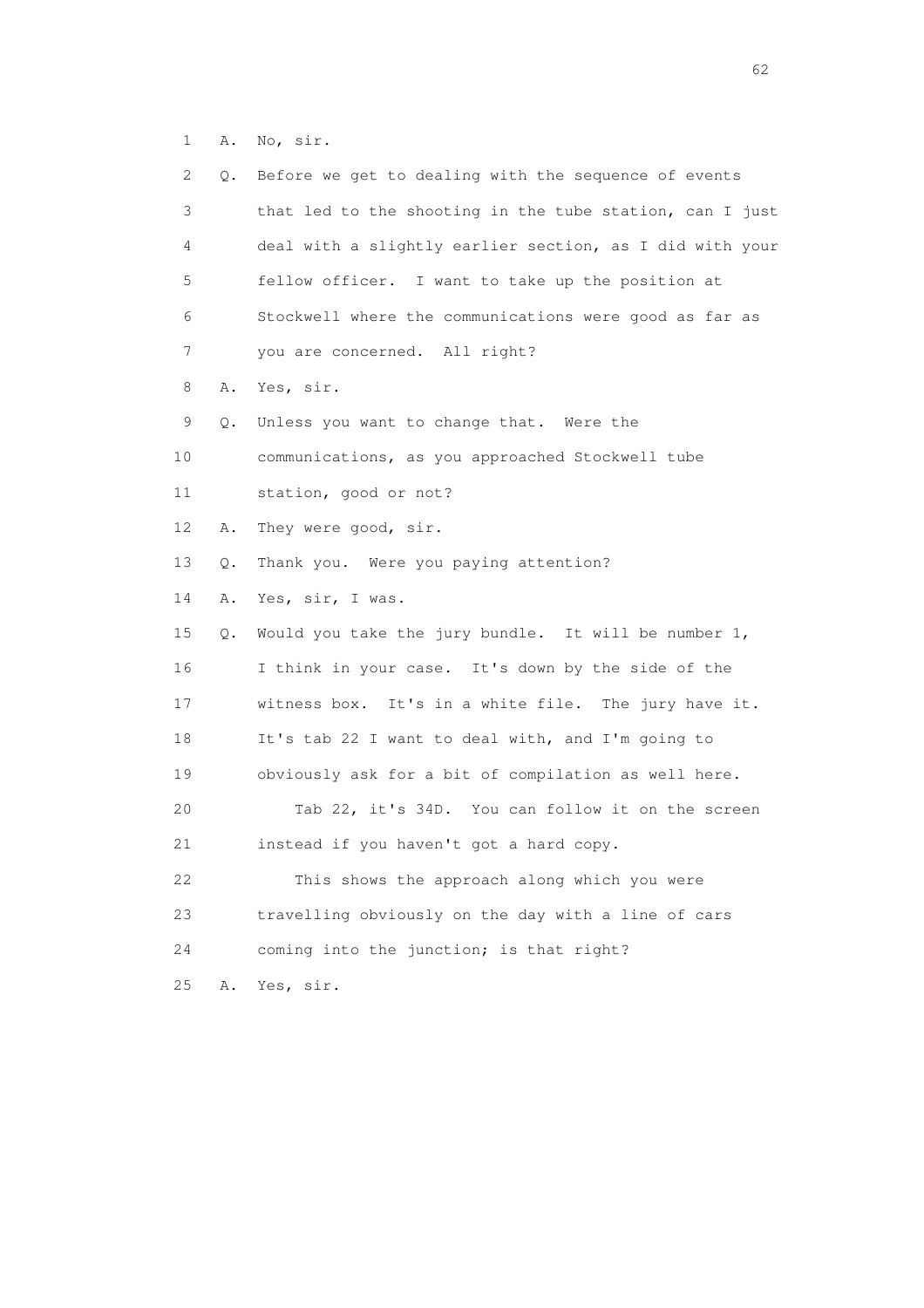1 Q. Are you familiar with this area?

- 2 A. Not in particular --
- 3 Q. No.
- 4 A. -- sir.
- 5 Q. Not an area you had served in before?
- 6 A. No, sir.

 7 Q. If you turn over, you will see a shot from that 8 junction, so the cameraman's crossed to the other side 9 of the road, and as it happens, there is a number 2 bus 10 going across the junction. So at this point you are 11 behind, as it were, the cyclist further back down the 12 road in terms of position, do you follow? 13 A. Can you be specific, sir, of when you are talking about? 14 SIR MICHAEL WRIGHT: This is 34E, is it? 15 MR MANSFIELD: Yes, if you go back to 34D, you are coming 16 down that road, approaching Stockwell tube station. 17 A. Yes, sir. 18 Q. Then over the page, 34E, the cameraman is now in the 19 Stockwell Road, in other words looking across the 20 junction where the number 2 bus is going to park, or 21 rather stop, outside the NatWest Bank. Are you 22 following? 23 A. I am following, sir, although I should say that by the 24 look of that photograph, the cameraman is on the 25 pavement and I was in the outside lane at that stage.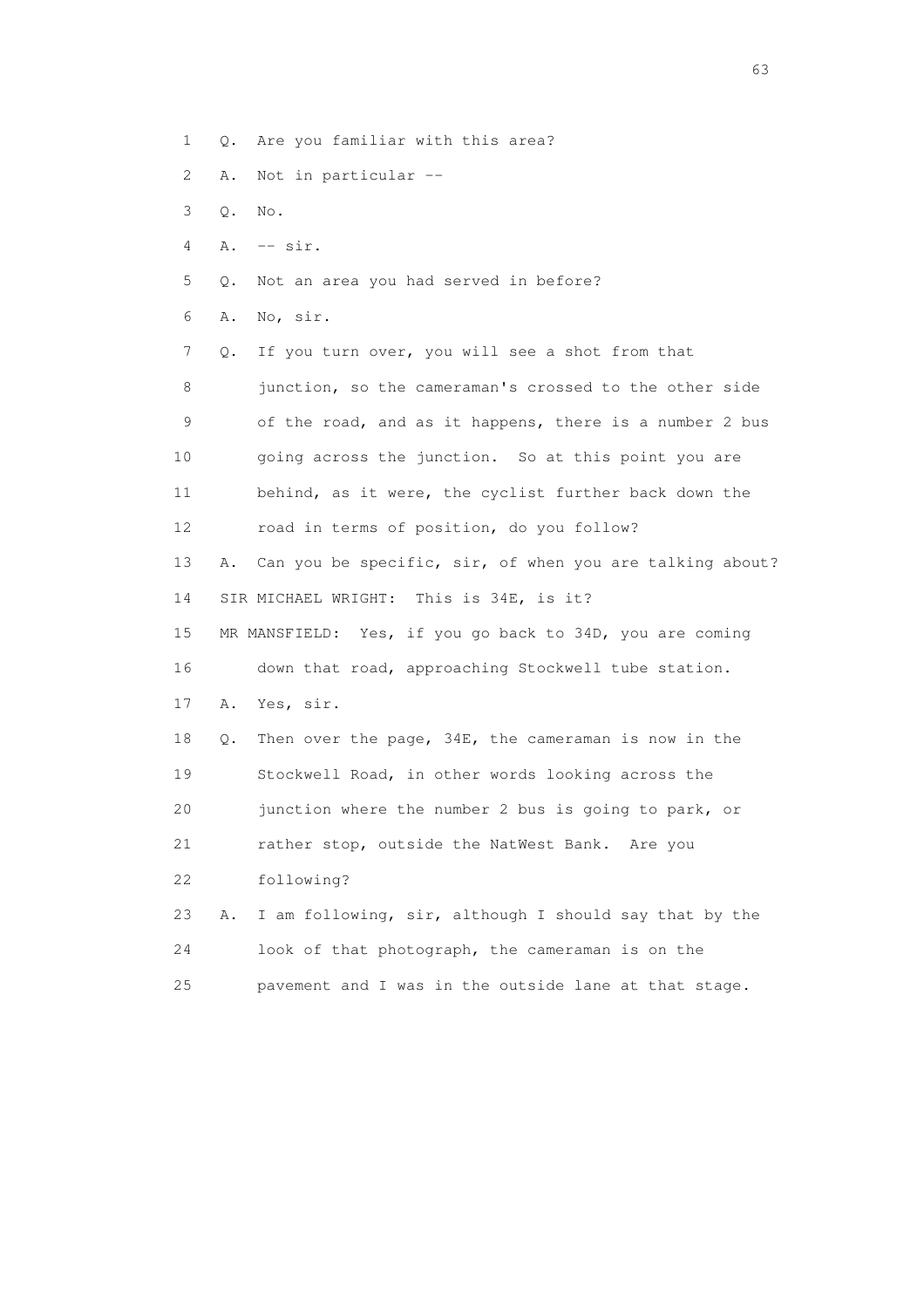1 Q. Yes, I appreciate, it's just to get the feeling, because 2 I want to ask you about obviously positions and what you 3 heard.

 4 Now, if you look at the next one, 34F, there the 5 cameraman has come back across the road to the Stockwell 6 tube side and is looking at the bus or a bus, a number 2 7 bus, coming across the junction, looking back up the 8 Stockwell Road, do you see, where you were?

9 A. Yes, sir.

 10 Q. Now, that's the junction and those are the shots of it. 11 The communications, by the time you got to that area, 12 were good. So can we just look at the position? You 13 may look at your statement. Could we have that on 14 screen, please, page 349. If we look two-thirds of the 15 way down the page, you deal with a passage where you 16 heard over the radio that there were surveillance

17 officers on the bus; do you see that?

18 A. Yes, sir.

 19 Q. It's because you have written this, you needn't have put 20 it this way, but you have put it this way; how did you 21 ascertain there were surveillance officers in the plural 22 on the bus?

 23 A. Because of the commentary, sir, could only have come 24 from someone who was near to the subject.

25 Q. Yes, of course, but you have put "officers on the bus".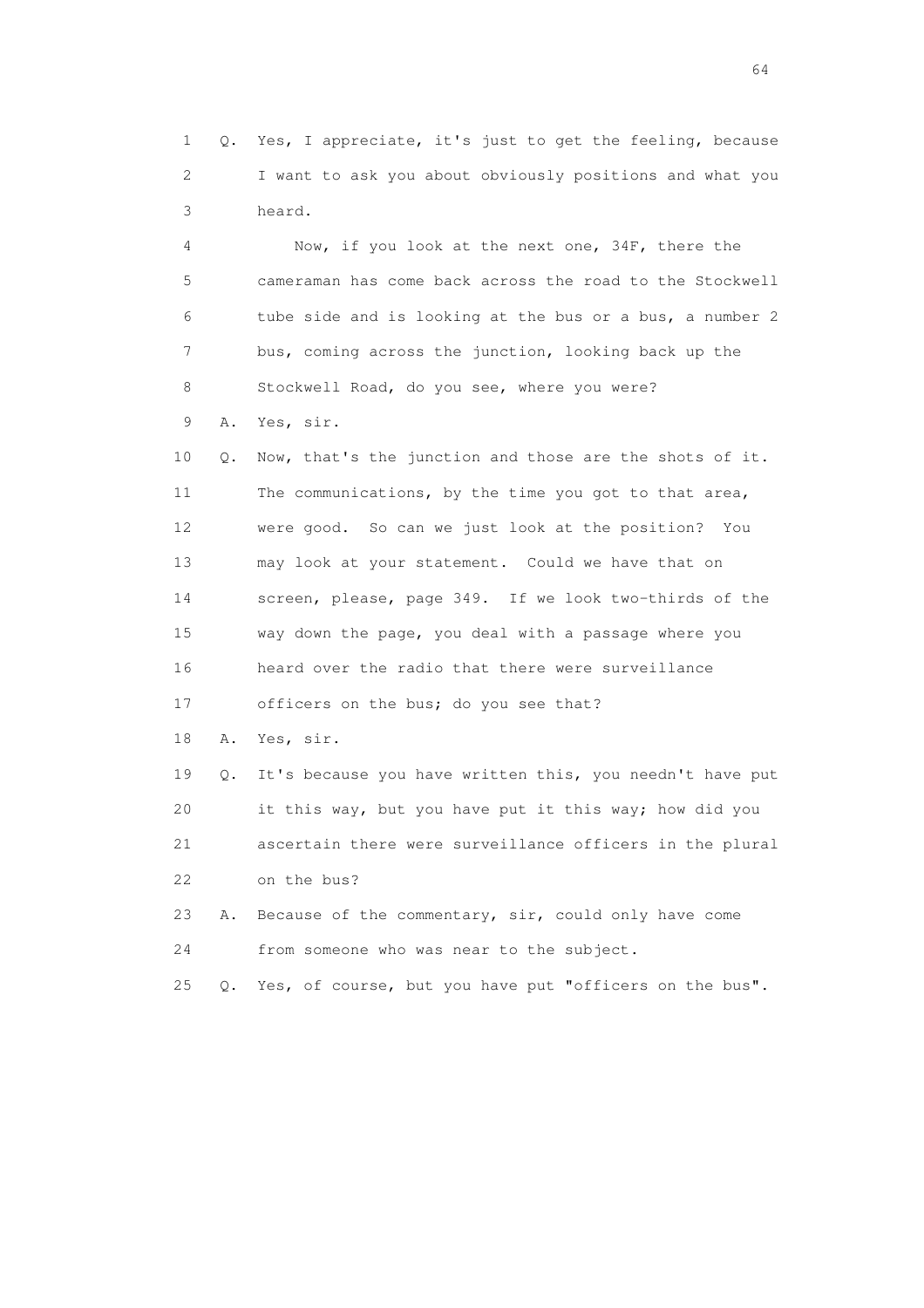1 Is that just a slip and you meant "an officer on the 2 bus"? 3 A. From my knowledge of surveillance operations, there 4 could have been one or more officers on that bus, 5 I couldn't say the number. 6 Q. You see, there is quite a number of matters I'm afraid 7 in this statement I want to ask you about, how you 8 arrived at various conclusions. Why have you put: 9 "I heard over the radio that there were surveillance 10 officers on the bus..." 11 "officers" in the plural. 12 A. Because, sir, it could have been an officer or more than 13 one, that would be normal. 14 Q. Yes, it would. One appreciates that. The evidence that 15 the jury have heard is that there was one officer at 16 this stage on the bus. So that's an assumption by you, 17 that it was officers on the bus, is it? 18 A. It could have been one or it could have been more than 19 one, sir. 20 Q. All right. But what you have put in the statement, 21 "I heard them say", you see that? 22 A. Yes, sir. 23 Q. Did you hear more than one officer on the bus say 24 anything? 25 A. It could have been one or more officers on the bus.

 $\sim$  65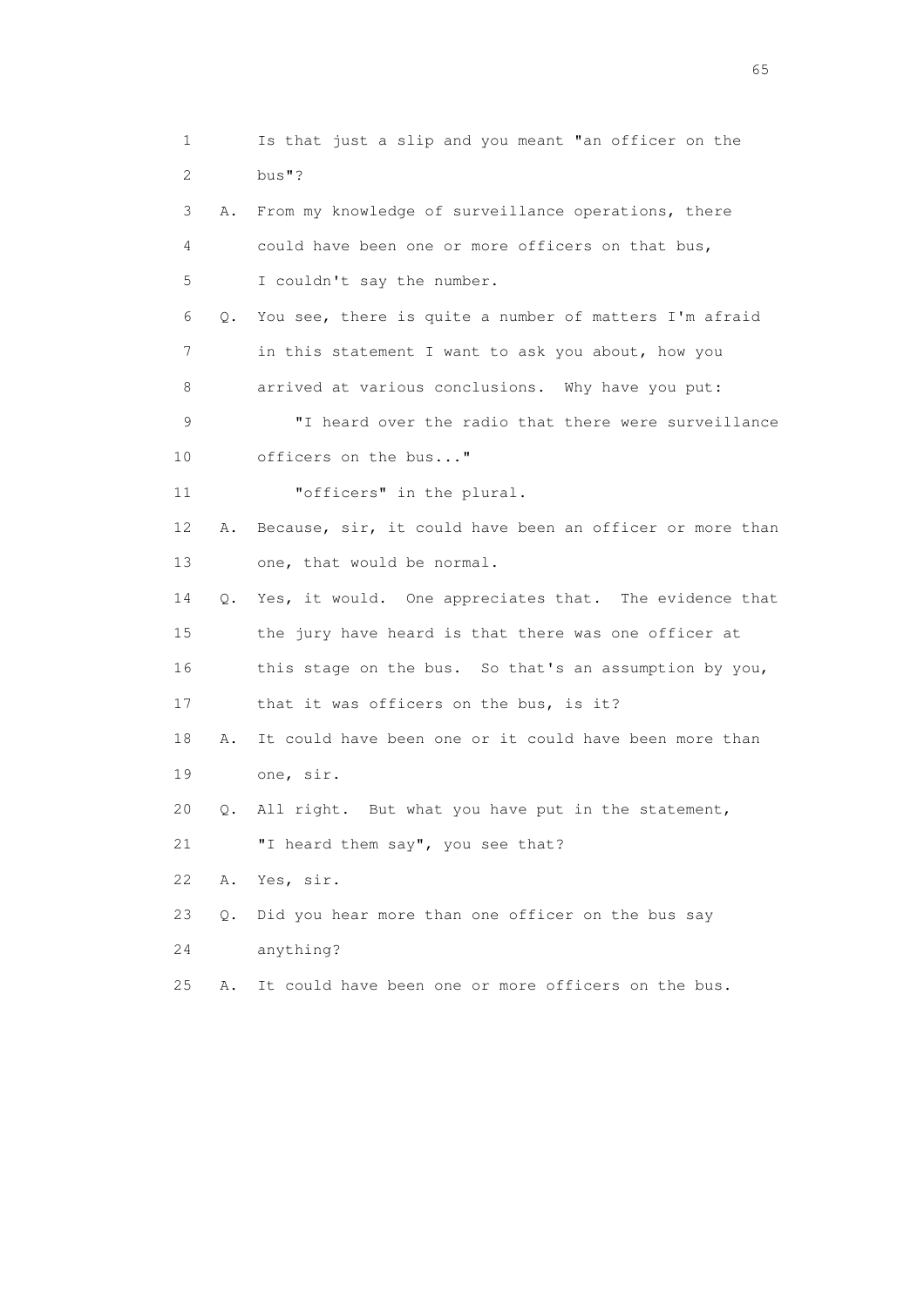1 Only one person would talk at any one time. 2 Q. Why have you put "them"? Is it again an assumption, as 3 it were, because I'm going to suggest even today you are 4 not telling the truth about what you heard that day and 5 what you saw that day. Now, do you follow me? 6 A. I follow, but I do not agree, sir, I have never been 7 more brutally honest in my life. 8 Q. I see. What it comes to at the moment is that you 9 assumed that it was more than one saying anything on the 10 bus; is that right? 11 A. No, sir. 12 Q. So it's just one person on the bus saying this? 13 A. No, sir, it could be one, it could be more than one. 14 SIR MICHAEL WRIGHT: I think you still haven't answered 15 Mr Mansfield's original question. It was: did you hear 16 or think you heard only one voice or more? 17 A. At any one time, sir, there would only be one voice 18 speaking. I did not know how many officers or officer 19 were on the bus, I couldn't say for sure. But I knew 20 they were on there, or an individual was on there. 21 SIR MICHAEL WRIGHT: Very well. 22 MR MANSFIELD: Now, what you say you heard them say, one or 23 more of them say, "This was definitely our man". And 24 you have put it in quotes, as if to make it even more 25 accurate, truthful and so forth.

 $\sim$  66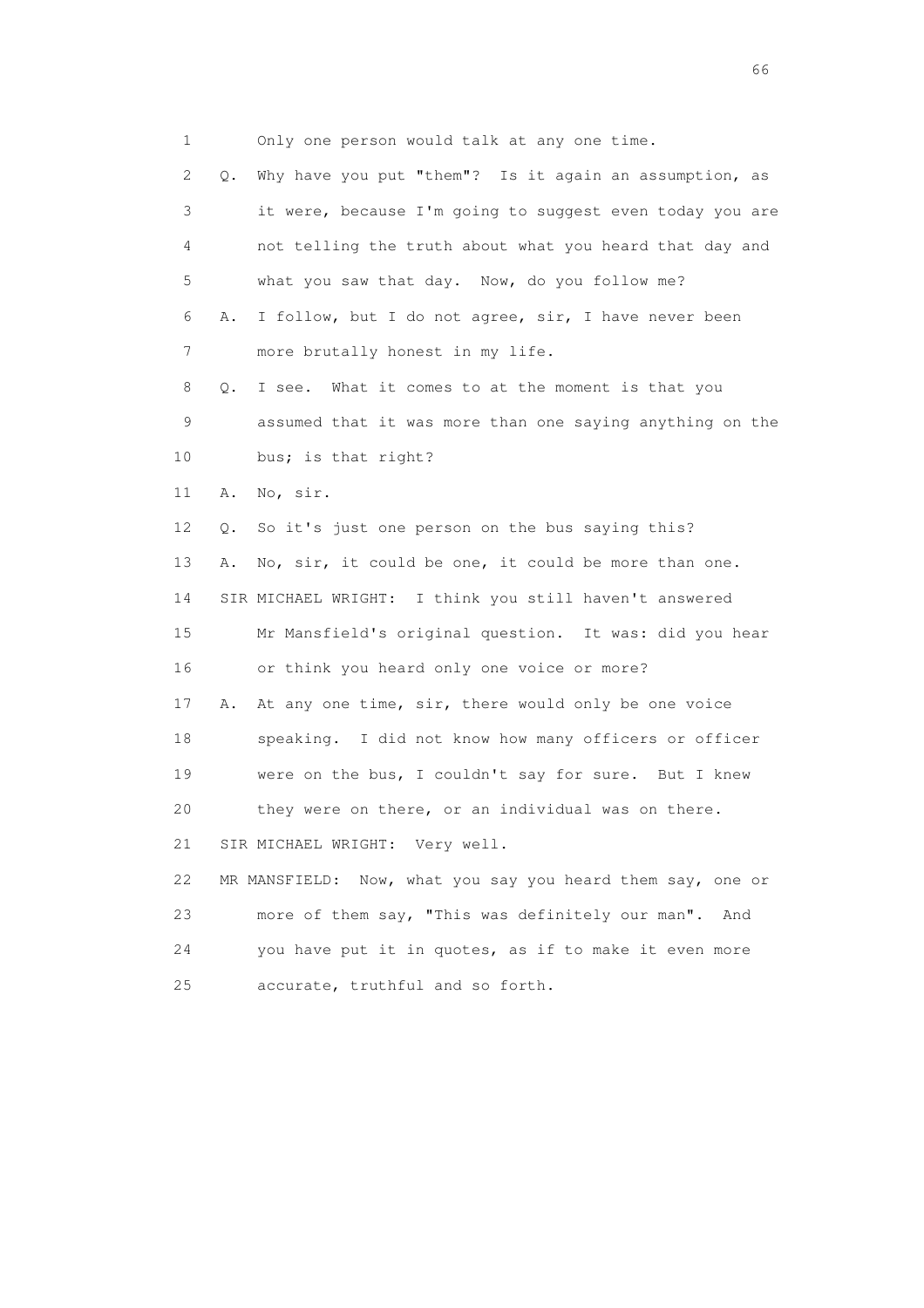| 1  |       | Is that what you heard?                                  |
|----|-------|----------------------------------------------------------|
| 2  | Α.    | Yes, sir.                                                |
| 3  | Q.    | You are quite sure about that?                           |
| 4  | Α.    | Yes, sir.                                                |
| 5  | Q.    | There can be no mistake, it wasn't, "It might be the     |
| 6  |       | person", or "I think it's him", or something along those |
| 7  |       | lines?                                                   |
| 8  | Α.    | I heard, "This was definitely our man".                  |
| 9  | Q.    | I suggest in the clearest terms that was and is a lie.   |
| 10 |       | You did not hear that. Now, please think about it.<br>We |
| 11 |       | have heard from the man who was on the bus at this       |
| 12 |       | stage.                                                   |
| 13 | Α.    | I am not lying, sir. That is what I heard.               |
| 14 | $Q$ . | Have you read his evidence?                              |
| 15 | Α.    | Who are we talking about, sir?                           |
| 16 | Q.    | Well, do you know who the officer was? And there has     |
| 17 |       | been no issue in this inquest as to who it was.          |
| 18 | Α.    | No, sir.                                                 |
| 19 | Q.    | You don't know who was on the bus?                       |
| 20 | Α.    | No, sir.                                                 |
| 21 | Q.    | You haven't read what he has told this jury about this   |
| 22 |       | very sentence, then, have you?                           |
| 23 | Α.    | No, sir.                                                 |
| 24 | Q.    | He says, because I put it to him, this particular        |
| 25 |       | section, only a few days ago, and he said he never used  |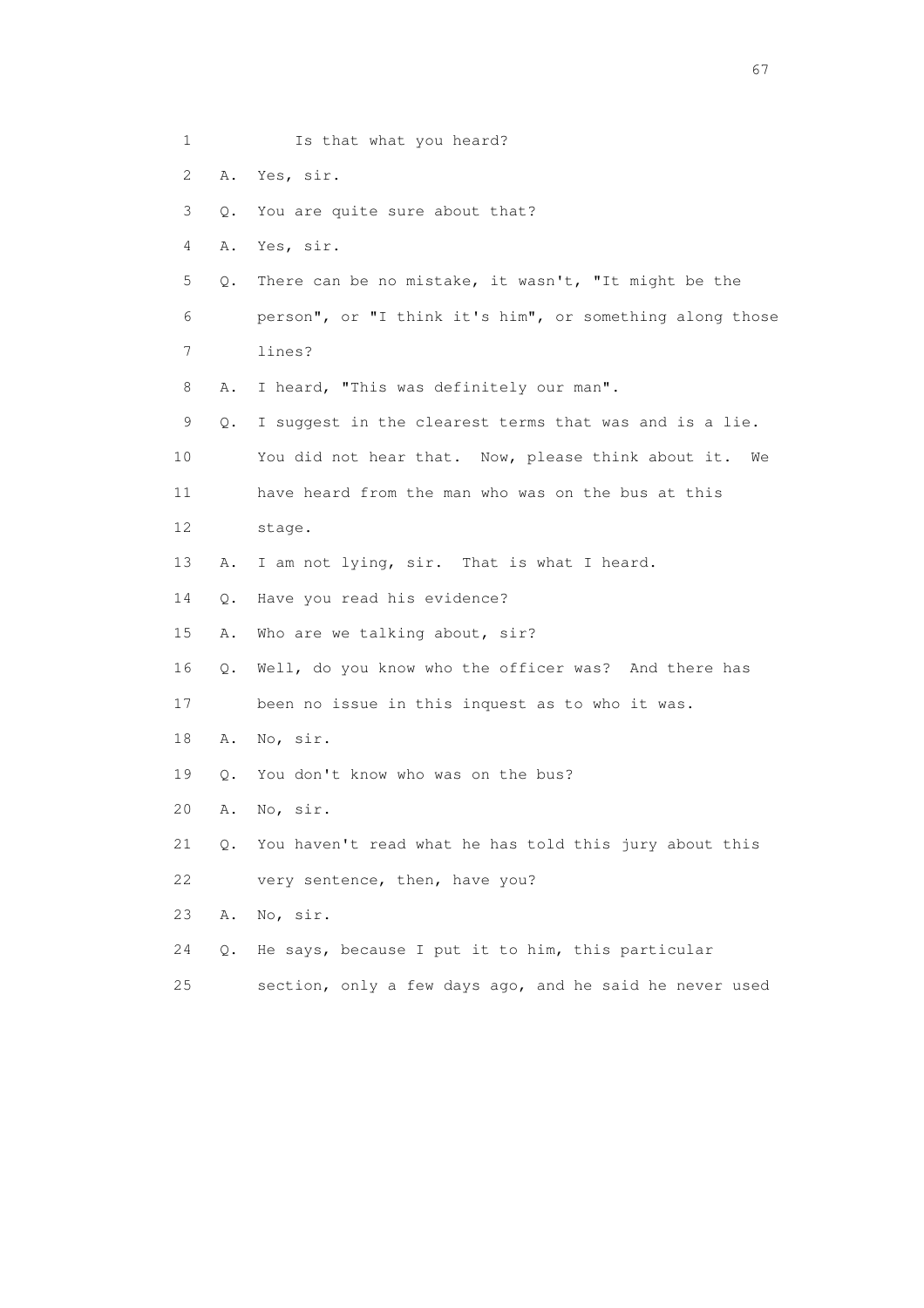1 words like this. I ask you again, could you have made 2 a mistake at the very least? 3 A. No, sir, that's what I heard. 4 Q. Now, if you heard that at the stage that you were -- we 5 will just go over the rest of it: nervous, acting 6 strangely; I put all this to him but I'm just going over 7 it for the moment. 8 We held at the junction..." 9 Do you see that's the next sentence. You have been 10 asked about this. You are at the junction that we have 11 just seen in the photographs when you hear that; is that 12 correct? 13 A. Yes, sir. 14 Q. I am going to pause for a moment. Were you aware as you 15 were held at the junction that almost next to you in the 16 same line of traffic but on the nearside lane was 17 another police car? 18 A. No, sir. 19 Q. A police car containing SO13? 20 A. No, sir. 21 Q. A police car that in fact had left Nightingale Lane, 22 driven up the Clapham High Street to get to Stockwell 23 station, and I will give you the full route so you 24 follow it, turned right at Stockwell station into the 25 Stockwell Road, past the bus, done a U-turn and come up

entration of the contract of the contract of the contract of the contract of the contract of the contract of the contract of the contract of the contract of the contract of the contract of the contract of the contract of t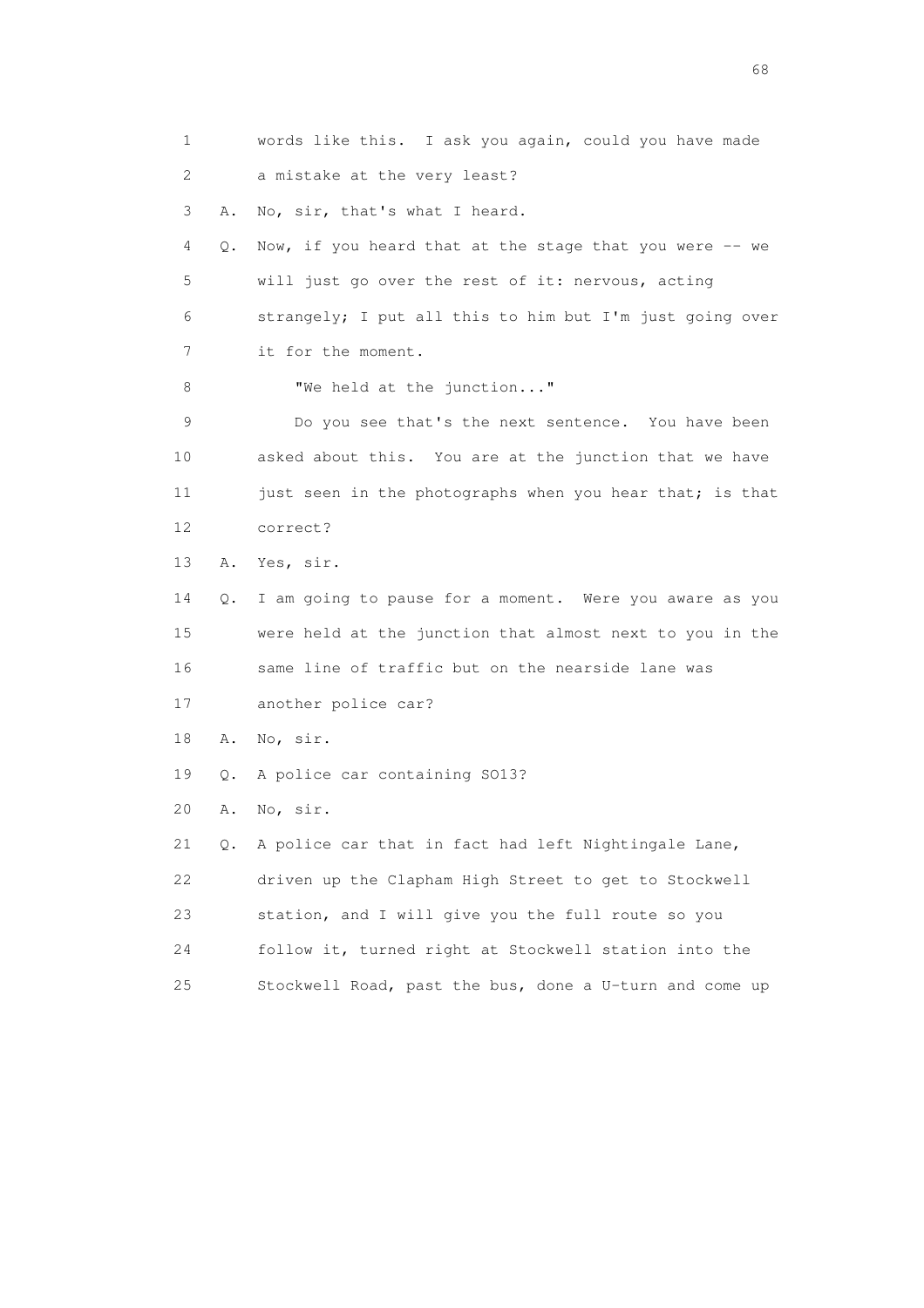- 1 behind it; most of that journey with its blues and twos
- 2 on, if you follow me.
- 3 A. I follow, sir.
- 4 Q. Did you know about any of that?
- 5 A. No, sir.
- 6 Q. You never saw a car coming in the opposite direction to 7 you heading the convoy up the Stockwell Road towards the 8 bus; you never saw a police car -- well, a car
- 9 containing police officers with sirens sounding and so
- 10 on, coming in the opposite direction?
- 11 A. No, sir, I didn't.
- 12 Q. How much attention were you really paying that day to 13 what was going on?
- 14 A. I was paying attention, sir, and I didn't see that car. 15 Q. Just to go back in the history of that car, having left 16 Nightingale Lane, it left Nightingale Lane because of 17 what are said to have been early transmissions over the 18 Cougar radio. Now, I want to ask you carefully: you 19 know Ralph, don't you?
- 20 A. Yes, sir.
- 21 Q. Did you ever hear at the very early stages a broadcast
- 22 that suggested that the person who had left
- 23 21 Scotia Road was a white IC1 male?
- 24 A. No, sir. The initial description that I got was light
- 25 skin North African male, stocky, 5-foot 10, with stubble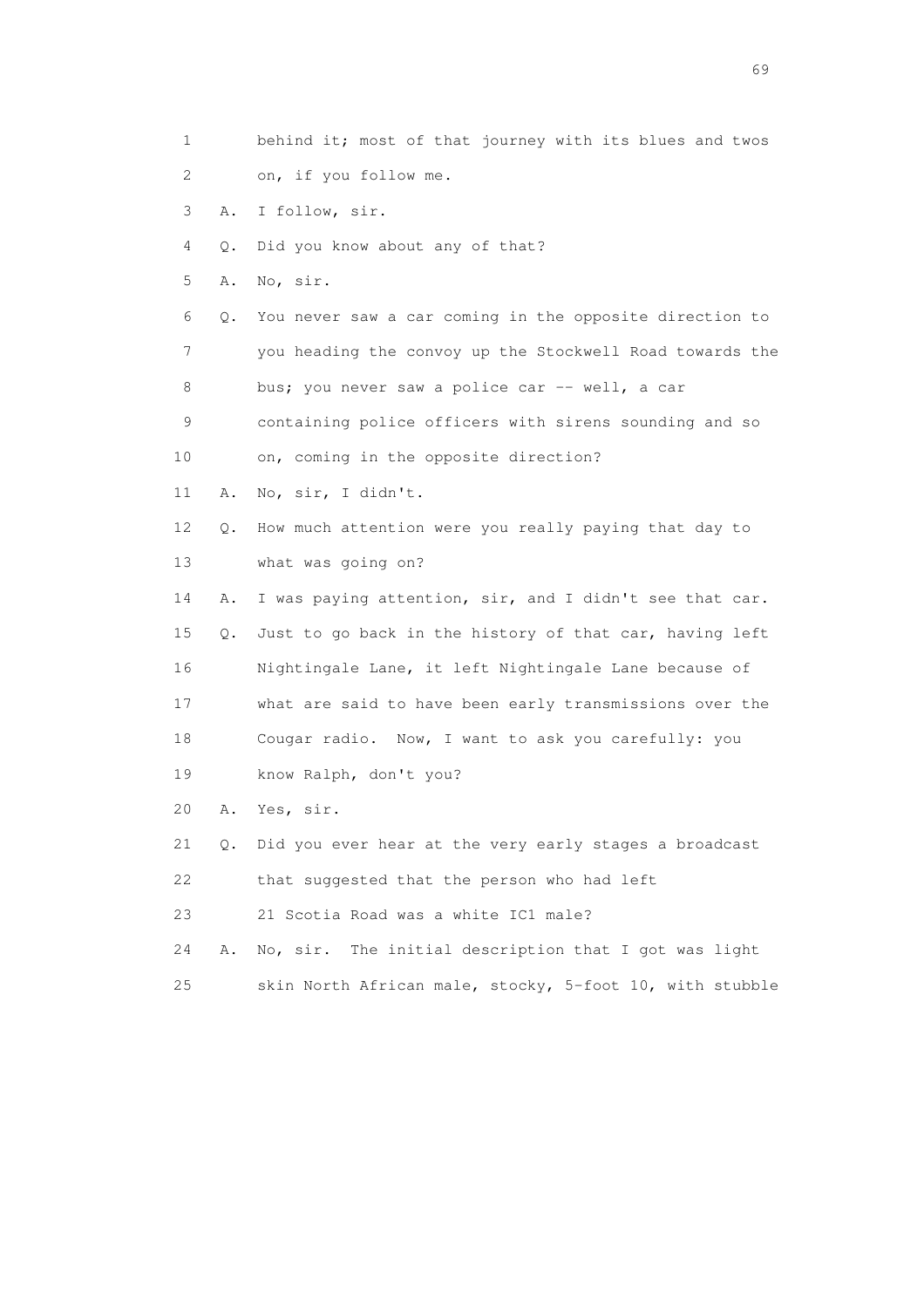1 and he was wearing a blue denim jacket and blue jeans. 2 Q. So the answer is you didn't hear any broadcast that 3 suggested that it was a white male IC1 that had left? 4 A. No, sir. 5 Q. Did you hear any broadcast or transmission that this man 6 was of no interest to CO19; did you hear anything like 7 that? 8 A. No, sir, I didn't. 9 Q. It would be of importance, would it not, for you in the 10 lead car to know that the person who had left wasn't of 11 interest? That would be of importance, wouldn't it? 12 A. It would be important, sir, but if I could explain, at 13 this stage we were at the TA Centre and some of the time 14 I was on standby in the car, and I have recorded what 15 I heard over the radio. On two occasions I was in 16 speaking to the caretaker or the soldier at the 17 TA Centre. So I might not have heard all of those 18 transmissions. 19 Q. Of course, but did anyone tell you this, did Ralph tell 20 you while you were on, as it were, standby at the 21 TA Centre -- 22 A. Ralph had not arrived at the TA Centre until just before 23 we moved off, sir. 24 Q. Well, did he tell you at any stage, either just before 25 you moved off or just after you had moved off, that in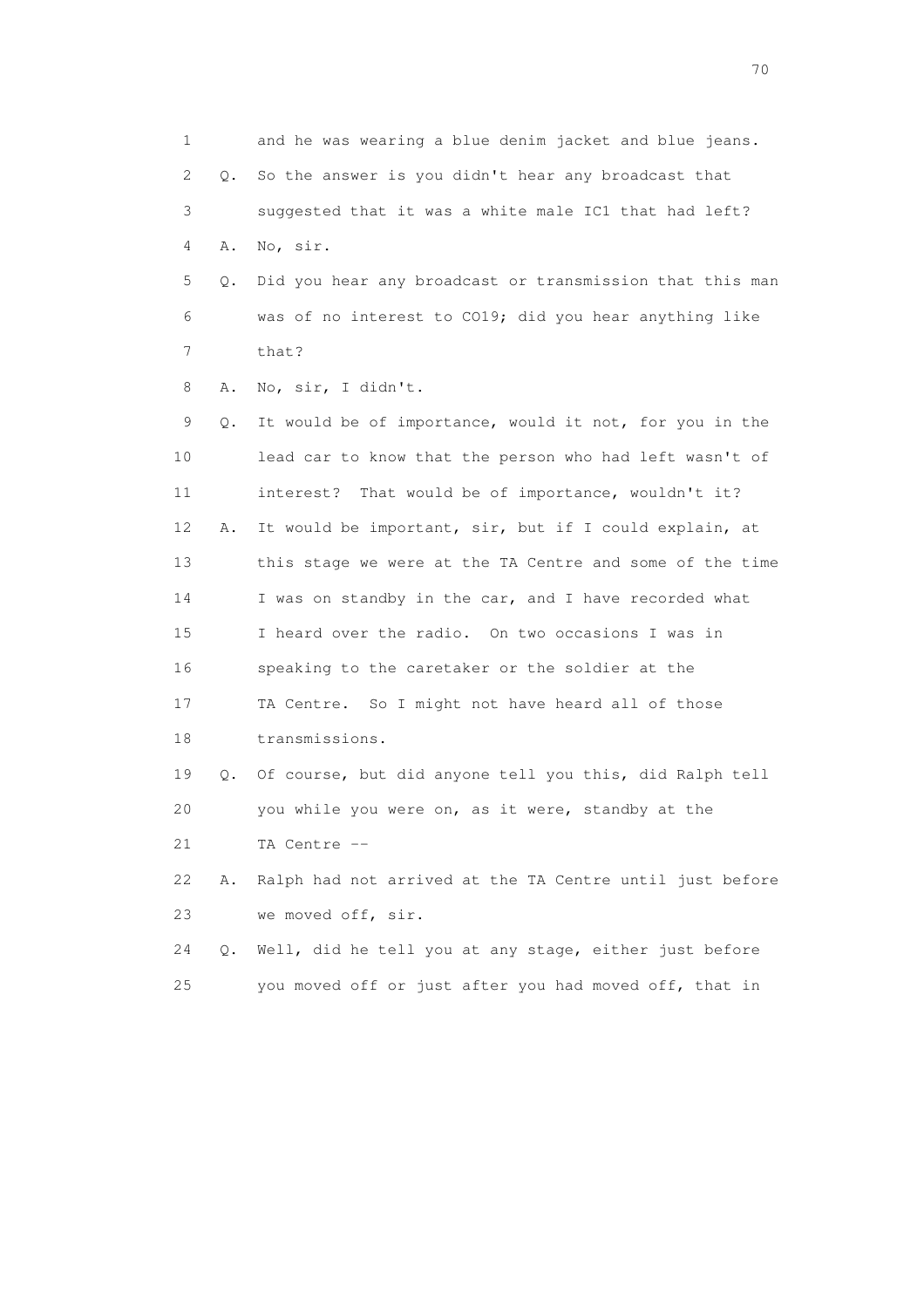1 fact the person who had left was of no interest? 2 A. No, sir. 3 Q. So you know where this is derived from, he gave evidence 4 at the Health and Safety trial; did you know that? 5 A. Yes, sir, I knew that. 6 Q. You didn't? 7 A. I knew that he gave evidence at the Health and Safety 8 trial, yes, sir. 9 Q. Sorry, but you didn't give evidence? 10 A. I didn't, sir, no. 11 Q. Could we have page 148, please, of his evidence, I just 12 give you the reference for that. It's in October of 13 last year. I have the 15th, page 148. He is being 14 asked a number of questions about the bus, and in fact 15 to put it in context, could we go to the bottom of 147 16 so you have a sequence of questions, and I am obviously 17 going to ask you about this: 18 "Question: Right, let me see if we can get the 19 timing on that." 20 That's the question at the bottom of 147: 21 "The first call is that a white male has left the 22 premises and is on board a bus. 23 "Answer: Yes, my Lord", says Ralph. 24 "Question: Were you told where the bus was? 25 "Answer: We were told that it was a number 2 bus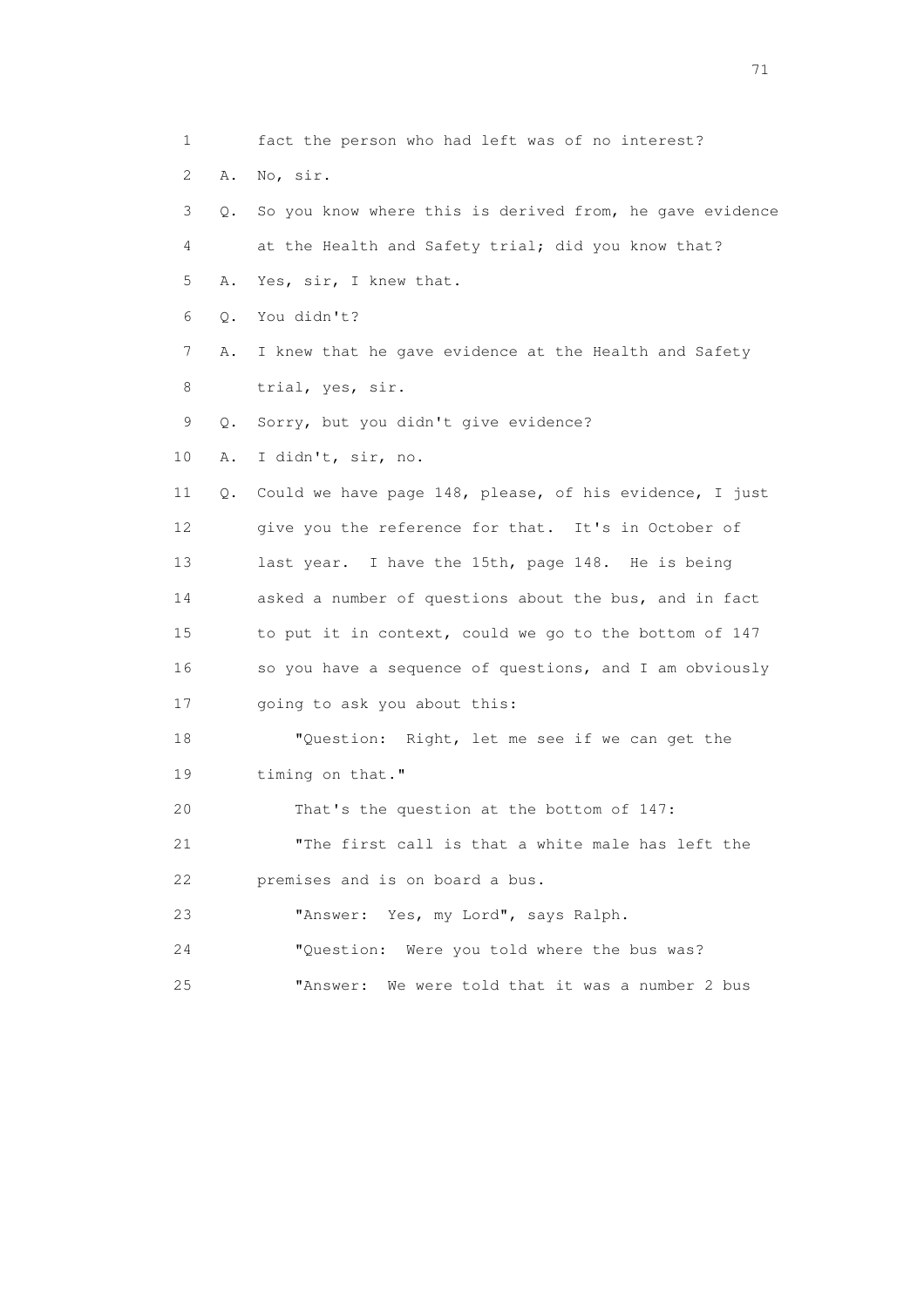1 and it was heading towards Marble Arch. That is my 2 recollection, my Lord. 3 "Question: And were you told to do anything about 4 it at that stage? 5 "Answer: No, ma'am. My understanding was that this 6 man was of no concern to us at this stage and was going 7 to be stopped subsequently by officers from the 8 Anti-Terrorist Branch. 9 "Question: And who did you get that understanding 10 from, please? 11 "Answer: I believe it came over the radio as well, 12 my Lord." 13 Now, from what you are saying, you didn't hear any 14 of that over the radio; is that right? 15 A. Yes, sir, that's right. 16 Q. Even if you missed it over the radio, Ralph never told 17 you that the person who he had understood was on the bus 18 wasn't going to be stopped by CO19, but actually there 19 was an arrest team or detention team unarmed, 20 Mr Dingemans as it turns out, off to do that job? 21 A. No, sir, I knew there was an arrest team but I didn't 22 know what they were doing. 23 Q. Just so we can fill in all the gaps here, Ralph doesn't 24 tell you but of course there is TJ84 and there is Silver 25 in the control car; they don't tell you either?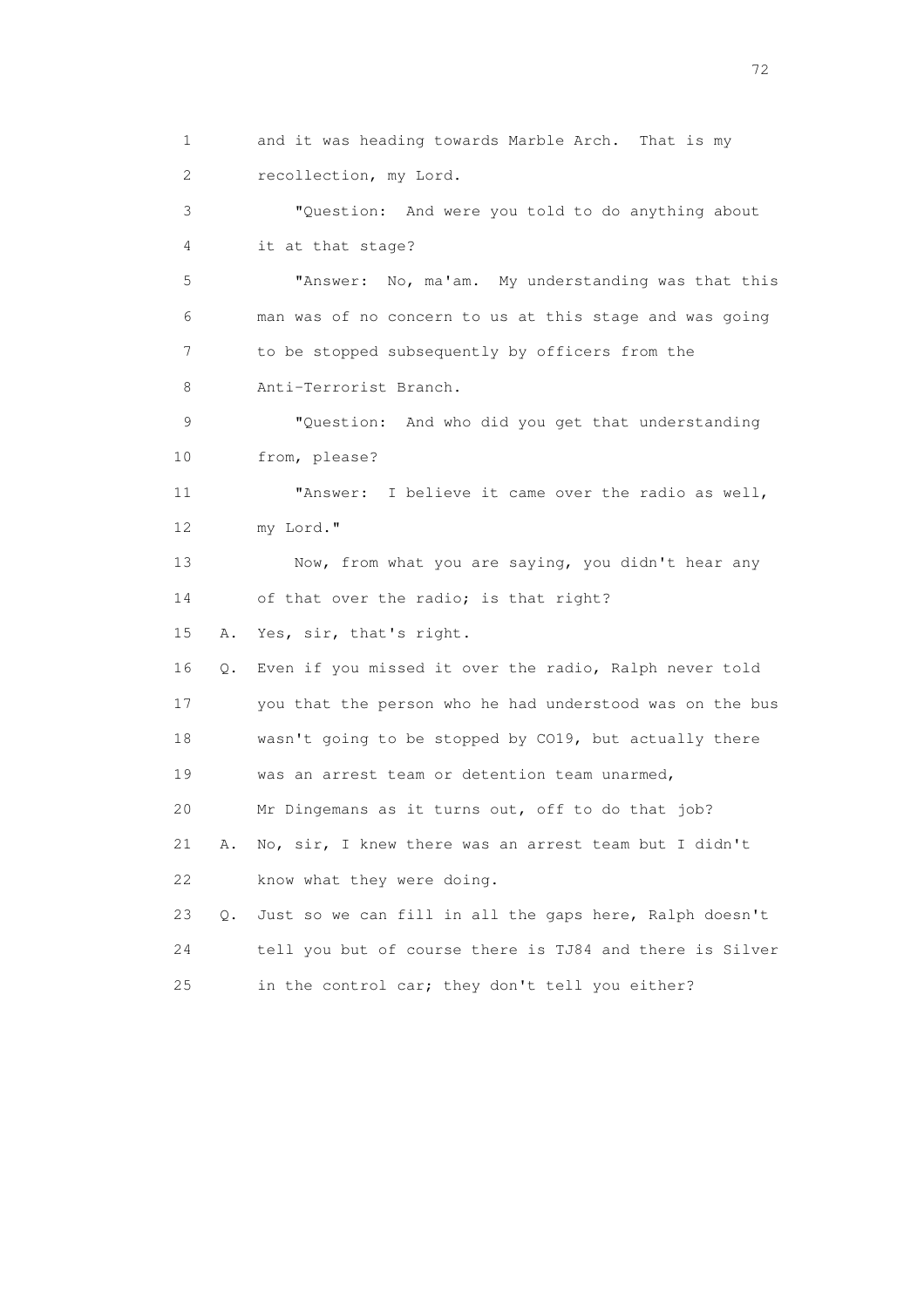1 A. No, sir, they don't.

| 2              | Q. | The jury have now, and usefully had, as it were,        |
|----------------|----|---------------------------------------------------------|
| 3              |    | a little plot of cars, so we can now see with greater   |
| 4              |    | ease which cars and so on. You are the Alpha car,       |
| 5              |    | a Mercedes car, leading the convoy?                     |
| 6              | Α. | Yes, sir, I am.                                         |
| $\overline{7}$ | Q. | Just on this one point alone, you really should have    |
| 8              |    | been told or you should have been listening, to know    |
| 9              |    | that in fact whilst SO19 are actually either about to   |
| 10             |    | follow the bus or even about to leave the TA Centre, in |
| 11             |    | fact he's not the subject. You should really know that, |
| 12             |    | shouldn't you?                                          |
| 13             | Α. | Sir, we were at state green at that time. We were on    |
| 14             |    | a MASTS operation. The level of his identification had  |
| 15             |    | not been established in that early stage.               |
| 16             | Q. | Well, it had been, you see. Apparently he wasn't        |
| 17             |    | Nettle Tip, he wasn't of any interest to SO19, that's   |
| 18             |    | what Ralph is saying, he's a white male, he's going to  |
| 19             |    | be, as it were, looked after by SO13; and you knew none |
| 20             |    | of it?                                                  |
| 21             | Α. | No, sir, I did not know that, but we were placed at     |
| 22             |    | state green and we were asked to get behind the         |
| 23             |    | surveillance team.                                      |
| 24             | О. | As far as you are concerned, you were never at state    |
| 25             |    | amber and never at state red; is that right?            |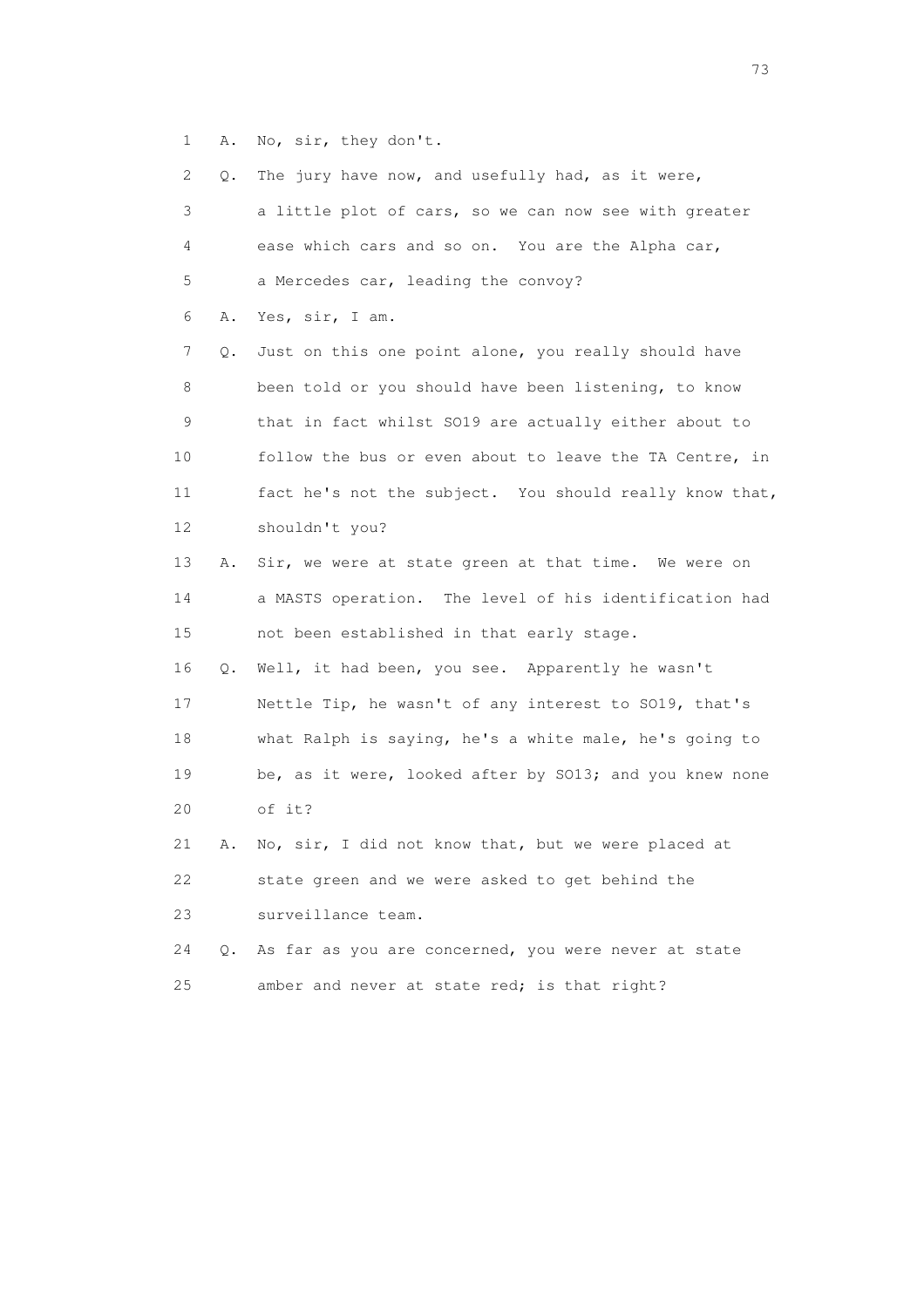| 1  | Α. | We never were told to go to state amber. I have been     |
|----|----|----------------------------------------------------------|
| 2  |    | made aware of the fact that state red was called,        |
| 3  |    | although I can say that I was out of my car before that  |
| 4  |    | happened.                                                |
| 5  | Q. | That's why I put the question to you. So far as you are  |
| 6  |    | concerned, you were never at state amber and never at    |
| 7  |    | state red, as far as you are concerned?                  |
| 8  | Α. | We were at state red, sir, because of the instruction    |
| 9  |    | which was relayed from the DSO, that was state red.      |
| 10 | Q. | Yes, you do follow, I'm talking about you. You were      |
| 11 |    | never aware of state red being called, were you?         |
| 12 | Α. | As I have explained, sir, the instruction, "Stop him     |
| 13 |    | getting on the tube, he must not get on the tube", that  |
| 14 |    | was state red.                                           |
| 15 | Q. | Ah, right, I'll come back to that and how you have put   |
| 16 |    | it in your statement.                                    |
| 17 |    | As far as you are concerned, "he must not get on the     |
| 18 |    | tube" is equivalent to state red for you. Just going     |
| 19 |    | back to SO13, could we now have the compilation with the |
| 20 |    | camera that is showing or looking down Stockwell Road    |
| 21 |    | from the Binfield Road -- that's it, thank you. If you   |
| 22 |    | just bear with it, it swings round in a minute.          |
| 23 |    | (Video footage shown)                                    |
| 24 |    | Thank you.<br>Here we are. Pause there.<br>Now, at this  |
| 25 |    | stage you are in that queue of traffic in the outside    |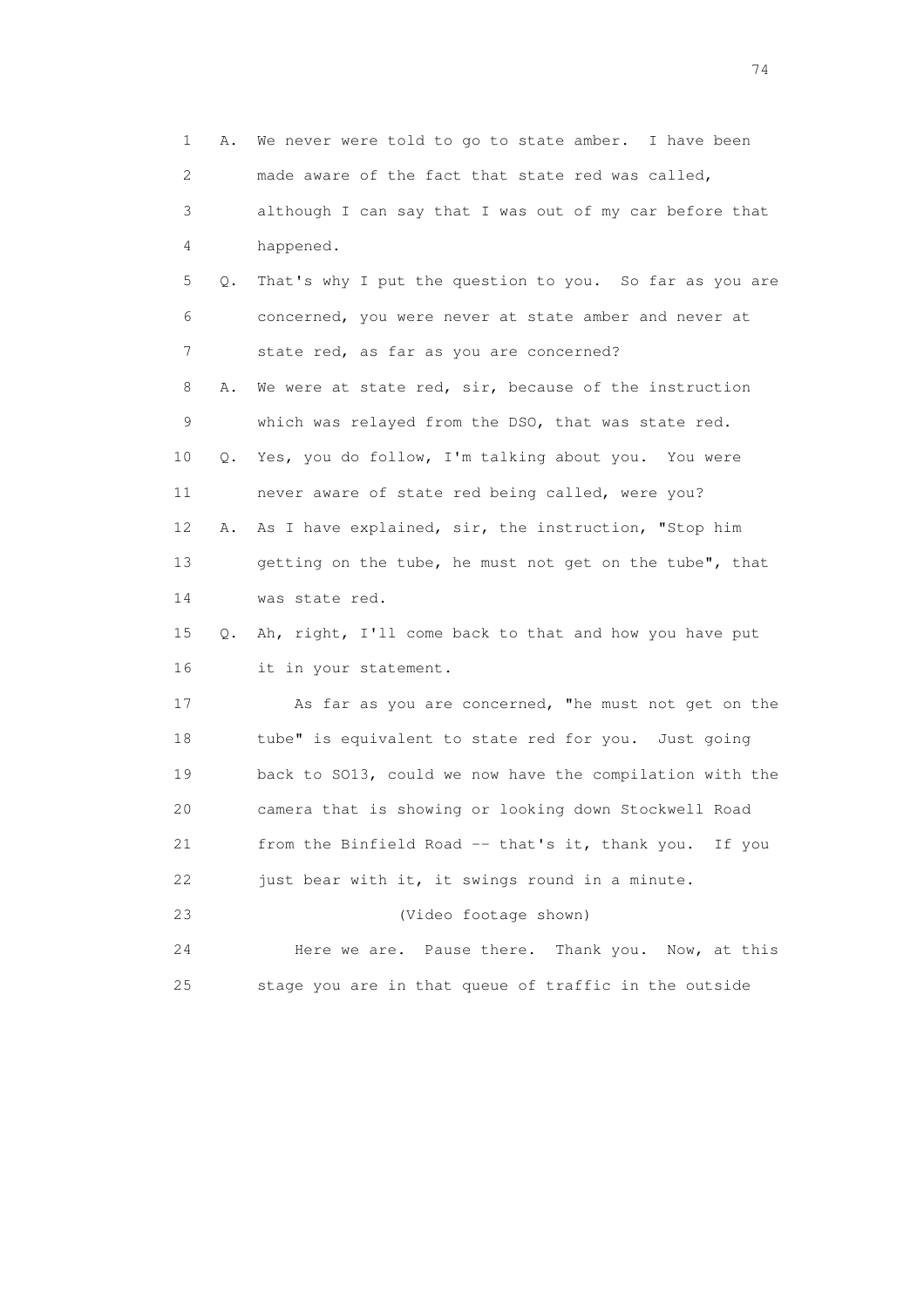1 lane coming up to the traffic lights; is that right? 2 A. Yes, sir, that's right. 3 Q. And you are the lead car, the Mercedes, which we have 4 already seen, and I'll ask you to look again, pulling 5 out. Do you see in front of the bus and in front of the 6 cars on the inside lane, nearside, there is a dark car? 7 SIR MICHAEL WRIGHT: You mean the very front one? 8 MR MANSFIELD: The very front one. 9 Do you see that? 10 A. I see that, sir, yes. 11 Q. Now, Mr Dingemans thinks -- all right, thinks -- that 12 was the car he was in; but again you can't help? 13 A. No, sir, I can't. 14 Q. Right. Could we just move on. That still is there. 15 Still is there. Now, that -- pause. The one now 16 pulling out, that's you, is it? 17 A. I believe that is my car, yes, sir. 18 Q. As we see it coming forward, it does appear to be 19 a Mercedes, so if we just go slowly forward. Then it 20 completes a pull-in about now. So if we pause again, 21 sorry to take it slowly, that again shows you pulling up 22 right alongside the dark car that Mr Dingemans thought 23 might have been his. 24 First of all, that does appear to be your car 25 pulling in, doesn't it?

na matsay na katalog as na kasang na mga 175 may 2008. Ang isang isang nagsang nagsang nagsang nagsang nagsang<br>Tagapang nagsang nagsang nagsang nagsang nagsang nagsang nagsang nagsang nagsang nagsang nagsang nagsang nagsa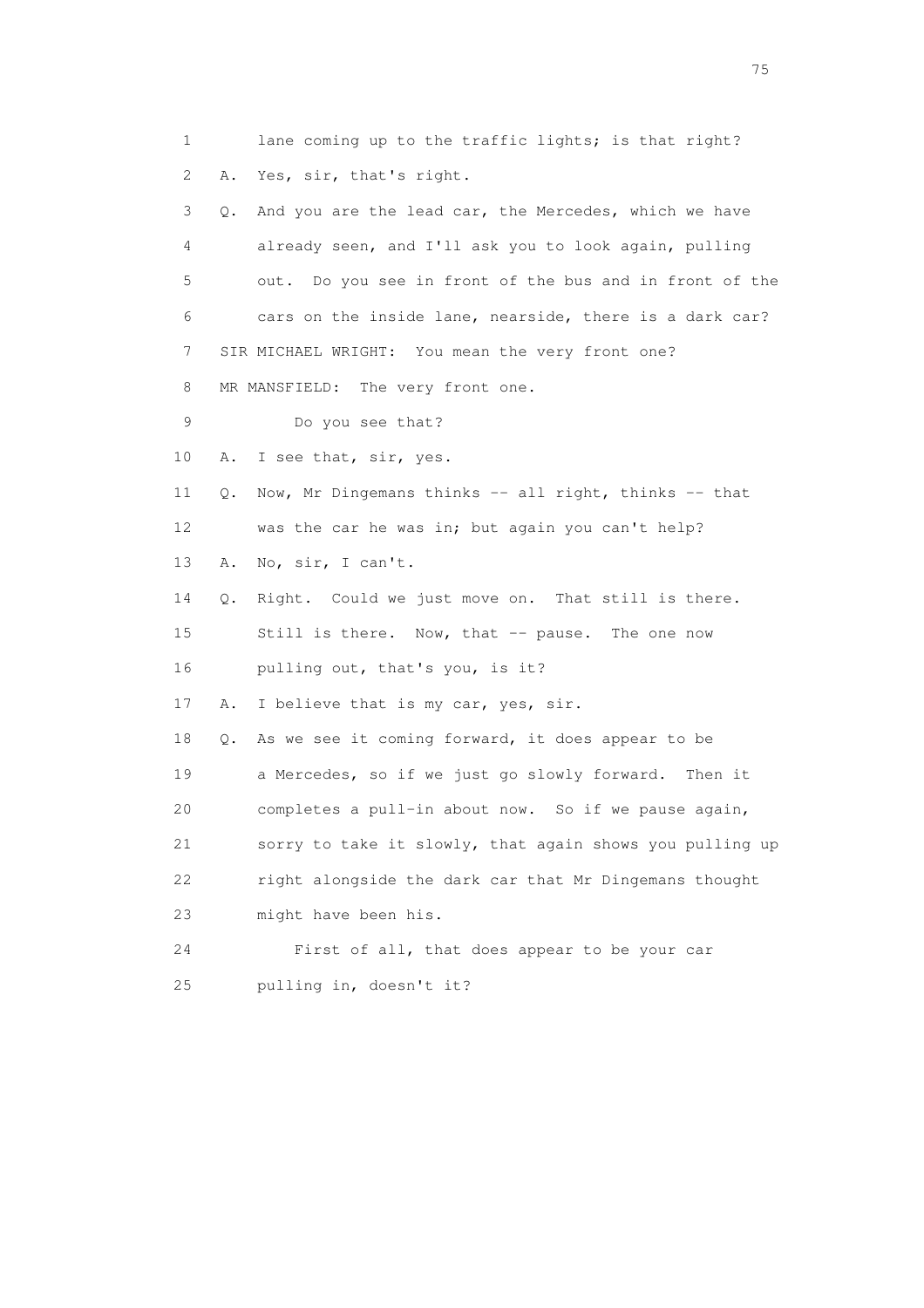1 A. Yes, sir.

| 2  | Q.    | Right. I'm going to ask for it to pause. You don't       |
|----|-------|----------------------------------------------------------|
| 3  |       | know anything about the SO13 movements or their presence |
| 4  |       | or anything?                                             |
| 5  | Α.    | I know about their presence, I didn't know their         |
| 6  |       | movements. I saw them for the first and the last time    |
| 7  |       | of that incident at the briefing, at the end of our      |
| 8  |       | briefing.                                                |
| 9  | Q.    | I appreciate that. You are in that Mercedes. Do you      |
| 10 |       | hear on the communications which are working according   |
| 11 |       | to you at this point, any request from the operations    |
| 12 |       | room for you -- that is SO19 -- to do the stop?          |
| 13 | Α.    | No, sir.                                                 |
| 14 | Q.    | I want to cover all possibilities. You don't hear it on  |
| 15 |       | the Cougar, you don't hear it on the 75 back-to-back and |
| 16 |       | you don't get it on a mobile phone call?                 |
| 17 | Α.    | No, sir, I don't.                                        |
| 18 | Q.    | So you are completely unaware that the operations room   |
| 19 |       | want you and you are nearly in a position right opposite |
| 20 |       | the tube station, aren't you?                            |
| 21 | Α.    | If I could explain, sir, we were still at state green.   |
| 22 | Q.    | Yes?                                                     |
| 23 | Α.    | However, what I had heard over the radio caused me to    |
| 24 |       | anticipate that we might be deployed.                    |
| 25 | $Q$ . | Yes $--$                                                 |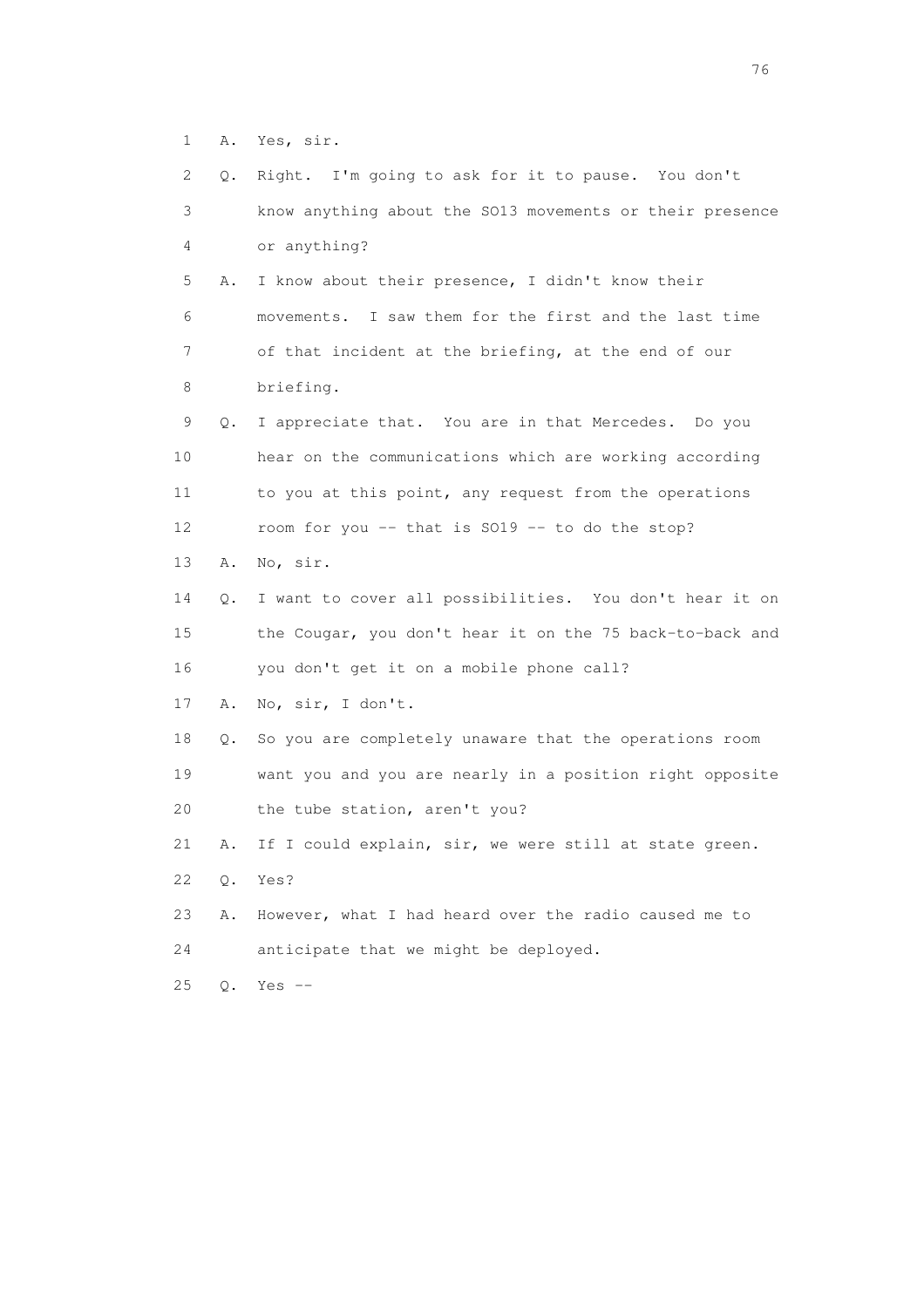1 A. And that's why we got as close as we did.

2 Q. I accept that. For the moment, I am concentrating on

 3 how this all went wrong. Do you follow? How it could 4 have gone right.

5 A. I follow, sir, yes.

6 Q. Yes, you do follow.

7 SIR MICHAEL WRIGHT: Can you clarify one question for me,

8 Mr Mansfield?

9 MR MANSFIELD: Yes, certainly.

 10 SIR MICHAEL WRIGHT: When you asked, this is what you put to 11 him, he didn't hear any communications from any source, 12 radio, whatever, to do the stop, what about he must

13 not -- he must be stopped?

14 MR MANSFIELD: I am coming to that.

15 SIR MICHAEL WRIGHT: What's puzzling me and might be

16 puzzling the witness --

 17 MR MANSFIELD: Sir, if we could kindly wait, I am getting to 18 that.

 19 The first stage is much earlier where, according to 20 Cressida Dick, so this is according to Cressida Dick, 21 she wants SO19 to do it.

 22 SIR MICHAEL WRIGHT: I follow that. I was wondering -- 23 MR MANSFIELD: Then, before we ever get to "stop", TJ84 24 saying "stop", there is a lot more to go through,

25 because did you ever hear any communication from TJ80 at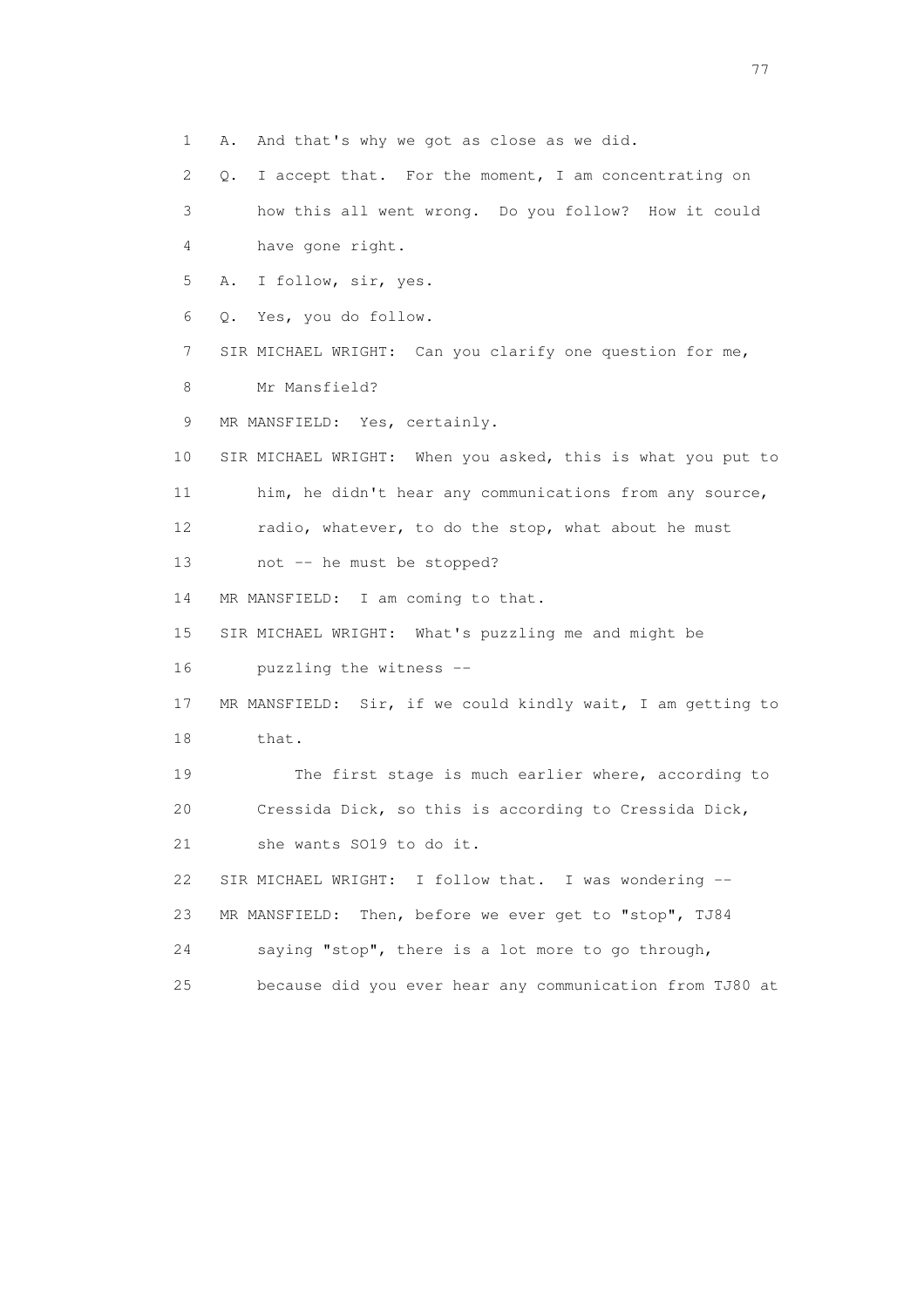1 New Scotland Yard to the SO19 convoy either: where on 2 earth are you, where are you or what; words to that 3 effect? Did you ever hear that? 4 A. No, sir, I did not. 5 Q. Whether it was broadcast over Cougar, back-to-back or 6 a mobile phone call to you, no-one ever said to you, 7 "Where are you?", did they? 8 A. No, sir, they didn't. 9 Q. At that point, the other vehicle -- leave out C12, he is 10 on the other road -- the other vehicles behind you must 11 have known where you were, mustn't they? 12 A. They would have been following me, sir, so I would 13 assume that we were all together or thereabouts at that 14 stage, with the exception of the Delta car, sir. 15 Q. With the exception of the Delta car, that's C12, who's 16 come up the other road, Clapham High Street route to 17 this junction. All the rest of you, including the 18 control car which has Silver and TJ84 in it, they all 19 know, must know, where you are. You are further up the 20 convoy approaching the traffic lights. They must have 21 known that, mustn't they? 22 A. Yes, sir, you are right. 23 Q. So if anybody is fussed at New Scotland Yard about where 24 you all are, they could easily be told that you are

25 right at the junction or very near the junction,

na na matsayang mga kasang mga kalendaryon ng mga kasang mga kasang mga kasang mga kasang mga kasang mga kasan<br>Mga kasang mga kasang mga kasang mga kasang mga kasang mga kasang mga kasang mga kasang mga kasang mga kasang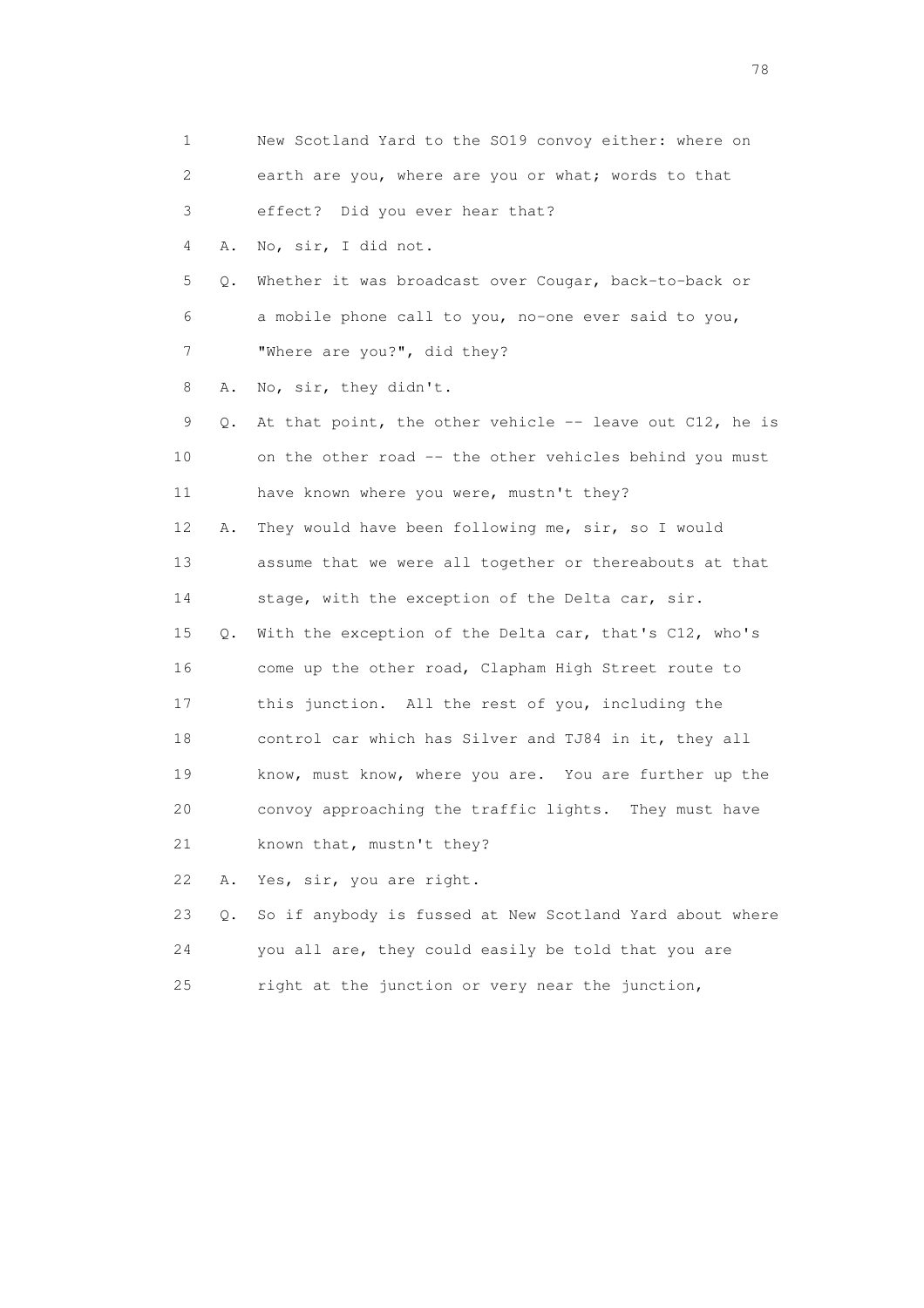1 couldn't they?

2 A. Yes, sir.

 3 Q. If you had been given -- and I know it's hypothetical 4 but it's not too ethereal to just visualise -- state red 5 at the lights, at the time before he had even got off 6 the bus, you could have been across the road and 7 stopping him entering the tube station, couldn't you? 8 A. Yes, sir, absolutely. 9 Q. You were well equipped to deal with an intervention of 10 that kind, weren't you? 11 A. Yes, sir, I was. 12 Q. So you didn't hear this, as it were, communication or 13 the result of it from TJ80 through to TJ84, and from the 14 questions you have already answered, you didn't hear any 15 offer by the surveillance team to do the stop. You 16 didn't hear any of that? 17 A. No, sir, I didn't hear that particular command, sir. 18 Q. In fact did you know where the surveillance team was at 19 this point, as you approached the lights? 20 A. No, although, sir, it would be right for me to assume 21 that they would be following the subject, so they would 22 be quite close to where he was at any one time. 23 Q. Not only quite close, I want to suggest rather better 24 than that, they had got ahead of the subject and at 25 least two of them -- and you have seen the compilation,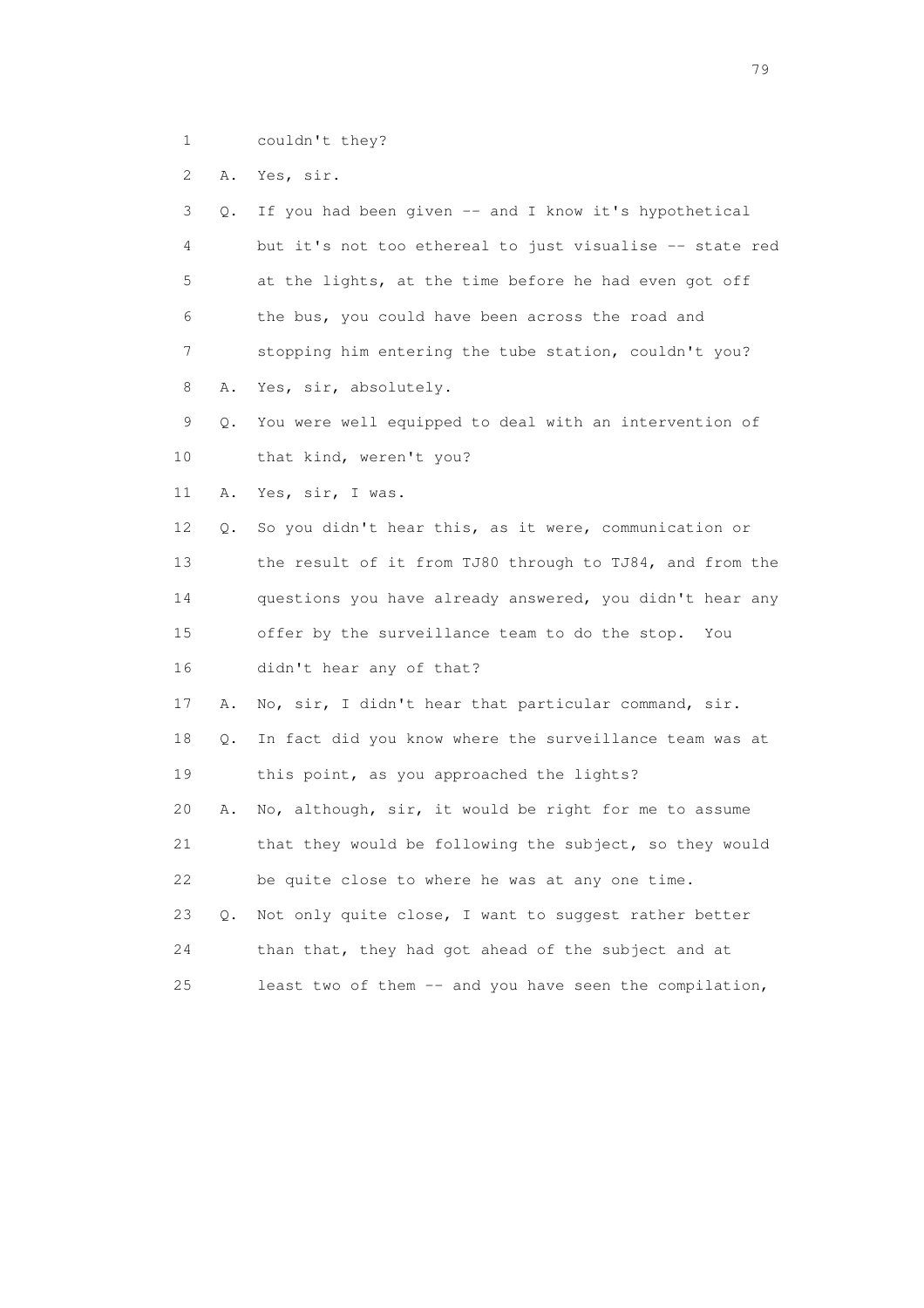1 I don't ask to go through it again -- they are into the 2 concourse before the subject; did you know that? 3 A. At the time I didn't know that but I am not surprised 4 that you are telling me that, sir, I would -- 5 Q. No. You don't hear the offer rejected in the sense that 6 it is said "SO19 to do it"; you don't hear it said in 7 that way? 8 A. No, sir, I didn't. 9 Q. The first you hear is when you have already crossed the 10 junction, and I just want to ask you this, if you 11 wouldn't mind just going back to your own statement with 12 regard to this to see if you can help with what 13 happened. You have your statement still in front of 14 you? 15 A. I do, sir, yes. 16 Q. It's the sequence dealing with the junction: 17 We held at the junction [that's where I left off] 18 at the other side of the junction from where the bus 19 was. I could see the bus... I heard over the radio that 20 he had left the bus and walked towards the tube station 21 and went in the main entrance." 22 Well, just pausing, you are on the other side of the 23 road; did you see him? 24 A. No, sir. 25 Q. Did you look for him?

entration of the state of the state of the state of the state of the state of the state of the state of the state of the state of the state of the state of the state of the state of the state of the state of the state of t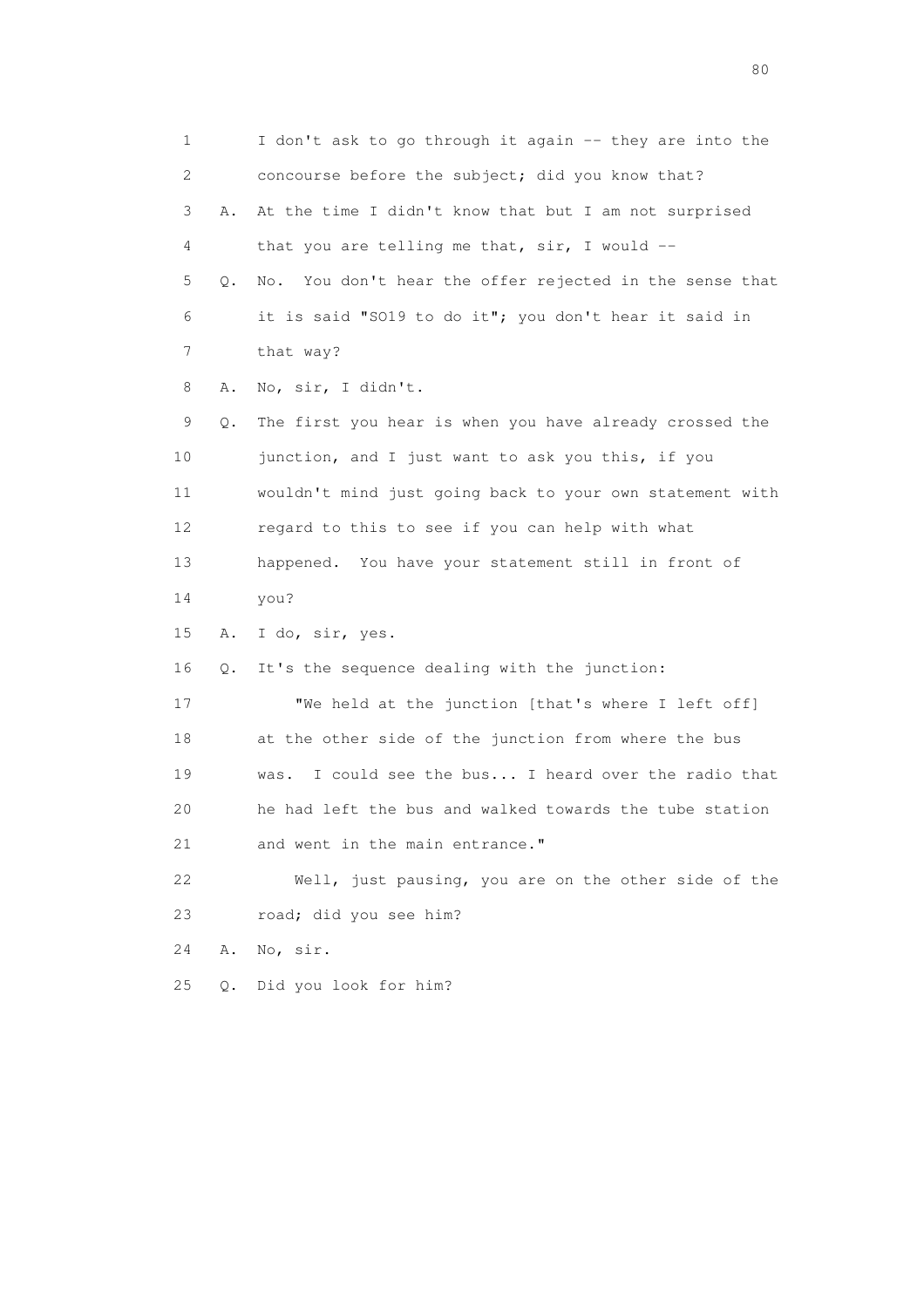- 1 A. I was looking, sir, but I didn't see him.
- 2 Q. You had a description?
- 3 A. I had a description, yes.
- 4 Q. Did you have an image, a photograph?
- 5 A. No, sir.
- 6 Q. In the car?
- 7 A. No, sir.
- 8 Q. Between you?
- 9 A. No, sir.
- 10 Q. I just want to ask whether you even attempted at this 11 point, because you are in, I suggest, a prime position, 12 of course there is traffic coming and going and there 13 are other people, but did you even look to see if you 14 are listening carefully, that he's moved, you know, he's
- 15 walked towards the tube station?
- 16 A. Yes, sir, we are looking.
- 17 Q. You are looking, all three of you are looking, are you?
- 18 A. Absolutely, sir, yes.
- 19 Q. Absolutely, and none of you see him walk across from the 20 bus to the tube station?
- 21 A. No, sir, but if I can explain, that is a busy junction.
- 22 Q. It is.
- 23 A. There is a lot going on there.
- 24 Q. There is, but you would be pretty eagle-eyed at this
- 25 point to put yourself in a position, now he's off the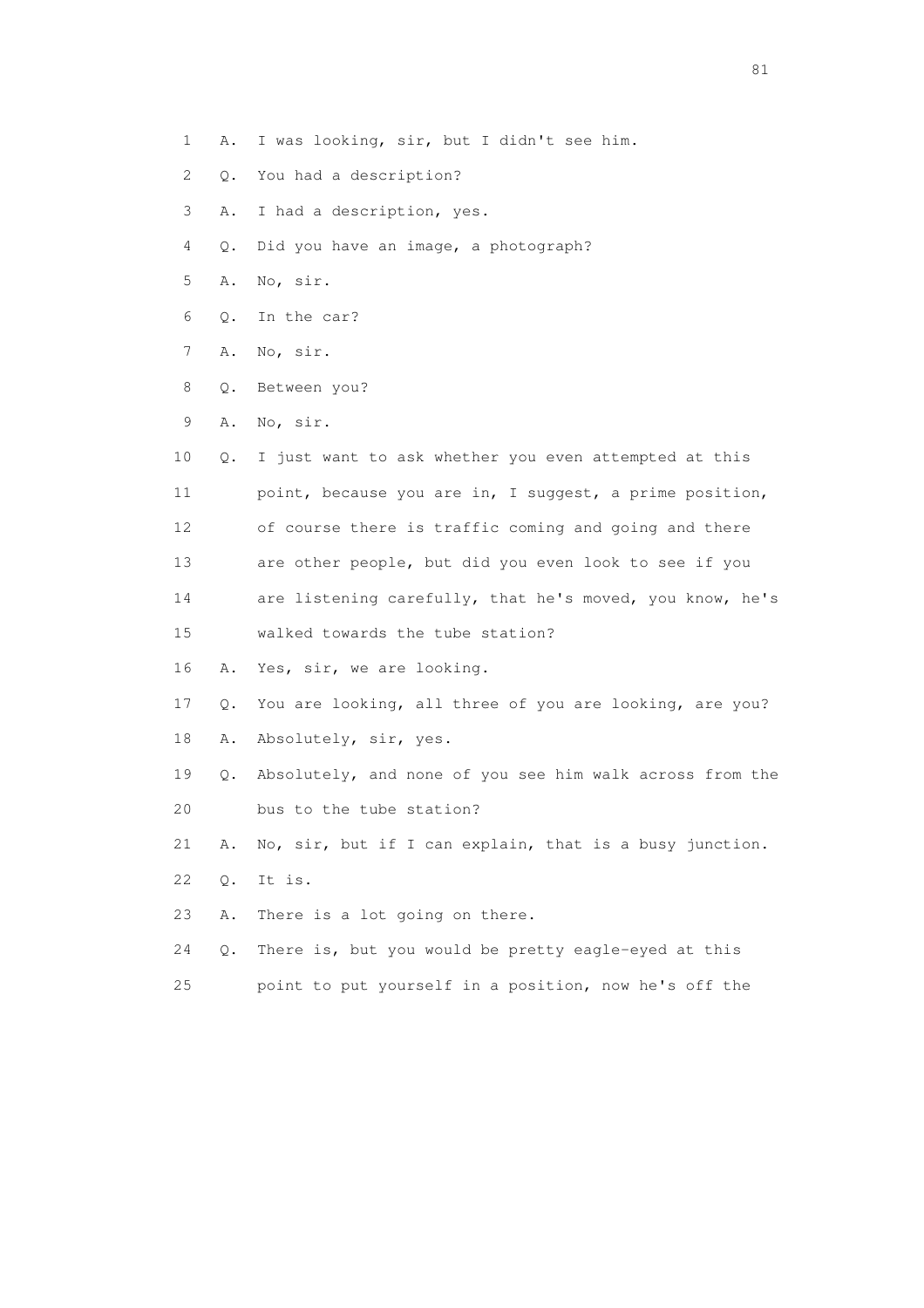| 1  |    | bus, somebody who was by this stage definitely our man,  |
|----|----|----------------------------------------------------------|
| 2  |    | according to you, you would be eagle-eyed, wouldn't you? |
| 3  | Α. | We were, sir, yes, absolutely.                           |
| 4  | Q. | So you don't see that but you are crossing that junction |
| 5  |    | at about the time or just after he's, what, entered the  |
| 6  |    | tube station?                                            |
| 7  | Α. | Yes, sir, I can't say specifically where he was at any   |
| 8  |    | one time, but what you are saying would be about right,  |
| 9  |    | sir, yes.                                                |
| 10 | Q. | Right. As we have got the statement up, I am just going  |
| 11 |    | to continue with this situation. Who was it who said     |
| 12 |    | over the radio, "Stop him from getting on the tube", you |
| 13 |    | see it in your statement, page 349, it's the next        |
| 14 |    | section down. "he must not get on to the tube", who      |
| 15 |    | actually said that?                                      |
| 16 | Α. | It was Trojan 84, sir.                                   |
| 17 | Q. | Trojan 84. You believed, as you have said here, and      |
| 18 |    | it's in your statement, that this had come direct from   |
| 19 |    | the DSO?                                                 |
| 20 | Α. | Yes, sir.                                                |
| 21 | Q. | Had you ever been deployed with -- in other words gone   |
| 22 |    | on an operation, an actual exercise, with a DSO before?  |
| 23 | Α. | Sorry, sir, operation or exercise?                       |
| 24 | Q. | Well, I'll be specific. You are quite right. First of    |
| 25 |    | all, an exercise, in other words not a real situation    |

experience of the state of the state of the state of the state of the state of the state of the state of the s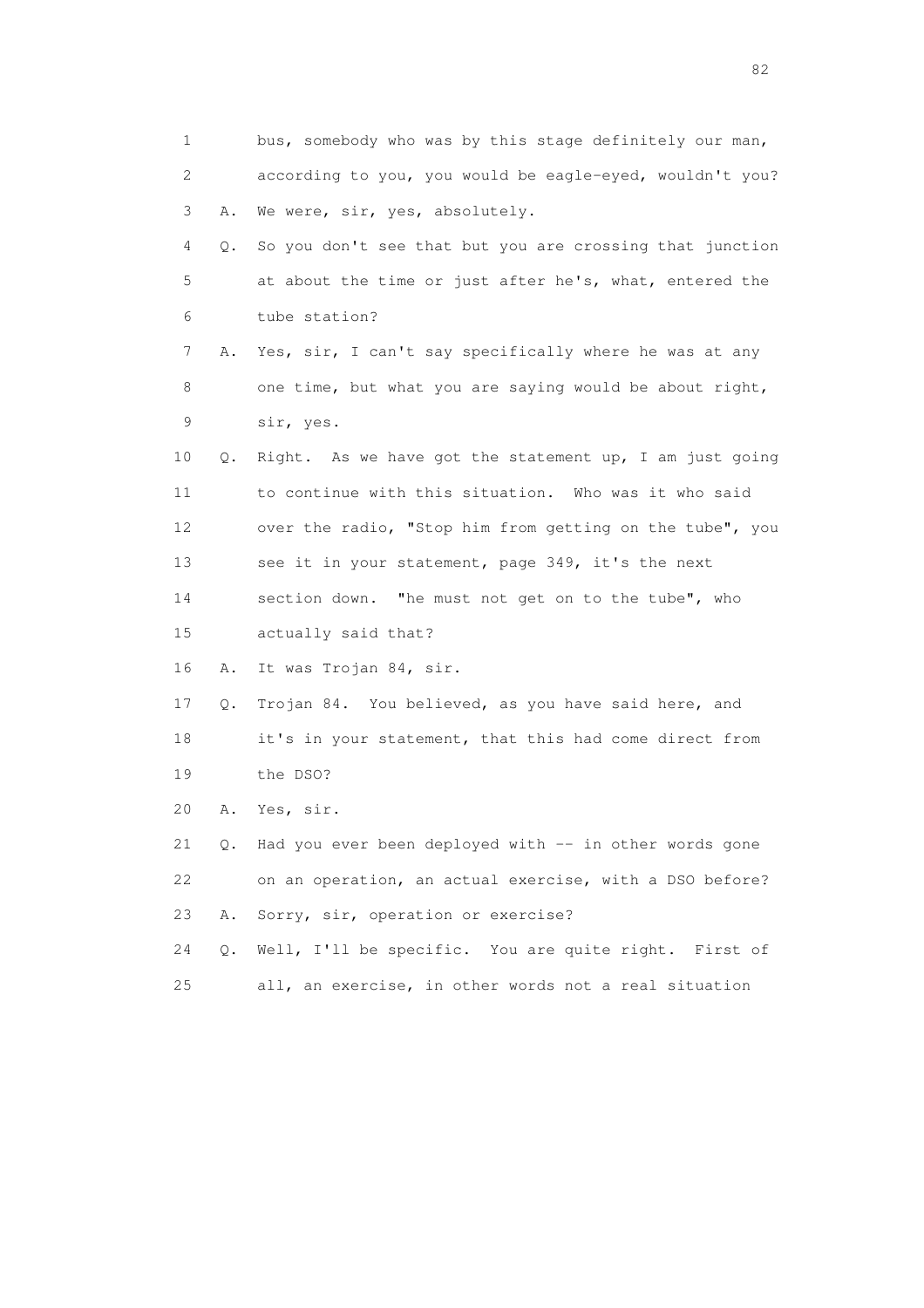| 1  |    | but one that you are practising, had you ever been on      |
|----|----|------------------------------------------------------------|
| 2  |    | with a DSO before?                                         |
| 3  | Α. | I had taken part in an exercise where a DSO would have     |
| 4  |    | been in the control room, yes, sir.                        |
| 5  | Q. | Was it an exercise to do with a suicide bomber?            |
| 6  | Α. | It was, sir, although that particular exercise, we         |
| 7  |    | practised the movement of vehicles moving through          |
| 8  |    | a convoy, et cetera.                                       |
| 9  | Q. | Right, is this the one between 13 and 15 July?             |
| 10 | Α. | Yes, sir, it is.                                           |
| 11 |    | SIR MICHAEL WRIGHT: Practising moving vehicles in traffic? |
| 12 | Α. | Yeah, moving vehicles to get into position where you       |
| 13 |    | might be deployed, sir.                                    |
| 14 |    | MR MANSFIELD: Other than that exercise, had you actually   |
| 15 |    | been on an operation, by which I mean an actual            |
| 16 |    | operation as opposed to a practice?                        |
| 17 | Α. | No, sir.                                                   |
| 18 | Q. | What did you think the role of a DSO was?                  |
| 19 | Α. | DSO would dictate the tactics in relation to dealing       |
| 20 |    | with identified suicide bombers.                           |
| 21 | Q. | Identified suicide bombers, people believed by the DSO     |
| 22 |    | to be suicide bombers; yes?                                |
| 23 | Α. | I had been told, sir, that we would only be deployed in    |
| 24 |    | this operation on someone who had been positively          |
| 25 |    | identified.                                                |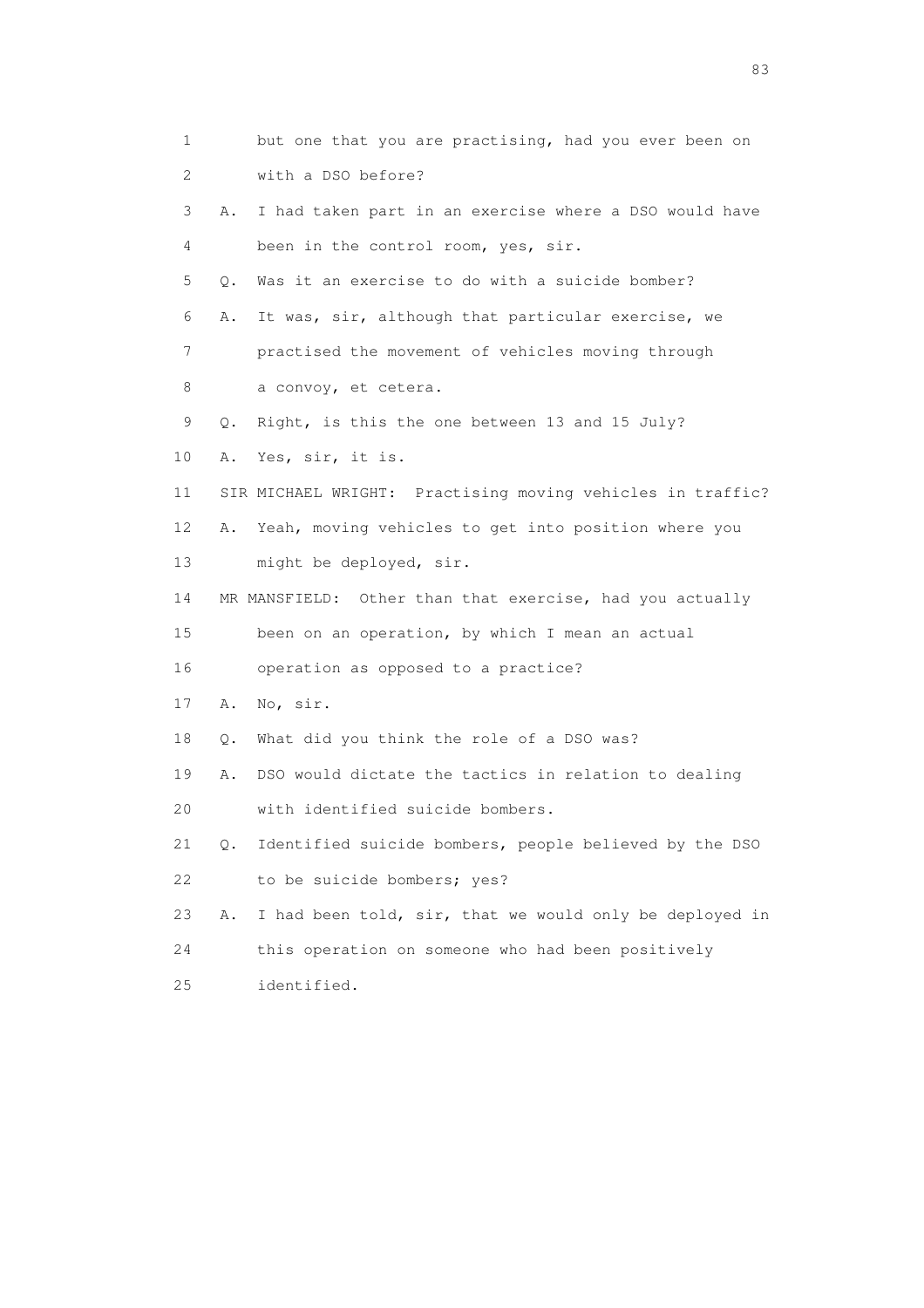1 Q. Right. I'm going to pause on that. When were you told 2 that?

3 A. It was during the briefing, sir.

 4 Q. Right. I'm asking you rather than others. Would you 5 just look at your statement and tell us where in either 6 of the two briefings you had been told that? Take 7 a moment to read it. There is no particular hurry. 8 (Pause)

 9 A. It's not written in my statement, but that is my 10 understanding.

 11 Q. I want to deal with this carefully. It's not in your 12 statement that you were told that you would only be 13 involved with a positively identified bomber. Now, 14 that's quite important. If you were told that, why 15 isn't it in the notes that you made up the next day? 16 A. It's not in my notes but that was always the strategy 17 for this operation. We would only be deployed on 18 subjects who had been positively identified. There was 19 no doubt whatsoever about that, sir.

 20 Q. Yes, kindly just -- I'm sorry to tell you this, if you 21 don't mind -- don't just repeat the same things, try and 22 address the question. Why is it not in your notes if 23 you were told that?

24 A. I don't know, sir.

25 Q. Unless you had made, I suggest, this day a massive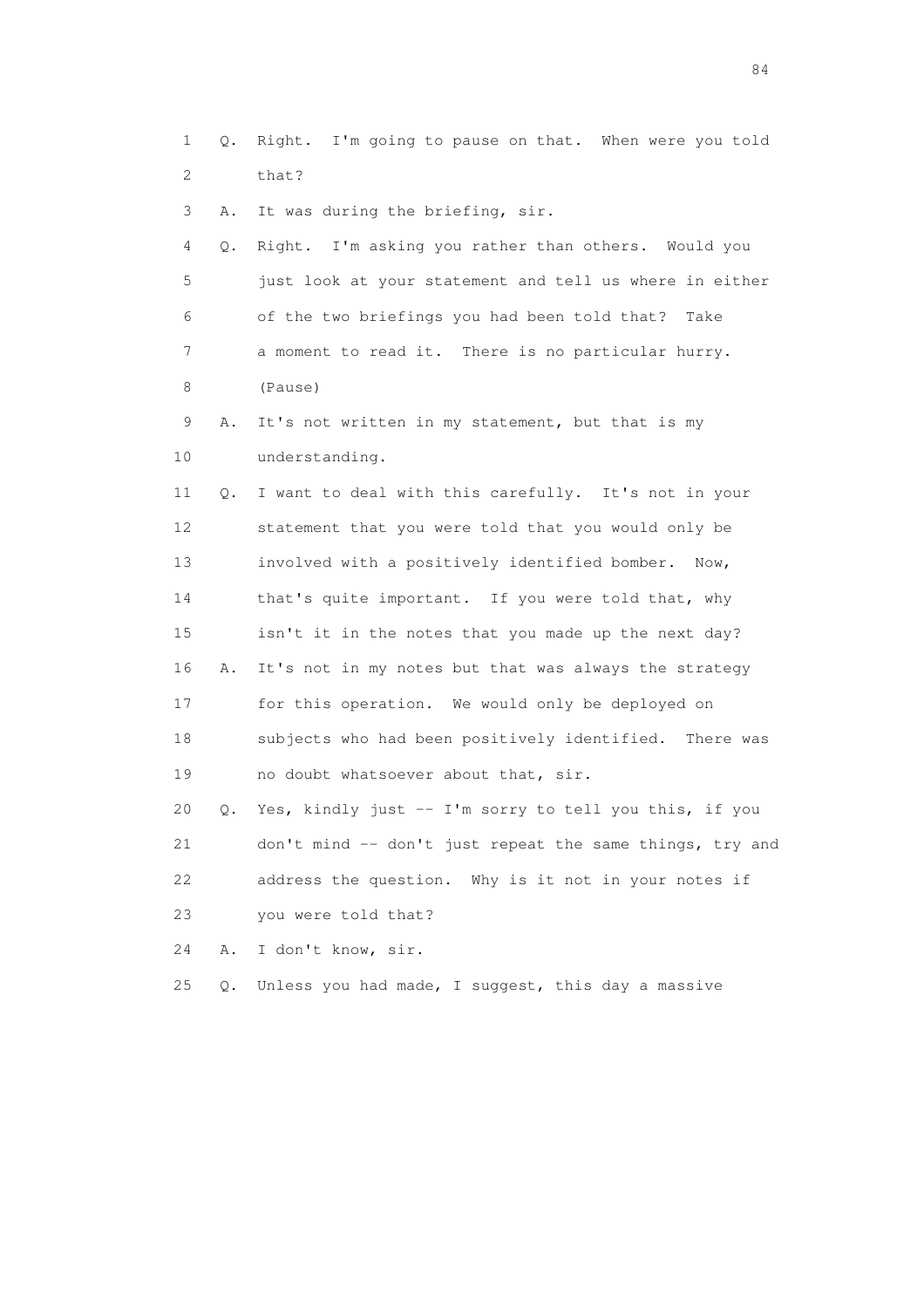1 assumption that that would be the strategy, you would 2 only be out there if it was an identified bomber? 3 A. There is absolutely no assumption, sir. That was the 4 strategy for this operation. There was no doubt about 5 that. 6 Q. No doubt, right. 7 SIR MICHAEL WRIGHT: Are you leaving it? 8 MR MANSFIELD: I am not, actually, sir. I don't mind a 9 question. 10 SIR MICHAEL WRIGHT: It's not really strictly on the point 11 so I'll save it for a minute, but there is one I would 12 like to ask you. 13 It was Trojan 84 who said, "Stop him getting on the 14 tube"? 15 A. Yes, sir, it was. 16 SIR MICHAEL WRIGHT: Did he say anything to the effect "the 17 DSO says" or "message from DSO" or anything like that? 18 A. No, sir, but by the way he was reading, sorry, saying 19 what he was saying, it was obvious that he was relaying 20 something that had been said to him. I knew that the 21 DSO was in control of this operation, and that he would 22 relay exactly what was said to him and that was my 23 understanding of what he was doing, sir. 24 MR MANSFIELD: That is what he has told us he was doing, so 25 you are right in that regard, I suggest to you, on his

experience of the contract of the contract of the contract of the contract of the contract of the contract of the contract of the contract of the contract of the contract of the contract of the contract of the contract of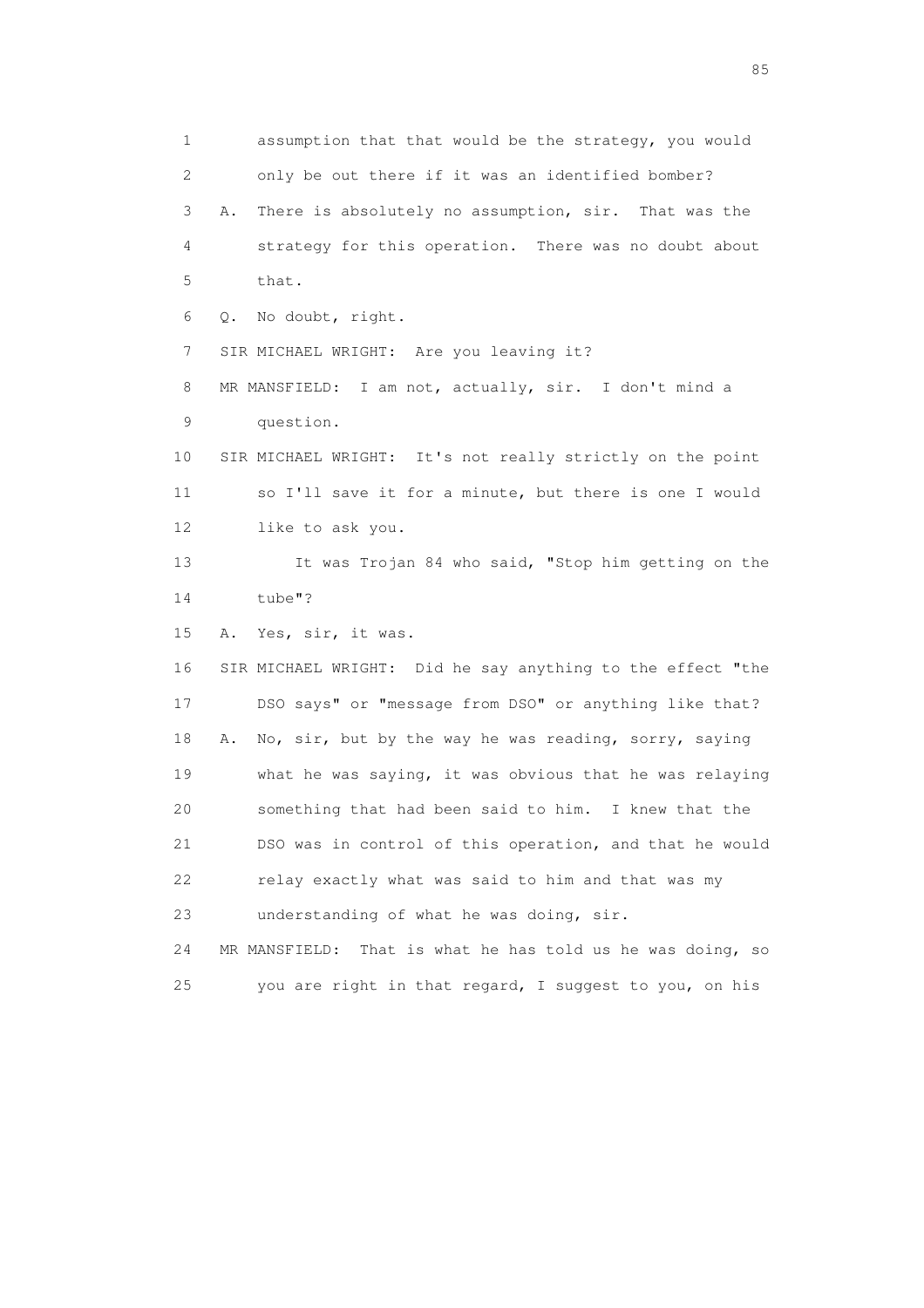1 account. That's what he says he was doing. 2 Now, the question is -- 3 SIR MICHAEL WRIGHT: What's puzzling me is how he knew. 4 MR MANSFIELD: Well, perhaps I shouldn't comment and I will 5 resist. 6 Can I just go on with this important section of your 7 thought processes. So the strategy, although not in 8 your notes, was as far as you were concerned, you would 9 only be involved if there was a positively identified 10 suicide bomber, and that that information would be 11 coming from the DSO. Now, would it be because you were 12 told by TJ84 in the first briefing that you had to trust 13 the information that you were going to get from the DSO? 14 A. Sorry, sir, can you rephrase the question? 15 Q. Yes. Is it right that -- I'll take it in stages -- in 16 the first briefing, the one at Leman Street with TJ84, 17 you were told that you would have to trust the 18 information that was relayed by the DSO, from the 19 control room? 20 A. What he said, sir, is that we should trust the 21 information coming from 1600. 22 Q. Yes. 23 A. And that there was a designated senior officer and 24 I believe that Trojan 80 was with that designated senior 25 officer.

entration of the contract of the contract of the contract of the contract of the contract of the contract of the contract of the contract of the contract of the contract of the contract of the contract of the contract of t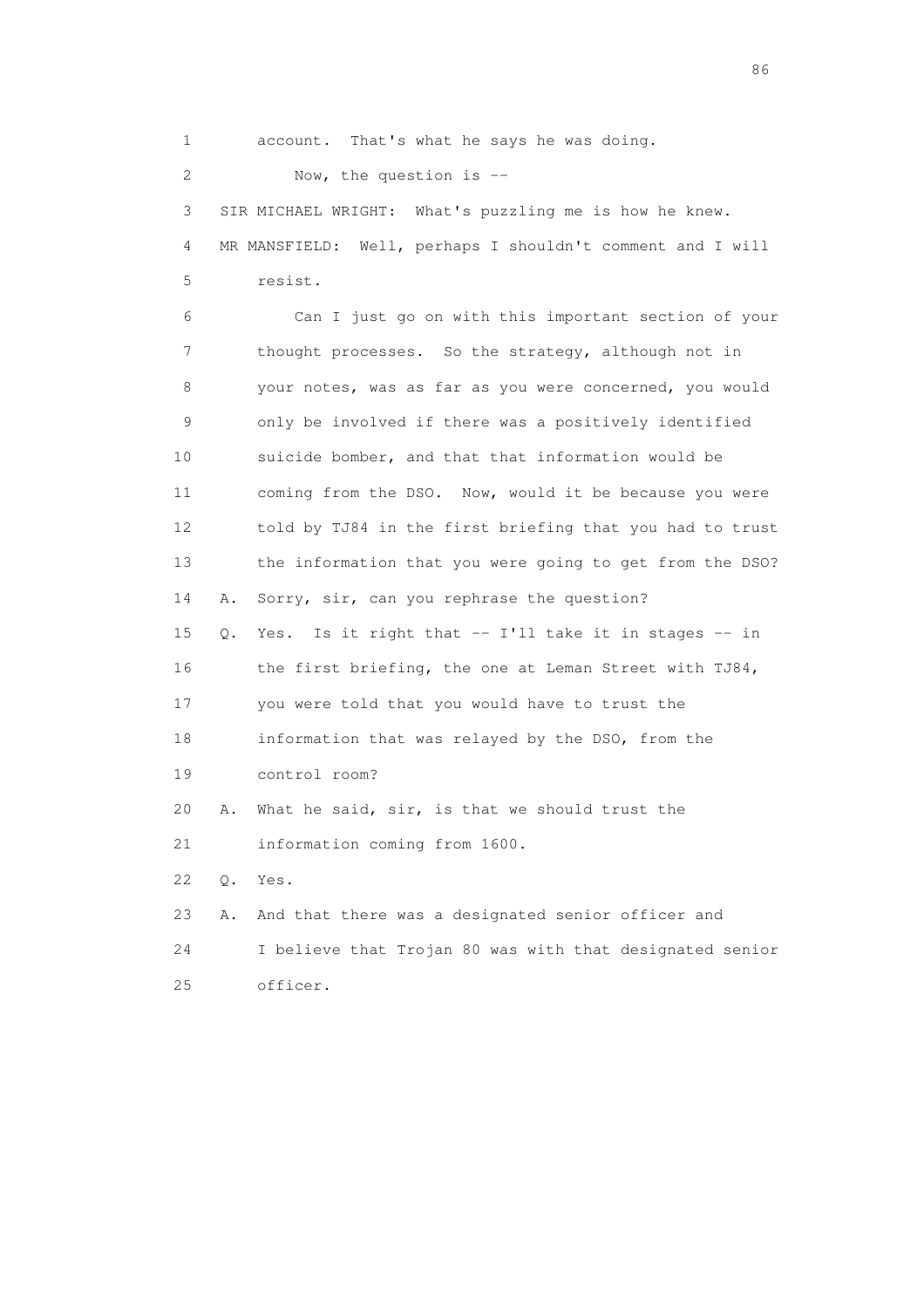1 Q. Yes, right. That, I suggest, contributed to your 2 understanding or assumption, therefore, of what actually 3 was being relayed by TJ84. Back to page 349: 4 "Stop him from getting on the tube, he must not get

5 on to the tube."

 6 Now, I'm going to pause on this. You understood 7 that to be information coming from the DSO, information 8 that the DSO might have that actually the man was 9 a suicide bomber on the 22nd, not just a failed one but 10 one on the 22nd; that's how you understood it, isn't it? 11 A. As I have explained, sir, what I am describing here is 12 the worst case scenario, the consequences of allowing 13 a man who had been positively identified as Nettle Tip, 14 a man who had attempted to commit mass murder the day 15 before, and that allowing him on to the tube network, it 16 was a possibility that that was what he was going to do. 17 Q. See how you put it in your own words. You see, what you 18 do not put in this statement, and I suggest when I said 19 earlier that in your evidence today you are not telling 20 the truth, you have decided to add to this, and what you 21 are adding today is that you are describing the worst 22 case scenario. In fact what you were doing -- just look 23 at the statement now:

 24 "I believed [this is the very next sentence] that 25 this was [that is "stop him from getting on the tube"]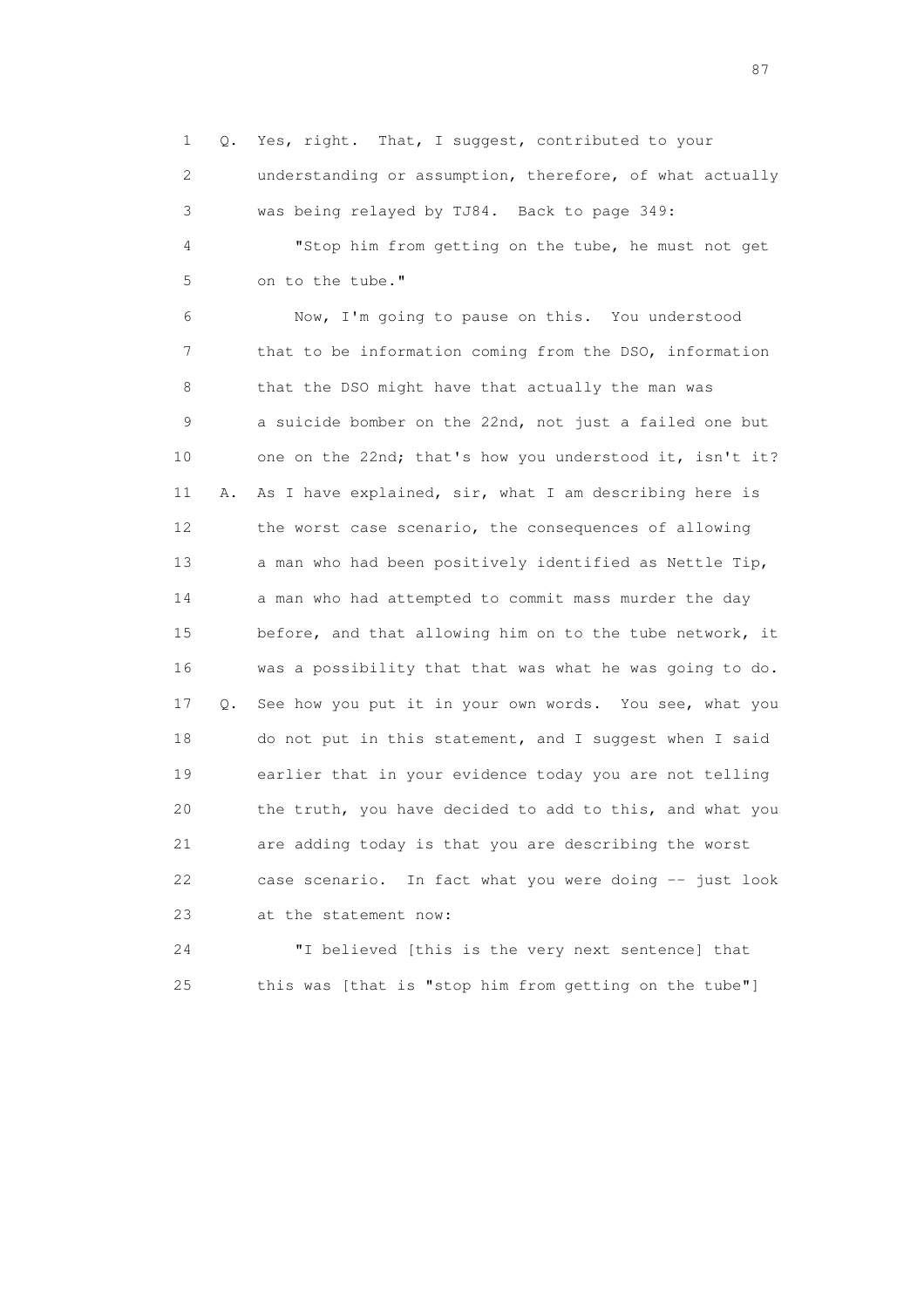1 a relayed instruction from the DSO and that this suspect 2 was a suicide bomber who had entered the tube [it's the 3 last words] in order to blow up a train." 4 That's what you believed, isn't it? 5 A. That was certainly a possibility, sir. 6 Q. No, no, no. You do understand the difference. This 7 statement, I don't know whether it's the same exactly as 8 C12 in terms of time, you started it at 2.57 on the 9 23rd, exactly the same time as C12, and you finished it 10 many, many hours later, didn't you? You haven't got 11 a finish time on yours, but is it about 11 o'clock at 12 night? 13 A. It's in the region of 11, 12 o'clock, sir, yes. 14 Q. You took a long time over this statement, didn't you? 15 A. Yes, sir, but if I could explain, at the time there were 16 several breaks for refreshment, for welfare, because of 17 the nature of this incident, nothing like it had ever 18 happened before and there were concerns for us and we 19 did have interruptions and breaks, so it did take a long 20 time, you are right. 21 Q. Yes, I am not quibbling with the fact that it took 22 a long time, your welfare was looked after, you had seen 23 a doctor and all the rest of it. What I am suggesting 24 is you were taking considerable care about how you were 25 going to express all this, weren't you?

en de la construction de la construction de la construction de la construction de la construction de la constr<br>1880 : le construction de la construction de la construction de la construction de la construction de la const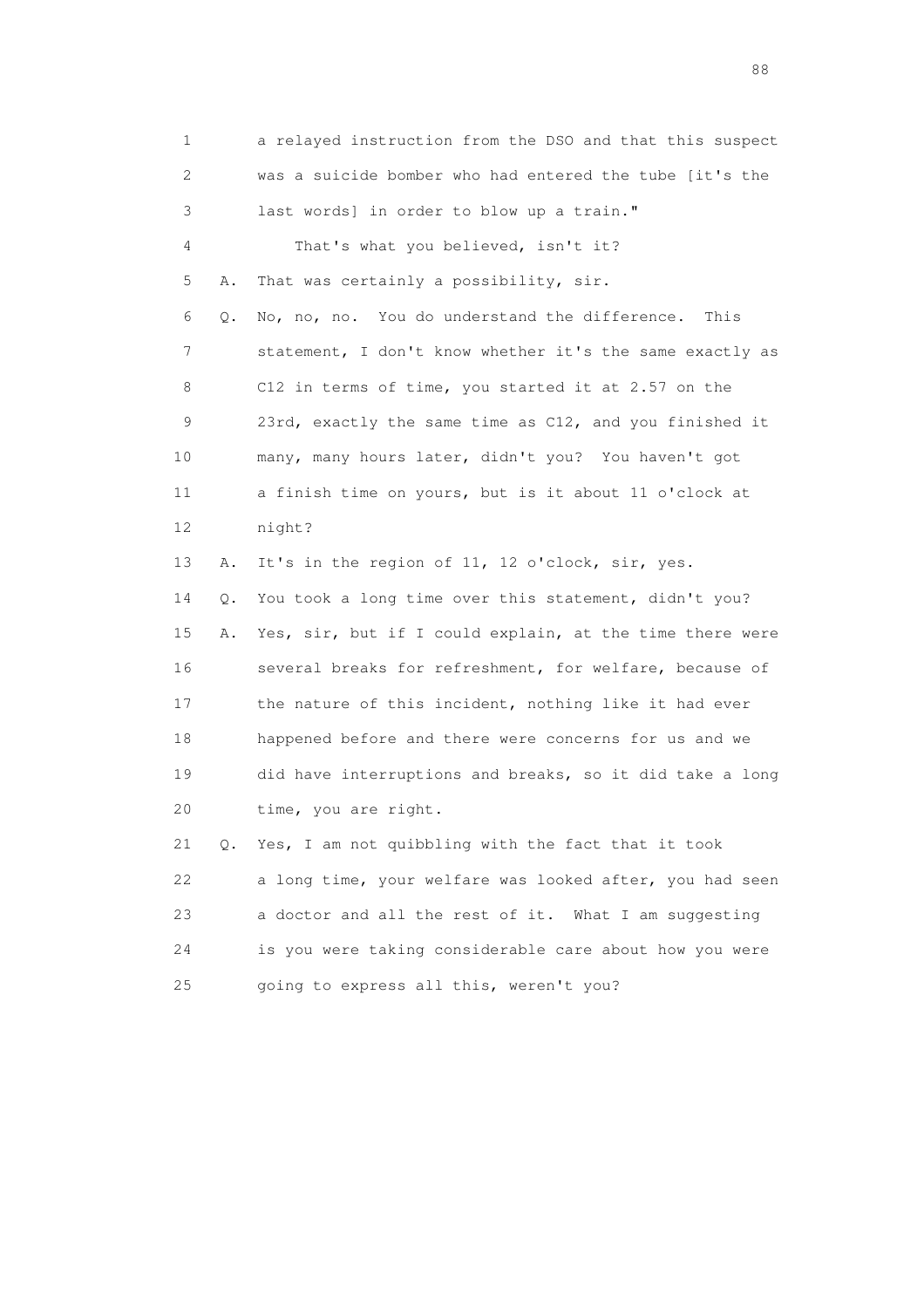- 1 A. This statement --
- 2 Q. Just answer the question: were you taking considerable 3 care?
- 4 A. I was taking care, sir, yes, absolutely.
- 5 Q. Not just care, considerable care, because a man by this 6 stage not only was dead but he wasn't a terrorist, so 7 you had to take considerable care in how you drafted 8 what it was you thought; correct?
- 9 A. I killed an innocent man, sir. I'm going to have to 10 live with that for the rest of my life. This statement 11 reflects completely honestly what happened on that day. 12 That was my belief about what happened that day. I have 13 no reason to lie, and I fully accept responsibility for 14 killing this man.
- 15 Q. I suggest that what you put there in the statement was 16 a true account, in other words you thought the DSO had 17 information you didn't have and that the man was 18 a bomber and had to be actually shot?
- 19 A. No, sir, I disagree, I had no preconceived notion or 20 idea of how I was going to deal with this situation. 21 What I described there is, as I have explained, a worst
- 22 case scenario, and I had to consider that as
- 23 a possibility.
- 24 Q. Why didn't you put it like that in the statement?
- 25 A. I don't know, sir, but you have asked me to explain, and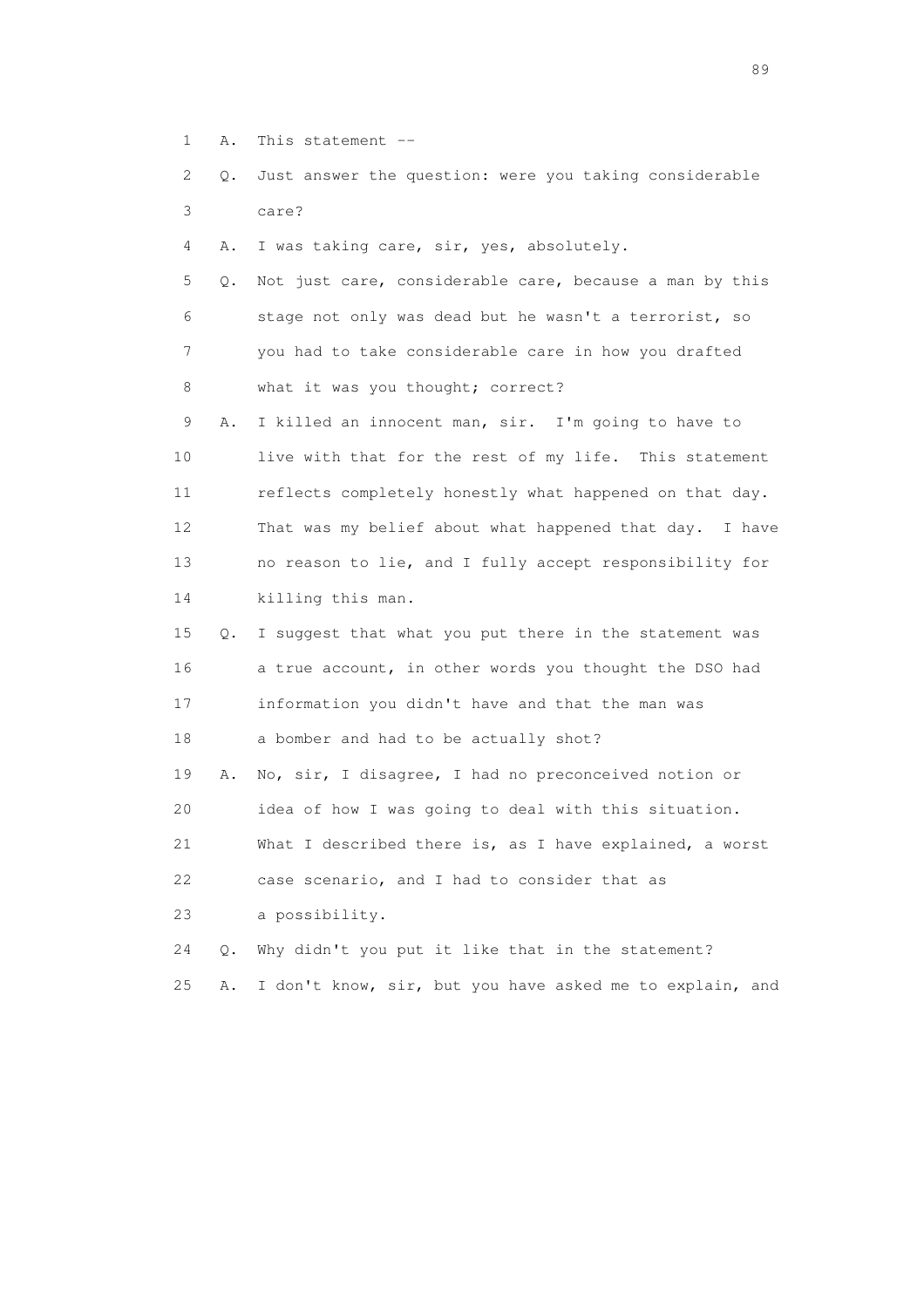1 that's what I am doing now.

| 2               | О. | I would just like an explanation as to why, in the        |
|-----------------|----|-----------------------------------------------------------|
| 3               |    | statement, you didn't put, as you have re-emphasised now  |
| 4               |    | two or three times, that this was just a worst case       |
| 5               |    | scenario, why you just didn't put it in the statement?    |
| 6               | Α. | I can't explain why I have written it that way, but       |
| 7               |    | I can -- I can't emphasise enough, I had no preconceived  |
| 8               |    | notion or idea of what I was going to do when             |
| 9               |    | I confronted this subject.                                |
| 10              | Q. | Right, that is an example, I want to suggest, of          |
| 11              |    | a phrase you have picked up from the last witness.<br>You |
| 12 <sup>°</sup> |    | see, there is no suggestion in your statement about not   |
| 13              |    | having a preconceived idea. That's something he said.     |
| 14              |    | Do you think you have been influenced by answers he has   |
| 15              |    | given about how you are going to deal with this?          |
| 16              | Α. | No, sir, but what you are suggesting is that that is the  |
| 17              |    | case, and it's not. I didn't know what I was going to     |
| 18              |    | No-one ordered me to do anything, sir, other than<br>do.  |
| 19              |    | intercept the subject.                                    |
| 20              | Q. | You see, so it's clear, and I'll end on this just before  |
| 21              |    | lunch, you not only interpreted it, I suggest as you put  |
| 22              |    | it in your statement, you interpreted it as state red,    |
| 23              |    | because you didn't wait for the order, you just got       |
| 24              |    | straight out of the car?                                  |
| 25              | Α. | I did that, sir, because I was very well aware of the     |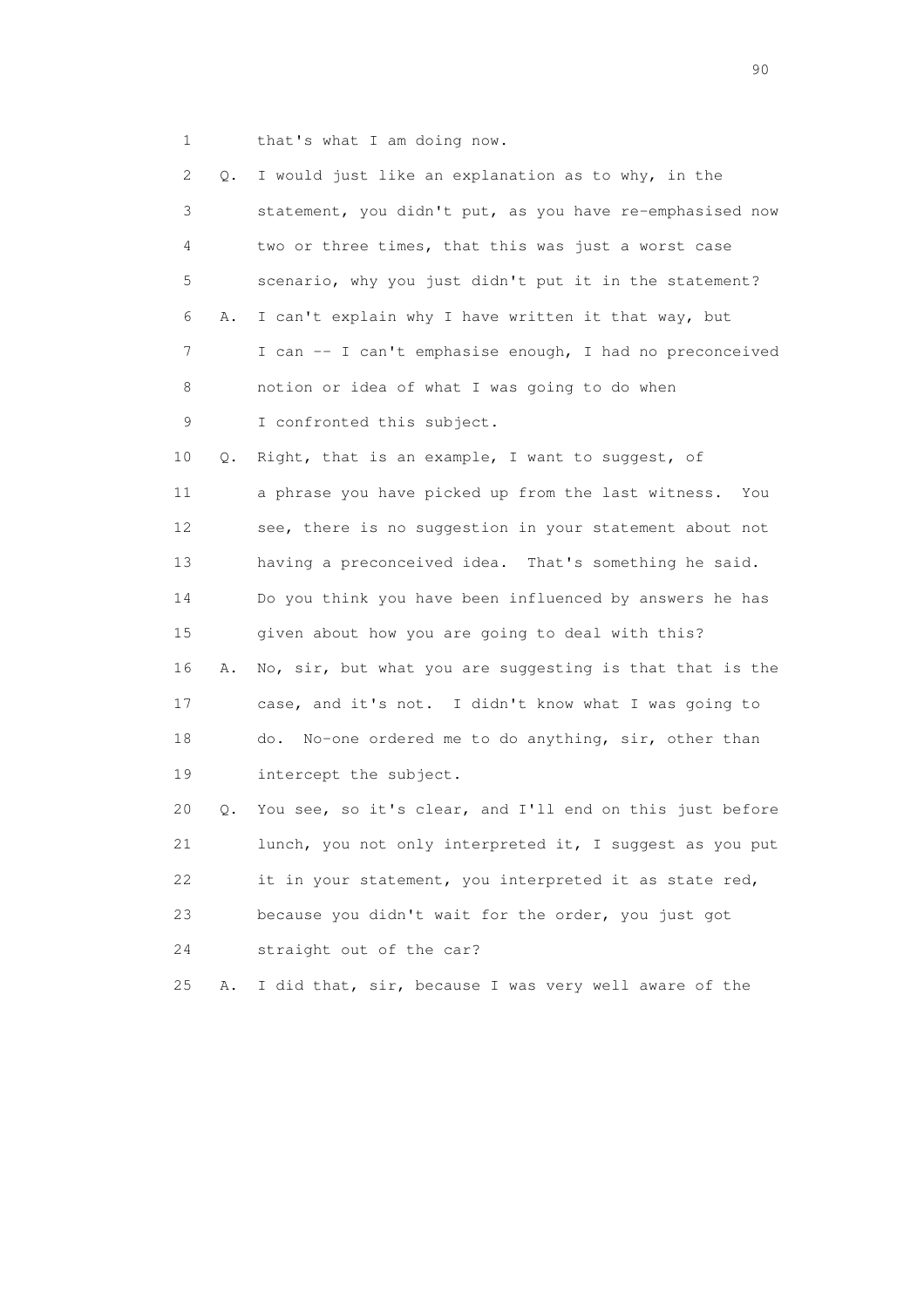| 1                     |    | fact that there was a delay, and that he was now into    |
|-----------------------|----|----------------------------------------------------------|
| $\mathbf{2}^{\prime}$ |    | the tube network, so we had some ground to make up,      |
| 3                     |    | that's true.                                             |
| 4                     | Q. | I do not want to stand on ceremony but are you supposed  |
| 5                     |    | to wait for an order from your team leader?              |
| 6                     | Α. | That is the order, "Stop him getting on the tube".       |
| $\overline{7}$        | Q. | Are you supposed to wait for an order from your firearms |
| 8                     |    | team leader to go red?                                   |
| 9                     | Α. | Sir, that was the order, that was state red to me.       |
| 10                    | Q. | Please. Are you supposed to wait for an order, "state    |
| 11                    |    | red", from your team leader?                             |
| 12                    | Α. | This came from Trojan 84. That to me meant state red,    |
| 13                    |    | and that is why I deployed.                              |
| 14                    | Q. | I'm only going to ask it once more. Are you supposed to  |
| 15                    |    | wait for your team leader to give you the authorisation, |
| 16                    |    | "state red", before you get out of the car, lest you     |
| 17                    |    | might compromise something else that's going on?         |
| 18                    | Α. | Sir, as I have explained, this came from Trojan 84.      |
| 19                    | Q. | All right.                                               |
| 20                    | Α. | This I took as state red.                                |
| 21                    | Q. | It's as you are running to the entrance you pick up C12; |
| 22                    |    | did you know where he had been before he had got there?  |
| 23                    | Α. | I knew that he was not in the convoy. He had<br>No, sir. |
| 24                    |    | phoned me. I assumed that he would make a direct route   |
| 25                    |    | from where he was towards Stockwell and --               |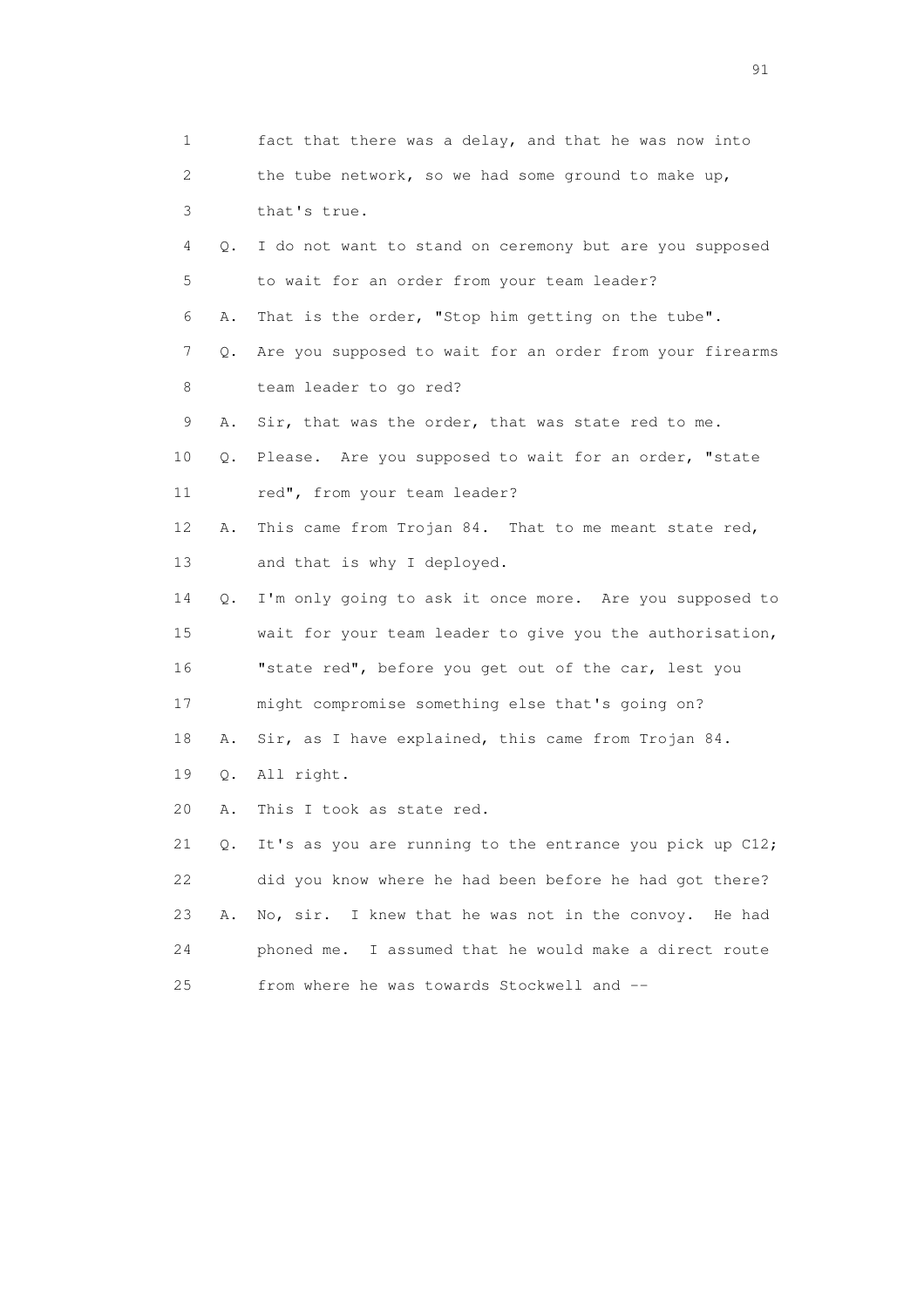1 Q. Did he say when he phoned you, "Look, I am having great 2 trouble on my radio, I can't hear what's going on"? Did 3 he say anything like that? 4 A. He didn't, sir, but he did, it was obvious to me because 5 of the question he asked, that he didn't know where the 6 bus was, and that's what I told him. 7 Q. Did he ask whether you were on state amber, something he 8 had assumed? 9 A. No, sir, he didn't ask me that. 10 Q. Or what he should do? 11 A. No, sir. 12 MR MANSFIELD: Sir, would that be a convenient moment? 13 SIR MICHAEL WRIGHT: Yes, certainly. 14 Explain one thing to me, Mr Mansfield, please, I am 15 sure it's me being obtuse, but bearing in mind that we 16 are dealing with the London Underground and the way the 17 London Underground ordinarily runs, what's the practical 18 difference between, "I am going on to the Underground to 19 commit mass murder", as compared with, "I'm going on to 20 the Underground to blow up a train"? 21 MR MANSFIELD: Well, there isn't a lot of difference between 22 the two. 23 SIR MICHAEL WRIGHT: I did wonder. 24 MR MANSFIELD: No, no, my point is, I think, I hope it's 25 obvious, that this isn't somebody who is going to follow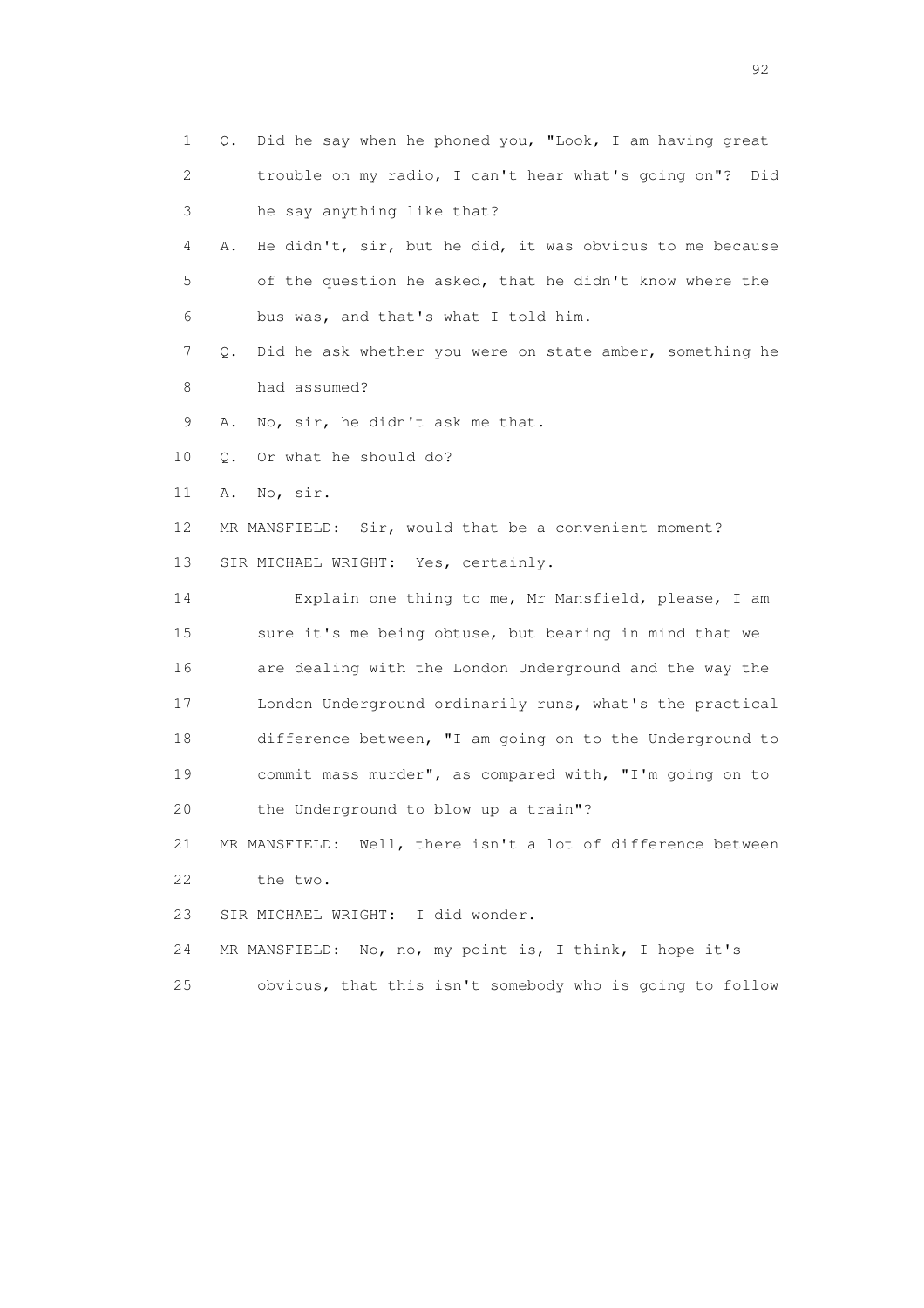1 somebody who might be a bomber that day; in other words 2 it's the second element, it's one thing to have 3 identified from the previous day somebody, that's not 4 enough. Whether one likes it or not, it's not enough. 5 One has for a firearms officer to be in a second 6 position that he's a bomber with an immediate threat 7 that day. 8 SIR MICHAEL WRIGHT: Yes, but if the bomber has the 9 immediate threat that day to blow up a train, in the 10 context of the London Underground, that's mass murder, 11 isn't it? 12 MR MANSFIELD: Yes, it is. Sorry, I don't make that 13 distinction. 14 SIR MICHAEL WRIGHT: Very well. 2 o'clock, ladies and 15 gentlemen. 16 (1.02 pm) 17 (The short adjournment) 18 (2.00 pm) 19 (In the presence of the jury) 20 SIR MICHAEL WRIGHT: Mr Mansfield, there was one other 21 question that I omitted to put before we rose, not mine. 22 In the course of the briefing that you had either at 23 Leman Street or Nightingale Lane, was anything ever said 24 to you about or any identities ever mentioned to you as 25 to any potential associates or thought to be associates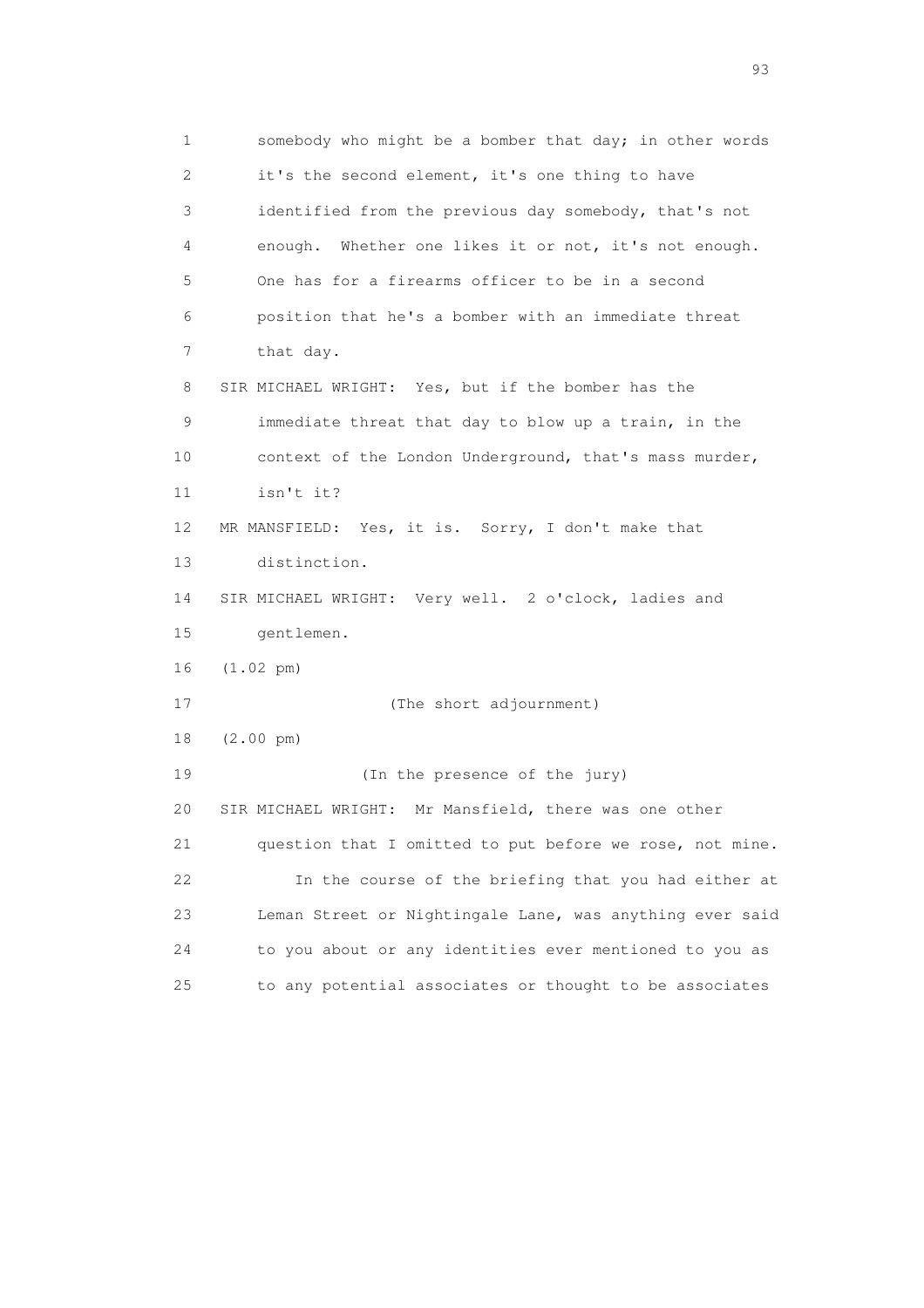1 of these two suspects?

 2 A. Yes, sir. In the second briefing that we had, there was 3 mention of Operation Ragstone, and there was talk of 4 other individuals. 5 SIR MICHAEL WRIGHT: Were they named? 6 A. To be honest, I didn't record the details because it 7 wasn't relevant particularly to what happened, so -- 8 SIR MICHAEL WRIGHT: That, I think, answers the second half 9 of the question, which is that although they were 10 mentioned, were you ever given any advice or 11 instructions as to how you should deal with any of those 12 associates? 13 A. No, sir, because specifically in relation to 14 Scotia Road, there was only ever mention of Omar and 15 Osman. 16 SIR MICHAEL WRIGHT: Omar and Osman, and they were the 17 people that the surveillance officers were keeping 18 surveillance on? 19 A. Yes, sir, that's correct. 20 SIR MICHAEL WRIGHT: They were the people that you would 21 have to be ready to intercept if the need arose. 22 A. Yes, sir. 23 SIR MICHAEL WRIGHT: Thank you. 24 Yes. 25 MR MANSFIELD: Yes.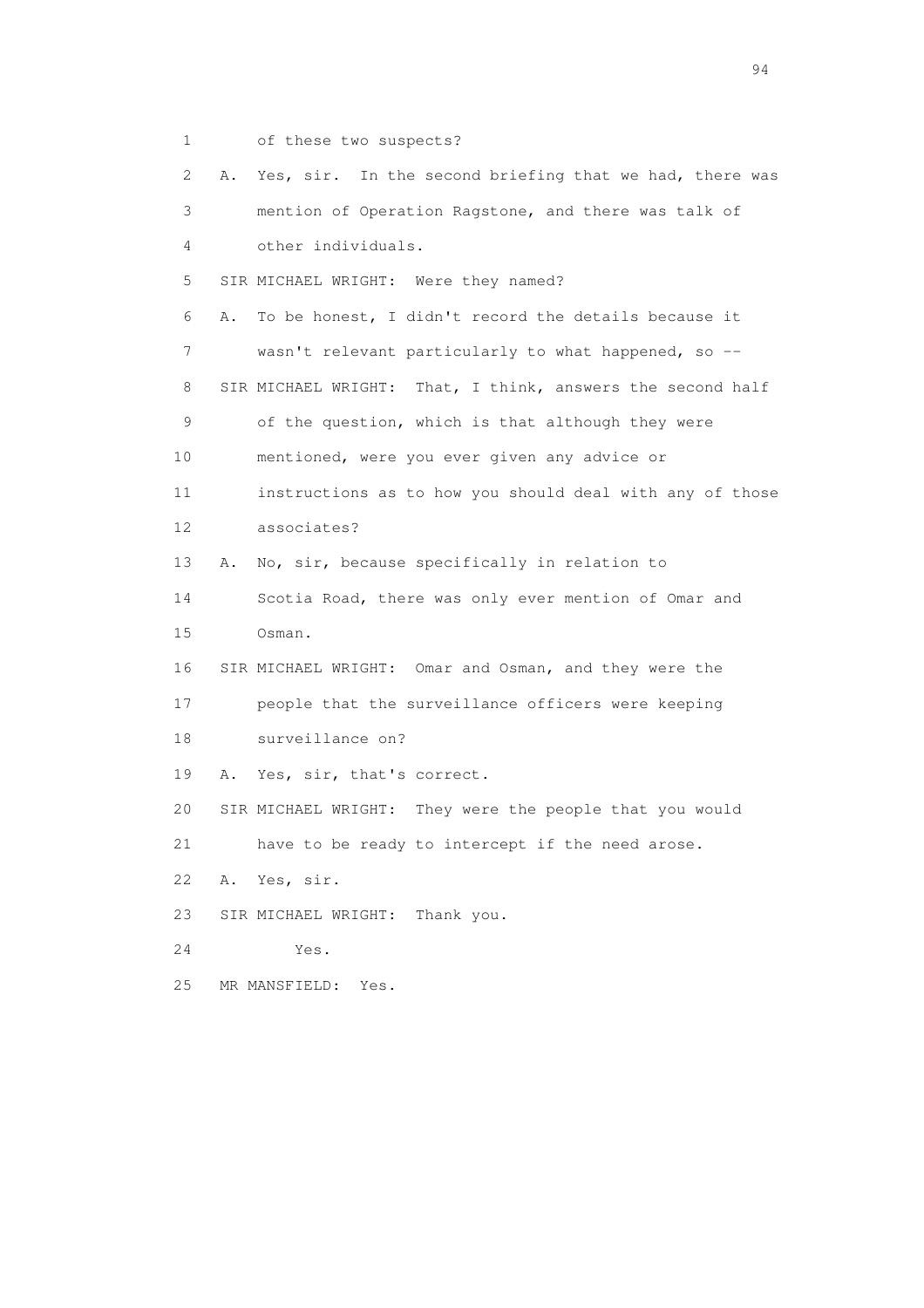1 Now I am about, obviously, to deal with a later 2 stage than your interpretation of "stop him" as state 3 red. But before I do, as a kind of preface to that, 4 I want to ask you some general questions which relate to 5 training and so on. In the earlier briefing by TJ84, 6 and you have mentioned this already but I want to ask 7 you a little more about it, you had been told about the 8 possibility of using unusual tactics; you might be asked 9 to do something you had not done before. So it's that 10 that I want to ask you about. 11 A. Yes, sir. 12 Q. When you were told that, what did you understand the 13 unusual tactics to be? 14 A. That, sir, we might have to deliver a critical shot and 15 that we were dealing with suicide terrorists. We had 16 never done that before. 17 Q. Can I just deal with the delivery of a critical shot. 18 How did you understand that might arise? 19 A. It depended on the circumstances but in relation to the 20 designated senior officer, that person may say that 21 a critical shot is authorised. 22 Q. Right, so that's, if I can call it a directed critical 23 shot, somebody from above saying what? How would that 24 be communicated? 25 A. It depends on the situation, sir. In the one that we --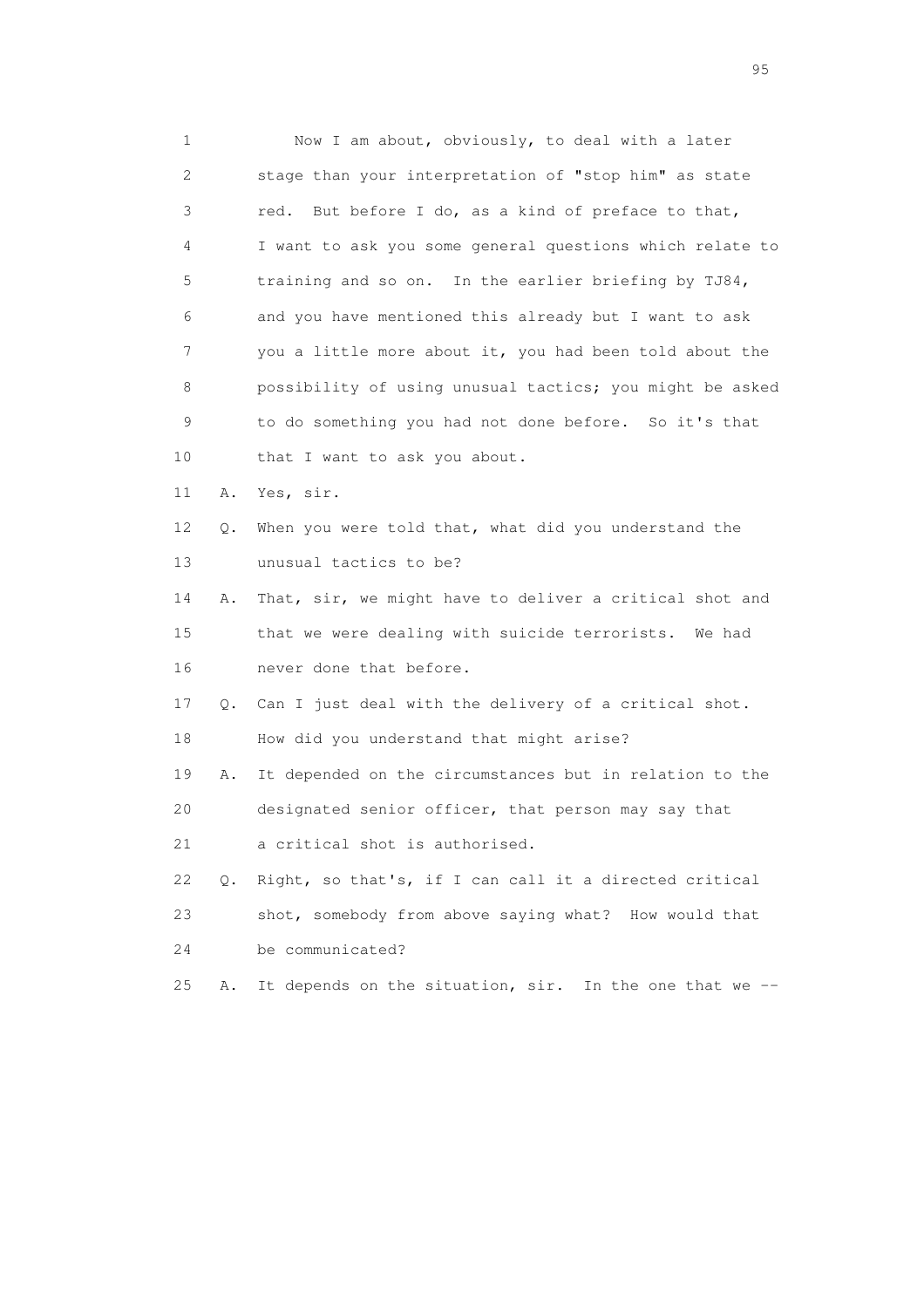| 1  |    | of the day of 22 July, I would have expected to be told |
|----|----|---------------------------------------------------------|
| 2  |    | in clear speech what was required and in respect of     |
| 3  |    | a delivery of a critical shot, it would be "critical    |
| 4  |    | shot is authorised".                                    |
| 5  | Q. | So you would have expected the words "critical shot is  |
| 6  |    | authorised"?                                            |
| 7  | Α. | Yes, sir.                                               |
| 8  | Q. | So that's one situation where it's authorised from      |
| 9  |    | above?                                                  |
| 10 | Α. | Yes, sir.                                               |
| 11 | О. | When it's authorised from above that you can deliver    |
| 12 |    | a critical shot, does that also enable you to approach  |
| 13 |    | the target, person, in a covert manner first of all?    |
| 14 | Α. | Yes, sir it may do so.                                  |
| 15 | Q. | And enable you to deliver the critical shot without     |
| 16 |    | warning?                                                |
| 17 | Α. | It may do, sir, yes.                                    |
| 18 | Q. | Right. Now, leaving that to one side, the authorised    |
| 19 |    | critical shot, covert, without warning. Are there any   |
| 20 |    | other circumstances that you understood in which you    |
| 21 |    | could deliver a critical shot without authorisation?    |
| 22 | Α. | Yes, sir.                                               |
| 23 | О. | And they were?                                          |
| 24 | Α. | That the decision to take a critical shot may rest with |
| 25 |    | the individual officer and in certain situations under  |

<u>96 and the state of the state of the state of the state of the state of the state of the state of the state of the state of the state of the state of the state of the state of the state of the state of the state of the st</u>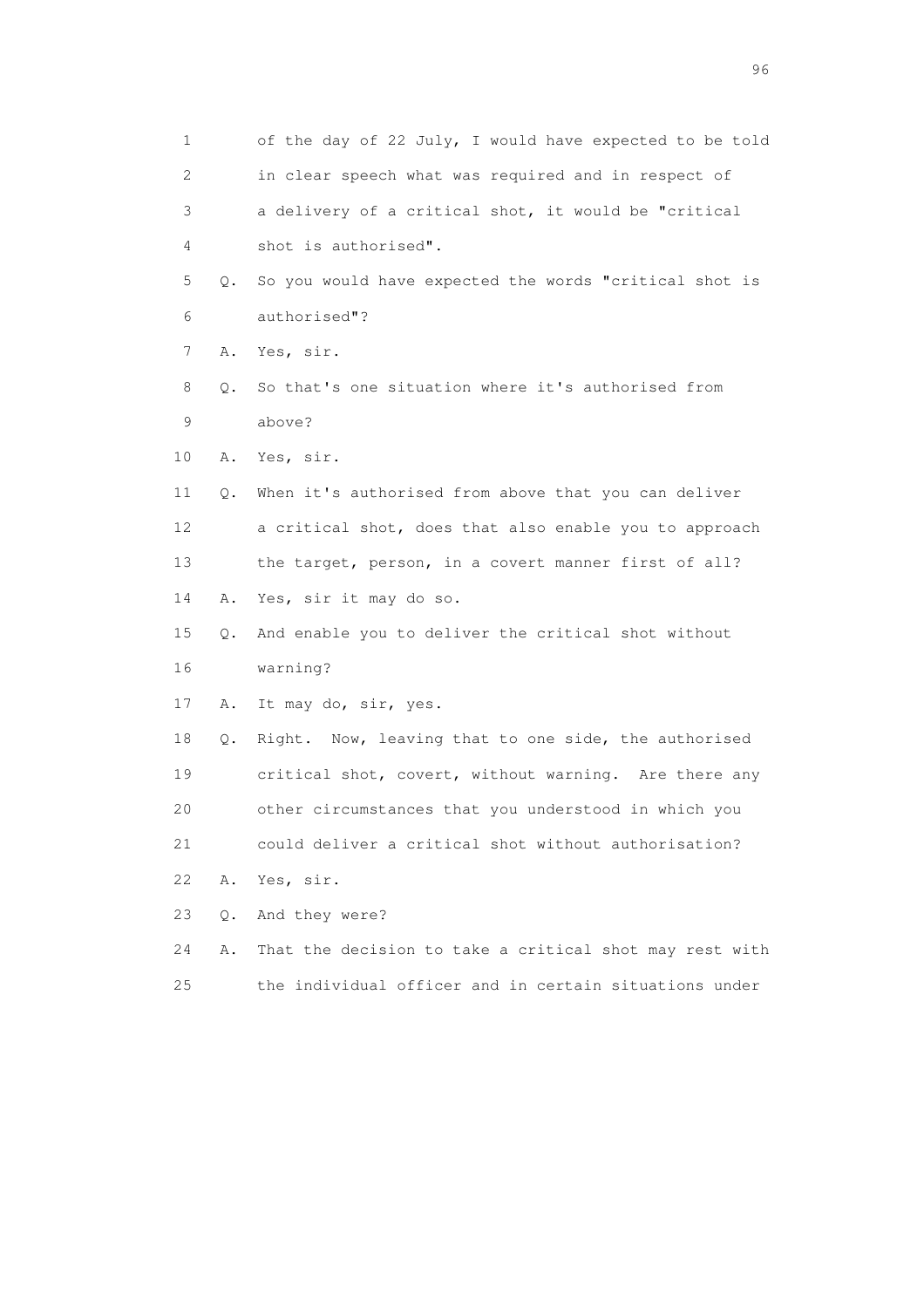| 1  |           | Kratos, which is a spontaneous incident, that there may  |
|----|-----------|----------------------------------------------------------|
| 2  |           | not be a designated senior officer present.              |
| 3  | $\circ$ . | So not this situation, then?                             |
|    | 4<br>Α.   | Not this situation, no, sir.                             |
| 5  | Q.        | So there isn't a situation without a designated senior   |
| 6  |           | officer in which you can deliver a critical shot?        |
|    | 7<br>Α.   | The responsibility for firing the weapon does rest with  |
| 8  |           | the individual officer; in any of those circumstances    |
| 9  |           | that officer can deliver a critical shot, if he feels    |
| 10 |           | that he is justified to do so, sir.                      |
| 11 | Q.        | If he feels what?                                        |
| 12 | Α.        | If he feels that it's justified that he should do so,    |
| 13 |           | that it's his responsibility.                            |
| 14 | Q.        | Yes, I'm trying to get to, for everybody's benefit, what |
| 15 |           | is the circumstance under which, without being           |
| 16 |           | authorised by a designated senior officer, you might     |
| 17 |           | feel you can deliver a critical shot? Back then,         |
| 18 |           | I don't mean now, please understand, I am dealing with   |
| 19 |           | the position as you understood it in July 2005.          |
| 20 | Α.        | It would depend on the circumstances. You would have to  |
| 21 |           | feel that you were dealing with a suicide terrorist and  |
| 22 |           | that he presented a risk to public safety and that he    |
| 23 |           | may blow persons up, he may have an improvised explosive |
| 24 |           | device on him.                                           |
| 25 | $Q$ .     | He may or does?                                          |

experience of the contract of the contract of the contract of the contract of the contract of the contract of the contract of the contract of the contract of the contract of the contract of the contract of the contract of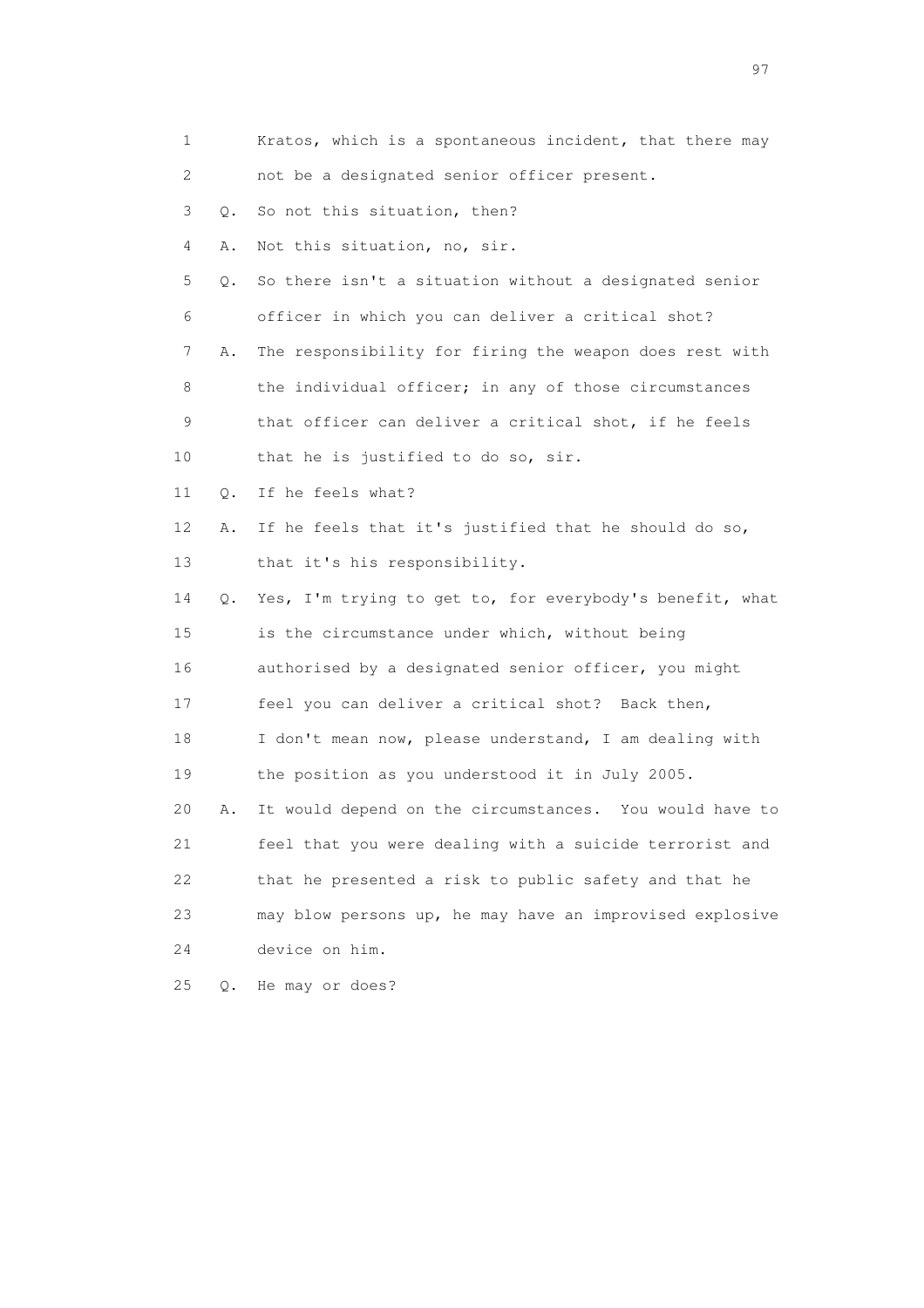1 A. It's perception at the time, sir, it's what you believe 2 to be right.

| 3  | Q. | How do you make that assessment if it's not              |
|----|----|----------------------------------------------------------|
| 4  |    | an authorised shot and it's not intelligence from above  |
| 5  |    | telling you this is a bomber? How do you assess this is  |
| 6  |    | a bomber, standing in front of you?                      |
| 7  | Α. | I understand what you are saying, sir, and it is a very  |
| 8  |    | difficult situation, an almost impossible situation.     |
| 9  | Q. | Well, you see, this may be an important -- you do        |
| 10 |    | appreciate the significance of this for absolutely       |
| 11 |    | everybody. Are you saying there are no criteria?         |
| 12 | Α. | There is a criteria, sir. It depends on the information  |
| 13 |    | and the intelligence you have received, and what you see |
| 14 |    | and what you feel at the time and what you believe to be |
| 15 |    | true, but the decision is yours, sir, or in this case it |
| 16 |    | was mine.                                                |
| 17 | Q. | There is no dispute about the fact that it's your        |
| 18 |    | decision at the end of the day to pull the trigger.      |
| 19 |    | What everybody I think would be concerned to know is:    |
| 20 |    | what is it, sometimes called a threshold but anyway what |
| 21 |    | are the criteria that cause you to feel or see that this |
| 22 |    | person is presenting as a suicide bomber there and then  |
| 23 |    | that requires to be shot dead?                           |

 24 A. Sir, we have a thing called the conflict management 25 model, and it's a decision-making process, and it

en 1988 en 1989 en 1989 en 1989 en 1989 en 1989 en 1989 en 1989 en 1989 en 1989 en 1989 en 1989 en 1989 en 19<br>De grote en 1989 en 1989 en 1989 en 1989 en 1989 en 1989 en 1989 en 1989 en 1989 en 1989 en 1989 en 1989 en 19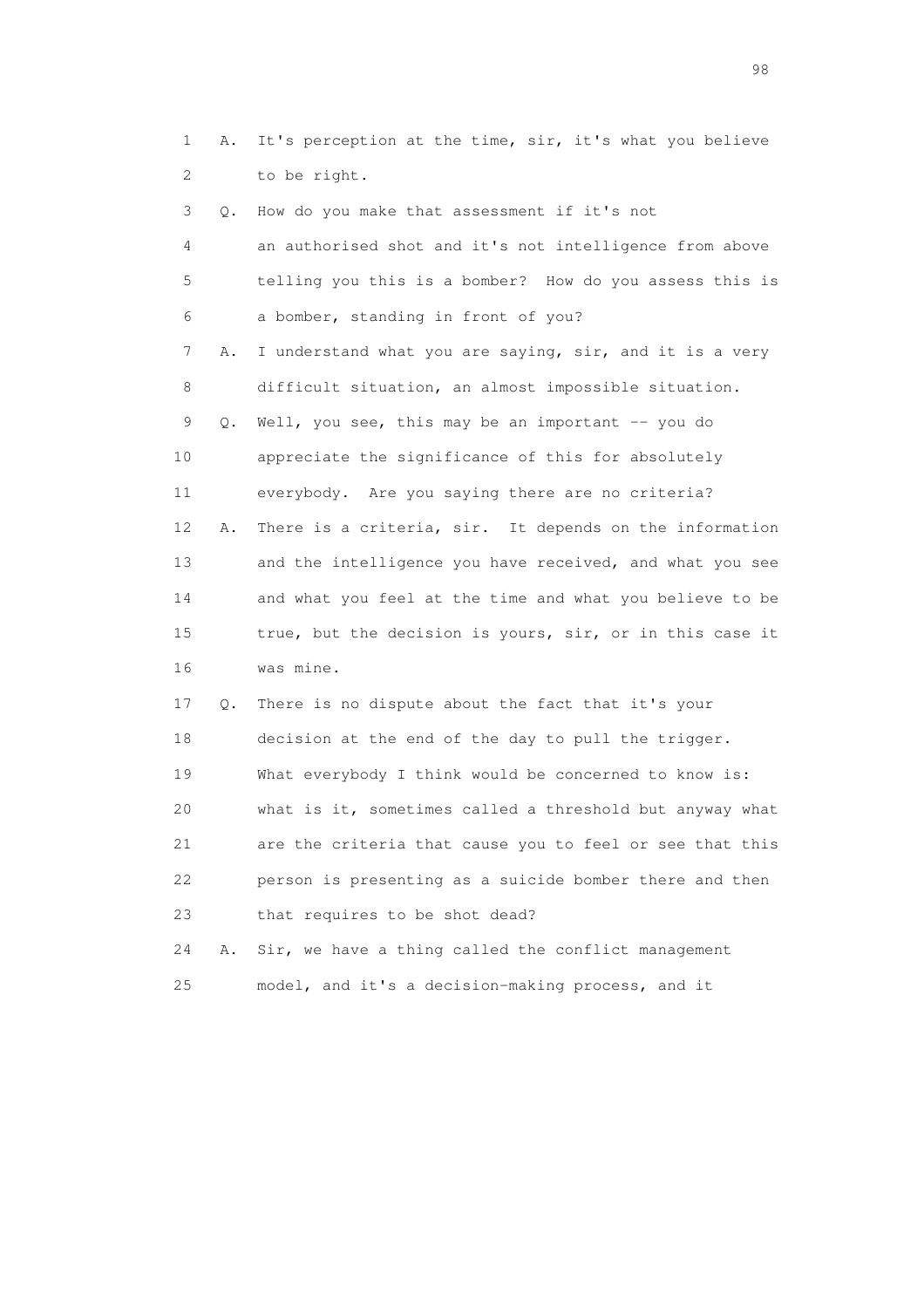1 involves assessment of the information and the 2 intelligence. 3 Q. Yes? 4 A. You make a threat assessment. 5 Q. What does that involve? 6 A. It can involve many things. What we are referring to 7 here is an incident that had happened over a matter of 8 seconds. 9 Q. Yes? 10 A. So I believed at the time -- 11 Q. Never mind what you believed at the time. I am dealing 12 with the theory at the moment and the practice and the 13 training. I'll come to what you actually -- what 14 actually happened on the tube train in a moment. Don't 15 worry. 16 In your training, can we get this clear, as I did 17 with C12, you train to operate under pressure, don't 18 you? 19 A. Yes, sir, we do. 20 Q. You train to take split-second decisions because often 21 that's all you have got? 22 A. Yes, sir, we do. 23 Q. So the fact that this was a split-second situation is 24 not something for which you were not prepared, as such? 25 A. Yes, sir, I agree with what you are saying, but this was

en de la construction de la construction de la construction de la construction de la construction de la constr<br>1990 : la construction de la construction de la construction de la construction de la construction de la const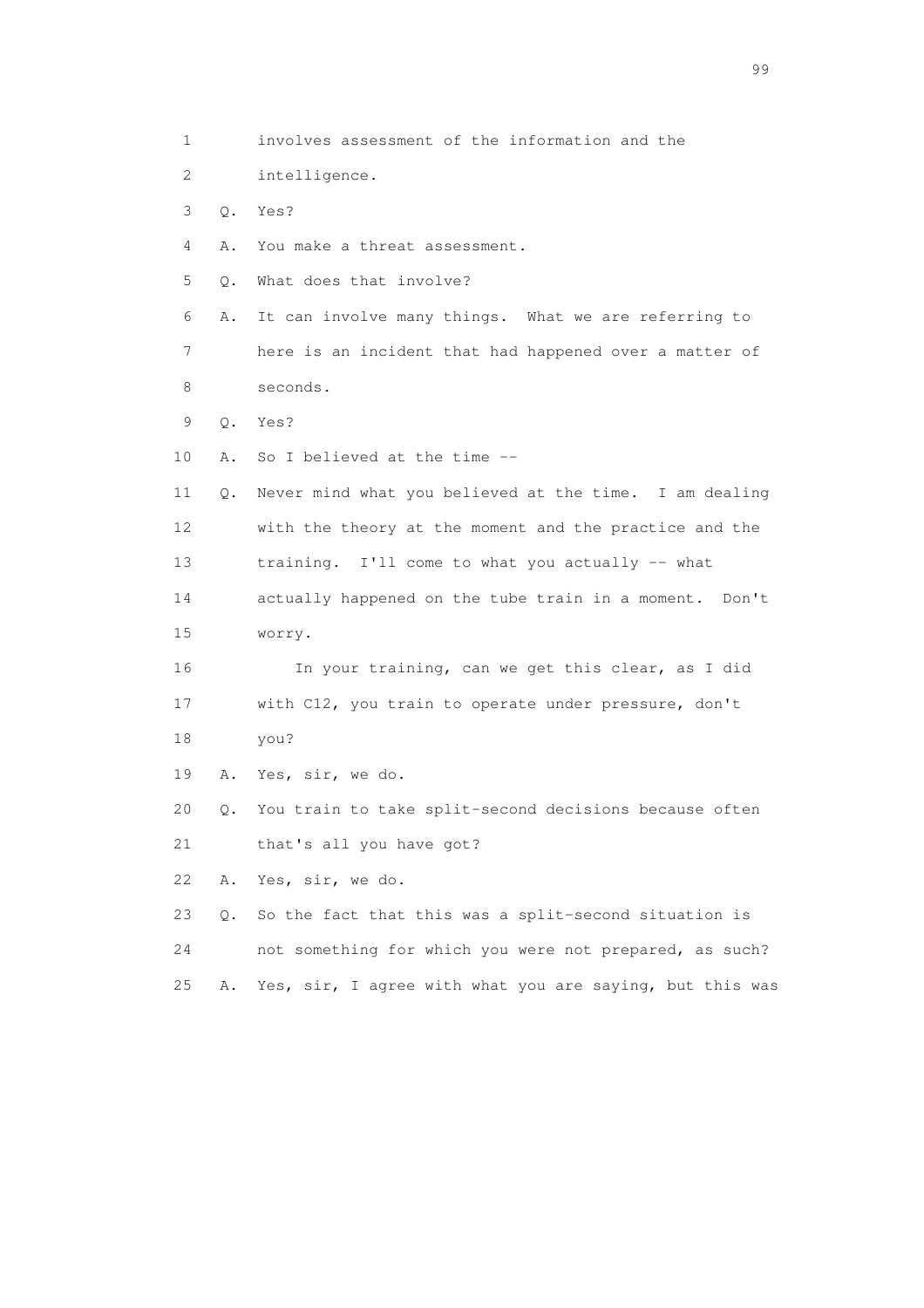| $\mathbf 1$ |       | an unprecedented situation.                              |
|-------------|-------|----------------------------------------------------------|
| 2           | Q.    | Yes, I'll come to it. In fact, the police have had to    |
| 3           |       | deal with kidnappings, haven't they?                     |
| 4           | Α.    | Yes, sir.                                                |
| 5           | Q.    | Embassy sieges with the threat and possibility of        |
| 6           |       | explosions, that kind of thing?                          |
| 7           | Α.    | Yes, sir.                                                |
| 8           | Q.    | As with C12, you volunteered to do this work, didn't     |
| 9           |       | you?                                                     |
| 10          | Α.    | I did, sir, yes.                                         |
| 11          | Q.    | In your case, what was the reasons you wanted to do it?  |
| 12          | Α.    | Worthwhile job, serve the public, it's challenging,      |
| 13          |       | learning new skills, teamwork. There is many different   |
| 14          |       | aspects to the job.                                      |
| 15          | Q.    | So you volunteer for those reasons, you deal with or you |
| 16          |       | practise to deal with fast-moving split-second           |
| 17          |       | decision-making situations. Can I just add a rider to    |
| 18          |       | this: had you before July 2005 practised dealing with    |
| 19          |       | a foot-borne suicide bomber?                             |
| 20          | Α.    | Yes, sir.                                                |
| 21          | $Q$ . | In the circumstances in which you did this, were you, as |
| 22          |       | it were, being tested on your ability to deal with       |
| 23          |       | a variety of situations that might arise with            |
| 24          |       | a foot-borne suicide terrorist?                          |
| 25          | Α.    | Sorry, sir, can you rephrase the question?               |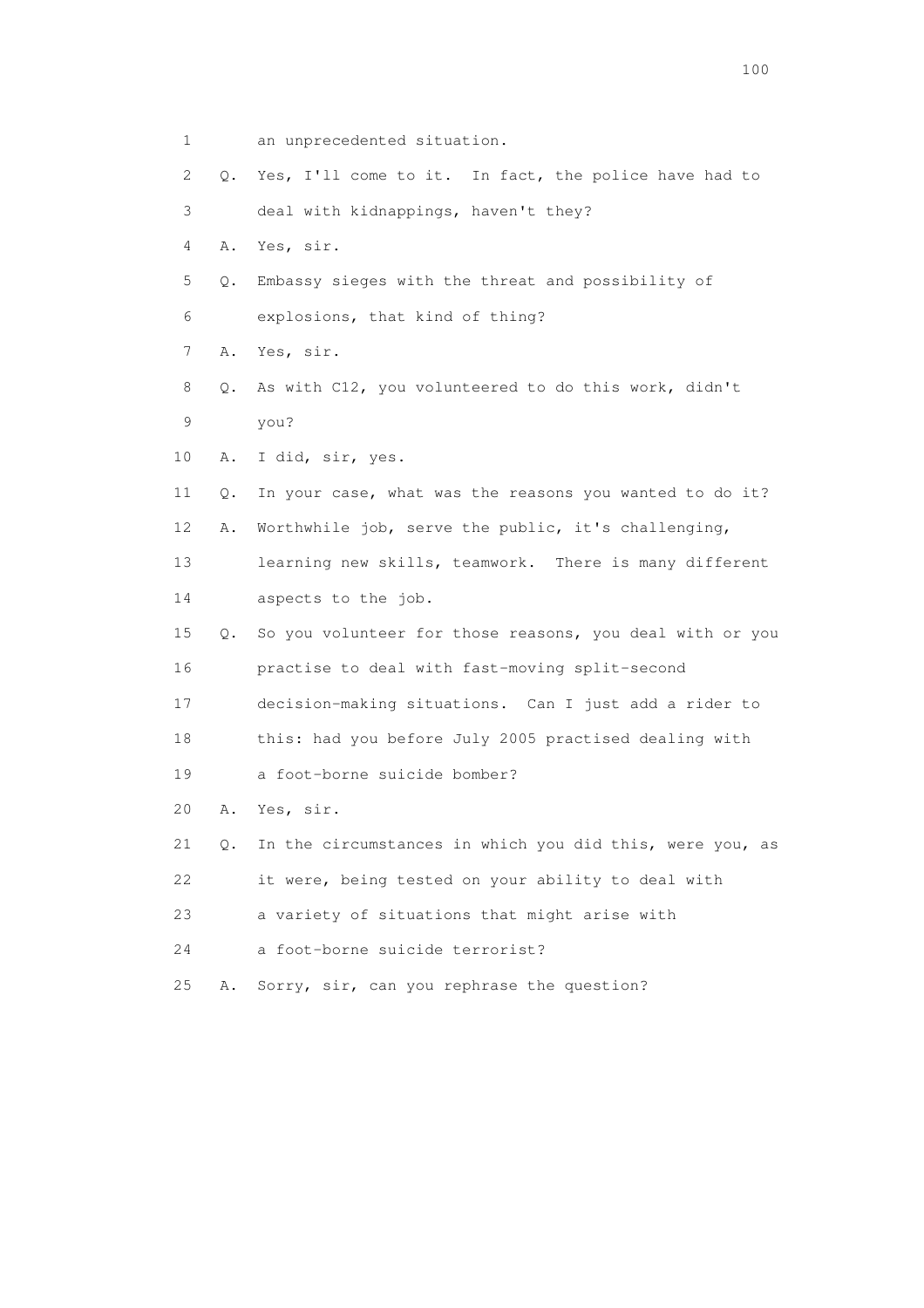1 Q. Yes. In the exercise, I appreciate you hadn't actually 2 confronted a real suicide bomber before, had you 3 practised dealing with a variety of situations that 4 might arise in relation to a potential suicide 5 foot-borne bomber? 6 A. Most of those exercises that we took part in were in 7 relation to vehicle-borne -- 8 Q. Vehicles? 9 A. Vehicle operations. In relation to foot-borne, most of 10 the emphasis was on the mechanics of the delivery of 11 a critical shot. 12 Q. That's exactly what C12 said. It was really about the 13 delivery of the shot, namely if you are going to use -- 14 and I just will interpose the ammunition here -- the 15 hollow tip ammunition which was authorised for that day, 16 had you ever taken it out on a training exercise? 17 A. Yes, sir. 18 Q. If it's in a pistol, or a hand held weapon, it is 19 intended to be used at close quarters in relation to the 20 brain stem, isn't it? 21 A. It is, sir, although I should say that it's 9mm and that 22 can be fired from a carbine such as an MP5. 23 Q. I appreciate, but if you are using the handgun, and 24 that's the weapon of choice, that is intended to be used 25 at close quarters on the brain stem, isn't it?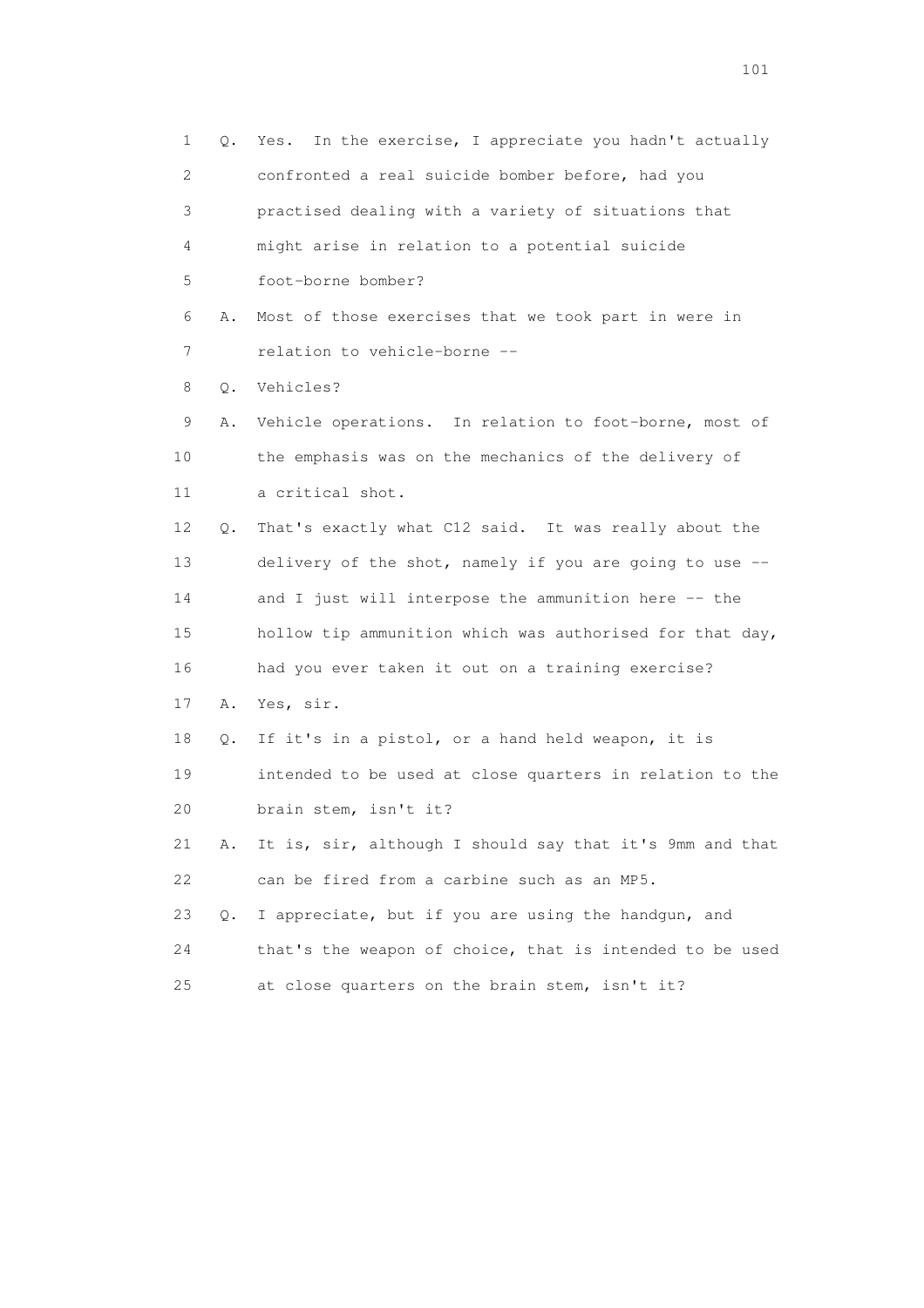1 A. Yes, sir.

| 2  | Q. | Right. Now, the training you had had, is this fair, was  |
|----|----|----------------------------------------------------------|
| 3  |    | dealing with how you might deliver a hand-held, as it    |
| 4  |    | were, critical shot from a hand-held weapon?             |
| 5  | Α. | Yes, sir.                                                |
| 6  | Q. | In other words, were you doing that in relation to some  |
| 7  |    | sort of target or perhaps even a dummy or something of   |
| 8  |    | that kind?                                               |
| 9  | Α. | Yes, sir.                                                |
| 10 | Q. | What I am really more interested in for the purposes of  |
| 11 |    | this case: was there any training on testing your        |
| 12 |    | ability to make an assessment of whether the person to   |
| 13 |    | whom you are going to deliver this critical shot         |
| 14 |    | actually is or poses an immediate threat?                |
| 15 | Α. | That, sir, comes back to what I described as the         |
| 16 |    | conflict management model, and on what we do in most     |
| 17 |    | operations anyway, in the way we assess people.          |
| 18 | Q. | Yes, I am afraid that doesn't quite answer the question. |
| 19 |    | Were you trained in assessing -- and I am dealing with   |
| 20 |    | suicide bombers, it had happened in 2001, we are four    |
| 21 |    | years later, had anybody sat you down and said, "We want |
| 22 |    | to test your ability to assess whether this person       |
| 23 |    | presents an immediate threat or not, how you tell, what  |
| 24 |    | are the sorts of things you are looking for", all that   |
| 25 |    | kind of thing?                                           |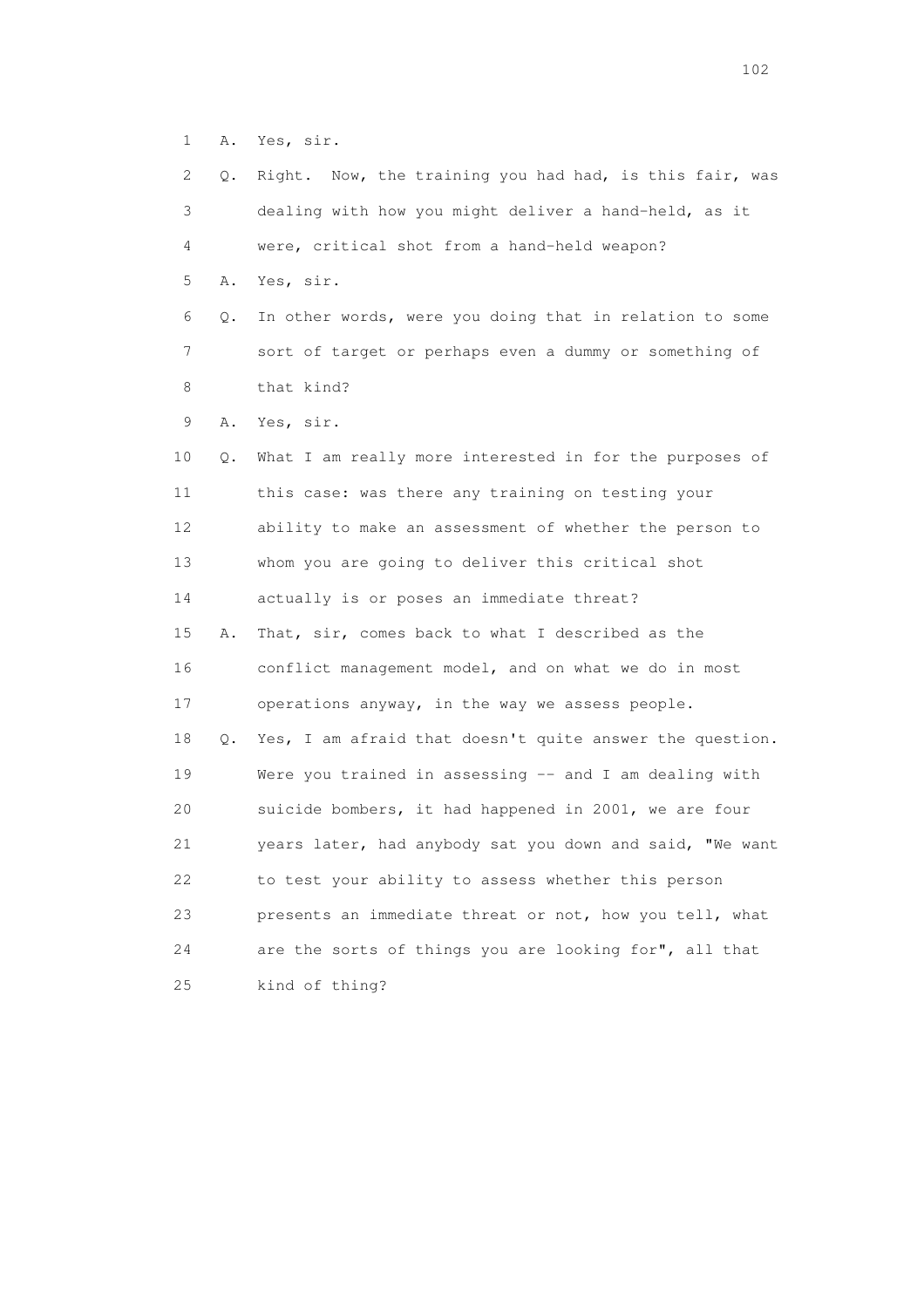1 A. I had been shown the PowerPoint presentations, I had 2 attended lectures, and the types of devices and the 3 effects of those devices were shown to me, sir. 4 Q. So what did you think you had to look for? 5 A. Well, that is an impossible situation, sir, because 6 there are a variety of ways that a device can be 7 carried. 8 Q. So does it come to this: as far as you are concerned, as 9 you can't see it -- sorry, as you may not be able to see 10 anything, how are you going to make an assessment then? 11 A. I understand what you are saying, sir, but if I could 12 refer you back to what I said about the conflict 13 management model, it starts with the information and the 14 intelligence that you receive, but you still have to 15 make an assessment, a threat assessment, at the time. 16 Q. Yes? 17 A. It is a very difficult, almost impossible situation, but 18 you still have to make that. 19 Q. Yes. Are we getting to a situation in your particular 20 case and to some extent C12, but I am asking you, is 21 actually -- leaving aside the information at the moment, 22 I am not ignoring it, can't deal with it all at the same 23 time -- that actually as a firearms officer, it is 24 impossible to make the judgment? 25 A. It is a very difficult situation, I accept that, sir,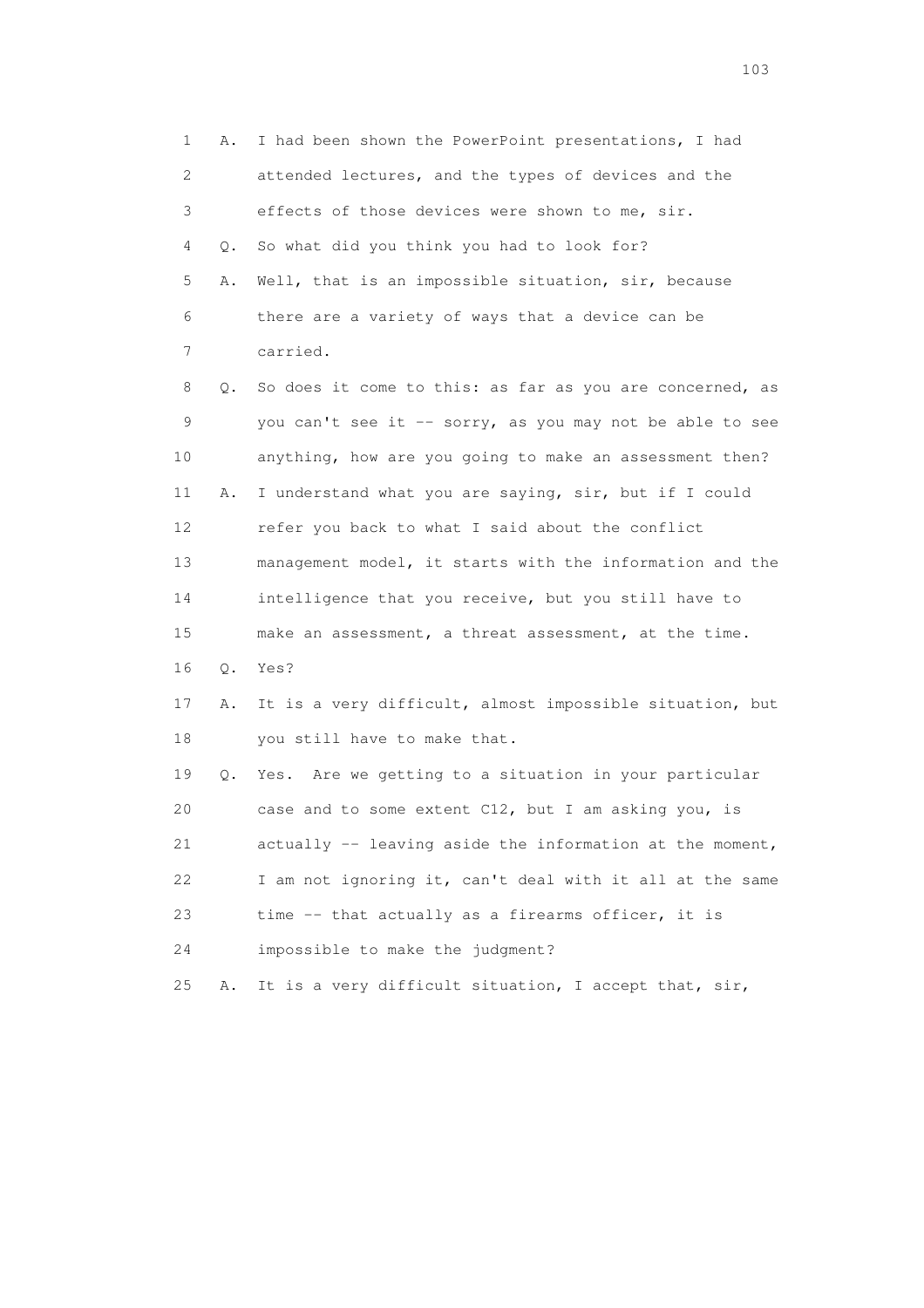1 and that's what I was faced with at the time. But 2 I still have to make that assessment. 3 Q. Well, I am going to come to, obviously, what actually 4 occurred here in the light of your answers and so on up 5 to now. 6 Would you go back to your statement, bottom of 349 7 and the top of 350. Sticking with 349 for the moment, 8 what I want to suggest to you here was the dominating 9 factor was the first part of the answer you just gave. 10 In other words it was the information/intelligence that 11 is contained within the sentence: 12 "I believed that this was a relayed instruction [and 13 so forth] ... was a suicide bomber who had entered the 14 tube in order to blow up a train." 15 I have been through that and you have made your 16 observations about it. So it's clear where I am going 17 after that, I want to suggest that what happened on this 18 day, within a space of minutes, perhaps less, you went 19 straight down the escalator with one object in mind, 20 didn't you? 21 A. No, sir, I did not. 22 Q. The object was, I suggest, to kill the man who you 23 thought, because of the way you interpreted what you had 24 been told, was actually a suicide bomber that day who 25 was about to blow up the train. Now, is that right?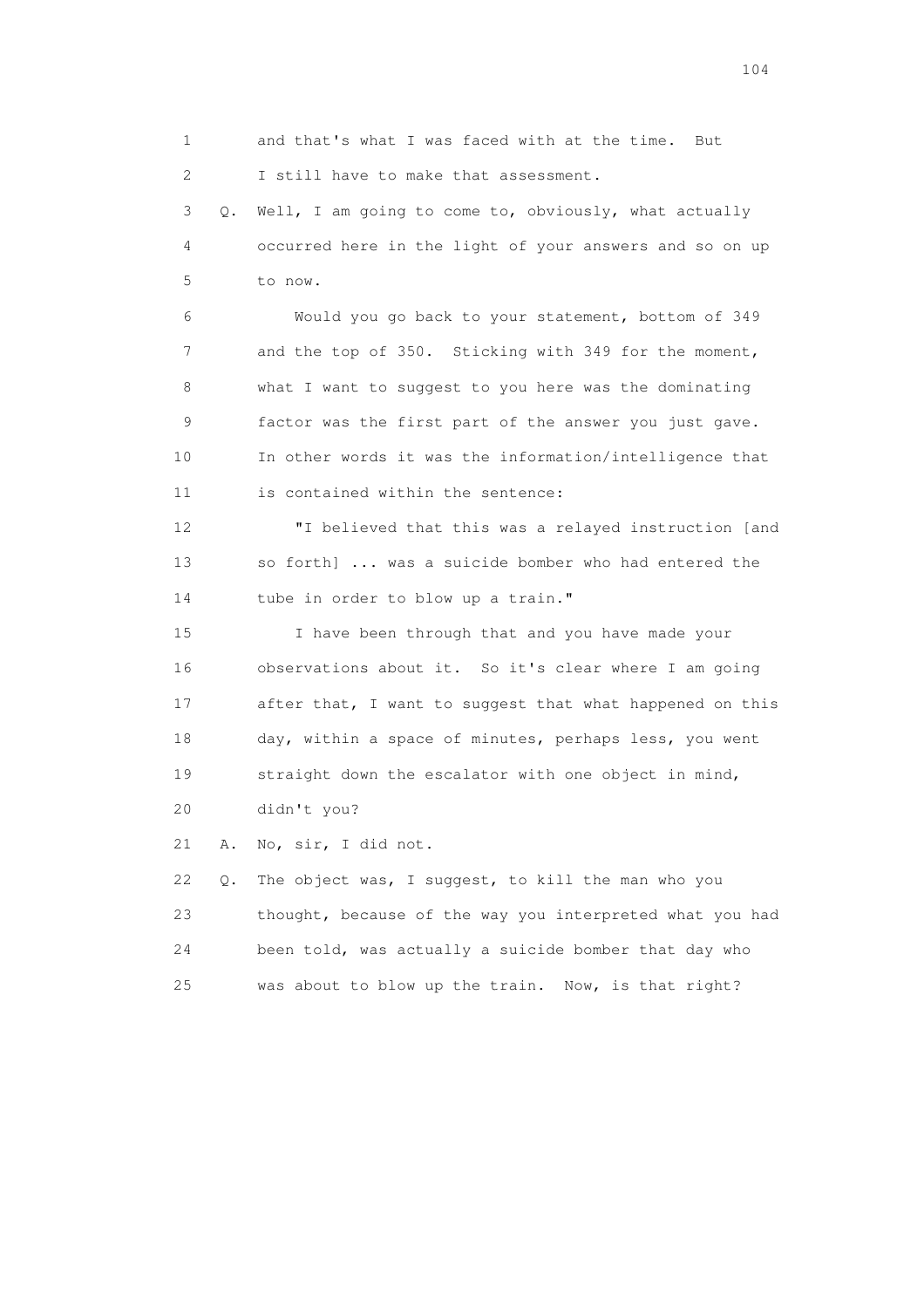1 A. No, sir.

| 2  | Q. | Let us see how you put it to begin with. At the bottom  |
|----|----|---------------------------------------------------------|
| 3  |    | of the page, you say there was a train stationary. You  |
| 4  |    | see the man in the doorway. Over the page to 350.       |
| 5  |    | Before we go through it, what you said to begin         |
| 6  |    | with, not what you are saying here, what you said to    |
| 7  |    | begin with in this statement about what happened next,  |
| 8  |    | but I just want to extract these things.                |
| 9  |    | First of all, do you agree that neither you nor C12     |
| 10 |    | had any police identification markings on as you walked |
| 11 |    | up the platform towards the double doors you went in?   |
| 12 | Α. | Yes, sir, that's true.                                  |
| 13 | Q. | Do you also agree that before you announced the words,  |
| 14 |    | "Armed police", as you had the gun to his head, neither |
| 15 |    | you nor C12 had issued any challenge to the effect that |
| 16 |    | you were armed police, had you?                         |
| 17 | Α. | I cannot speak for C12 but in my case, that is true,    |
| 18 |    | yes, sir.                                               |
| 19 | Q. | I think I want to put it in your case, because you are  |
| 20 |    | a trained officer. Had you worked with C12 before?      |
| 21 | Α. | Yes, sir.                                               |
| 22 | О. | You knew him well?                                      |
| 23 | Α. | Yes, sir.                                               |
| 24 | О. | Worked as a team?                                       |
| 25 | Α. | Yes, sir.                                               |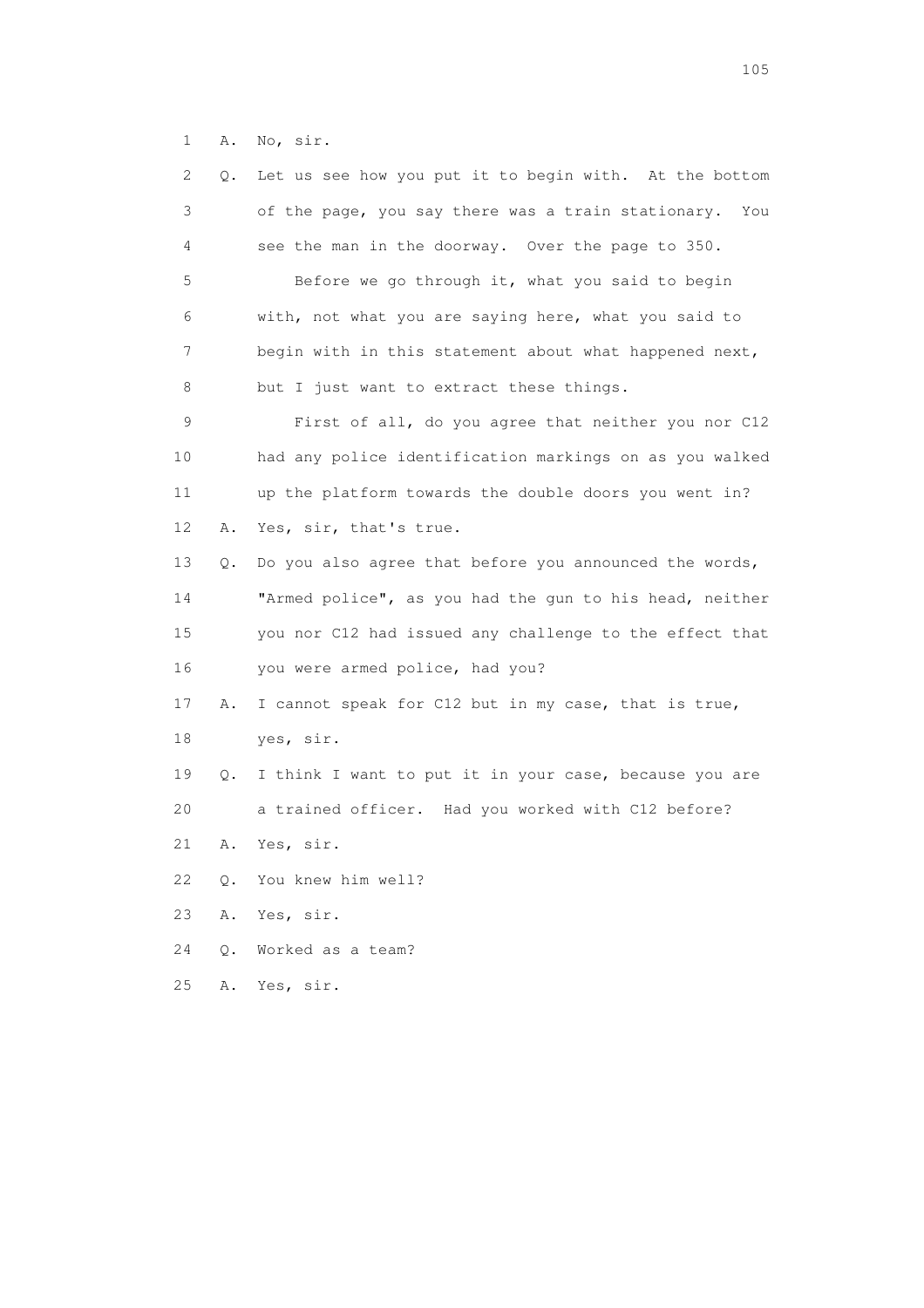1 Q. Clearly working as a team, you would need to be 2 conscious of what other team members were doing as well 3 as yourself, particularly when you are about to approach 4 a target; you are trained to be conscious of what your 5 team member is doing, aren't you? 6 A. You are, sir, but in that situation, my focus was on the 7 threat. 8 Q. Yes, I dare say it was, and I am not suggesting you 9 weren't focused on the threat, but focused as I suggest 10 you must have been, do you also agree that neither of 11 you, before in fact you got on top of Jean Charles 12 de Menezes, brought your guns up to the face of this man 13 on his feet, did you? 14 A. I can't speak for C12. I can tell you that I was 15 bringing my weapon up. 16 Q. Were you? 17 A. Yes, sir. 18 Q. Just look at your statement on that point. Is there any 19 suggestion that you were bringing it up? 20 A. (Pause). I have not written it in my statement. 21 Q. No. I suggest that's one of the additions, because you 22 have heard what C12 has told this jury, so you are now 23 saying you were about to do the same, bring your gun up, 24 and you have never mentioned that before, have you? 25 A. It's not in my statement, but that is what happened,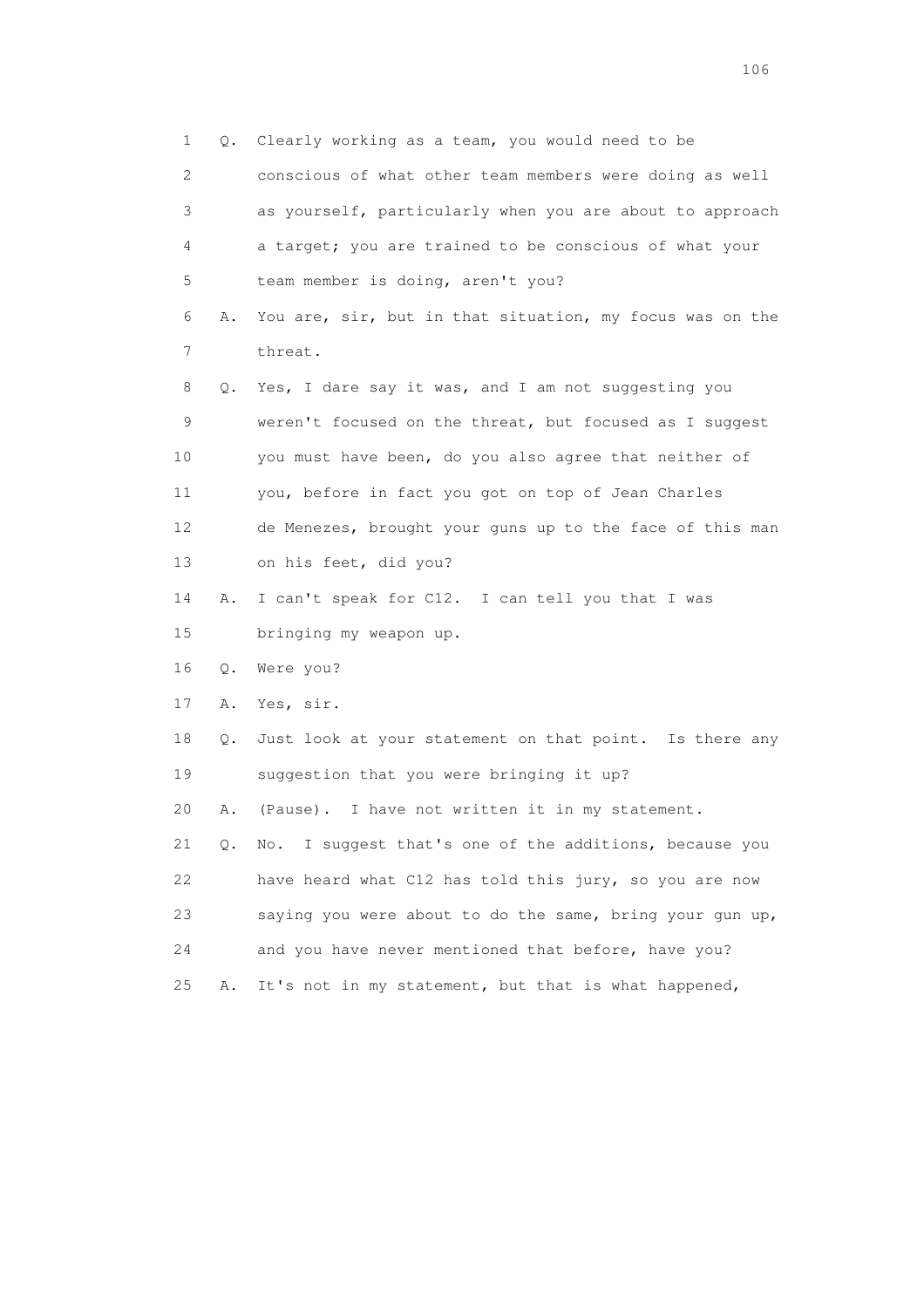| $\mathbf 1$ |    | sir.                                                     |
|-------------|----|----------------------------------------------------------|
| 2           | Q. | You were interviewed by the IPCC as well, weren't you?   |
| 3           | Α. | Yes, sir.                                                |
| 4           | Q. | You chose not to answer any questions on legal advice,   |
| 5           |    | and that you had nothing to add to this statement,       |
| 6           |    | effectively that's what you said, isn't it?              |
| 7           | Α. | Yes, sir, that's true.                                   |
| 8           | Q. | If C12 is just alongside you, as you go through the      |
| 9           |    | doors, as you have described he is, he's to your right,  |
| 10          |    | Ivor's to your right; yes?                               |
| 11          | Α. | Yes, sir.                                                |
| 12          | Q. | You are providing a phalanx across the door, as you      |
| 13          |    | said, to prevent anybody getting out of the door?        |
| 14          | Α. | Yes, sir.                                                |
| 15          | Q. | I suggest that if Charlie 12 had shouted, "Armed police" |
| 16          |    | and raised his gun as he demonstrated here into the face |
| 17          |    | or towards the face, you can hardly, if you are focusing |
| 18          |    | on the target, have missed that, can you?                |
| 19          | Α. | I disagree with you, sir.                                |
| 20          | Q. | I want to suggest what was going on here, so<br>I see.   |
| 21          |    | far, no identification on your account and his, no shout |
| 22          |    | of warning of, "Armed police", nobody says any kind of   |
| 23          |    | instruction like, "Stand still", do they?                |
| 24          | Α. | Sorry, sir, your question was in several phases.<br>Can  |
| 25          |    | you break that down, please?                             |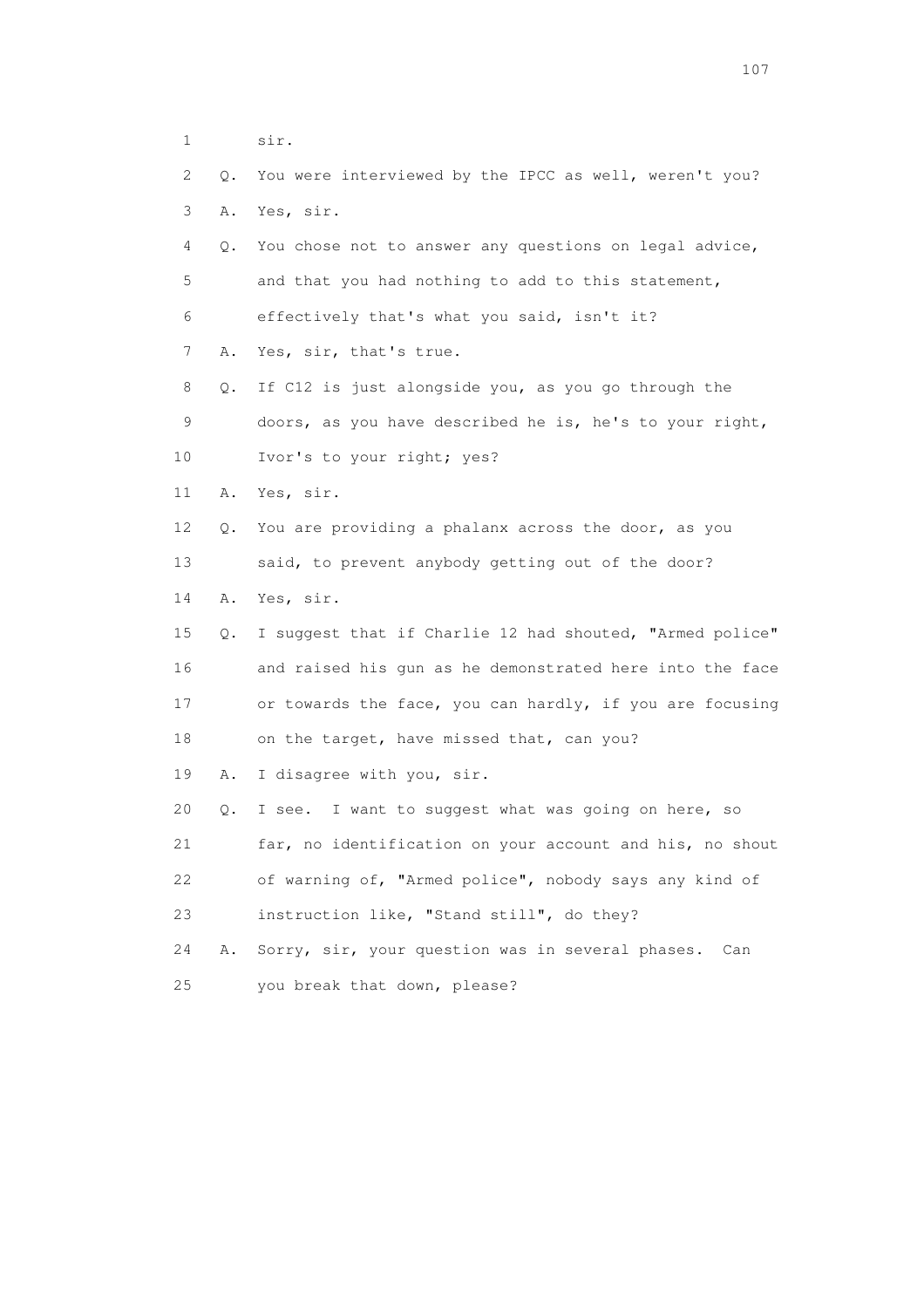1 Q. Certainly. Did either of you, you or C12, order this 2 man to stand still, two words? 3 A. I can tell you that I didn't, sir. 4 Q. No. You certainly didn't hear him do that, did you? 5 A. I didn't, sir. 6 Q. Or the words, simply spoken, "Hands up"? 7 A. I never said that, sir, no. 8 Q. Just pause for a moment. Why did you not say any of 9 this? 10 A. I didn't have time, sir. 11 Q. It takes but the seconds I have just used to say it, 12 doesn't it? 13 A. I didn't have time, sir. That's the truth. 14 Q. You are not saying you didn't have the presence of mind 15 or that you didn't have the training or it was too fast, 16 are you, in that sense? 17 A. I'm focusing on the threat, sir. I did not have time. 18 Q. Let us just deal with, and so I have made it clear, 19 I hope, to you, the object was clear, I suggest, in your 20 mind was a covert approach and a shooting without 21 warning, or at least a warning that was so late it was 22 meaningless. Do you follow? 23 A. I follow, but I don't agree. 24 Q. Because what was the threat that you saw? 25 A. As I have said, sir, the threat starts with the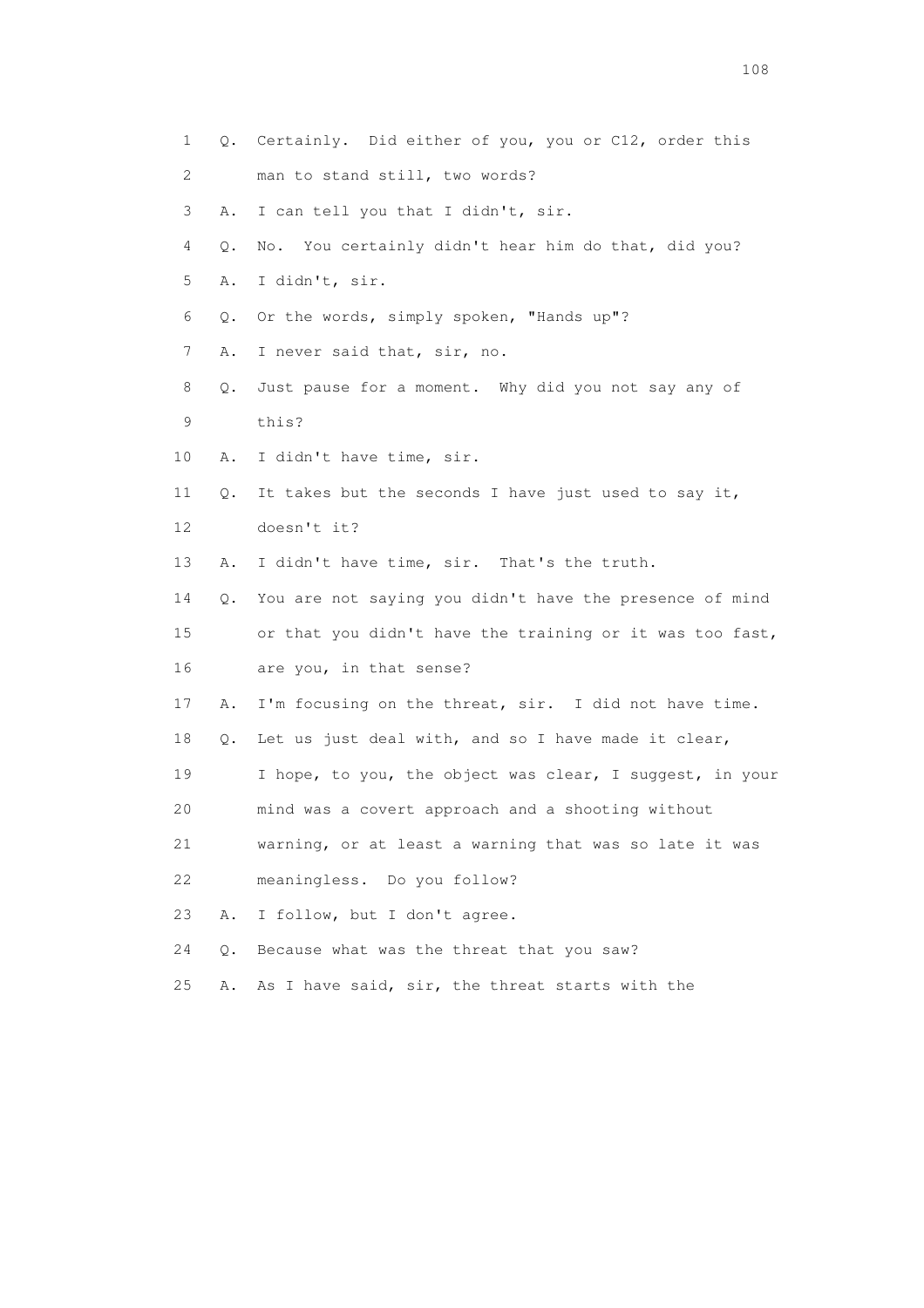| 1                         |    | information and the intelligence, and the fact that this |
|---------------------------|----|----------------------------------------------------------|
| $\mathbf{2}^{\mathsf{I}}$ |    | man had been identified as Hussain Osman.                |
| 3                         | Q. | Yes?                                                     |
| 4                         | Α. | Hussain Osman had committed or had attempted to commit   |
| 5                         |    | murder the day before.                                   |
| 6                         | Q. | Yes?                                                     |
| 7                         | Α. | So I had that in the back of my mind, but when I went    |
| 8                         |    | down there, I didn't -- I genuinely didn't know what     |
| 9                         |    | I was going to do and I still had to make an assessment. |
| 10                        | Q. | Were you intending primarily to arrest him with          |
| 11                        |    | a critical shot?                                         |
| 12                        | Α. | I didn't know what I was going to do. The intention was  |
| 13                        |    | to intercept and arrest.                                 |
| 14                        | Q. | How could you possibly use your weapon, which is         |
| 15                        |    | primarily for a critical close quarter shot? How could   |
| 16                        |    | you use it without being right up against him?           |
| 17                        | Α. | The weapon can be used for a number of different things, |
| 18                        |    | sir, and that may include pointing at someone and not    |
| 19                        |    | shooting.                                                |
| 20                        | Q. | Which of course you now say you were about to do, to     |
| 21                        |    | bring it up, were you?                                   |
| 22                        | Α. | I was in the process of doing that, sir, yes.            |
| 23                        | Q. | Just concentrating on what he did, what's the<br>I see.  |
| 24                        |    | threat posed by him, besides the information you had?    |
| 25                        | Α. | Besides that, sir, it was when I first saw him, I, based |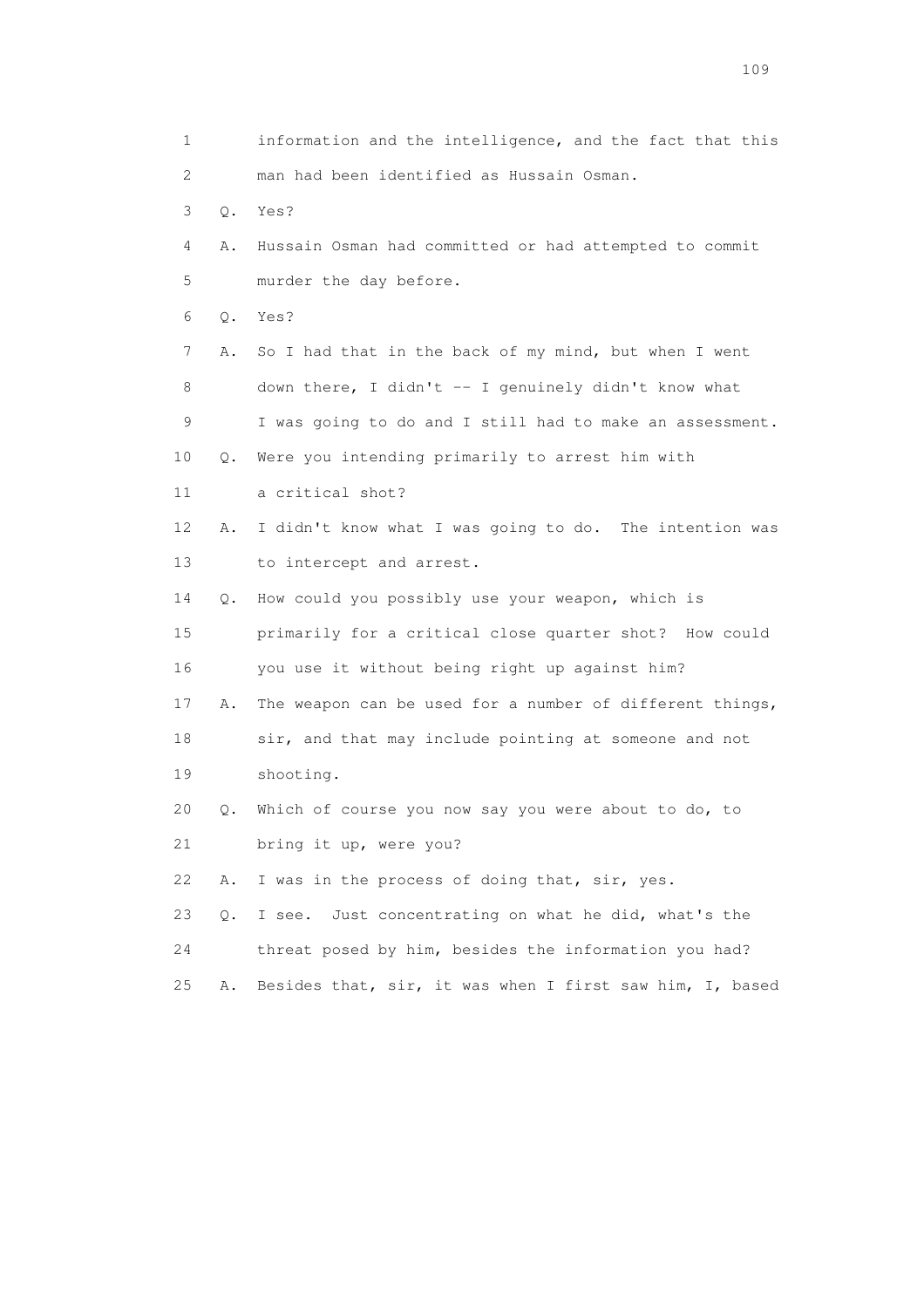1 on the briefest glimpse, I thought I saw that the jacket 2 was bulky. 3 Q. Right -- 4 A. And also the fact that he stood up and that he advanced 5 towards me very quickly, that was a threat. 6 Q. Just dealing with those two facets of this. Did you 7 notice anyone else getting up? 8 A. No, sir. 9 Q. If Ivor had mistakenly pointed at someone else as he 10 turned round, and they got up, would you have shot them? 11 A. Sir, there was no doubt whatsoever who Ivor was 12 indicating to. 13 Q. But if he had made a mistake and pointed out another 14 man, like himself wearing a denim jacket, would you have 15 gone straight across and shot him in the head? 16 A. No, sir. 17 Q. Why not? 18 A. Because that would not be enough. There was more 19 besides, and I have described what had happened after 20 Ivor, and I must stress there was no doubt whatsoever 21 about who he was identifying. 22 Q. I'm not suggesting there is any doubt about who he was 23 identifying. The two facets you have indicated are: 24 a bulky jacket, and he advanced towards you. Well, now, 25 so far as the bulky jacket, I do not want to take a lot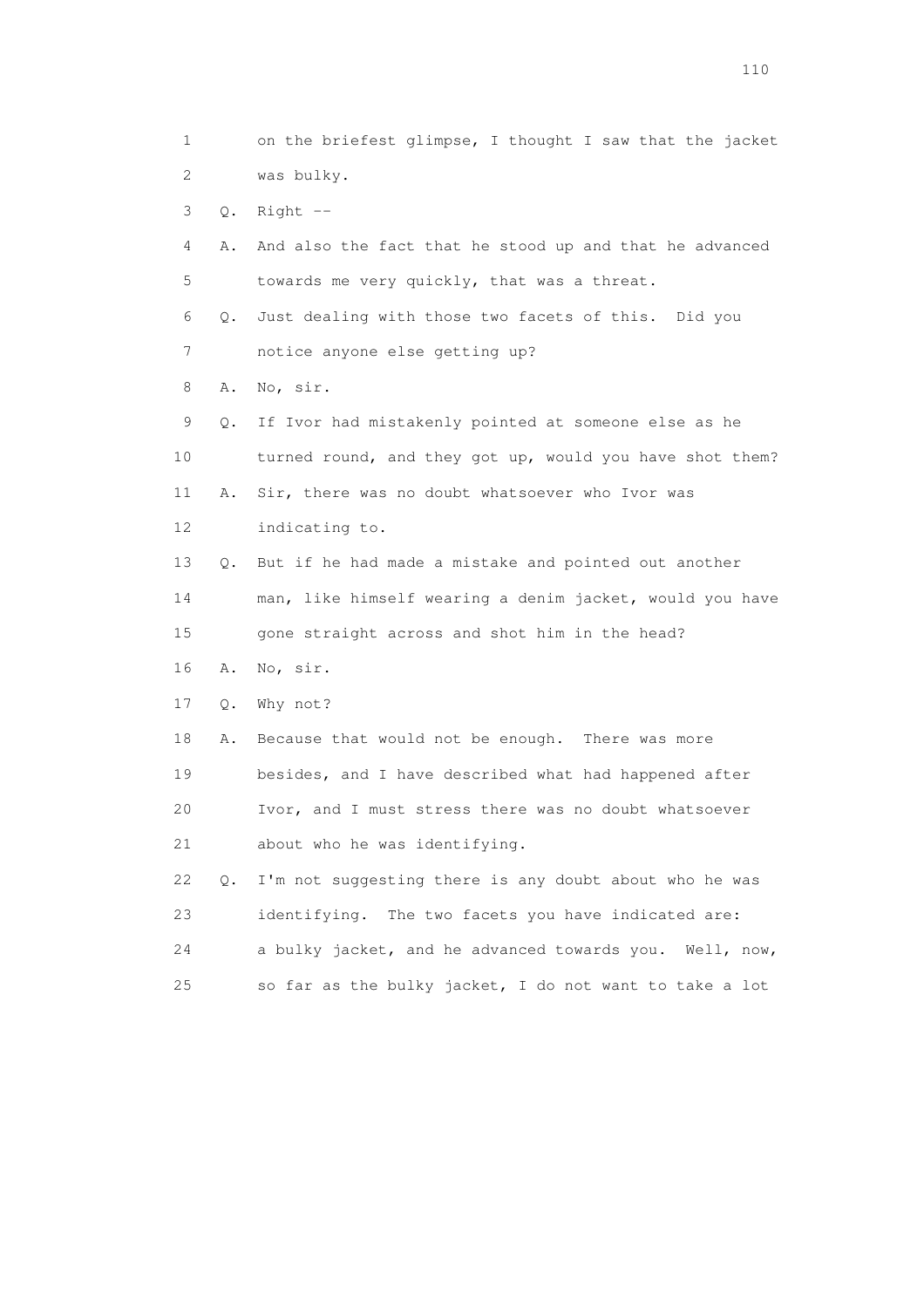1 of time over this, but that was an independent 2 recollection of yours, was it, not something you had 3 agreed or assessed with C12? 4 A. No, sir, that's how I remembered it. A bulky -- 5 Q. Yes, all right. Now, you have been shown already 6 tab 59, and at this stage I am not going to go through 7 it, but we have other photographs, but just bear with 8 me. Tab 59, please, again, it's on the screen. I want 9 to suggest to you, as it comes up -- it can't be brought 10 up. All right. 11 Tab 59. I have a copy here. (Handed) 12 I think the jury have it. I'm going to pass you 13 mine. 14 A. Thank you, sir. 15 Q. You have seen this this morning. There are a number of 16 points I want to make. First of all, this was just 17 an ordinary denim jacket, wasn't it? 18 A. Yes, sir. 19 Q. I want to also suggest from all the photographs, and we 20 are going to have some other stills so the jury can see 21 more of them, in every still and every shot the jacket 22 is undone, and you have got it on the tabs there, the 23 left-hand side and the right-hand side. It's undone. 24 Do you follow? 25 A. I follow, sir, yes.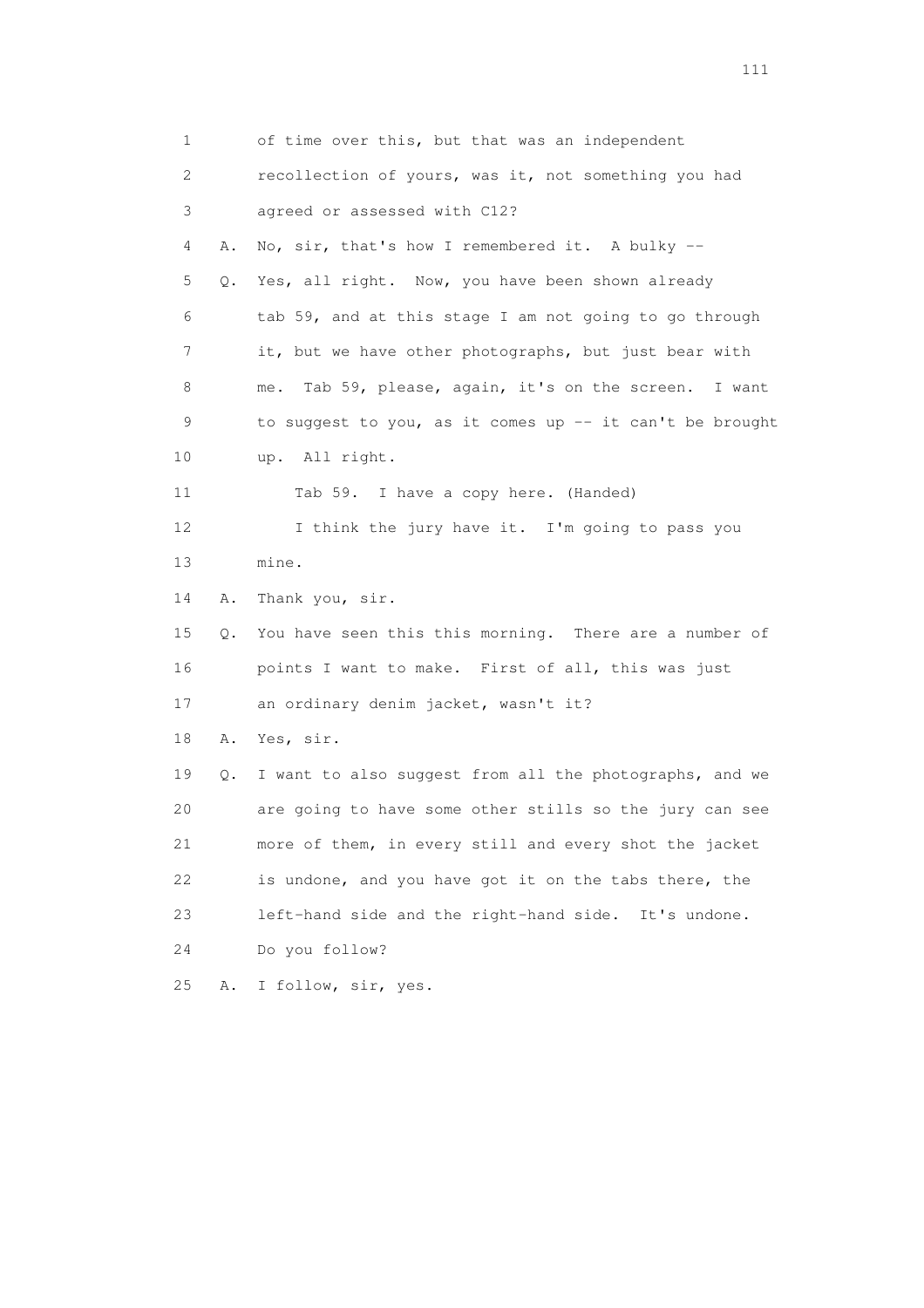1 Q. Can you also judge from the photographs, and it can be 2 agreed in any event, that Mr Jean Charles de Menezes 3 wasn't a particularly overweight or obese or heavy 4 build, was he? 5 A. No, sir. 6 Q. I am going to ask you and the jury, because it's here 7 and the family are aware of this, and I am also saying 8 it slowly in case they don't want to remain, we actually 9 have the jacket, as Mr Hilliard earlier indicated. 10 I would like the jacket to be uncovered. It's just 11 there to the right. 12 SIR MICHAEL WRIGHT: Yes. Just before we do that too 13 precipitately, Mr Mansfield -- 14 MR MANSFIELD: I have warned the family. 15 SIR MICHAEL WRIGHT: I know, but forgive me, I do not want 16 to be a nuisance about this, but if you could ask 17 Ms Wistrich or Ms Hill, just to warn the family now, 18 please, that it's about to be produced, would they like 19 to leave. 20 MR MANSFIELD: Yes. We have taken -- 21 SIR MICHAEL WRIGHT: I fully accept that, I just want it 22 brought to their attention. 23 MR MANSFIELD: I see. (Pause) 24 Thank you very much. I wonder if it could be 25 uncovered.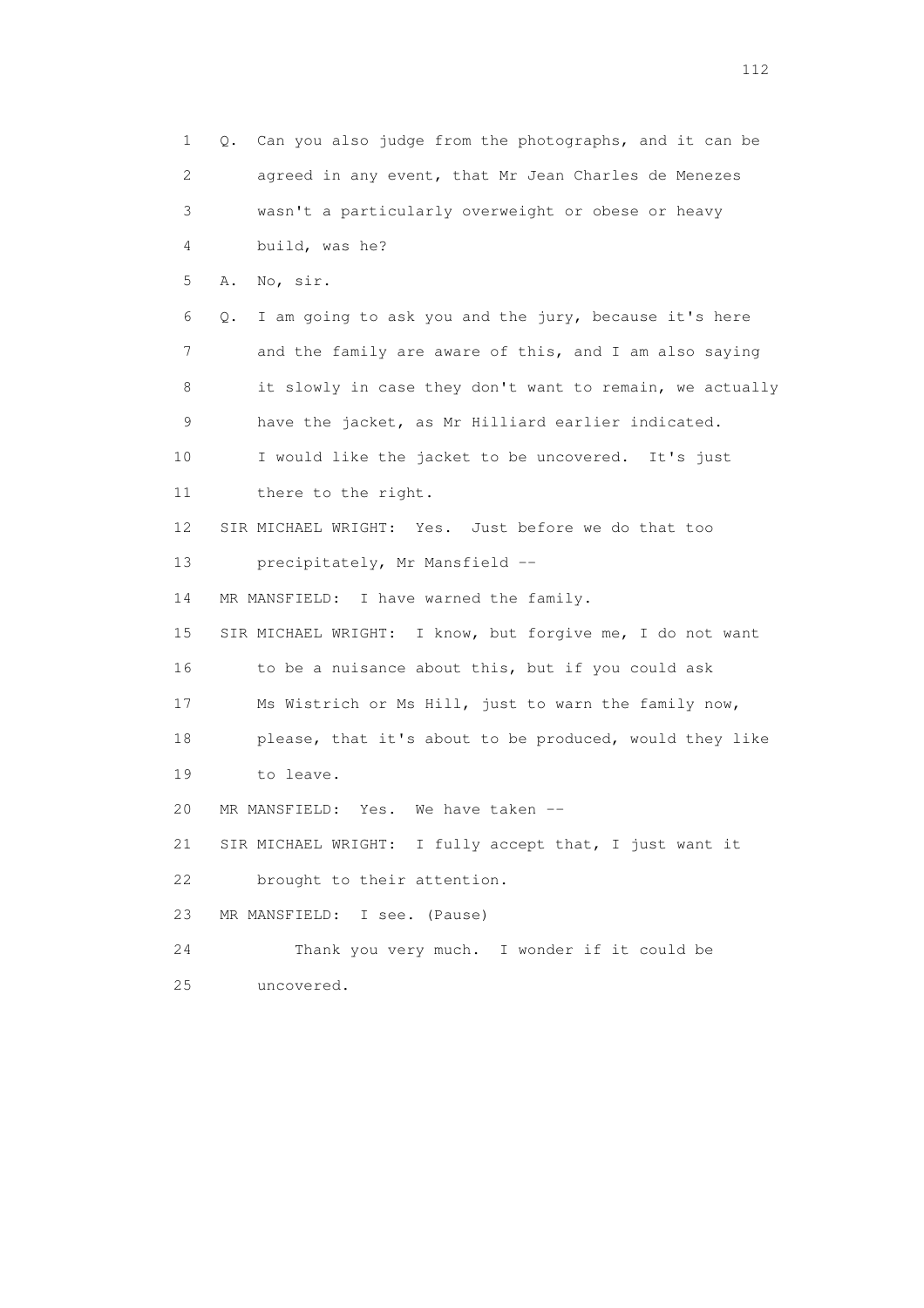1 SIR MICHAEL WRIGHT: It must stay in its plastic cover, I am 2 afraid. 3 MR MANSFIELD: I wonder if it could just be suitably placed 4 perhaps on the floor in front of the jury so they can 5 see it, or held up. 6 SIR MICHAEL WRIGHT: Ladies and gentlemen, you will 7 appreciate for obvious reasons it mustn't be touched, 8 not because of any esoteric reason but there is a health 9 hazard involved, so it must be kept in its plastic 10 cover. If it's ever taken out you will have to be given 11 gloves. 12 MR MANSFIELD: May I also indicate that the T-shirt 13 underneath is not the T-shirt but it's a similar one, 14 it's not the one that's in the photographs. 15 SIR MICHAEL WRIGHT: Thank you. 16 MR MANSFIELD: If the jury want a better view of it, then 17 Mr Reynolds might be kind enough to pick it up and 18 perhaps take it towards the jury so that they can see. 19 (Pause) 20 SIR MICHAEL WRIGHT: Would you like to see the back of it as 21 well. (Pause). Thank you. 22 MR MANSFIELD: If it could be shown to the witness as well, 23 because he probably hasn't seen it since. 24 SIR MICHAEL WRIGHT: Has everybody seen enough? Thank you. 25 MR MANSFIELD: Yes, I wonder if it could kindly go back in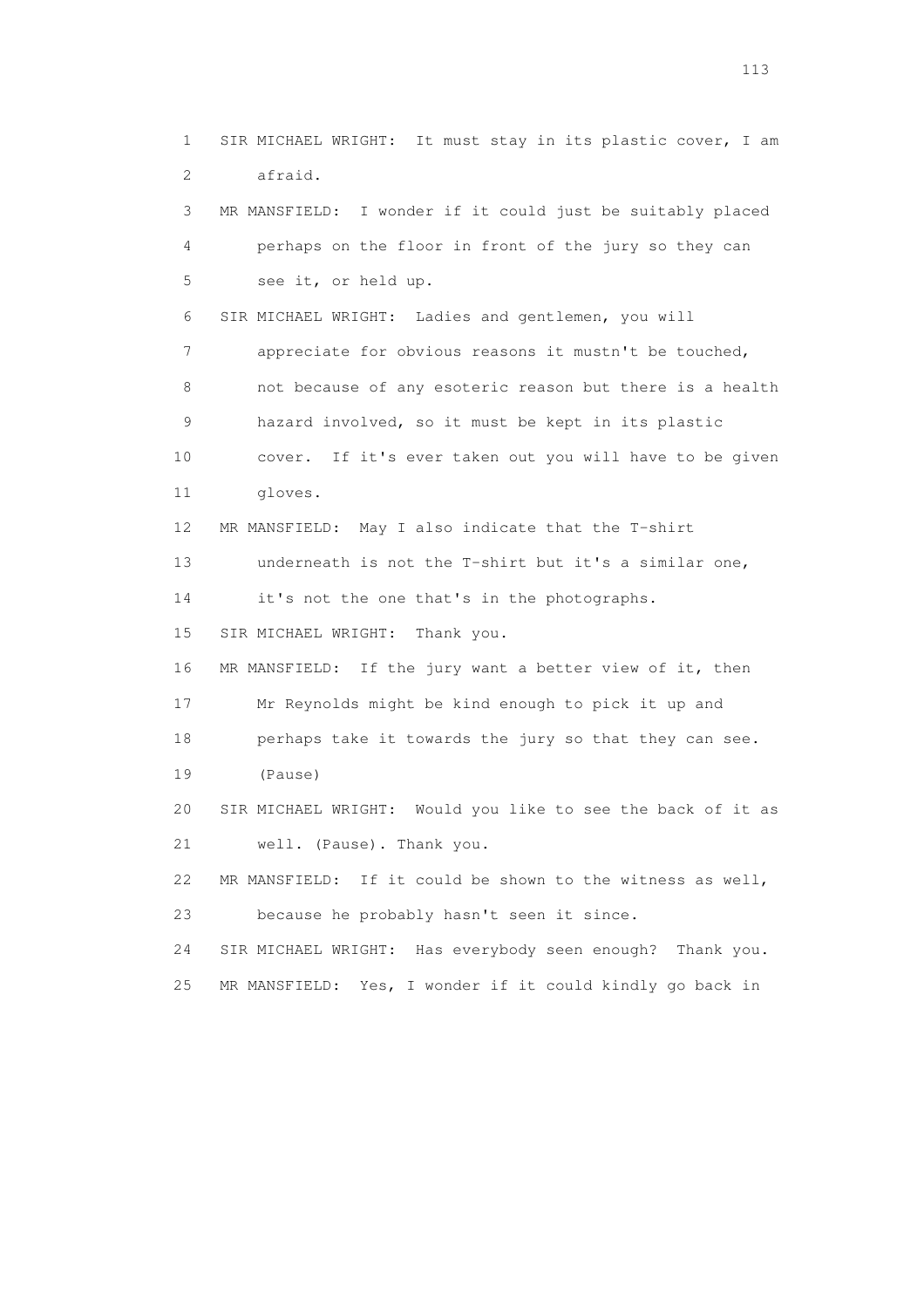1 its brown bag.

| 2  |       | What I want to suggest to you is that that               |
|----|-------|----------------------------------------------------------|
| 3  |       | description you have given to it is one you have had to  |
| 4  |       | make up since to explain why you shot an innocent man;   |
| 5  |       | do you follow?                                           |
| 6  | Α.    | I follow, but I do not agree with what you are saying,   |
| 7  |       | sir.                                                     |
| 8  | Q.    | Because one of the things that in your model management, |
| 9  |       | or whatever it's called, was of course bulky clothing    |
| 10 |       | inappropriate for the season, might be concealing        |
| 11 |       | something. Was that a feature of the training?           |
| 12 | Α.    | That's not part of the conflict management model, sir -- |
| 13 | Q.    | No, was it part of any part of your training?            |
| 14 | Α.    | Sorry, sir, can you rephrase the question?               |
| 15 | $Q$ . | Yes. Was any part of your training -- and I appreciate   |
| 16 |       | conflict management is about the management of           |
| 17 |       | conflict -- was there any part of your training for      |
| 18 |       | dealing with suicide bombers that one thing you might    |
| 19 |       | want to look at is the nature of the clothing,           |
| 20 |       | particularly if it's bulky, out of season when it's very |
| 21 |       | hot, somebody is wearing a bulky jacket or if it's       |
| 22 |       | a woman, something more bulky in terms of their upper    |
| 23 |       | clothing. Were you told to look for that?                |
| 24 | Α.    | What you are referring to, sir, there, is in relation to |
| 25 |       | spontaneous response under Operation Kratos and a number |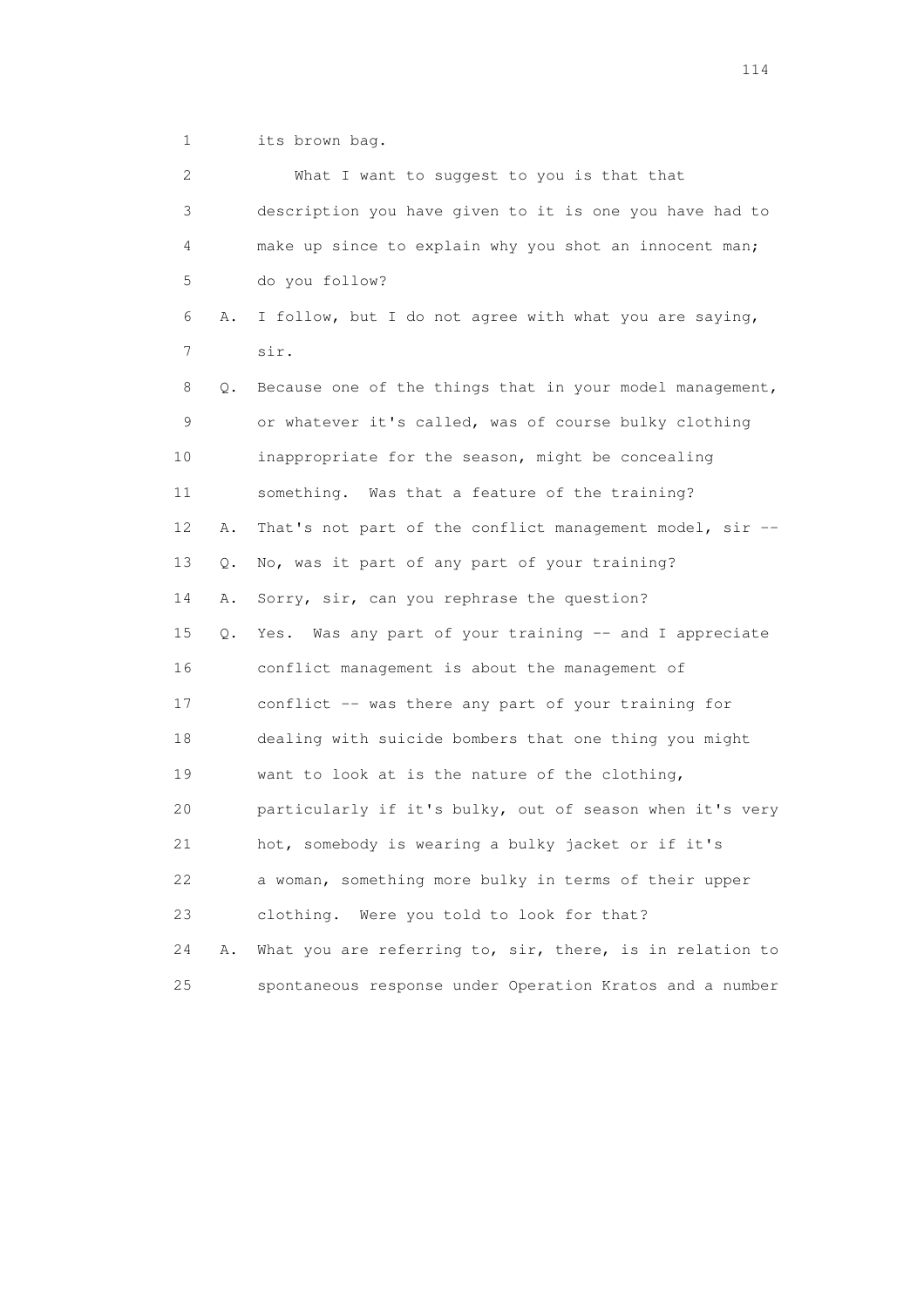1 of things that you may look for. 2 SIR MICHAEL WRIGHT: It's a recognition technique, is it? 3 A. Yes, sir, it's part of a long list of things that he is 4 talking about, sir. 5 MR MANSFIELD: I appreciate the police have this, if I may 6 call it, rather rigid division between spontaneous and 7 Clydesdale, and of course, can we just do away with the 8 label for a moment. If you are dealing with a suicide 9 bomber, however they have got to the position they are 10 in, one of the things I think you are agreeing, one of 11 the recognition criteria is bulky clothing? 12 A. Yes, sir. 13 Q. Right. Is that why you stuck it in there, in your 14 statement? 15 A. It's in there because that's what I remember, sir. 16 Q. Of course, today you have elaborated, even, haven't you? 17 About where you saw the bulkiness? 18 A. This is the first time that I have been asked to give my 19 account of what happened and that's what I am doing. 20 Q. Can you honestly today -- well, it's not the first time. 21 On advice you were asked before but you chose not to 22 answer the questions, on advice. So it's not the first 23 time? 24 A. This is the first time I have given an account of what 25 happened, sir.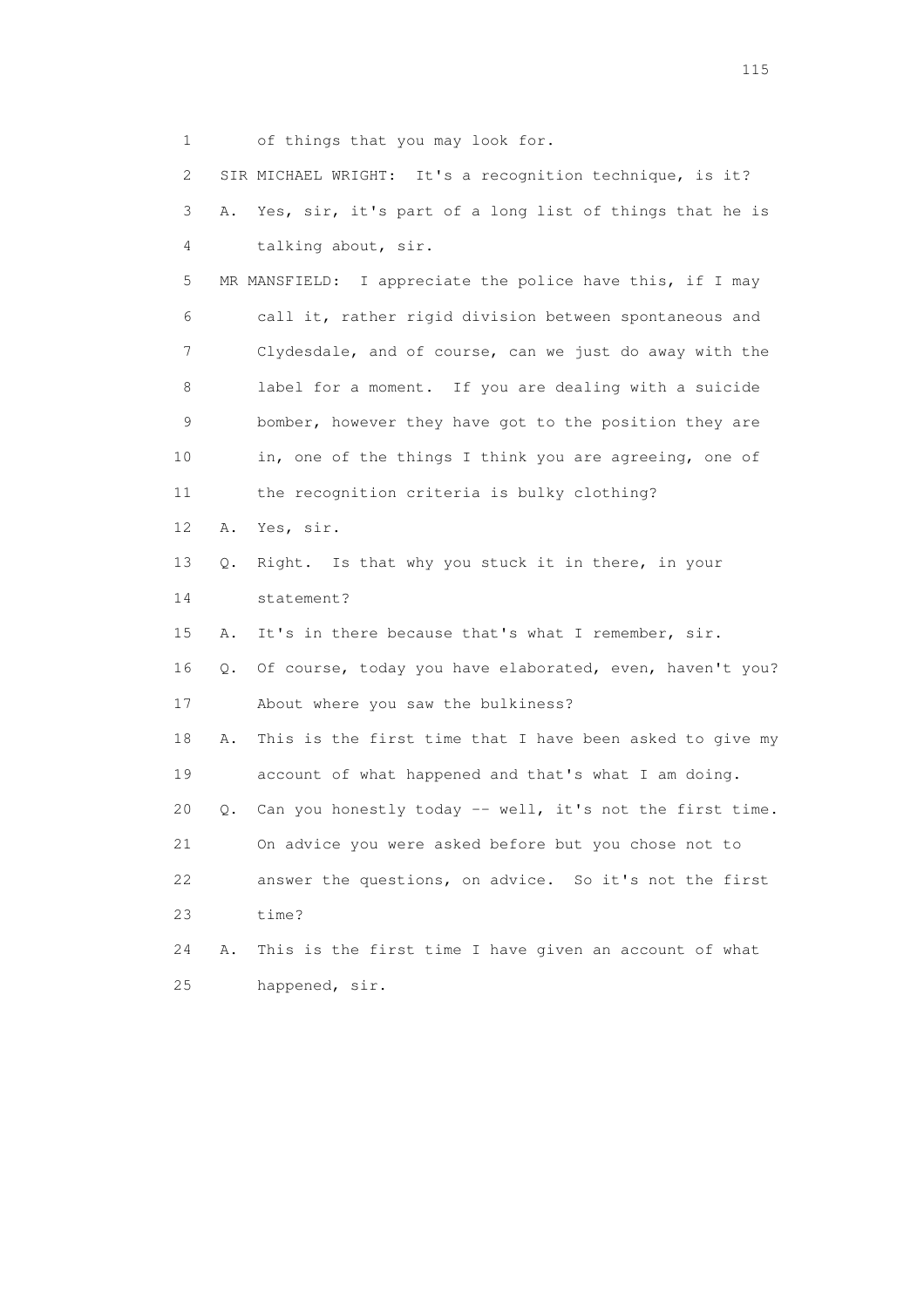1 Q. But you did in your statement obviously as well?

2 A. Yes, sir.

 3 Q. Are you really saying to this jury this amount of time 4 since, three years on, that you remember the bulky 5 nature of the jacket was, as you put it to Mr Hilliard, 6 lower front and side?

7 A. Yes, sir.

 8 Q. That's how you remember it, as he's sitting there, in 9 a glance which you say hasn't even given you time to 10 say, "Sit down, stand still" or anything, you have 11 noticed all that, have you?

 12 A. Yes, sir, but as I have explained, it was a brief 13 glimpse and this incident was over very, very quickly. 14 Q. Could you, now you have seen the jacket, do you think 15 you could have been wrong about that, even that? 16 A. Obviously, sir, I was wrong. I killed an innocent man, 17 but that's what I believed at the time. 18 Q. I am going to come a little later to your reflections

 19 about what's gone wrong here. But that's one aspect, 20 that's the jacket. Then you say, just look at your 21 statement, I'll pause for a moment. We are now in the 22 statement, page 350, moving on from the bulky jacket: 23 "This male was sitting in the second seat away from 24 the glass partition by the opposite doorway. He got up

25 and advanced towards us with his hands down by his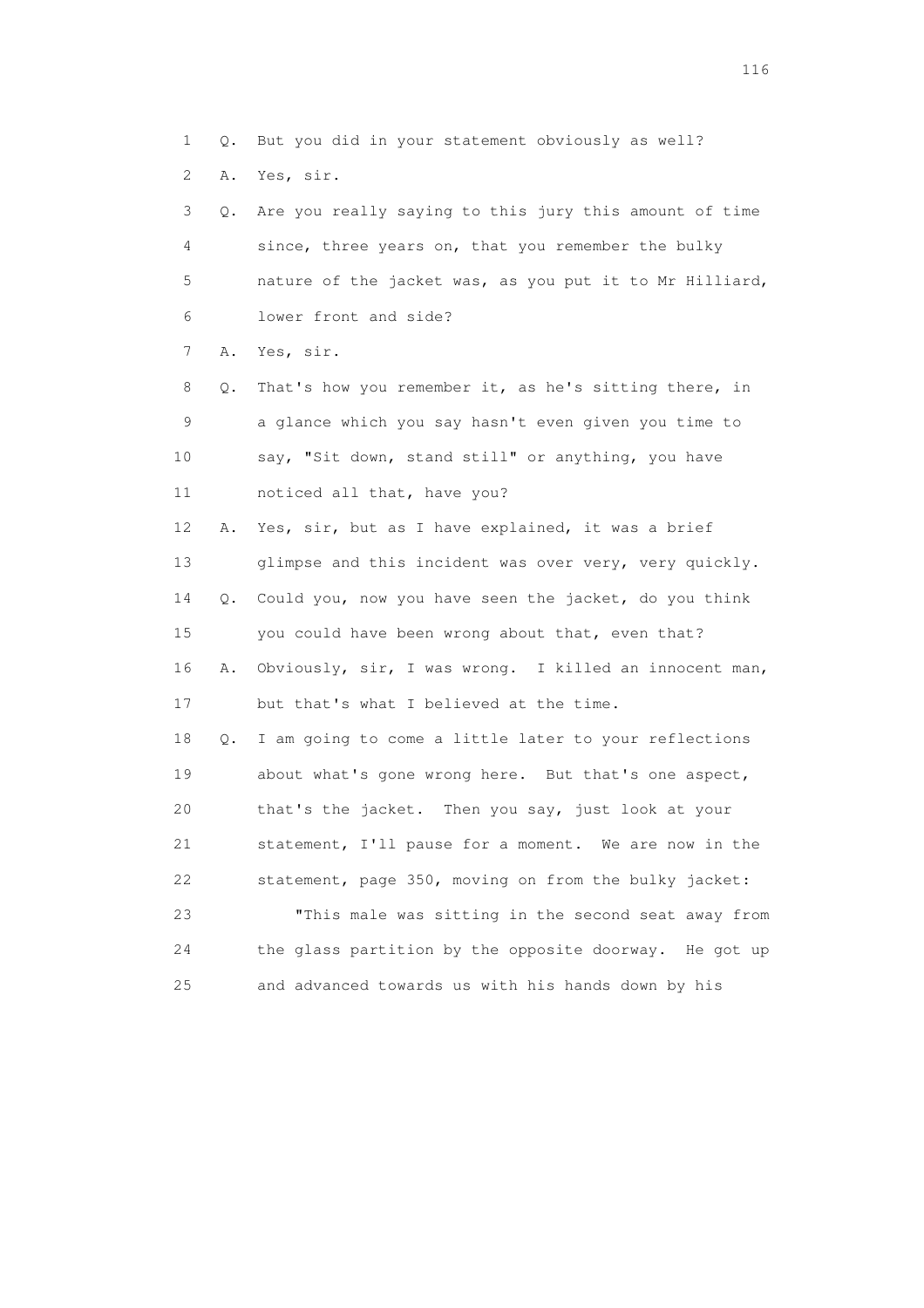1 side."

|    | 2       | Now, what is so threatening about that?                  |
|----|---------|----------------------------------------------------------|
|    | 3<br>Α. | At the time, sir, I didn't have much, but I was looking  |
|    | 4       | for his hands, that I anticipated that that is the way   |
|    | 5       | he would detonate any device, so I was looking to his    |
|    | 6       | hands to see what they were doing.                       |
|    | 7<br>Q. | In fact, you see, all that your statement says about his |
|    | 8       | hands, although you are now saying something more about  |
|    | 9       | his hands, I'll come to that, all you put in the         |
| 10 |         | statement is his hands are down by his side.<br>That's   |
| 11 |         | pretty innocuous, isn't it?                              |
| 12 | Α.      | That's what is in my statement, sir.                     |
| 13 | $Q$ .   | That's pretty innocuous as it stands, isn't it?          |
| 14 | Α.      | Sorry, sir, can you explain what you mean?               |
| 15 | Q.      | Yes. Having -- as you get out of your seat, having been  |
| 16 |         | indicated by somebody else, towards men who are not      |
| 17 |         | saying who they are, because they have not announced     |
| 18 |         | that they are armed police, according to you and your    |
| 19 |         | recollection, they have not issued any instructions and  |
| 20 |         | he gets up out of his seat and he has his hands down by  |
| 21 |         | his side, how do you interpret that as a threat?         |
| 22 | Α.      | Sir, you are breaking down an incident that happened     |
| 23 |         | very, very quickly. That is one aspect of more than one  |
| 24 |         | that happened.<br>Just one.                              |
| 25 | Q.      | There isn't very much more, if you look at it. This is   |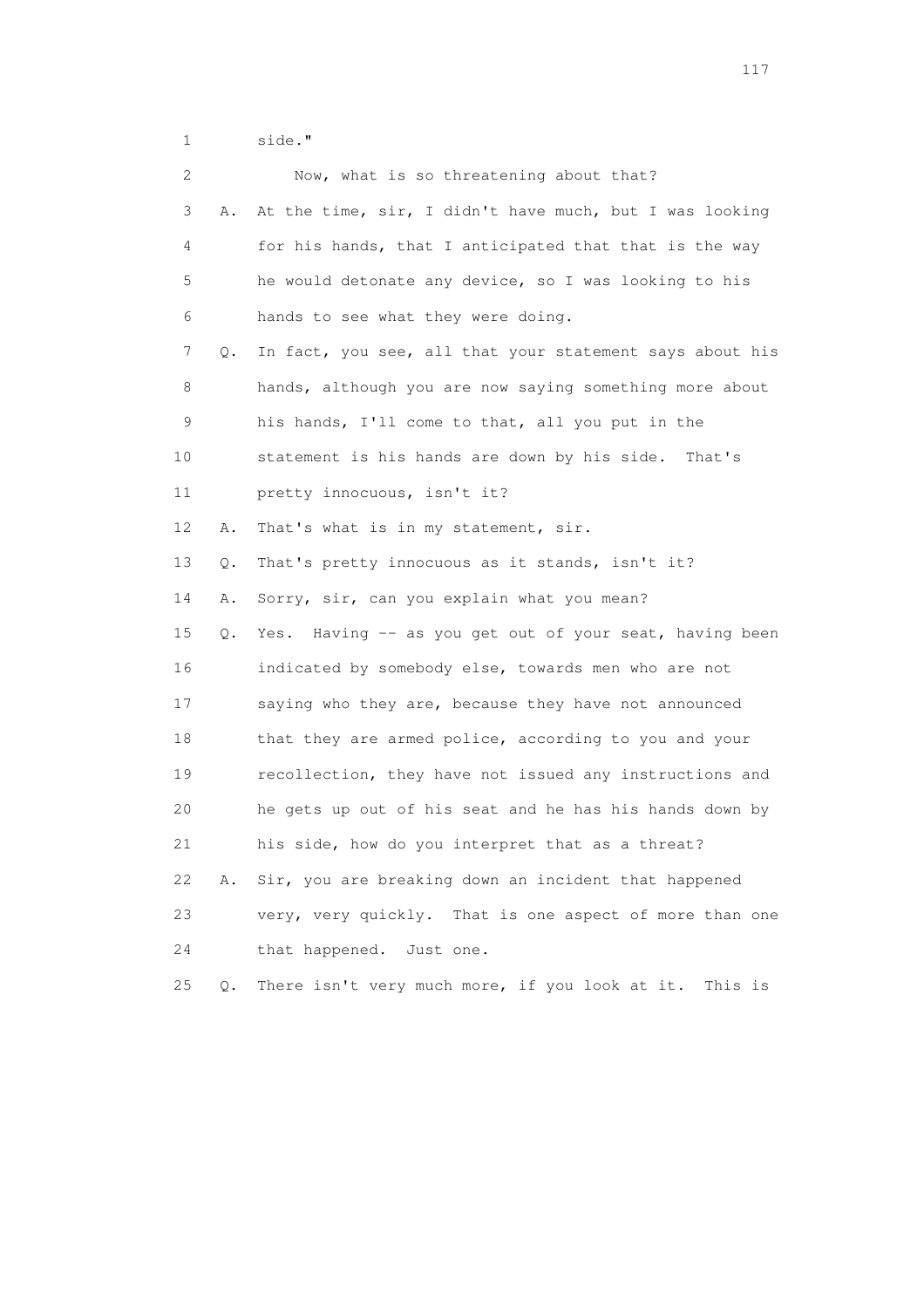1 why I am suggesting to you, you went straight through 2 the doors and shot him, all right, there is no question 3 of assessing anything. You now say as far as the hands 4 are concerned that actually they weren't quite by his 5 side, they were just in front of him and you couldn't 6 see the palms of his hands, that's what you said today? 7 A. Yes, sir. 8 Q. Why isn't that in the statement? 9 A. I can't explain that, sir, but as -- 10 Q. Go on? 11 A. If you allow me to continue, please, sir. 12 Q. Certainly. 13 A. This is the first time that I have spoken about this, 14 I am explaining what happened. 15 Q. Well, why didn't you on advice say to the IPCC, 16 "Actually there are a few more things I want to say and 17 I would like to say them now in addition to the 18 statement I have provided". Why didn't you tell them 19 that? 20 A. Because it was my legal advice not to do so, sir. 21 Q. Are you again, in regard to this as well as the bulky 22 jacket point, are you saying to the jury now you now 23 remember that his hands were actually just in front of 24 him, and you demonstrated; only you didn't have your 25 fists clenched, your hands were flat, as it were. Do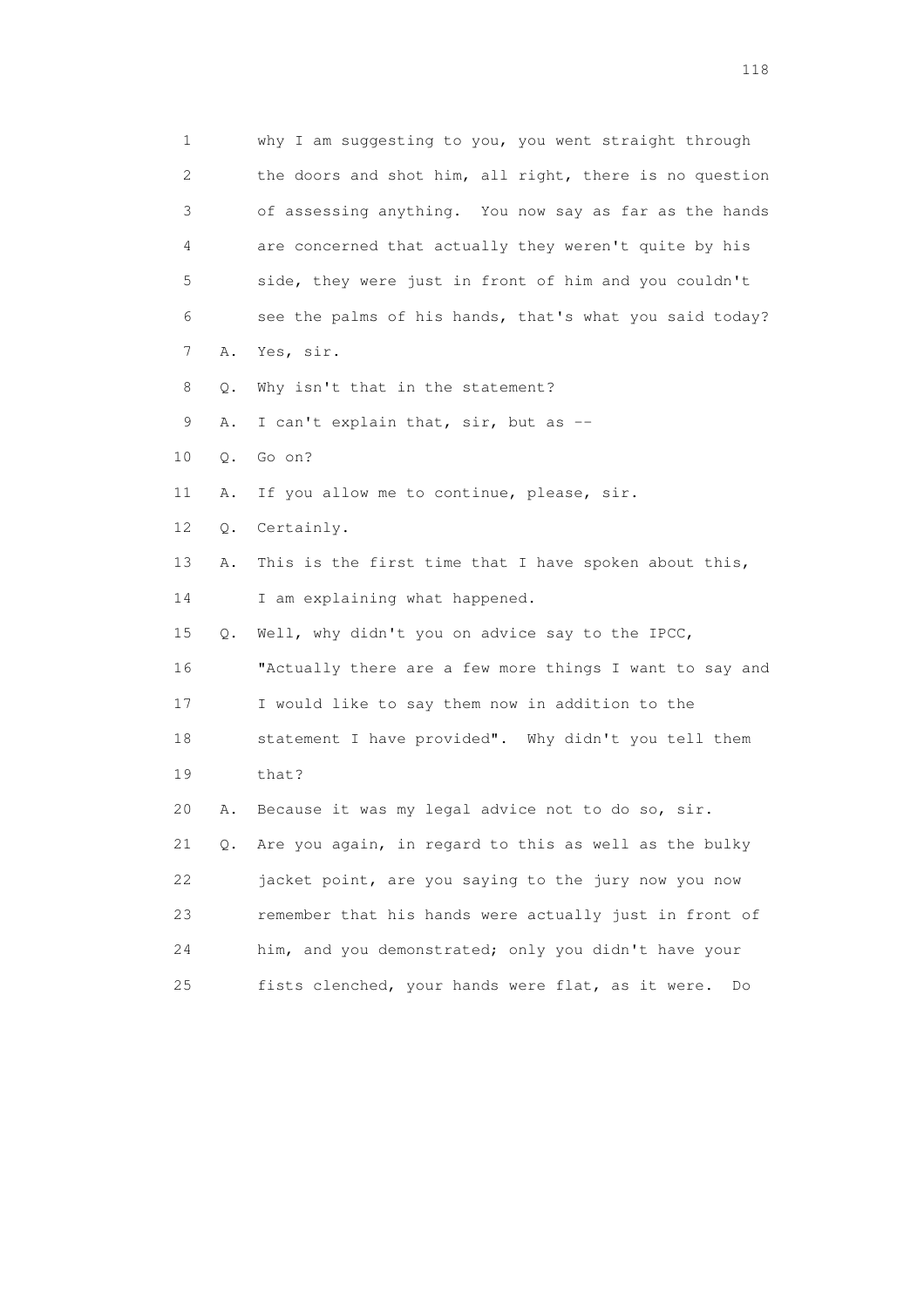| 1  |           | you remember, you did that demonstration today? Sort of   |
|----|-----------|-----------------------------------------------------------|
| 2  |           | rather closer together in front of you. Do you remember   |
| 3  |           | how you demonstrated it today?                            |
| 4  | Α.        | I remember how I demonstrated it, sir, and that's the     |
| 5  |           | way it was.                                               |
| 6  | Q.        | Is that because you know what C12 demonstrated to the     |
| 7  |           | jury?                                                     |
| 8  | Α.        | I don't know what he demonstrated to the --               |
| 9  | Q.        | Don't you? You read what he said?                         |
| 10 | Α.        | I was following what he said, sir, but I couldn't see     |
| 11 |           | what he was doing.                                        |
| 12 | Q.        | If you look back at your statement, 350, in fact the man  |
| 13 |           | does nothing else other than stand up, advance towards    |
| 14 |           | you, with his hands down by his side; nothing else does   |
| 15 |           | he do, correct?                                           |
| 16 | Α.        | When I first saw him, I have described what I saw with    |
| 17 |           | his jacket, he turned and looked to us, he stood up       |
| 18 |           | quickly, and he advanced towards us. I believed at that   |
| 19 |           | time that he was a threat and I believed that he was      |
| 20 |           | going to blow up the train. I thought that I was going    |
| 21 |           | to die.                                                   |
| 22 | $\circ$ . | What was my question? (Pause). I really don't want to     |
| 23 |           | be rude to you or offensive but you do seem to be in      |
| 24 |           | automatic mode, as it were, just repeating various        |
| 25 |           | The question was that he did nothing else than<br>things. |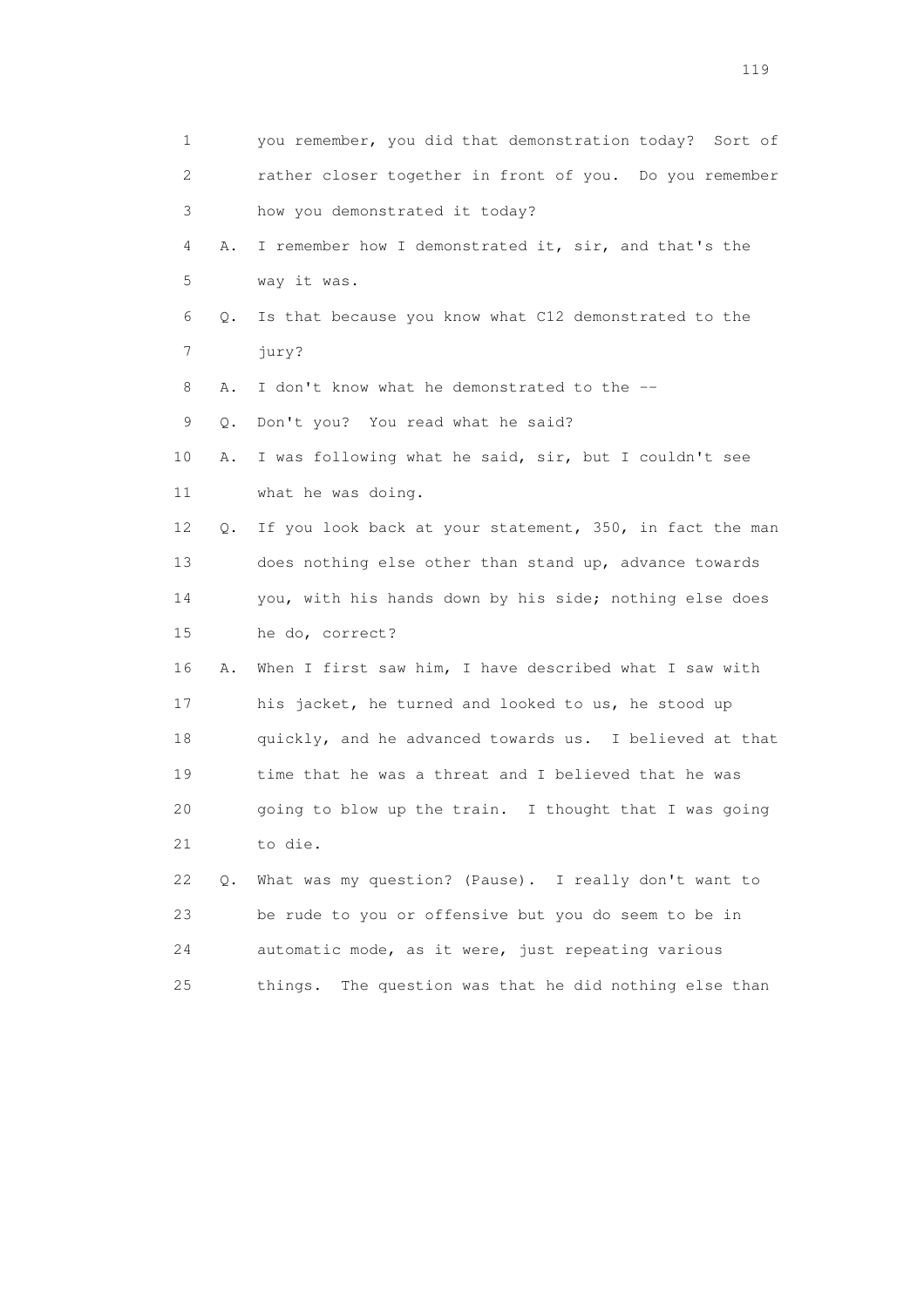| 1  |    | get up, walk towards you with his hands down by his     |
|----|----|---------------------------------------------------------|
| 2  |    | That's all he did. Correct?<br>side.                    |
| 3  | Α. | Sir, you are trying to isolate by the split second what |
| 4  |    | happened very, very quickly.                            |
| 5  | Q. | No, you are the one who's isolating what happened, and  |
| 6  |    | I'm just picking up on what you have described.         |
| 7  |    | According to you, he did nothing else; correct?         |
| 8  | Α. | I disagree with what you are saying, sir.               |
| 9  | Q. | Well, what else did he do?                              |
| 10 | Α. | I have described what he did, sir. The fact that, when  |
| 11 |    | I first saw him, what I observed about his jacket, the  |
| 12 |    | fact that he stood up and he advanced towards me        |
| 13 |    | quickly, and the position of his hands, they were all   |
| 14 |    | relevant, sir.                                          |
| 15 | Q. | You see, you don't even have that. Just look at the     |
| 16 |    | statement. You don't have in this statement anything    |
| 17 |    | about him looking towards you, do you?                  |
| 18 | Α. | No, sir, I haven't written that.                        |
| 19 | Q. | You don't have anything about him walking quickly       |
| 20 |    | towards you, do you?                                    |
| 21 | Α. | No, sir.                                                |
| 22 | О. | You don't have anything about closing you down, which   |
| 23 |    | you are now saying you thought was the possibility, do  |
| 24 |    | you?                                                    |
| 25 | Α. | No, sir.                                                |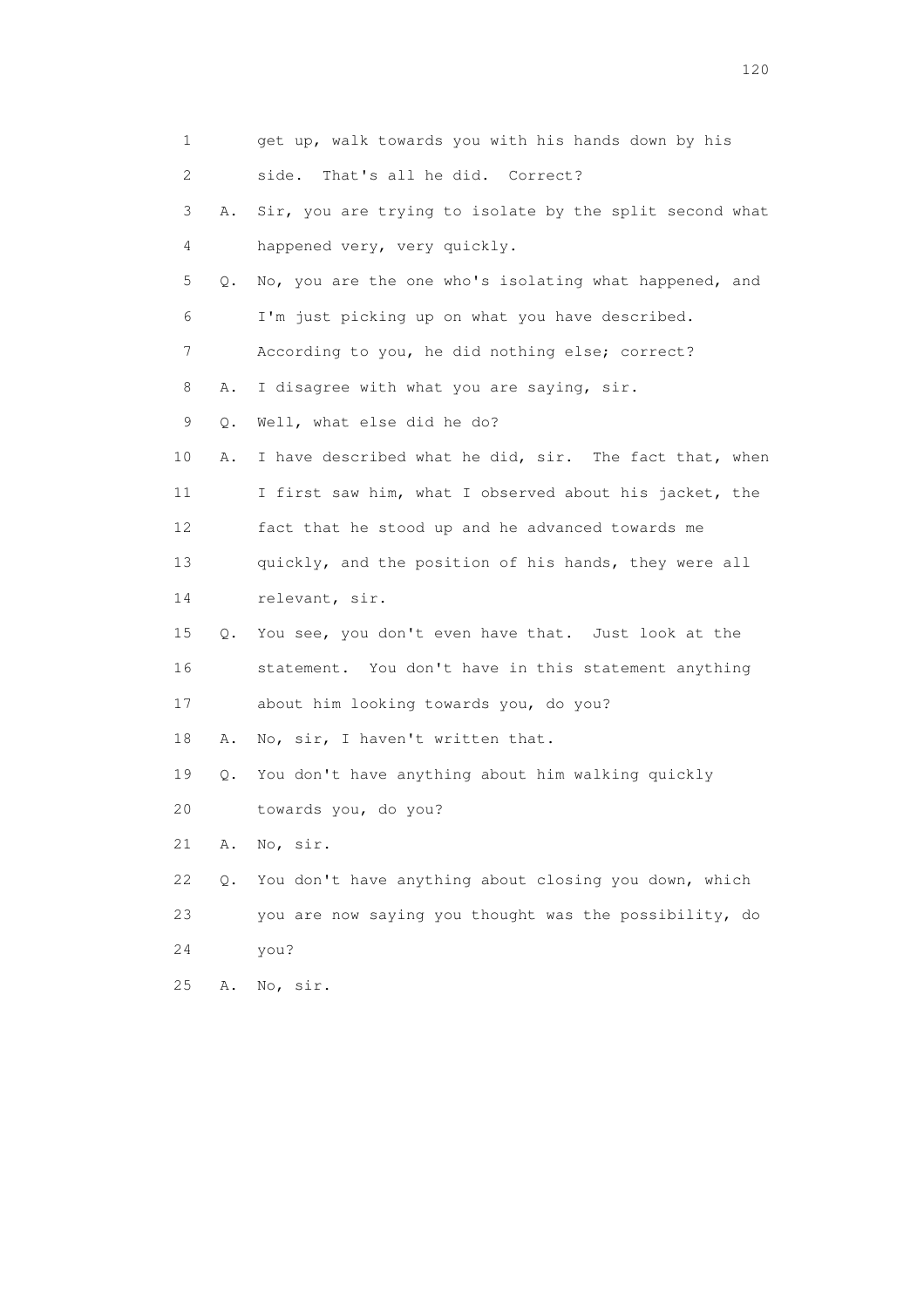1 Q. No. All of this, I suggest, these phrases that you are 2 adding today, are a gloss on the truth, aren't they? 3 A. No, sir, I completely disagree with what you are saying. 4 Q. Because almost as soon as he got up, he was pushed back 5 into his seat by Ivor, the surveillance officer, wasn't 6 he? 7 A. It is true that he was pushed back towards the seat that 8 he came from by the surveillance officer. 9 Q. Given your training, that is split-second timing, if 10 something like that happens, you are trained to make 11 an assessment about what then is going on, aren't you? 12 A. Yes, sir. 13 Q. What then is going on is a man who has not set off 14 a bomb, and whose hands and arms are pinned to his side 15 by a very courageous surveillance officer who has gone 16 towards him with that purpose. Now, that's what you 17 saw, isn't it? 18 A. Ivor was courageous, undoubtedly, sir. What the 19 position of the subject's hands, I could not see at that 20 stage. I can't tell you how effective Ivor was in what 21 he was doing. 22 Q. Well, I want to suggest to you it was exactly your job 23 to work out how effective it was. If you are going to 24 be given a lethal weapon, it is your job to assess when 25 you should be using it, given that the man that you are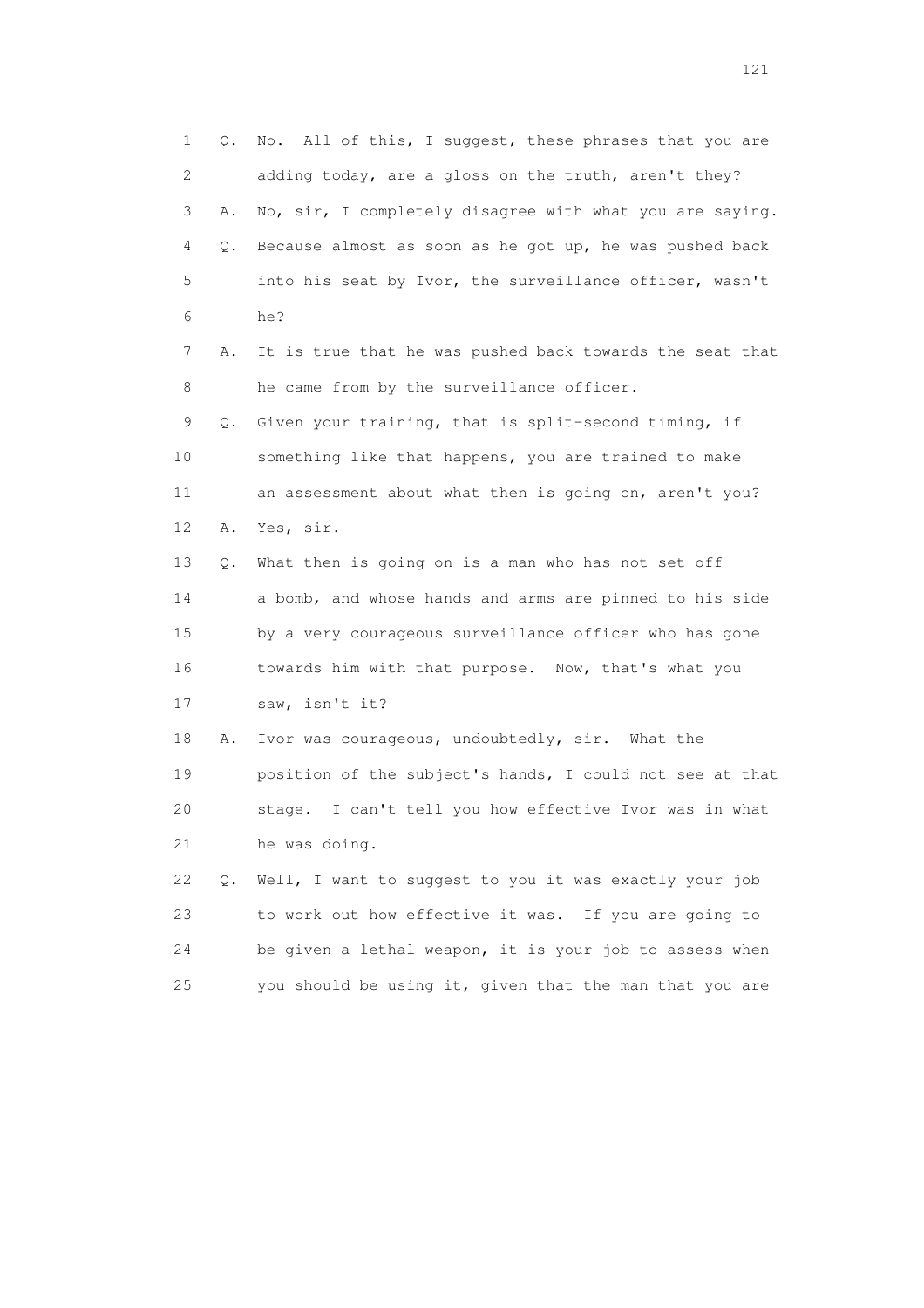| 1  |    | looking at and focusing on has been restrained. That is  |
|----|----|----------------------------------------------------------|
| 2  |    | your job, isn't it?                                      |
| 3  | Α. | It is my job, but I do not agree with what you are       |
| 4  |    | saying, sir, what you are intimating.                    |
| 5  | Q. | You don't even look to see whether this man has the      |
| 6  |    | ability with his hands to do anything, do you?           |
| 7  | Α. | I can't see his hands at that stage, sir.                |
| 8  | Q. | Do you even look?                                        |
| 9  | Α. | I can't see them, sir, Ivor is in the way.               |
| 10 | Q. | Do you wait until he is not in the way?                  |
| 11 | Α. | At that stage, sir, I judged that it was too late and    |
| 12 |    | I believed, I honestly believed that we were about to    |
| 13 |    | die, and I had to act.                                   |
| 14 | Q. | You reach over, as you say, it's in the statement, you   |
| 15 |    | reach over the surveillance officer. Well, Charlie 12    |
| 16 |    | has already done that, hasn't he?                        |
| 17 | Α. | I don't know what Charlie 12 is doing, sir.              |
| 18 | Q. | Let us think about this. You really are acting as        |
| 19 |    | a team, are you?                                         |
| 20 | Α. | In this situation, sir, I am making my own assessment    |
| 21 |    | and I am taking my own action, and I do not know what    |
| 22 |    | Charlie 12 is doing.                                     |
| 23 | Q. | I want to suggest to you that is exactly what you have   |
| 24 |    | been doing from the moment you entered the tube station. |
| 25 |    | You were acting on your own with your own intention.     |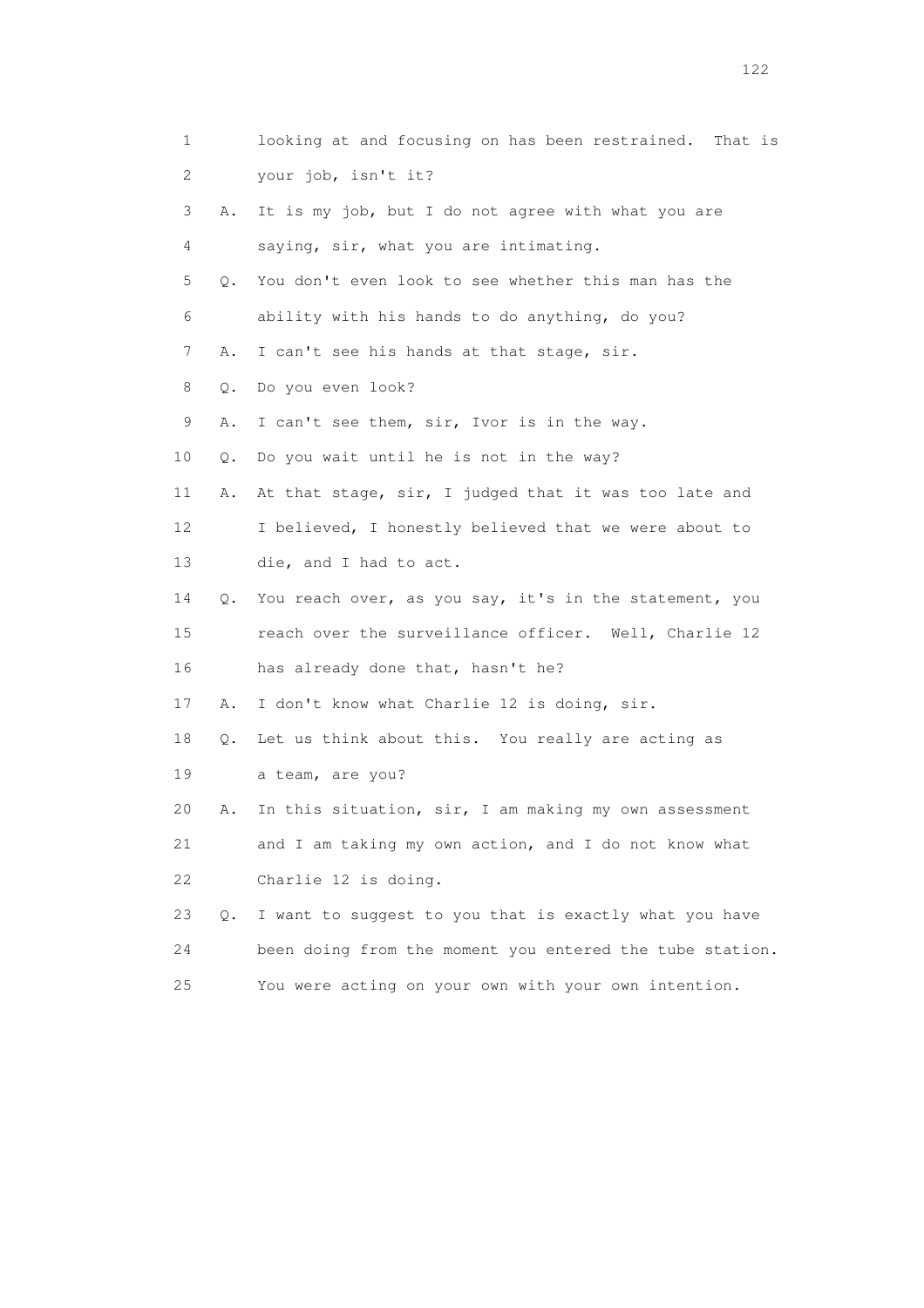| 1  |    | You weren't that interested in what C12 was up to. You   |
|----|----|----------------------------------------------------------|
| 2  |    | had one object: shoot this man dead as quickly as        |
| 3  |    | possible?                                                |
| 4  | Α. | No, sir, completely disagree with you.                   |
| 5  | Q. | Five seconds or less between entering the tube and him   |
| 6  |    | ending up dead; yes?                                     |
| 7  | Α. | Yes, sir.                                                |
| 8  | Q. | So you don't know, then, that C12 has already started    |
| 9  |    | firing?                                                  |
| 10 | Α. | When I fired, sir, I believed that I was the only one    |
| 11 |    | firing.                                                  |
| 12 | Q. | You believed you were the only one?                      |
| 13 | Α. | At the time that I first fired.                          |
| 14 | Q. | You don't have any idea of how many shots you fired?     |
| 15 | Α. | No, sir.                                                 |
| 16 | Q. | Why is that?                                             |
| 17 | Α. | I thought I was going to die, sir. I had to deal with    |
| 18 |    | the threat. I had to focus on where the threat was.      |
| 19 |    | I knew Ivor was in the way, I had to avoid shooting him. |
| 20 |    | I knew C12 was to my right, I didn't want to shoot him.  |
| 21 |    | I knew there were members of the public present. There   |
| 22 |    | was someone to my left on the seat, the left of where    |
| 23 |    | the subject had come from. All of those things were      |
| 24 |    | going through my mind. So no, I don't know how many      |
| 25 |    | rounds I fired.                                          |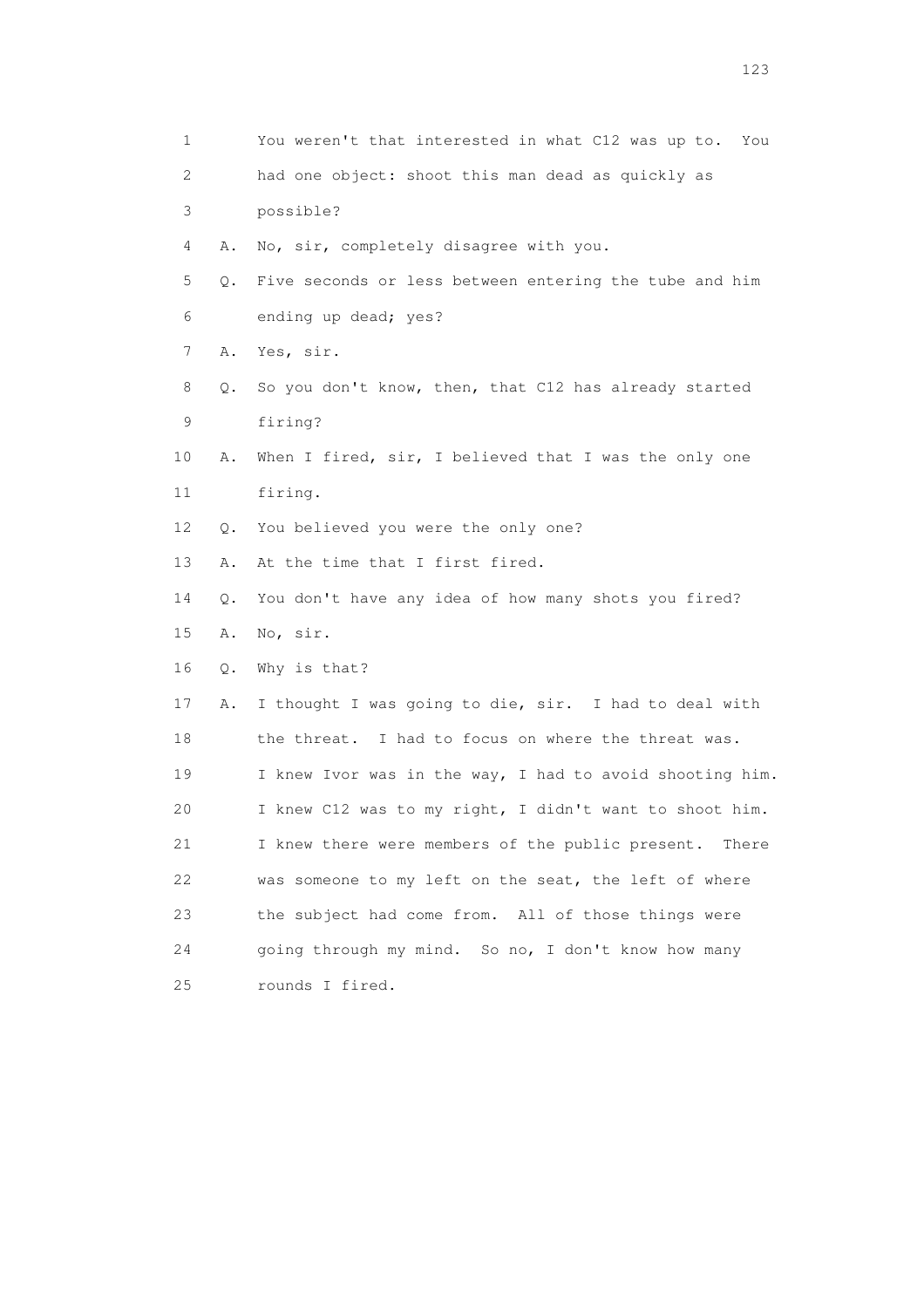| 1  | Q. | You see, you, in your case, you actually paused, didn't  |
|----|----|----------------------------------------------------------|
| 2  |    | you, because there was a difficulty with your weapon?    |
| 3  | Α. | That's true, sir, yes.                                   |
| 4  | Q. | Did you reassess whether the shots by then that had been |
| 5  |    | fired by both of you had had the desired effect?         |
| 6  | Α. | I could not be certain, sir, that --                     |
| 7  | Q. | Did you make an assessment?                              |
| 8  | Α. | I made an assessment, sir, and I was not certain that    |
| 9  |    | the subject was incapacitated. I had to make sure that   |
| 10 |    | life was extinct, that he was dead, as difficult as      |
| 11 |    | that, as horrible as that sounds, it was a --            |
| 12 | Q. | Or was it: I'll give him all I can because you believed  |
| 13 |    | he was not only the bomber from yesterday but a bomber   |
| 14 |    | that day as well?                                        |
| 15 | Α. | No, sir, I disagree with you.                            |
| 16 | Q. | Because you, as it were, reload the gun or at least make |
| 17 |    | sure it's ready for action again; where is Jean Charles  |
| 18 |    | de Menezes at that point?                                |
| 19 | Α. | He is falling away from me, sir.                         |
| 20 | Q. | He is falling away from you; on to the floor?            |
| 21 | Α. | I think he landed on the seat, sir.                      |
| 22 | Q. | Or was he on his knees?                                  |
| 23 | Α. | I don't ever recall him being on his knees, no.          |
| 24 | Q. | So it is clear, I am just going to put it to you what    |
| 25 |    | Delta 4 says he sees, looking into the carriage,         |
|    |    |                                                          |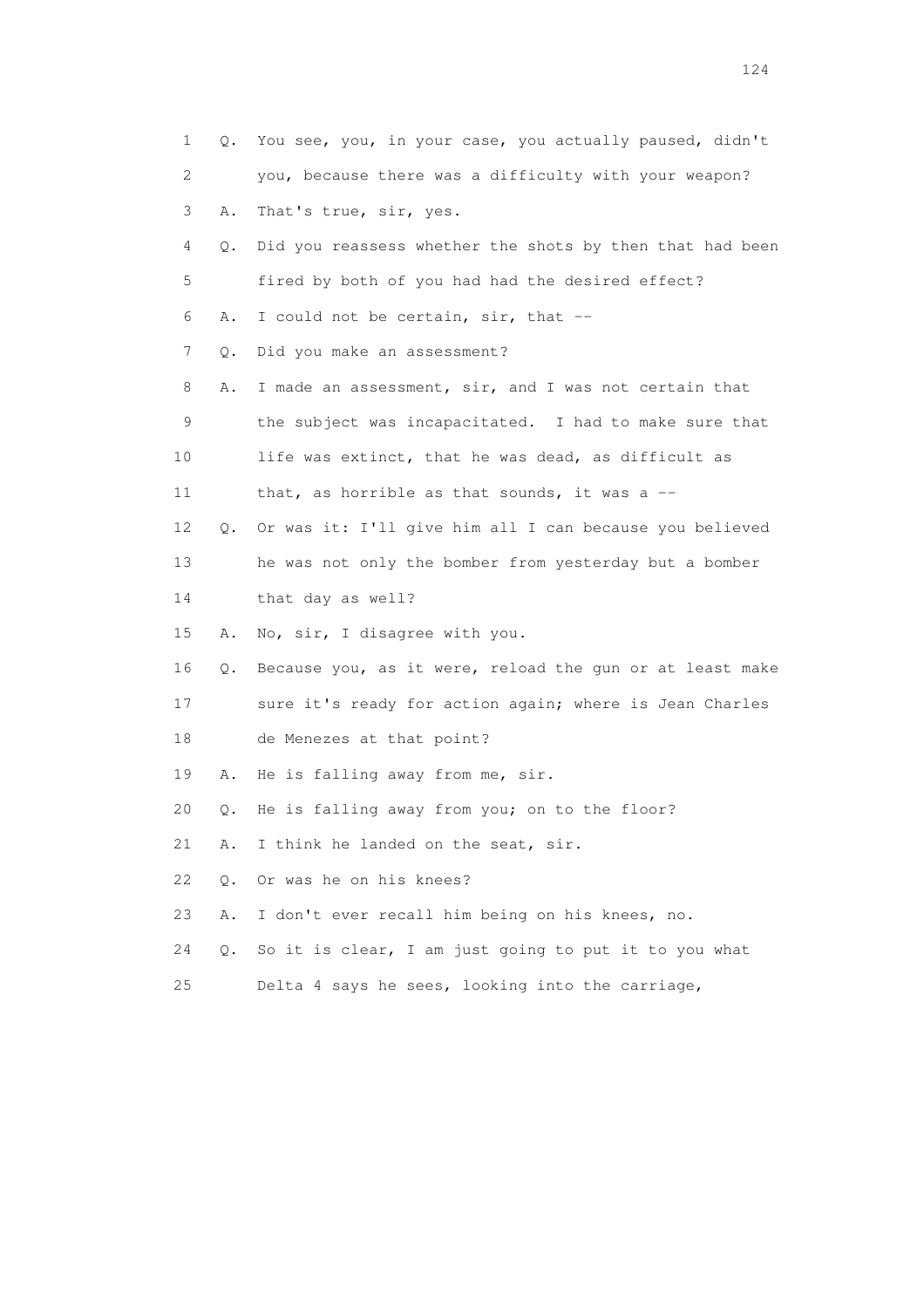1 page 440, you and 12:

| 2  |    | " struggling with a male who was wearing blue             |
|----|----|-----------------------------------------------------------|
| 3  |    | jeans and a blue top, at the same time this male was on   |
| 4  |    | his knees and I then heard the sound of more shots."      |
| 5  |    | Is that a description that you can recall?                |
| 6  | Α. | I can't speak for Delta 4, sir --                         |
| 7  | Q. | No, is that a description $-$ never mind who he is $-$ of |
| 8  |    | events you recall, a man on his knees and you continue    |
| 9  |    | firing?                                                   |
| 10 | Α. | No, sir.                                                  |
| 11 | Q. | So where was he when you continued to fire the six        |
| 12 |    | shots?                                                    |
| 13 | Α. | He was falling away from me, sir.                         |
| 14 | Q. | He was no threat, was he?                                 |
| 15 | Α. | He absolutely was. I believed that he was a threat at     |
| 16 |    | that time.                                                |
| 17 |    | Q. You are trained only to use absolutely necessary force |
| 18 |    | in reasonable defence of yourself and others, aren't      |
| 19 |    | you?                                                      |
| 20 | Α. | Sir, if I had any doubt whatsoever, then believe me       |
| 21 |    | I would not have fired.                                   |
| 22 | Q. | I have moved on from the question of why you fired in     |
| 23 |    | the first place. I am now dealing with the six shots      |
| 24 |    | you fired. Do you follow?                                 |
| 25 | Α. | I follow, sir.                                            |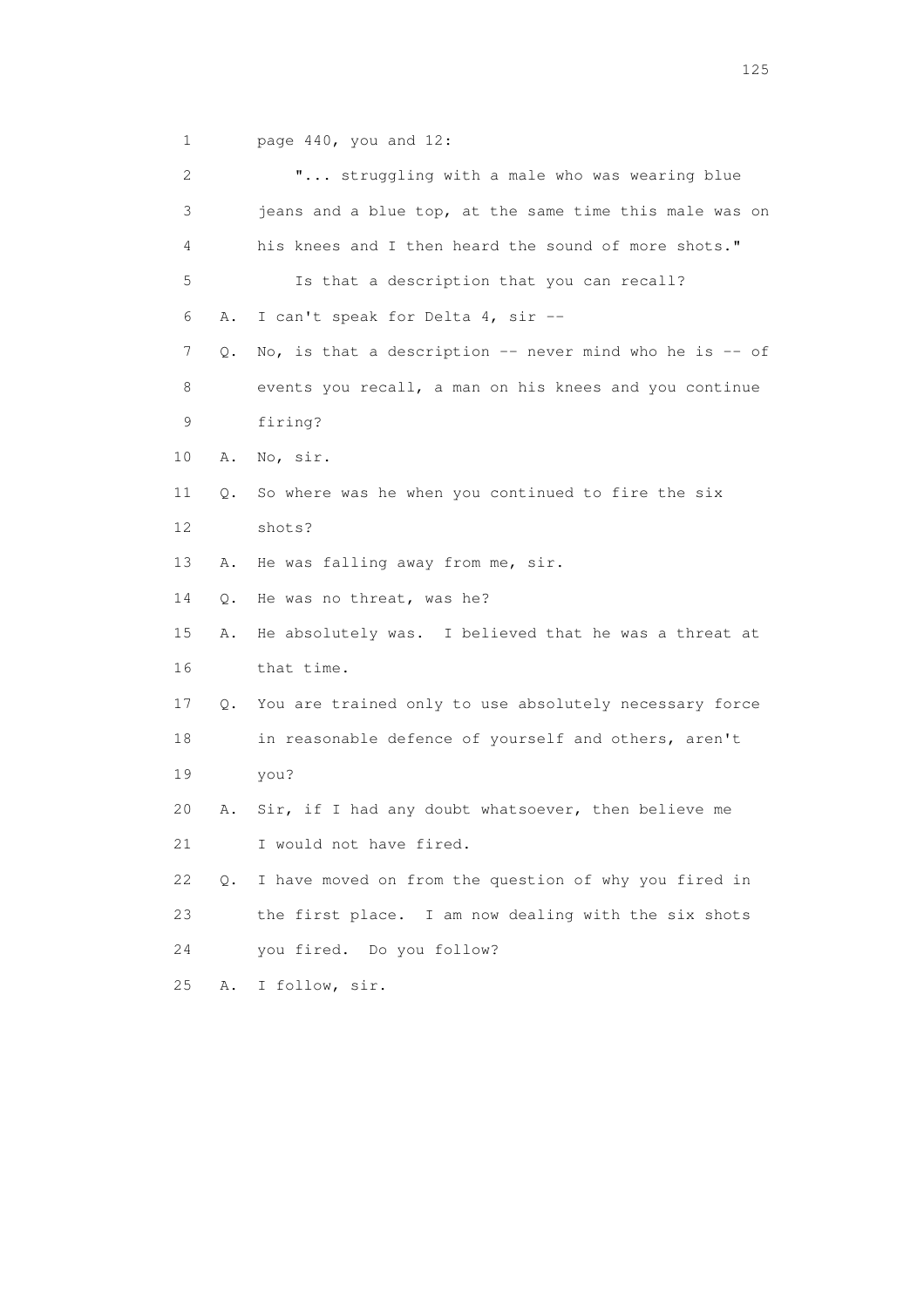1 Q. There is a gap in your case, and you see the man falling 2 away, and yet you still continue?

3 A. Yes, sir, that's true.

 4 Q. I want to suggest to you at that stage the truth of the 5 situation was you just wanted to despatch this man 6 altogether, irrespective?

 7 A. You are completely wrong, sir. The last thing I want to 8 do is to take another person's life. It is the worst, 9 most horrible thing imaginable, and I'm going to have to 10 live with this for the rest of my life. It was not my 11 intention, it's what happened, and I have to accept 12 responsibility for that. I killed him.

 13 Q. You were asked by Mr Hilliard again about your reaction 14 when you discovered, later, at midday on the 23rd, that 15 this was an innocent man. I would like you to look at 16 your statement with regard to this as well. It's the 17 bottom of that page, 350. It's just a couple of

18 sentences:

 19 "I have been subsequently told that the man that 20 I shot was not a suicide bomber and not connected with 21 recent bombings. I was deeply shocked at this news but 22 at the same time I shot the man I was convinced that he 23 was a suicide bomber and that I had no alternative." 24 That's succinctly how you put it at the time, isn't 25 it?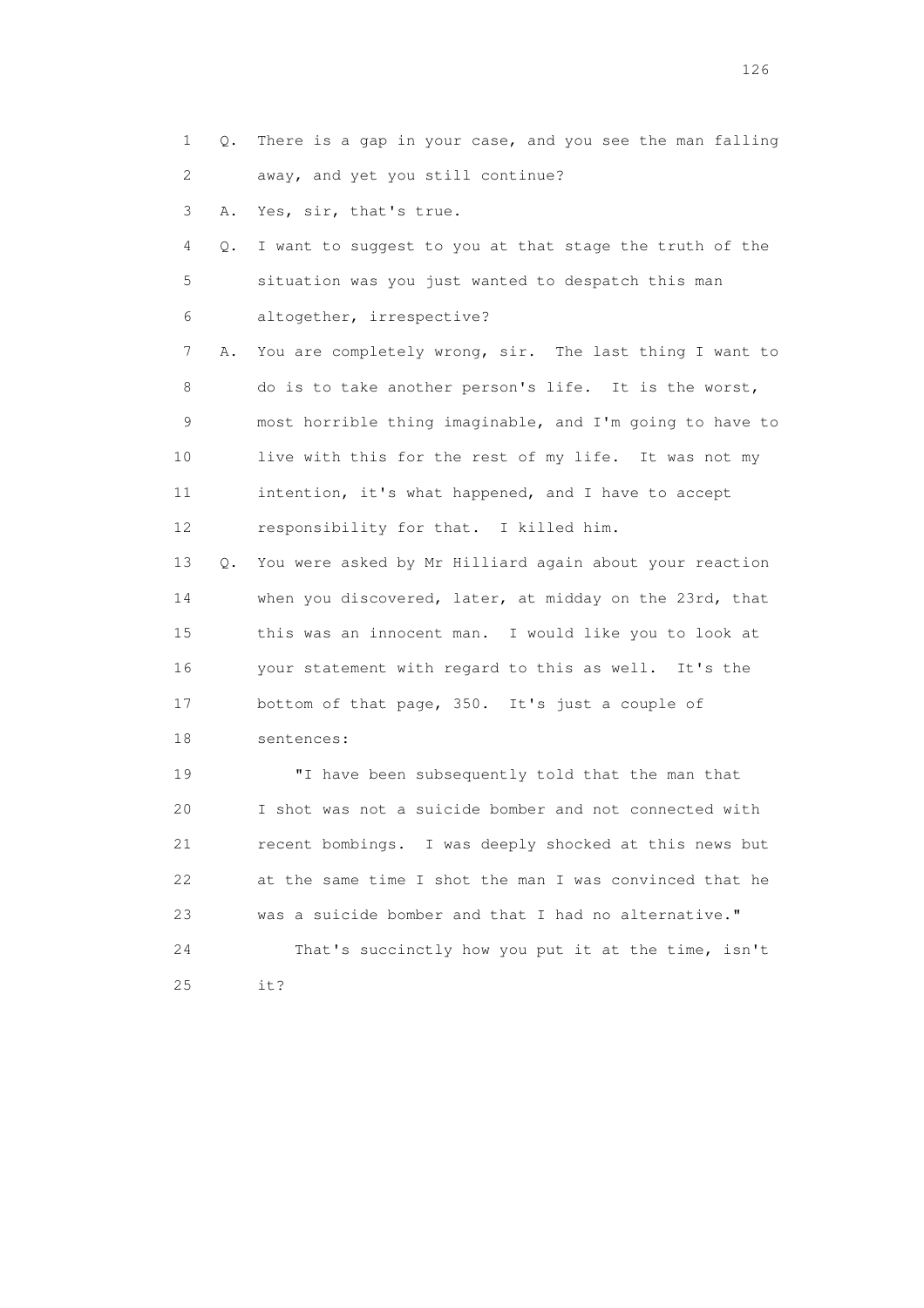- 1 A. Yes, sir.
- 2 Q. Not a word about "I think about it every day", was
- 3 there?
- 4 A. No, sir.
- 5 Q. That's what C12 said. Have you picked that up from him? 6 A. Sir, believe me, I think about this every single day. 7 Q. You added today that it was against all your training,
- 8 you are an instructor and so on; that's not in there 9 either, is it?
- 10 A. It's not in there, sir, but it's true.
- 11 Q. That's what C12 said as well. Did you pick that up from 12 C12?
- 13 A. Sir, it's true. I'm an instructor. I'm a specialist 14 firearms officer. And this goes against everything that 15 I had ever trained for. To kill an innocent man is 16 horrific.
- 17 Q. Have you then, in that regard, since you say that is the 18 true position for you, have you re-evaluated what went 19 wrong here for a highly trained specialist firearms 20 officer to have assessed somebody as an imminent threat 21 when he wasn't?
- 22 A. I do think about it every day, that's true, sir.
- 23 Q. And what went wrong?
- 24 A. What went wrong: a number of things, including
- 25 misidentification; the fact that he was positively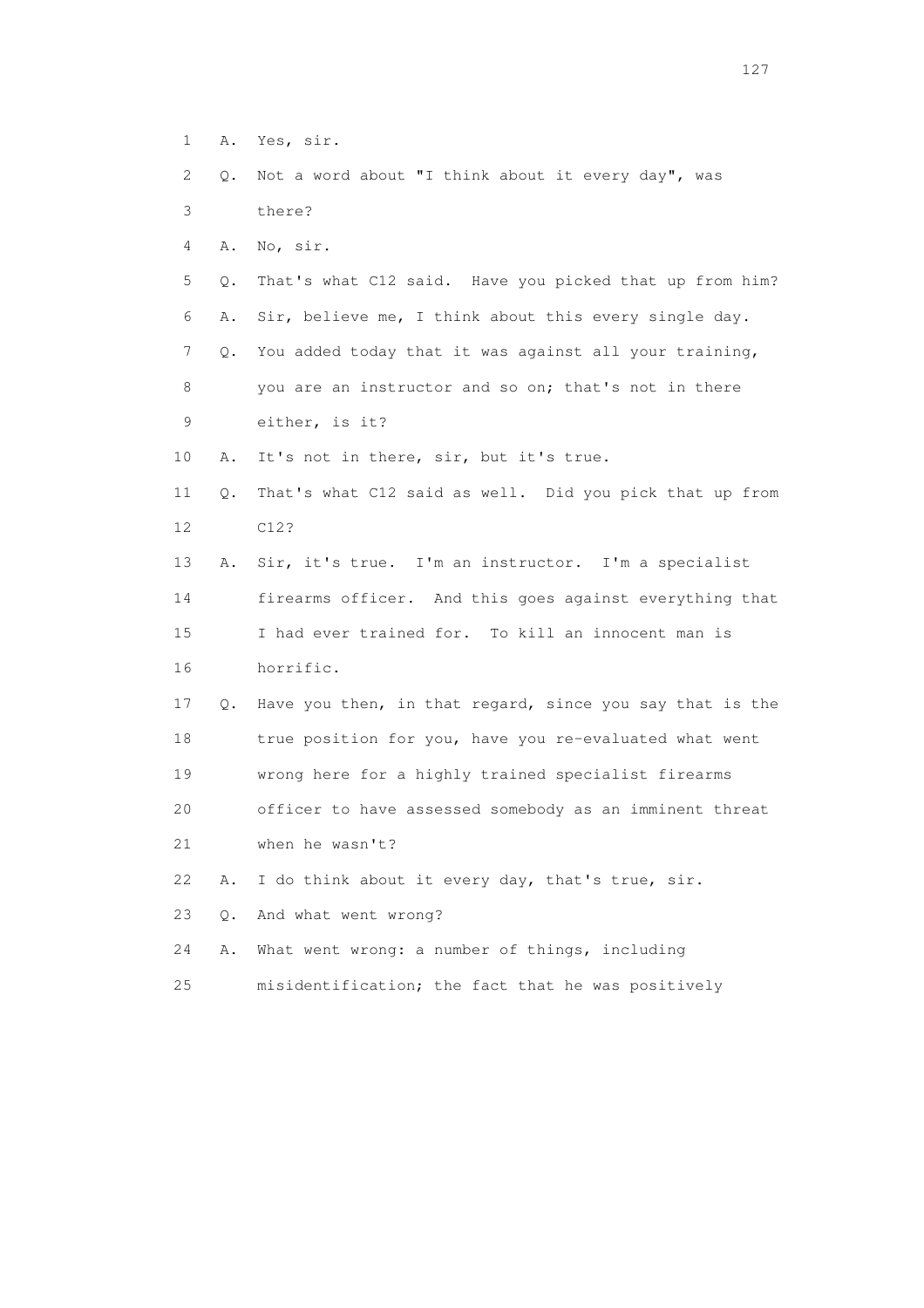1 identified; and the fact that I was thrown into 2 a situation, an impossible situation, and I made 3 a decision and it turned out -- I believed it to be 4 right at the time but it turned out that it was wrong 5 and I'm going to have to live with that, sir. 6 Q. I follow all of that. The misidentification clearly may 7 be laid at somebody else's door, all right, or at least 8 the communication of that to you may be laid at someone 9 else's door. The fact that you are thrown into 10 an impossible situation may be laid at somebody else's 11 door, and the jury will have to analyse all these 12 stages. But the final stage is you are in a situation; 13 have you re-examined how you could possibly have made 14 this mistake, you responsible for pulling the trigger? 15 A. At the time, I believed that he was a suicide bomber, so 16 I did not think that I was making a mistake. I only 17 knew that it was wrong, that he was innocent, when I was 18 told 26 hours afterwards. 19 Q. Yes, of course, 26 hours too late. What I am really 20 trying to ask you, do you follow, is now you say you 21 have thought about it every day, so that we may be

 22 assured that you won't do it again when you are thrown 23 into an impossible situation again, what is it do you 24 think you did wrong?

25 A. With what I believed at the time, sir, I can't see that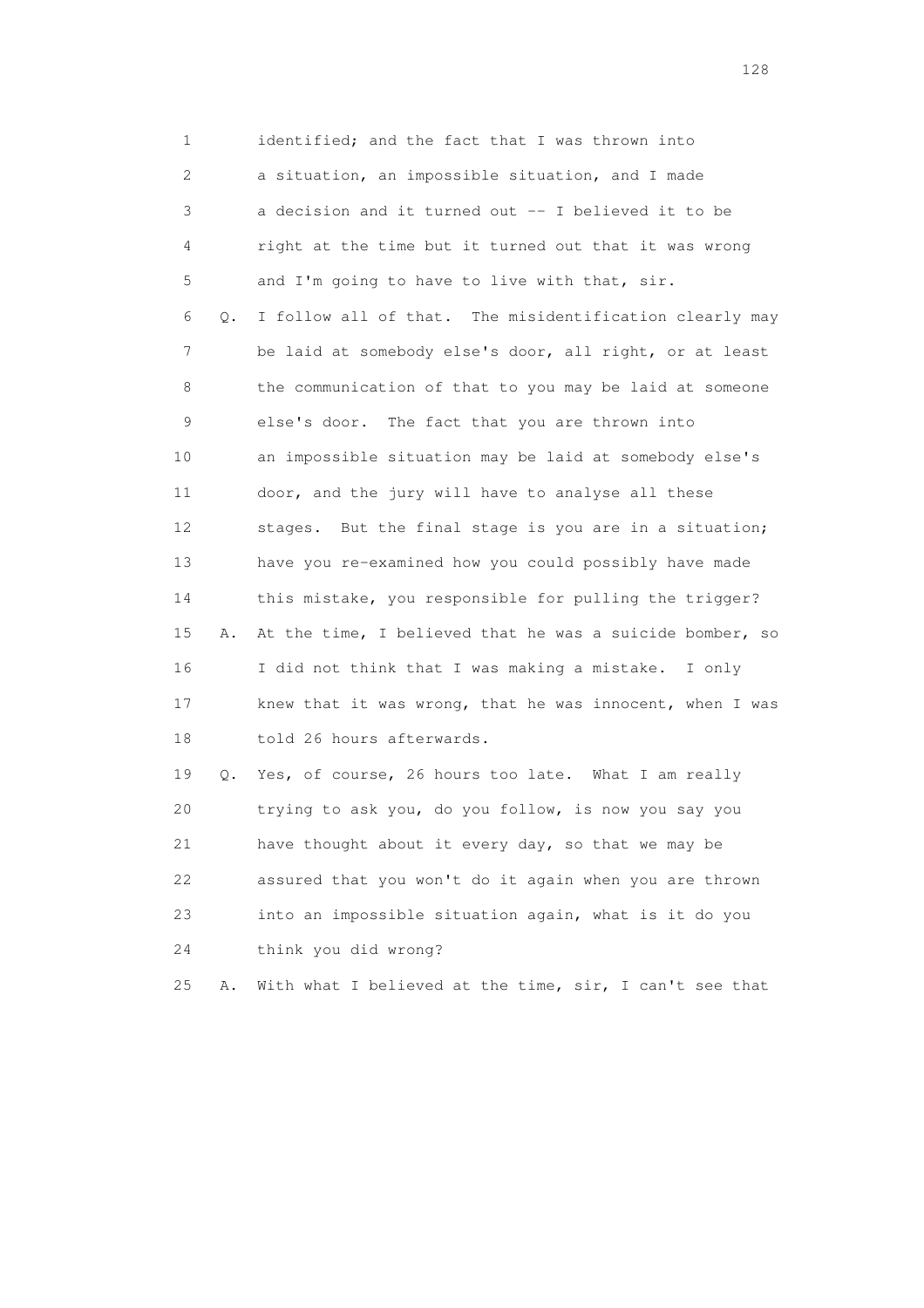1 I could have done anything different.

 2 Q. So you don't think you have done anything wrong in that 3 regard?

| 4               | Α. | As I have said, sir, it's wrong because I killed         |
|-----------------|----|----------------------------------------------------------|
| 5               |    | an innocent man, but at the time I could not see,        |
| 6               |    | I cannot see how I could have done anything different    |
| 7               |    | with what I believed to be true at that time.            |
| 8               | Q. | I am going to suggest, so it's not left hanging in the   |
| 9               |    | air, that the thing that you did fail to do dismally,    |
| 10              |    | was, after you entered the tube station -- this is based |
| 11              |    | on Trojan 84. He told this jury that you had             |
| 12 <sup>°</sup> |    | an obligation to do an independent assessment; even if   |
| 13              |    | you thought the person at the bottom of the escalator    |
| 14              |    | was a suicide bomber that day, you had an obligation to  |
| 15              |    | make an objective and independent assessment and you     |
| 16              |    | failed to do it, didn't you?                             |
| 17              | Α. | I did make that assessment, and it is my responsibility, |
| 18              |    | and I accept that.                                       |
| 19              |    | MR MANSFIELD:<br>Thank you.                              |
| 20              |    | SIR MICHAEL WRIGHT: A question I have for you, just      |
| 21              |    | a moment, on that very point.                            |
| 22              |    | Speaking of the assessment that you accept that you      |
| 23              |    | had to make because the final responsibility for pulling |
| 24              |    | the trigger was yours; yes?                              |
| 25              | Α. | Yes, sir.                                                |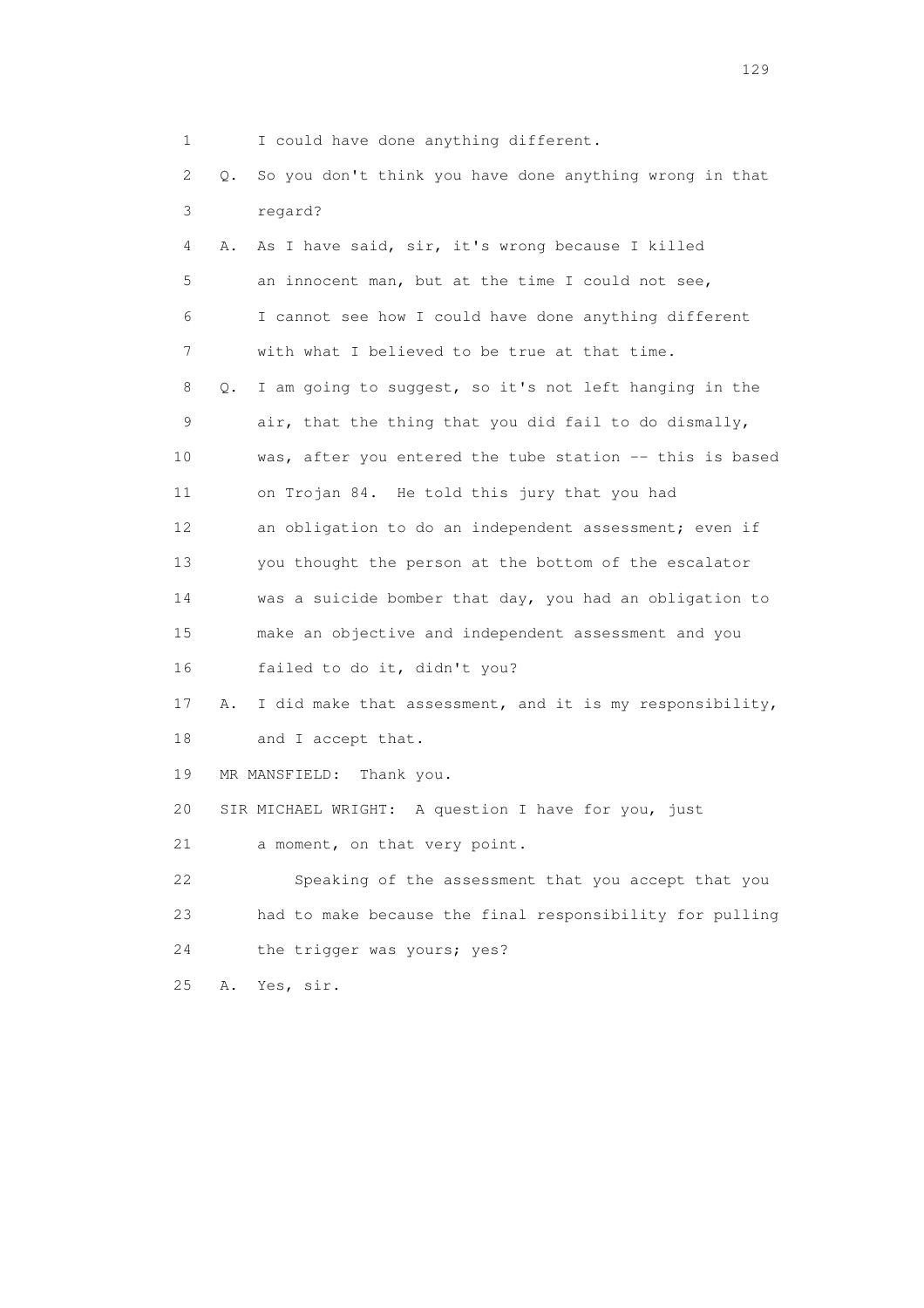1 SIR MICHAEL WRIGHT: When Ivor grabbed Mr de Menezes, you 2 have told us that, because he did that, you couldn't see 3 his hands? 4 A. That's correct, sir. 5 SIR MICHAEL WRIGHT: Would you think that Ivor, no doubt for 6 the best possible reasons, but would you think that he 7 might have interfered with the assessment that you 8 should have made? 9 A. No, sir. 10 SIR MICHAEL WRIGHT: Or prevented you from making it? 11 A. No, sir, it was -- I judged him to be a threat when 12 I brought my weapon up, it was my intention then to 13 challenge him, but I had already judged he was a threat; 14 it was no reflection on Ivor whatsoever, what happened. 15 SIR MICHAEL WRIGHT: Thank you. 16 Yes, Mr Gibbs. 17 Ouestions from MR GIBBS 18 MR GIBBS: Sir, I did have one or two questions, if I may. 19 SIR MICHAEL WRIGHT: All right. Are you looking for 20 a break? 21 MR GIBBS: No. 22 SIR MICHAEL WRIGHT: In that case let us have the one or two 23 questions. 24 MR GIBBS: Charlie 2, I represent the red and grey 25 surveillance teams. I may have about ten minutes of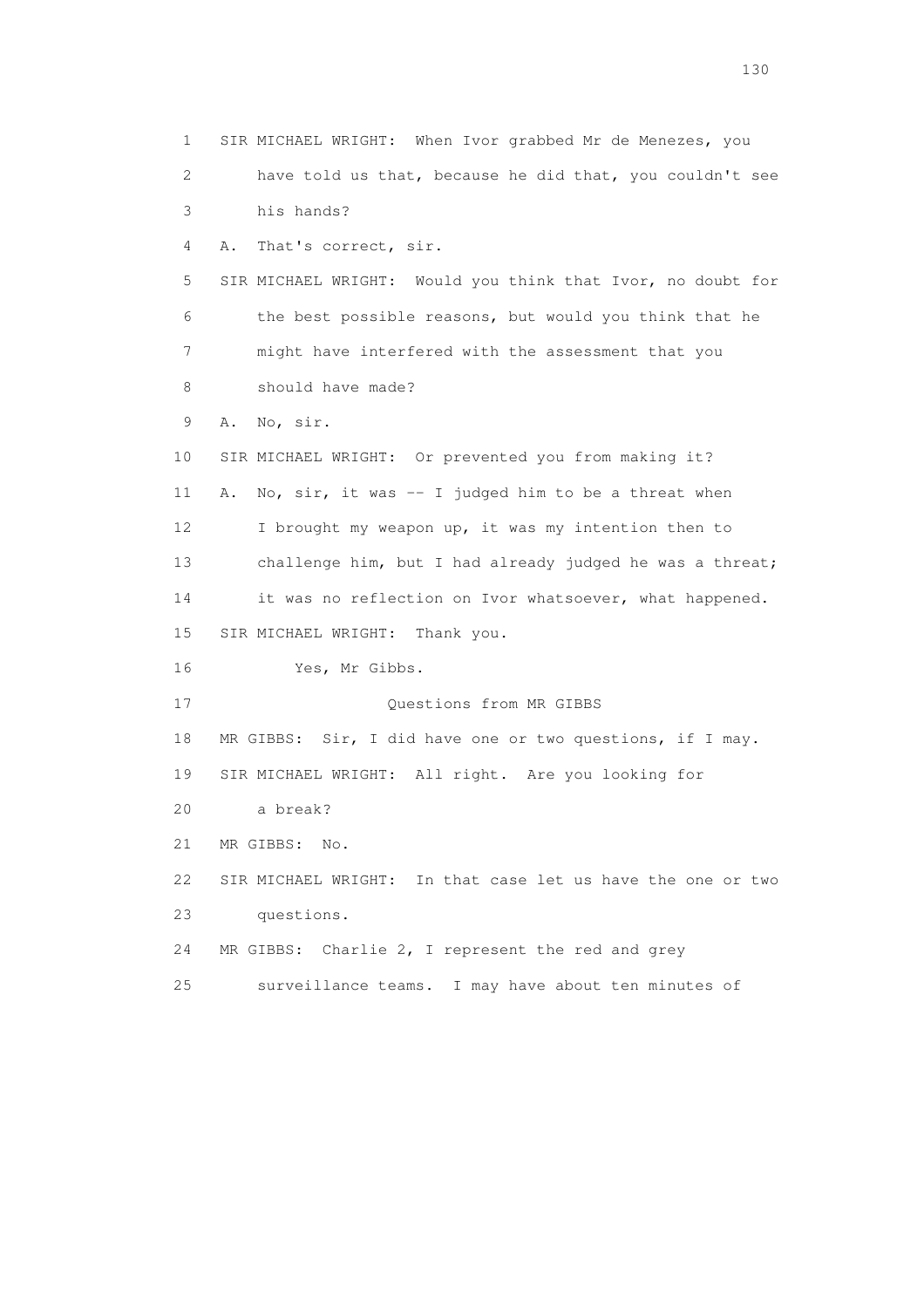1 questions; is that all right with you?

2 A. Yes, sir, that's fine.

 3 Q. May I make it plain, I don't question what it was you 4 thought. I'm interested just to examine how it was that 5 you came to those thoughts, though. I would like, 6 please, if we may, to have page 349 which is part of 7 your statement up on the screen. I'm going to ask Tom 8 to blow up the middle section for us. There is about 9 two and a half lines into which I suspect quite a lot 10 may have been compressed, which it may be that Tom can 11 put in yellow for us. Between the two hole punches, it 12 begins with:

 13 "I heard over the radio that he had left the 14 bus ..."

 15 Down a bit, further down. There we go. If we could 16 do those right down to -- thank you very much. I beg 17 your pardon, I have got that completely wrong. It was 18 exactly where Tom was first. After "Charlie 12 via 19 a mobile phone". Could you do that bit? My apologies, 20 completely my fault. Down to "twitchy".

 21 Now, I just wonder whether what we may have there is 22 not a snapshot at a particular moment, but perhaps the 23 compression of a rather longer period of you summarising 24 what you have picked up while you are in the car over 25 rather a longer period. Do you think that's possible?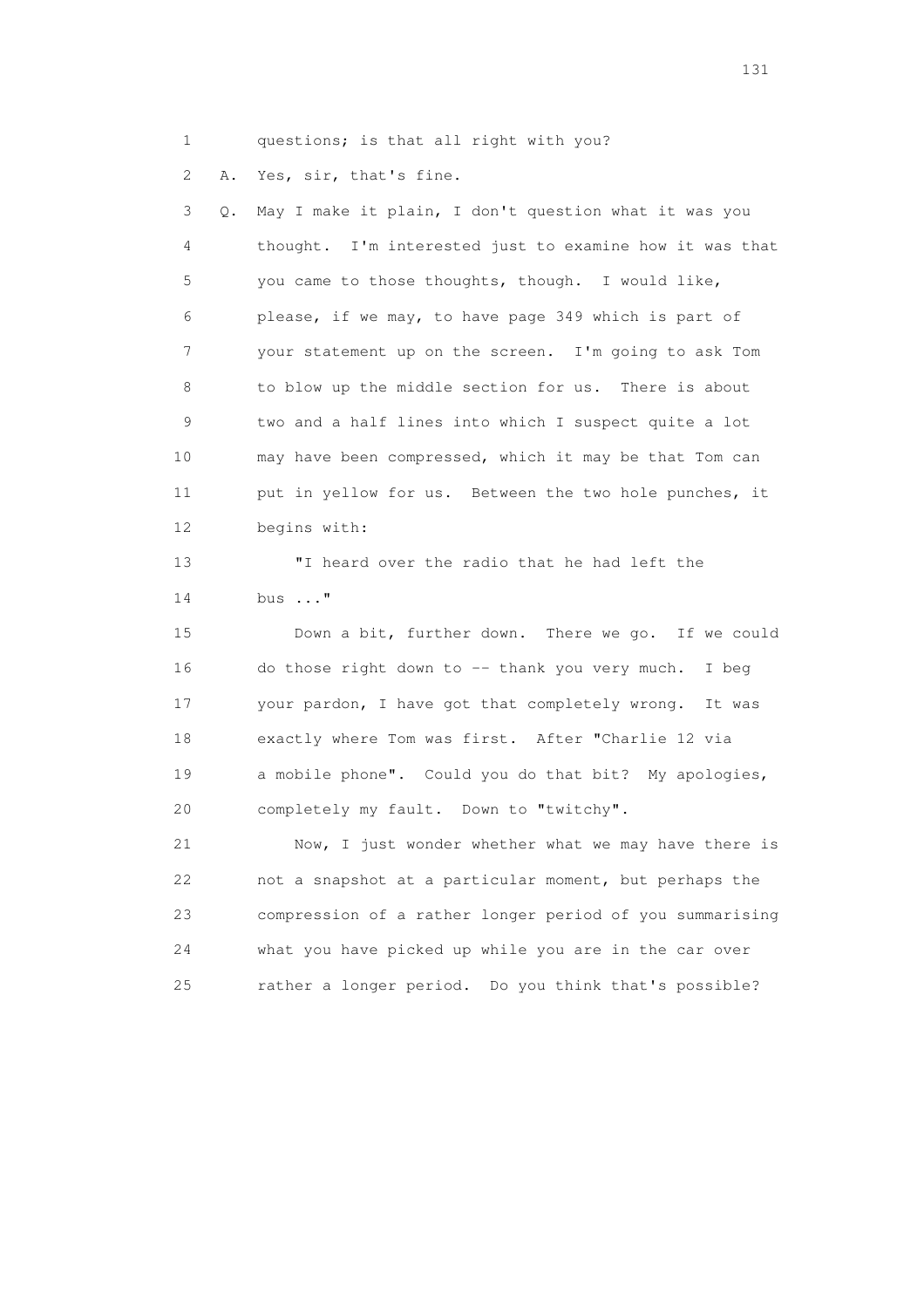1 A. I agree, sir, yes.

| 2  | Q. | So that, for instance, you see the reference to          |
|----|----|----------------------------------------------------------|
| 3  |    | "surveillance officers" about which you have been asked  |
| 4  |    | some questions; now, I don't know whether you have been  |
| 5  |    | listening to the evidence from some of the surveillance  |
| 6  |    | team, but we know that there was a surveillance officer  |
| 7  |    | called Ivor who was on this bus for part of the time in  |
| 8  |    | the first half of the follow; and then that there was    |
| 9  |    | another surveillance officer called Lawrence who was on  |
| 10 |    | the bus at a second part in the -- towards Stockwell.    |
| 11 |    | Now, I don't know, you tell us, did you pick             |
| 12 |    | that up, do you think, that there had been at some times |
| 13 |    | more than one surveillance officer on the bus?           |
| 14 | Α. | Yes, sir, and I did make assumptions here on the basis   |
| 15 |    | of previous experience, there could be one or more       |
| 16 |    | officer during the follow. So yeah, I accept what you    |
| 17 |    | are saying.                                              |
| 18 | Q. | I'm not saying anything, I am just asking because we     |
| 19 |    | have just two and a half lines here, and I would just    |
| 20 |    | like to give you the opportunity to say whether it may   |
| 21 |    | be rather longer than it looks.                          |
| 22 |    | Then you said:                                           |
| 23 |    | " and I heard them say"                                  |
| 24 |    | Do you see, so perhaps referring back to officers in     |
| 25 |    | the plural:                                              |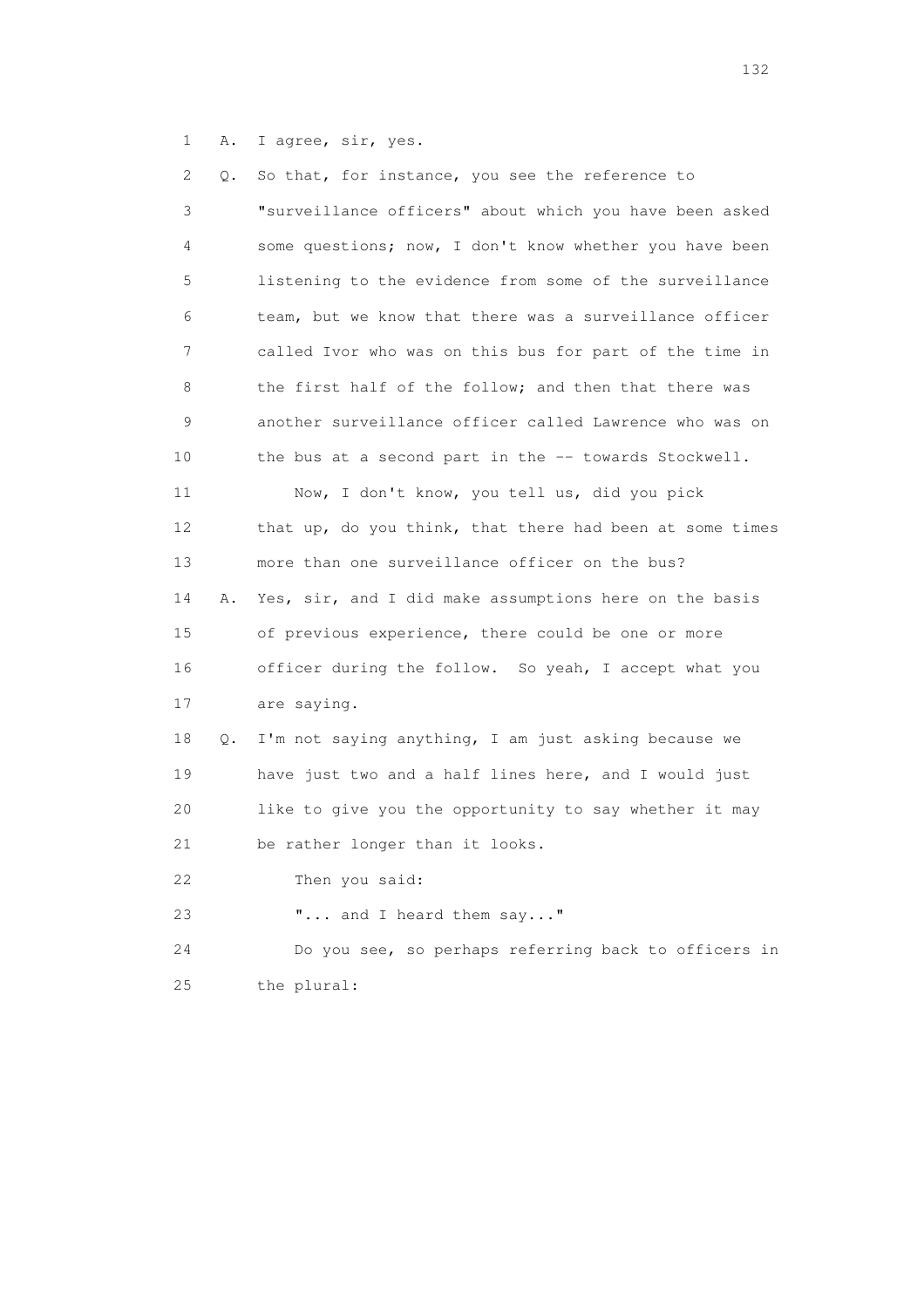1 **"...** 'this was definitely our man'."

2 A. Yes, sir.

| 3  | О.        | As you remember it, did you hear one person say that or  |
|----|-----------|----------------------------------------------------------|
| 4  |           | did you hear more than one person say that?              |
| 5  | Α.        | I can't recall but I believe it was one person that said |
| 6  |           | that, and that's just -- the way I have written it       |
| 7  |           | doesn't read correctly.                                  |
| 8  | $\circ$ . | Can you remember now, as you remember it, when it was    |
| 9  |           | that you heard that, at what stage in the following      |
| 10 |           | process, or is it just something you heard at some       |
| 11 |           | stage?                                                   |
| 12 | Α.        | It was something I heard at some stage, sir, and I would |
| 13 |           | say it was towards the end of the follow, but I can't be |
| 14 |           | certain.                                                 |
| 15 | Q.        | Okay. You see, we know, because Ivor has told us, that   |
| 16 |           | when he was on the bus he was not able to confirm that   |
| 17 |           | it was Nettle Tip. We know that when Lawrence was on     |
| 18 |           | the bus later, he actually personally thought that it    |
| 19 |           | wasn't Nettle Tip. There was a surveillance officer      |
| 20 |           | called James who thought that it was Nettle Tip, but he  |
| 21 |           | said that over the telephone, not over the radio. Did    |
| 22 |           | you know that that evidence had been given?              |
| 23 | Α.        | I do know now that that evidence has been given, yes,    |
| 24 |           | sir.                                                     |
| 25 | Q.        | Can we just understand, as you sit in your car, what it  |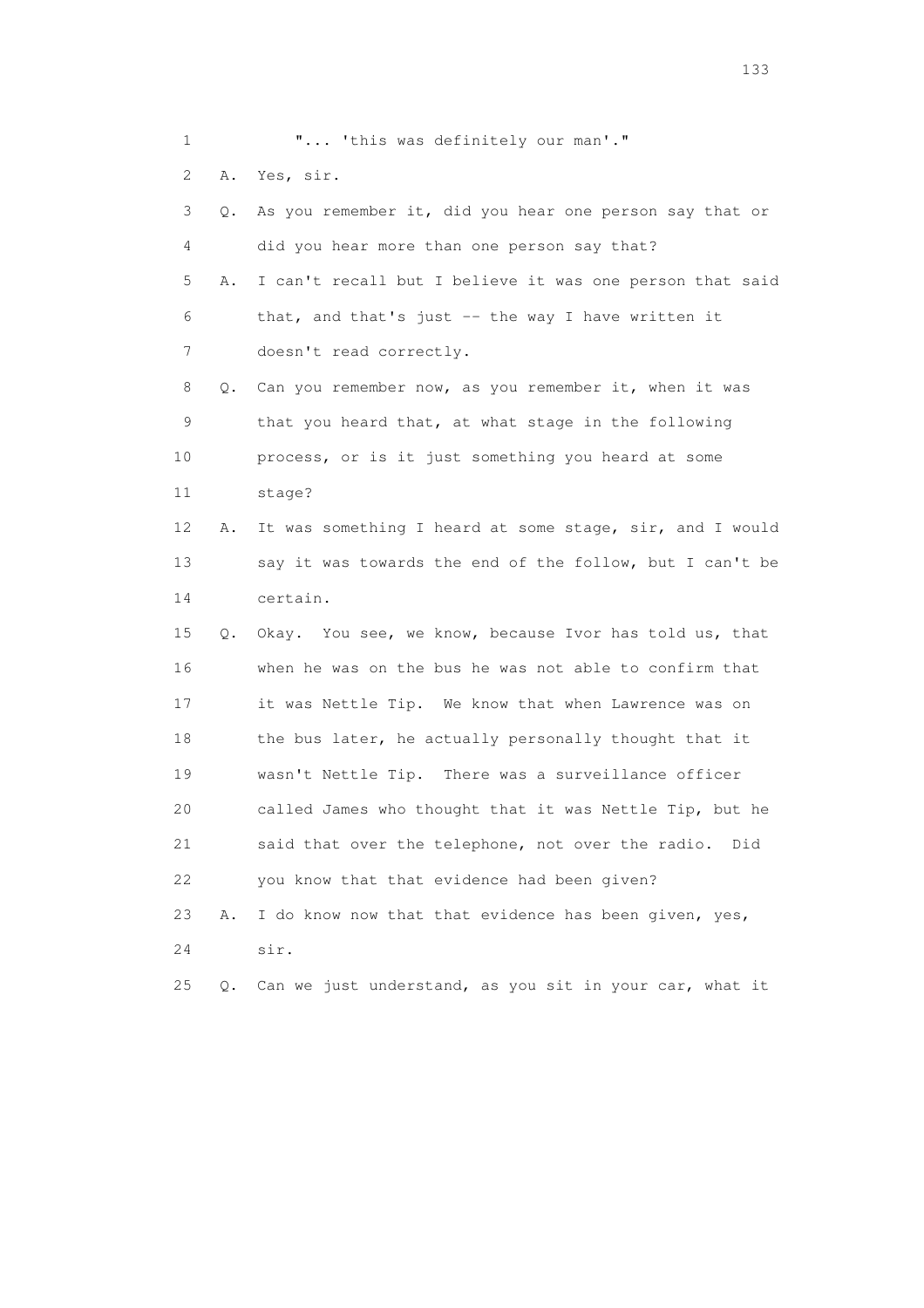| 1  | is that you have got coming in? Am I right in thinking      |
|----|-------------------------------------------------------------|
| 2  | there is the Cougar radio?                                  |
| 3  | Yes, sir.<br>Α.                                             |
| 4  | And that is listening in to the surveillance traffic?<br>Q. |
| 5  | Yes, sir, it is.<br>Α.                                      |
| 6  | You have told us that that is not perfect at the very<br>Q. |
| 7  | least in terms of its reception?                            |
| 8  | Yes, sir, that's true.<br>Α.                                |
| 9  | You also have your firearms team 75 channel radio; am<br>Q. |
| 10 | I right?                                                    |
| 11 | Yes, sir.<br>Α.                                             |
| 12 | Is that coming into headsets or is that coming<br>Q.        |
| 13 | loudspeakering into the car?                                |
| 14 | They are hand-held radios, sir, and they would be<br>Α.     |
| 15 | listened to without earpieces.                              |
| 16 | SIR MICHAEL WRIGHT: Without?                                |
| 17 | Without earpieces, sir.<br>Α.                               |
| 18 | MR GIBBS: Have you each -- there are three of you --        |
| 19 | presumably the driver isn't using his as he drives, am      |
| 20 | I right?                                                    |
| 21 | That's correct, sir.<br>Α.                                  |
| 22 | But you in the front seat and is it Charlie 6 in the<br>Q.  |
| 23 | back seat?                                                  |
| 24 | Α.<br>Yes, sir.                                             |
| 25 | Have both got your 75 radios on?<br>$\circ$ .               |
|    |                                                             |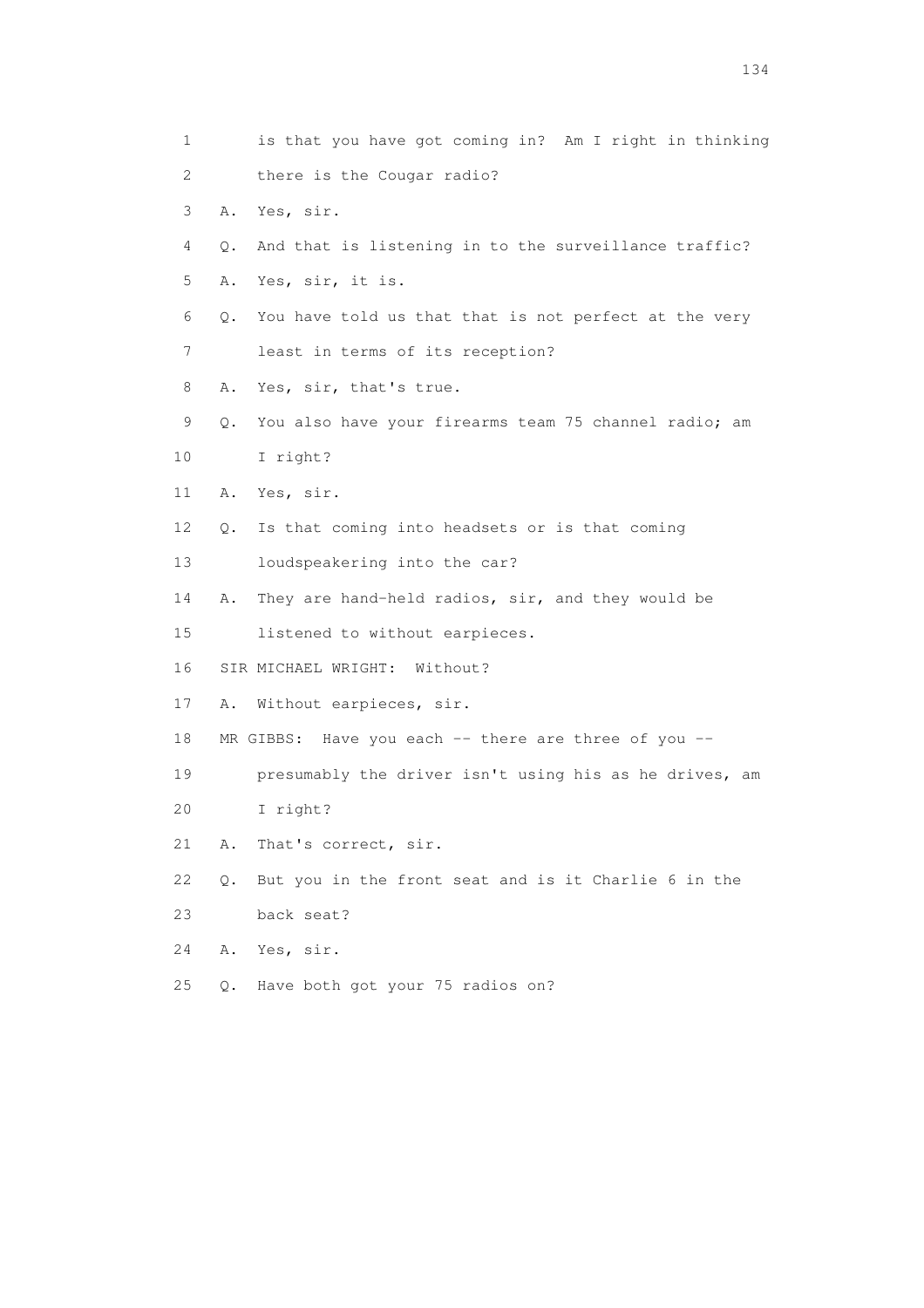| 1  | Α. | I can't remember now if we had one each. We certainly    |
|----|----|----------------------------------------------------------|
| 2  |    | had one for the car, sir, that's true.                   |
| 3  | Q. | You would have been at one time and another also         |
| 4  |    | speaking into that yourself?                             |
| 5  | Α. | Yes, sir, I would have done.                             |
| 6  | Q. | You use that, am I right, amongst the firearms team, in  |
| 7  |    | order to communicate with each other so that you don't   |
| 8  |    | need to break into the Cougar traffic?                   |
| 9  | Α. | Yes, sir, that's true.                                   |
| 10 | Q. | You are saying to each other where you are, what you are |
| 11 |    | doing, what you are planning to do next, any relevant    |
| 12 |    | information that may need to be shared amongst the team? |
| 13 | Α. | Yes, sir.                                                |
| 14 | Q. | All of those things are right, are they?                 |
| 15 | Α. | Yes, sir.                                                |
| 16 | Q. | Then in addition you have a mobile telephone which you   |
| 17 |    | were using?                                              |
| 18 |    | A. Yes, sir.                                             |
| 19 | Q. | As you have told us, correct me if I'm wrong, you        |
| 20 |    | received a call from Charlie 12, from whom we have       |
| 21 |    | already heard?                                           |
| 22 | Α. | Yes, sir. I did. He phoned me, sir.                      |
| 23 | Q. | You made a number of calls yourself to Ralph, the team   |
| 24 |    | leader?                                                  |
| 25 | Α. | Yes, sir, that's true.                                   |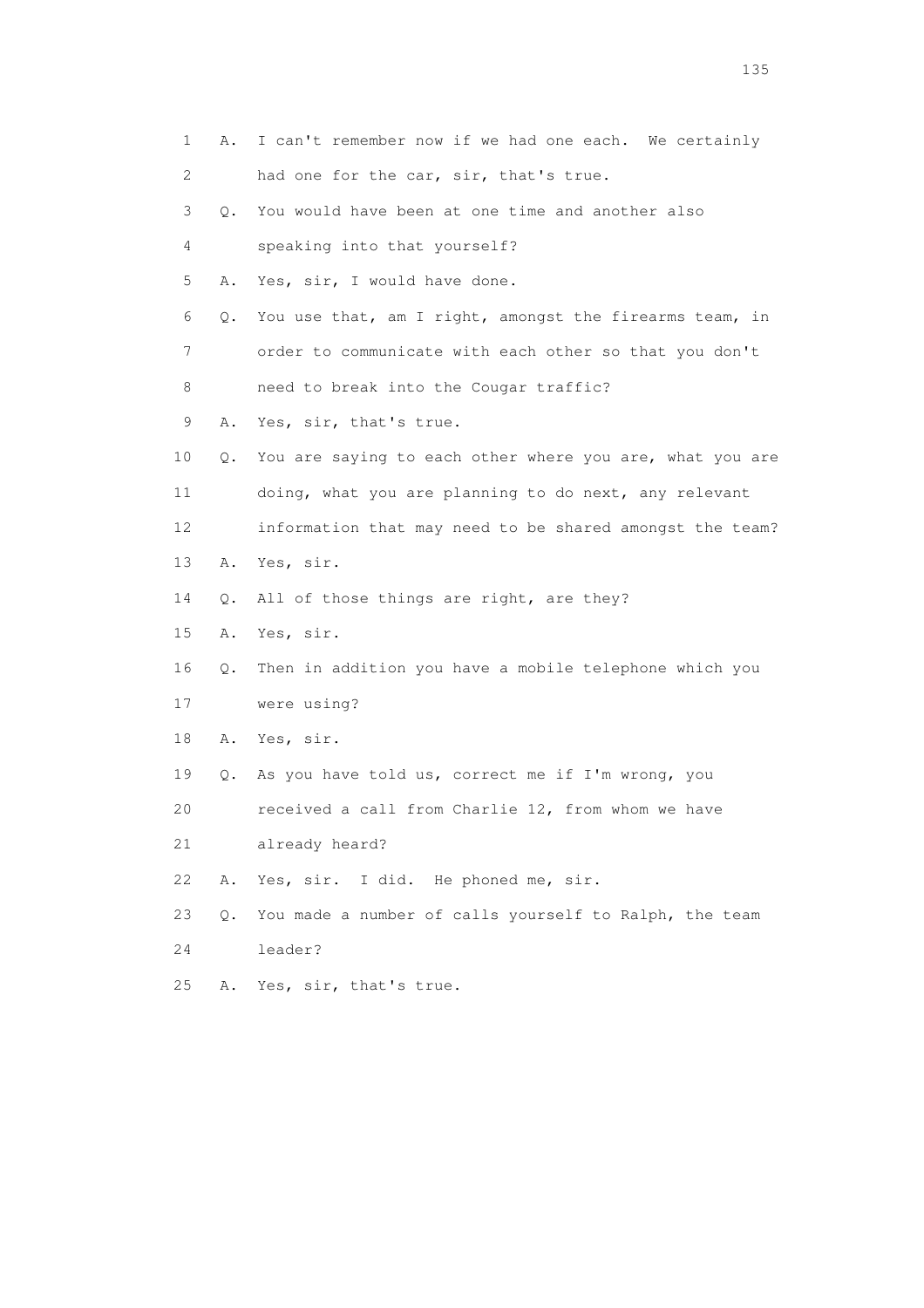|    | 1       | Q. Was that speaking to Ralph in order to understand where |
|----|---------|------------------------------------------------------------|
|    | 2       | he was, where you were, and what it was that each of you   |
|    | 3       | might need to do next?                                     |
|    | 4<br>Α. | Yes, sir.                                                  |
|    | 5<br>Q. | We have heard that there were five calls, but I think      |
|    | 6       | I am right in saying that after 9.41, which is when the    |
|    | 7       | grey team broadcast that they are going to pick up and     |
|    | 8       | follow this man, there were three calls between yourself   |
|    | 9       | and Ralph; does that sound right?                          |
| 10 | Α.      | Yes, sir, it does.                                         |
| 11 | Q.      | You are not, are you, making notes as you drive along of   |
| 12 |         | everything that's being said over the various radios?      |
| 13 | Α.      | No, sir.                                                   |
| 14 | Q.      | Because you are concentrating on what might be thought     |
| 15 |         | to be more important things?                               |
| 16 | Α.      | Yes, sir, that's true.                                     |
| 17 | Q.      | Forgive me for stating the obvious, but you are not        |
| 18 |         | thinking about what someone may ask you three years        |
| 19 |         | later in a court of law; you are thinking about the        |
| 20 |         | immediate threat that you are being deployed to face; am   |
| 21 |         | I right?                                                   |
| 22 | Α.      | Yes, sir.                                                  |
| 23 | Q.      | You see, we are just lawyers and we pick words to pieces   |
| 24 |         | in court, but you are, like the surveillance officers,     |
| 25 |         | on the front line, aren't you?                             |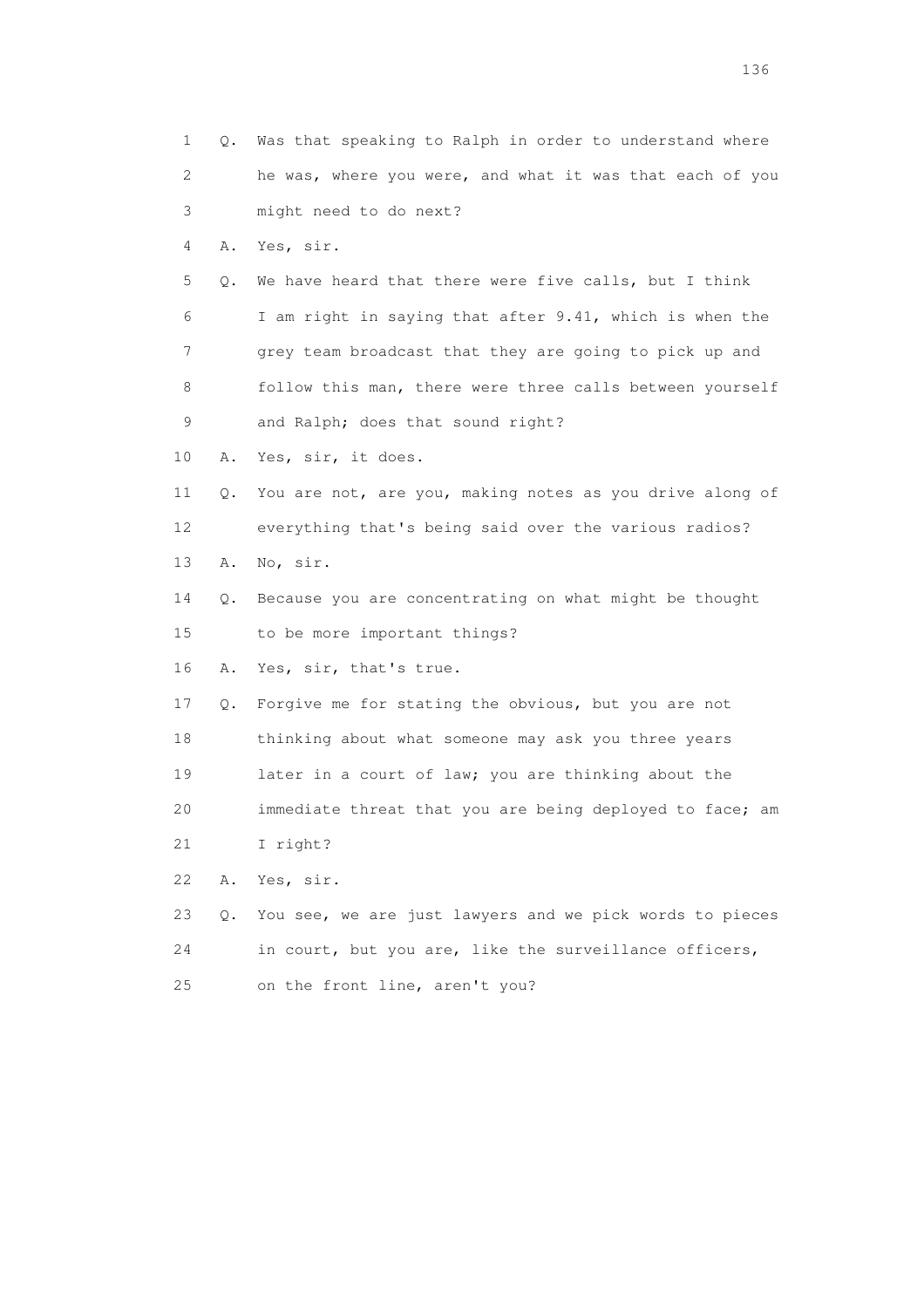1 A. Yes, sir, I agree.

| 2  | Q. | You, I suggest, in that car, making your way forward     |
|----|----|----------------------------------------------------------|
| 3  |    | towards this man who was being followed, must have known |
| 4  |    | that you were having to prepare yourself potentially for |
| 5  |    | a life and death confrontation, am I right?              |
| 6  | Α. | Absolutely, sir, yes.                                    |
| 7  | Q. | So as we picture you, in your car, with the Cougar       |
| 8  |    | coming in, with the firearms radio in your hand,         |
| 9  |    | receiving and broadcasting, with your mobile telephone   |
| 10 |    | speaking to your team leader, receiving telephone calls  |
| 11 |    | from Charlie 12, you are not nicely discerning where the |
| 12 |    | information is coming from; you are concentrating on     |
| 13 |    | what it means, and what it means you may have to do; am  |
| 14 |    | I right?                                                 |
| 15 | Α. | Yes, sir, I agree.                                       |
| 16 | Q. | I am going to ask that 349 please come up again.<br>Just |
| 17 |    | to finish this radio point, I think Tom can probably do  |
| 18 |    | us another colour, if he selects red, the second line    |
| 19 |    | that's presently showing on the page. The third word in  |
| 20 |    | is "radio". Within the part that has been marked         |
| 21 |    | yellow, the third word in we have "radio". Just above    |
| 22 |    | the second holepunch, after the word "Station" with      |
| 23 |    | a capital letter, we have the word "radio". So as you    |
|    |    | sit down the next day and you make a statement, we have  |
| 24 |    |                                                          |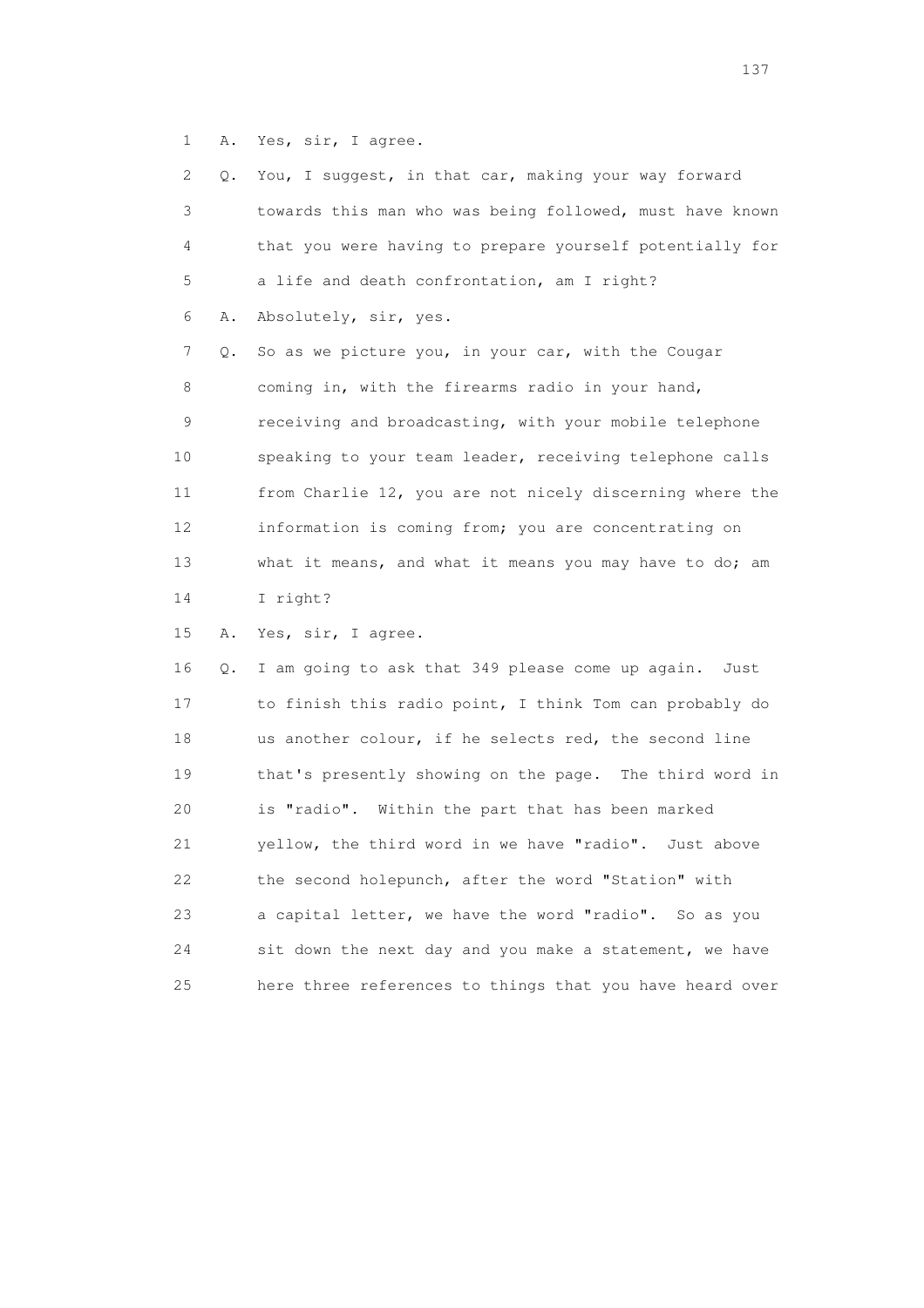| $\mathbf 1$ |           | the radio?                                               |
|-------------|-----------|----------------------------------------------------------|
| 2           | Α.        | Yes, sir.                                                |
| 3           | Q.        | You don't distinguish between those, as to which radio   |
| 4           |           | any of those is, do you?                                 |
| 5           | Α.        | No, sir.                                                 |
| 6           | Q.        | Can we look at the third one, "over the radio". You      |
| 7           |           | quote this:                                              |
| 8           |           | "'Stop him from getting on the tube, he must not get     |
| 9           |           | on to the tube'."                                        |
| 10          |           | Who is that from?                                        |
| 11          | Α.        | Trojan 84, sir.                                          |
| 12          | Q.        | That's not coming over the Cougar surveillance radio, is |
| 13          |           | it?                                                      |
| 14          | Α.        | No, sir.                                                 |
| 15          | Q.        | We know that over the Cougar radio, Trojan 84 gave state |
| 16          |           | red but you didn't hear that?                            |
| 17          | Α.        | No, sir, I didn't hear that.                             |
| 18          | Q.        | Where has that come to you from?                         |
| 19          | Α.        | The command, "Stop him getting on the tube", I took that |
| 20          |           | to mean state red. I have been made subsequently aware   |
| 21          |           | of the fact that the order state red was given, but      |
| 22          |           | I didn't hear that at the time.                          |
| 23          | $\circ$ . | Yes, but over which radio or over which communication    |
| 24          |           | are you hearing from Trojan 84, "Stop him from getting   |
| 25          |           | on the tube, he must not get on to the tube"?            |

138 and 138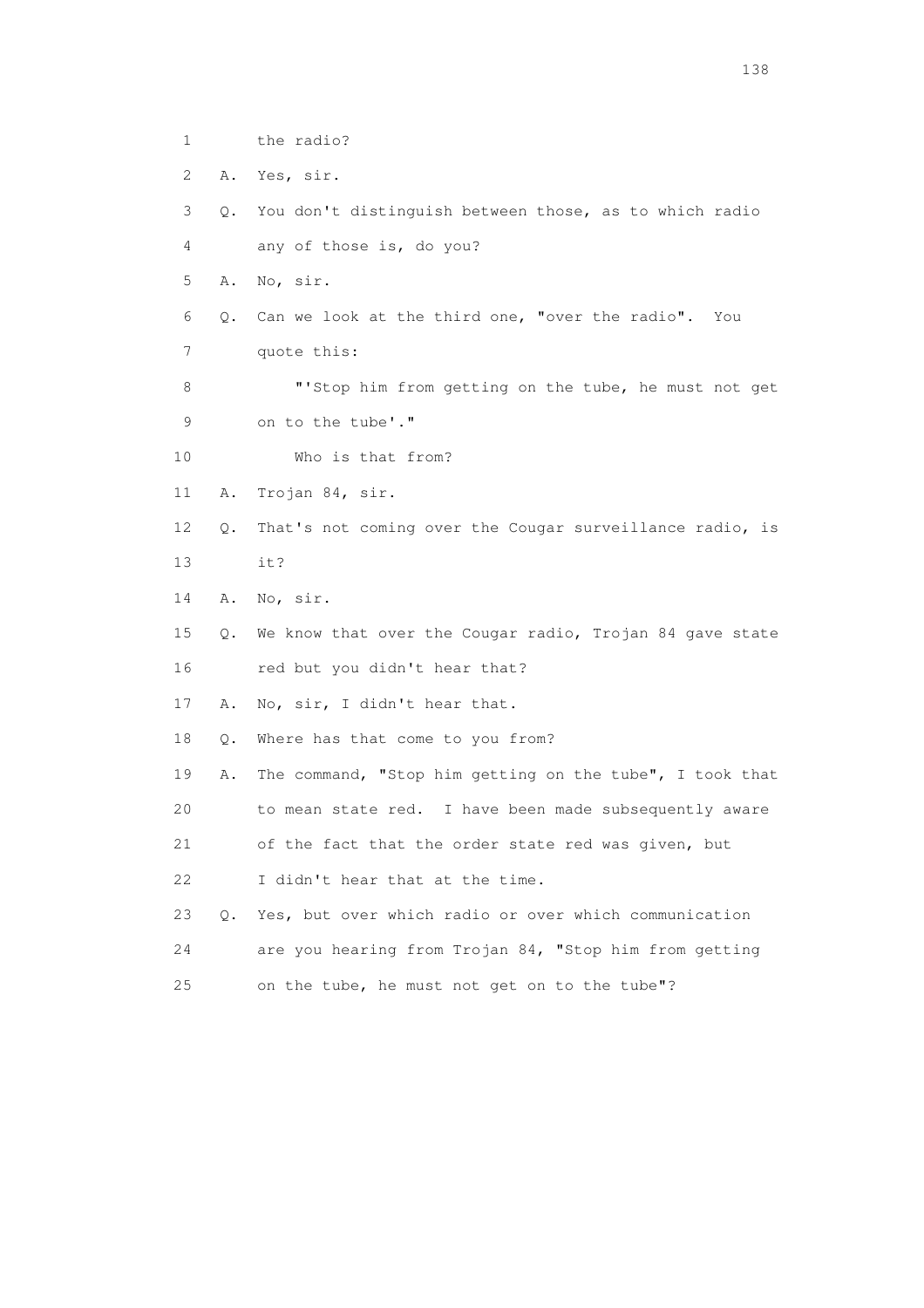1 A. I am pretty sure it was the 75 set, sir.

 2 Q. You see, if it matters over which radio you picked up 3 the information upon which you acted, it may turn out 4 that there were people involved in this operation who 5 believed that there had been a definite, beyond a shadow 6 of a doubt, identification of this man as Nettle Tip; 7 but those people we will find, I think, were not the 8 surveillance officers, they were elsewhere. I wonder 9 whether you may have picked up your "definitely our man" 10 from somewhere other than the surveillance officers? 11 A. I agree that's entirely possible, sir. 12 MR GIBBS: Thank you very much. 13 SIR MICHAEL WRIGHT: That might be a convenient moment. You 14 have actually, as it happens, very largely answered 15 a question that has come from a member of the jury, but 16 I'll put it to you. 17 When you were originally briefed, you were told 18 about giving, about trusting the information that came 19 in to you. In fact, the evidence that you gave, that 20 you were told to trust the information coming from room 21 1600, in other words New Scotland Yard. Is that right? 22 A. That's right, sir, yes. 23 SIR MICHAEL WRIGHT: In fact, did you draw any distinction 24 between the trustworthiness of the information that you

25 were getting coming in, as to whether it came from 1600,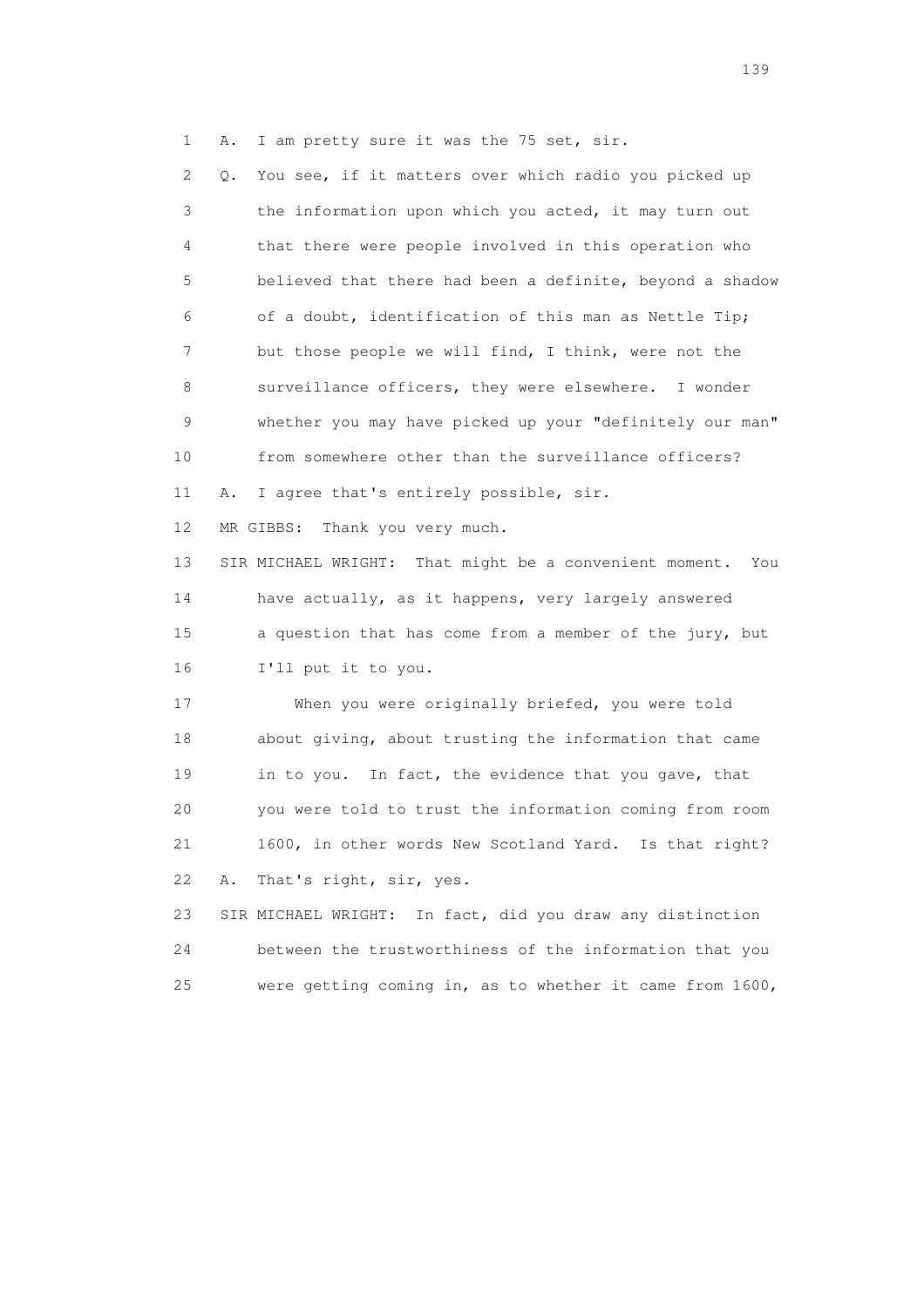1 or whether it was coming from the people who at any rate 2 you thought were the surveillance officers? 3 A. There is no distinction, sir. I was reliant on other 4 people and I would -- it's quite likely I would not have 5 time to question what I was being told. 6 SIR MICHAEL WRIGHT: So you would be giving the same level 7 of trust to both sources of information? 8 A. Yes, sir. 9 SIR MICHAEL WRIGHT: Thank you. Twenty-five past. 10 MR HILLIARD: Sir, can we keep you for a timetabling point 11 after the jury have gone? 12 SIR MICHAEL WRIGHT: Certainly. You carry on, ladies and 13 gentlemen. 14 (3.15 pm) 15 (In the absence of the jury) 16 SIR MICHAEL WRIGHT: Can we let the witness go for a break? 17 MR HOUGH: Absolutely, yes. 18 SIR MICHAEL WRIGHT: Off you go. Ten minutes. 19 (In the absence of the witness) 20 Discussion re: timetabling 21 SIR MICHAEL WRIGHT: Yes. 22 MR HOUGH: Sir, we have had some responses to our request 23 for indications as to which officers might be -- some 24 responses, not from everybody -- capable of being either 25 read or abandoned from the two firearms teams.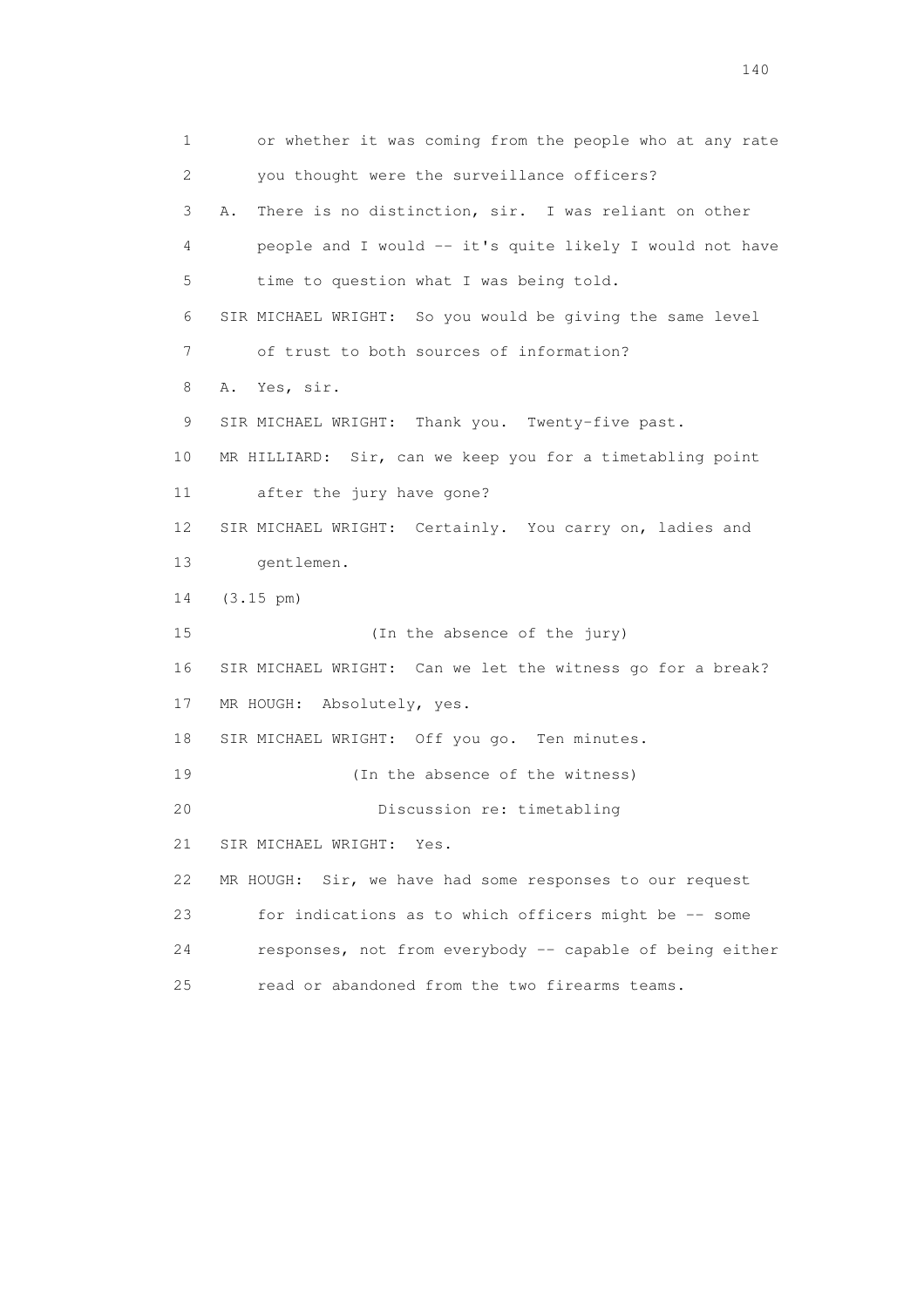1 SIR MICHAEL WRIGHT: Yes.

| 2  | MR HOUGH: The possibility at the moment seems to be that      |
|----|---------------------------------------------------------------|
| 3  | the following officers or at least some of them could be      |
| 4  | abandoned, subject to something I will say in a moment.       |
| 5  | They are C3, C6, D4, D10, William and Sam. Now, the           |
| 6  | qualification is this: that if anybody wishes                 |
| 7  | a particular part of those witnesses' evidence to be          |
| 8  | introduced, which is not of great importance but may not      |
| 9  | be uncontroversial, then it could be proved by calling        |
| 10 | Mr Reynolds to attest to the fact that they have said it      |
| 11 | in a statement.                                               |
| 12 | SIR MICHAEL WRIGHT: In other words to prove the making of     |
| 13 | the statement rather than the --                              |
| 14 | Exactly. Now, sir, obviously we are receptive to<br>MR HOUGH: |
| 15 | any suggestion that any of those witnesses does in fact       |
| 16 | need to be called because they give evidence of such          |
| 17 | moment that they really should be called or that -- and       |
| 18 | indeed we are also receptive to suggestions that larger       |
| 19 | chunks of their statements should be introduced in            |
| 20 | written form.                                                 |
| 21 | SIR MICHAEL WRIGHT: Via Mr Reynolds?                          |
| 22 | MR HOUGH: Either via Mr Reynolds or, if truly                 |
| 23 | uncontroversial, under Rule 37.                               |
| 24 | SIR MICHAEL WRIGHT:<br>Very well.                             |
| 25 | Sir, on that basis, the rest of this week is<br>MR HOUGH:     |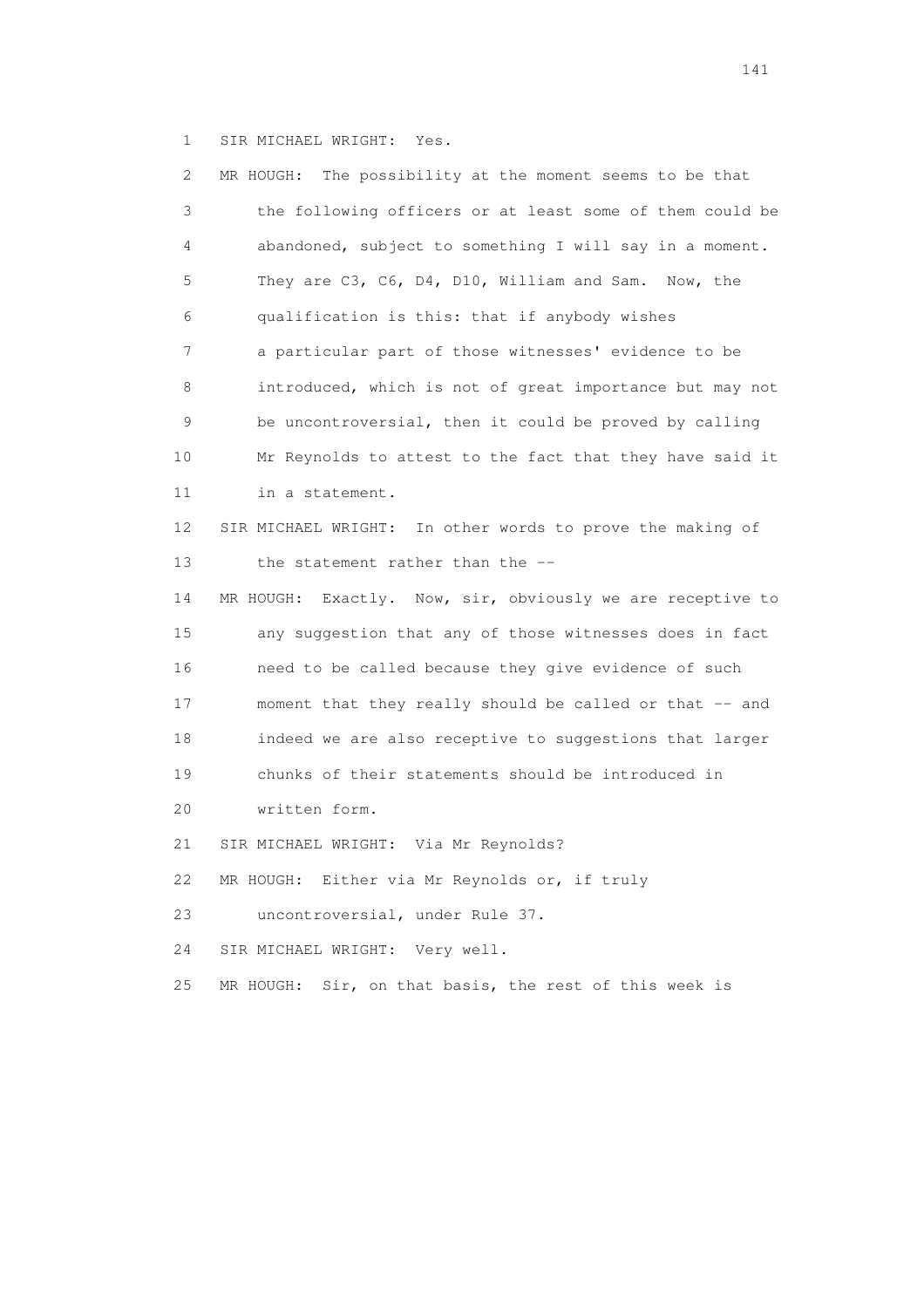1 looking as follows, and I just wanted everybody to mull 2 over this over the course of this afternoon: it looks as 3 though we will probably start, we may well start C5 this 4 afternoon, finish him tomorrow; then Ralph and Terry 5 tomorrow, with perhaps Vic in reserve. Thursday, we 6 have three civilians who may not take the whole day. 7 SIR MICHAEL WRIGHT: No, but they must be called on that 8 day.

 9 MR HOUGH: They must be called, and it's probably best to 10 start them at the start of the day, even if somebody 11 else is left hanging over and they have to be interposed 12 into his evidence, so that there is no risk of them 13 being put off.

 14 Then Friday we have to call Ken, and then we will 15 start on the process of calling those firearms officers 16 who can't be introduced by agreement or abandoned, and 17 they are certainly C7, C11 and D9, possibly D4. 18 SIR MICHAEL WRIGHT: Thank you very much. Well, it's 19 an improvement. 20 MR HOUGH: Obviously anything we can be told over the course 21 of this afternoon or at the end of this afternoon or by 22 email overnight would help with timetabling. 23 SIR MICHAEL WRIGHT: I am sure everybody has heard that. 24 I do encourage everybody to make use of the mechanism, 25 which of course isn't available elsewhere, that the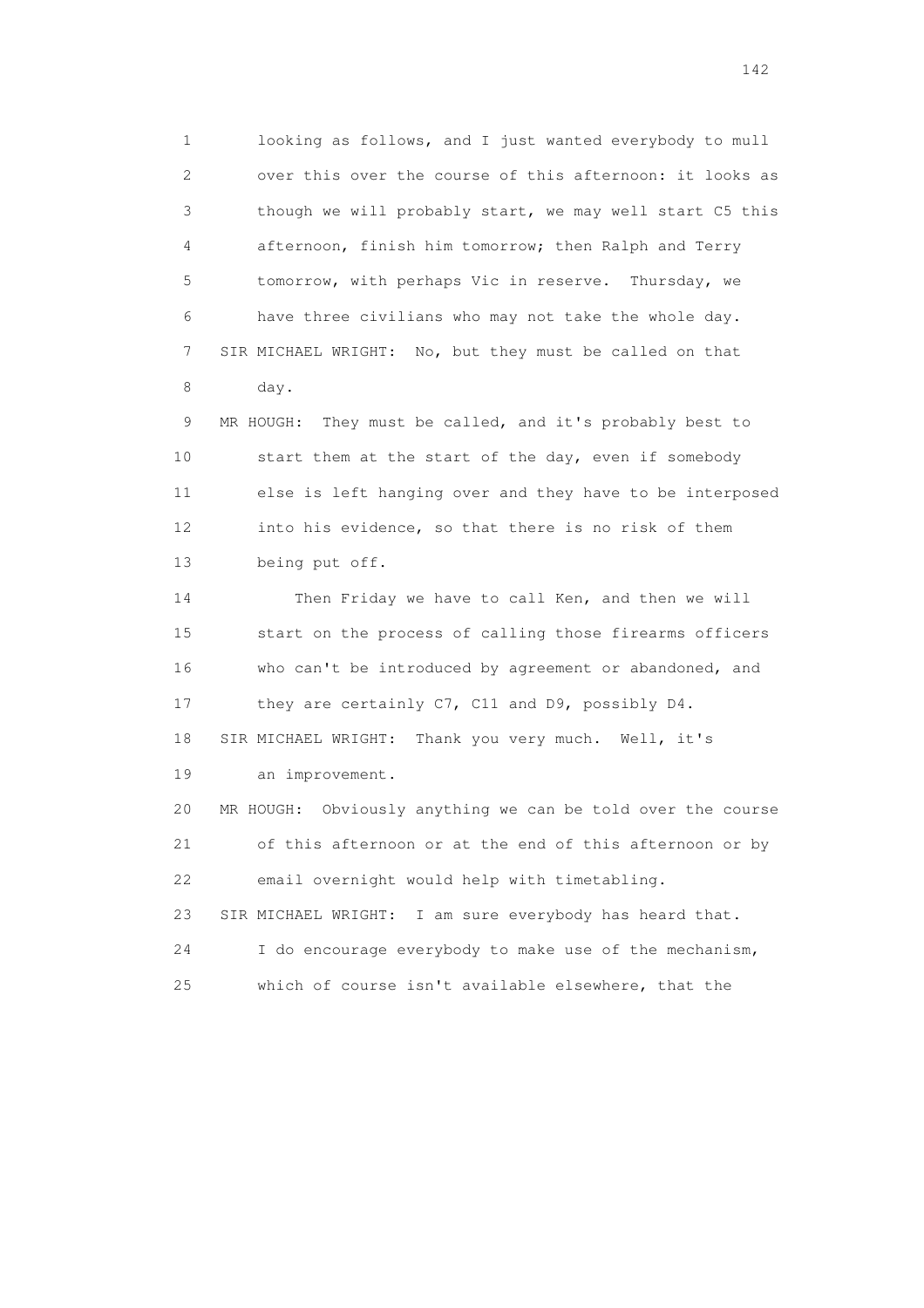1 making of statements or any aspects of the statements 2 that any interested party particularly wants to lay 3 before the jury can be proved before them by the use of 4 Mr Reynolds. It will save an enormous amount of time, 5 if we don't have to labour through the whole of the 6 witness just to deal with one relatively minor point 7 which may not be the subject of total agreement. So 8 I do urge everybody to go down that route, if there are 9 any difficulties, otherwise of course we can abandon 10 them altogether.

 11 There are two matters I would like to deal with. 12 One is I find myself in the somewhat unexpected 13 situation of being able to say I have a professional 14 engagement this evening, which is not something I ever 15 expected to have to say again to anybody, but I need to 16 leave by 4.30. If you could time everything on that 17 basis.

 18 Mr Mansfield, this is a convenient moment to ask you 19 a question which I should have asked you before you sat 20 down, it is very remiss of me.

 21 May I take it that your approach to the present 22 witness in relation -- is the same as it was to C12, in 23 other words the two questions that I asked you

24 yesterday?

25 MR MANSFIELD: It is, yes.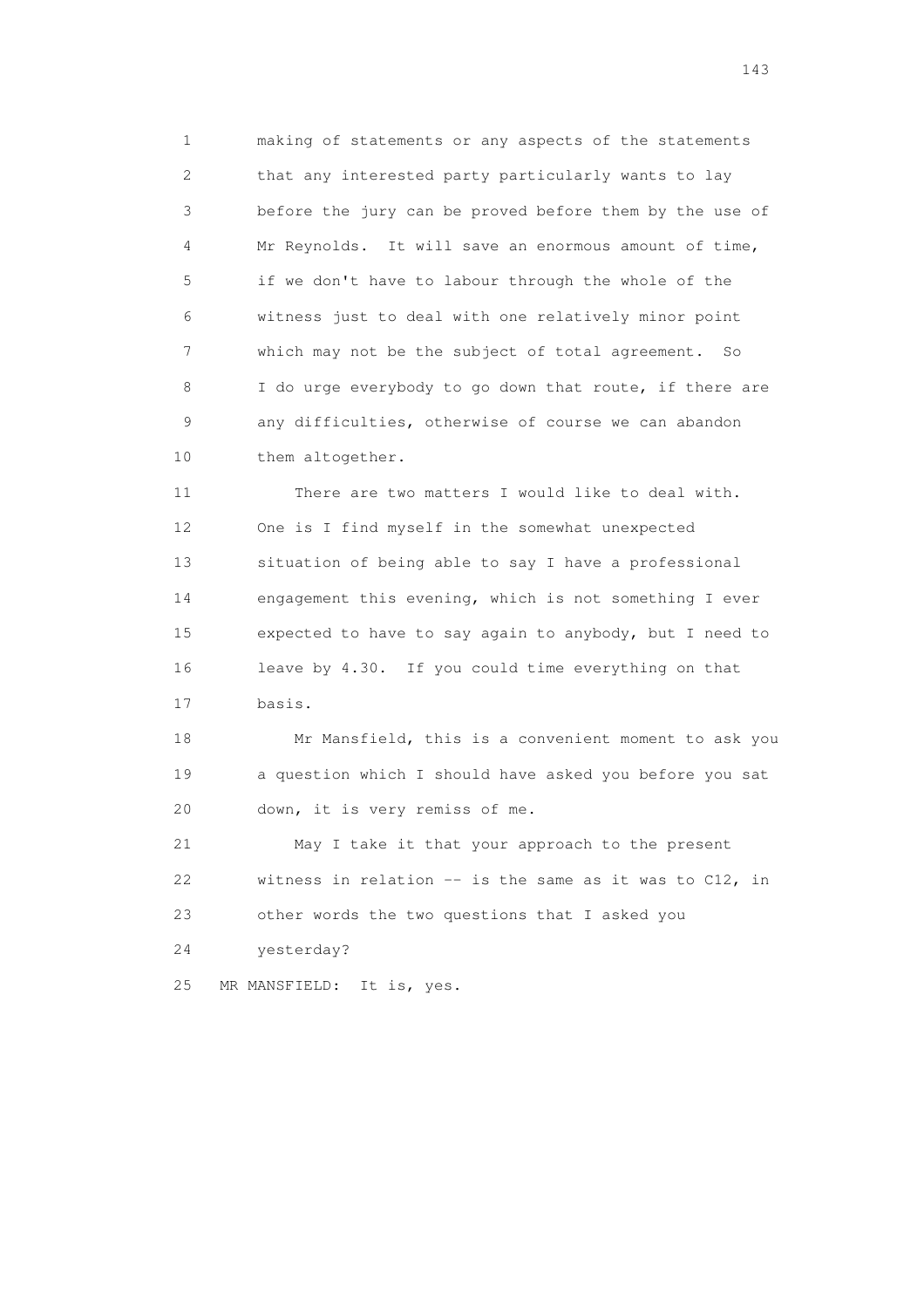1 SIR MICHAEL WRIGHT: That's very helpful, thank you. After 2 all that, I think I can let you have until half past. 3 (3.21 pm) 4 (A short break) 5 (3.33 pm) 6 (In the presence of the jury) 7 SIR MICHAEL WRIGHT: Ms Leek? 8 MS LEEK: No, thank you, sir. 9 SIR MICHAEL WRIGHT: Mr Perry? 10 MR PERRY: No, thank you, sir. 11 SIR MICHAEL WRIGHT: Mr King? 12 MR KING: No, thank you, sir. 13 SIR MICHAEL WRIGHT: Mr Horwell? 14 MR HORWELL: No, thank you, sir. 15 SIR MICHAEL WRIGHT: Yes, Mr Stern. 16 Questions from MR STERN 17 MR STERN: Can I ask you one or two questions about the 18 communications, first of all. 19 So far as the Cougar radio is concerned, did you 20 believe that that was being tape recorded? 21 A. I didn't know, sir, to be honest, I am not sure. 22 Q. So far as Mr Dingemans is concerned, did you know 23 Mr Dingemans before this incident on 22 July? 24 A. No, sir. 25 Q. We have heard, although part of Ralph's evidence was put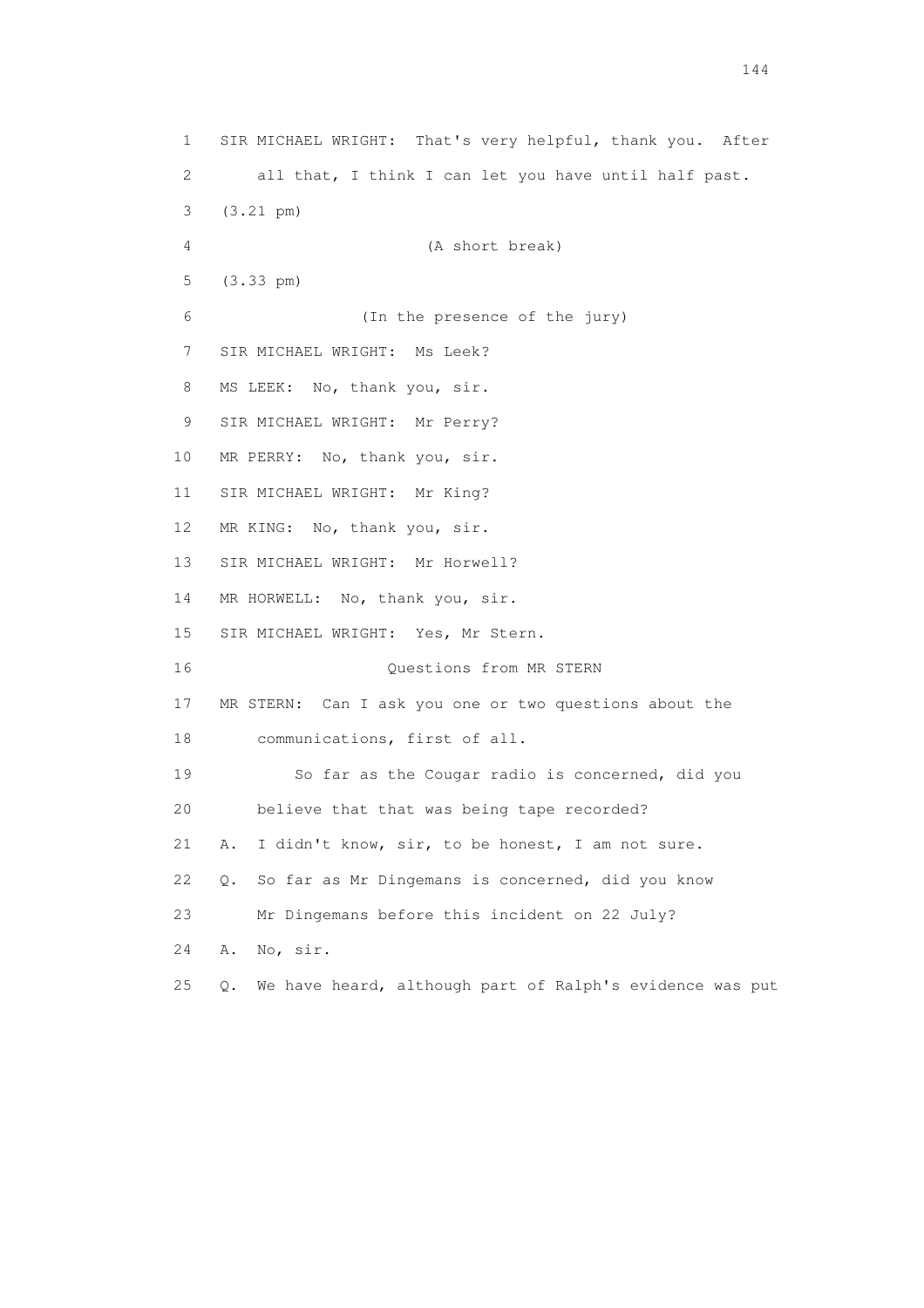1 to you, I think, do you remember that, by Mr Mansfield? 2 A. Yes, sir, I do. 3 Q. Whether he is right or not, we will have to hear when he 4 comes to give evidence, but we have heard that he was 5 called on and called off by telephone from Silver. 6 A. Yes, sir. 7 Q. Would you have been in contact with Silver at all by 8 telephone? 9 A. Not at all, sir, no. 10 Q. We know also that James did not know about it. Were you 11 contacted by James in any way? 12 A. No, sir. 13 Q. Can I just be clear about Mr Dingemans' evidence on his 14 vehicle and its position, because it was suggested that 15 you might like to have known that it was in the position 16 that it was. Can we just be clear, please, it's Day 25 17 on 24 October 2008, page 52, line 10 is where it begins. 18 There is some video footage shown and that's the footage 19 that we looked at just before, and he was asked by 20 Mr Mansfield at line 19 whether any of the vehicles 21 there were his: 22 "... or you can't tell? 23 "Answer: I think I would be guessing if I did, sir. 24 I mean, there is nothing in the first three or four cars

25 which wouldn't be a guess, and the rest -- I mean, it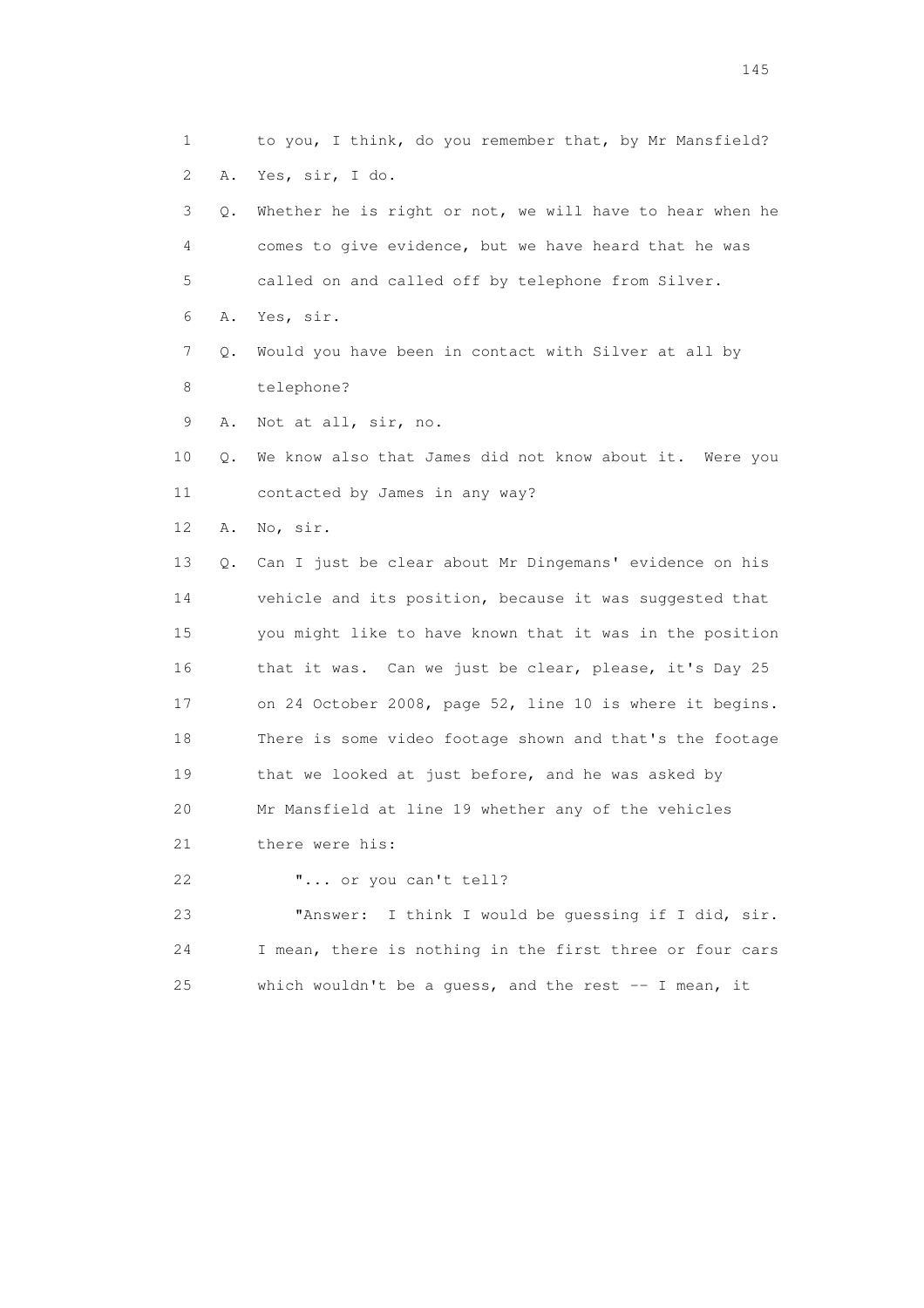1 could go seven back, could be a Zafira, eight ... 2 "Question: I will just let it run and if there is 3 something there that triggers your memory then we will 4 stop it; otherwise I'll leave it at that. Could we just 5 run through it? 6 "Answer: Sorry, that vehicle on the right could -- 7 does look like a Vauxhall Zafira without --" 8 Then there is an interruption. 9 "... in this still we have now ... as we look at it 10 on the right, dark-coloured ... it looks like -- and 11 I am not going to pin you to it, don't worry -- but you 12 think it looks like that." 13 Right at the bottom of that page at line 24: 14 "So the best you can do is that that might have been 15 your dark car?" 16 I think that's where it ends, and over the page at 17 page 54: 18 "It does have the appearance of a Vauxhall 19 Zafira..." 20 I think that's as far as it gets. 21 Did you know that there was a Vauxhall Zafira car 22 out at all or not? 23 A. I had no idea, sir, no. 24 SIR MICHAEL WRIGHT: Just to remind you, because it came up 25 very quickly, that was Sergeant Dingemans, that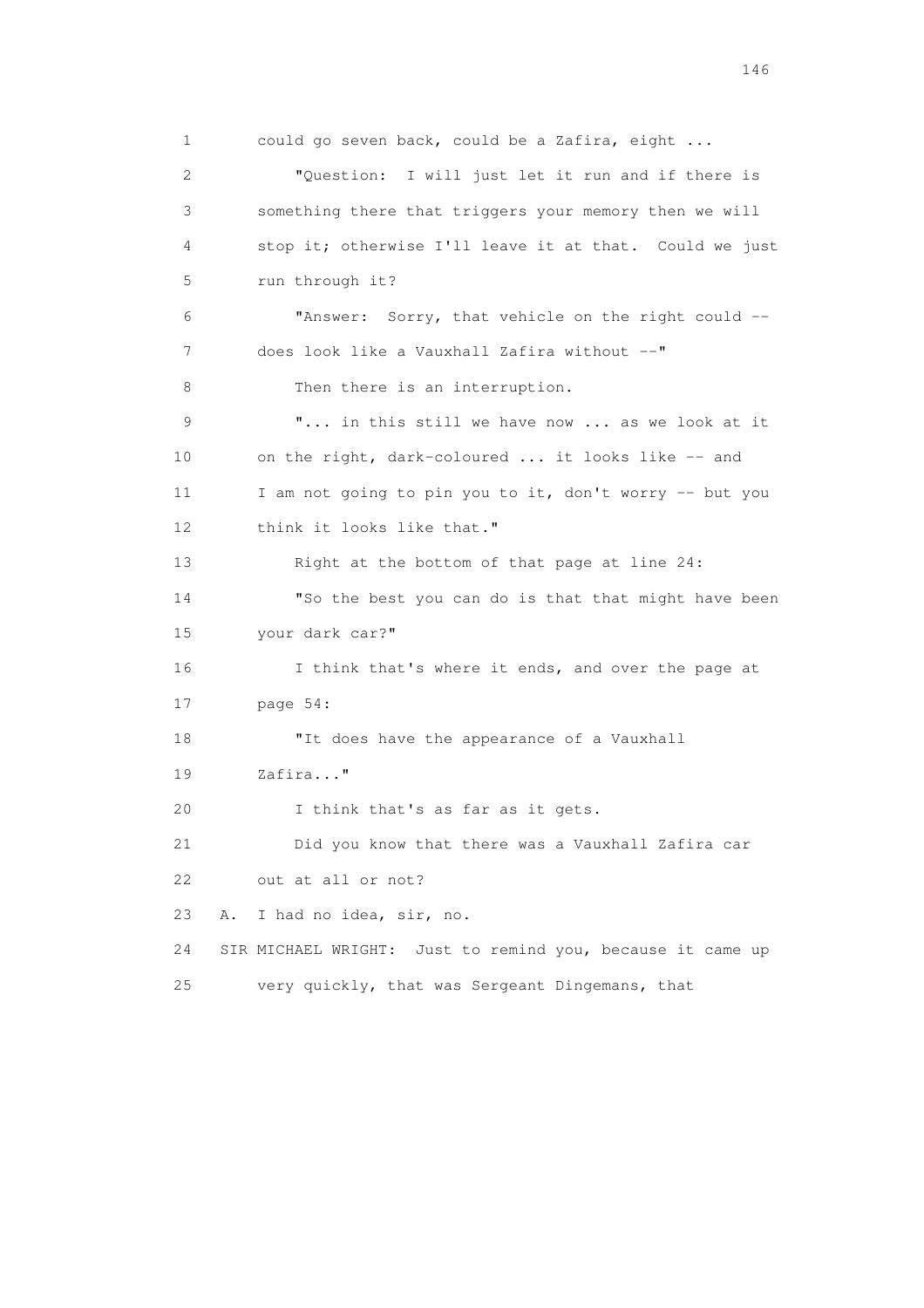1 evidence, the SO13.

|  | MR STERN: Thank you, sir. |  |  |  |
|--|---------------------------|--|--|--|
|--|---------------------------|--|--|--|

| 3               |    | When you make a statement, and I don't know how          |
|-----------------|----|----------------------------------------------------------|
| 4               |    | often you have to make statements, do you make           |
| 5               |    | statements very often or not?                            |
| 6               | Α. | Not that often, sir, no. We do do incident report books  |
| 7               |    | post an operation involving an arrest, though, most      |
| 8               |    | often.                                                   |
| 9               | Q. | Because we have heard that what normally happens is that |
| 10              |    | CO19 will carry out an armed intervention and then SO13  |
| 11              |    | or some other group will take away the person who has    |
| 12 <sup>°</sup> |    | been detained in order to keep or ensure that there is   |
| 13              |    | no crossover of any firearms material that you may have  |
| 14              |    | on you with the individual who has been stopped or       |
| 15              |    | arrested; is that right?                                 |
| 16              | Α. | That's right, sir, yes.                                  |
| 17              | Q. | So your statement, as it were, will be limited in usual  |
| 18              |    | terms to just stopping the individual; is that right?    |
| 19              | Α. | That's correct, sir, yes.                                |
| 20              | Q. | So does it follow that you don't give evidence very      |
| 21              |    | often either?                                            |
| 22              | Α. | Hardly at all, sir.                                      |
| 23              | Q. | When you make a statement, did you include the material  |
| 24              |    | that you thought would be relevant?                      |
| 25              | Α. | I did, sir.                                              |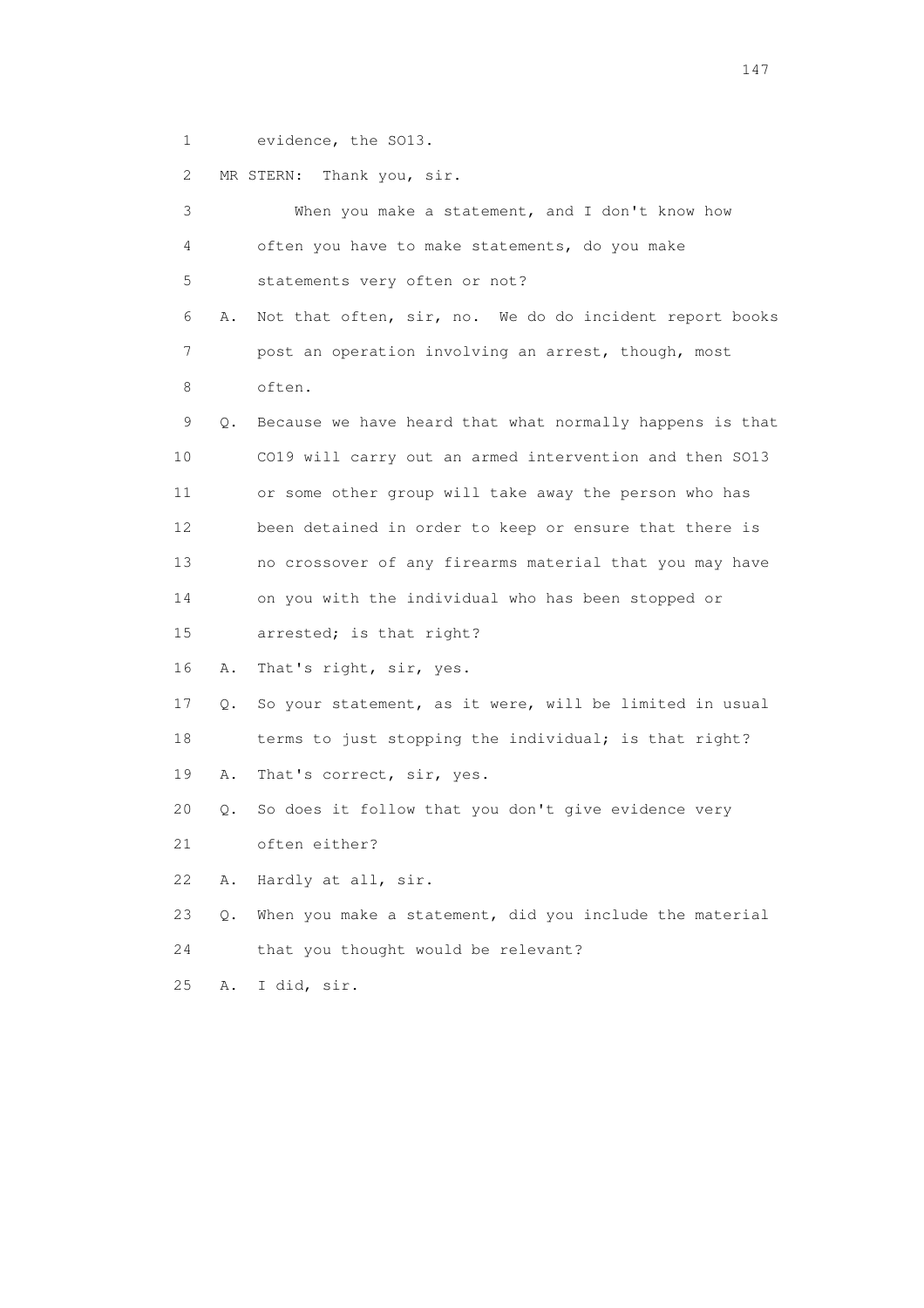- 1 Q. At that time?
- 2 A. At that time, sir, yes.

| 3  |    | Q. Of course, it's impossible to guess what might be     |
|----|----|----------------------------------------------------------|
| 4  |    | considered relevant three years on when you are being    |
| 5  |    | questions asked questions by somebody in a courtroom?    |
| 6  | Α. | Absolutely, sir, yes.                                    |
| 7  | Q. | For example let me ask you, at the time you wrote your   |
| 8  |    | statement the following day, did you know that in due    |
| 9  |    | course identification would be an issue in this case at  |
| 10 |    | all?                                                     |
| 11 | Α. | Absolutely not, sir, no.                                 |
| 12 | Q. | In your statement you describe the jacket as looking     |
| 13 |    | bulky, or words to that effect, "bulky looking denim     |
| 14 |    | jacket". Now, obviously, it had to look bulky in some    |
| 15 |    | place to you?                                            |
| 16 | Α. | Yes, sir.                                                |
| 17 | Q. | You have told us today where it was that you thought it  |
| 18 |    | looked bulky?                                            |
| 19 | Α. | Yes, sir.                                                |
| 20 | Q. | Was that right, in your very quick view of the jacket as |
| 21 |    | you saw it?                                              |
| 22 | Α. | Yes, sir.                                                |
| 23 | Q. | Can I ask to have your statement, page 348, please, up   |
| 24 |    | I want to ask you about line 20, which<br>on the screen. |
| 25 |    | begins:                                                  |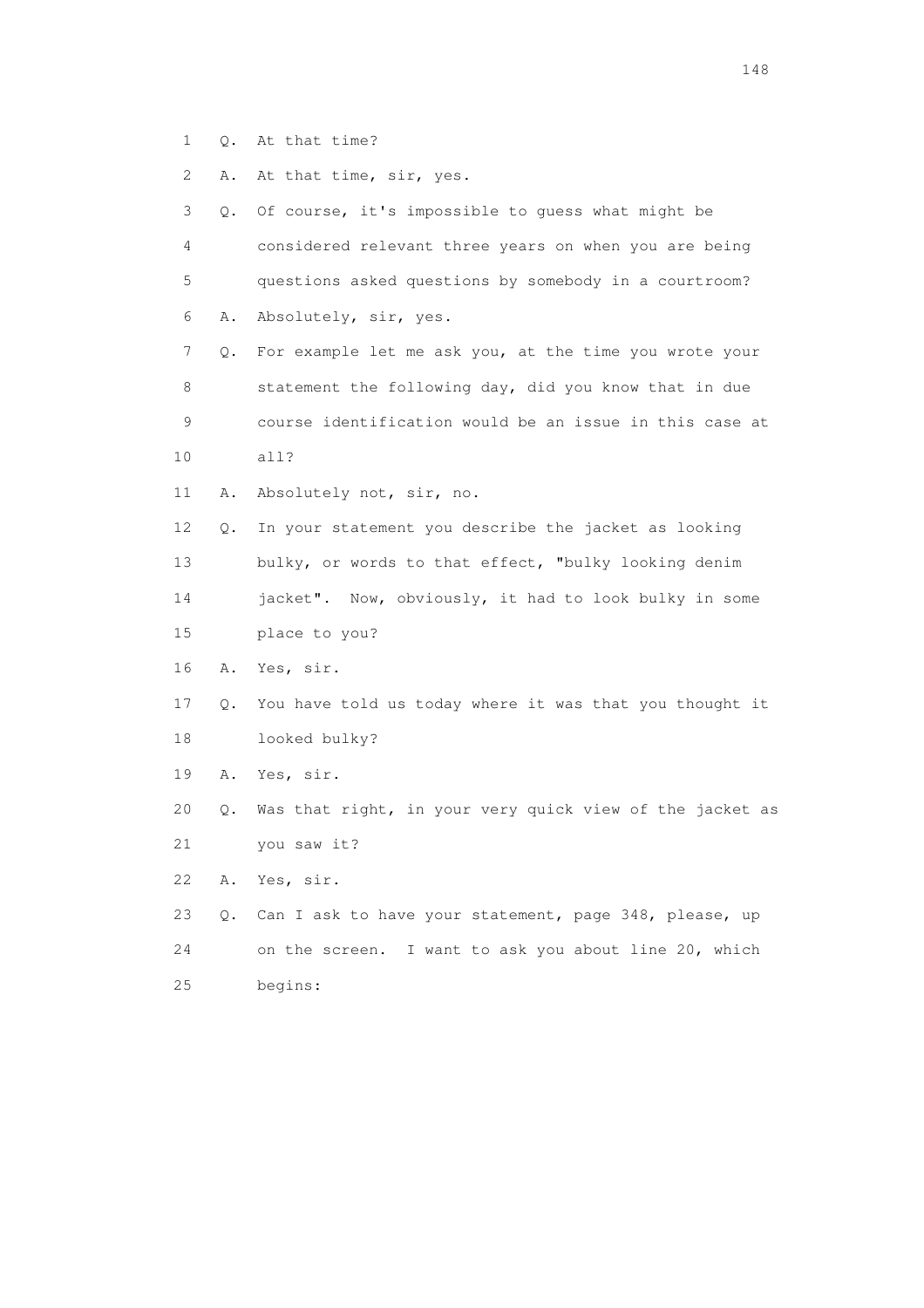1 "Some people had left the address and eliminated 2 from the inquiry. TJ84 said anyone else leaving the 3 premises would not be allowed to run and would be 4 intercepted away from the address to avoid 5 a compromise." 6 Yes? 7 A. Yes, sir. 8 Q. Can I just ask you what you understood by that? 9 A. That persons not concerned with this enquiry had been 10 discounted, shall we say, and that anyone else leaving 11 the premises would not be allowed to run, so they would 12 not be allowed to go on for any length of time, and that 13 we should intercept them away from the address. That 14 would mean as soon as possible but not so close that we 15 would compromise the address. 16 Q. Which people was it that you thought that you would be 17 intercepting? 18 A. Positively identified suicide bombers, sir. 19 Q. Mr Mansfield described that as a massive assumption that 20 that would be the strategy from what is set out there, 21 but I wonder if we could just see what the strategy 22 actually was, and whether that was an assumption or 23 whether you got it right. Could we look, please, at 24 Callum's log, document page 349. If we look at 8.45, we 25 can see, it says: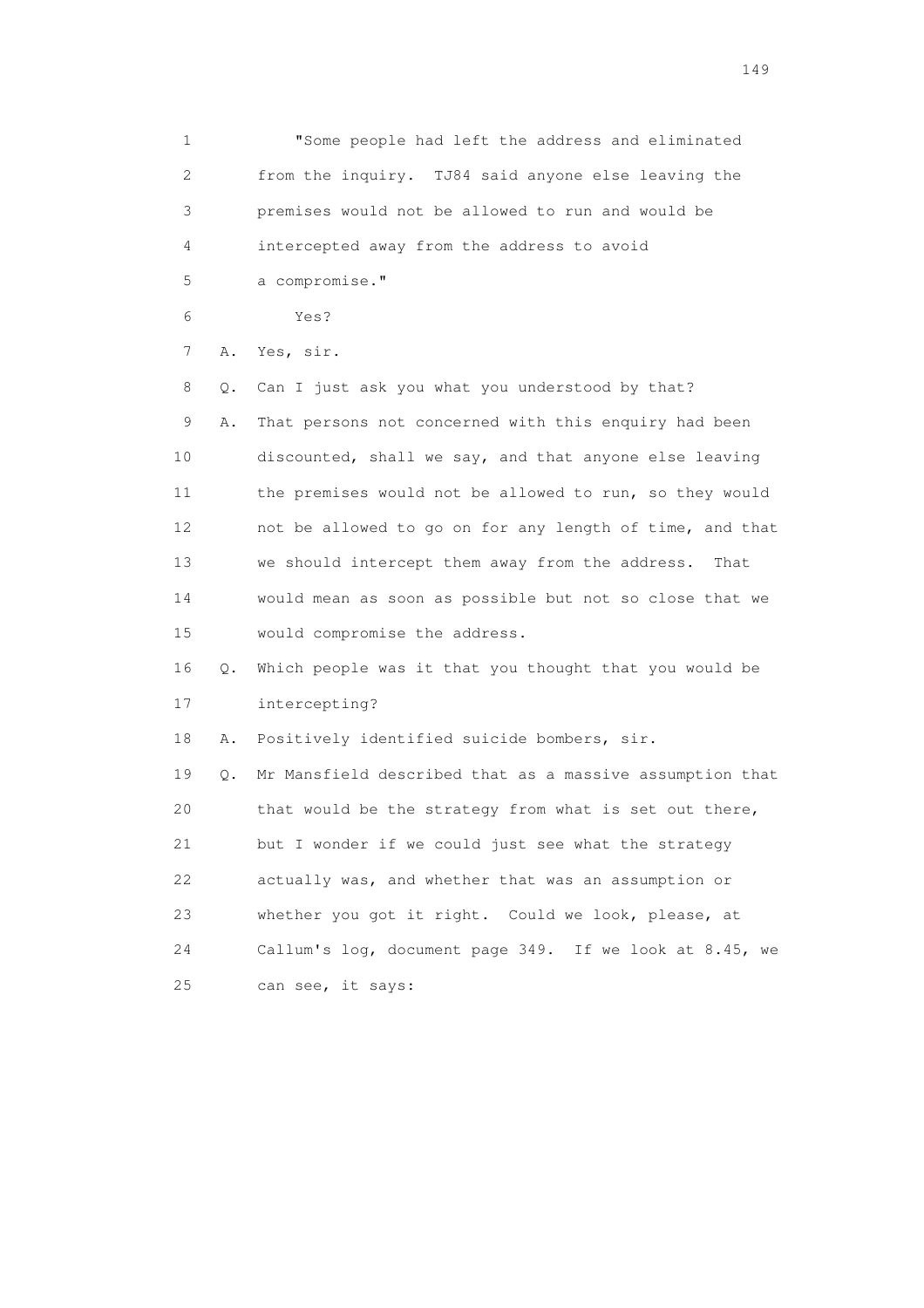1 "Stated intention: Any identified subject from 2 Scotia Road address ... to be detained, or to the known 3 vehicle ..." 4 But we can leave the vehicle. That is what is set 5 out in Callum's log? 6 A. Yes, sir. 7 Q. We can see at 8.50 that that "Stated intention as above" 8 was communicated to Trojan 84 who, as we know, is the 9 tactical adviser on the plot, if you like, with you? 10 A. Yes, sir. 11 Q. Can we look at what Silver said about this, please, it's 12 16 October, Day 19, page 146, line 19: 13 Then, as you say, you then speak to Commander Dick, 14 is this right, because you are concerned about the fact 15 that you may not be able to say who's actually come out 16 of number 21 because there is a communal door? 17 "Answer: Yes. 18 "Question: It's a group of, a block of flats, you 19 know, a number of flats. Yes? 20 "Answer: On speaking to her, and I am not sure 21 whether it was her or whether it was Trojan 84, but at 22 that time, I know there is nine flats now, but at that 23 time I thought there was six initially. What I was 24 trying to explain to her was that we just wouldn't be 25 able to deal with that amount of people, and many of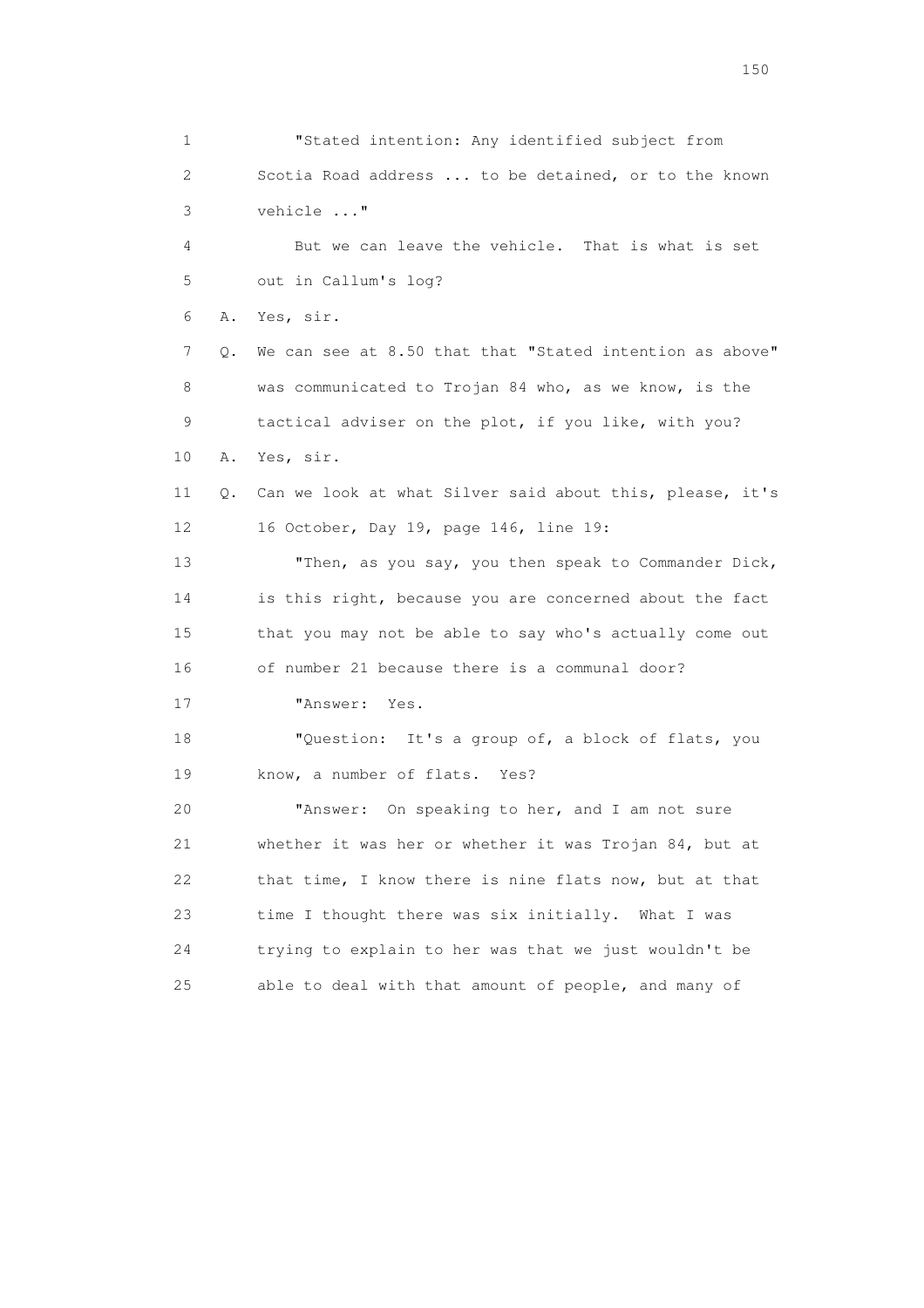1 them would have nothing to do with the address that we 2 were interested in. It became clear to me they had 3 obviously been speaking about this at New Scotland Yard, 4 and what was agreed was a, whether you call it 5 a tactical change or a strategic change, what was agreed 6 was that any identified suspects coming out of the 7 premises, they wouldn't be allowed to run, and we would 8 use CO19 to detain them as soon as it was safe to do so 9 without compromising the address."

 10 I think if we just lastly look at Mr Dingemans' 11 understanding of this also at Day 25, on 24 October, 12 page 14, line 15, he is asked this question:

 13 "Question: Did he tell you anything about the 14 strategy in general for the address; what kinds of 15 people would be stopped by the CO19 team and then you 16 brought in as back-up, and what kind of people you would 17 be dealing with directly?

 18 "Answer: Well, we were dealing with obviously the 19 two named people, Hussain Osman and Abdi Omar, and they 20 would have been stopped by CO19, and others, persons who 21 were not identified as those two, would have been 22 stopped by us for intelligence purposes."

 23 So does it seem as if, on the face of that, that the 24 strategy as you understood it to be, was understood to 25 be by others in the same way?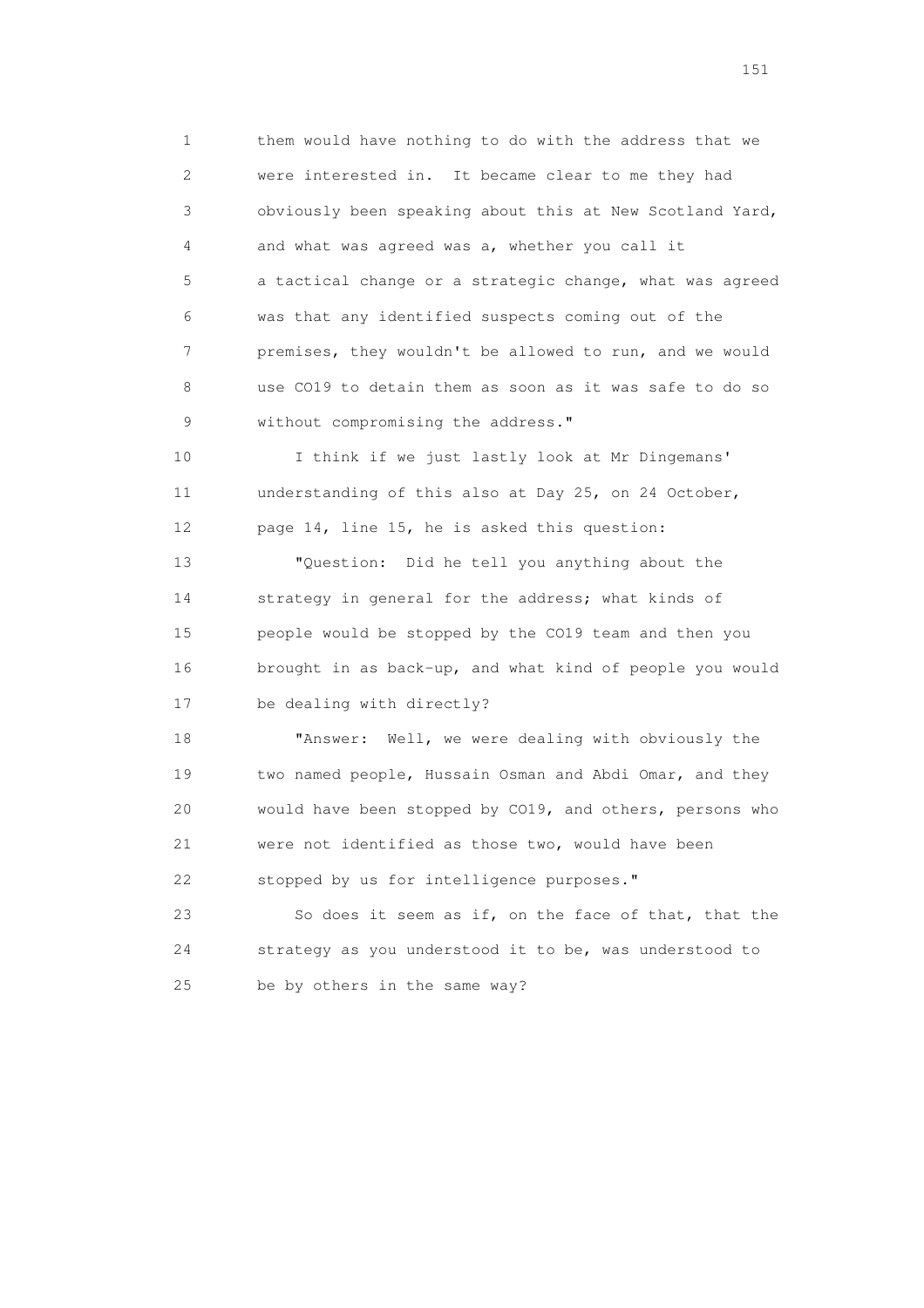1 A. Yes, sir.

| 2  | Q. | Now, bearing that in mind, the words "definitely our     |
|----|----|----------------------------------------------------------|
| 3  |    | man", and I am not going to go over the issues that have |
| 4  |    | been raised by Mr Gibbs about this, but I want to ask    |
| 5  |    | you this: did that have any relevance to you, what was   |
| 6  |    | the relevance of hearing "definitely our man"?           |
| 7  | Α. | It's not an identification, sir, but it caused me to     |
| 8  |    | anticipate that we would likely be asked to intercept or |
| 9  |    | told to intercept in the near future and that's what it  |
| 10 |    | meant to me at that time.                                |
| 11 | Q. | All it does is heighten your anticipation that you may   |
| 12 |    | be called on?                                            |
| 13 | Α. | That's correct, sir, yes.                                |
| 14 | Q. | Page 349 in your statement, please, at line 20, is the   |
| 15 |    | sentence:                                                |
| 16 |    | "Stop him from getting on the tube, he must not get      |
| 17 |    | on to the tube."                                         |
| 18 |    | Now, Trojan 84 told us that he said, "They want him      |
| 19 |    | stopped". That's what he said over the radio. Do you     |
| 20 |    | remember that?                                           |
| 21 | Α. | How I remember, sir, is exactly how it's written in that |
| 22 |    | statement.                                               |
|    |    |                                                          |
| 23 | О. | All right. Now, a number of witnesses have also told us  |
| 24 |    | that you should trust the information coming from the    |
|    |    |                                                          |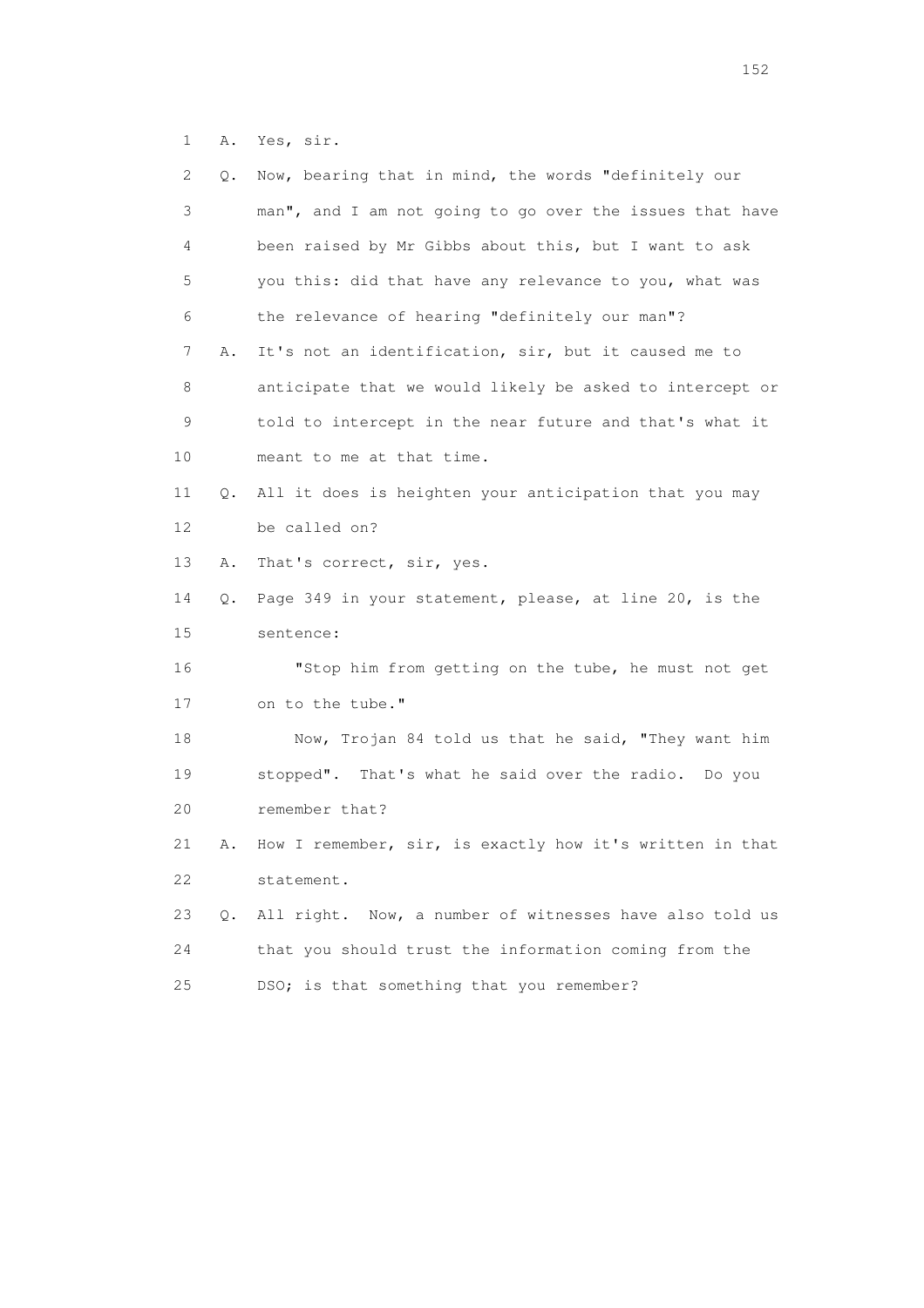1 A. Yes, sir.

| 2. | Q.    | One thing you have not told us about in relation to that |
|----|-------|----------------------------------------------------------|
| 3  |       | sentence spoken by Trojan 84 about the order to stop him |
| 4  |       | getting on the tube is the tone of the voice in which it |
| 5  |       | was given. Could you help us with that? Was there        |
| 6  |       | an urgency in the voice?                                 |
| 7  | Α.    | Yes, sir, definitely a sense of urgency. Yes,            |
| 8  |       | definitely, sir.                                         |
| 9  | Q.    | Again, is it possible to give any sort of level of       |
| 10 |       | urgency?                                                 |
| 11 | Α.    | Very urgent, sir. I believe that this identified         |
| 12 |       | subject, he was now into the tube system, and it was     |
| 13 |       | urgent because there was a delay, we were a long way     |
| 14 |       | behind him.                                              |
| 15 | Q.    | We know because you have told us that you did not see    |
| 16 |       | what C12 did on the tube?                                |
| 17 | Α.    | No, sir, I did not see what he was doing.                |
| 18 | Q.    | You didn't hear what he said?                            |
| 19 | Α.    | No, sir.                                                 |
| 20 | Q.    | As I understand it, you are not saying he didn't say     |
| 21 |       | anything; you heard shouts but you don't know what was   |
| 22 |       | said or who it was specifically who was saying them?     |
| 23 | Α.    | That's right, sir.                                       |
| 24 | $Q$ . | Does that surprise you, that you are not aware of what   |
| 25 |       | C12 was doing?                                           |

n 153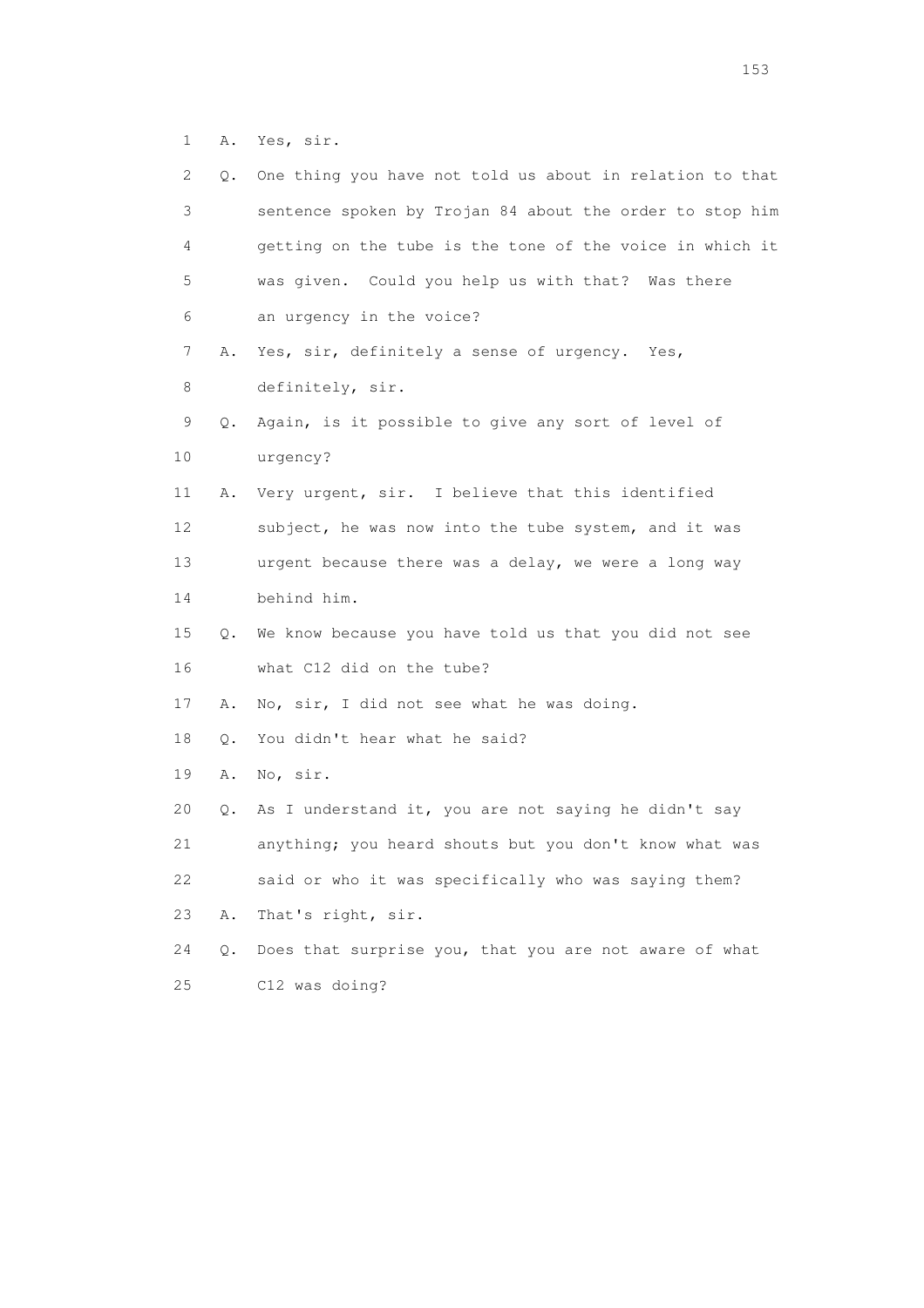1 A. Not at all, sir, I was focused entirely on the threat. 2 I thought I was about to die. I suppose I had what you 3 would call tunnel vision, sir, and I was focused 4 entirely on what I was doing and what the subject was 5 doing. 6 Q. That's what I wanted to ask you. Focusing on what? 7 What did you have your tunnel vision on? 8 A. The threat, sir, the subject. 9 Q. Does it follow that your actions were not based on any 10 communication or act of C12's? 11 A. Absolutely not, sir, no. It was entirely my own 12 actions, I couldn't see what C12 was doing. 13 Q. When you carry out a threat assessment, is that 14 a continuous assessment or is it just an assessment that 15 you make and then you don't move from that? 16 A. It's continuous, sir. 17 Q. Of course, as my learned friend Mr Gibbs has graphically 18 pointed out, we are analysing this many years on, in 19 a -- I won't say a courtroom, but in a court setting, 20 and of course it's very easy in that sort of setting, 21 years on, not to fully understand the way in which you 22 felt at that particular time in carrying out that threat 23 assessment. 24 A. Absolutely, sir, yes. 25 Q. I would like you, if you could, please, to bring it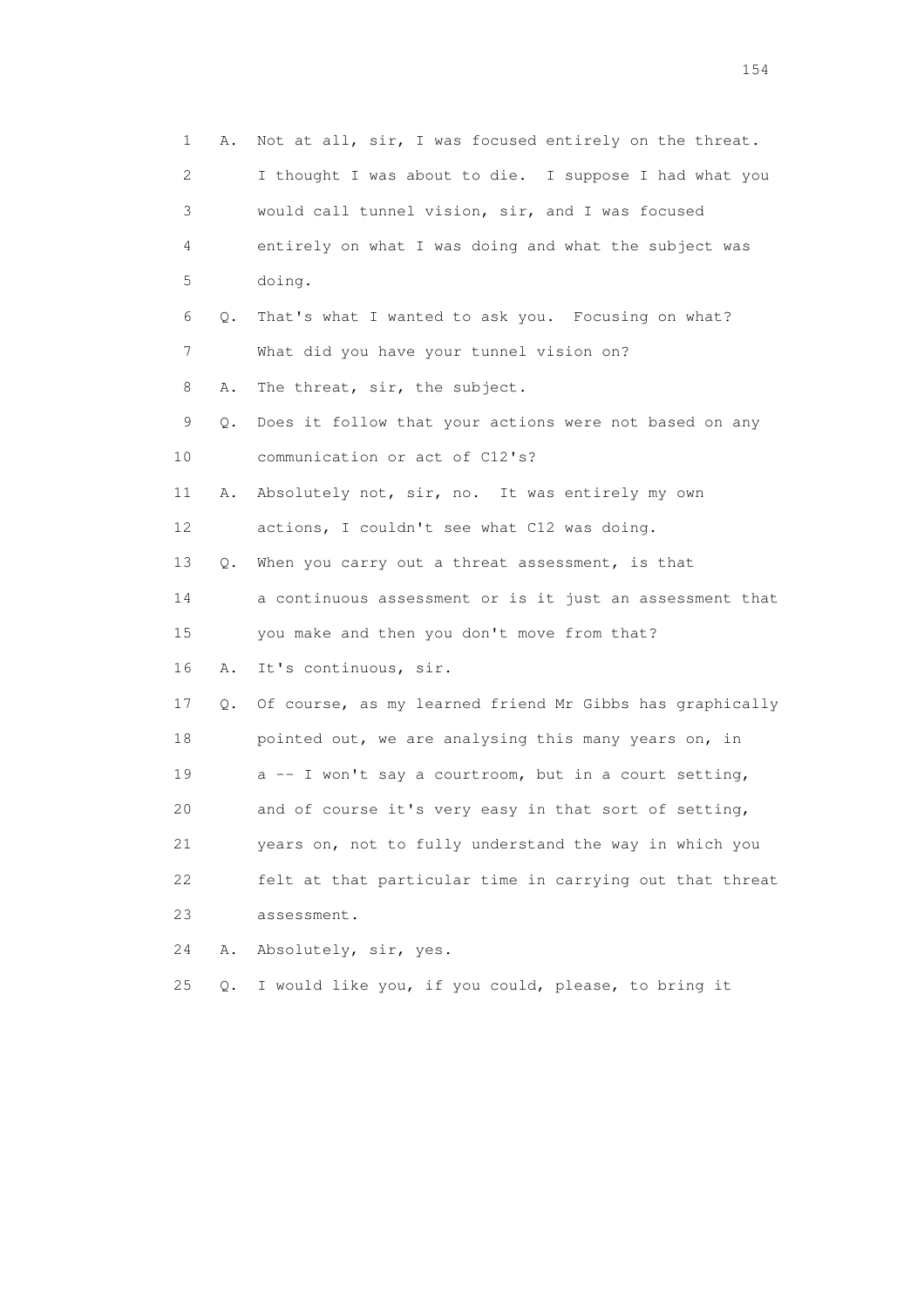| 1                         |    | alive to us, please, just the very situation that you    |
|---------------------------|----|----------------------------------------------------------|
| $\mathbf{2}^{\mathsf{I}}$ |    | faced as you have told us fearing that you were going to |
| 3                         |    | die?                                                     |
| 4                         | Α. | I thought, sir, that I was about to die. That also       |
| 5                         |    | applied to the public and the police officers that were  |
| 6                         |    | present. Faced with that belief, I would be negligent    |
| 7                         |    | if I didn't act on that. I really believed it.           |
| 8                         | Q. | Did you assess the threat of this individual from the    |
| 9                         |    | fact that he had been identified as a suicide bomber     |
| 10                        |    | from the day before?                                     |
| 11                        | Α. | That was part of it, yes, sir.                           |
| 12                        | Q. | Were there other factors that you took into account when |
| 13                        |    | you actually got down on to the tube?                    |
| 14                        | Α. | Yes, sir.                                                |
| 15                        | Q. | We know because we have seen in the foyer that you       |
| 16                        |    | didn't actually have your gun unholstered at that time?  |
| 17                        | Α. | That is correct, sir.                                    |
| 18                        | Q. | But you got down to the tube and at that stage, in       |
| 19                        |    | reality, were you frightened?                            |
| 20                        | Α. | Of course I was, sir, yes.                               |
| 21                        | Q. | Were you nervous?                                        |
| 22                        | Α. | Yes, sir.                                                |
| 23                        | О. | Were you affected by what you saw him do?                |
| 24                        | Α. | Yes, sir.                                                |
| 25                        | О. | Did you make a split-second decision?                    |

n 155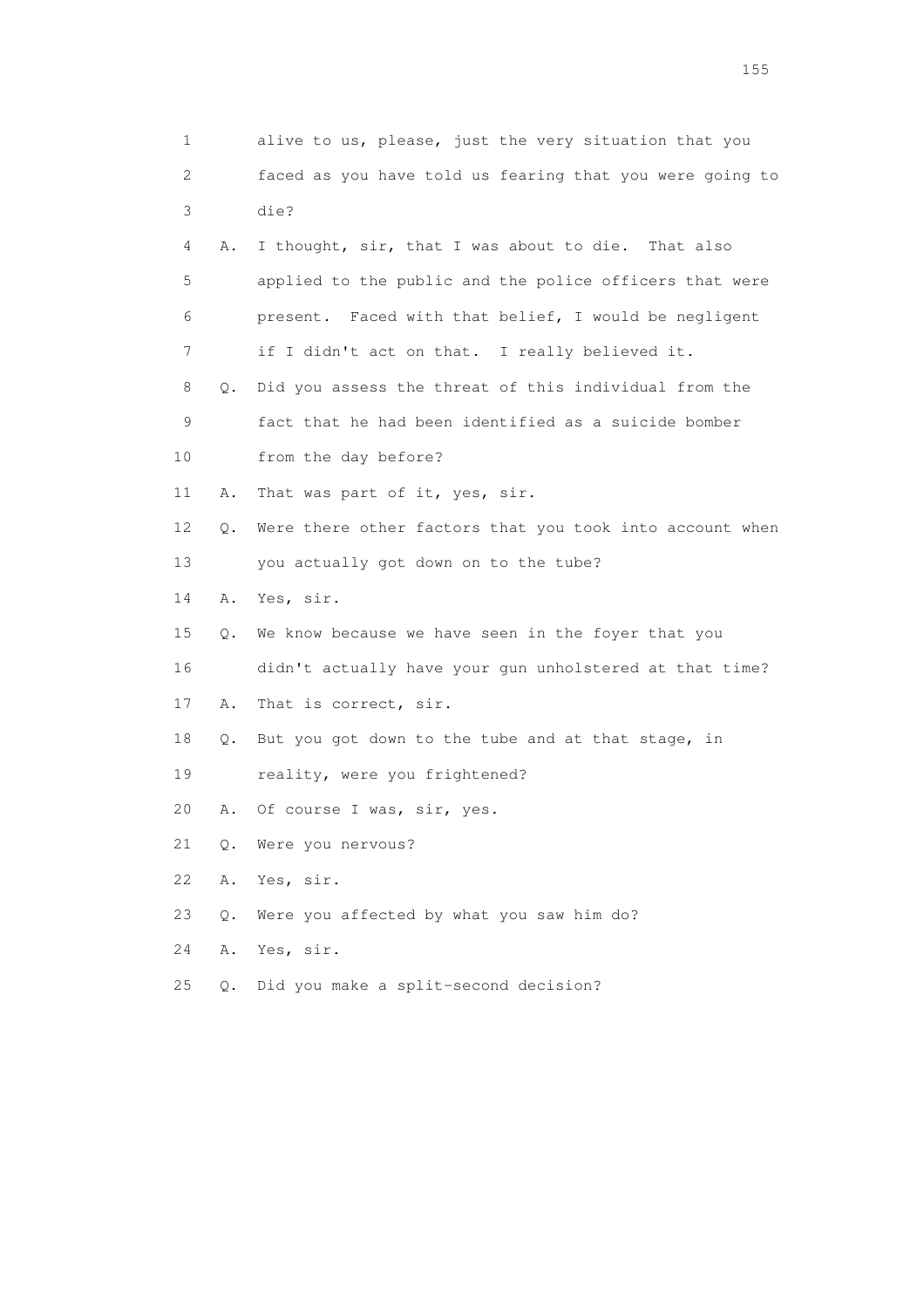1 A. I did, sir.

| 2.              | Q.    | Did you make that decision honestly believing that he    |
|-----------------|-------|----------------------------------------------------------|
| 3               |       | was a threat both to your life and the lives of everyone |
| 4               |       | on that carriage?                                        |
| 5               | Α.    | Absolutely, sir, and if I had any doubt whatsoever, then |
| 6               |       | believe me, I would not have fired.                      |
| 7               | Q.    | I was going to ask you that. Is there any question of    |
| 8               |       | you firing on somebody who would not -- who you would    |
| 9               |       | not have perceived at that level of threat?              |
| 10              | Α.    | Absolutely not, sir, I wouldn't do that.                 |
| 11              | Q.    | You have been a specialist firearms officer for          |
| 12 <sup>°</sup> |       | 17 years?                                                |
| 13              | Α.    | Yes, sir.                                                |
| 14              | Q.    | Prior to this day, on 22 July, you had not fired your    |
| 15              |       | gun at a suspect?                                        |
| 16              | Α.    | No, sir, I had not.                                      |
| 17              | Q.    | Can I ask you this question that I asked C12: is public  |
| 18              |       | safety one of the most important issues that you are     |
| 19              |       | concerned with in your public duty as a specialist       |
| 20              |       | firearms officer?                                        |
| 21              | Α.    | Absolutely, sir, that is our primary role.               |
| 22              | Q.    | You told us that you thought that on that day you might  |
| 23              |       | not go home?                                             |
| 24              | Α.    | That's true, sir, yes.                                   |
| 25              | $Q$ . | You have, I think, mentioned that you are a father; you  |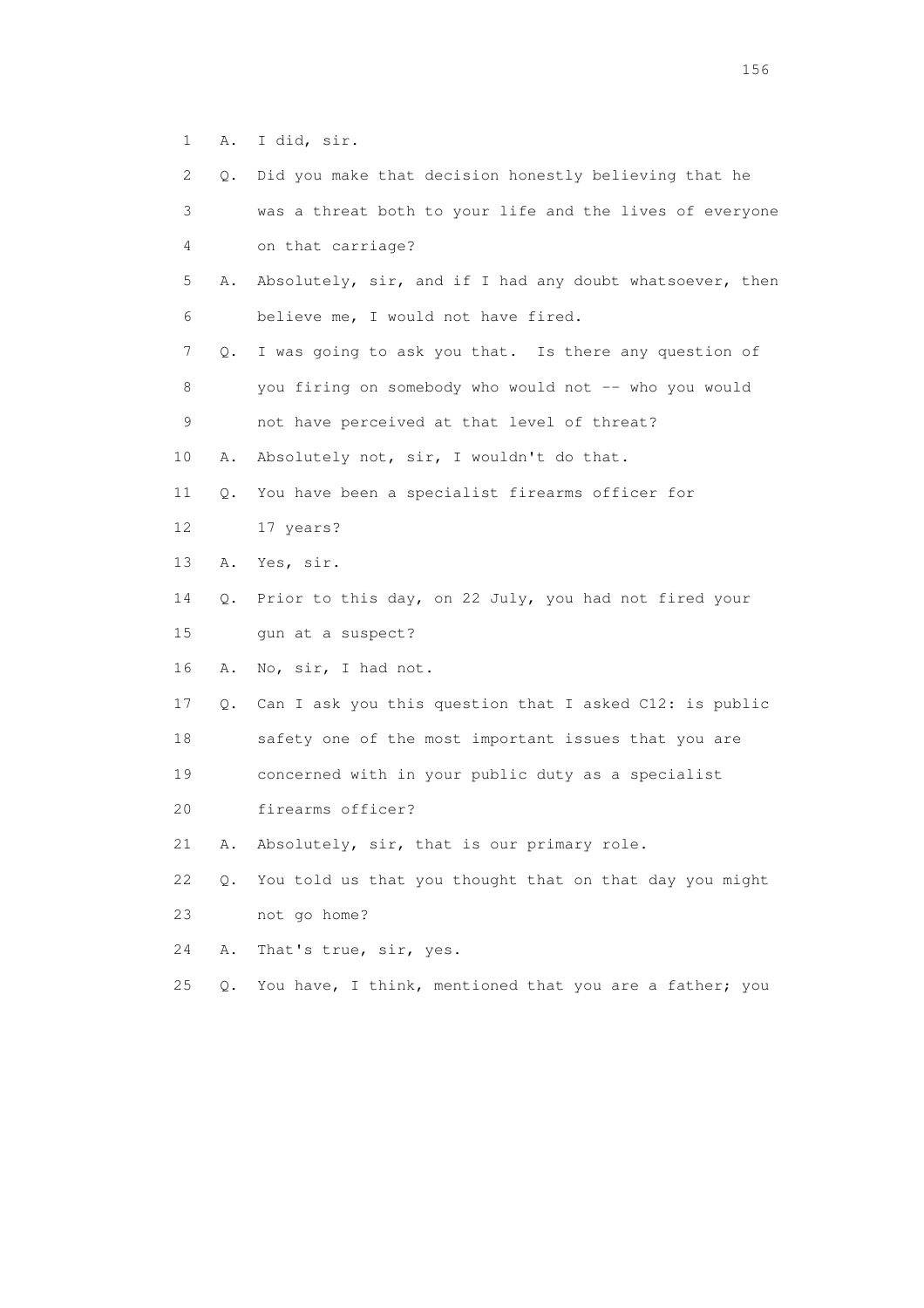1 are married with two children and I do not want to ask 2 any more details because obviously that may lead to your 3 identification. 4 A. Yes, sir, that is true. 5 Q. But that is the position, is it not? 6 A. Yes, sir. 7 Q. Did you genuinely think on that day that you might not 8 go home? 9 A. I did, sir, yes. 10 Q. Was it those thoughts that led you to shoot this man? 11 A. Yes, sir. 12 MR STERN: Thank you. 13 SIR MICHAEL WRIGHT: Thank you. Mr Hilliard? 14 Further questions from MR HILLIARD 15 MR HILLIARD: When you made your statement the next day, you 16 have told us, I think, you knew that an innocent person, 17 so someone who was not one of the suspects had been 18 shot? 19 A. Yes, sir, that's true. 20 Q. That it wasn't Hussain Osman at all; correct? 21 A. That's correct, sir, yes. 22 Q. Presumably you realised, did you, when you learned that, 23 that the circumstances in which that wrong 24 identification had been made would obviously come under 25 very close scrutiny?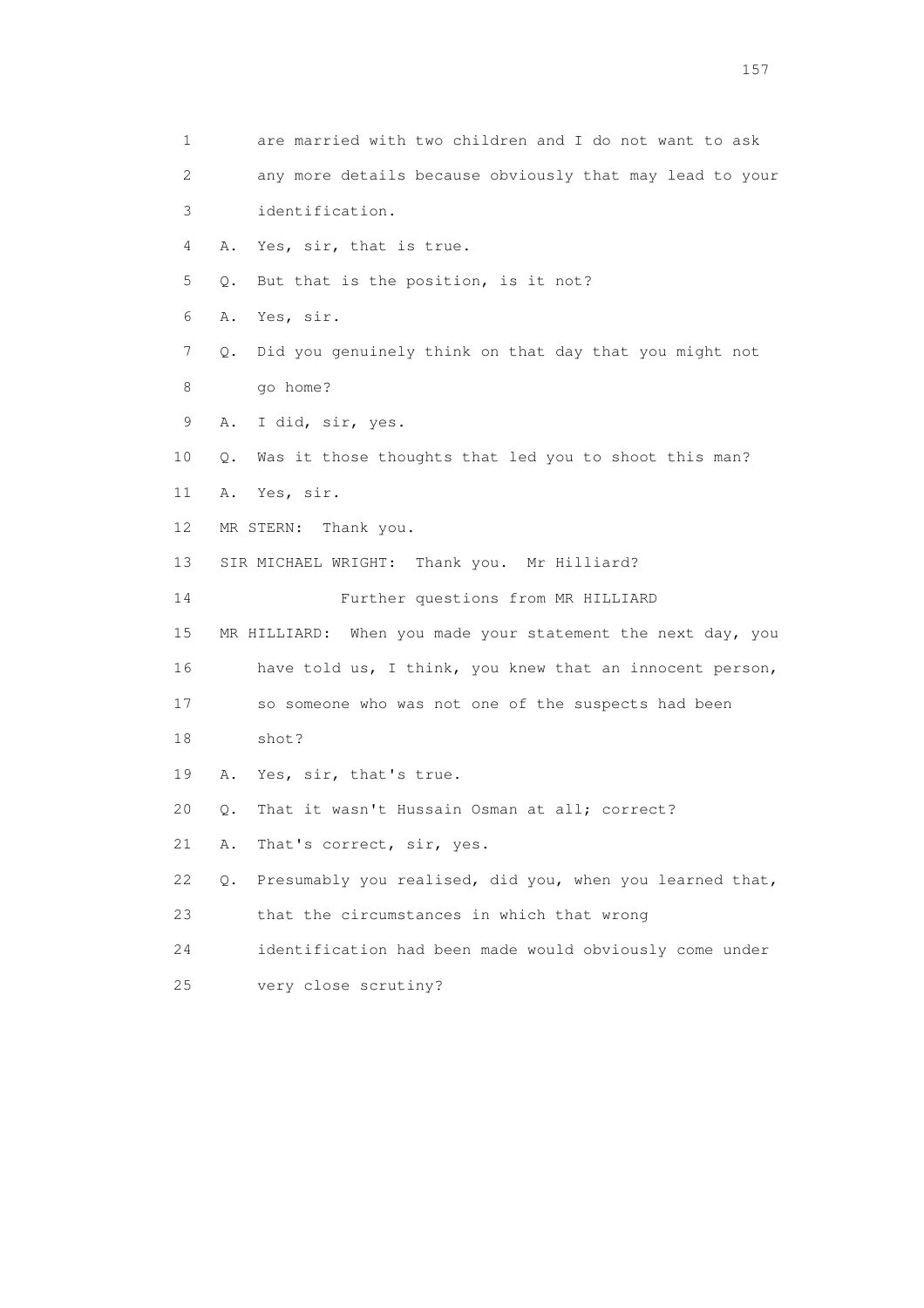1 A. Yes, sir.

 2 Q. The last thing is this: "definitely our man", do you 3 remember just describing to us hearing those words -- 4 A. Yes, sir. 5 Q. -- on the day. You have told us what you took from 6 them, namely that you thought that you were likely to be 7 called on to make an intervention? 8 A. Yes, sir. 9 Q. But is this right, that on the face of it, just aside 10 from what you took from it, that that was somebody 11 apparently, is this right, making an identification of 12 the man on the bus as being one of the suspects? 13 A. Yes, sir. 14 MR HILLIARD: That's all I ask. 15 Questions from THE CORONER 16 SIR MICHAEL WRIGHT: I have one question for you from the 17 jury. 18 I think you did tell Mr Hilliard when you first came 19 to give evidence that you had been instructed about the 20 possible effects of perceptual distortion in conditions 21 of high speed events and high stress? 22 A. Yes, sir. 23 SIR MICHAEL WRIGHT: I'll give you the question and you must 24 deal with it as you can: do you think you might have 25 suffered from distortion of that kind in perceiving that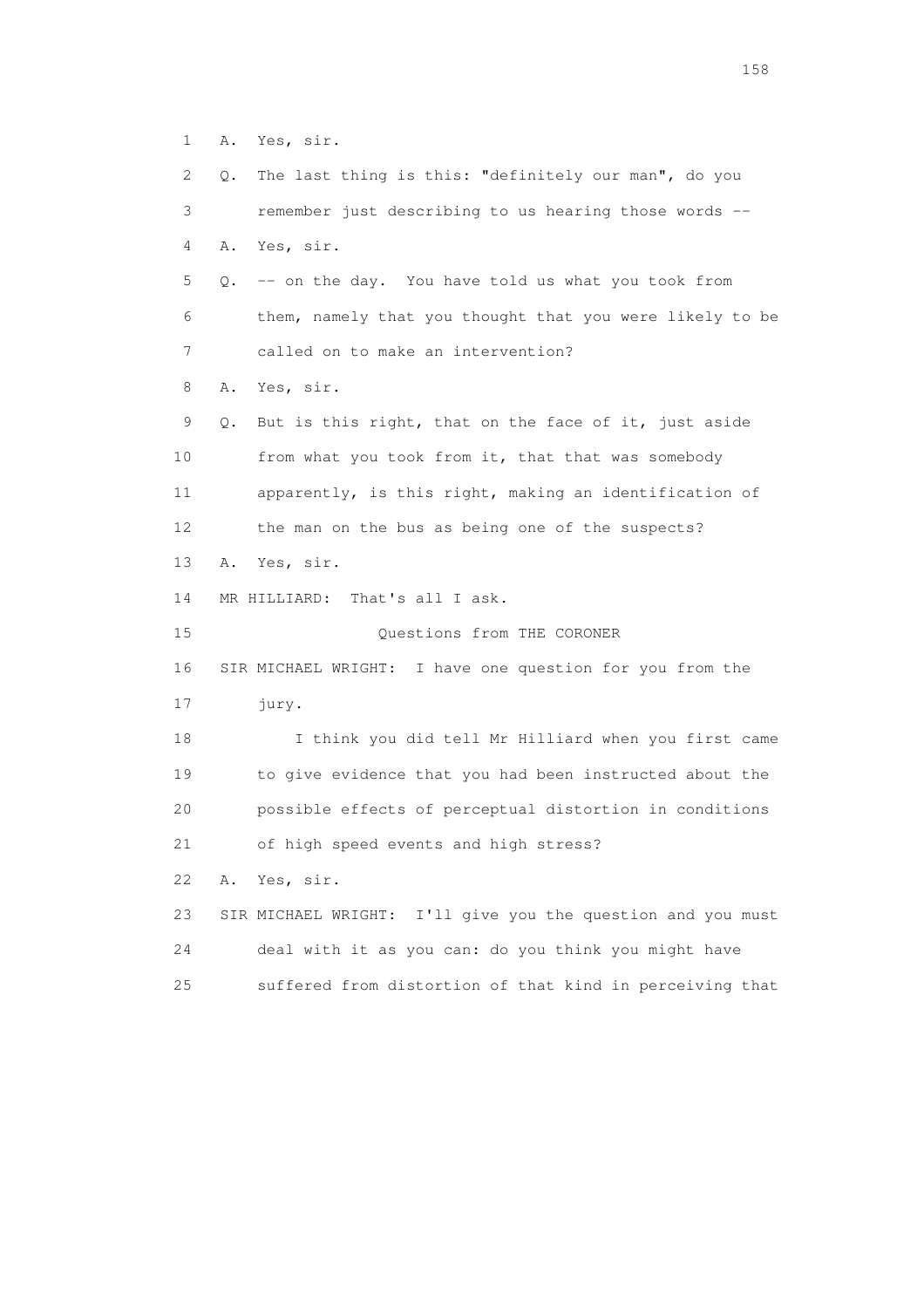1 the jacket that Mr de Menezes was wearing was a bulky 2 one? If you can't answer the question, please say so. 3 A. I accept that's a possibility, but I did believe that at 4 the time, sir. 5 SIR MICHAEL WRIGHT: That you did not think so, believe it 6 at the time? 7 A. I believed that the jacket was bulky, sir, but 8 I understand what you say and I accept that. 9 SIR MICHAEL WRIGHT: Thank you. 10 Thank you very much indeed. You may stand down. 11 A. Thank you, sir. 12 (The witness withdrew) 13 MR HOUGH: Sir, the next witness is Charlie 5. 14 SIR MICHAEL WRIGHT: Thank you. 15 CODENAME "C5" (sworn) 16 SIR MICHAEL WRIGHT: Yes, thank you, please sit down. 17 Ouestions from MR HOUGH 18 MR HOUGH: I think you are being known as Charlie 5 for the 19 purposes of these proceedings? 20 A. Yes, sir. 21 Q. I will be asking questions first on behalf of the 22 Coroner, and then you will be asked questions by others. 23 In 2005 were you an officer in CO19 and a specialist 24 firearms officer in that branch? 25 A. Yes, sir, I was.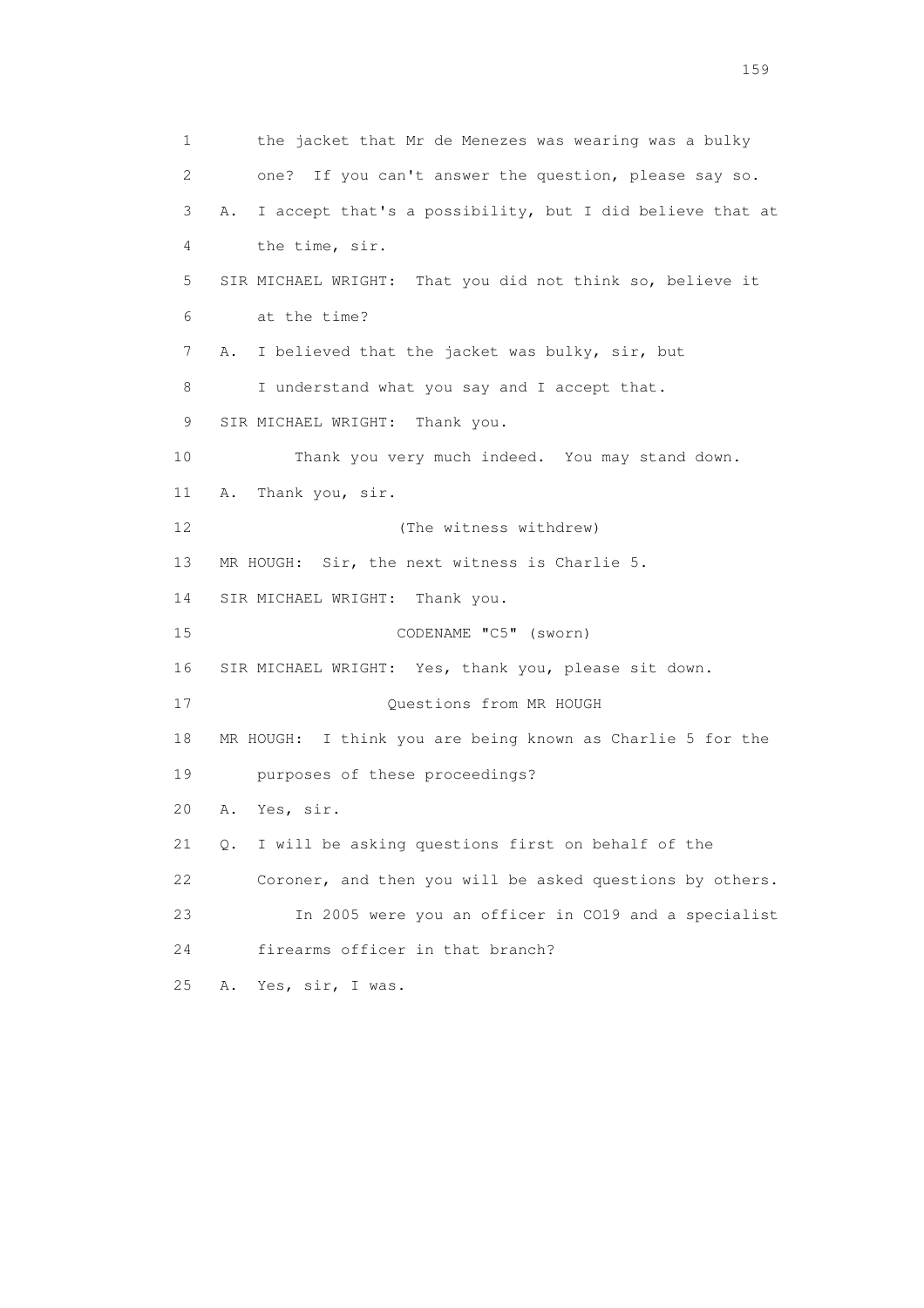| $\mathbf 1$ | Q. | Were you a member of the black team which was involved   |
|-------------|----|----------------------------------------------------------|
| 2           |    | in the incidents at Stockwell tube station on 22 July?   |
| 3           | Α. | Yes, I was, sir.                                         |
| 4           | Q. | In terms of your experience, have you been in the police |
| 5           |    | service for 26 years, or I think you had at the time?    |
| 6           | Α. | I had at the time, yes.                                  |
| 7           | Q. | So now approaching 30 years?                             |
| 8           | Α. | Yes.                                                     |
| 9           | Q. | Over 15 of those years in the firearms unit?             |
| 10          | Α. | Yes, at the time.                                        |
| 11          | Q. | I think you made a witness statement about the events on |
| 12          |    | the 22nd and you made that statement on the day after?   |
| 13          | Α. | Yes.                                                     |
| 14          | Q. | If you have that witness statement to hand, it may help  |
| 15          |    | you and there is no problem about referring to it.       |
| 16          | Α. | Thank you.                                               |
| 17          | Q. | I think you were also interviewed by the IPCC in         |
| 18          |    | November of 2005; is that right?                         |
| 19          | Α. | Yes, that's correct.                                     |
| 20          | Q. | Is this right, on legal advice you said that you didn't  |
| 21          |    | have anything to add to the statement that you had       |
| 22          |    | already provided to them?                                |
| 23          | Α. | Yes.                                                     |
| 24          | Q. | On 22 July, I think you were the driver of what we have  |
| 25          |    | heard referred to as the Alpha car?                      |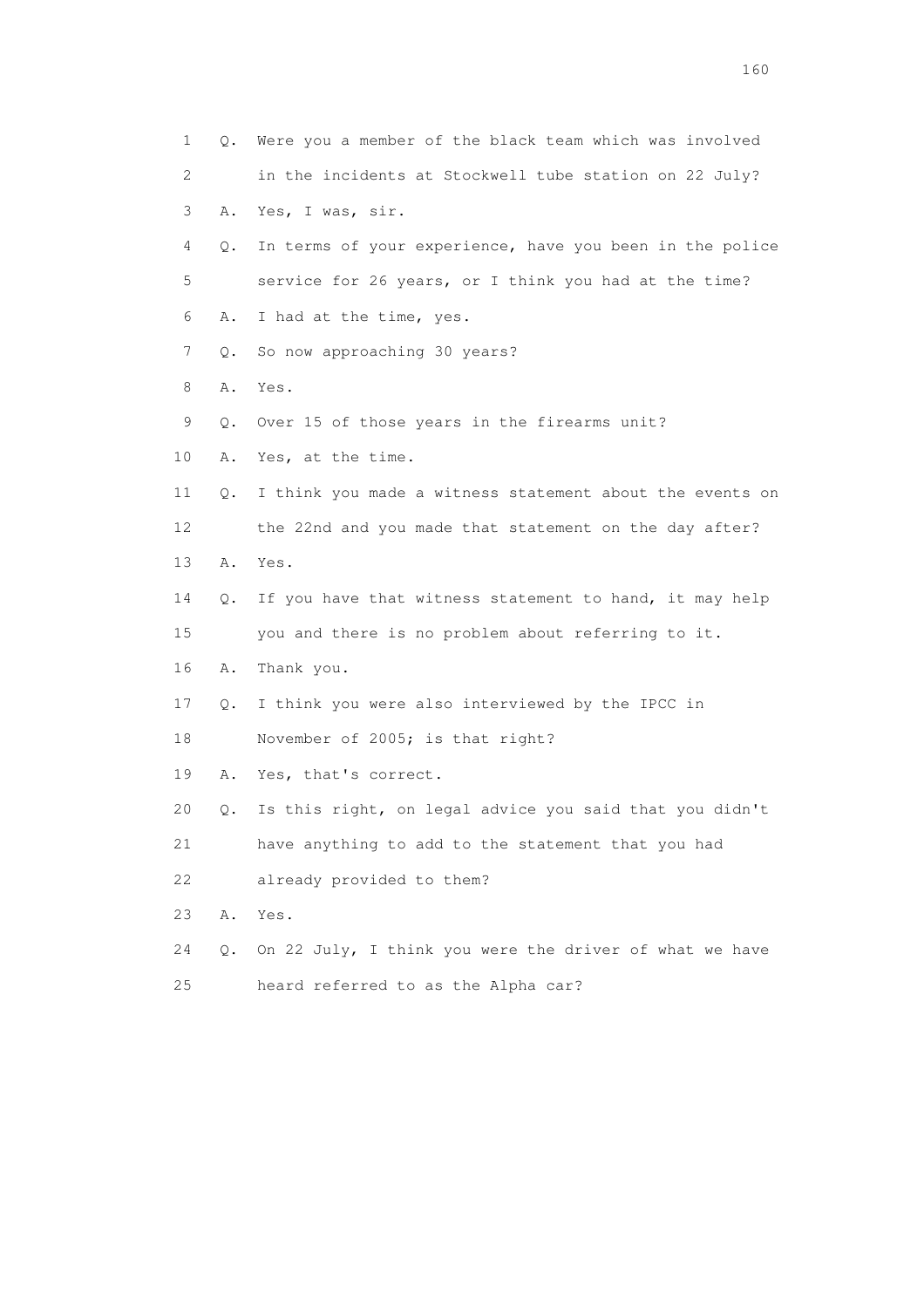- 1 A. Yes, that's correct.
- 2 Q. You were in that car on that day with Charlie 2, the
- 3 witness we have just heard from, and Charlie 6?
- 4 A. Yes.
- 5 Q. Is this right, that you were due to parade for duty that 6 day at 7.00 am at your base at Leman Street?
- 7 A. Yes, that's correct.
- 8 Q. We have heard that a number of officers arrived rather 9 before that time and were given instructions about which 10 cars they were to be grouped in?
- 11 A. Yes.
- 12 Q. We have also heard from others that a briefing was given 13 at Leman Street between 7.45 and around 8.10 by the
- 14 senior tactical firearms adviser, Trojan 84?
- 15 A. Yes.
- 16 Q. You were there for that briefing?
- 17 A. I was there for that, yes.
- 18 Q. In the course of that briefing, we have heard about many 19 of the things that it involved, were you told anything
- 20 about the tactics which you and your team would be
- 21 required to employ?
- 22 A. Yes, I was given a, well, a brief outline of the
- 23 operation. I was told that we would be working for the
- 24 anti-terrorist department, SO13, and the word "unusual
- 25 tactics" was mentioned during that briefing.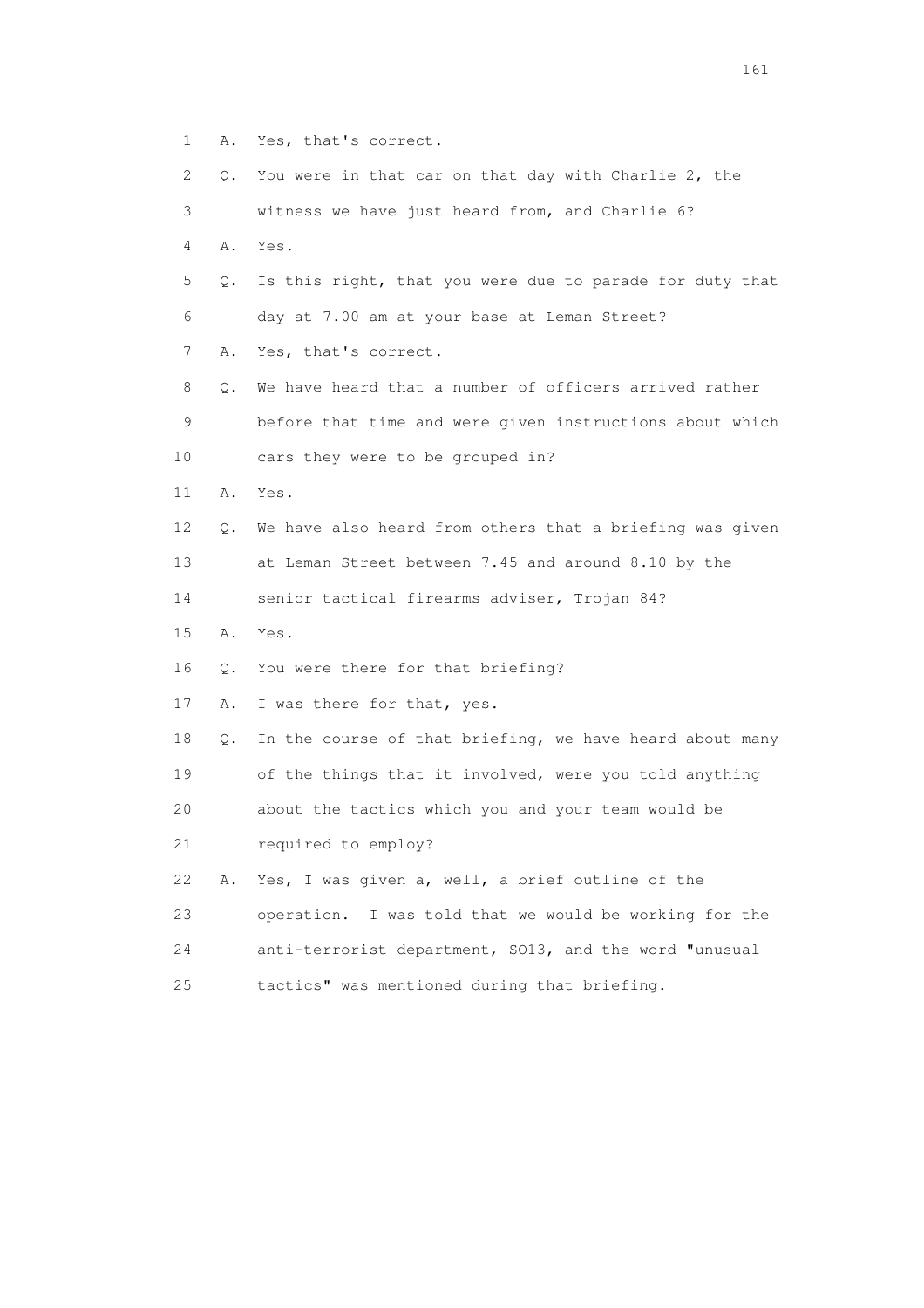1 Q. What did you take that phrase to mean? 2 A. Well, it could only mean one thing, that we may be 3 called upon to use tactics involving possibly critical 4 shots. 5 Q. Were you told anything either in that context or 6 generally about the intelligence you would receive from 7 the control room at New Scotland Yard? 8 A. That we should trust the information given to us by the 9 control at the Yard, yes. 10 Q. Did that contain any special meaning? 11 A. I understood it to mean that we wouldn't be appraised 12 all the time of the situation as it developed, but that 13 we would be told what we needed to know at the time, and 14 to trust that information that would come to them from 15 various sources. 16 Q. Is this right, that you and your colleagues went to 17 Nightingale Lane for your main briefing? 18 A. Yes, that's correct, sir. 19 Q. We have heard that that briefing was given between 8.45 20 and 9.15 am by primarily DCI Purser? 21 A. Yes. 22 Q. We have also heard that that briefing covered 23 21 Scotia Road, the address? 24 A. Yes, that's correct. 25 Q. The two suspects who were associated with that address,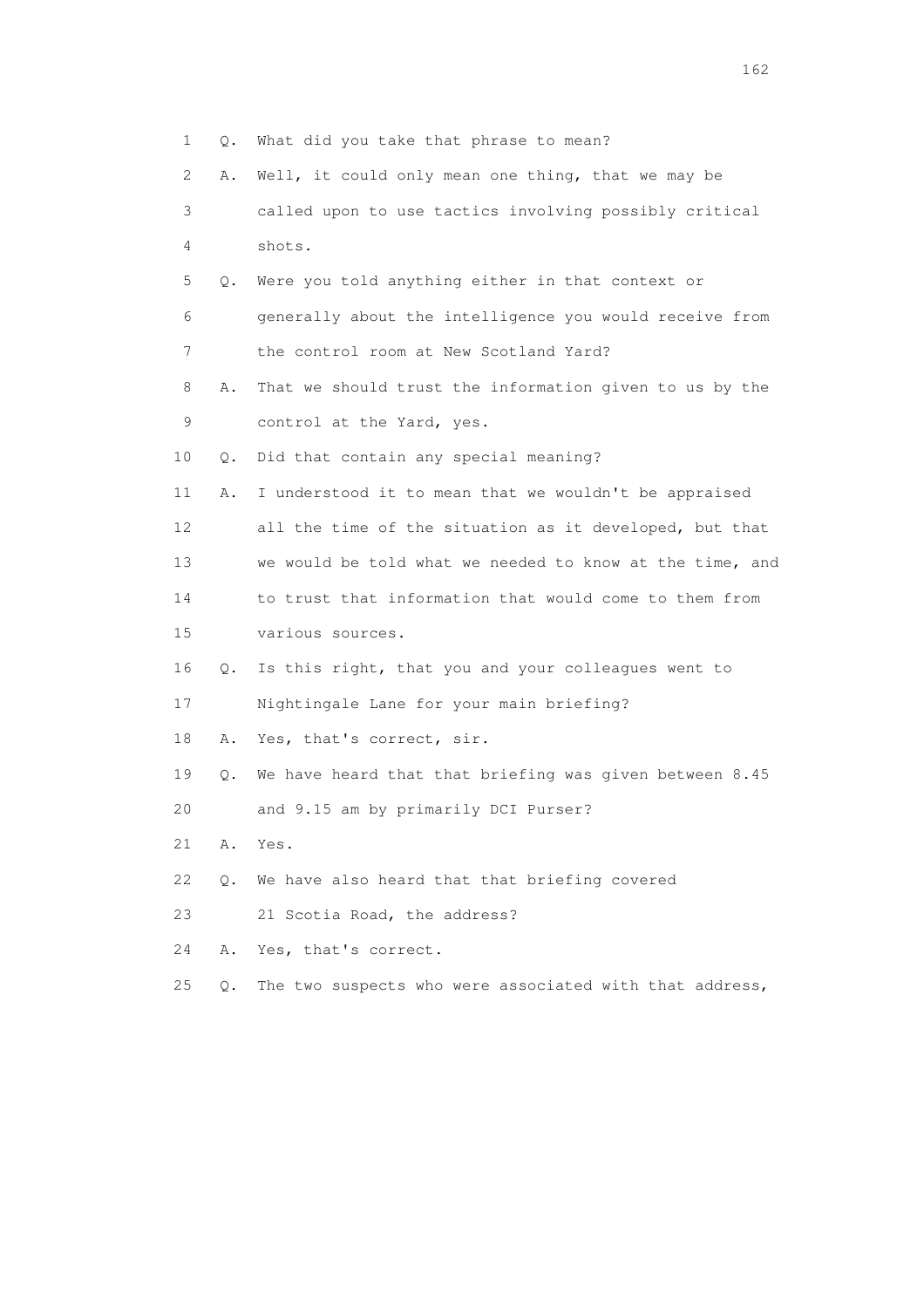1 Osman and Omar?

2 A. Yes, that's correct.

| 3  | О. | Were you told anything about whether they were expected  |
|----|----|----------------------------------------------------------|
| 4  |    | to be in the address or that they were simply linked     |
| 5  |    | with it?                                                 |
| 6  | Α. | I can recall that they were linked with the address in   |
| 7  |    | Scotia Road, by some sort of gym card, membership card.  |
| 8  | Q. | Yes, we have heard about the process that led to that    |
| 9  |    | association. Were you also told in some detail by        |
| 10 |    | DCI Purser about the explosives used on the 7th and      |
| 11 |    | 21stst July and the effects of those explosives?         |
| 12 | Α. | Yes, I was. I was told regarding the make-up and type    |
| 13 |    | of bombs used on both 7 and 21 July, and other explosive |
| 14 |    | devices found at addresses connected to the bombers.     |
| 15 |    | I recall -- my notes are compressed for what the         |
| 16 |    | briefing was but there was other things mentioned, HMTD, |
| 17 |    | I won't try to pronounce the words.                      |
| 18 | Q. | We have heard more of the technical information.         |
| 19 | Α. | I am aware that it was a peroxide-based volatile         |
| 20 |    | explosive, but that's  I can recall about that.          |
| 21 | Q. | Were the suspects also, and again I'm looking at the     |
| 22 |    | second page of your statement, described as "well        |
| 23 |    | prepared, deadly and determined"?                        |
| 24 | Α. | Yes, they were.                                          |
| 25 | Q. | Also in this briefing did Trojan 84 say anything about   |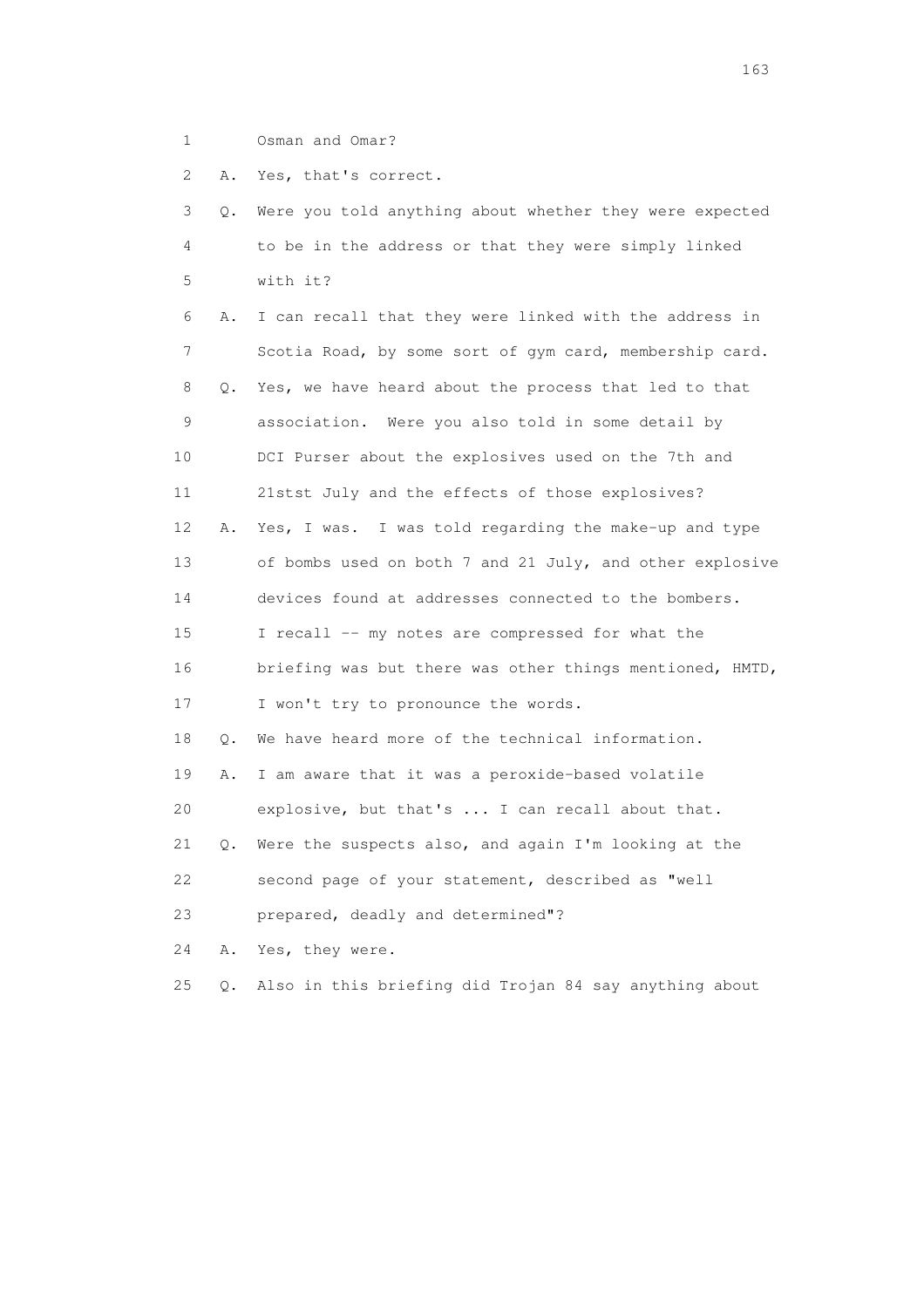1 the strategy that was being followed in relation to this 2 address, 21 Scotia Road?

 3 A. Yes, he told us that anybody leaving the premises in 4 Scotia Road would not be included to run and would be 5 intercepted away from the premises if possible so as not 6 to compromise the premises. I believe he mentioned that 7 the bus routes outside had been suspended as well. 8 Q. Going back to the first part of what you said, you said 9 anybody leaving the premises would not be allowed to 10 run? 11 A. Yes. 12 Q. Did he give any indication as to what kinds of people 13 you and your team might be required to deal with? 14 A. Yes. I understood that there was an SO13 arrest car 15 that would deal with anybody that wasn't identified, and 16 anyone that was identified, SO19 would be dealing with. 17 Q. So is this right, you understood from the briefing that 18 your team would only be brought in if people had been 19 identified as suspects?

20 A. Yes. Yes.

 21 Q. Then you have told us about being told that the bus 22 routes had been suspended, and were you at the end of 23 that briefing given the statutory warnings about the use 24 of force by your Silver Commander?

25 A. Yes, we were.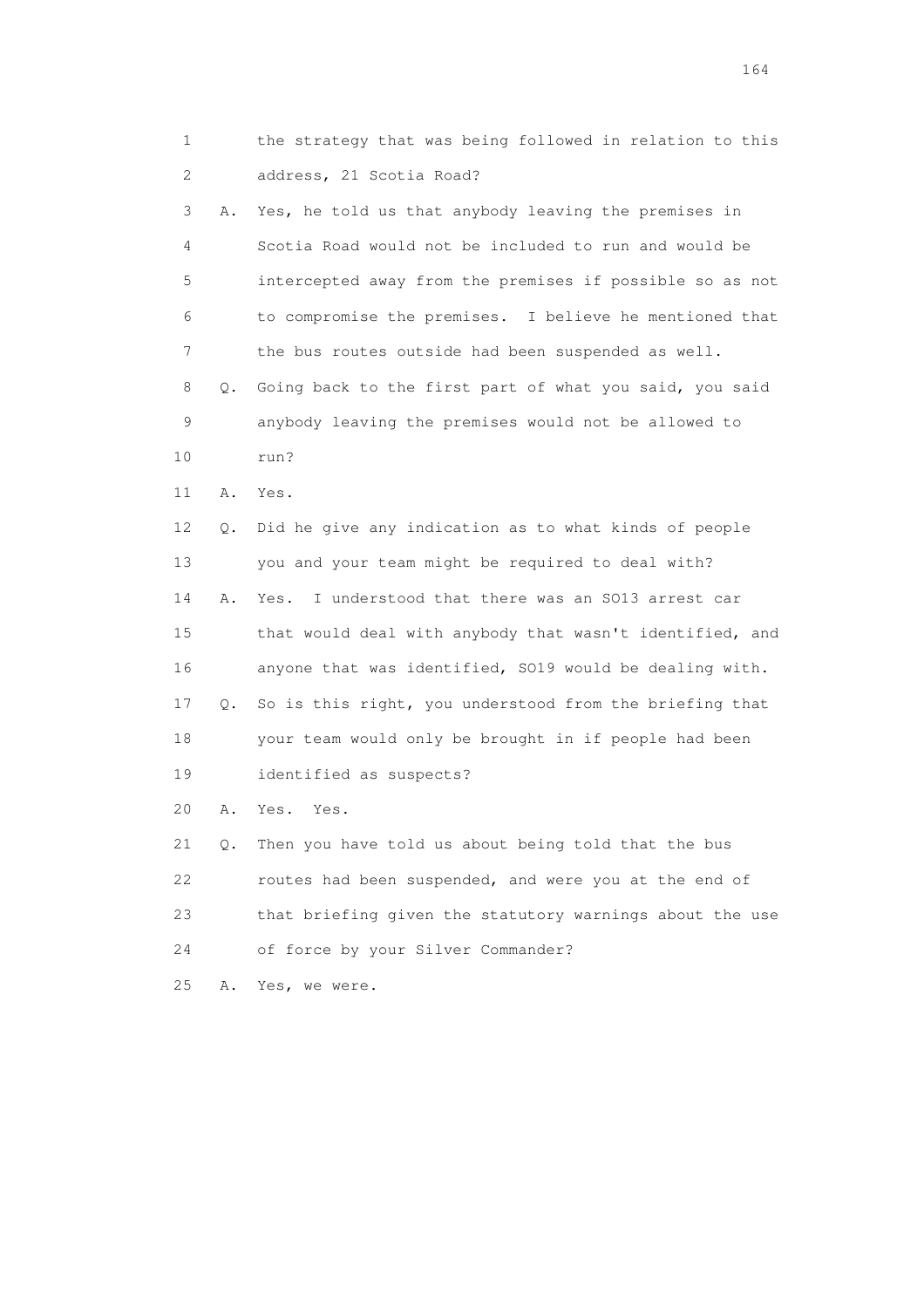| 1                         | Q. | That briefing, we have heard, ended about 9.15. Did you    |
|---------------------------|----|------------------------------------------------------------|
| $\mathbf{2}^{\mathsf{I}}$ |    | then go forward towards the plot?                          |
| 3                         | Α. | Yes. Very, very quickly after the briefing we left.<br>We  |
| 4                         |    | travelled to the TA Centre at Tulse Hill.                  |
| 5                         | Q. | I think you were the first car to head down there?         |
| 6                         | Α. | Yes, we were.                                              |
| 7                         | Q. | Was that for the purpose of a recce?                       |
| 8                         | Α. | We were going to assess the suitability as a holding       |
| 9                         |    | area for the 19 assets, yes.                               |
| 10                        | Q. | Had the TA Centre been identified as a possible holding    |
| 11                        |    | area before you left?                                      |
| 12                        | Α. | Yes.                                                       |
| 13                        | О. | Now, the other SFO cars we have heard came along behind    |
| 14                        |    | you, not in a convoy but spaced out?                       |
| 15                        | Α. | That's correct, yes.                                       |
| 16                        | Q. | I think you arrived at the TA Centre before you began to   |
| 17                        |    | hear anything about the surveillance of the man we are     |
| 18                        |    | interested in?                                             |
| 19                        | Α. | Yes.                                                       |
| 20                        | Q. | How long had you been there, do you think, before you      |
| 21                        |    | began to hear that surveillance?                           |
| 22                        | Α. | There was general surveillance speak over the radios,      |
| 23                        |    | which confirmed to me that obviously we could receive      |
| 24                        |    | communications from them, which is always comforting to    |
| 25                        |    | know on these operations.<br>It was probably only a matter |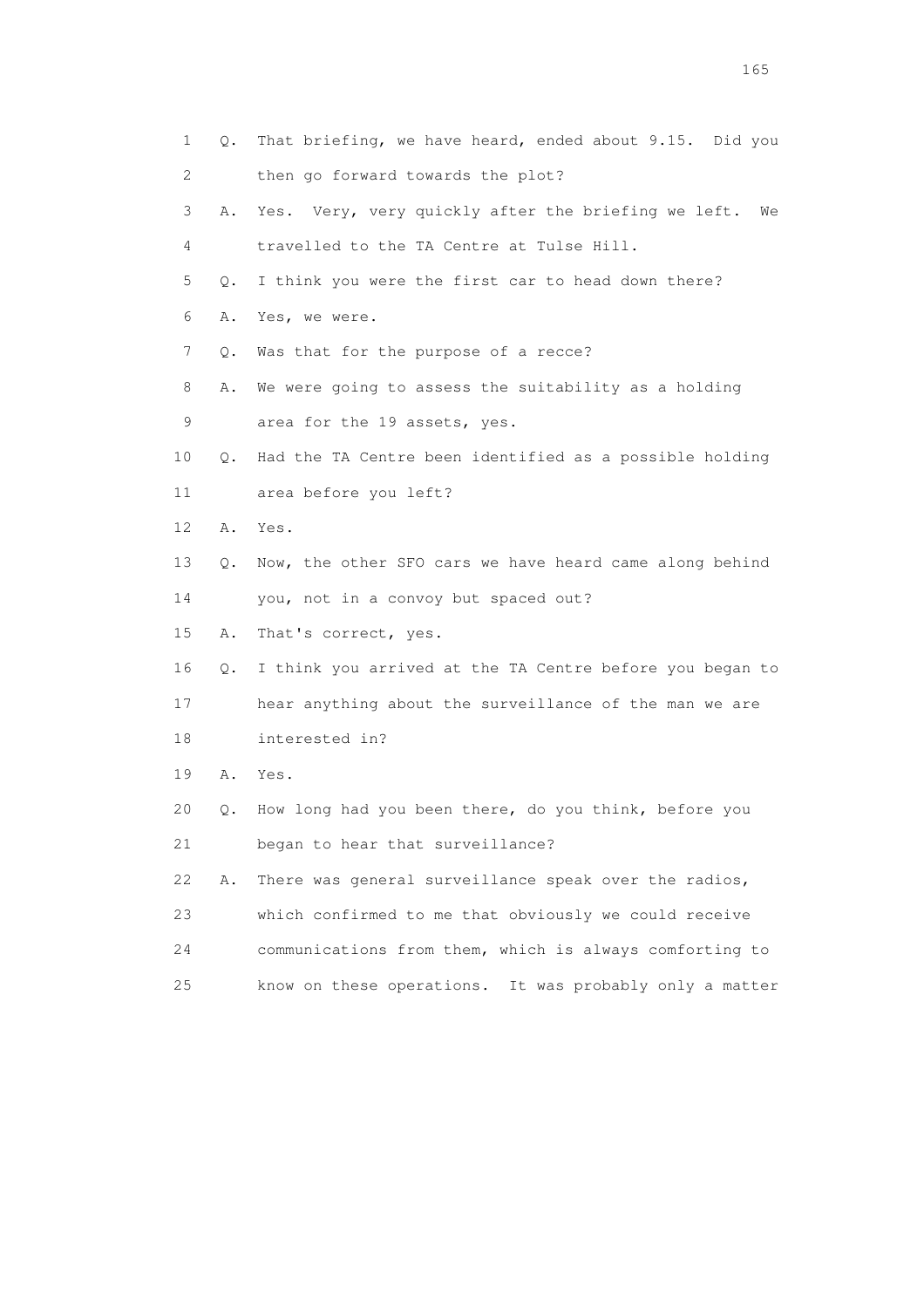| 1  |    | of between, I don't know, eight to ten minutes before    |
|----|----|----------------------------------------------------------|
| 2  |    | I think we heard things that made sort of my ears prick  |
| 3  |    | up and listen more intently to the radio communications. |
| 4  |    | That was a description and                               |
| 5  | Q. | Just before we get to this coming through, had some      |
| 6  |    | other SFO cars arrived at the TA Centre by the time that |
| 7  |    | this information came through?                           |
| 8  | Α. | Yes, they had, and I can remember, I believe it was the  |
| 9  |    | Charlie car had arrived and was parked behind us at the  |
| 10 |    | back of the TA Centre. I vaguely recollect the rifle     |
| 11 |    | vehicle arriving around this time, and certainly I was   |
| 12 |    | aware, although I couldn't see from where I was, that    |
| 13 |    | the control vehicle arrived at and around this time as   |
| 14 |    | well, within a ten-minute period of us arriving.         |
| 15 | Q. | Now, we know that the man who was kept under             |
| 16 |    | surveillance that morning and who was Mr de Menezes came |
| 17 |    | out of Scotia Road at about 9.34. Did you become aware   |
| 18 |    | first about him over the Cougar radio?                   |
| 19 | Α. | Yes, I have got in my statement that I became aware that |
| 20 |    | surveillance officers had followed a subject from        |
| 21 |    | 21 Scotia Road and that he was a good likeness for       |
| 22 |    | a subject, and I have made a mistake in my notes, as I'm |
| 23 |    | aware other people have, that when I wrote my notes      |
| 24 |    | I have put Omar, but it's a genuine mistake, it was in   |
| 25 |    | fact Osman; and I think the codenames were used by the   |

<u>166</u> **166**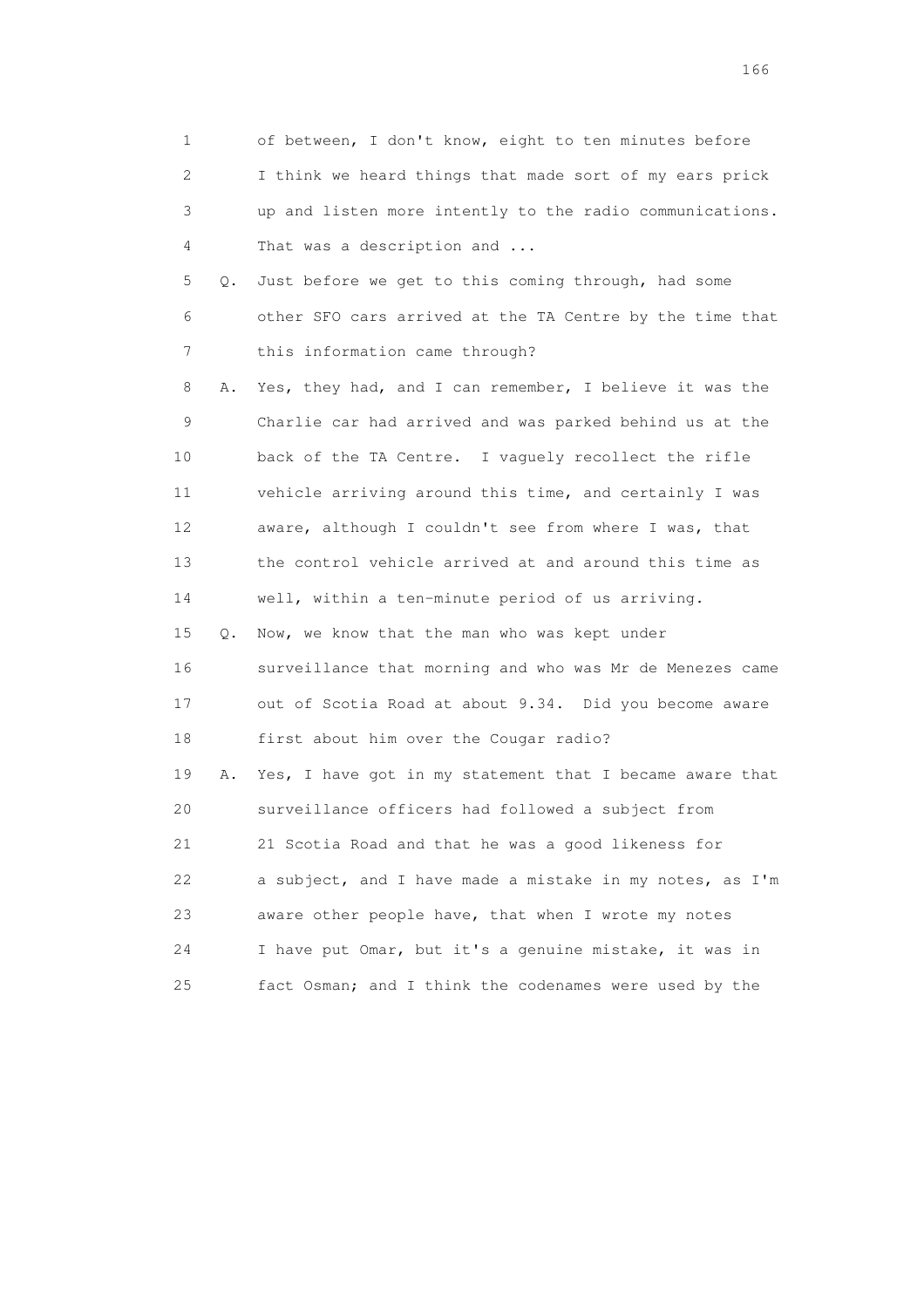1 surveillance at the time and it's a genuine mistake with 2 the name, because I know certainly that Osman was the 3 lighter skinned of the two and that came out in the 4 description, so that's, as I say, a mistake on my part. 5 Q. We have heard from Charlie 2 that that's a mistake that 6 he made. You were in the same car as him? 7 A. Yes. 8 Q. Is that a coincidence or could it have been something 9 you were talking about? 10 A. I really can't remember. It may well have been 11 something that was mentioned, but we have, you know ... 12 Q. Were you given a description of the man who was kept 13 under surveillance shortly after you heard about him? 14 A. Yes. Light-skinned North African appearance, 5-foot 10, 15 he was stocky, stubble, wearing a denim jacket, blue 16 jeans. 17 Q. By the time that you heard about him, had he already got 18 on to the bus or was he on his way to the bus? 19 A. It was, well, I can't remember, to be precise. 20 Q. Did you continue to listen to the Cougar radio system to 21 keep tabs on how the surveillance follow was going? 22 A. Yes, I kept a weather ear to the radio comms that we 23 could hear. As has been mentioned, the Cougar system, 24 if people were transmitting from body sets, sometimes it 25 would have to be relayed. The strength of signals do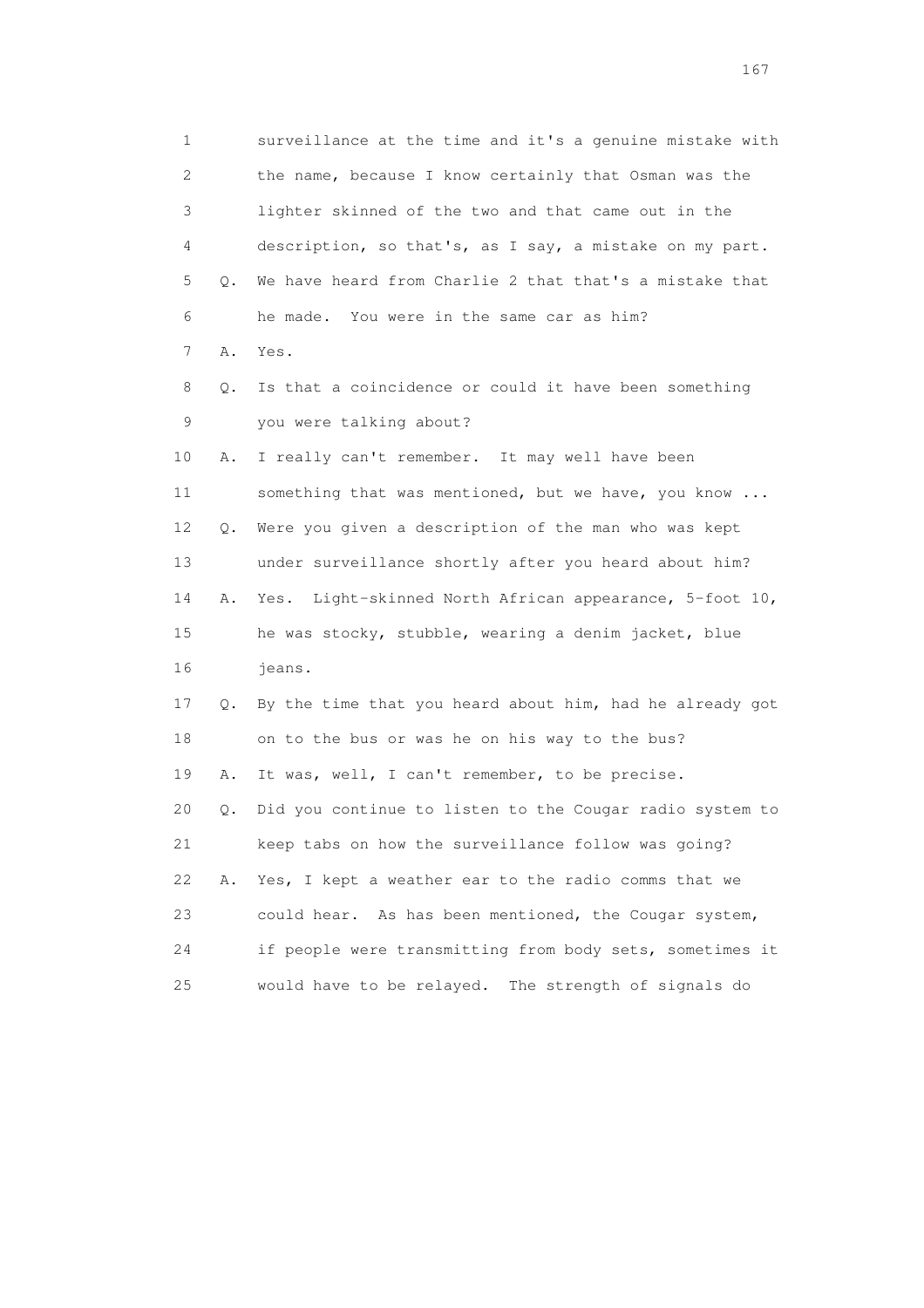| 1  |    | vary between body sets and the relay, and it's hard for  |
|----|----|----------------------------------------------------------|
| 2  |    | us to tell which is the relay and which is the original  |
| 3  |    | officer giving it in the first instance.                 |
| 4  | Q. | Before you hear about him that first time and those      |
| 5  |    | first descriptions of him, rather between that point and |
| 6  |    | when you received some instruction, what more did you    |
| 7  |    | hear over the Cougar about this man?                     |
| 8  | Α. | He was followed on to a number 2 bus, bound for          |
| 9  |    | Marble Arch and we were told the index of the bus.       |
| 10 | Q. | Anything about him getting off the bus and getting back  |
| 11 |    | on again at Brixton?                                     |
| 12 | Α. | That, in my recollection, that was slightly later, after |
| 13 |    | we had actually been told to get behind the              |
| 14 |    | surveillance.                                            |
| 15 | Q. | Okay. Before you received your instructions, did you     |
| 16 |    | hear anything over the Cougar or through any other means |
| 17 |    | about this man having been discounted, having been       |
| 18 |    | positively ruled out as a suspect?                       |
| 19 | Α. | I can't recollect those precise words but there was      |
| 20 |    | a lot of surveillance chit chat going on, and really     |
| 21 |    | I started paying attention when I got words like "good   |
| 22 |    | likeness for the subject", and I tried to pay attention  |
| 23 |    | to those communications more so than ones when -- prior  |
| 24 |    | to that.                                                 |
| 25 | О. | Now, you have stated you got some instructions; who did  |

<u>168</u> **168**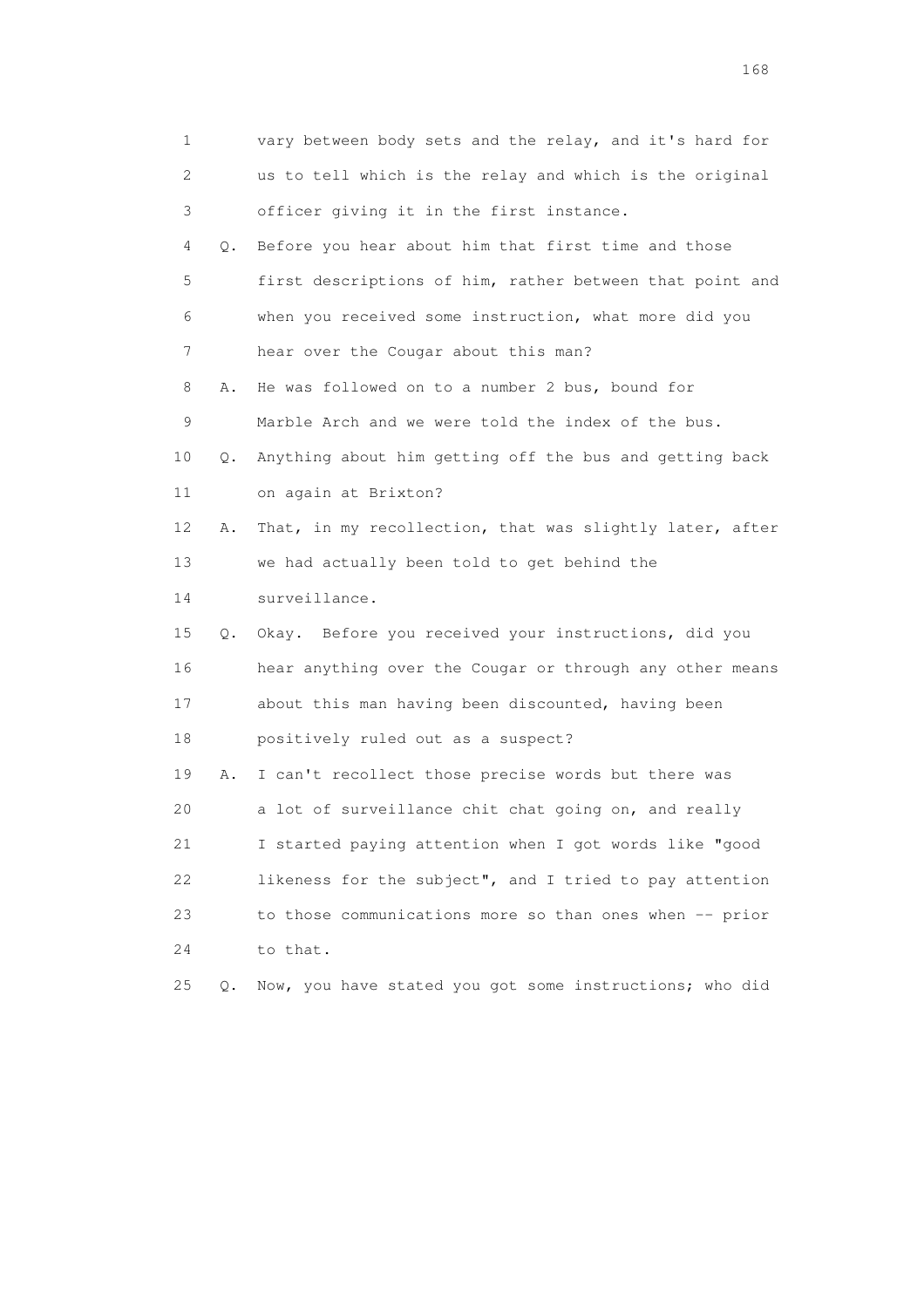- 1 they come from and what were they?
- 2 A. Well, Trojan 84 gave instructions for us to get behind 3 the bus. By that, I understood him to mean get behind 4 the surveillance on the bus. 5 Q. Did you have an idea where the bus was at the point you 6 got those instructions? 7 A. Yes, it was moving towards the bottom of Tulse Hill
- 8 nearing Brixton High Street.
- 9 Q. How soon after getting the instructions did you set off?
- 10 A. As soon as we got them, then we begin to move off.
- 11 Q. By that time how many cars did you have at the
- 12 TA Centre?
- 13 A. There was at least, at least four cars.

14 Q. Is this right, that you formed up in convoy with the

 15 control car at the back of that convoy and your car at 16 the front?

- 17 A. That's correct, yes.
- 18 Q. You were driving the car?
- 19 A. I was driving the lead car, yes.

20 Q. While you drove, and we know that you drove down

21 Tulse Hill and then on to Brixton High Street and up to

- 22 Stockwell Road that way, while you were driving, were
- 23 you then listening to the commentary on the Cougar?
- 24 A. As best I could, yes. Yes, sir.
- 25 Q. Over the course of your journey, what was being said by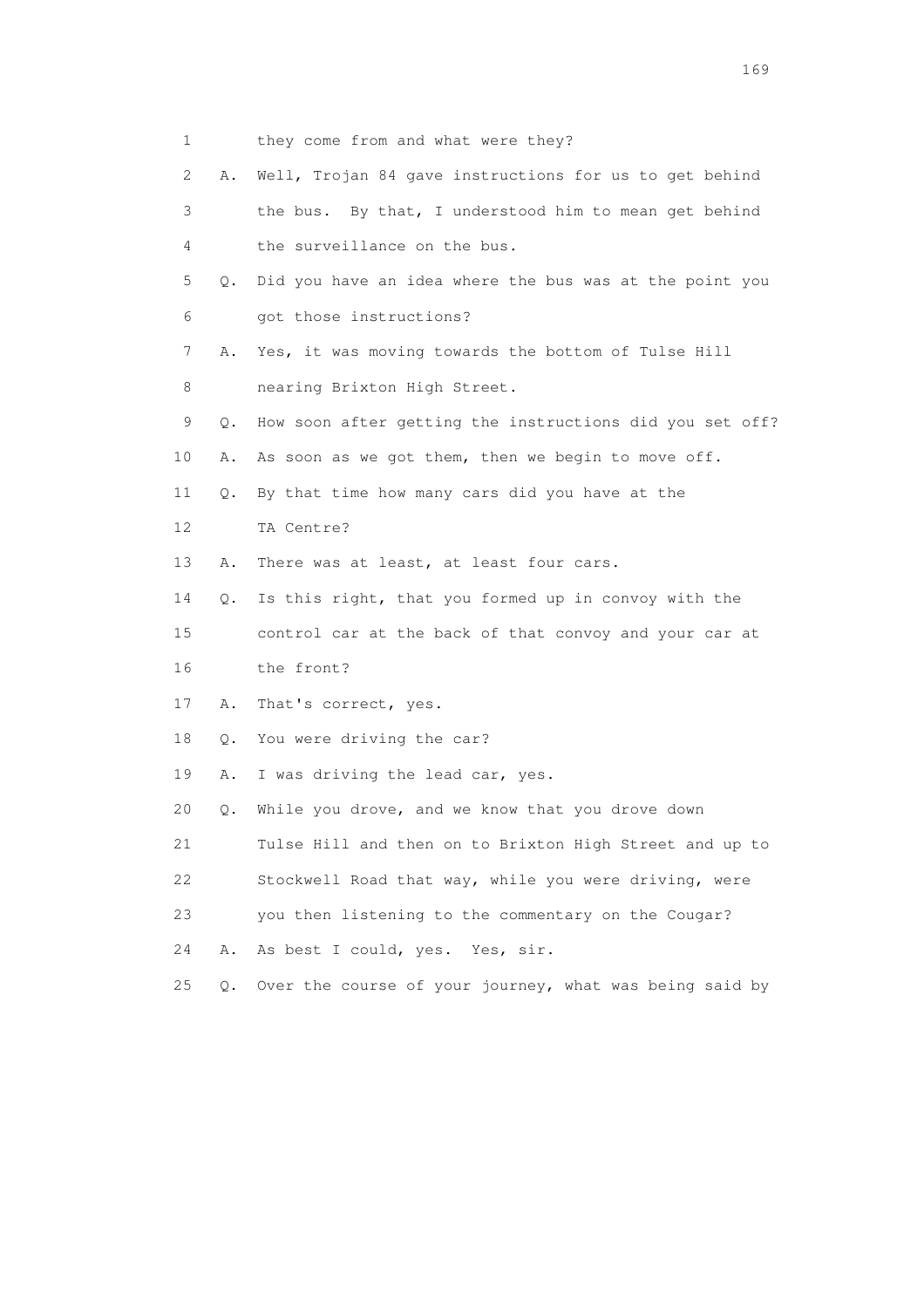1 the surveillance officers?

 2 A. Well, if I could try and explain, inside our car at the 3 time we had various radios switched on. There was 4 information coming in from those. There was phone 5 calls, I can't be precise when they were or who they 6 were with, but driving as well and concentrating on 7 getting the team down to the vicinity of the 8 surveillance with, I believe we -- the first part of the 9 journey we had two-tone blue lights to make up some 10 ground, and relying on people in the car to actually 11 relay to me as well what was happening. So it was that 12 sort of scene, if I have made myself understood. 13 Q. Yes. 14 SIR MICHAEL WRIGHT: You don't necessarily have that much 15 opportunity to concentrate on the radio. 16 A. No, sir. 17 SIR MICHAEL WRIGHT: Not in London, anyway. 18 A. No. During the follow, and I have written down in my 19 notes I was led to believe that the subject was one of 20 the men mentioned in the briefing earlier, that he was 21 one of the failed suicide bombers from the day before, 22 and that was from these sources which I have just 23 mentioned. 24 MR HOUGH: Is this right, that you can't say from which of 25 those sources you got that impression?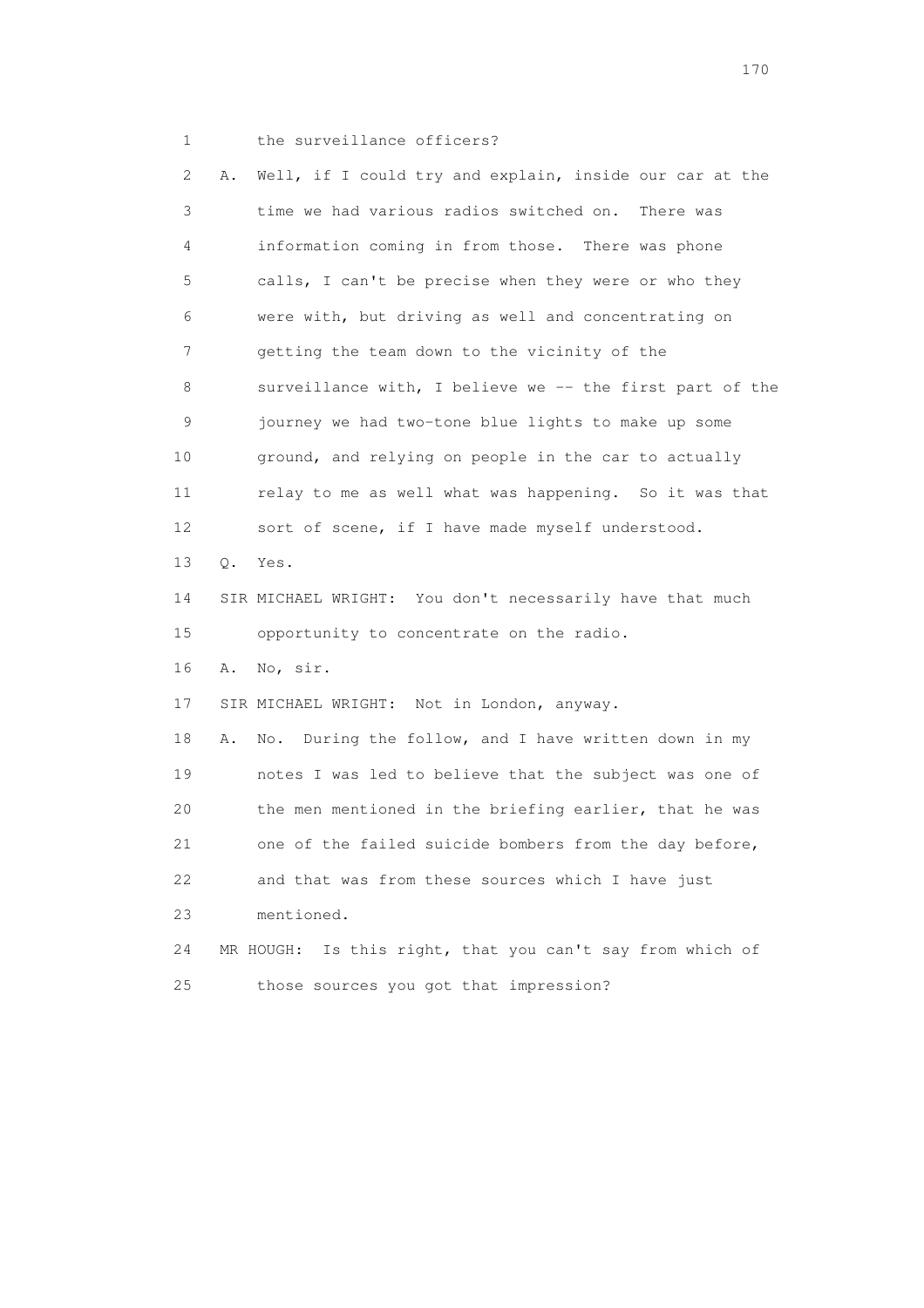1 A. No, sir. I can only remember snapshots of messages from 2 various sources. 3 Q. So it could be from the Cougar? 4 A. Yes. 5 Q. Could be from reported speech over a telephone call made 6 to somebody else in the car? 7 A. Yes. 8 0. Or it could be over the back-to-back radio? 9 A. The only positive bit of thing I have written in my 10 statement, sorry, bit of commentary I have written in my 11 statement was that the subject was acting strangely and 12 the word "twitchy" was used, and I remember that 13 particular word because it's an unusual word to hear 14 over the Cougar. 15 Q. That was over the Cougar? 16 A. I believe so, yes. That stuck in my mind and I have 17 actually written it in my notes as being said. So ... 18 that's my recollection. 19 SIR MICHAEL WRIGHT: While we are on this topic, do you have 20 any observation about the performance of the Cougar 21 radio system? 22 A. It had been used for -- 23 SIR MICHAEL WRIGHT: Don't hesitate. 24 A. It had been in use for several years and it was 25 effective when, in the right circumstances, sir, but it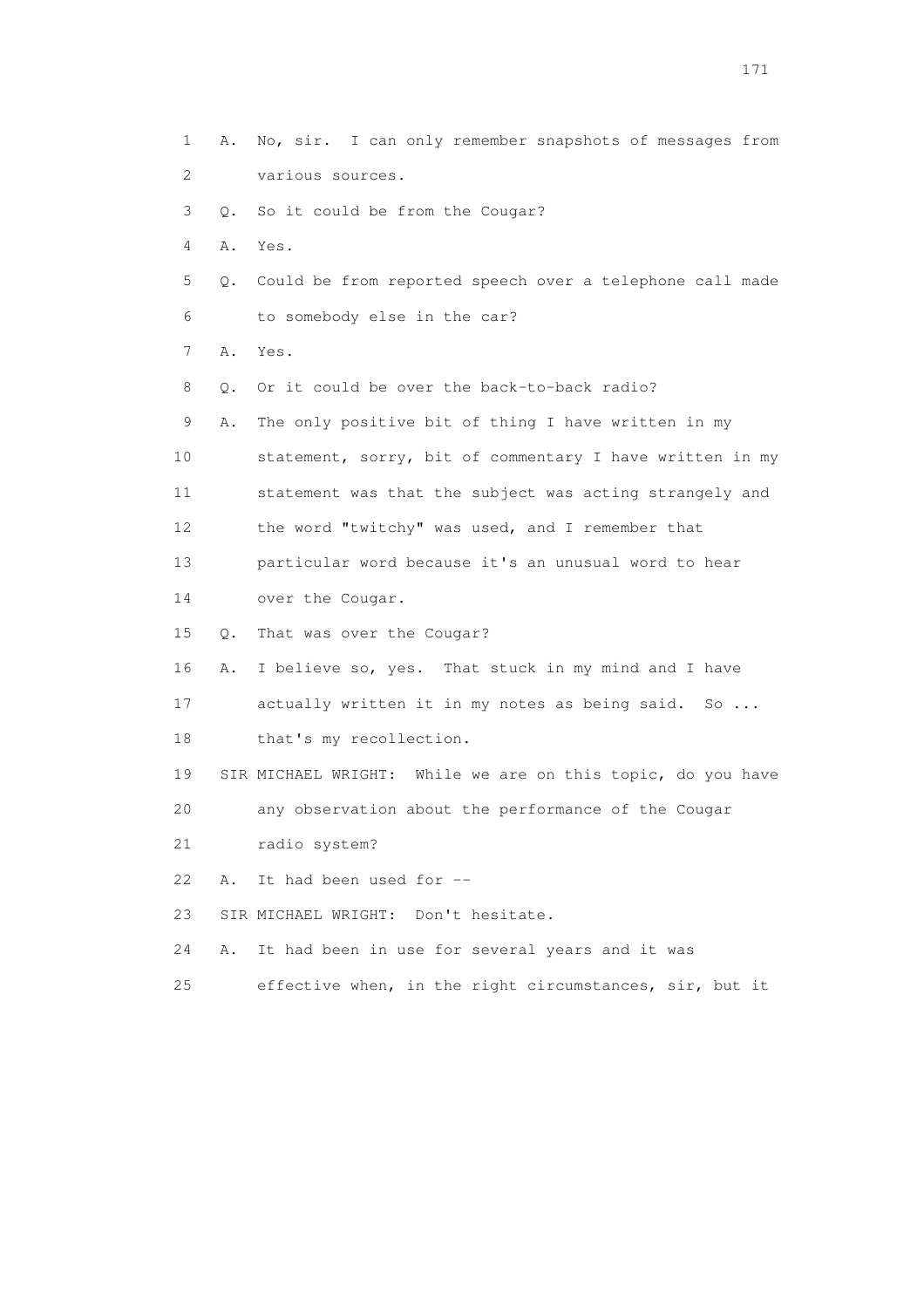1 had -- unfortunately it could be affected by weather, 2 buildings, tall buildings, if the signal's boosted by 3 a vehicle or a separate aerial that we could use, 4 a large aerial that would go on the roof mounted. Some 5 of the handsets were better than the body sets that we 6 would wear, covert body sets. So it depended on a whole 7 number of things. 8 SIR MICHAEL WRIGHT: Factors. Would you describe it as 9 variable? 10 A. I would, sir, that's a very good description. 11 MR HOUGH: We have heard from your colleague in the same 12 car, Charlie 2, certainly towards the latter part of 13 this journey, communications over the Cougar were pretty 14 good. Is that your recollection or do you -- 15 A. From what I could hear, sir, I mean, all things 16 considered and concentrating on driving, yes. 17 SIR MICHAEL WRIGHT: I was asking you the question about 18 your general experience of it, as you appreciate. 19 A. Oh yes, sir. 20 SIR MICHAEL WRIGHT: While we are doing a review of radios, 21 what about the 75 back-to-back system? 22 A. Again, short range, if we could keep the convoys tight, 23 then we generally had good signals. When they became 24 stretched, they would become random. 25 SIR MICHAEL WRIGHT: So it was a short range system?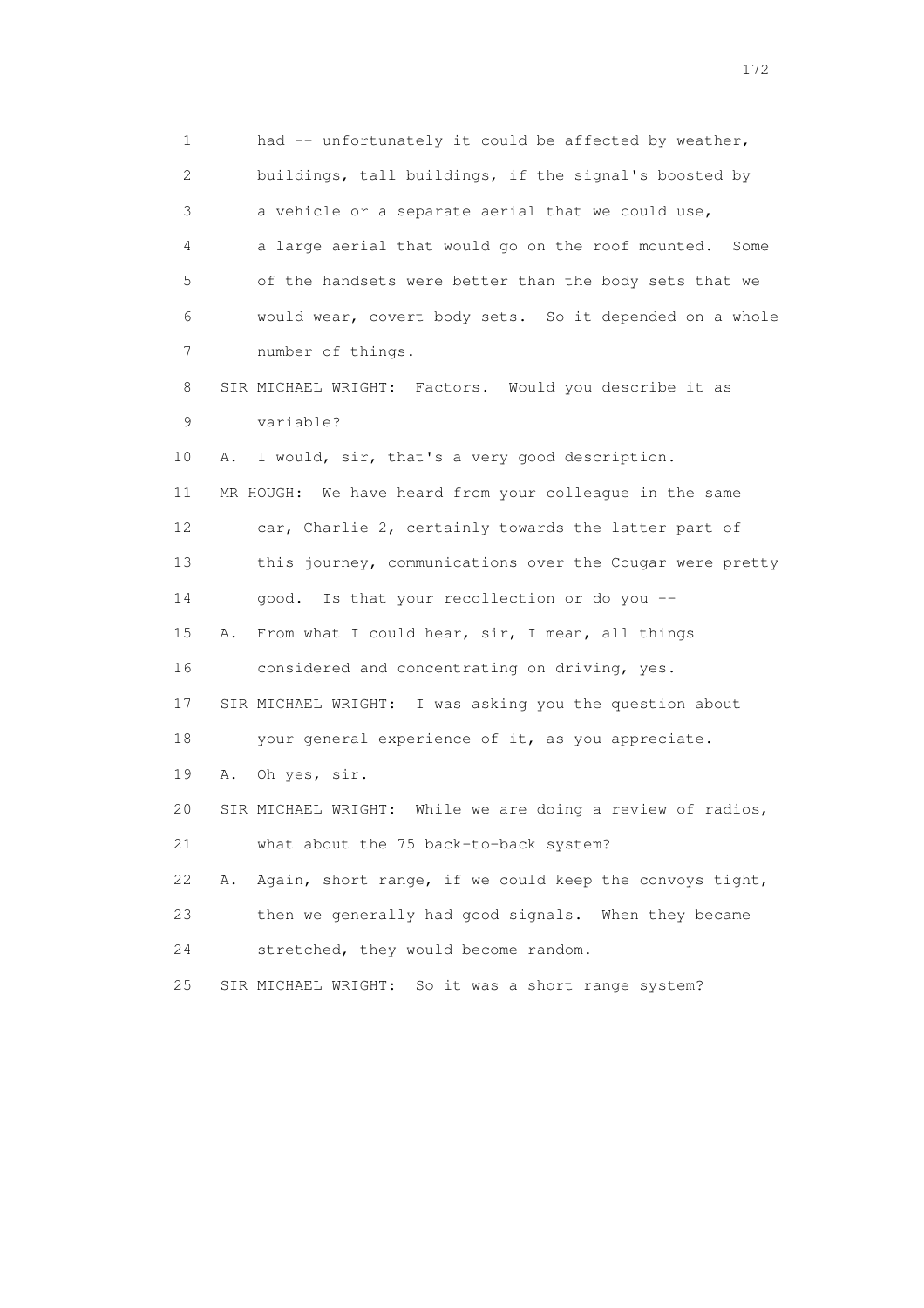- 1 A. Yes, sir.
- 2 SIR MICHAEL WRIGHT: Thank you.

| 3  |           | MR HOUGH: That presumably is one of the reasons why you    |
|----|-----------|------------------------------------------------------------|
| 4  |           | have the cars grouped together in a convoy when you are    |
| 5  |           | actually going to deploy?                                  |
| 6  | Α.        | It is one of them, yes, sir.                               |
| 7  |           | SIR MICHAEL WRIGHT: It's also so you can see each other, I |
| 8  |           | suppose?                                                   |
| 9  | Α.        | Yes.                                                       |
| 10 |           | MR HOUGH: We have heard and actually seen that as you      |
| 11 |           | approached the top end of Stockwell Road near the tube     |
| 12 |           | station, there was traffic ahead at the lights?            |
| 13 | Α.        | Yes, it was very congested.                                |
| 14 | Q.        | By that stage were you aware that the bus was ahead of     |
| 15 |           | you, around the area of the junction?                      |
| 16 | Α.        | Yes.                                                       |
| 17 | $\circ$ . | While you were held in that traffic, did you hear any      |
| 18 |           | further commentary over the Cougar?                        |
| 19 | Α.        | I heard commentary that the subject had left the bus and   |
| 20 |           | was walking towards the tube.                              |
| 21 | Q.        | At that stage, had you received any further instructions   |
| 22 |           | about what you and your colleagues were to do?             |
| 23 | Α.        | No.                                                        |
| 24 | Q.        | So at that stage were you at state green?                  |
| 25 | Α.        | We were still at state green, yes.                         |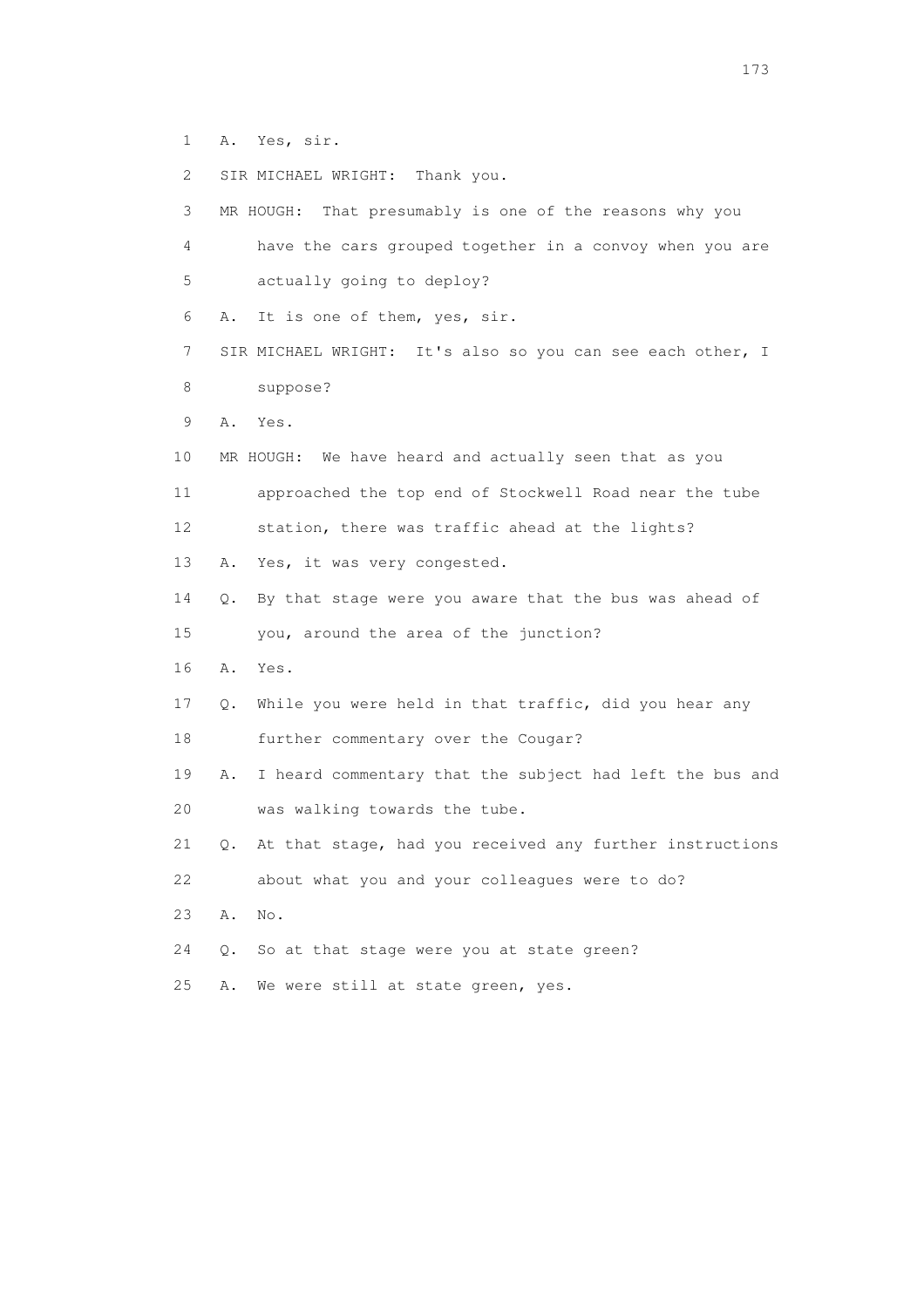| 1                         | Q. | Did you receive any further information or instructions  |
|---------------------------|----|----------------------------------------------------------|
| $\mathbf{2}^{\mathsf{I}}$ |    | before you passed through the junction?                  |
| 3                         | Α. | The fact that the subject had entered the tube station,  |
| 4                         |    | in my notes I have written that I moved across the       |
| 5                         |    | junction and stopped in Binfield Road, and I know that   |
| 6                         |    | we wouldn't have crossed that junction had he not have   |
| 7                         |    | gone into the tube station, if we weren't called on, if  |
| 8                         |    | we hadn't got state amber or --                          |
| 9                         | Q. | So you would have been regulating the speed of your      |
| 10                        |    | approach to ensure that you weren't too close?           |
| 11                        | Α. | In the traffic, yes, in the queue of traffic, yes.       |
| 12                        | Q. | But in fact the traffic neatly held you up at least for  |
| 13                        |    | a period of time?                                        |
| 14                        | Α. | Yes, sir, it did.                                        |
| 15                        | О. | We have seen how you drove out, we are not going to show |
| 16                        |    | it again, to get a little bit ahead in the traffic, but  |
| 17                        |    | we have heard that at that stage you had not got to      |
| 18                        |    | state red and you were just trying to get a little bit   |
| 19                        |    | further ahead?                                           |
| 20                        | Α. | Yes, sir.                                                |
| 21                        | Q. | After that, as you say, you drive across the junction    |
| 22                        |    | and you park in Binfield Road?                           |
| 23                        | Α. | Yes.                                                     |
| 24                        | Q. | What did Charlie 2 do at that stage?                     |
| 25                        | Α. | Well, we were anticipating that something was going to   |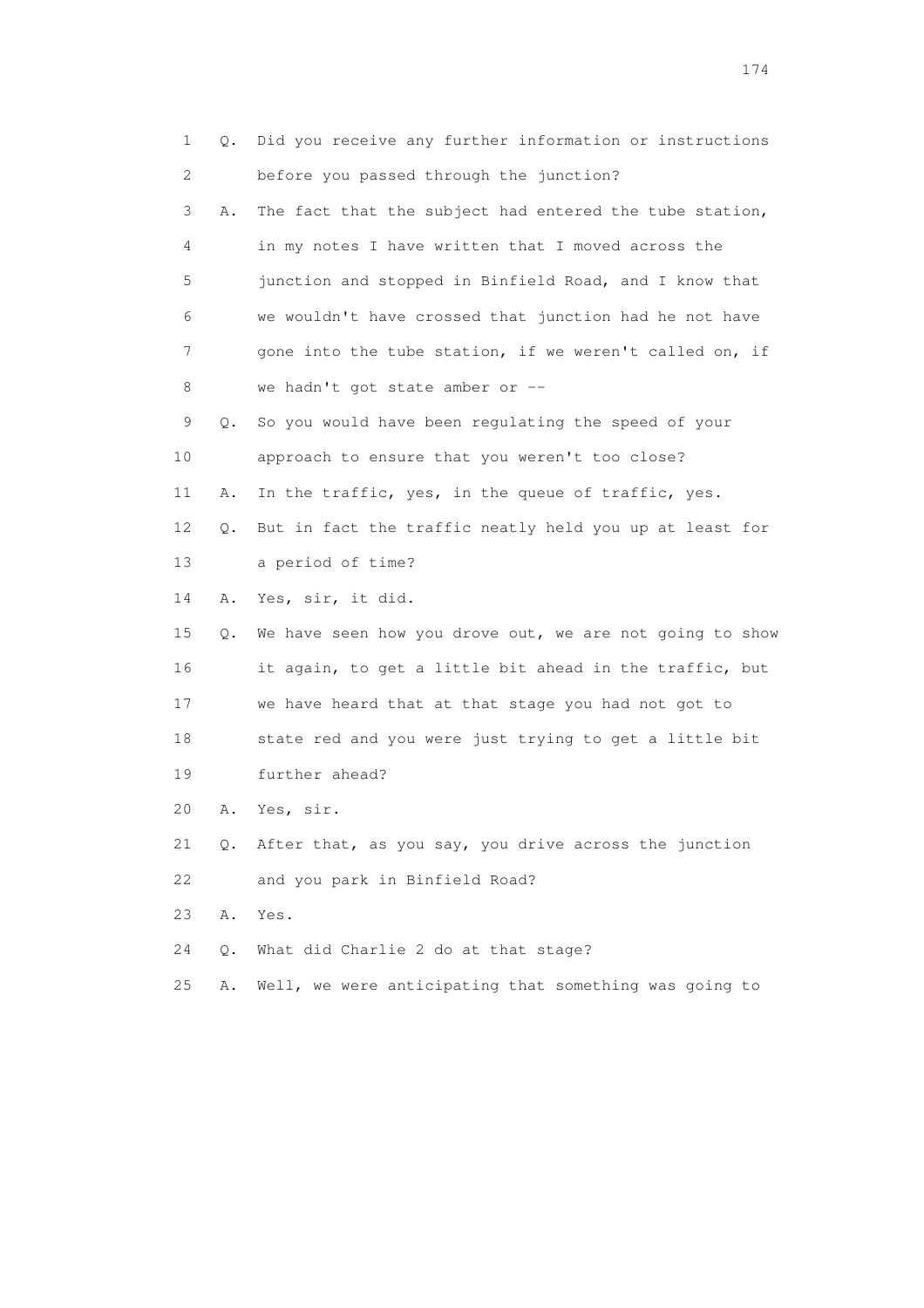| 1  |    | happen, and heard over the radio from Trojan 84             |
|----|----|-------------------------------------------------------------|
| 2  |    | a message and I have written it as, as I recall it,         |
| 3  |    | "They say he must not get on the tube, stop him getting     |
| 4  |    | on the tube".                                               |
| 5  | Q. | "they say he must"?                                         |
| 6  | Α. | "they say" is how I recall it.                              |
| 7  | Q. | That was over the back-to-back radio, I think?              |
| 8  | Α. | It was over the back-to-back radio, yes.                    |
| 9  | Q. | You are the driver?                                         |
| 10 | Α. | Yes.                                                        |
| 11 | Q. | What do your passengers do, first of all?                   |
| 12 | Α. | Well, I was -- they obviously could exit the vehicles --    |
| 13 |    | the vehicle quicker than I could, having responsibility     |
| 14 |    | for what the vehicle contained, that was obviously some     |
| 15 |    | weapons that weren't required, and so it was a matter of    |
| 16 |    | securing the vehicle.                                       |
| 17 | Q. | You can't leave an unlocked car full of guns?               |
| 18 | Α. | No, sir, not in Stockwell.                                  |
| 19 |    | SIR MICHAEL WRIGHT: Or most places.                         |
| 20 | Α. | Absolutely correct, sir.                                    |
| 21 |    | SIR MICHAEL WRIGHT: I think you may have resolved a problem |
| 22 |    | I was having. If your recollection is right, and what       |
| 23 |    | Trojan 84 actually said was "they say", that makes it       |
| 24 |    | all much easier because "they" must presumably have been    |
| 25 |    | 1600.                                                       |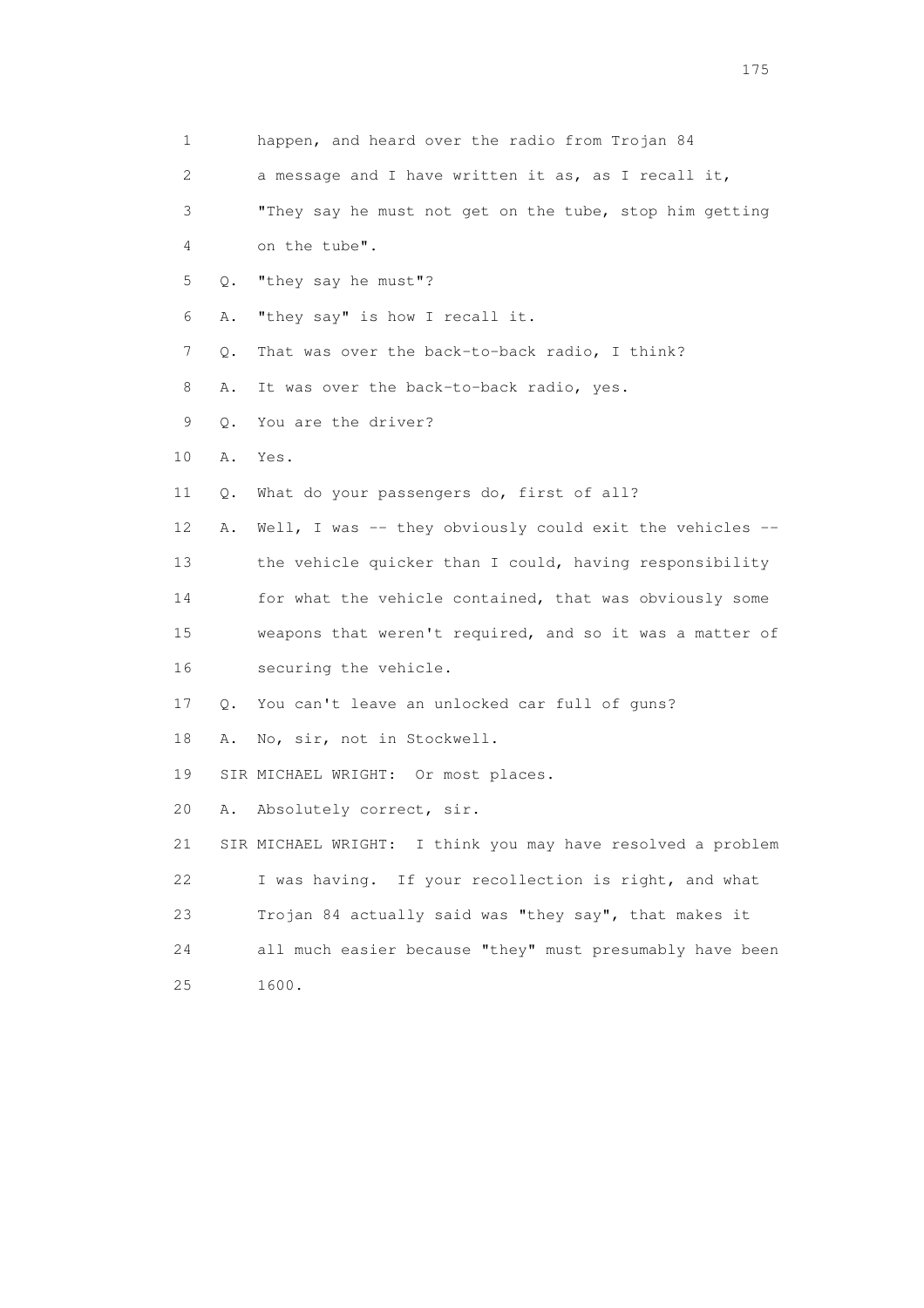1 A. I believe so, sir, yes.

 2 SIR MICHAEL WRIGHT: That's the only people it could have 3 been.

4 A. Yes.

 5 MR HOUGH: By the time that your colleagues got out of the 6 car, had state red been called? 7 A. Well, we had the advantage on the other cars in the 8 convoy in the fact that we were stopped before they were 9 behind us and probably still stopping, so we were 10 deploying and certainly this command over the radio, 11 "Stop him getting on the train", was a sense of urgency. 12 It was delivered, it was a very important command, and 13 we started deploying from the car, and that's probably 14 why I haven't mentioned the fact that state red was put 15 over the radio. I would have expected it to be put over 16 the radio.

17 Q. Did you in fact hear it?

 18 A. I didn't hear it, but my mind, sir, was concentrating on 19 what I may -- what may be happening.

20 Q. Did you after securing the car run into the tube

21 station?

22 A. I did, sir, yes.

23 SIR MICHAEL WRIGHT: Do you have to -- I guess you would, 24 because your colleagues had left their carbines behind, 25 you would have to conceal them in some way, wouldn't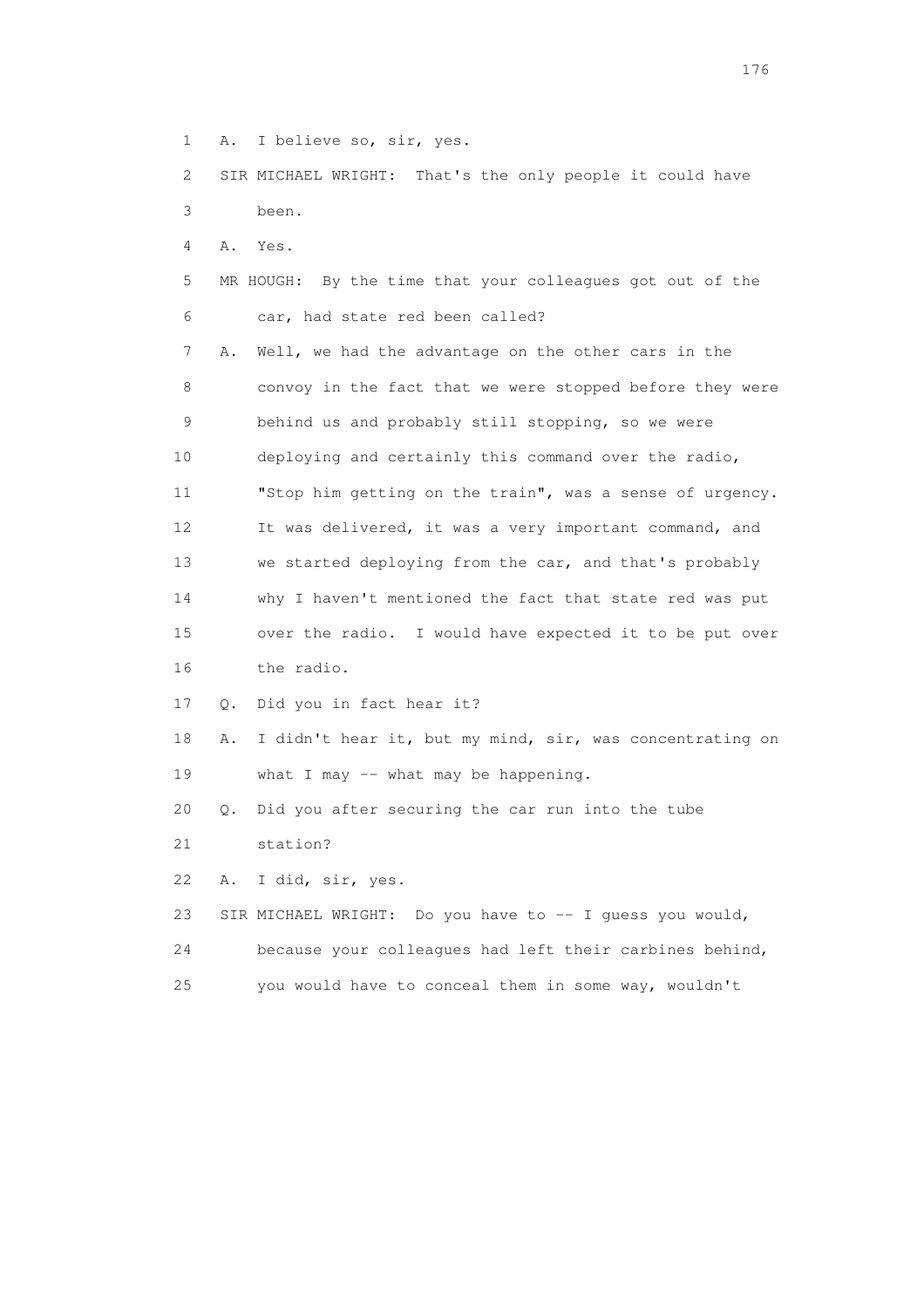1 you, otherwise the windows would have gone in? 2 A. That's quite possible, sir. I was aware of other cars 3 approaching, and in a selfish way I would think maybe 4 one person or someone from those vehicles would remain 5 with the vehicles ideally -- 6 SIR MICHAEL WRIGHT: Act as a guard. 7 A. In an ideal world, sir, yes. 8 SIR MICHAEL WRIGHT: But you locked the car up? 9 A. I locked my car. 10 SIR MICHAEL WRIGHT: Then went into the station. 11 A. I actually had problems locking it, and I had to 12 return -- after leaving about 5 or 10 feet I had to 13 return because it wouldn't lock on the key fob, and I 14 had to go back and manually lock it. 15 MR HOUGH: Now, we have seen CCTV footage, and I won't take 16 time by showing it again, but it shows you running in 17 behind several other officers, shows you certainly on 18 the footage not wearing your high visibility cap; is 19 that right? 20 A. No, sir, that's correct. 21 Q. What weapons did you have as you entered the tube 22 station? 23 A. I would have had my personal issue pistol. 24 Q. Your Glock? 25 A. Which was on my belt. Yes.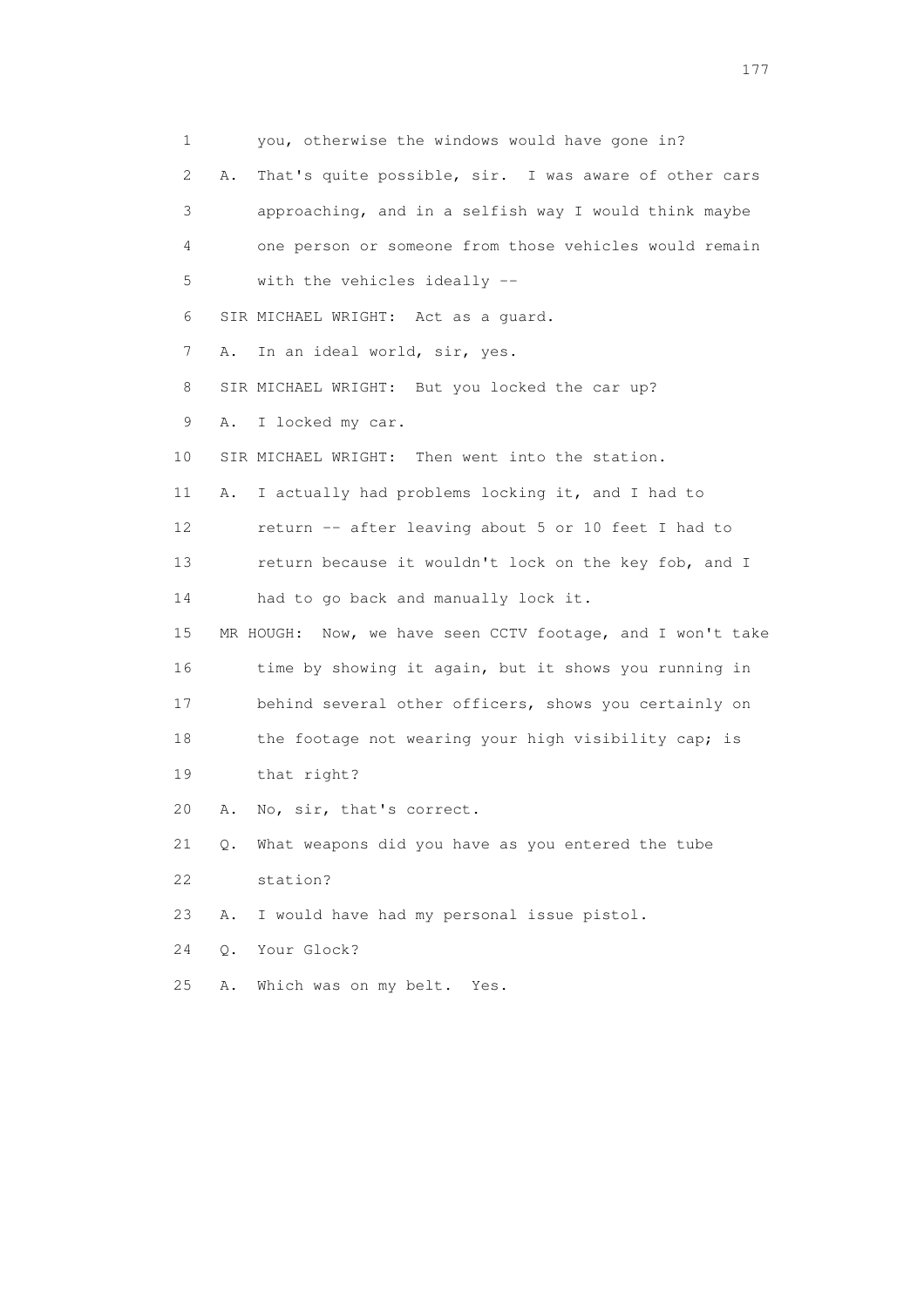1 Q. Did you have that drawn as you entered the tube station? 2 A. No, sir. I made a conscious effort not to wear my cap 3 as I entered to keep my options open. 4 SIR MICHAEL WRIGHT: You mean remaining covert? 5 A. Absolutely, sir, yes. And I didn't draw my pistol at 6 that stage either. 7 MR HOUGH: Where did you draw it? 8 A. My recollection is I drew it on the escalator on the way 9 down. I can't really remember the exact mindset. Going 10 down the tube, there was lots of, a thousand and one 11 things going through my mind at the time, and I drew my 12 pistol so it was one less thing I had to think about. 13 However, I remember not wanting to frighten members of 14 the public, and I concealed it behind my leg on the way 15 down. 16 Q. Did you say or shout anything on the way down the 17 escalators? 18 A. I was aware of members of the public on their way down 19 to what potentially could be a disaster, going down the 20 tube, and although one side of me, I wanted to remain 21 covert, and the other side I was thinking these people 22 are going down to danger, I have to warn them to get 23 back, so I was saying, "Leave the tube, get out the 24 tube, armed" -- you know, I don't know if I used the 25 word "armed police", but I was shouting for them to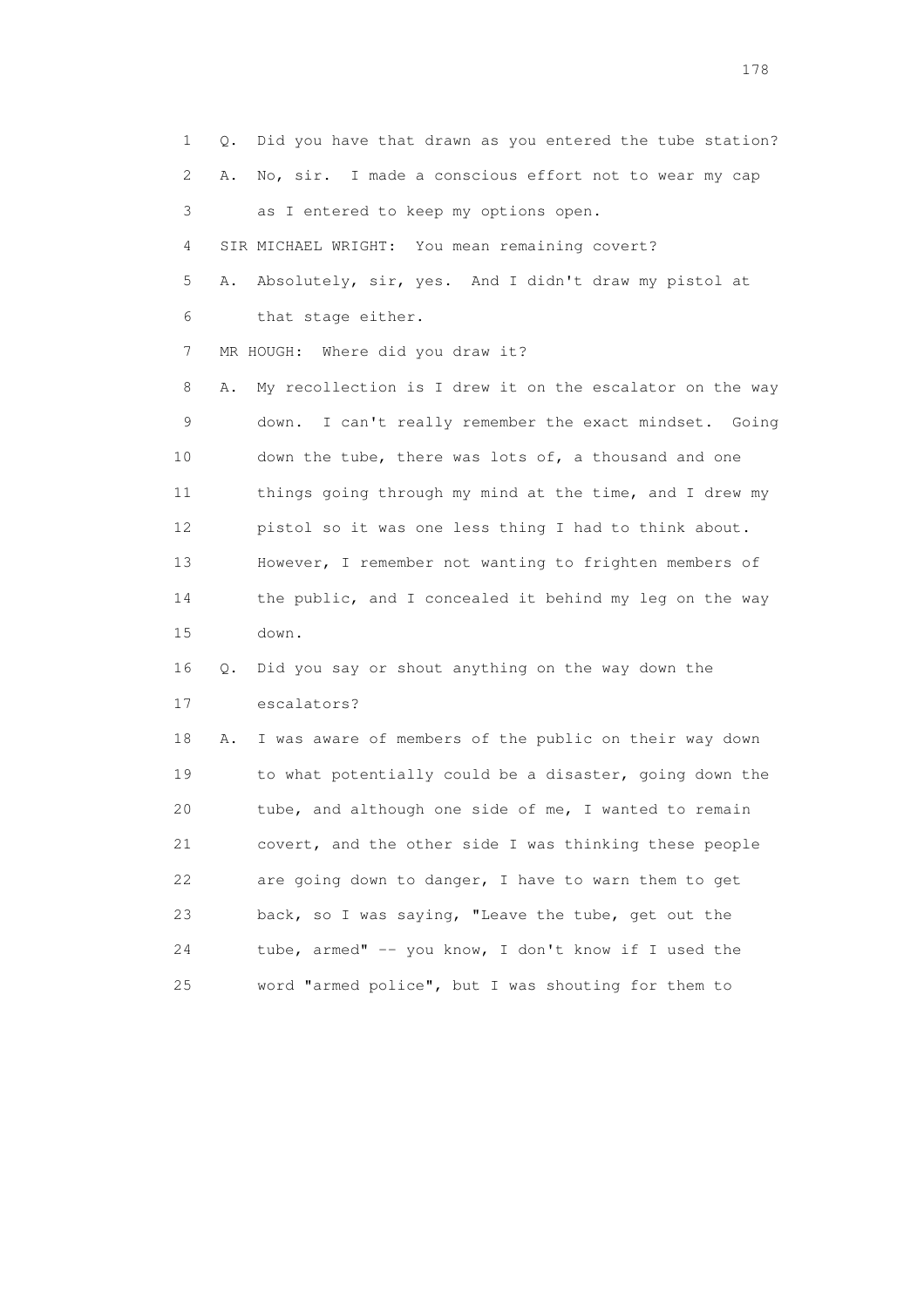|    | 1             | leave, go back, you know, and I think some of them did   |
|----|---------------|----------------------------------------------------------|
|    | 2             | listen and grasped the situation.                        |
|    | 3<br>Q.       | We have seen something of the scene on the escalators.   |
|    | 4<br>Α.       | Yes.                                                     |
|    | 5<br>Q.       | At the bottom of the escalators, I think you went to the |
|    | 6             | left, towards the platform on the left, the northbound   |
|    | 7             | Northern Line platform?                                  |
|    | 8<br>Α.       | Yes, I ran down the stairs to the bottom of the          |
|    | 9             | escalator, moved about 10 yards and turned left towards  |
| 10 |               | platform 2 northbound. Now, I believe that someone has   |
| 11 |               | indicated to me that that's where I should go, because   |
| 12 |               | I can't think of why I would do that without anybody     |
| 13 |               | indicating, and I haven't written in my statement and    |
| 14 |               | I can't recall, but I would imagine that that's what     |
| 15 |               | happened because why else would I go on that platform    |
| 16 |               | train.                                                   |
| 17 | $Q_{\bullet}$ | The other possibility is that you have seen others in    |
| 18 |               | front of you and you were following them.                |
| 19 | Α.            | That is possible, yes.                                   |
| 20 | Q.            | Now, could we have a look at a photograph that's been    |
| 21 |               | shown to other firearms officers, tab 31 of the jury     |
| 22 |               | bundle.<br>This is a view of the two alleyway approaches |
| 23 |               | from the main lower concourse at the tube station        |
| 24 |               | towards the platform with the train stopped in the       |
| 25 |               | position it was in when you arrived.                     |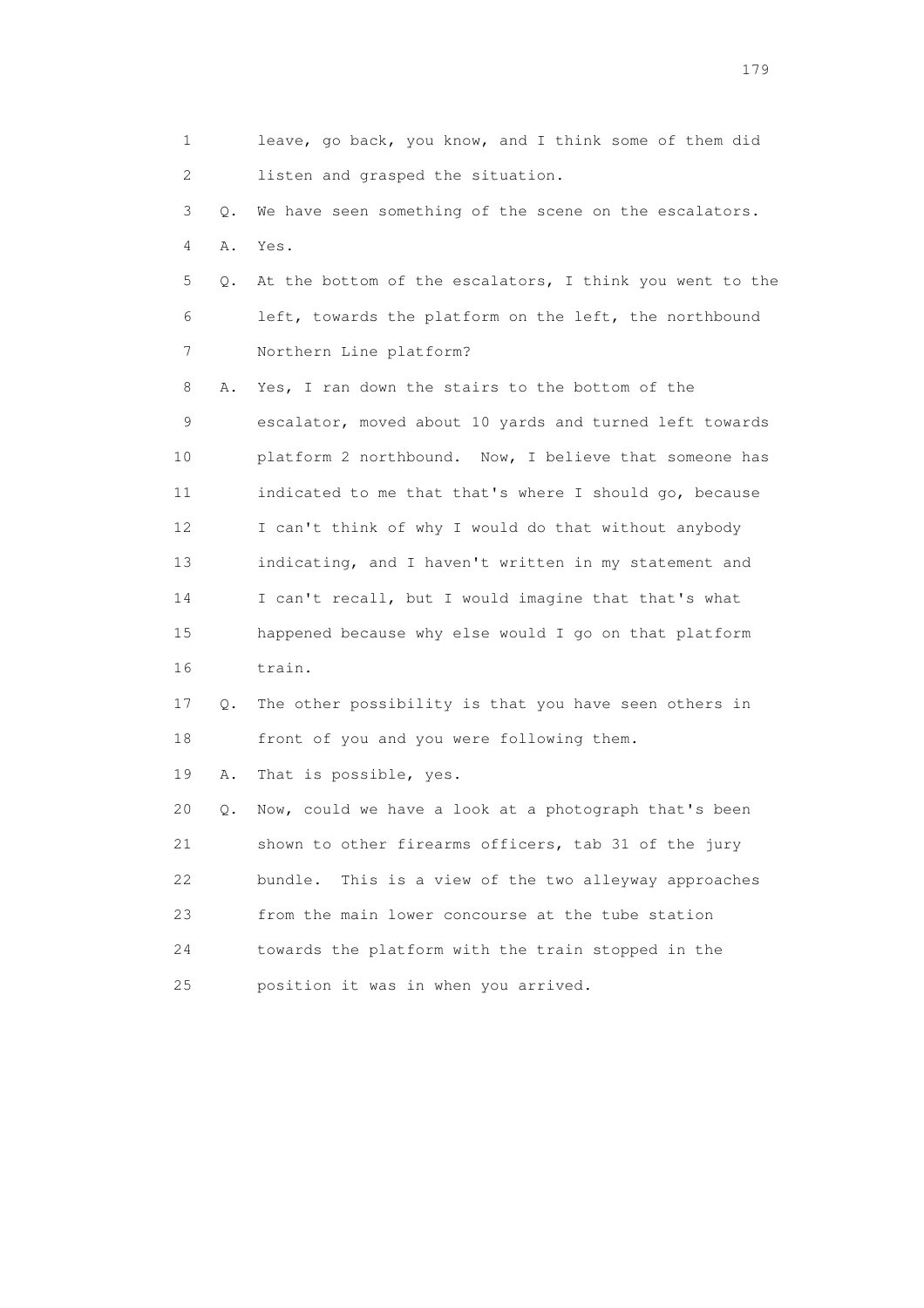1 A. Yes.

 2 Q. You can see some doors through the first alleyway. If 3 we move to the next tab, you can see a close-up of those 4 doors.

5 A. Yes.

 6 Q. Where did you go when you moved towards the platform? 7 A. I remember the sense of urgency that -- I use the tube 8 system quite frequently, and that to me says there is 9 a train in the platform that's going to pull out soon, 10 and I had this vision in my mind that if I don't get on 11 that train, something terrible could happen and I will 12 be left on the platform and there would be or possibly 13 be an explosion in the tunnel further up. And I didn't 14 want that to happen. I moved on to the train, on to 15 that carriage via the small door to the left. You can't 16 see it in the picture but it was the furthest end of the 17 door.

 18 Q. Perhaps we can put up tab 35. The doors that we were 19 just looking at are the ones to the left of Mr Whitby; 20 do you see him? Mark Whitby?

 21 A. Yes. I would have got on the door to the left of 22 Davina Watson.

23 Q. What did you do after entering?

24 SIR MICHAEL WRIGHT: That's the single door?

25 A. The single door, yes. I -- that carriage was the most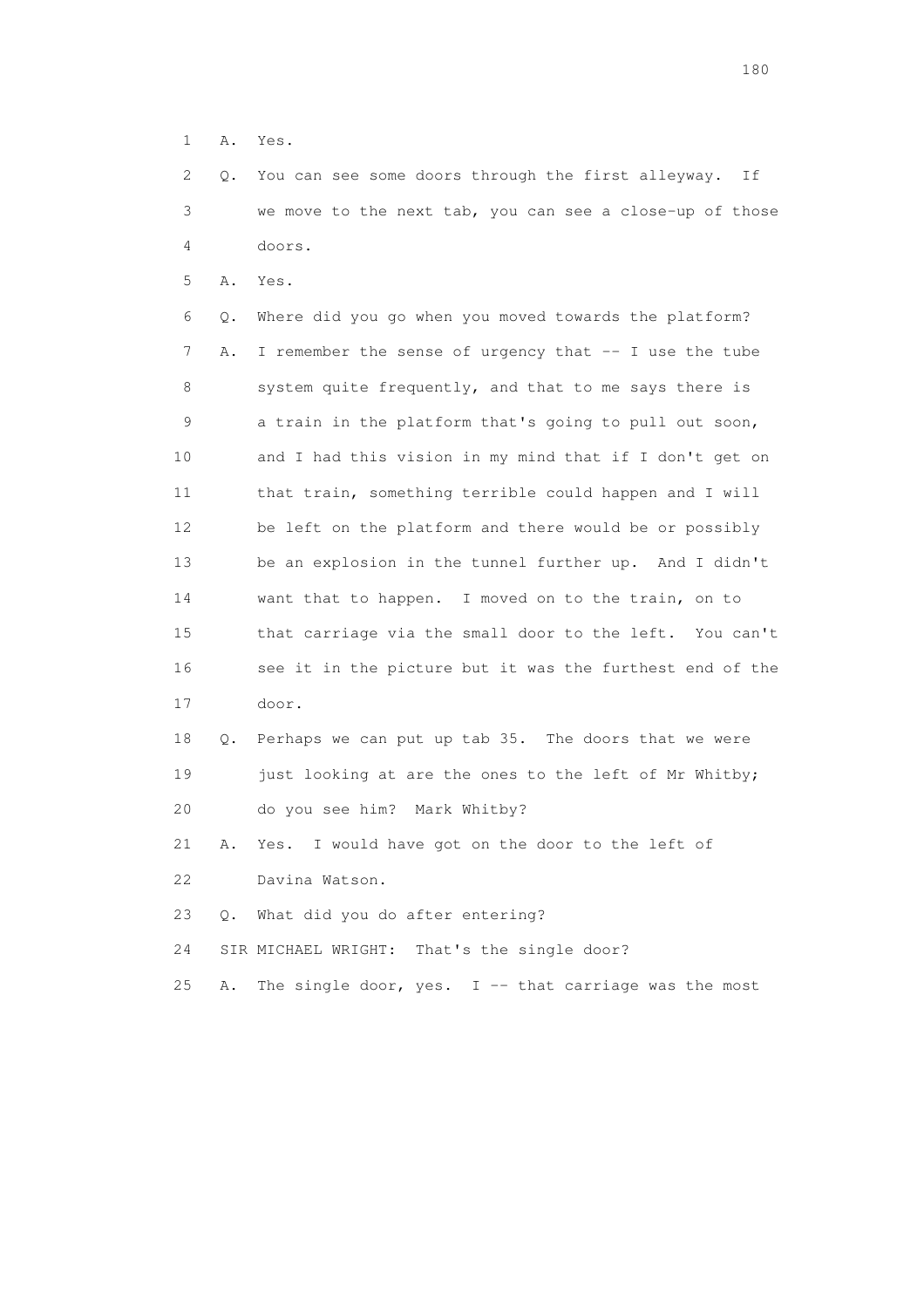1 likeliest carriage that the subject would have got on 2 and I didn't see any surveillance officers indicating 3 that that was the carriage, but to me it made sense that 4 that was the likeliest place that a person who had come 5 down would have got on. And I chose the small door 6 because if I had got through the double doors in front 7 of me, possibly would have had the subject behind me, 8 and I wanted to clear the carriage from end to end and 9 that was my logic for getting on the small door. 10 MR HOUGH: Where do you go? 11 A. I started to progress my way up the carriage, and 12 I would like to say at this stage that the carriage 13 seemed a lot more crowded than the diagram here, and 14 I was aware of -- 15 Q. Can I just help you with that. This is just identifying 16 a certain number of people whose positions can be 17 identified with certainty; it's not intended to show 18 absolutely everybody who was in the carriage. 19 A. Thank you. I just recollect that most of the seating 20 was taken and there was people standing as well, as you 21 would expect at that time of the day. 22 Q. So how good was your view down the carriage? 23 A. It was obstructed. 24 Q. Did anything happen or did you communicate with anybody 25 as you made your way down?

181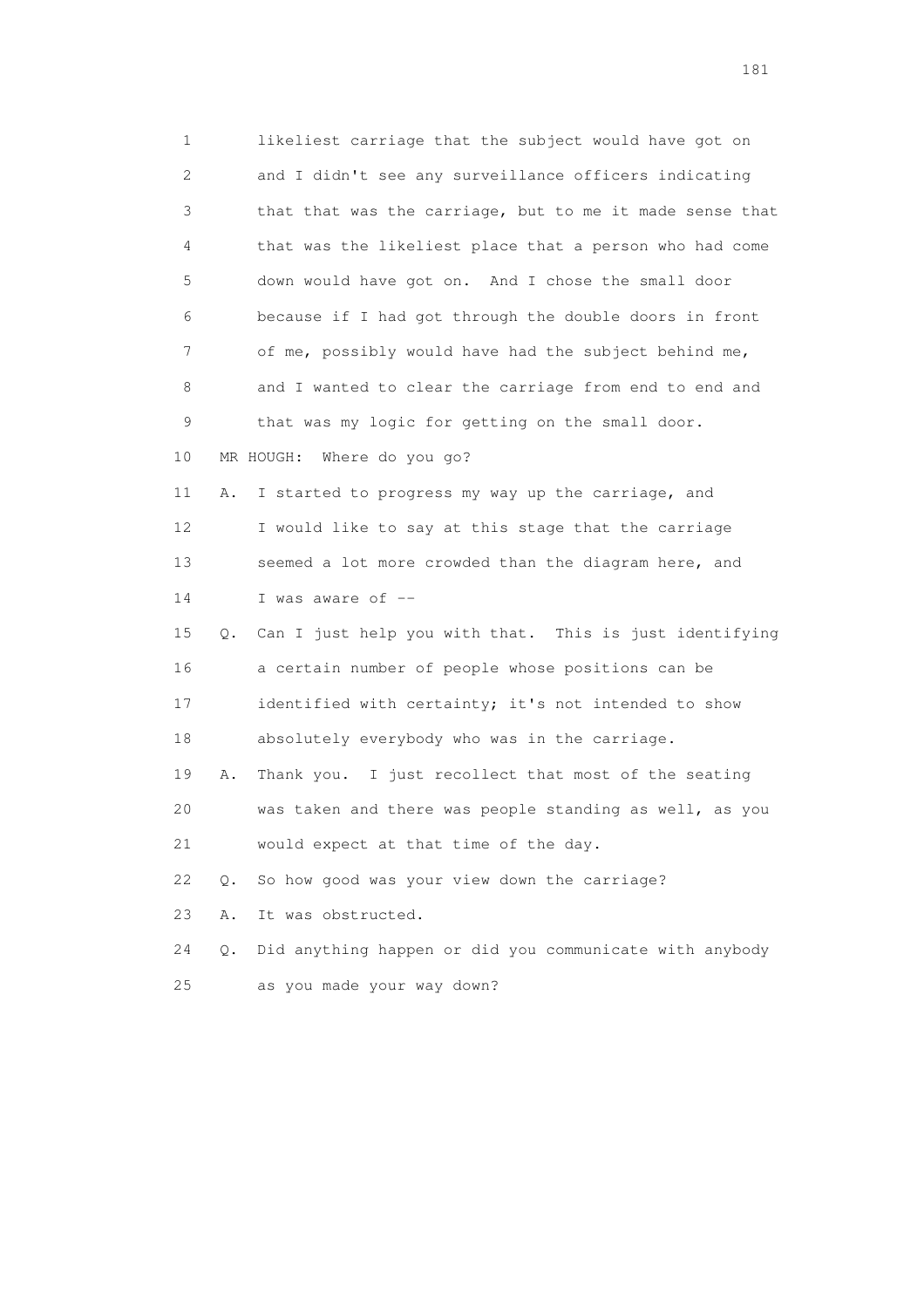1 A. Well, I was in quite a heightened state of 2 concentration, looking at people's faces, clothing, 3 trying to establish where the subject was in that 4 carriage. 5 Q. Just to help us, is this based on the information you 6 had had about his description over the Cougar earlier? 7 A. Yes, entirely. 8 Q. Because you had not seen any photographs of him? 9 A. I had seen photographs at the briefing. 10 Q. But you didn't have one with you? 11 A. I did not have a photograph with me, no. 12 Q. Okay, go on, please. 13 A. I made my way through the carriage, scanning people and 14 I think as I moved through the area of the first set of 15 double doors, I was aware of someone tugging my clothing 16 or basically prodding me, and I assume this was 17 a surveillance officer or basically pushing me further 18 down the carriage, which confirmed in my mind that I was 19 on the right carriage. I didn't speak to the person. 20 MR HOUGH: It's probably best to pause there, before we get 21 to any part of the next descriptive passage. 22 SIR MICHAEL WRIGHT: If that's all right. I am sorry about 23 this, Charlie 5, but for various reasons we can't go 24 past 4.30. As Mr Hough says, this next stage we want to 25 take quite slowly and in detail. So 10 o'clock

182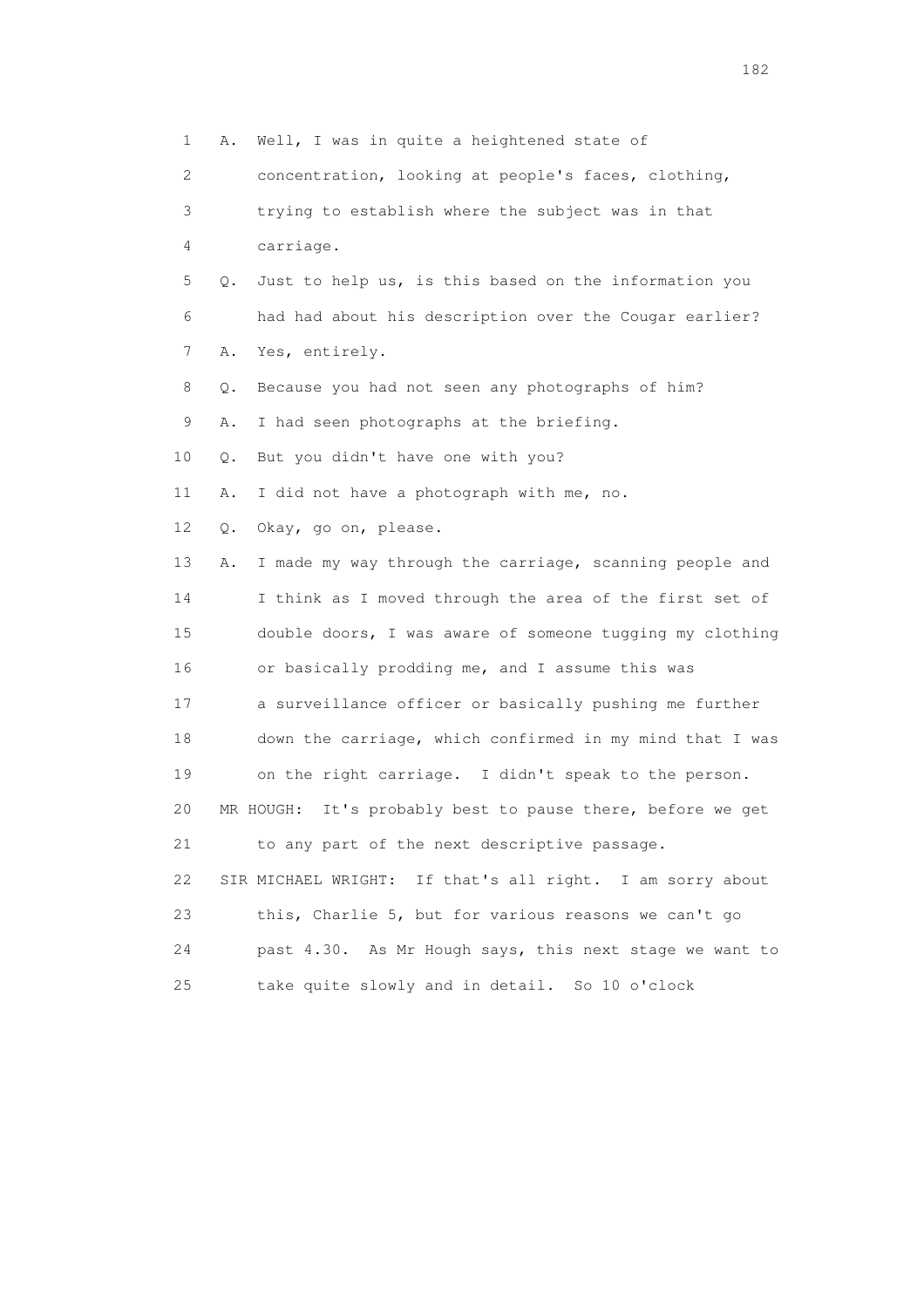1 tomorrow, please, ladies and gentlemen. 2 (4.32 pm) 3 (The court adjourned until 10.00 am on 4 Wednesday, 29 October 2008)